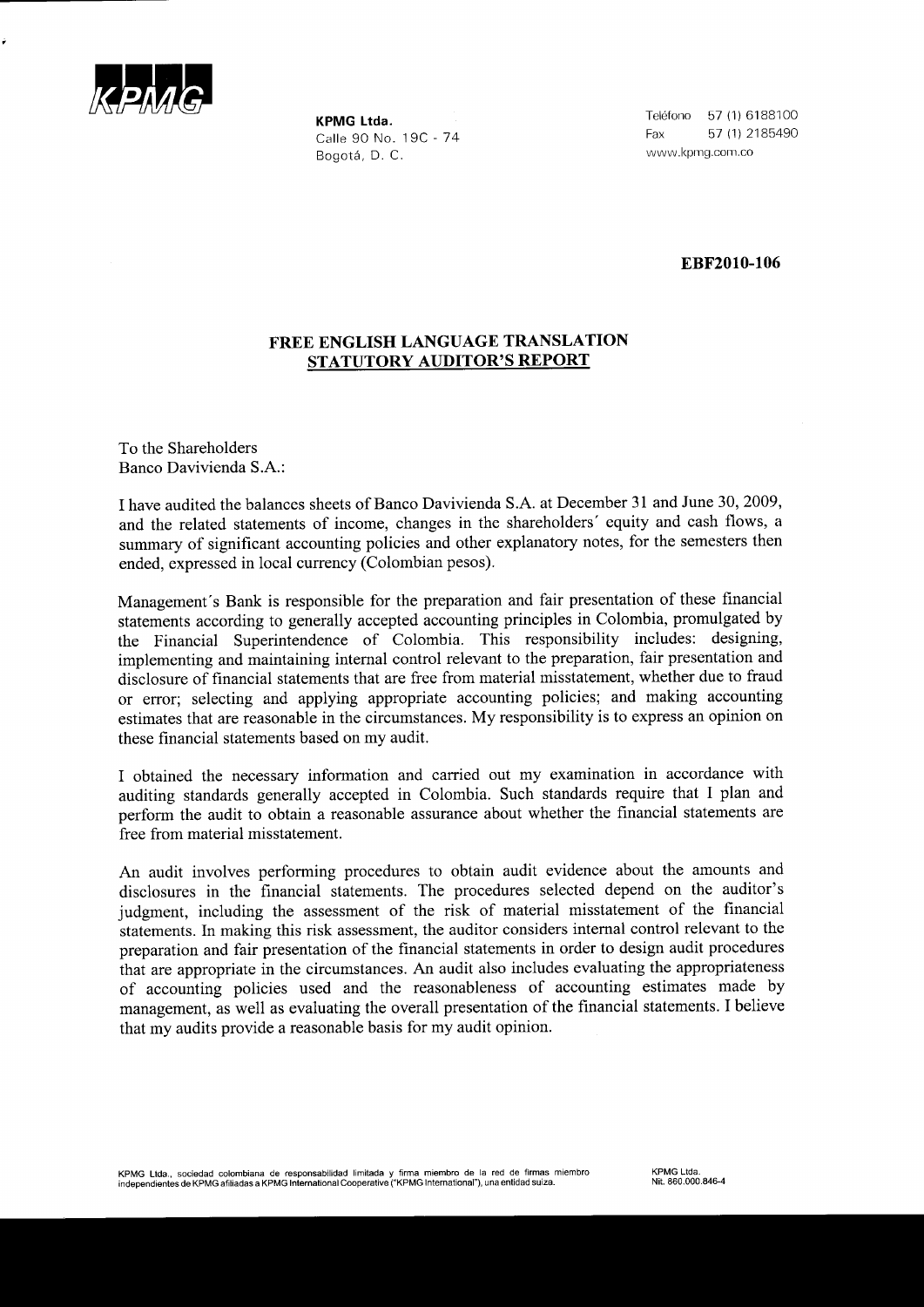

In my opinion, the above mentioned financial statements, taken accurately from books and attached to this report, present fairly, in all significant respects, the financial position of Banco Davivienda S.A. at December 31 and June 30,2009, the results of its operations and its cash flows for the semesters then ended, in local currency (Colombian pesos), in conformity with generally accepted accounting principles in Colombia, promulgated by the Financial Superintendence of Colombia, applied on a consistent basis.

Based on the results of my examination, I believe:

- a. The Bank's bookkeeping has been performed in conformity with legal rules and accounting pronouncements.
- b. The operations recorded in the books and management performance are in conformity with the bylaws and decisions of General Stockholders' Meeting.
- c. The correspondence, the vouchers of accounts and the minute and record of shares books have been properly maintained.
- d. There are adequate measures of: intemal control that include risk management systems implemented, maintenance and custody of its and third parties' assets in its possession.
- e. Rules of the External Circular No. 100 of 1 995 have had compliance by means of which the Financial Superintendence of Colombia established criteria and procedures related to the adequate management and accounting of the foreclosed assets received as payment and the systems of risk management of: Market "SARM", Credit "SARC", Operative "SARO", Money Laundering and Financing of Terrorism "SARLAFT" and liquidity "SARL" and its impact on the Financial Statements.
- f. The contributions to the Social Security System were liquidated and paid timely. The Bank is up to date in payment of contributions to the Social Security System.
- g. The administration report prepared by management agrees with the accompanying financial statements.
- h. I carried out monitoring to the answers about the recommendation letters addressed to the Bank's management.

As it is indicated in note 24 to the financial statements in accordance to the External Circular No. 047 of 2008 issued by the Financial Superintendence of Colombia, effective January 1, 2009, the Bank recorded the balances of the Universalities of Loans Write-Off in the trust memorandum accounts; however, at December 31, 2009, the Financial Superintendence of Colombia has not authorized its transmission, for that reason the Balance Sheet transmitted to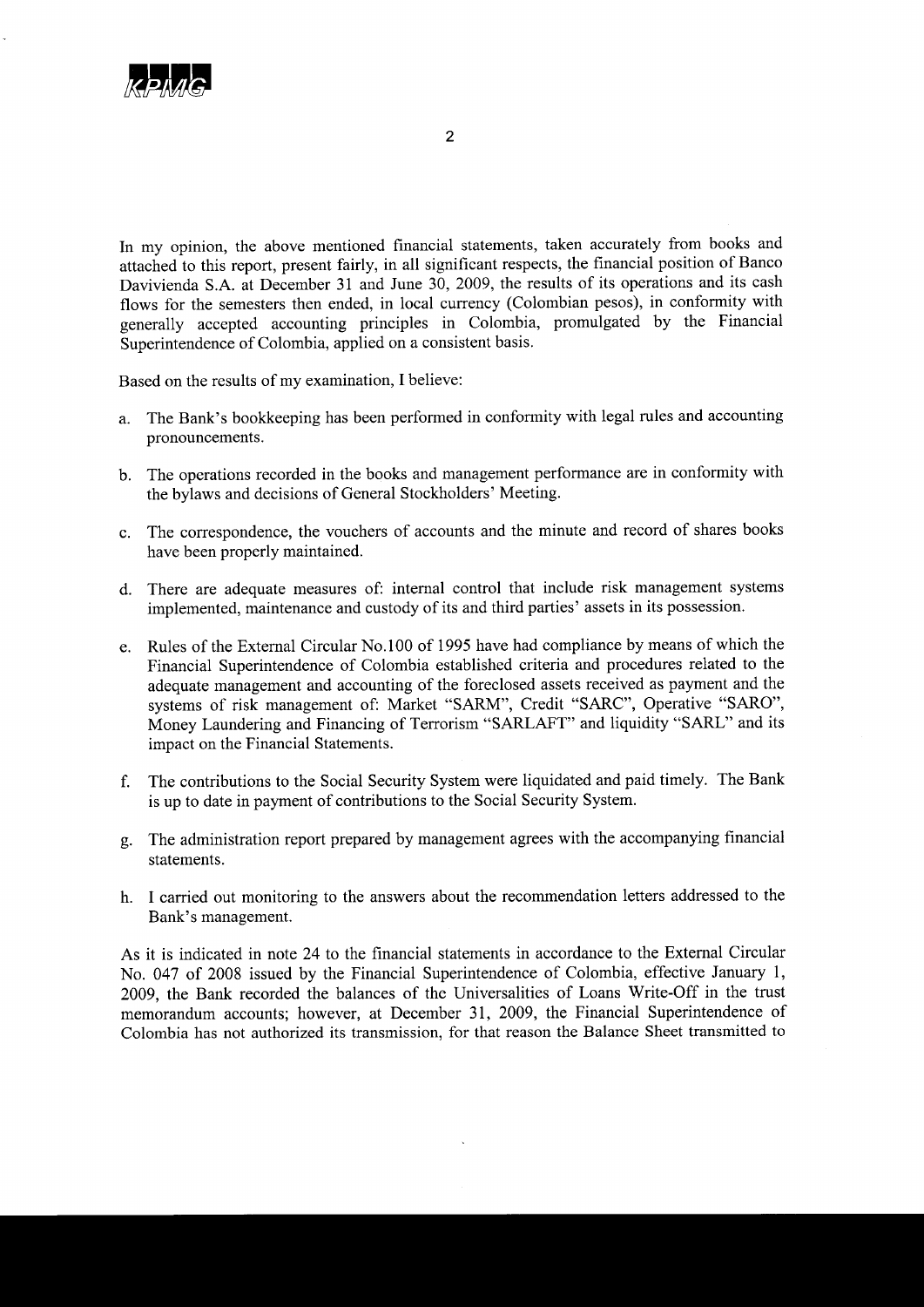

the Financial Superintendence of Colombia differs from the official accountins books of the Bank in the record of these accounts.

Original signed by Pedro Angel Preciado Villarraga Statutory Auditor of Banco Davivienda S.A. Registration No. 30723 - T Member of KPMG Ltda.

February 2, 2010

The accompanying financial statements are not intended to present the financial position, the results of operations, and cash flows in accordance with accounting principles and practices generally accepted in countries and jurisdictions other than Colombia. The standards and procedures to audit such financial statements are those generally accepted and applied in Colombia.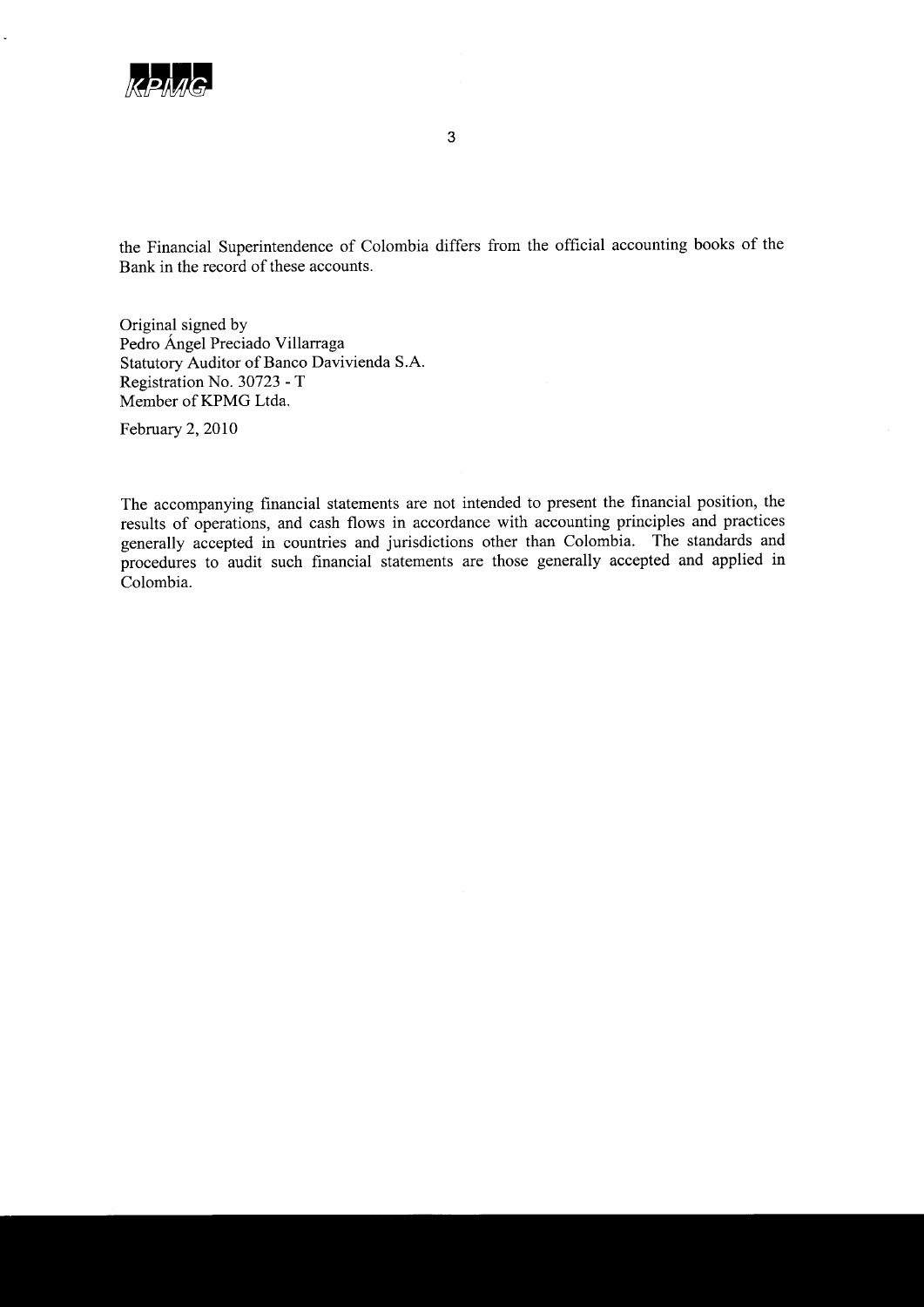#### **BANCO DAVIVIENDA S.A. Balances Sheets December 31 and June 30, 2009 (Millions of pesos)**

| <u>Assets</u>                                                                     |                        | December 31       |                        | June 30           |  |  |
|-----------------------------------------------------------------------------------|------------------------|-------------------|------------------------|-------------------|--|--|
| Cash and cash equivalents (notes 3 and 31)                                        |                        | 1.459.897,6<br>\$ |                        | 1.229.623,3<br>\$ |  |  |
| Cash and cash equivalents                                                         | 1.460.022,2            |                   | 1.229.744,6            |                   |  |  |
| <b>Less: Allowance</b>                                                            | (124, 6)               |                   | (121,3)                |                   |  |  |
| Active Positions in Monetary Market Operations and those Related (notes 4 and 31) |                        | 3.526,3           |                        | 3.807,7           |  |  |
| Investments (notes 5 and 31)                                                      |                        | 4.148.371,2       |                        | 3.326.774,2       |  |  |
| Debt securities trading                                                           | 3.304.015,4            |                   | 2.440.247,6            |                   |  |  |
| Debt securities Held to maturity                                                  | 402.779,9              |                   | 352.233,3              |                   |  |  |
| Debt securities available for sale                                                | 8.791,3                |                   | 10.301,6               |                   |  |  |
| Equity securities available for sale                                              | 312.846,5              |                   | 285.237,1              |                   |  |  |
| Investment repurchase rights                                                      | 153.990,2              |                   | 261.646,0              |                   |  |  |
| <b>Less: Allowance</b>                                                            | (34.052, 1)            |                   | (22.891,4)             |                   |  |  |
| Credit portfolio and financial leasing (notes 6 and 31)                           |                        | 16.248.751,1      |                        | 14.886.161,8      |  |  |
| <b>Housing loans</b>                                                              | 1.929.516,0            |                   | 1.718.731,6            |                   |  |  |
| <b>Category A, Normal Risk</b>                                                    | 1.853.230,7            |                   | 1.583.211,6            |                   |  |  |
| Category B, Acceptable Risk                                                       | 73.972,0               |                   | 125.696,5              |                   |  |  |
| Category C, Appreciable Risk                                                      | 36.873,1               |                   | 45.511,4               |                   |  |  |
| <b>Category D, Significant Risk</b>                                               | 13.652,6               |                   | 13.643,9               |                   |  |  |
| Category E, Unrecoverable<br><b>Less: Allowance</b>                               | 4.426,0<br>(52.638, 4) |                   | 5.730,5<br>(55.062,3)  |                   |  |  |
|                                                                                   |                        |                   |                        |                   |  |  |
| Credit portfolio and consumption operations - Suitable Guaranty                   | 614.804,5              |                   | 596.642,8              |                   |  |  |
| <b>Category A, Normal Risk</b>                                                    | 589.435,4              |                   | 553.818,8              |                   |  |  |
| Category B, Acceptable Risk                                                       | 27.725,2               |                   | 33.675,8               |                   |  |  |
| Category C, Appreciable Risk                                                      | 18.663,0               |                   | 26.464,0               |                   |  |  |
| <b>Category D, Significant Risk</b>                                               | 16.054,6               |                   | 22.105,4               |                   |  |  |
| Category E, Unrecoverable<br><b>Less: Allowance</b>                               | 26.822,6               |                   | 24.232,0               |                   |  |  |
|                                                                                   | (63.896,3)             |                   | (63.653,2)             |                   |  |  |
| Credit portfolio and consumption operations - Other Guaranties                    | 4.781.857,5            |                   | 4.237.882,0            |                   |  |  |
| <b>Category A, Normal Risk</b>                                                    | 4.610.907,1            |                   | 3.819.778,0            |                   |  |  |
| Category B, Acceptable Risk                                                       | 232.914,4              |                   | 301.714,1              |                   |  |  |
| Category C, Appreciable Risk                                                      | 140.080,5              |                   | 247.702,1              |                   |  |  |
| <b>Category D, Significant Risk</b>                                               | 133.450,3<br>105.594,9 |                   | 189.041,9<br>153.428,7 |                   |  |  |
| Category E, Unrecoverable<br><b>Less: Allowance</b>                               | (441.089,7)            |                   | (473.782, 8)           |                   |  |  |
| Micro-credit Ioans - Suitable Guaranty                                            | 0,0                    |                   | 1.788,0                |                   |  |  |
| Category A, Normal Risk                                                           | 0,0                    |                   | 1.463,1                |                   |  |  |
| Category B, Acceptable Risk                                                       | 0,0                    |                   | 178,2                  |                   |  |  |
| Category C, Appreciable Risk                                                      | 0,0                    |                   | 185,6                  |                   |  |  |
| <b>Category D, Significant Risk</b>                                               | 0,0                    |                   | 122,6                  |                   |  |  |
| Category E, Unrecoverable                                                         | 0,0                    |                   | 1.161,3                |                   |  |  |
| <b>Less: Allowance</b>                                                            | 0,0                    |                   | (1.322, 8)             |                   |  |  |
| Micro-credit Ioans - Other Guaranties                                             | 752,7                  |                   | 152,9                  |                   |  |  |
| <b>Category A, Normal Risk</b>                                                    | 611,1                  |                   | 127,8                  |                   |  |  |
| Category B, Acceptable Risk                                                       | 89,9                   |                   | 16,6                   |                   |  |  |
| Category C, Appreciable Risk                                                      | 61,5                   |                   | 12,9                   |                   |  |  |
| <b>Category D, Significant Risk</b><br>Category E, Unrecoverable                  | 57,4<br>280,2          |                   | 5,8<br>131,9           |                   |  |  |
| Less: Allowance                                                                   | (347, 4)               |                   | (142, 1)               |                   |  |  |
|                                                                                   |                        |                   |                        |                   |  |  |
| Credit portfolio and financial leasing commercial - Suitable Guaranty             | 2.589.014,4            |                   | 2.757.734,8            |                   |  |  |
| <b>Category A, Normal Risk</b>                                                    | 2.476.659,9            |                   | 2.690.963,7            |                   |  |  |
| Category B, Acceptable Risk                                                       | 231.673,0              |                   | 132.159,1              |                   |  |  |
| Category C, Appreciable Risk<br><b>Category D, Significant Risk</b>               | 22.361,1<br>56.529,0   |                   | 36.986,8<br>80.978,8   |                   |  |  |
| Category E, Unrecoverable                                                         | 7.850,2                |                   | 9.277,3                |                   |  |  |
| <b>Less: Allowance</b>                                                            | (206.058, 8)           |                   | (192.630, 9)           |                   |  |  |
| Credit portfolio and financial leasing commercial - Other Guaranties              | 6.332.806,0            |                   | 5.573.229,7            |                   |  |  |
| <b>Category A, Normal Risk</b>                                                    | 6.285.893,8            |                   | 5.488.729,3            |                   |  |  |
| Category B, Acceptable Risk                                                       | 185.202,6              |                   | 132.158,5              |                   |  |  |
| Category C, Appreciable Risk                                                      | 20.652,1               |                   | 54.833,5               |                   |  |  |
| <b>Category D, Significant Risk</b>                                               | 96.097,7               |                   | 88.519,0               |                   |  |  |
| Category E, Unrecoverable                                                         | 16.705,5               |                   | 21.702,1               |                   |  |  |
| <b>Less: Allowance</b>                                                            | (271.745,7)            |                   | (212.712,7)            |                   |  |  |
| <b>Less General Allowance</b>                                                     |                        | (19.832,5)        |                        | (17.772,0)        |  |  |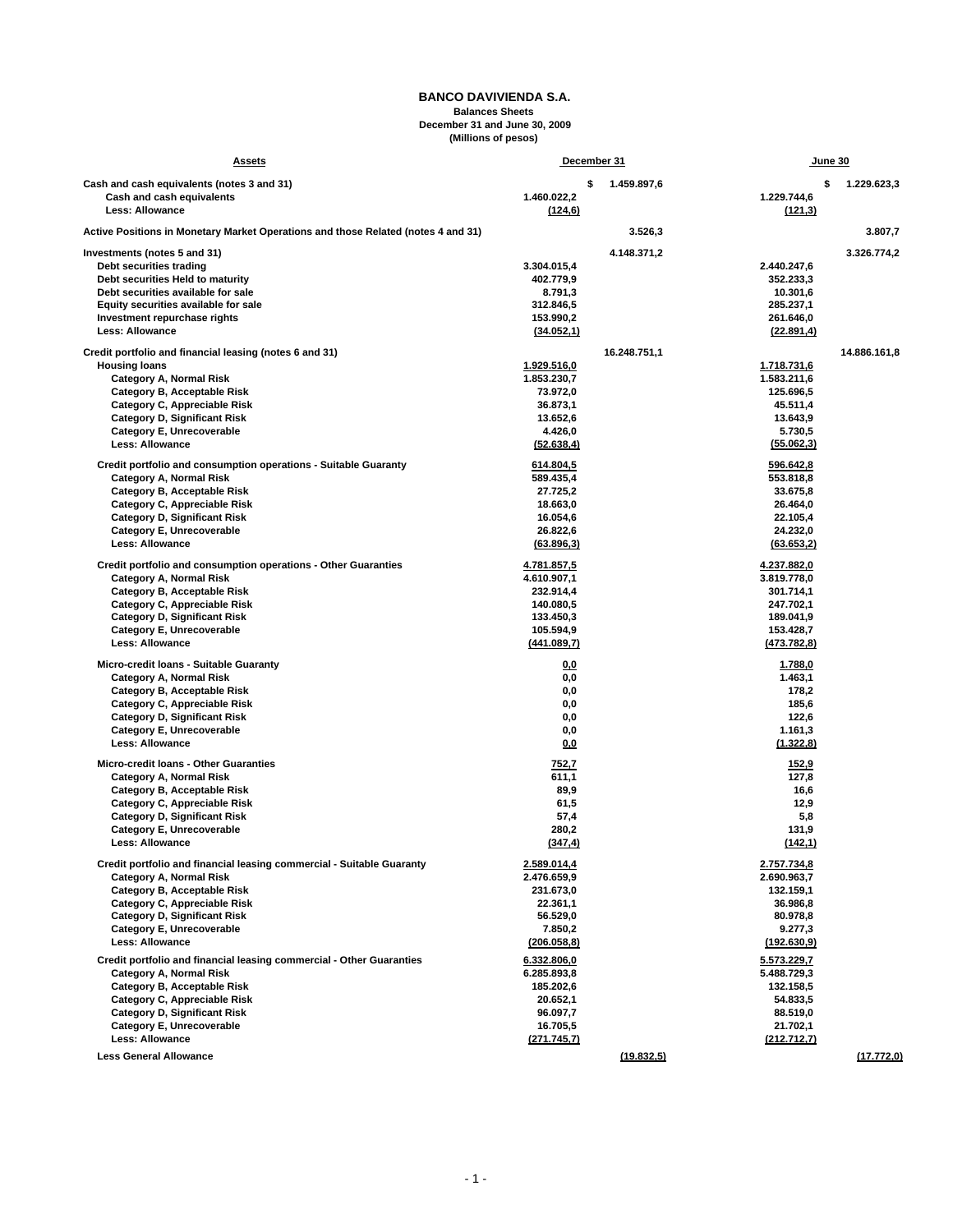#### **BANCO DAVIVIENDA S.A. Balances Sheets (Continued) December 31 and June 30, 2009 (Millions of pesos)**

|                                                                       | December 31   |              |    |              |               | June 30 |              |
|-----------------------------------------------------------------------|---------------|--------------|----|--------------|---------------|---------|--------------|
| Customers' acceptances and derivatives (note 7)                       |               |              | \$ | (20.183,7)   |               | \$      | 53.537.5     |
| <b>Debtors and Bank Acceptances</b>                                   |               | 611.8        |    |              | 1.868.3       |         |              |
| Derivatives:                                                          |               | (20.343,7)   |    |              | 52.514,3      |         |              |
| <b>Rights</b>                                                         | 4.212.256.3   |              |    |              | 5.357.833,5   |         |              |
| <b>Obligations</b>                                                    | (4.232.600,0) |              |    |              | (5.305.319,2) |         |              |
| <b>Others</b>                                                         |               | (451, 8)     |    |              | (845, 1)      |         |              |
| Accounts receivable (notes 8 and 31)                                  |               |              |    | 328.527,5    |               |         | 300.729,4    |
| <b>Interests</b>                                                      |               | 178.388.7    |    |              | 193.881.4     |         |              |
| <b>Financial Component - Leasing Operations</b>                       |               | 6.260.0      |    |              | 5.288.0       |         |              |
| <b>Commissions and Fees</b>                                           |               | 121.8        |    |              | 140.0         |         |              |
| <b>Payment of housing clients</b>                                     |               | 15.215.7     |    |              | 16.842.4      |         |              |
| <b>Payment of consumption clients</b>                                 |               | 16.409.3     |    |              | 16.599.7      |         |              |
| Payment of micro-credits clients                                      |               | 2.8          |    |              | 16.4          |         |              |
| <b>Payment of commercial clients</b>                                  |               | 7.817.8      |    |              | 6.183.1       |         |              |
| <b>Others</b>                                                         |               | 180.771.2    |    |              | 143.313,6     |         |              |
| <b>Less: Allowance</b>                                                |               | (76.459, 8)  |    |              | (81.535,2)    |         |              |
| Foreclosed assets (note 9)                                            |               |              |    | 55.345,7     |               |         | 54.430.8     |
| Assets received in payment and destined to housing                    |               | 7.649.6      |    |              | 5.152,8       |         |              |
| Assets received in payment and different from housing                 |               | 13.016,2     |    |              | 18.169,1      |         |              |
| Foreclosed assets from leasing contracts                              |               | 1.657.4      |    |              | 889.8         |         |              |
| Assets not used in the Company's purpose                              |               | 47.374,6     |    |              | 48.532.1      |         |              |
| <b>Less: Allowance</b>                                                |               | (14.352, 1)  |    |              | (18.313,0)    |         |              |
| Properties and equipment (note 10)                                    |               |              |    | 358.773,0    |               |         | 350.552.1    |
| Lands, buildings and constructions in progress                        |               | 372.104,6    |    |              | 359.058,9     |         |              |
| <b>Equipment, furniture and fixtures</b>                              |               | 122.504,7    |    |              | 118.868,1     |         |              |
| <b>Computer equipment</b>                                             |               | 263.689,1    |    |              | 251.156,7     |         |              |
| Less: Accumulated depreciation and amortization                       |               | (391.770, 5) |    |              | (376.075, 0)  |         |              |
| <b>Less: Allowance</b>                                                |               | (7.754, 9)   |    |              | (2.456, 6)    |         |              |
| Others assets (notes 11 and 31)                                       |               |              |    | 1.705.194.2  |               |         | 1.677.440.7  |
| <b>Permanents contributions</b>                                       |               | 251,7        |    |              | 251,7         |         |              |
| Prepaid expenses and deferred charges                                 |               | 1.445.226,2  |    |              | 1.484.441,0   |         |              |
| <b>Others</b>                                                         |               | 266.019.5    |    |              | 200.360.4     |         |              |
| <b>Less: Allowance</b>                                                |               | (6.303,2)    |    |              | (7.612, 4)    |         |              |
| <b>Revaluations</b>                                                   |               |              |    | 500.310,9    |               |         | 432.270,7    |
| Investments available for sale in equity securities of low or minimum |               |              |    |              |               |         |              |
| marketability or without stock market quotation (notes 5 f. and 31)   |               | 113.778,4    |    |              | 108.713,7     |         |              |
| Properties & equipment (note 10)                                      |               | 386.532,5    |    |              | 323.557,0     |         |              |
|                                                                       |               |              |    |              |               |         |              |
| Devaluations (notes 5 f. and 31)                                      |               |              |    | (252, 2)     |               |         | (133,2)      |
| Invesments available for sale in equity securities of low or minimum  |               |              |    |              |               |         |              |
| marketability or without stock market quotation                       |               | (252, 2)     |    |              | (133,2)       |         |              |
| <b>Total assets</b>                                                   |               |              | \$ | 24.768.429,1 |               | \$      | 22.297.423,0 |
| <b>Creditor Contingent Accounts (note 22)</b>                         |               |              |    | 8.612.545,2  |               |         | 7.557.140,0  |
| <b>Debtor Contingent Accounts (note 22)</b>                           |               |              |    | 631.910,7    |               |         | 638.637,3    |
| Debtor Memorandum Accounts (note 23)                                  |               |              |    | 36.858.009,0 |               |         | 34.231.560,3 |
| <b>Creditor Memorandum Accounts (note 23)</b>                         |               |              |    | 51.218.013,5 |               |         | 47.551.527,4 |
| <b>Total Contingent and Memorandum Accounts</b>                       |               |              | \$ | 97.320.478,4 |               | \$      | 89.978.865,0 |
|                                                                       |               |              |    |              |               |         |              |
| Trust Memorandum Accounts (note 24)                                   |               |              | \$ | 44.885,0     |               | \$      | 45.554,4     |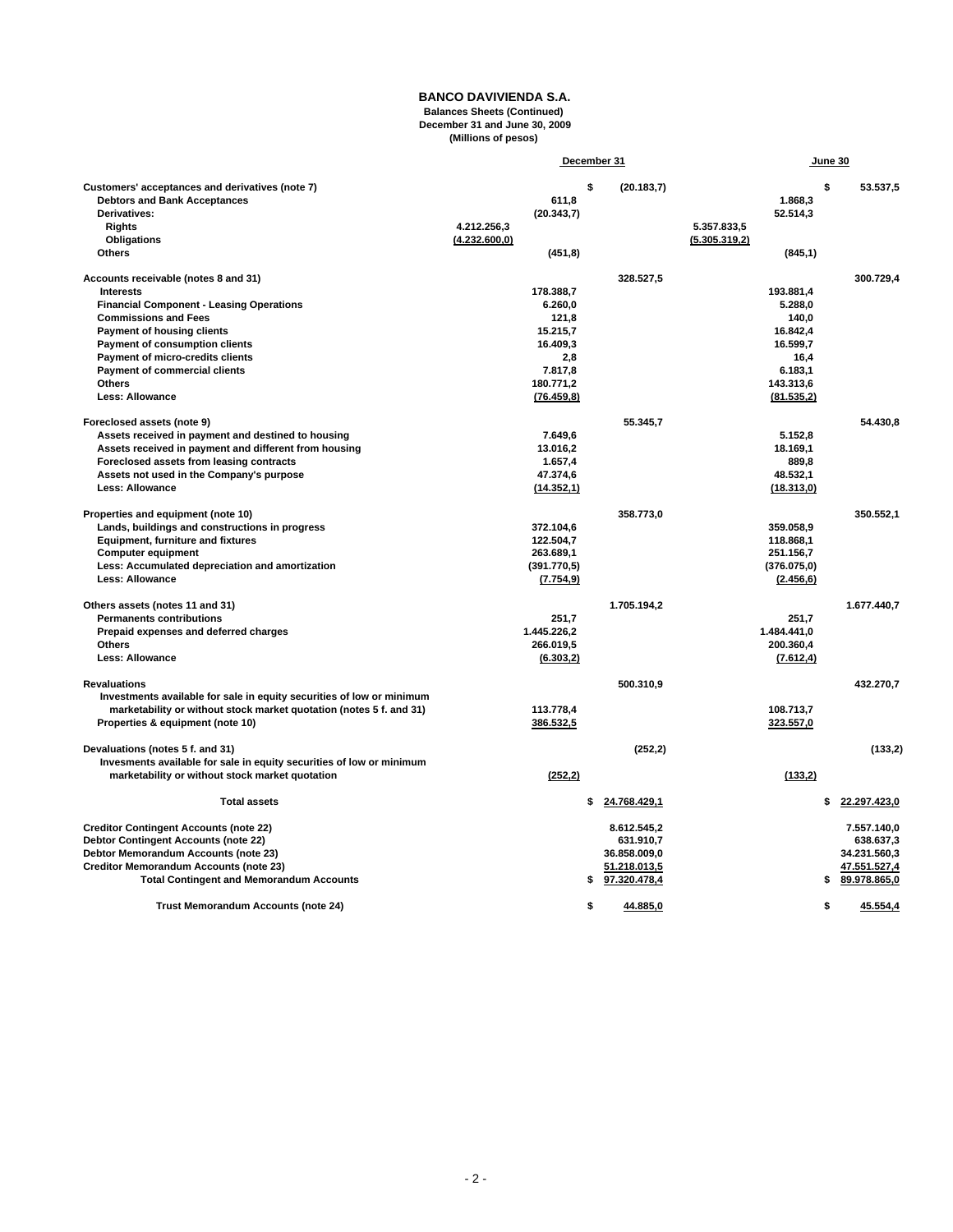#### **BANCO DAVIVIENDA S.A. Balances Sheets (Continued) December 31 and June 30, 2009 (Millions of pesos)**

| Liabilities and Stockholders equity                                                                                                                                                                          |                                                        | December 31 |                                                                          | June 30                                                |    |                                                                          |
|--------------------------------------------------------------------------------------------------------------------------------------------------------------------------------------------------------------|--------------------------------------------------------|-------------|--------------------------------------------------------------------------|--------------------------------------------------------|----|--------------------------------------------------------------------------|
| Deposits and callabilities (notes 12 and 31)<br>Deposits in bank current accounts<br><b>Term deposits</b><br><b>Savings deposits</b><br>Others                                                               | 2.616.134,8<br>5.635.943,3<br>8.482.332,7<br>286.825,1 |             | \$17.021.235,9                                                           | 2.197.262,3<br>5.853.018,9<br>7.205.926,7<br>127.583,8 |    | \$15.383.791,7                                                           |
| Passive positions in monetary market operations and those related (notes 13 and 31)                                                                                                                          |                                                        |             | 517.656,6                                                                |                                                        |    | 393.831,8                                                                |
| Bank acceptances outstanding (note 14)                                                                                                                                                                       |                                                        |             | 611,8                                                                    |                                                        |    | 1.868,3                                                                  |
| Banking credits and other financial obligations (note 15)<br>Others entities in the country<br><b>Entities abroad</b>                                                                                        | 892.872,6<br>496.156,2                                 |             | 1.389.028,8                                                              | 723.006,0<br>694.391,0                                 |    | 1.417.397,0                                                              |
| Accounts payable (notes 16 and 30)<br><b>Interests</b><br><b>Commissions and fees</b><br><b>Others</b>                                                                                                       | 142.747,4<br>55,9<br>443.546,2                         |             | 586.349,5                                                                | 166.334,0<br>226.2<br>443.571,2                        |    | 610.131,4                                                                |
| Long term-debt (notes 17 and 31)                                                                                                                                                                             |                                                        |             | 2.182.681,3                                                              |                                                        |    | 1.757.575,4                                                              |
| Others liabilities (note 18)<br>Accrued benefit obligations to the employees<br><b>Unearned income</b><br><b>Others</b>                                                                                      | 28.569.8<br>139.4<br>226.914,7                         |             | 255.623,9                                                                | 23.101,5<br>1,3<br>90.222,3                            |    | 113.325,1                                                                |
| Estimated liabilities and allowances (note 19)<br><b>Taxes</b><br><b>Others</b>                                                                                                                              | 10.469,7<br>86.372,5                                   |             | 96.842,2                                                                 | 47.571,5<br>91.887,1                                   |    | 139.458,6                                                                |
| <b>Total Liabilities</b>                                                                                                                                                                                     |                                                        |             | 22.050.030,0                                                             |                                                        |    | 19.817.379,3                                                             |
| Total stockholders' equity                                                                                                                                                                                   |                                                        |             | 2.718.399,1                                                              |                                                        |    | 2.480.043,7                                                              |
| Capital stock (note 20)                                                                                                                                                                                      |                                                        |             | 47.757,1                                                                 |                                                        |    | 47.757.1                                                                 |
| Reserves (note 21)<br>Legal reserve<br><b>Statutory and occasional reserves</b>                                                                                                                              | 1.144.620,0<br>793.358,4                               |             | 1.937.978,4                                                              | 1.144.620,0<br>630.991,8                               |    | 1.775.611,8                                                              |
| <b>Surplus</b><br>Gross unrealized gain or loss on investments available<br>for sale<br>Revaluation assets (notes 5 f. and 31)<br>Devaluation (notes 5 f. and 31)<br>Stockholders' equity revaluation        | 411,2<br>500.310,9<br>(252, 2)<br>0.2                  |             | 500.470,1                                                                | 270,6<br>432.270,7<br>(133,2)<br>0,2                   |    | 432.408,3                                                                |
| Net income                                                                                                                                                                                                   |                                                        |             | 232.193,5                                                                |                                                        |    | 224.266.5                                                                |
| Total liabilities and stockholders' equity                                                                                                                                                                   |                                                        | \$          | 24.768.429,1                                                             |                                                        | \$ | 22.297.423,0                                                             |
| Creditor contingent accounts (note 22)<br>Debtor contingent accounts (note 22)<br>Debtor memorandum accounts (note 23)<br>Creditor memorandum accounts (note 23)<br>Total contingent and memorandum accounts |                                                        | \$          | 8.612.545,2<br>631.910,7<br>36.858.009,0<br>51.218.013,5<br>97.320.478,4 |                                                        | \$ | 7.557.140,0<br>638.637,3<br>34.231.560,3<br>47.551.527,4<br>89.978.865,0 |
| Trust Memorandum Accounts (note 24)                                                                                                                                                                          |                                                        | \$          | 44.885,0                                                                 |                                                        | \$ | 45.554,4                                                                 |

**See the notes accoumpanying the financial statements.**

 **\_\_\_\_\_\_\_\_\_\_\_\_\_\_\_\_\_\_\_\_\_\_\_\_\_\_\_\_\_\_\_\_ \_\_\_\_\_\_\_\_\_\_\_\_\_\_\_\_\_\_\_\_\_\_\_\_\_\_\_\_\_\_\_\_\_\_\_ \_\_\_\_\_\_\_\_\_\_\_\_\_\_\_\_\_\_\_\_\_\_\_\_\_\_\_\_\_\_\_\_\_\_\_\_\_\_\_\_**

 **OLGA LUCIA RODRÍGUEZ SALAZAR CARMEN ANILSA CIFUENTES BARRERA LUCIA RODRÍGUEZ SALAZAR CARMEN ANILSA CIFUENTES BARRERA**<br>Legal Representative **Financial Director** Financial Director Statutory Auditor of Banco Davivienda S.A  **Legan Representative Financial Director Statutory Auditor of Banco Davivienda S.A.**<br>TP. No. 35089-T<br>Compared Auditory Registration 30723-T **Registration 30723-T Member of KPMG Ltda. (See my opinion dated february 2, 2010)**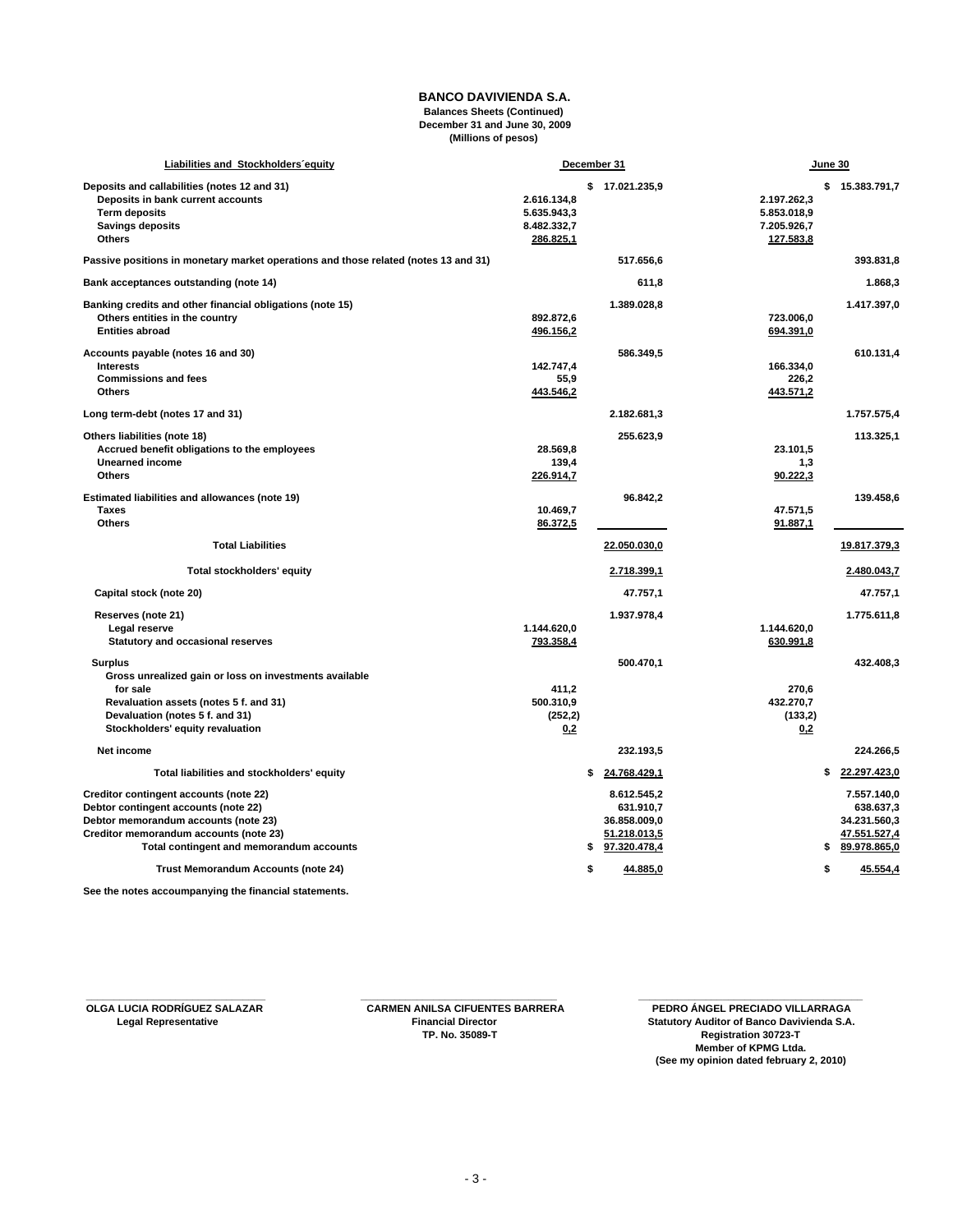**Statements of Income** 

#### **Semesters ended on December 31 and June 30, 2009**

**(Millions of Colombian pesos, except the profit per share)**

|                                                                              | December 31 |                   |                  | June 30 |             |
|------------------------------------------------------------------------------|-------------|-------------------|------------------|---------|-------------|
| Direct operating income                                                      |             | \$<br>1.933.509,9 |                  | \$      | 1.941.261,0 |
| Readjustment to real value unit - RVU                                        | 10.631,3    |                   | 43.303,4         |         |             |
| Amortized interests and discounts- Credit portfolio and others interests     | 1.075.240,7 |                   | 1.153.410,7      |         |             |
| <b>Commissions and fees</b>                                                  | 205.470,1   |                   | 202.617,6        |         |             |
| Profit on the appraisal of investments trading in debt securities            | 115.173,7   |                   | 121.929,6        |         |             |
| Profit on the appraisal of investments available for sale in debt securities | 241,8       |                   | 576,2            |         |             |
| Profit on the appraisal of investments negotiable in equity securities       | 294,6       |                   | 0,0              |         |             |
| Profit on the appraisal of investments held to maturity                      | 923,7       |                   | 14.786,2         |         |             |
| Changes                                                                      | 157.416,7   |                   | 245.625,1        |         |             |
| Profit on the appraisal of derivatives                                       | 178.504,6   |                   | 24.003,7         |         |             |
| Profit on portfolio sale                                                     | 4.612,2     |                   | 7.138,1          |         |             |
| <b>Leasing financial component</b>                                           | 58.316,8    |                   | 48.441,9         |         |             |
| Profit on investments sale                                                   | 126.683,7   |                   | 79.428,5         |         |             |
| <b>Operating expenses</b>                                                    |             | 901.404,0         |                  |         | 893.176,0   |
| Interests amortized premium and discount amortized (note 12)                 | 406.230,5   |                   | 509.640,6        |         |             |
| Loss on the appraisal of investments trading in debt securities              | 0,0         |                   | 0,3              |         |             |
| <b>Commissions</b>                                                           | 35.944,7    |                   | 36.595,9         |         |             |
| Readjustment to real value unit - RVU                                        | 13,4        |                   | 5.697,9          |         |             |
| Lost on the appraisal of derivatives                                         | 208.926,2   |                   | 77.971,9         |         |             |
| <b>Changes</b>                                                               | 168.716,9   |                   | 238.698,3        |         |             |
| Lost on investments sale                                                     | 81.572,3    |                   | 24.571,1         |         |             |
| <b>Operational income</b>                                                    |             | 1.032.105,9       |                  |         | 1.048.085,0 |
| Other operating income and expenses - net                                    |             | 67.668,1          |                  |         | 47.238,4    |
| <b>Operating income</b>                                                      | 640.116,0   |                   | 518.964,2        |         |             |
| Dividends and participations (note 5)                                        | 29.401,1    |                   | 25.799,3         |         |             |
| Others (note 25)                                                             | 610.714,9   |                   | 493.164,9        |         |             |
| <b>Operating expenses</b>                                                    | 572.447,9   |                   | <u>471.725,8</u> |         |             |
| <b>Employees expenses</b>                                                    | 231.105,3   |                   | 209.832,7        |         |             |
| Others (note 26)                                                             | 341.342,6   |                   | 261.893,1        |         |             |
| Operating result before allowances                                           |             |                   |                  |         |             |
| depreciation and amortizations                                               |             | \$<br>1.099.774.0 |                  | \$      | 1.095.323.4 |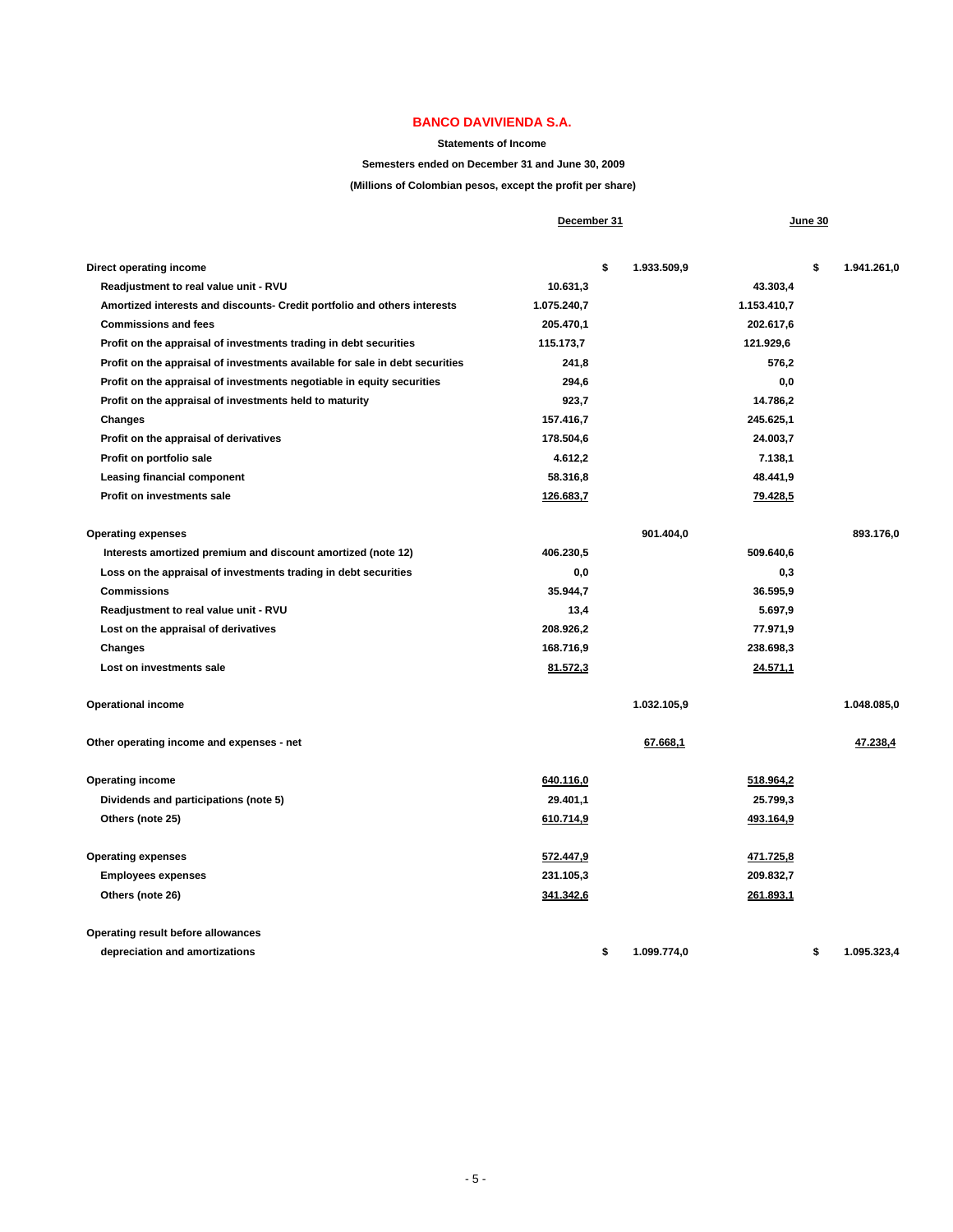#### **Statements of Income (continued)**

#### **Semesters ended on December 31 and June 30, 2009**

**(Millions of Colombian pesos, except the profit per share)**

|                                                     | December 31 |                 |           | June 30 |           |
|-----------------------------------------------------|-------------|-----------------|-----------|---------|-----------|
| <b>Allowances</b>                                   |             | \$<br>836.346,5 |           | \$      | 812.718,9 |
| Investments (note 5)                                | 13.784,9    |                 | 0,0       |         |           |
| Credit portfolio (note 6)                           | 752.834,5   |                 | 746.650,6 |         |           |
| Accounts receivable (note 8)                        | 38.705,6    |                 | 45.288,0  |         |           |
| Properties and equipment (note 10)                  | 6.014,8     |                 | 1.090,6   |         |           |
| Financial leasing (note 6)                          | 19.151,3    |                 | 14.747,7  |         |           |
| Others (note 27)                                    | 5.855,4     |                 | 4.942,0   |         |           |
| Depreciations - Properties and equipment            |             | 17.007,4        |           |         | 16.991,5  |
| <b>Amortizations</b>                                |             | 71.473,2        |           |         | 66.298,8  |
| <b>Operating income - Net</b>                       |             | 174.946,9       |           |         | 199.314,2 |
| Non-operating income                                |             | 108.291,2       |           |         | 128.152,6 |
| Non-operating income (notes 28 and 31)              | 108.291,2   |                 | 128.152,6 |         |           |
| Non-operating expenses                              |             | 38.044,6        |           |         | 39.184,2  |
| Non-operating expenses (notes 29 and 31)            | 38.044,6    |                 | 39.184,2  |         |           |
| Non-operational income - Net                        |             | 70.246,6        |           |         | 88.968,4  |
| Profit before income tax                            |             | 245.193,5       |           |         | 288.282,6 |
| Income tax expenses (note 30)                       |             | 13.000,0        |           |         | 64.016,1  |
| <b>Net Income</b>                                   |             | \$<br>232.193,5 |           | \$      | 224.266,5 |
| Net Income per share (in Colombian Pesos) (note 20) |             | \$<br>4.862,0   |           | \$      | 4.932,2   |

**See the notes accompanying the financial statements.**

 **\_\_\_\_\_\_\_\_\_\_\_\_\_\_\_\_\_\_\_\_\_\_\_\_\_\_\_\_\_\_\_\_ \_\_\_\_\_\_\_\_\_\_\_\_\_\_\_\_\_\_\_\_\_\_\_\_\_\_\_\_\_\_\_\_ \_\_\_\_\_\_\_\_\_\_\_\_\_\_\_\_\_\_\_\_\_\_\_\_\_\_\_\_\_\_\_\_\_\_\_\_**

 **OLGA LUCIA RODRÍGUEZ SALAZAR CARMEN ANILSA CIFUENTES BARRERA PEDRO ÁNGEL PRECIADO VILLARRAGA Legal Representative Financial Director Statutory Auditor of Banco Davivienda S.A. TP. No. 35089-T Registration 30723-T Member of KPMG Ltda. (See my opinion dated february 2, 2010)**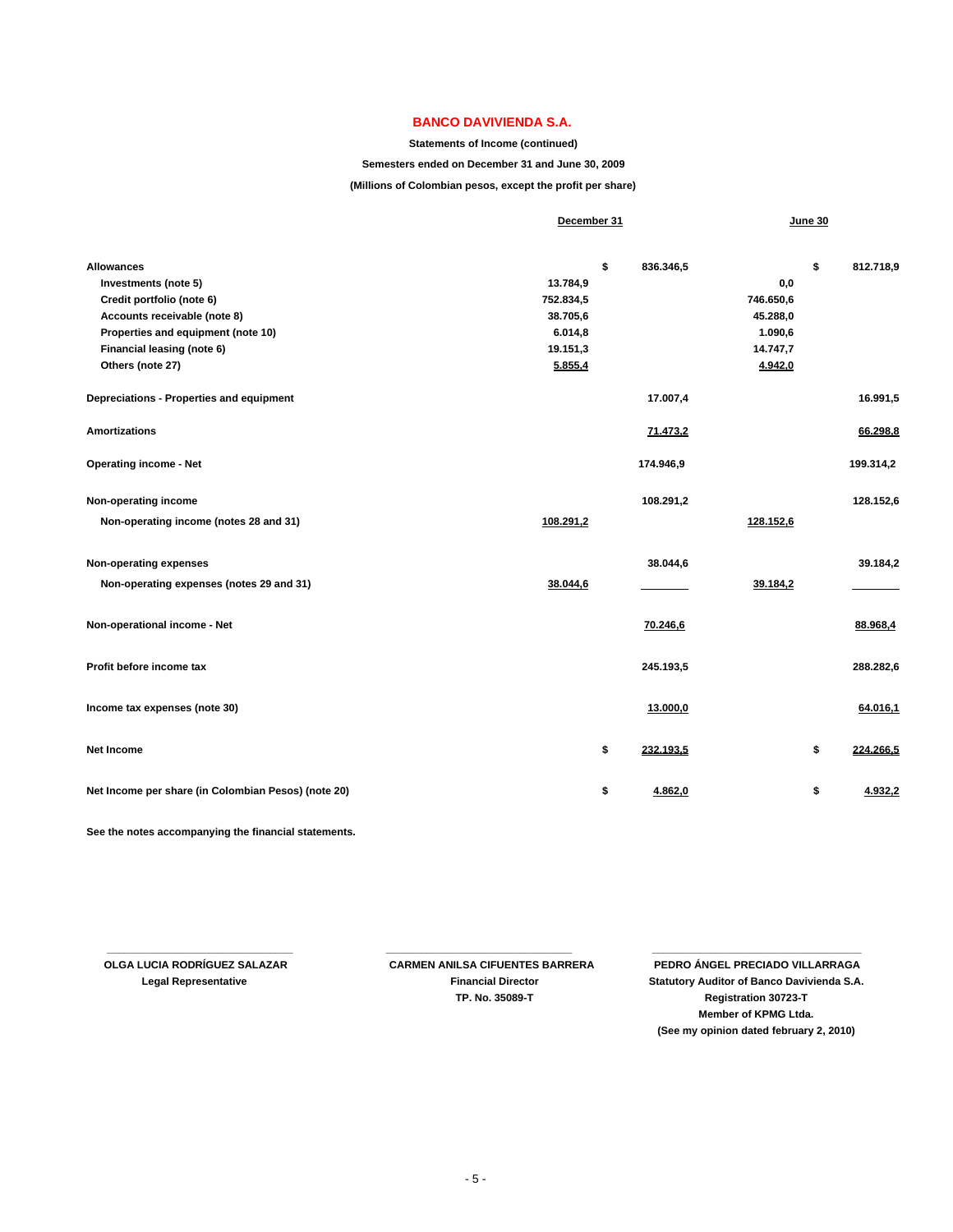#### **BANCO DAVIVIENDA S.A. Statements of Changes in the Stockholders' Equity Semesters ended on December 31 and June 30, 2009 (millions of pesos)**

|                                                                                                                                                                                                                                                   | <b>Stock</b><br>Capital | Legal<br>Reserve | Occasional<br><b>Reserves</b> | <b>Unrealized</b><br><b>Gains or losses</b> | <b>Surplus or Deficit for</b> |                    |     |              |             |  |  |  |  |  |  |  |  |  |  |  |  |  |  |  |  |  |  |  |  |  |  |  |  |  |  |  |  |  |  |  |  |  | Stockholders'<br>Equity<br>Revaluation | <b>Net Income</b> | Total<br>Stockholders'<br>Equity |
|---------------------------------------------------------------------------------------------------------------------------------------------------------------------------------------------------------------------------------------------------|-------------------------|------------------|-------------------------------|---------------------------------------------|-------------------------------|--------------------|-----|--------------|-------------|--|--|--|--|--|--|--|--|--|--|--|--|--|--|--|--|--|--|--|--|--|--|--|--|--|--|--|--|--|--|--|--|--|----------------------------------------|-------------------|----------------------------------|
|                                                                                                                                                                                                                                                   |                         |                  |                               |                                             | <b>Revaluation</b>            | <b>Devaluation</b> |     |              |             |  |  |  |  |  |  |  |  |  |  |  |  |  |  |  |  |  |  |  |  |  |  |  |  |  |  |  |  |  |  |  |  |  |                                        |                   |                                  |
| Balance at December 31, 2008                                                                                                                                                                                                                      | 43.183,4<br>l S         | 963.644,8        | 674.893,3                     | 73,7                                        | 390.552,9                     | (45,0)             | 0,2 | 202.504,0    | 2.274.807,3 |  |  |  |  |  |  |  |  |  |  |  |  |  |  |  |  |  |  |  |  |  |  |  |  |  |  |  |  |  |  |  |  |  |                                        |                   |                                  |
| <b>Donations</b>                                                                                                                                                                                                                                  |                         |                  | (812, 6)                      |                                             |                               |                    |     |              | (812, 6)    |  |  |  |  |  |  |  |  |  |  |  |  |  |  |  |  |  |  |  |  |  |  |  |  |  |  |  |  |  |  |  |  |  |                                        |                   |                                  |
| Distribution of the net income of the semester ended on December 31, 2008                                                                                                                                                                         |                         |                  |                               |                                             |                               |                    |     |              |             |  |  |  |  |  |  |  |  |  |  |  |  |  |  |  |  |  |  |  |  |  |  |  |  |  |  |  |  |  |  |  |  |  |                                        |                   |                                  |
| <b>Traslate to Legal Reserve</b>                                                                                                                                                                                                                  |                         | 2.600.0          |                               |                                             |                               |                    |     | (2.600, 0)   | 0,0         |  |  |  |  |  |  |  |  |  |  |  |  |  |  |  |  |  |  |  |  |  |  |  |  |  |  |  |  |  |  |  |  |  |                                        |                   |                                  |
| Occasional reserve for valuation of investments to market prices - Decreto<br>2336, 1995                                                                                                                                                          |                         |                  | 13.688,7                      |                                             |                               |                    |     | (13.688,7)   | 0,0         |  |  |  |  |  |  |  |  |  |  |  |  |  |  |  |  |  |  |  |  |  |  |  |  |  |  |  |  |  |  |  |  |  |                                        |                   |                                  |
| Dividends paid in cash at Col\$1.390 pesos per share on 43.183.399 shares<br>subscribed and paid. March 12, 2009                                                                                                                                  |                         |                  |                               |                                             |                               |                    |     | (60.024, 9)  | (60.024, 9) |  |  |  |  |  |  |  |  |  |  |  |  |  |  |  |  |  |  |  |  |  |  |  |  |  |  |  |  |  |  |  |  |  |                                        |                   |                                  |
| Occasional reserve available to the General Stockholders' Meeting for future<br>profit distribution.                                                                                                                                              |                         |                  | 126.190,4                     |                                             |                               |                    |     | (126.190,4)  | 0,0         |  |  |  |  |  |  |  |  |  |  |  |  |  |  |  |  |  |  |  |  |  |  |  |  |  |  |  |  |  |  |  |  |  |                                        |                   |                                  |
| Dividends paid in shares at Col\$4.237 pesos per share on 43.183.399 shares<br>subscribed and paid with the issue 4.573.723 shares with face value of Col\$1.000<br>pesos each and a premium on placement of Col\$39.000.00 pesos each. March 31, |                         |                  |                               |                                             |                               |                    |     |              |             |  |  |  |  |  |  |  |  |  |  |  |  |  |  |  |  |  |  |  |  |  |  |  |  |  |  |  |  |  |  |  |  |  |                                        |                   |                                  |
| 2009                                                                                                                                                                                                                                              | 4.573,7                 | 178.375,2        | (182.948, 9)                  |                                             |                               |                    |     |              | 0,0         |  |  |  |  |  |  |  |  |  |  |  |  |  |  |  |  |  |  |  |  |  |  |  |  |  |  |  |  |  |  |  |  |  |                                        |                   |                                  |
| Remainder of dividends paid in cash. March 12, 2009                                                                                                                                                                                               |                         |                  | (19,1)                        |                                             |                               |                    |     |              | (19,1)      |  |  |  |  |  |  |  |  |  |  |  |  |  |  |  |  |  |  |  |  |  |  |  |  |  |  |  |  |  |  |  |  |  |                                        |                   |                                  |
| Movement of the semester                                                                                                                                                                                                                          |                         |                  |                               | 196,9                                       | 41.717,8                      | (88,2)             |     |              | 41.826,5    |  |  |  |  |  |  |  |  |  |  |  |  |  |  |  |  |  |  |  |  |  |  |  |  |  |  |  |  |  |  |  |  |  |                                        |                   |                                  |
| Net income                                                                                                                                                                                                                                        |                         |                  |                               |                                             |                               |                    |     | 224.266.5    | 224.266,5   |  |  |  |  |  |  |  |  |  |  |  |  |  |  |  |  |  |  |  |  |  |  |  |  |  |  |  |  |  |  |  |  |  |                                        |                   |                                  |
| Balance at June 30, 2009                                                                                                                                                                                                                          | \$ 47.757,1             | 1.144.620,0      | 630.991,8                     | 270,6                                       | 432.270,7                     | (133,2)            | 0,2 | 224.266,5    | 2.480.043,7 |  |  |  |  |  |  |  |  |  |  |  |  |  |  |  |  |  |  |  |  |  |  |  |  |  |  |  |  |  |  |  |  |  |                                        |                   |                                  |
| <b>Donations</b>                                                                                                                                                                                                                                  |                         |                  | (1.916, 9)                    |                                             |                               |                    |     |              | (1.916, 9)  |  |  |  |  |  |  |  |  |  |  |  |  |  |  |  |  |  |  |  |  |  |  |  |  |  |  |  |  |  |  |  |  |  |                                        |                   |                                  |
| Distribution of the net income of the semester ended on June 30, 2009                                                                                                                                                                             |                         |                  |                               |                                             |                               |                    |     |              |             |  |  |  |  |  |  |  |  |  |  |  |  |  |  |  |  |  |  |  |  |  |  |  |  |  |  |  |  |  |  |  |  |  |                                        |                   |                                  |
| Dividends paid in cash at Col\$1.256 pesos per share on 47.757.122 shares<br>subscribed and paid. September 15, 2009                                                                                                                              |                         |                  |                               |                                             |                               |                    |     | (59.983, 0)  | (59.983, 0) |  |  |  |  |  |  |  |  |  |  |  |  |  |  |  |  |  |  |  |  |  |  |  |  |  |  |  |  |  |  |  |  |  |                                        |                   |                                  |
| Occasional reserve available to the General Stockholders' Meeting for future<br>profit distribution.                                                                                                                                              |                         |                  | 164.283,5                     |                                             |                               |                    |     | (164.283, 5) | 0,0         |  |  |  |  |  |  |  |  |  |  |  |  |  |  |  |  |  |  |  |  |  |  |  |  |  |  |  |  |  |  |  |  |  |                                        |                   |                                  |
| Movement of the semester                                                                                                                                                                                                                          |                         |                  |                               | 140,6                                       | 68.040,2                      | (119,0)            |     |              | 68.061,8    |  |  |  |  |  |  |  |  |  |  |  |  |  |  |  |  |  |  |  |  |  |  |  |  |  |  |  |  |  |  |  |  |  |                                        |                   |                                  |
| Net income                                                                                                                                                                                                                                        |                         |                  |                               |                                             |                               |                    |     | 232.193,5    | 232.193,5   |  |  |  |  |  |  |  |  |  |  |  |  |  |  |  |  |  |  |  |  |  |  |  |  |  |  |  |  |  |  |  |  |  |                                        |                   |                                  |
| Balance at December 31, 2009                                                                                                                                                                                                                      | \$47.757,1              | 1.144.620,0      | 793.358,4                     | 411,2                                       | 500.310,9                     | (252, 2)           | 0,2 | 232.193,5    | 2.718.399,1 |  |  |  |  |  |  |  |  |  |  |  |  |  |  |  |  |  |  |  |  |  |  |  |  |  |  |  |  |  |  |  |  |  |                                        |                   |                                  |

**See the notes accompanying the financial statements.** 

**OLGA LUCÍA RODRÍGUEZ SALAZAR CARMEN ANILSA CIFUENTES BARRERA** 

**OLGA LUCÍA RODRÍGUEZ SALAZAR CARMEN ANILSA CIFUENTES BARRERA PEDRO ÁNGEL PRECIADO VILLARRAGA Legal Representative Financial Director Statutory Auditor of Banco Davivienda S.A. TP. No. 35089-T Registration 30723-T Member of KPMG Ltda. (See my opinion dated february 2, 2010) \_\_\_\_\_\_\_\_\_\_\_\_\_\_\_\_\_\_\_\_\_\_\_\_\_\_\_\_\_\_\_\_**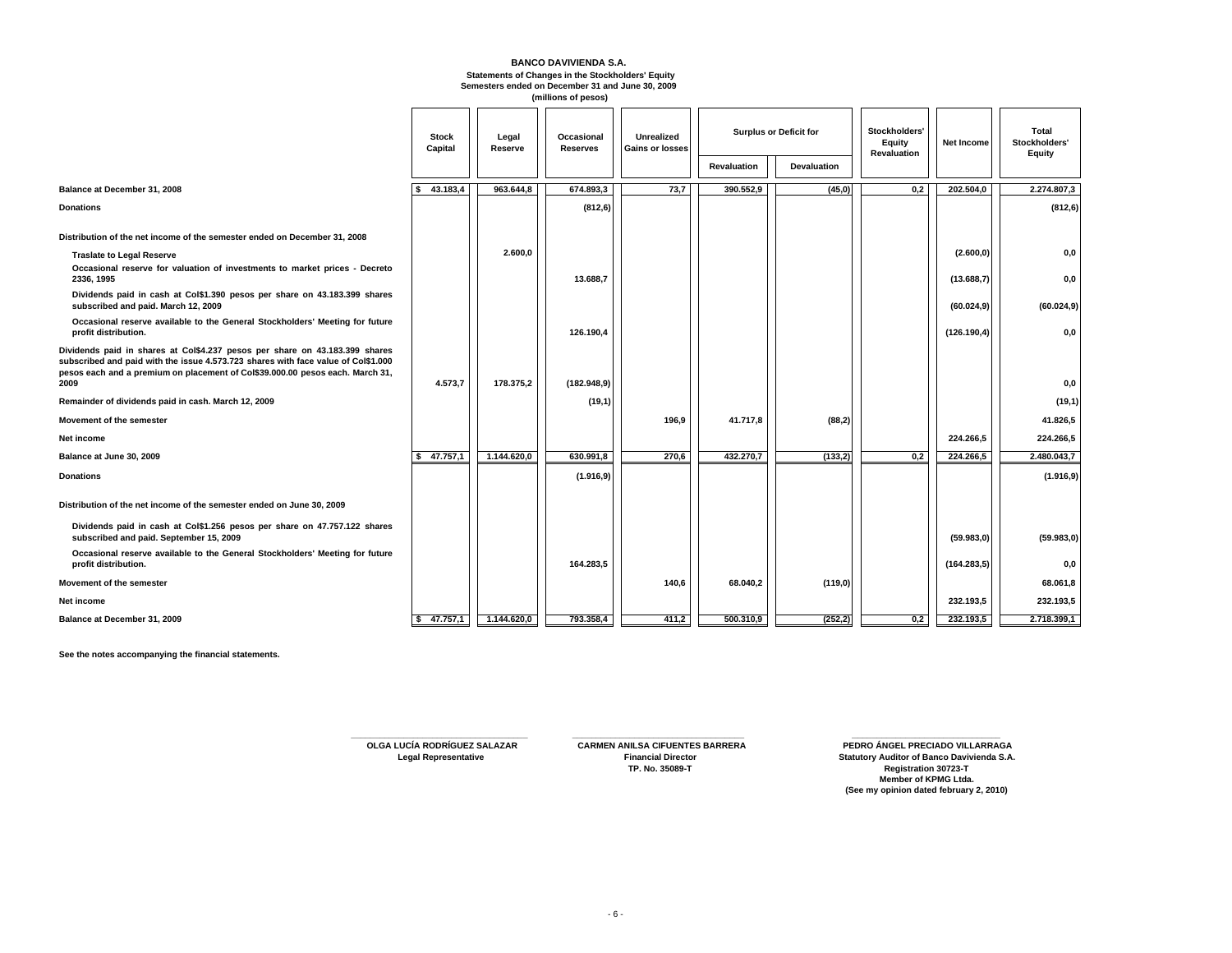#### **Statements of Cash Flows**

**Semesters ended on December 31 and June 30, 2009**

**( Millions of pesos)**

|                                                               | December 31 | June 30       |               |
|---------------------------------------------------------------|-------------|---------------|---------------|
| Cash flows provided by operating activities:                  |             |               |               |
| Net income                                                    | \$          | 232.193,5     | 224.266,5     |
| Adjustments to reconcile net income to cash (used) provided   |             |               |               |
| by operating activities:                                      |             |               |               |
| <b>Allowance for investments</b>                              |             | 13.784,9      | 0.0           |
| Allowance for credit portfolio                                |             | 752.834,5     | 746.650,6     |
| <b>Allowance for leasing</b>                                  |             | 19.151,3      | 14.747,7      |
| Allowance for accounts receivable                             |             | 38.705,6      | 45.288,0      |
| Allowance foreclosed assets                                   |             | 3.851,0       | 2.912.5       |
| Allowance for properties and equipment                        |             | 6.014,8       | 1.090,6       |
| Other assets allowance                                        |             | 1.662,4       | 1.797,9       |
| Allowance for severance payments                              |             | 8.753,5       | 8.085,0       |
| Depreciations - goods for own use                             |             | 17.007,4      | 16.991,5      |
| Amortizations                                                 |             | 71.473,2      | 66.298,8      |
| Profit on sale of portfolio credits and lease assest, net     |             | (4.612,2)     | (7.138, 1)    |
| Profit on the sale of investments, net                        |             | (45.111,4)    | (54.857, 4)   |
| Loss (Profit) on sale of foreclosed assets, net               |             | 3.599,0       | (1.147,7)     |
| Profit on sale of properties and equipment, net               |             | (675, 5)      | (7.606, 4)    |
| Reimbursement of the investments allowance                    |             | (2.624, 2)    | (260, 0)      |
| Reimbursement of the credit portfolio and leasing allowance   |             | (450.042,2)   | (346.179,9)   |
| Reimbursement of the accounts receivable allowance            |             | (28.306, 1)   | (26.327, 4)   |
| Reimbursement of the foreclosed assets allowance              |             | (7.811, 9)    | (3.566, 8)    |
| Reimbursement of the property and equipment allowance         |             | (716, 5)      | (3.007, 8)    |
| Reimbursement of other assets allowance                       |             | (1.463, 8)    | (41,1)        |
| Other recoveries of estimated liabilities                     |             | (7.184, 9)    | (8.306, 5)    |
| Increase deferred income tax                                  |             | 47.770,7      | 10.079,8      |
| Changes in operating assets and liabilities:                  |             |               |               |
| Increase of gross unrealized gain on investments              |             | 140,6         | 196,9         |
| Increase in credit portfolio and financial leasing operations |             | (2.307.018.0) | (1.281.743,4) |
| Increase (Decrease) in accounts receivable                    |             | (38.197, 6)   | 61.248,1      |
| Increase in other assets                                      |             | (99.425, 3)   | (51.591, 9)   |
| Increase (Decrease) in deposits and callabilities             |             | 1.637.444,2   | (104.850, 3)  |
| Decrease in accounts payable                                  |             | (23.781, 9)   | (17.439, 8)   |
| Increase in long term-debt                                    |             | 425.105,9     | 526.560,4     |
| Increase (Decrease) in other liabilities                      |             | 89.944,3      | (5.309,7)     |
| (Decrease) increase in estimated liabilities and allowances   |             | (35.431, 5)   | 52.740,3      |
| Severance payments                                            |             | (4.169,7)     | (5.147,0)     |
| Net cash provided (used in) by operating activities           |             |               |               |
|                                                               | \$          | 312.864,1     | (145.566, 6)  |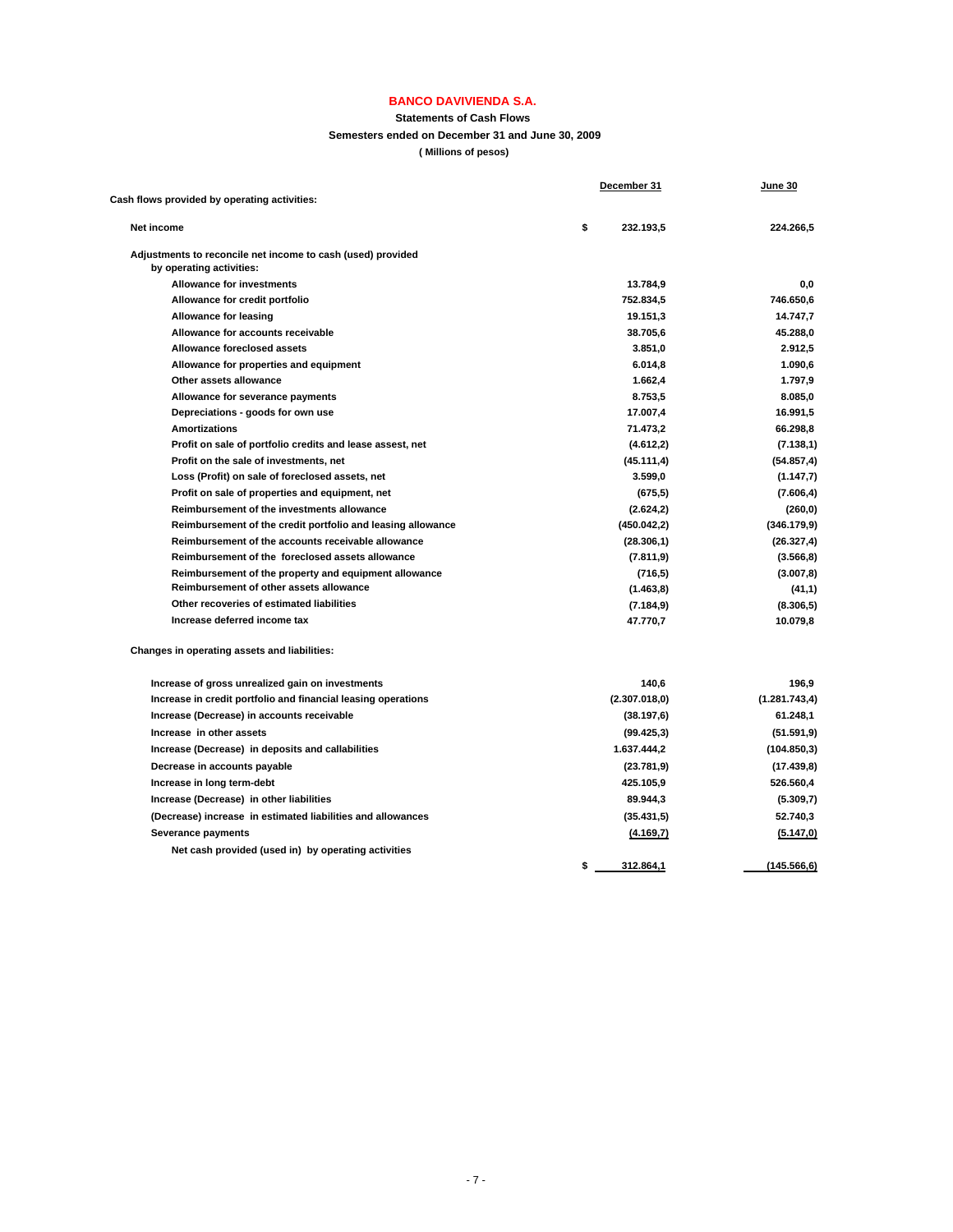## **Statements of Cash Flows Semesters ended on December 31 and June 30, 2009 (continued) ( Millions of pesos)**

| Cash flows by investment activities:                             | December 31        | June 30      |
|------------------------------------------------------------------|--------------------|--------------|
|                                                                  |                    |              |
| Increase investment                                              | \$<br>(787.646, 3) | (513.240.7)  |
| Decrease (increase) acceptances, cash and derivatives operations | 73.721,2           | (99.587,3)   |
| (Additions) retirement to property and equipment                 | (30.786, 6)        | 38.869,2     |
| Additions of foreclosed assets                                   | (1.724, 6)         | (34.662, 9)  |
| Product from the sale of foreclosed assets                       | 1.171,6            | 1.942,5      |
| Product from the sale of propierties and equipment               | 935,5              | 1.093,9      |
| Net cash used in by investment activities                        | (744.329.2)        | (605.585, 3) |
| Cash flows provided by financing activities:                     |                    |              |
| Product of sale loan portfolio                                   | 629.157,8          | 328.496,3    |
| <b>Increase in Passive Positions in Monetary Market</b>          |                    |              |
| <b>Operationes and those Related</b>                             | 123.824,8          | 254.575,2    |
| (Decrease) increase Bankers Acceptances outstanding              | (1.256, 5)         | 453,3        |
| Decrease in banking credits and other financial obligations      | (28.368, 2)        | (137.434.2)  |
| <b>Donations</b>                                                 | (1.916, 9)         | (812, 6)     |
| <b>Dividends Payment</b>                                         | (59.983, 0)        | (60.044, 0)  |
| Net cash provided by financing activities                        | 661.458,0          | 385.234,0    |
| Increase (Decrease) in cash and cash equivalents                 | 229.992,9          | (365.917, 9) |
| Cash and cash equivalents at the beginning of the semester       | 1.233.431,0        | 1.599.348,9  |
| Cash and cash equivalents at the end of the semester             | 1.463.423,9<br>\$  | 1.233.431,0  |

**See the notes accompanying the financial statements.**

 **\_\_\_\_\_\_\_\_\_\_\_\_\_\_\_\_\_\_\_\_\_\_\_\_\_\_\_\_\_\_\_\_ \_\_\_\_\_\_\_\_\_\_\_\_\_\_\_\_\_\_\_\_\_\_\_\_\_\_\_\_\_\_\_ \_\_\_\_\_\_\_\_\_\_\_\_\_\_\_\_\_\_\_\_\_\_\_\_\_\_\_\_\_\_\_\_\_** 

 **OLGA LUCIA RODRÍGUEZ SALAZAR CARMEN ANILSA CIFUENTES BARRERA PEDRO ÁNGEL PRECIADO VILLARRAGA Legal Representative Financial Director Statutory Auditor of Banco Davivienda S.A. TP. No. 35089-T Registration 30723-T Member of KPMG Ltda. (See my opinion dated february 2, 2010)**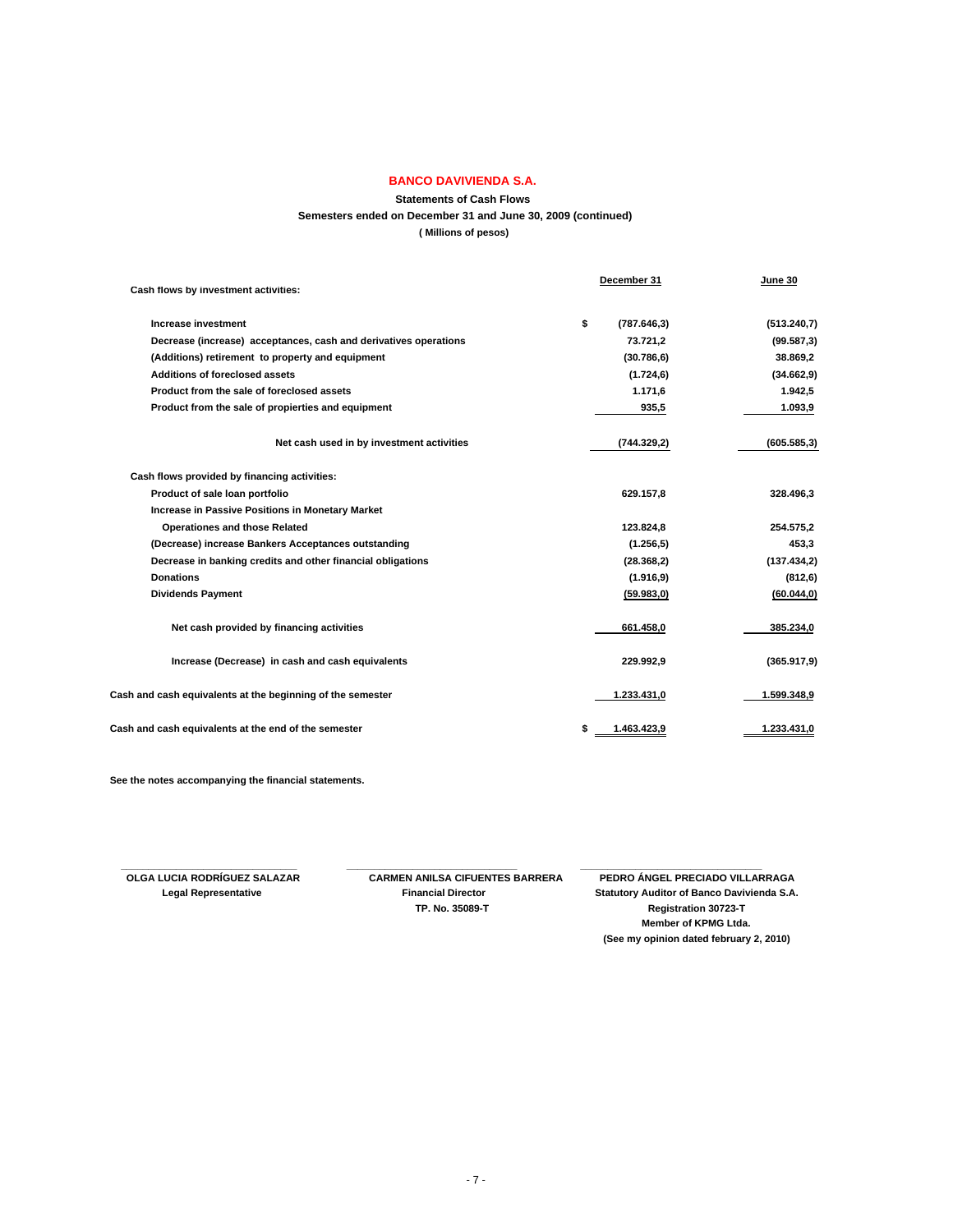

#### **BANCO DAVIVIENDA S.A.**  Notes to the Financial Statements

December 31 and June 30, 2009 (Million of Pesos)

## **1) Reporting Entity**

Banco Davivienda is a private entity incorporated by means of Public Deed Number 3892 dated October 16, 1972 from Notary Fourteen of the Bogotá Circle; it has its main domicile in the city of Bogota, D.C. By means of Resolution 562 dated June 10, 1997, it obtained its operating permit. The term established by Public Deed 5145 of October 2003, is up to October 17, 2053, but it may be dissolved or extended prior to that term. The Bank is part of the Sociedades Bolivar Business Group and its purpose is to enter into or perform all operations and contracts legally permitted to banking institutions of a commercial nature subject to the requirements and limitations of the Colombian Law.

The most representative bylaw reforms are:

- By means of Resolution 562 dated June 10, 1997, the Superintendencia Financiera de Colombia approved the transformation from Saving and Loan Corporation to a Commercial Bank.
- By Public Deed No. 4541 dated August 28, 2000, prepared by the Eighteenth Notary's Office in the Bogotá Circle, Davivienda legalized the acquisition of 100% of Delta Bolivar S.A. shares. As a consequence, Delta Bolívar was dissolved without liquidation and the company and its stockholders' equity were absorbed by the Bank on September 1, 2000, and the Delta Bolivar S.A. legal capacity was extinguished.
- By means of Public Deed No. 2369 dated April 27, 2006, from Notary One of the Bogotá Circle, Banco Davivienda S.A. formalized the absorption by merger of Bansuperior S.A. Consequently, Bansuperior S.A. was dissolved without liquidation and the company and stockholders' equity were absorbed by the Bank on May 2, 2006, extinguishing the legal status of Bansuperior S.A.
- Through Public Deed No. 7019 dated August 29, 2007, the Notary Seventy One from Bogotá, registered on September 3, 2007 in the Cámara de Comercio, Banco Davivienda S.A. formalized the takeover through merger of Granbanco S.A. As a consequence, Granbanco S.A. was dissolved without liquidation and the company and the stockholders' equity were absorbed by the Bank on September 1, 2007, extinguishing Granbanco S.A. as a legal entity.

As of december 31, 2009, it operated with nine thousand three hundred ninety five employees (9,395) in five hundred thirty three (533) offices in twenty two (22) branches and agencies in the Colombian territory. It possesses 60% of Fiduciaria Davivienda S.A. shares, 94.90% of Confinanciera S.A. shares, 79% of Davivalores S.A. Broker shares, 100% of Bancafé International Corporation S.A. shares, 99.9% of Bancafé Panamá S.A. shares and 94.011% of Fiduciaria Cafetera S.A. shares. (See detail in note 5 f.).

The accompanying financial statements combine the assets, liabilities and results of the offices. The consolidated and combined financial statements are prepared separately.

## **2) Summary of Main Accounting Policies**

#### **(a) Basic Accounting Policy**

 Accounting policies and the preparation of Banks' financial statements are according to General Accepted Accounting Principles in Colombia promulgated by the Superintendecia Financiera de Colombia.

 $-9$  - $\Box \land \lor \lor \lor \land \land$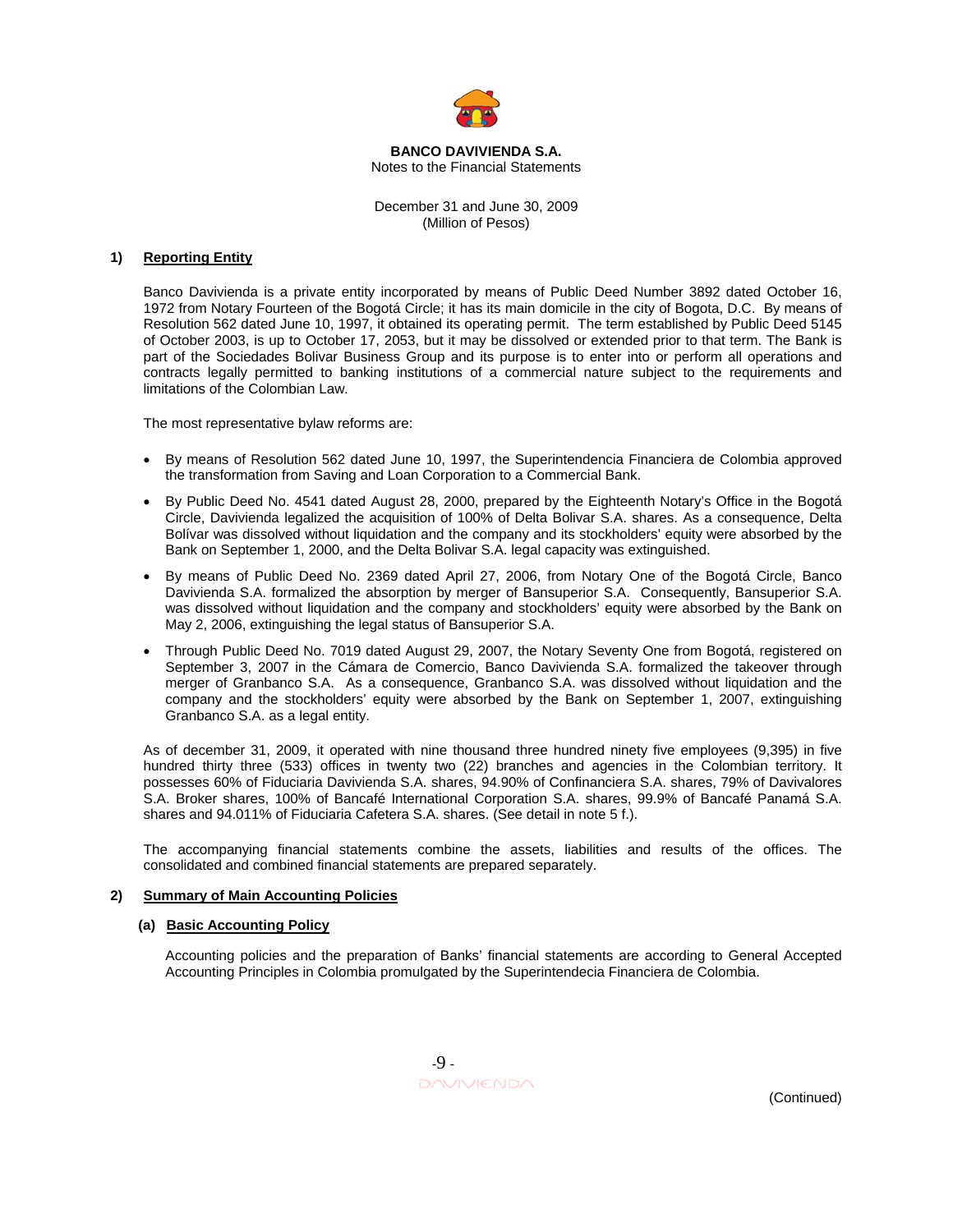

Notes to the Financial Statements

The special accounting rules established by the Superintendencia Financiera de Colombia present some differences with the accounting standards generally accepted in Colombia, such as the following:

#### **Properties and Equipment**

Generally accepted accounting standards determine that as of the closing of the period, the net value of properties, plant and equipment, which adjusted value exceeds twenty (20) minimum monthly legal wages, must be adjusted to their realization value or to their present value, recording the revaluations and Allowances that may be necessary, while the special rules do not establish conditions for this kind of assets.

## **Premium on placement of shares**

The special rule establishes that the premium on placement of shares is recorded as legal reserve; the generally accepted accounting standard indicates that it will be accounted for separately within equity.

#### **Financial statements**

For the case of the statement of changes in the financial position, Decree 2649 of 1993 defines it as a basic financial statement; the Superintendencia Financiera de Colombia does not require it.

## **(b) Cash Equivalents**

The Bank considers Active Positions in Monetary Market Operations and those Related, as cash equivalents, for the purposes of the statement of cash flows, because of their liquidity.

#### **(c) Active and Passive Positions in Monetary Market Operationes and those Related.**

Groups all operations of interbank funds, repo operations, simultaneous operations and temporary transfer of securities.

## **Interbanking Funds Sold Ordinarily**

Inter-banking funds are considered to be those that are placed or received directly by the bank in another financial entity, without the need for transference of investments or portfolio credits. Related operations are those having to do with the business purpose agreed to a term no later than 30 calendar days, provided this operation is performed to take advantage of excess or cover liquidity shortcomings. Likewise, it involves the so-called overnight transactions, performed with foreign banks using the Bank's funds.

Interest yields derived from the operation are registered in the profit and loss statement.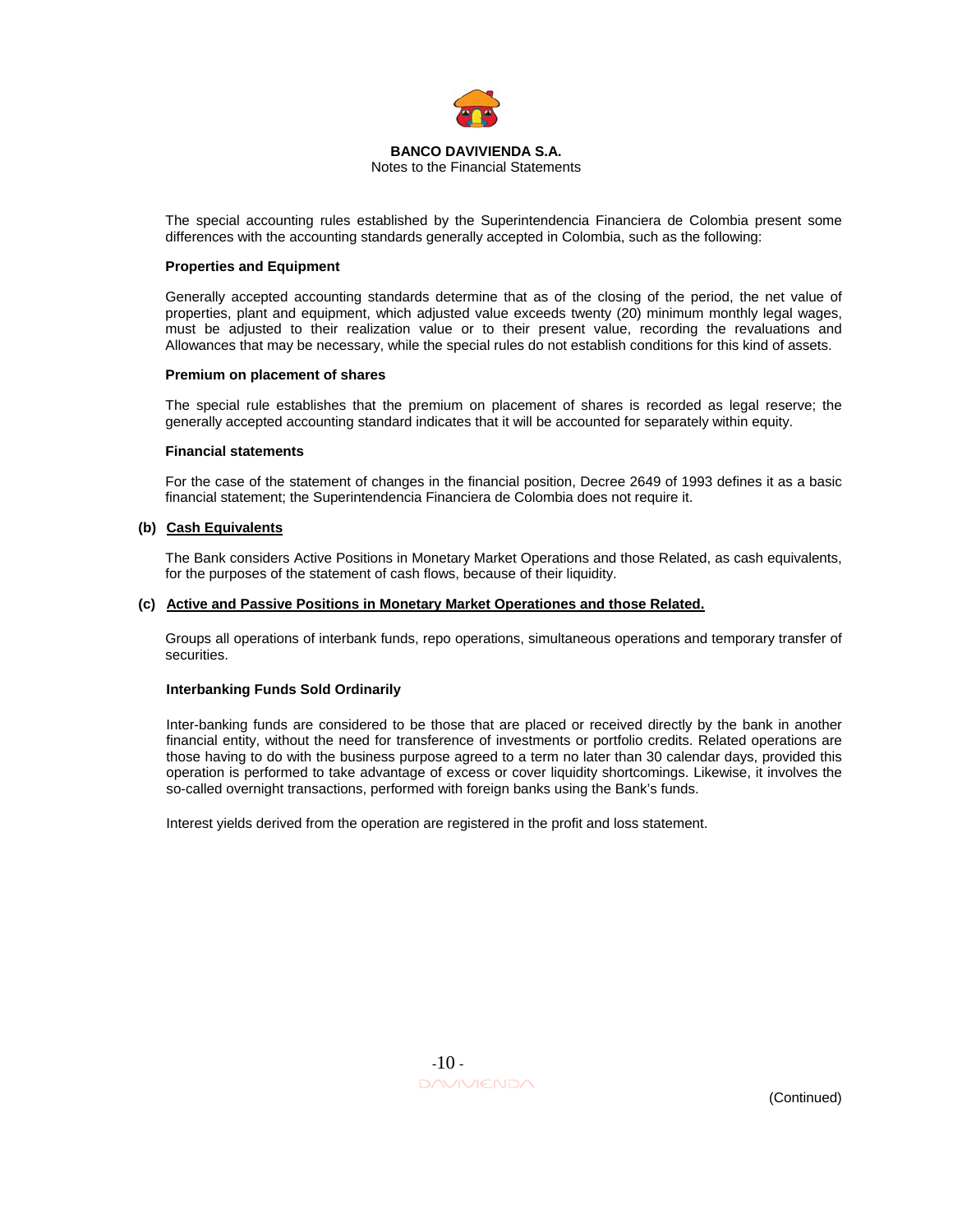

Notes to the Financial Statements

#### **Inter-banking funds purchased and repurchasing agreements**

The Bank records funds obtained directly from other financial entities, guaranteed with their investment portfolio or credit portfolio, in order to cover the needs of transitory liquidity. The maximum term for cancelling these operations is thirty (30) calendar days; and operations that are not cancelled within the indicated term, must be accounted for under Bank Credits and Other Financial Obligations, except for those carried out with Banco de la República to regulate liquidity of the economy by means of monetary contracting operations and those carried out by Fogafin and performing support operations to member entities.

The difference between the present value (received in cash) and future value (repurchasing price) constitutes a financial expense.

#### **Repo Operations**

A repo operation takes place when the Bank acquires or transfers values, in exchange for a certain amount of money, assuming again under such action and at the time of the transfer commitment ownership from the "alienation" on the same day or at a later date to determine the price, the amounts of the same kind and characteristics.

The initial amount may be calculated with a discount on the market price for the value of the operation; it may be established that throughout the duration of the operation, initially delivered values be substituted by others and, restrictions may be placed on the mobility of the values subject of the operation.

The yields recorded to by this item, are exponentially calculated during the term of the operation and can be seen in the profit and loss statement.

The amounts transferred subject of the repo operation must be recorded in contingent debtor creditor accounts, depending if it is an open repo operation or a closed repo operation, respectively.

#### **Simultaneous Operations**

A simultaneous operation takes place when the Bank acquires or transfers securities, in exchange for a certain amount of money, assuming under such action and at the time of the transfer or reacquisition of the property, on the same day or at a later date to determine the price, the amounts of the same kind and characteristics.

It can not be established that the initial amount may be calculated with a discount on the market price for the value of the operation; it may not be established that throughout the duration of the operation, initially delivered values be substituted by others and, restrictions may be placed on the mobility of the values subject of the operation.

Under this item, the Bank records yields caused by the acquiring entity and the alienating entity payments as cost of the simultaneous operation during its term.

The difference between the current amount (provided in cash) and the future amount (final transference price) constitutes an income of financial yield that is exponentially calculated during the term of the operation and is recognized in the profit and loss statement.

The amounts transferred, subject of the simultaneous operation must be recorded in contingent creditor or debtor accounts for active or passive positions, respectively.

 -11 - DAVIVIENDA (Continued)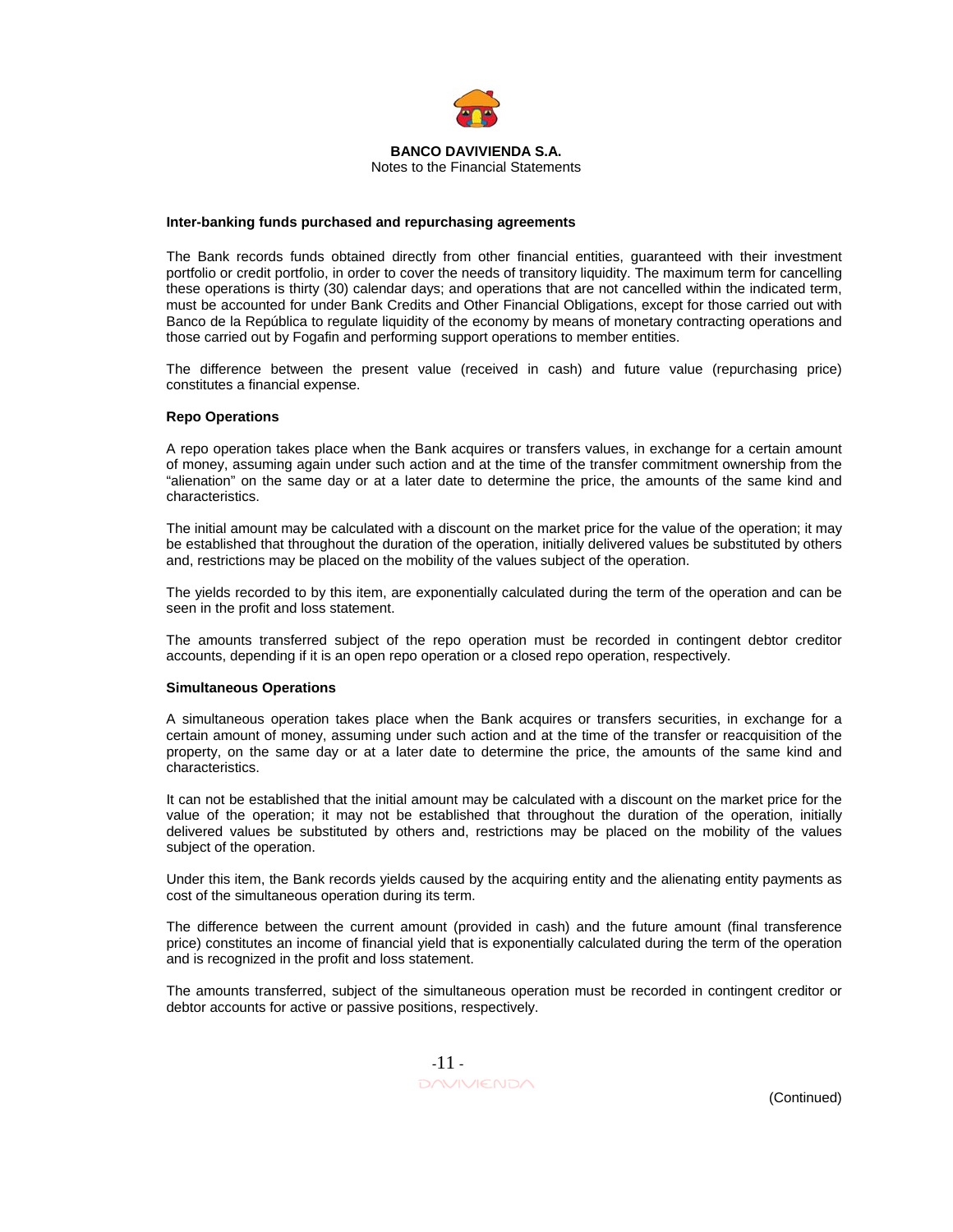

Notes to the Financial Statements

## **Transference Operations of Temporary Values**

These are operations in which one part (the "Originator"), transfers the ownership of one of its values (subject of the operation) to the other party (the "Receptor"), with the agreements already transferring them on the same date or at a later date. At the same time, the receptor shall transfer to the originator ownership of other values or the corresponding amount equal to or greater than the value subject of the operation.

These operations may correspond to two (2) modalities:

- Values against values. It is that in which the originator receives from the receptor values as backing for the operation.
- Values against money. It is that in which the receptor backs the performance of the operation by providing monetary resources.

The Bank records the amount of money provided by the receptor to the originator on the initial date of the operation to guarantee temporary transfer of values, in this case transference operation of temporary values – "Values for Money".

At the time the operation is reverted, both the Originator as well as the Receptor must reinstate the ownership of values of the same kind and characteristics as those received in the operation or the amount of money received, as the case may be.

## **(d) Investments**

It includes investments acquired by the Bank with the purpose to maintain a secondary liquidity reserve, acquiring the direct or indirect control of any company of the financial or technical service sector, comply with legal or regulatory Allowances, or with the exclusive purpose of eliminating or reducing significantly the market risk to which assets, liabilities or other elements of the financial statements are exposed.

Investments are classified, evaluated and accounted according to the established in the first chapter of the basic accounting memorandum 100 of 1995, issued by the Superintendencia Financiera de Colombia, which may be summarized as follows:

| Classification | Term           | Characteristics                                   |      | Valuation                                                                                                                                                     | Accountina                                                                                                                                                                                                                                                                                                                                                                                                                                                                                                                             |
|----------------|----------------|---------------------------------------------------|------|---------------------------------------------------------------------------------------------------------------------------------------------------------------|----------------------------------------------------------------------------------------------------------------------------------------------------------------------------------------------------------------------------------------------------------------------------------------------------------------------------------------------------------------------------------------------------------------------------------------------------------------------------------------------------------------------------------------|
| Negotiable     | Short-<br>term | Titles acquired<br>obtain profits<br>fluctuation. | from | in order to Use just price interchange, reference<br>pricerates and/or margins, calculated and<br>de Colombia.<br>This procedure is done on a daily<br>basis. | The difference is between the current<br>market value and that immediately<br>published daily by the Bolsa de Valoresbefore recorded as greater or lesser<br>than the initial investment and its<br>counterpart affecting prior P&L results.<br>This procedure is done on a daily basis.<br>The investments are valued at market<br>prices, as of the same day of their<br>acquisition, therefore accounting of<br>changes between the acquisition cost<br>and market value of the investments are<br>done as of the date of Purchase. |

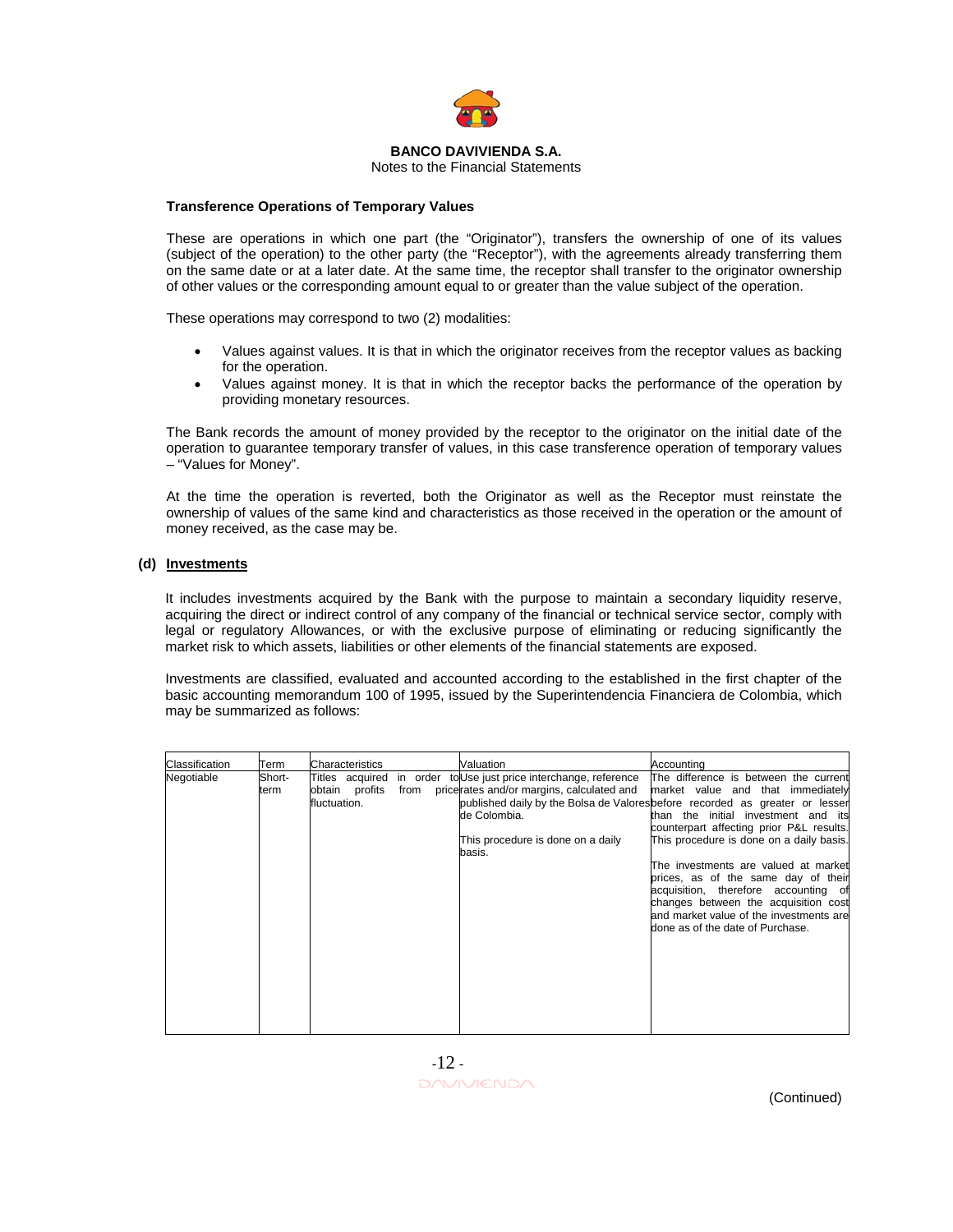

Notes to the Financial Statements

| Classification                     | Term                   | Characteristics                                                                                                                                                            | Valuation                                                                                                                                                                                                                                                                                                                                                                                                                                                                                                                                                                                                                                                                                                 | Accounting                                                                                                                                                                                                                                                                                                                                                                                                                                                                                                                                                                                                                                                                                                                                                                                                                                                                                                                                                                                                 |
|------------------------------------|------------------------|----------------------------------------------------------------------------------------------------------------------------------------------------------------------------|-----------------------------------------------------------------------------------------------------------------------------------------------------------------------------------------------------------------------------------------------------------------------------------------------------------------------------------------------------------------------------------------------------------------------------------------------------------------------------------------------------------------------------------------------------------------------------------------------------------------------------------------------------------------------------------------------------------|------------------------------------------------------------------------------------------------------------------------------------------------------------------------------------------------------------------------------------------------------------------------------------------------------------------------------------------------------------------------------------------------------------------------------------------------------------------------------------------------------------------------------------------------------------------------------------------------------------------------------------------------------------------------------------------------------------------------------------------------------------------------------------------------------------------------------------------------------------------------------------------------------------------------------------------------------------------------------------------------------------|
| To<br>keep<br>maturity             | untilUntil<br>maturity | Instruments to which the bank<br>has a serious purpose and the purchase.<br>legal, contractual, financial,<br>and operative capacity, to<br>maintain until their maturity. | Exponentially as of the internal rate of<br>return calculated at the time of<br>This procedure is done on a daily<br>basis.                                                                                                                                                                                                                                                                                                                                                                                                                                                                                                                                                                               | This amount is accounted as the greater<br>value of investment and its counterpart<br>is recorded in period results.<br>This procedure is done on a daily basis.                                                                                                                                                                                                                                                                                                                                                                                                                                                                                                                                                                                                                                                                                                                                                                                                                                           |
| Available-for-sale<br>debt titles  | One year               | above categories.                                                                                                                                                          | business day after words theyrates and margins, calculated and procedure:<br>de<br>basis.                                                                                                                                                                                                                                                                                                                                                                                                                                                                                                                                                                                                                 | Once the year is up, the first Use just price interchange, reference Are counted according to the following<br>may be reclassified to the published daily by the Bolsa de Valores. The difference between the amount on<br>Colombia.the first day of valuation in the one<br>immediately quito it is recorded as a<br>This procedure is done on a daily lesser or greater investment with credit<br>or<br>better<br>P&L<br>to<br>accounts.<br>The difference between the market<br>amount and the current amount is<br>recorded as accumulated income or loss<br>not carried out, within the equity<br>accounts.<br>This procedure is done on a daily basis.                                                                                                                                                                                                                                                                                                                                               |
| Available-for-sale<br>share titles | without                | With<br>little<br>or<br>as control to the matrix.                                                                                                                          | minimum Investments in share titles are valued<br>marketability, have no quotes, according to the marketability index<br>titles that the bank keeps just that the have on the date of valuation<br>as follows: Little or minimal<br>marketability or without any quotes, our which is recorded in the investment, is<br>valued monthly increasing or<br>decreasing participation percentage in<br>equity variations, subsequent to the<br>acquisition of the investment.<br>calculated based on the last certified<br>financial statements.<br>These statements may not be prior to<br>six (6) months counted as of the date<br>of the valuation, or more recent when<br>they are known and dictaminated. | Little or minimum marketability without<br>any quotes.<br>The difference between market value<br>or updated investment and the value<br>accounted as follows:<br>If it is greater, the first instance<br>decreases the provision or devaluation<br>until exhausting it and the excess is<br>recorded as surplus from valuation.<br>If it is less, it affects surplus for<br>valuation until exhausting and the<br>excess is recorded as devaluation.<br>When dividends or profits are<br>distributed in kind, including those from<br>capitalization of the equity revaluation<br>account, they are recorded as income<br>for the part being accounted as surplus<br>for valuation, charged to investment and<br>reverted as surplus.<br>When dividends for profits are<br>distributed in cash, they are recorded as<br>income in the accounted amount as<br>surplus for valuation, reverting such<br>surplus and the amount of dividends that<br>exceeds it accounted as a lesser value<br>of investment. |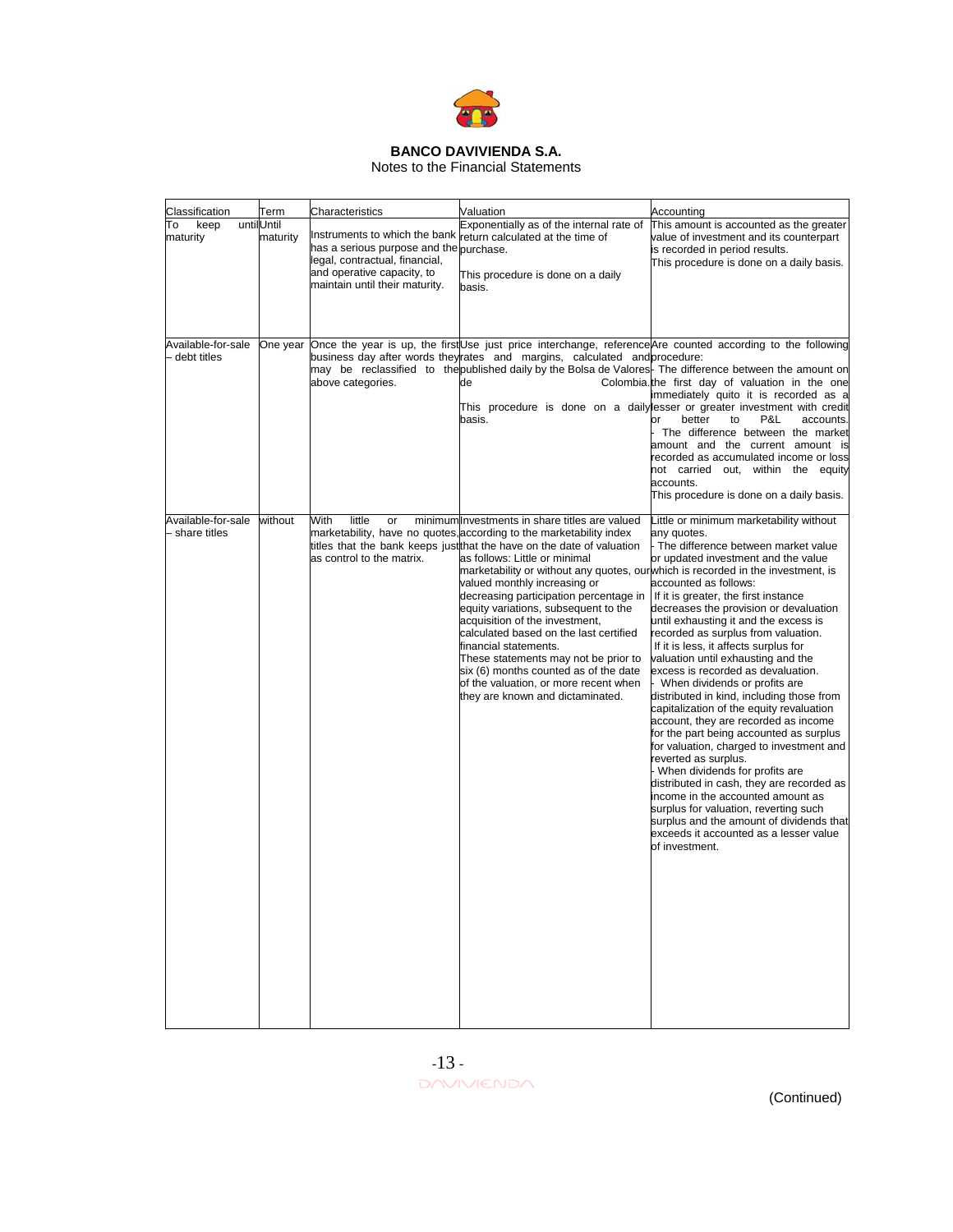

Notes to the Financial Statements

| Classification                       | Term | Characteristics                                                                                                                                                                      | Valuation                                                                                                                                                                                                                                                                                                                                                                                                                                                                                                                                                                                                                                                                                                                                                                                                                              | Accountina                                                                                                                                                                                                                                                                                                                                                                                                                                                                                               |
|--------------------------------------|------|--------------------------------------------------------------------------------------------------------------------------------------------------------------------------------------|----------------------------------------------------------------------------------------------------------------------------------------------------------------------------------------------------------------------------------------------------------------------------------------------------------------------------------------------------------------------------------------------------------------------------------------------------------------------------------------------------------------------------------------------------------------------------------------------------------------------------------------------------------------------------------------------------------------------------------------------------------------------------------------------------------------------------------------|----------------------------------------------------------------------------------------------------------------------------------------------------------------------------------------------------------------------------------------------------------------------------------------------------------------------------------------------------------------------------------------------------------------------------------------------------------------------------------------------------------|
| Available-for-sale<br>- share titles |      | High<br>and<br>to the calculations performed(5)<br>authorized<br>bv<br>or<br>marketability index determines<br>the degree of liquidity that a<br>share holds in the stock<br>market. | mediumMid marketability, are valued daily High and mid marketability.<br>marketability: The participative based on an average price determined The updating of market value for the<br>securities and assets which and published by the stock market stitles of high or mid market ability or<br>according to the marketability where they are traded. This average those traded in international markets,<br>index they maintain at the date corresponds to the average price for are accounted as a profit or loss<br>of valorization, in accordance the quantity traded during the last five accumulated not performed, waited in<br>the High marketability, they are valorized to investment.<br>Superintendencia Financierabased on the last daily average price<br>this category. The capitalmarket in which they are negotiated | days before negotiations the equity accounts, with debit or charge<br>de Colombia are classified inconsidered for negotiation by the stockDividends or profits distributed in-kind or<br>in cash, including those from<br>capitalization of patrimony revaluation<br>account, are recorded as revenue on<br>feel the corresponding investor on profits<br>or revaluation of equity of the issuer are<br>accounted since the date of acquisition<br>of the investment, charged to accounts<br>receivable. |

## **Criteria for valuation of investments**

It has as its fundamental objective the calculation, accounting posting and disclosure of the amount and just price of interchange, to which a title or security may be negotiated at a determined date, according to its specific characteristics and within the prevalent market conditions on such date.

#### **Investment Repurchase Rights**

These correspond to restricted investments that represent the collateral guarantee of investment repurchase commitments.

In the case of negotiable investments in debt securities, they are accounted for the value of the transfer at the time of the collection of funds and are updated at market value; variations that occur between the latter and the last value accounted for are recorded in the statement of income accounts as a profit or loss as it may correspond.

If it has to do with investments to be kept on till maturity, corresponding to forced or obligated investments acquired by primary market and the counterpart of the operation is for Banco de la República, Dirección General del Tesoro Nacional or an entity supervised by the Superintendencia Financiera de Colombia, they are accounted for the amount of transfer at the moment of electing the forums and updated for causation of yields until redemption or maturity with debit to the profit and loss statement.

## **Allowances or Losses by Credit Risk Rating**

The price of debt securities as well as equity securities with low or minimum marketability or not quoted, must be adjusted on each valuation date based on the credit risk rating, as follows:

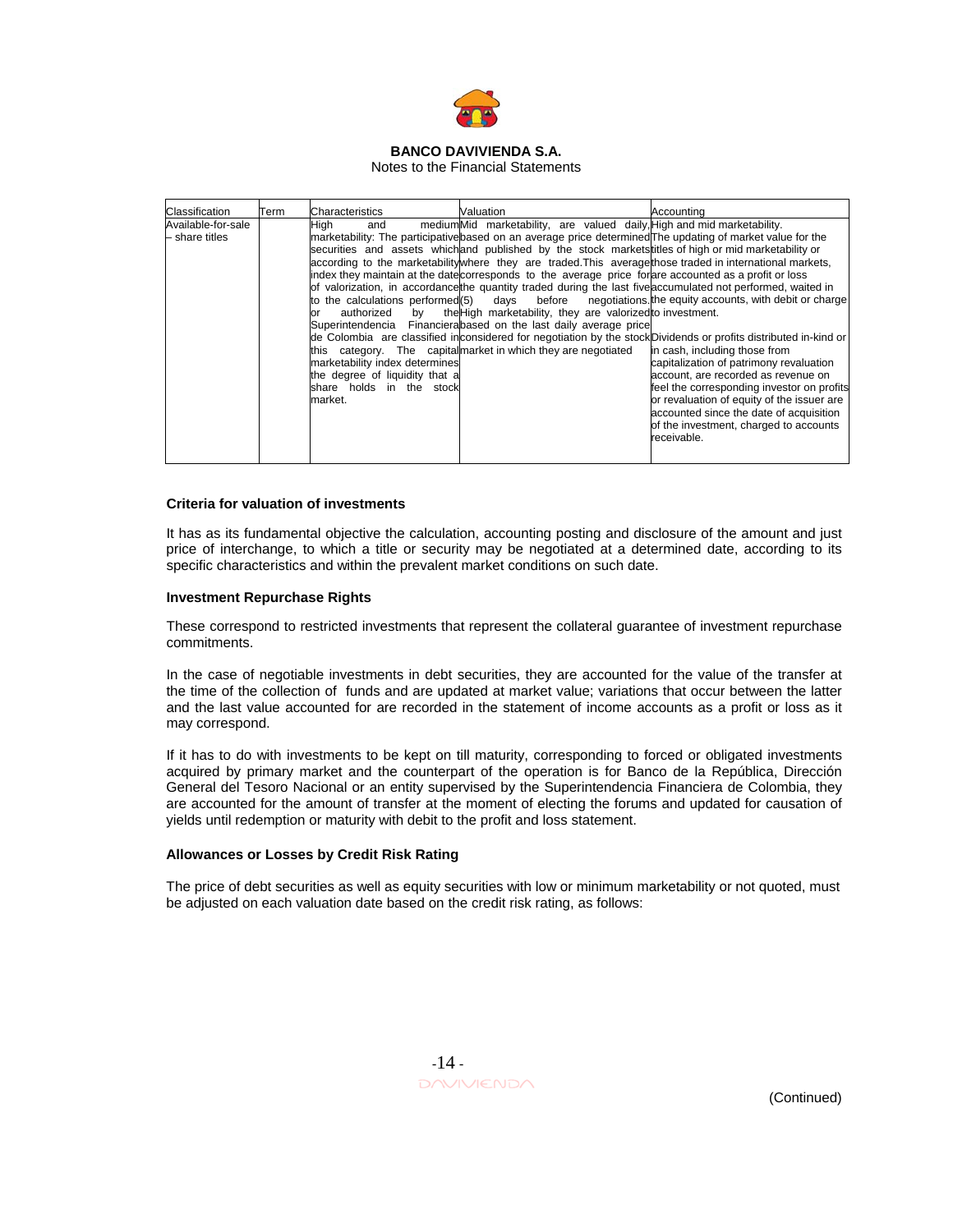

#### Notes to the Financial Statements

Debt securities that have one or several ratings granted by external credit rating agencies recognized by the Superintendencia Financiera de Colombia, or the securities issued by entities that are rated by them, cannot be accounted for an amount exceeding the following percentage of their net face value of amortizations made up to the valuation date:

| Long Term Rating | Maximum Amount % |
|------------------|------------------|
| BB+, BB, BB      | 90%              |
| B+, B, B         | 70%              |
| CCC              | 50%              |
| DD. EE           | ሰ%               |

- For debt securities that do not have an external rating, for debt securities issued by entities that are not rated or for equity securities, the amount of the Allowances must be determined based on the methodology that for this purpose may be determined by the investor entity. Said methodology must be previously approved by the Superintendencia Financiera de Colombia in charge of monitoring the respective entity.
- The Bank uses a methodology approved by the Superintendencia Financiera de Colombia. For the entities that do not have an internal methodology approved for determination of Allowances must be subject to the following:

| Category | <b>Risk</b>                                                                                                                                                                                                                                                                                                                                                                                                                         | Characteristics                                                                                                                                                                                                                                                                                                                                                                                                                | Allowances |
|----------|-------------------------------------------------------------------------------------------------------------------------------------------------------------------------------------------------------------------------------------------------------------------------------------------------------------------------------------------------------------------------------------------------------------------------------------|--------------------------------------------------------------------------------------------------------------------------------------------------------------------------------------------------------------------------------------------------------------------------------------------------------------------------------------------------------------------------------------------------------------------------------|------------|
| A        | Normal                                                                                                                                                                                                                                                                                                                                                                                                                              | Complies with terms agreed in securities or title and has Does not proceed<br>adequate capacity for payment of capital and interests.                                                                                                                                                                                                                                                                                          |            |
| B.       | Acceptable                                                                                                                                                                                                                                                                                                                                                                                                                          | Corresponds to issues that show factors of uncertainty which Net value may not be<br>could affect the capacity of adequate compliance with debthigher than eighty<br>service Likewise, understand whose investment issuers that percent (80%) of<br>according with their financial statements and other available acquisition cost.<br>information show weakness that could effect its financial<br>situation.                 |            |
| C        | Appreciative                                                                                                                                                                                                                                                                                                                                                                                                                        | A response to issues showing high or medium probability of Net value may not be<br>noncompliance and timely payment of capital and interests higher than sixty percent<br>Likewise, understand whose investement issuers that (60%) of acquisition cost.<br>according with their financial statements and other available<br>information shell deficiencies in its financial situation that<br>compromise investment recovery. |            |
| D        | Significant<br>A response to those issues which show noncompliance of Net value may not be<br>terms agreed in the title, as well as understand whosehigher than forty percent<br>investement issuers that according financial statements and (40%) of acquisition cost.<br>other available information with deficiencies accentuated in<br>financial situation, therefore probability of investment recovery<br>is highly doubtful. |                                                                                                                                                                                                                                                                                                                                                                                                                                |            |
| F.       | Unrecoverable                                                                                                                                                                                                                                                                                                                                                                                                                       | Issues that according to financial statements and other <sup>T</sup> he value of these<br>linformation available is estimated that the investment is investments must be<br>unrecoverable. Likewise, if there are no financial statements completely provisioned.<br>for at least six (6) months counted as of valuation date.                                                                                                 |            |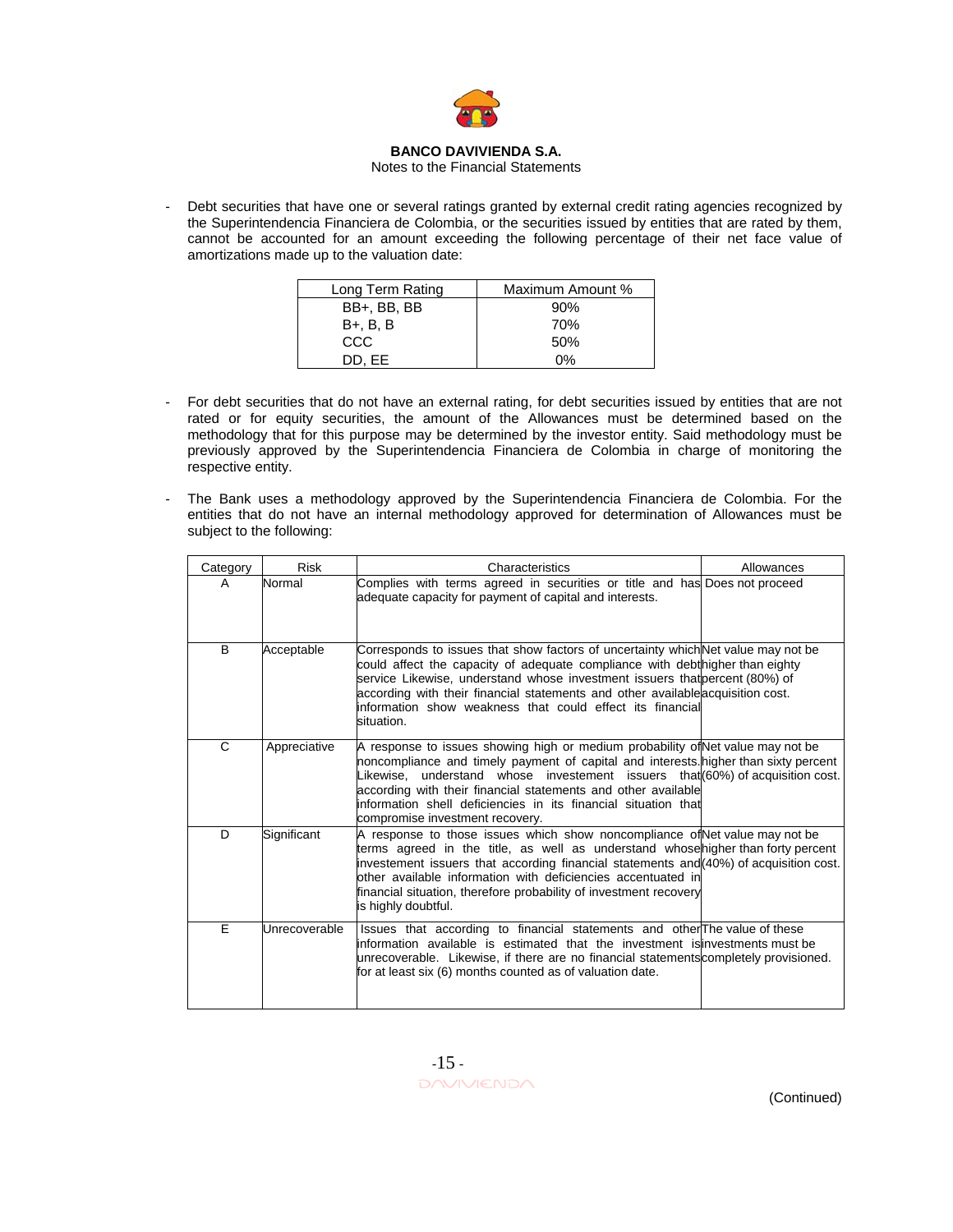

Notes to the Financial Statements

Not subject to this adjustment are the internal or external public debt securities issued or guaranteed by the Nation, those issued by the Banco de la República (Central Bank) and those issued or guaranteed by the Fondo de Garantías de Instituciones Financieras FOGAFIN.

## **(e) Credit Portfolio and Financial Leasing**

It records the credits and Financial Leasing granted by the Bank under the different modalities authorized. The funds used in the granting of credits originate from the Bank's own funds, from the public in the modality of deposits and from other external and internal financing sources.

Loans are accounted for based on their face value, except purchases of portfolio which are recorded at cost; the interest rate agreed does not affect the value at which loans are recorded.

The entities regulated by the Superintendecia Financiera de Colombia, should count with a Credit Risk Management System (SARC) that includes policies, processes, models and control mechanisms that allow identifying, measuring and mitigating credit exposure adequately.

## • **Credit modes**

According to what is established under Chapter II all of the Basic Accounting Memorandum 100 of 1995, the credit portfolio structure contemplates the following modes for credits:

## **Commercial**

Commercial credits are defined as those granted to individuals or companies in order to perform to organized economic activities, different to those granted under the mode of microcredit.

## Home Leasing.

The Superintendencia Financiera de Colombia established that for classification purposes, Home Leasing must be classified as commercial loans.

The real estate properties of this type of operations are owned by the Bank.

It records the value financed of homes delivered under leasing to the user for his use and enjoyment, in exchange for the payment of a periodic rent, during the term agreed, at the expiration of which the good is returned to the owner or transferred to the lessee, if the latter decides to exercise the repurchase option agreed in his favor and pay its value.

The value to be financed of the financial leasing operations is repaid with the payment of the financial leasing rent in the portion corresponding to repayment of principal.

## **Consumption**

They are loans granted to individuals whose objective is to finance consumer goods acquisition, or payment of non commercial or entrepreneurial services, different from the ones provided under the microcredit type.

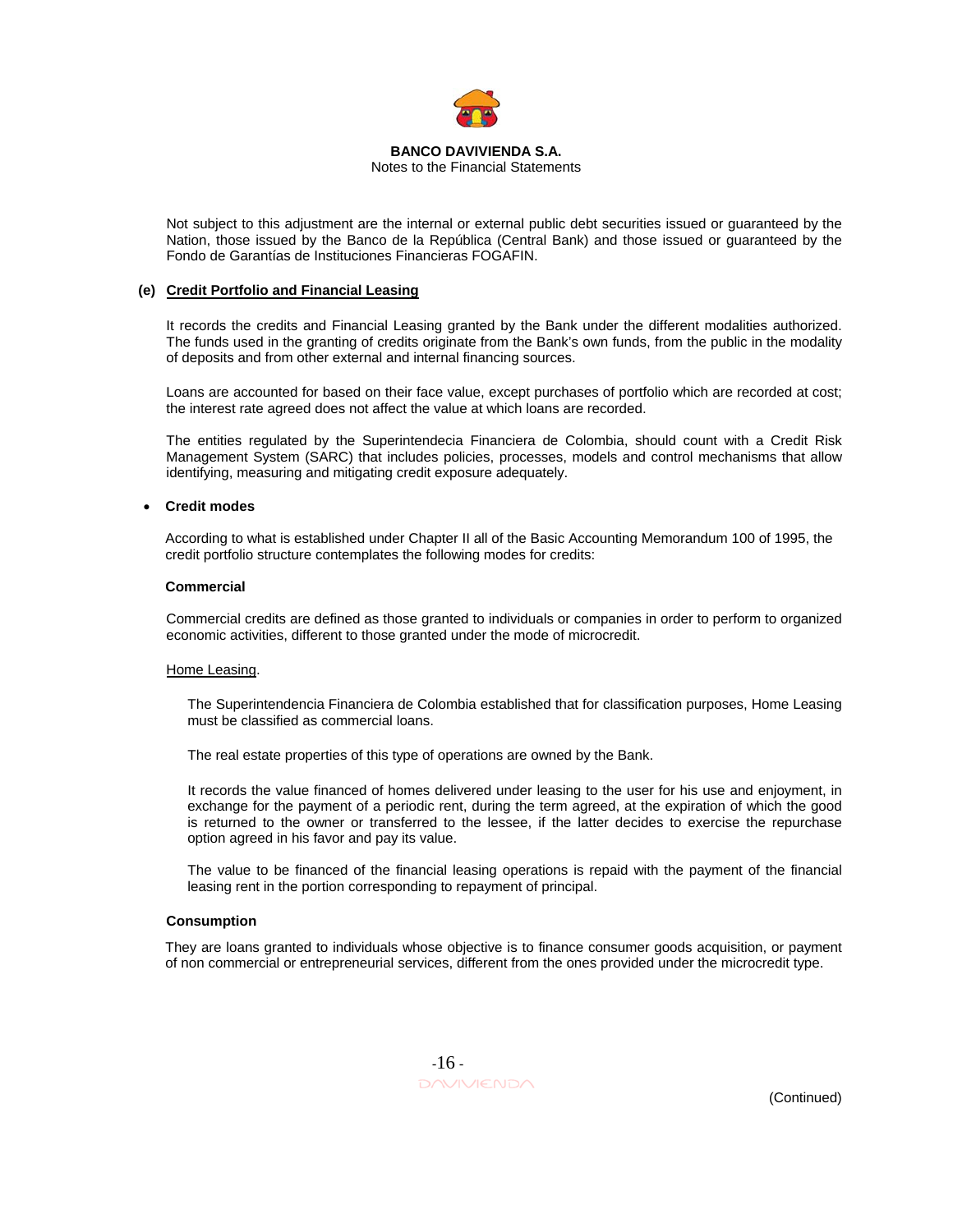

**BANCO DAVIVIENDA S.A.**  Notes to the Financial Statements

#### **Housing**

Independently registers its amount, the loans granted to individuals, assigned to new or used homes acquisition or to build individual homes. They should be agreed in Current Value Units (UVR) or in local currency and secured by first grade mortgage, upon the funded home. The amortization term, should be between five (5) years as a minimum and thirty (30) years as a maximum. Loans can be totally or partially prepaid, at any time without sanctions whatsoever. In case o partial prepayments, the debtor will be entitled to choose whether the amount paid, reduces the liabilities payments or the term.

#### **Micro-credit**

A micro credit is defined as a set of credit active operations to which article 39 of Law 590 of 2000, is referred to, or the regulations that modify, substitute or add it, as well as those carried out with micro enterprises, in which the main source of payment comes from income derived from their activity.

A micro-company is any unit of economic exploitation performed by an individual or a legal entity in entrepreneurial, agricultural, industrial, commercial or service activities, rural or urban, which payroll does not exceeds ten (10) employees and its total assets are smaller than five hundred (500) minimum current monthly legal wages.

The amount of indebtedness by the debtor may not exceed one hundred twenty (120) minimum daily wages in force at the time of approval of the corresponding credit operation. Balance of indebtedness is understood to mean the amount of current obligations by any corresponding micro-company with the financial sector and other sectors, which are recorded by bank operators with the data consulted by the corresponding creditor, excluding those mortgage credits for financing housing and adding to the amount of the new obligation.

## • **Rules for Credit Assessment and Re-qualification**

The bank assesses clients' loans portfolio, independently of loan type. Clients' loans portfolio behavior is updated monthly, with regard to payments, cancellations, writing off, and level of arrears operations.

For an appropriate compliance with this requirement, the Bank considers the debtor loan behavior, and particularly, if at the time of assessment, the debtor registers restructured liabilities.

The Bank carries out the assessment and re qualification of loans portfolio in the following cases:

- When loans are in arrears, after having been restructured, situation in which they should be re-qualified immediately.
- At least in the months of May and November, having to register the results of the assessment and the requalification to take place at the closing of the following month. This reclassification is based on the analysis of variables such as: the payment behavior of clients, their situation in the financial system (CIFIN report), the last review performed on the client, the result of the classification of the previous portfolio, the macro and considered analysis of the last financial figures to the last closing delivered by the client, qualitative analysis considered, sector analysis considered, and special situations of the client amongst others, classifying thus the clients in the following levels of Risk: normal risk, low risk, medium risk, high risk. The latter reflected in subjective classifications other than A.

 -17 - DAVIVIENDA (Continued)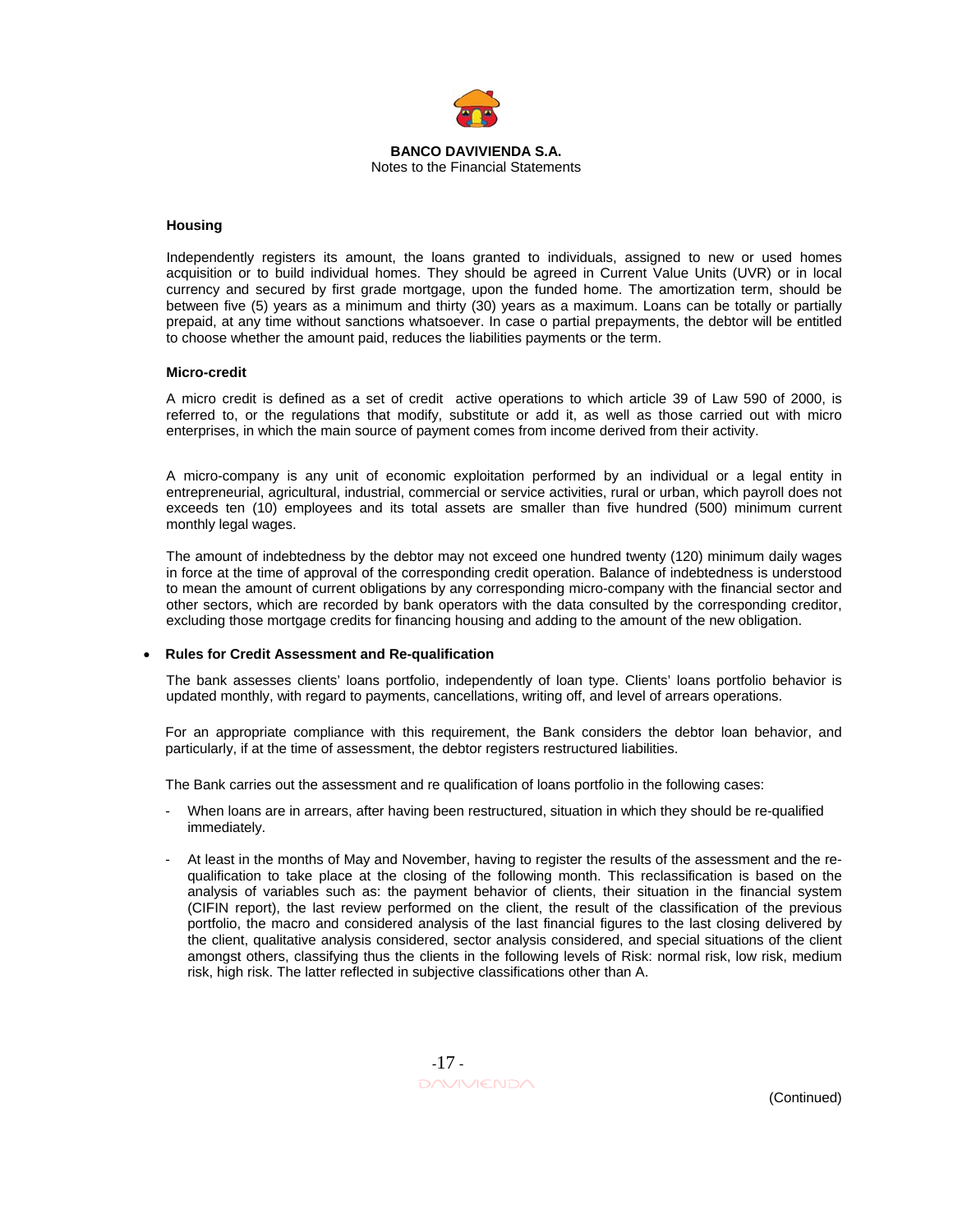

#### **BANCO DAVIVIENDA S.A.**  Notes to the Financial Statements

#### • **Criteria for Credit Risk Assessment**

The Bank assesses the portfolio based on this criteria: debtor and joint debtor payment capacity through an analysis of project cash flow, debt levels, debtor's current and past fulfillment of liabilities, how many times credits had been restructured and the possible effects of financial risks, to which the debtor's cash flow is exposed to, the information coming from companies assessing risk and other source of commercial information at the company's disposal; the information related to the economic conglomerate, is also considered.

In the assessment of payment capacity for public territorial entities, the Bank shall verify compliance of indicators of Law 617 Indicators- Operation expenses - , Law 358 – solvency and sustainability – and Law 819 Primary surplus.

#### • **Credit Risk Assessment**

The Bank qualifies credit operations of housing and microcredit and classifies them under one of the following categories of credit risk:

| Category |                                 | <b>Housing</b>                                                         | Micro-credit                                                         |  |
|----------|---------------------------------|------------------------------------------------------------------------|----------------------------------------------------------------------|--|
| "А"      | Normal<br><b>Risk</b>           | With installments up<br>to date or up to 2 months overdue              | Credits in effect<br>and up to 1 month overdue                       |  |
| "В"      | Acceptable<br><b>Risk</b>       | Credits with due<br>dates higher than 2 months and<br>up to 5 months   | Credits with due<br>dates higher than 1 month and<br>up to 2 months  |  |
| "С"      | Appreciable<br><b>Risk</b>      | Credits whit due<br>dates higher than 5 months and<br>up to 12 months  | Credits with due<br>dates higher than 2 months<br>and up to 3 months |  |
| "D"      | Significative<br><b>Risk</b>    | Credits with due<br>dates higher than 12 months and<br>up to 18 months | Credits with due dates higher<br>than 3 months and up to 4<br>months |  |
| "F"      | Uncollectibility<br><b>Risk</b> | Credits with due dates higher<br>than 18 months                        | Credits with due dates<br>higher than 4 months                       |  |

 -18 - DAVIVIENDA (Continued)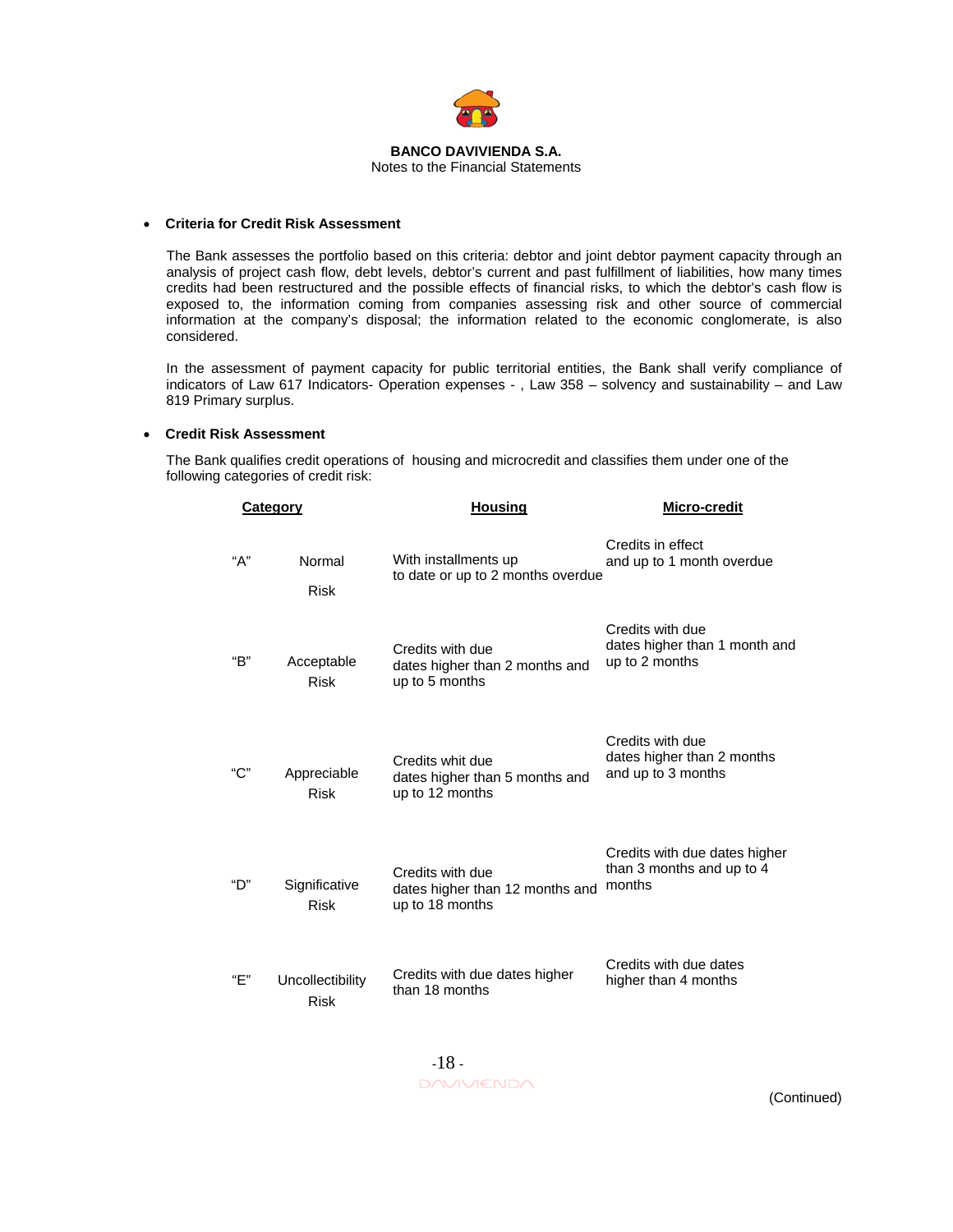

Notes to the Financial Statements

Commercial and consumption portfolio is classified and qualified in the corresponding risk categories, considering the following minimum objective conditions:

| Category            | Granting                                                                                                          | <b>Portfolio already Granted</b><br><b>Commercial</b>                                                                                                                         | <b>Portfolio already Granted</b><br><b>Consumption</b>                                                                                                                         |
|---------------------|-------------------------------------------------------------------------------------------------------------------|-------------------------------------------------------------------------------------------------------------------------------------------------------------------------------|--------------------------------------------------------------------------------------------------------------------------------------------------------------------------------|
| "AA"                | New loans whose<br>qualification at the time<br>of granting is "AA".                                              | Loans with less than 29<br>days in arrears of<br>contractual liabilities, that is, methodology of MRCO<br>between 0 and 29 days of<br>arrears.                                | The credits the classification<br>of which obtained by the<br>application of the<br>classification established by<br>the regulation is equal to<br>"AA".                       |
| "А"                 | In this category they<br>must qualify the new<br>loans whose<br>qualification at the time<br>of granting is "A".  | Loans with 30 days or more,<br>and less than 60 days in<br>arrears of contractual<br>liabilities, that is, between<br>30 and 59 days in arrears.                              | The credits the classification<br>of which obtained by the<br>application of the<br>methodology of MRCO<br>classification established by<br>the regulation is equal to "A"     |
| "BB"                | In this category they<br>must qualify the new<br>loans whose<br>qualification at the time<br>of granting is "BB". | Loans with 60 days or more, of which obtained by the<br>and less than 90 days in<br>arrears in the contractual<br>liabilities, that is, between<br>60 and 89 days in arrears. | The credits the classification<br>application of the<br>methodology of MRCO<br>classification established by<br>the regulation is equal to<br>"BB"                             |
| "B"                 | In this category they<br>must qualify the new<br>loans whose<br>qualification at the time<br>of granting is "B".  | Loans with 90 days or more,<br>and less than 120 days in<br>arrears in the contractual<br>liabilities, that is, between<br>90 and 119 days in arrears.                        | The credits the classification<br>of which obtained by the<br>application of the<br>methodology of MRCO<br>classification established by<br>the regulation is equal to "B"     |
| "CC"                | In this category they<br>must qualify the new<br>loans whose<br>qualification at the time<br>of granting is "CC". | Loans with 120 days or<br>more, and less than 150<br>days in arrears in the<br>contractual liabilities, that is,<br>between 120 and 149 days<br>in arrears.                   | The credits the classification<br>of which obtained by the<br>application of the<br>methodology of MRCO<br>classification established by<br>the regulation is equal to<br>"CC" |
| Non-<br>fulfillment |                                                                                                                   | Loans with 150 or more<br>days in arrears                                                                                                                                     | Consumption credits which<br>are overdue by more than<br>90 days.                                                                                                              |

In order to homologate risk qualifications in debt reports and in financial statement records, the Bank applies following table:

 $-19$  -DAVIVIENDA (Continued)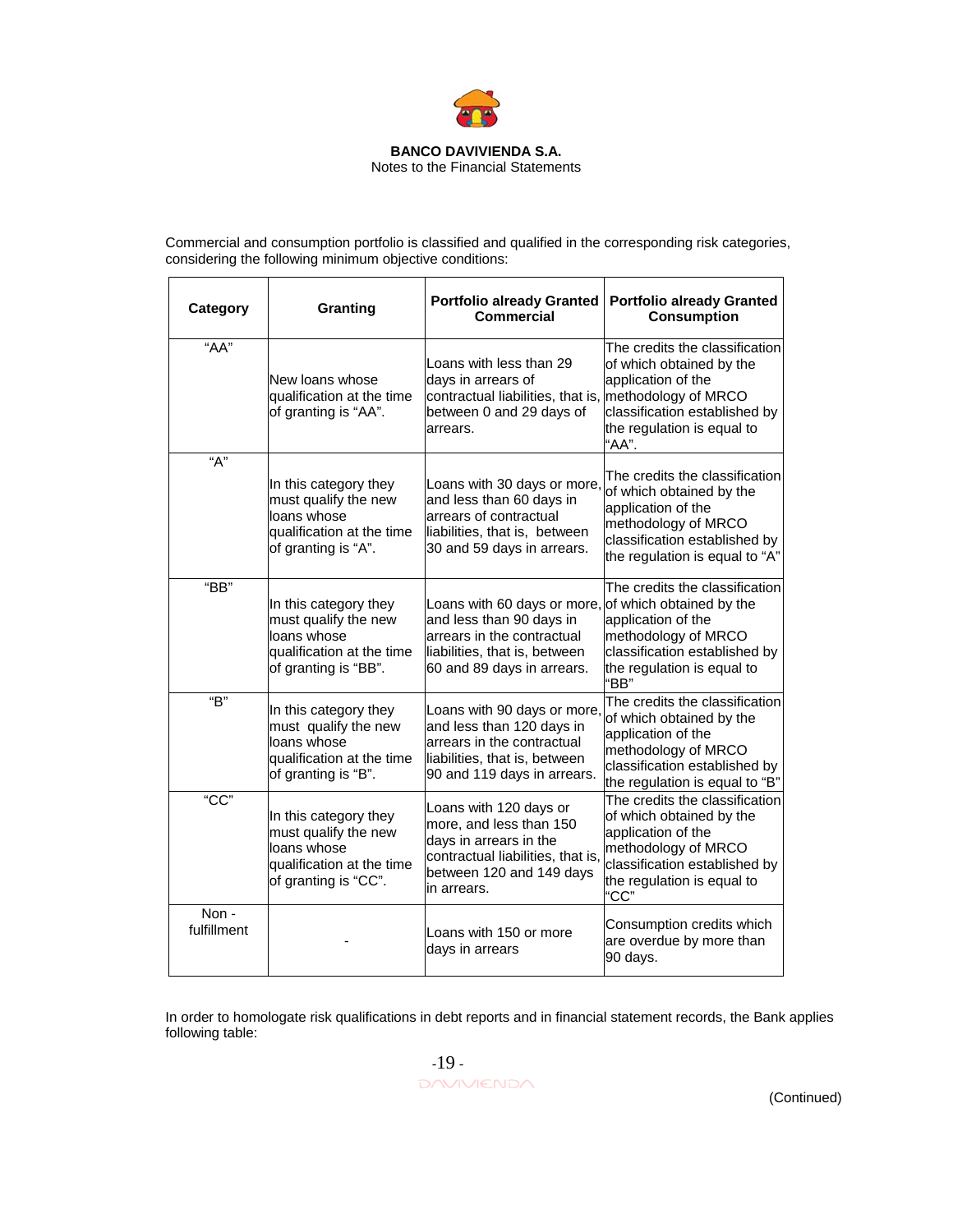

Notes to the Financial Statements

| Grouped  | <b>Reporting Category</b> |                                               |  |
|----------|---------------------------|-----------------------------------------------|--|
| Category | Commercial                | Consumption                                   |  |
|          |                           | AA                                            |  |
| Α        | AA                        | A: with current arrears between 0 and 30 days |  |
| в        | А                         | A: with current arrears greater than 30 days  |  |
|          | BB                        | BB                                            |  |
|          | B                         | в                                             |  |
|          | CC                        | <b>CC</b>                                     |  |
| D        | Non - fulfillment         | Non - fulfillment                             |  |
| F        | Non - fulfillment         | Non - fulfillment                             |  |

When, by virtue of the reference model implementation by the Superintendencia Financiera de Colombia, the Bank qualifies its clients as failing to pay. They should be homologated as follows:

Group E category =

Those failing clients whose assigned POF is equal to a hundred per cent (100%).

Group D category = Other clients qualified as failing clients.

For homologation in the consumption portfolio, the current arrears referred to in the previous table, should be understood, as the maximum arrears recorded by the debtor in the aligned products.

## • **Qualification of Loans to Territorial Entities**

For qualification of loans granted to territorial entities, the Entity reviews and verifies the fulfillment of the different conditions set forth in Law 358 of 1997.

## • **Restructured Credits**

A restructured loan is one, that through an agreement of any judicial business, has the objective to modify the conditions initially established, in order to allow the debtor, to adequately manage his/her obligation. For these effects, the restructurings are considered novations. Previous to restructuring a loan, it should be reasonably established, that same will be recovered under the new conditions.

Credit alleviations granted by Laws, as it was the case of what was set forth by Law 546 of 1999 for home loans, are not considered loan restructuring.

## • **Rules for accounting for interest on restructured loans**

In those cases where as a result of restructuring agreements or any other form of agreement, contemplating the capitalization of interests posted in memoranda accounts or balance of uncollectible portfolios, including capital, interest and other concepts, they shall be accounted as deferred debit and their amortization to the shall be done proportional to those amounts effectively collected.

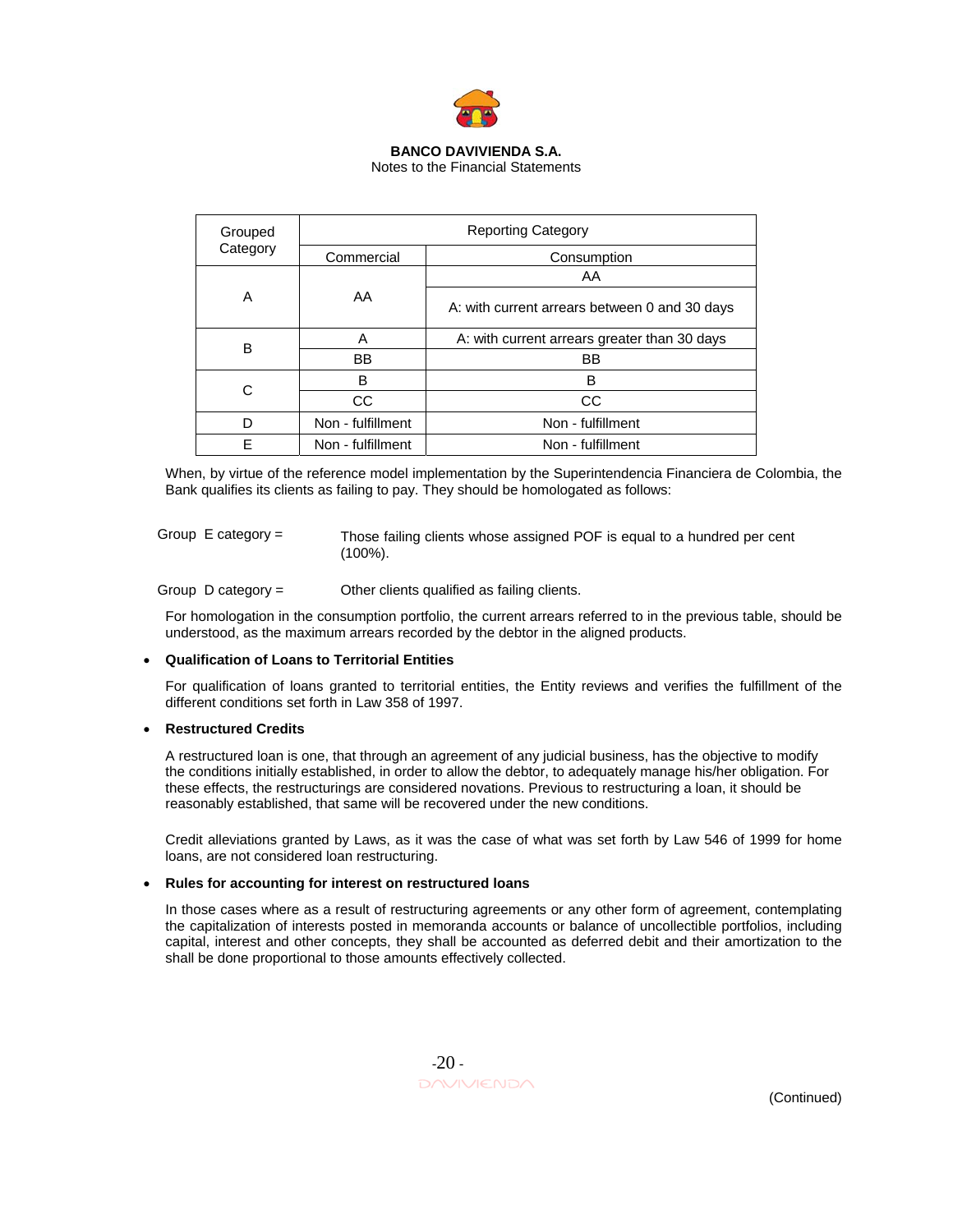

#### **BANCO DAVIVIENDA S.A.**  Notes to the Financial Statements

#### • **Rules for reclassification of restructured loans**

Loans can improve their qualification, after having been restructured, only when the debtor proves a regular and effective payment behavior.

For this type of credits we maintain the classification in effect at the time of restructuring and at the 3 regular payments it is considered normalized and improved to "A". If the credit becomes overdue again in more than 30 days it will return to the initial classification and will remain thus until it is up to date again and normalized to return to an "A"; if after two years the restructured credit is found up to date, it is transferred to normal, otherwise it will be reviewed every month to verify if it is up to date and to carry out the transfer, except those registered below

#### 1) Bankruptcy rules Law 1116 of 2006

The judicial bankruptcy rules objective is to protect the loan and the recovery and conservation of the company as a unit of economic exploitation and a source of employment, through the reorganization and judicial liquidation processes, always under the value aggregation criterion.

#### 2) Fiscal Restructuring Law 617 of 2000

The Government grants guarantees for territorial entities liabilities, with entities regulated by the Superintendencia Financiera de Colombia, when all requirements established in the law, are fulfilled; among others, that the fiscal adjustment agreements were subscribed before June 30, 2001. Such guarantee is up to forty per cent (40%), for loans in force as to December 31, 1999 and up to a hundred per cent (100%), for new loans intended for fiscal adjustment.

These restructurings have the characteristic of reverting the provisions recorded on the liabilities subject to restructuring, the portion secured by the Government and the portion subject to restructuring that is not secured by the Government, can keep the qualification they had as of June 30, 2001.

## 3) Restructuring Law 550

Law 550 of 1999 and 1116 of 2006 promotes and facilitates business reactivation and restructuring of territorial entities. As of the date on which the restructuring negotiation is initiated, the Bank suspends the accrual of interest on current credits and maintains the rating that they had as of the date of initiation of the negotiation.

#### • **Alignment Rules**

The Bank performs the alignment of the classification of its debtors tending to the following criteria

- Previous to the recording of provisions and homologation of qualification processes, the Bank performs the internal alignment process for each debtor, monthly, and for such purpose, it will take to the greatest credit risk category, the same types of loans granted to a debtor, except that the debtor proves to the Superintendencia Financiera de Colombia, the existence of enough reasons for qualification in a lower risk category.
- The financial entities, that according to the corresponding legal dispositions, are required to consolidate financial statements, should assign an equal qualification to loans of same type granted to a debtor, except that the debtor proves to the Superintendencia Financiera de Colombia, the existence of enough reasons for qualification in a lower risk category.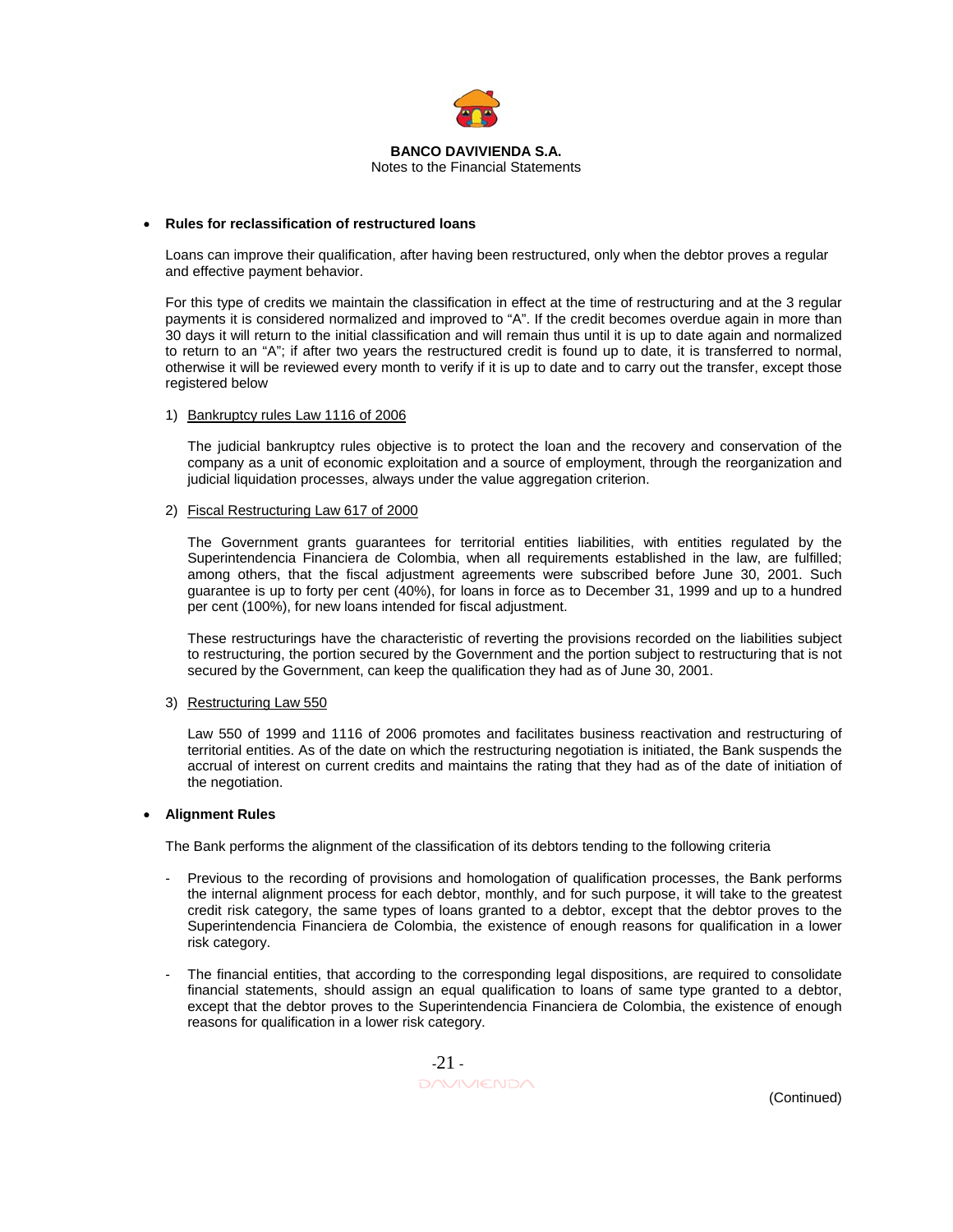

#### Notes to the Financial Statements

In the case of commercial portfolio, the financial entities that according to corresponding legal dispositions, are required to consolidate financial statements, should grant same qualification to the total loans that are part of the group, except that the debtor proves the existence of enough reasons for qualification in a different risk category.

## • **Suspension of causation of interest**

The Bank will not stop accruing interests, adjustment for inflation, exchange rate adjustments, fees and income for other concepts, when the loan is in arrears as indicated in the following table:

| <b>Credit Modility</b> | Default level to |
|------------------------|------------------|
| Commercial             | 3 months         |
| Consumption            | 2 months         |
| Housing                | 2 months         |
| Micro-credit           | 1 month          |

Therefore, they will not affect the profits and loss statement, until they are effectively collected. Meanwhile, the corresponding record will be post in memorandum accounts. The Superintendencia Financiera de Colombia will be able to request the suspension of accrual of income, when a loan had been restructured more than once.

In those cases in which, as a result of restructuring agreements or any other type of agreement, the capitalization of interests that are recorded in memorandum accounts or the balance of written off loans, including capital, interests and other concepts, is considered, they will be recorded as a deferred payment and its amortization in the profit and loss statement, will recorded proportionally to the amounts effectively collected.

#### • **Mortgage relief**

Mortgage relief emerges from the massive process of home loans reliquidation stipulated in the Law 546 of 1999. Credit institutions conducted a reliquidation procedure based on the difference established between the DTF and the UPAC, aimed at comparing the UPAC and UVR's behavior, so that they both have the same rebate corresponding to the UPAC loans. The National Government, for his part, proceeded to credit to the obligations the total amount of the difference resulting from such reliquidation and, in order to address the cancelation of these credits, issued treasury securities – TES, denominated in UVR.

Moreover, the Decree 712 of 2001 that modifies the Decree 2221 of 2000, stipulates the causes whereby devolution of the relief applied by the credit institutions to the Nation-Ministerio de Hacienda y Crédito Público, law 546, applies:

- Due to default in the payment to the payee of the credit.
- Due to lack of payment of the individual home loan by the payee of the credit.
- Due to payment of mortgage credits for more than one house per person.
- Due to declination of a credit.
- Due to excess liquidation.

 -22 - DAVIVIENDA (Continued)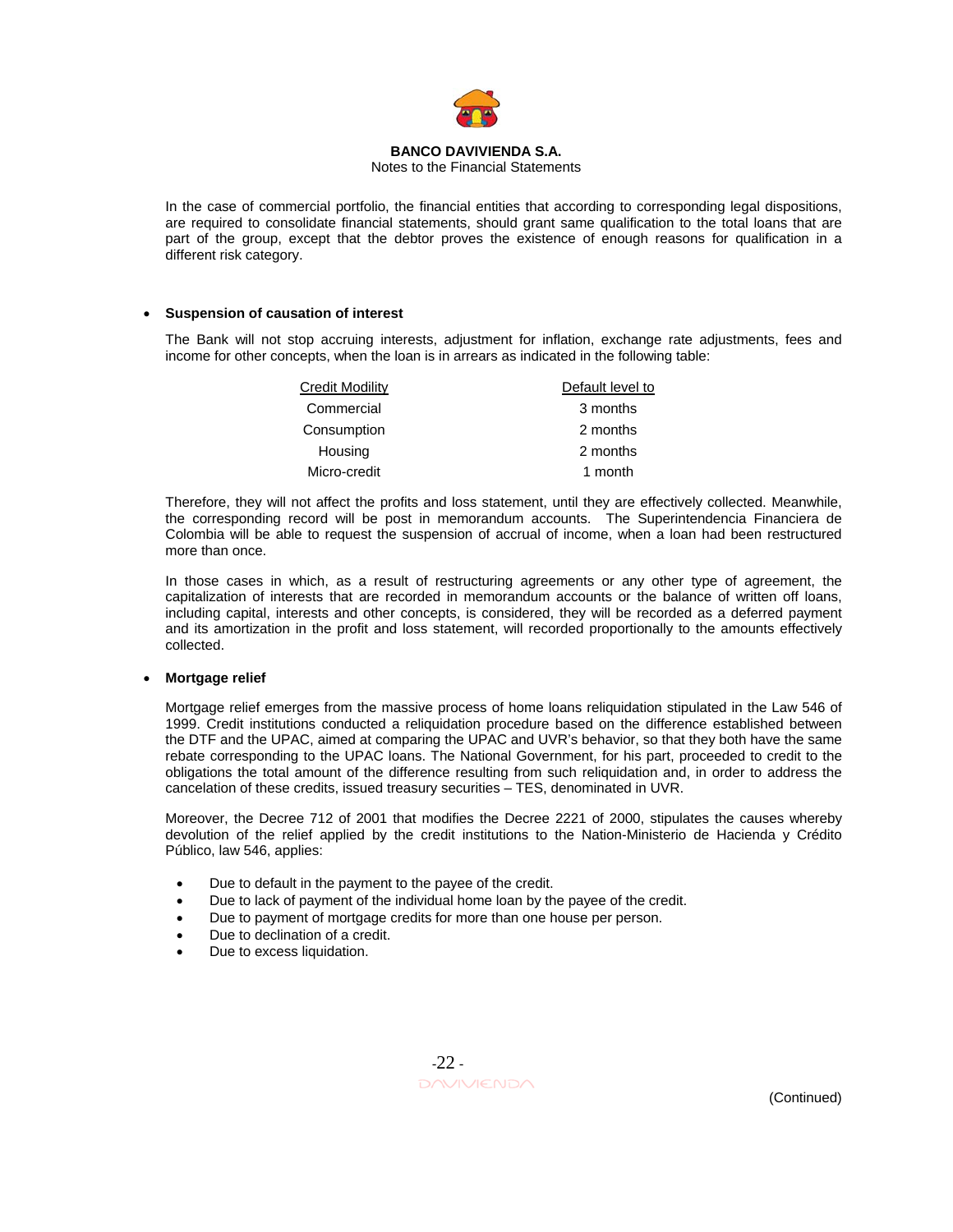

Notes to the Financial Statements

## • **Regulation for penalties**

The penalties of loans portfolio, accounts receivable and other assets are approved by the Board of Directors of the Bank, bearing in mind the stipulations provided in the external Memorandum 100 of 1995 of the Superintendencia Financiera de Colombia.

Following internal policies for writing offs, these are recorded at the time in which the different loans, reach the following arrears levels:

| Portfolio              | Default Levels                              |
|------------------------|---------------------------------------------|
| Commercial             | 570                                         |
| Consumption            | 180 (different of vehicle without quarante) |
| Vehicle                | 540                                         |
| Housing                | 570                                         |
| <b>Housing Leasing</b> | 540 (Commercial Portfolio)                  |

The writing off does not release the Bank from continuing with the collection procedures that are considered appropriate, and requires the loans to be provisioned in 100% of capital, interests and other concepts.

## • **Regulations for the guarantees**

The guarantee is an instrument whereby the Expected Loss (EL) is reduced in the event of a non-compliance event. The guarantee encompasses the right the Bank is entitled to when the debtor ceases the payment of his/her obligations due to lack of compliance.

The loan approval in the Bank should include the guarantee whereby the operation is being authorized. Improvement thereto will be prior to the outlay of the resources.

The analysis of the guarantees must include the following characteristics:

- Suitability: According to the legal definition.
- Lawfulness: Document duly improved in order to provide legal support that facilitates the management of the granted obligations surety.
- Value: Calculated on the basis of technical criteria and objectives.
- Completion possibility: Properly reasonable possibility to collect the guarantee.

The legalization of the guarantees is extremely important to the Bank as its correct preparation is a key factor in protecting the Bank in the event of non-compliance with the obligations assumed by the debtor.

For the consumption and commercial loans admissibility and non-admissibility guarantees are accepted as provided by the decree 2360 of 1993.

In the case of mortgages for home loans, these shall be classified as first degree and by an unspecified amount in favor of the Bank over the mortgaged property. This document shall remain valid only if improvement is made by means of public deed duly registered at the Notary's Office and if registration in the corresponding Office of Public Instruments Registry is completed.

 -23 -  $\Box \land \lor \lor \lor \land \land$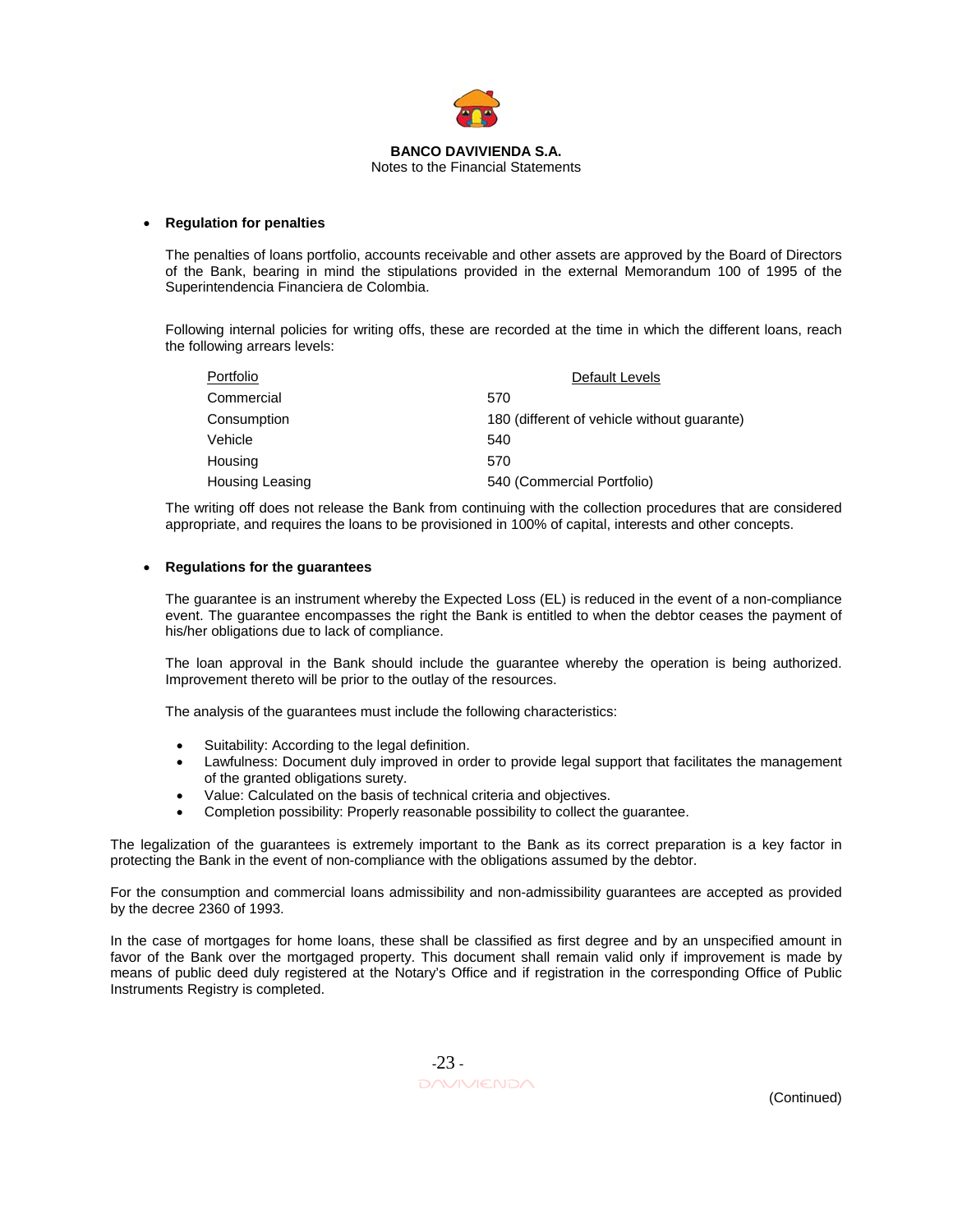

Notes to the Financial Statements

#### **(f) Rules on provisions for credits portfolio**

The Bank constitutes provisions in reference to the results as follows:

#### **General Allowance**

As of December 31, 2009, the provision for micro loans and housing loans types, equivalent to 1.0% of the corresponding portfolio, is recorded.

#### **Counter-cyclic individual provision**

The MRCO incorporates a counter-cyclic component in the estimation of the POF, when using a methodology that allows defining the loan risk behavior for each year. In this manner, the Superintendencia Financiera de Colombia obtains the matrix of migrations for the different phases of loan risk.

Each year the Superintendencia Financiera de Colombia will inform the new matrix of migration to apply for estimating the expected losses.

The counter cyclic component will allow entities to have a reserve (counter cyclic individual provision), they will use in periods of deterioration in the loan quality, to face the increase in the provisions without the need of considerably impacting profits generated in an unfavorable environment.

When, by virtue of the MRCO application, the counter-cyclic components, are incorporated, the entities will be able to assign the general provisions to record individual and counter-cyclic individual provisions.

The Bank records this provision in order accounts

#### **Individual Allowance**

Without prejudice of the general provision, the individual provisions, for the protecting loans qualified in all risk categories, have the following percentages at December 31 and June 30, 2009:

|        | % Minimum Standard |                   | % Bank's minimum |                          |
|--------|--------------------|-------------------|------------------|--------------------------|
| Rating | Covered<br>Part    | Uncovered<br>Part | Covered<br>Part  | <b>Uncovered</b><br>Part |
| Α      | 1,00%              | 1,00%             | 1,50%            | 3,00%                    |
| в      | 3,20%              | 100,00%           | 5,00%            | 100,00%                  |
| C      | 10,00%             | 100,00%           | 20,00%           | 100,00%                  |
| D      | 20,00%             | 100,00%           | 60,00%           | 100,00%                  |
| E      | 30,00%             | 100,00%           | 100,00%          | 100,00%                  |

#### **Housing Portfolio**

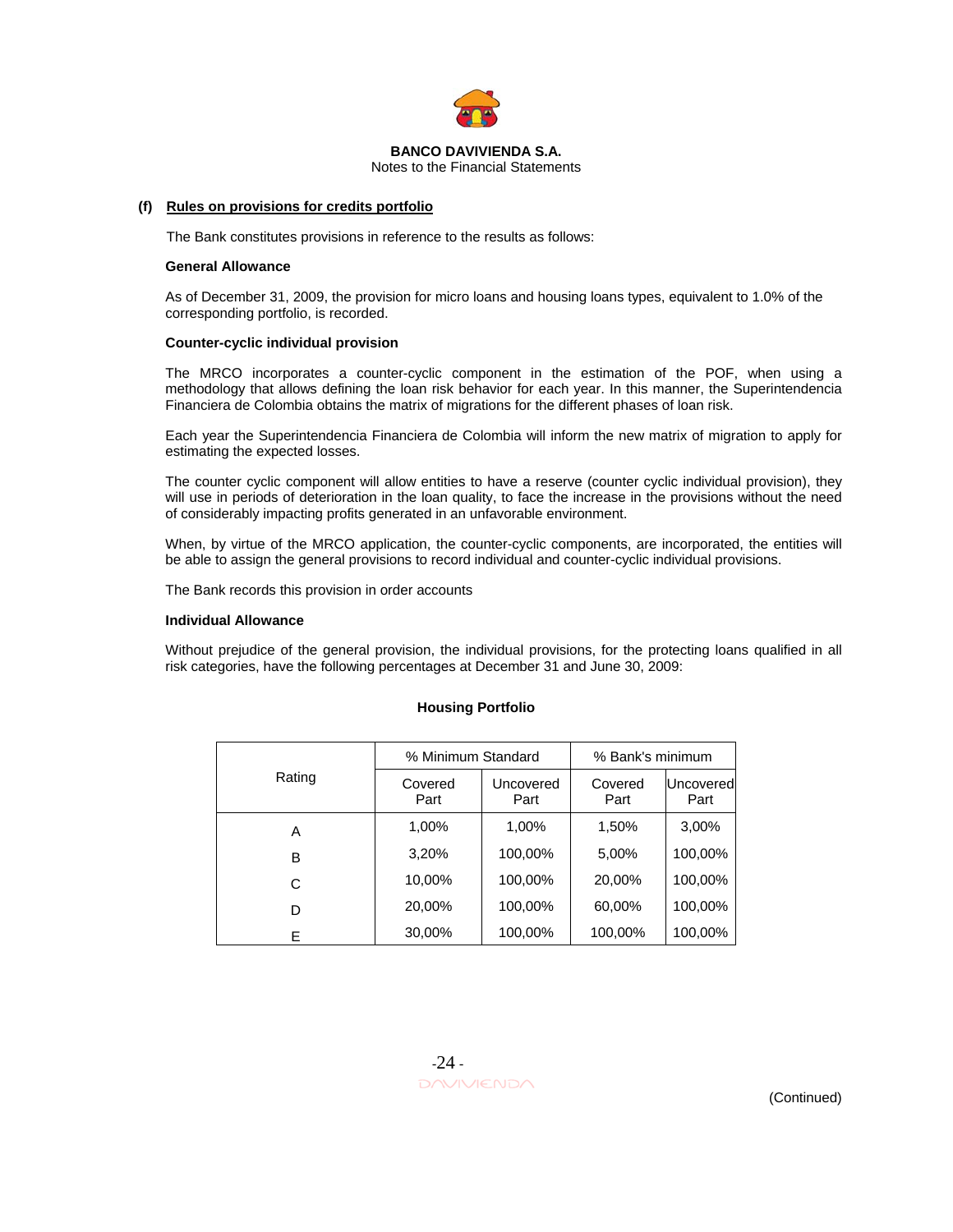

Notes to the Financial Statements

In the case of housing loans, a allowance must be maintained on the portion guaranteed, by the percentage corresponding according to the rating. On the non guaranteed portion the allowance must be of one hundred percent (100%) as of a credit rating of "B" (Acceptable).

If during two (2) consecutive years the credit has remained in category "E", the allowance percentage on the guaranteed portion will be increased to sixty percent (60%). If one (1) additional year elapses in these conditions, the allowance percentage on the guaranteed portion will be increased to one hundred percent (100%).

|        | % Minimum Standard |           | % Bank's minimum |           |
|--------|--------------------|-----------|------------------|-----------|
| Rating | Capital            | Uncovered | Capital          | Uncovered |
|        | <b>Balance</b>     | Part      | <b>Balance</b>   | Part      |
| A      | 1,60%              | 1,60%     | 1,60%            | 1,60%     |
| В      | 4,00%              | 5,00%     | 4,00%            | 5,00%     |
| C      | 20,00%             | 20,00%    | 20,00%           | 30,00%    |
| D      | 50,00%             | 50,00%    | 50,00%           | 60,00%    |
| E      | 100,00%            | 100,00%   | 100,00%          | 100,00%   |

## **Microcredit Portfolio**

## **Commercial Portfolio**

The Bank adopted the Commercial Reference Model, established by the Superintendencia Financiera de Colombia, which is used for recording provisions resulting from its application.

The Leasing Operations provisions are recorded in compliance with the commercial loans portfolio policies.

The estimation of expected loss (provisions) results from applying the following formula:

Expected Loss= [Probability o f failing] x [Asset exposure at the time of failing] x [Loss due to failing].

The commercial portfolio reference model, allows determining the components of the expected loss, according to the following parameters:

## - Probability of failing

It is related to the probability, that in a period of twelve (12) months, debtors of a specific commercial portfolio incur in failing.

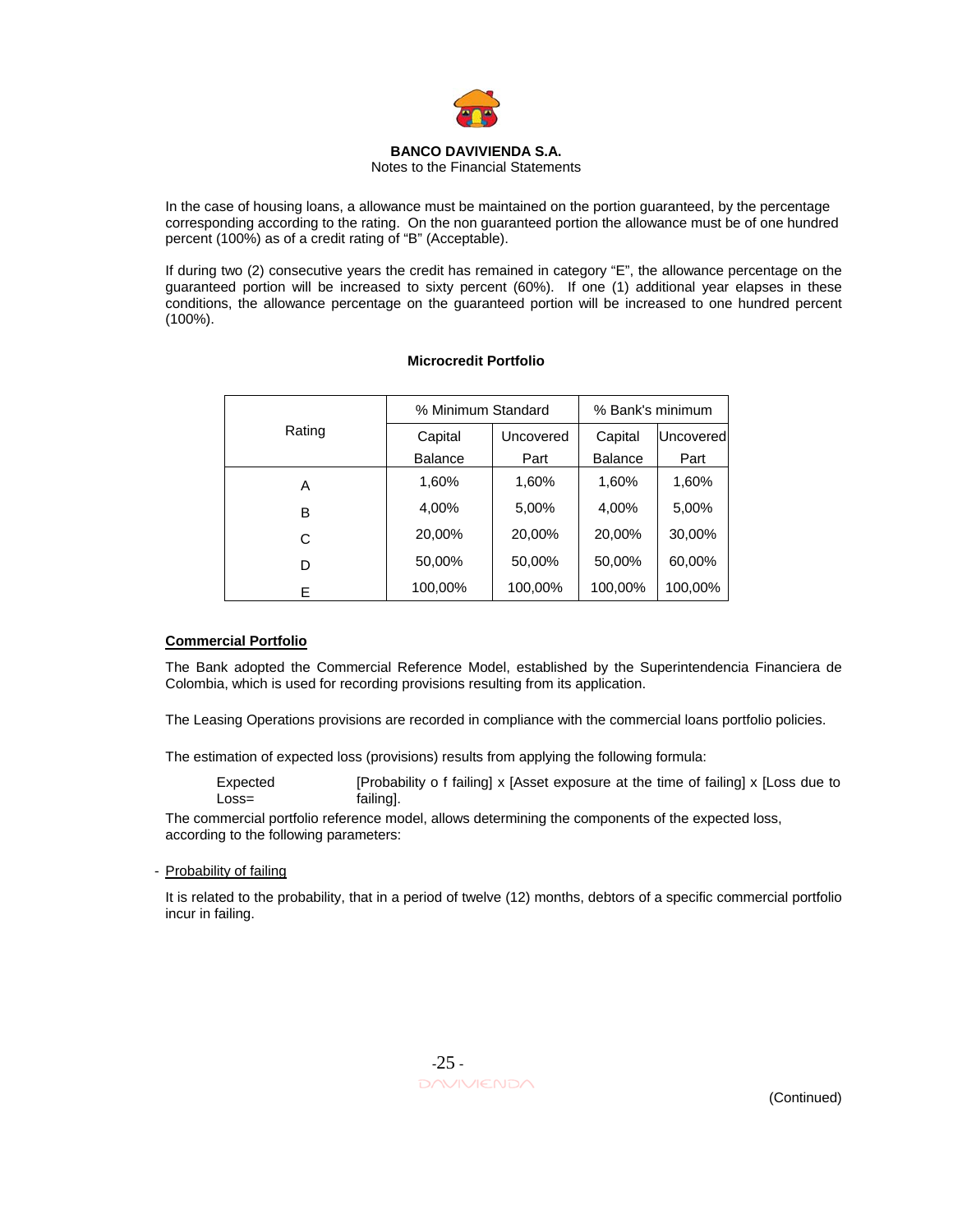

#### Notes to the Financial Statements

The bank defines the probability of failing according to the following matrix:

|                           |                  | Non - Compliance  |                  |            |
|---------------------------|------------------|-------------------|------------------|------------|
| <b>MATRIX B</b><br>Rating | Large<br>Company | Medium<br>Company | Small<br>Company | Individual |
| AA                        | 2,19%            | 4,19%             | 7,52%            | 8,22%      |
| A                         | 3,54%            | 6,32%             | 8,64%            | 9,41%      |
| <b>BB</b>                 | 14,13%           | 18,49%            | 20,26%           | 22,36%     |
| B                         | 15,22%           | 21,45%            | 24,15%           | 25,81%     |
| CС                        | 23,35%           | 26,70%            | 33,57%           | 37,01%     |
| Non - Compliance          | 100.00%          | 100.00%           | 100.00%          | 100.00%    |

The portfolio segmentation and detailing of loans portfolio processes and its possible loan subjects, should serve as the foundation for estimating the expected losses in the Commercial Reference Model. Therefore, the Model is based on differentiated segments by debtors' assets levels

The commercial clients segmentation is performed under the following criteria:

| Company Size            | Assets Level               |
|-------------------------|----------------------------|
| Large Companies         | More than 15,000 MCMLW     |
| <b>Medium Companies</b> | From 5,000 to 15,000 MCMLW |
| <b>Small Companies</b>  | Less 5.000 MCMLW           |

The Model also has a category named "individuals" in which all individuals that are commercial loans debtors, are grouped.

Loss due to failing (LDF)

It is defined as the economic deterioration the Bank will suffer, in case any of the situations of failing materializes. The LDF for debtors qualified in the failing category, will suffer a gradual increase, according to the days after the classification in such category. The LDF applied by the Bank, contemplates the type of guarantee range "without guarantee", and in addition, applies a greater percentage in the first range of failing debtors, as follows:

| Type of<br>quarantee | L.D.F. | Days after<br>failing to pay | New L.D.F. | Days after<br>failing to pay | New L.D.F. |
|----------------------|--------|------------------------------|------------|------------------------------|------------|
| Without<br>guarante  | 58,00% | 210                          | 80,00%     | 420                          | 100.00%    |

Exposed value of asset

Inside the Commercial Reference Model, the exposed value of asset, is the current balance of capital, interests, accounts receivable for interests, and other accounts receivable, of the commercial portfolio liabilities.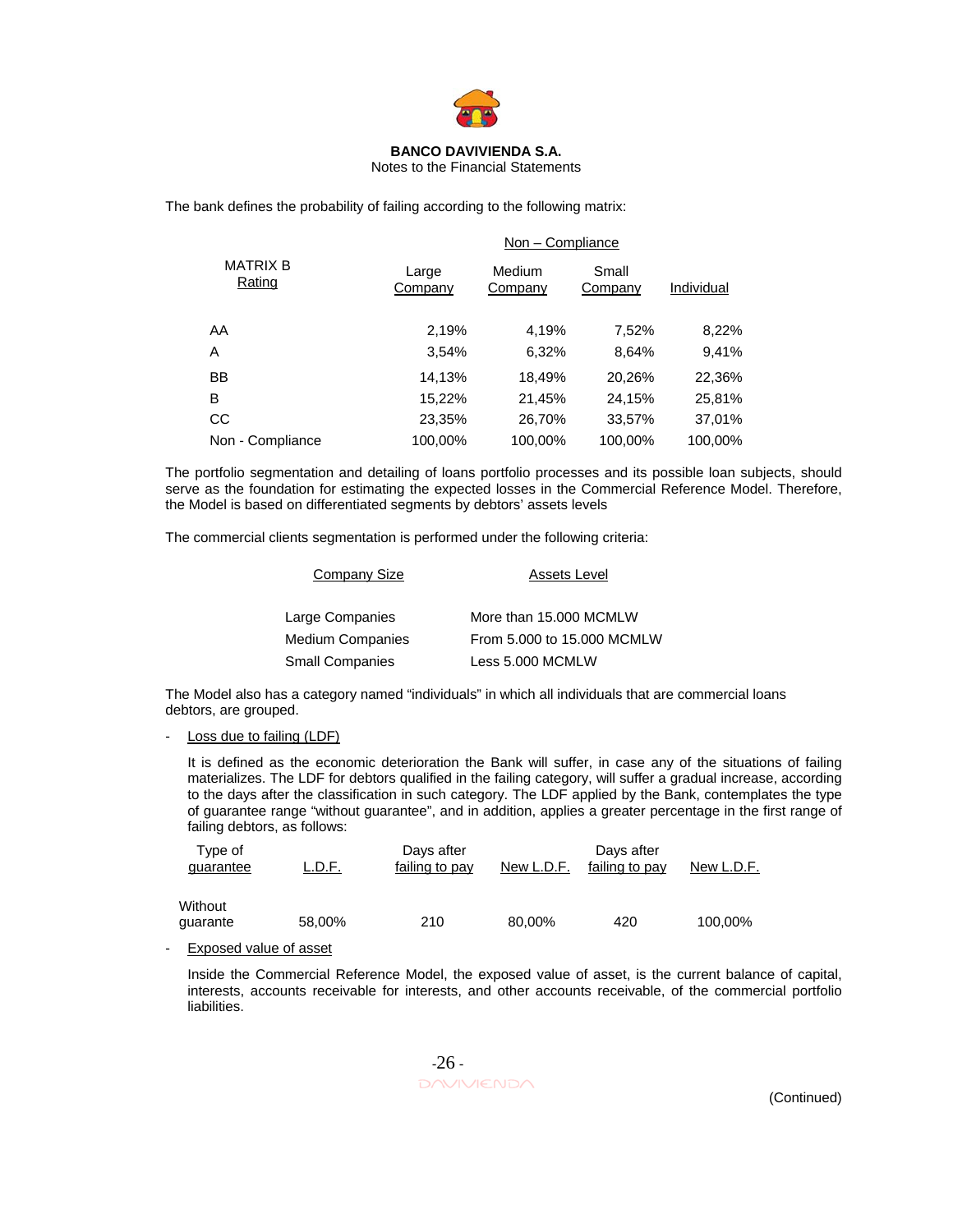

## Notes to the Financial Statements

## **Default levels:**

The arrears amount process is one of the basic criteria considered in determining the rating:

| Rating | Commercial  | Housing     | Micro-credit |
|--------|-------------|-------------|--------------|
| А      | $0 - 29$    | $0 - 61$    | $0 - 31$     |
| R      | $30 - 89$   | $62 - 152$  | $32 - 61$    |
| C      | $90 - 149$  | $153 - 365$ | $62 - 92$    |
|        | $150 - 569$ | $366 - 547$ | $93 - 122$   |
|        | > 569       | > 547       | >122         |

## **Rating Default Levels**

#### **Concordat Processes Provisions**

As refers to credits due by persons who are admitted in processes of composition or arrangement with creditors, they are immediately rated in category "E" becoming subject to the establishment of allowances, suspension of accrual of returns and other items foreseen for this category. The capital covered with suitable guarantee is provisioned in twelve (12) monthly aliquots.

If the agreement to recover the company is approved prior to the year following the admission to the arrangement with creditors, the credits may be reclassified to category "D" and the allowances are immediately adjusted to fifty percent (50%) of the credit value if they are lower than said value; otherwise, they will be reserved within the following year.

## **Consumption Portfolio**

The Bank adopted the Reference Model for consumption portfolio, established by the Superintendencia Financiera de Colombia, which is used for recording allowances that result from their application.

The Consumption Portfolio Reference Model (MRCO), is based on differentiated segments, according to the products and credit establishments that grant those products, in order to preserve the particularities in the market niches and the products granted.

The following are the segments defined for the MRCO: automobiles general, other general and credit cards.

For debtors that at the time of qualification, do not belong to the failing category, the entities using the MRCO, should apply a model that estimates a score, which is the product of the particular characteristics of each debtor, according to what is set forth in Annex 5 of Chapter II of External Memorandum 100 of 1995 of Superintendencia Financiera de Colombia.

With the application of the consumption reference model, the expected losses are determined, and the provisions are recorded according to the following formula:

 Expected Loss = [Probability o f failing] x [Asset exposure at time of failing] x [Loss due to failing].

 -27 - DAVIVIENDA (Continued)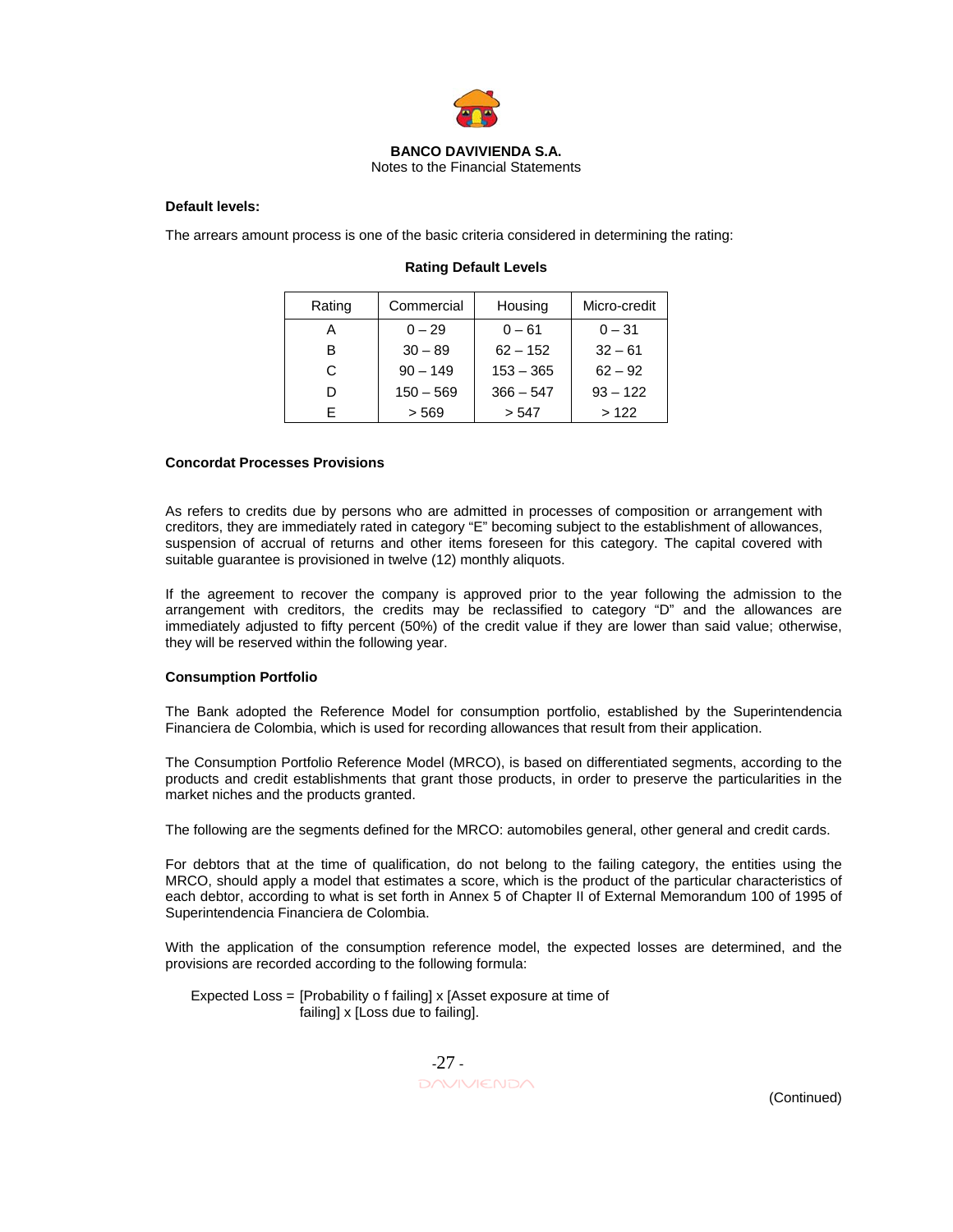

Notes to the Financial Statements

The consumption portfolio reference model allows determining the components of the expected loss, according to the following parameters:

#### Probability of failing

It corresponds to the probability that in a period of twelve (12) months, debtors of a specific segment and commercial portfolio qualification incur in failing.

The bank defines the probability of failing according to the following matrix:

| <b>MATRIX B</b><br>Rating | Vehicles General | Other - General | Credit<br>Card |
|---------------------------|------------------|-----------------|----------------|
| AA                        | 2,75%            | 3,88%           | 3,36%          |
| A                         | 4,91%            | 5,67%           | 7,13%          |
| BB                        | 16,53%           | 21,72%          | 18,57%         |
| B                         | 24,80%           | 23,20%          | 23,21%         |
| CC                        | 44,84%           | 36,40%          | 30,89%         |
| Non - Compliance          | 100,00%          | 100,00%         | 100,00%        |

## - Loss due to failing (LDF)

It is defined as the economic deterioration the Bank will suffer, in case any of the situations of failing materializes. The LDF for debtors qualified in the failing category, will suffer a gradual increase, according to the days after the classification in such category. The LDF applied by the Bank, contemplates the type of guarantee range "without guarantee", and in addition, applies a greater percentage in the first range of failing debtors, as follows:

| Tvpe of<br>quarantee | ∟.D.F. | Days after<br>failing to pay | New L.D.F. | Davs after<br>failing to pay | New L.D.F. |
|----------------------|--------|------------------------------|------------|------------------------------|------------|
| Without guarantee    | 69,00% | 180                          | 85,00%     | 360                          | 100,00%    |

- Exposed value of the asset

Inside the Commercial Reference Model, the exposed value of asset is the current balance of capital, Interests, accounts receivable for interests, and other accounts receivable, of the commercial portfolio liabilities.

## **Effect of Suitable Guarantees on the Establishment of Individual Allowance**

Guarantees for consumption and housing loans only support the capital of the credits; consequently, the balances pending amortization of the credits covered with securities that have a suitable guarantee nature, are provisioned by the percentage corresponding according to the credit rating, by applying that percentage to the difference between the value of the outstanding balance and seventy percent (70%) of the guarantee value.

With regard to home loans, in the non secured part, the difference between the unpaid balance and hundred percent (100%) of the guarantee. For the secured part, a hundred per cent (100%) of the amount of the guarantee will be applied.

 -28 - DAVIVIENDA (Continued)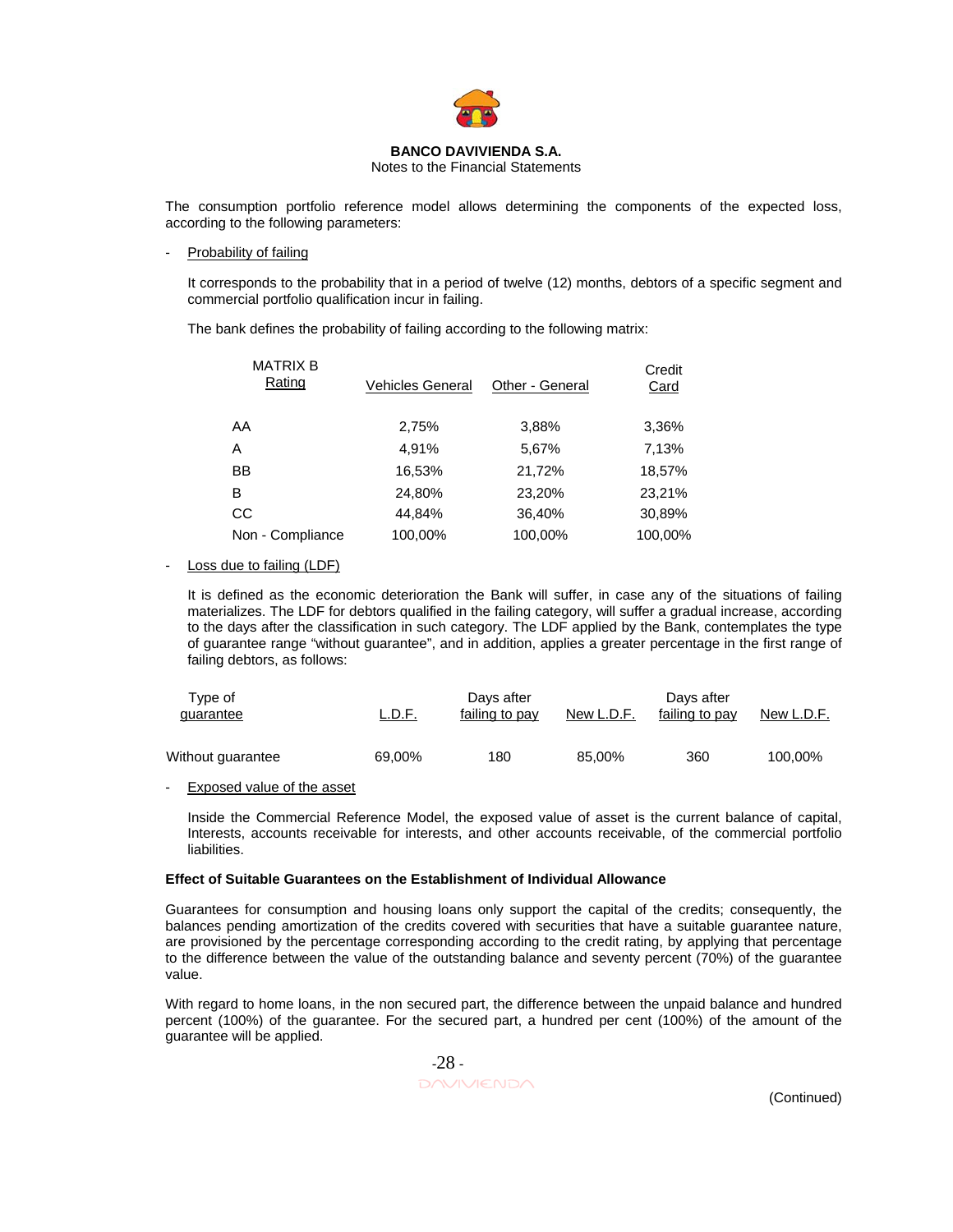

Notes to the Financial Statements

However, depending on whether the guarantee is or not a mortgage, and of the number of past due days of the respective credit, the percentages of the total value of the guarantee for the establishment of allowances will only be considered as follows:

## For Non-Mortgage Guaranties:

| Credit Time in Delay                                                      | Percentage          |  |
|---------------------------------------------------------------------------|---------------------|--|
| 0 to 12 months<br>More than 12 months to 24 months<br>More than 24 months | 70%<br>50%<br>$0\%$ |  |
| For Mortage Guaranties:                                                   |                     |  |
| Credit Time in Delay                                                      | Percentage          |  |
| $0a 18$ months                                                            | 70%                 |  |
| More than 18 months to 24 months                                          | 50%                 |  |
| More than 24 months to 30 months                                          | 30%                 |  |
| More than 30 months to 36 months                                          | 15%                 |  |
| More than 36 months                                                       | 0%                  |  |

As of December 31 and June 30, 2009, in order to calculate the expected loss for the reference models in the MRC commercial portfolio and in the MRCO consumption portfolio, the amount of the collateral was not contemplated.

## **(g) Acceptances, Cash Operations and Derivates**

## **Bank Acceptances**

Acceptances have an expiration term of up to one (1) year and can only be originated in import and export transactions of goods or purchase-sale of goods within the country.

At the time of acceptance of the drafts, their value is accounted for simultaneously in the assets and the liabilities, as "bank acceptances in term" and if upon expiration they are not presented for collection, they are classified under the title "bank acceptances after the term". If when the payment is made they have not been covered by the buyer of the goods, they are reclassified to the loan account "bank acceptances covered".

After the expiration bank acceptances are subject to the mandatory reserves established for liabilities at sight and prior to thirty (30) days.

## **Derivates and Cash Operations**

During the first and second semester of 2009 the Bank applied the methodologies indicated in the chapter XVIII of Memorandum 100 of 1995; and according to what is established by Internal Memorandum 023 of 2009 of the Superintendecia Financiera de Colombia, the Bank will apply as of January 1, 2010, the methodologies of sub-product valorization established by External Memorandum 025 of 2008.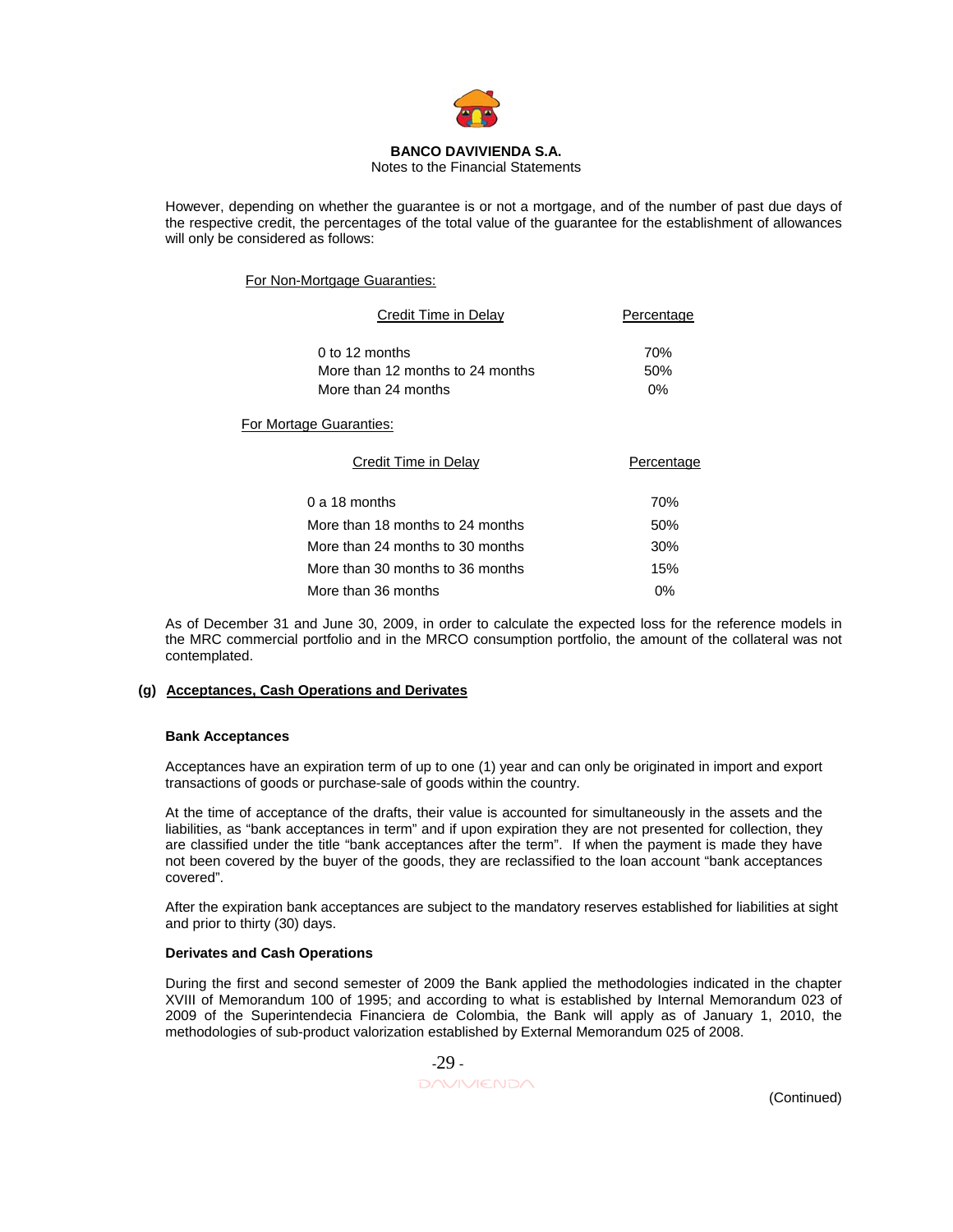

Notes to the Financial Statements

The Bank registers the value of the agreements entered into two (2) or more parties to buy or sell assets in the future, such as currencies or securities, or financial futures on Exchange rates, interest rates or stock market indexes, defining the amount, price and date of the execution of the operation in advance, in order to provide and get hedge, in the terms defined by the appropriate authorities. In this regard, reciprocal and unconditional rights and obligations arise. The cases which compliance is agreed within the two (2) working days immediately after to the day of the agreement, are registered as cash transactions.

## **Forward Contracts**

In the purchase forward on instruments, the right is calculated appraising the instrument at the market prices, and the obligation obtaining the present value of the purchase amount agreed. In the case of the sale forward on instruments, the right is calculated obtaining the present value of the sale agreed amount, and the obligation appraising the instrument at market prices.

The appraisal for the Forward operations on foreign currencies that the Bank and its subsidiaries uses is based on bringing to present value the future flows (obligations and rights) involved in the operation; the most usual is that one of these two flows is denominated in United States of America dollars and the other one in Colombian pesos. Each flow is brought to present value using the market discount rates in dollars and in Colombian pesos for the remaining term in each operation. These present values are calculated using continuous composed rates.

Once the present flow values are obtained, they are to be re-expressed in Colombian pesos using the Market´s Representative Rate, calculated for the appropriate working day and certified by the Superintendencia Financiera de Colombia. Interest rates used are those of the market, based on the average devaluations of the Colombian market. The present provider of this information is Bloomberg.

## **Future Contracts**

Under this classification the Bank registers Forward Financial Compliance Transactions on the Representative Market Rate (OPCF in Spanish), which are standardized hedging mechanisms traded at the Bolsa de Valores de Colombia. Its objective is to buy or sell dollars on a future date, allowing for the mitigation of the exchange risk. The fulfillment of the transaction is made through the payment in moneys of a price differential, and so there is no physical transfer of assets.

The valuation procedure is made based on the prices stipulated by the Bolsa de Valores de Colombia, which determines the market value of the contact for each of the expirations negotiated.

## **Swaps**

The interest rate (IRS Interest Rate Swap) is a contract between two parties that wish to exchange the interests deriving from payments or collections of future flows that are under different types of interest rates. In this type of swap there are no transfers of the principal, and it is made on the same currency.

Currency Swaps is a contract between two parties that wish to Exchange principals, which are nominated in different currencies, for a certain period of time. During the duration of the contract, each party assumes the interests generated by the principal received in the exchange. In the recouping and to the expiration of the contract, the principals are exchanged to the type of currency each of the parties originally had, and using the spot rate of the beginning of the transaction.

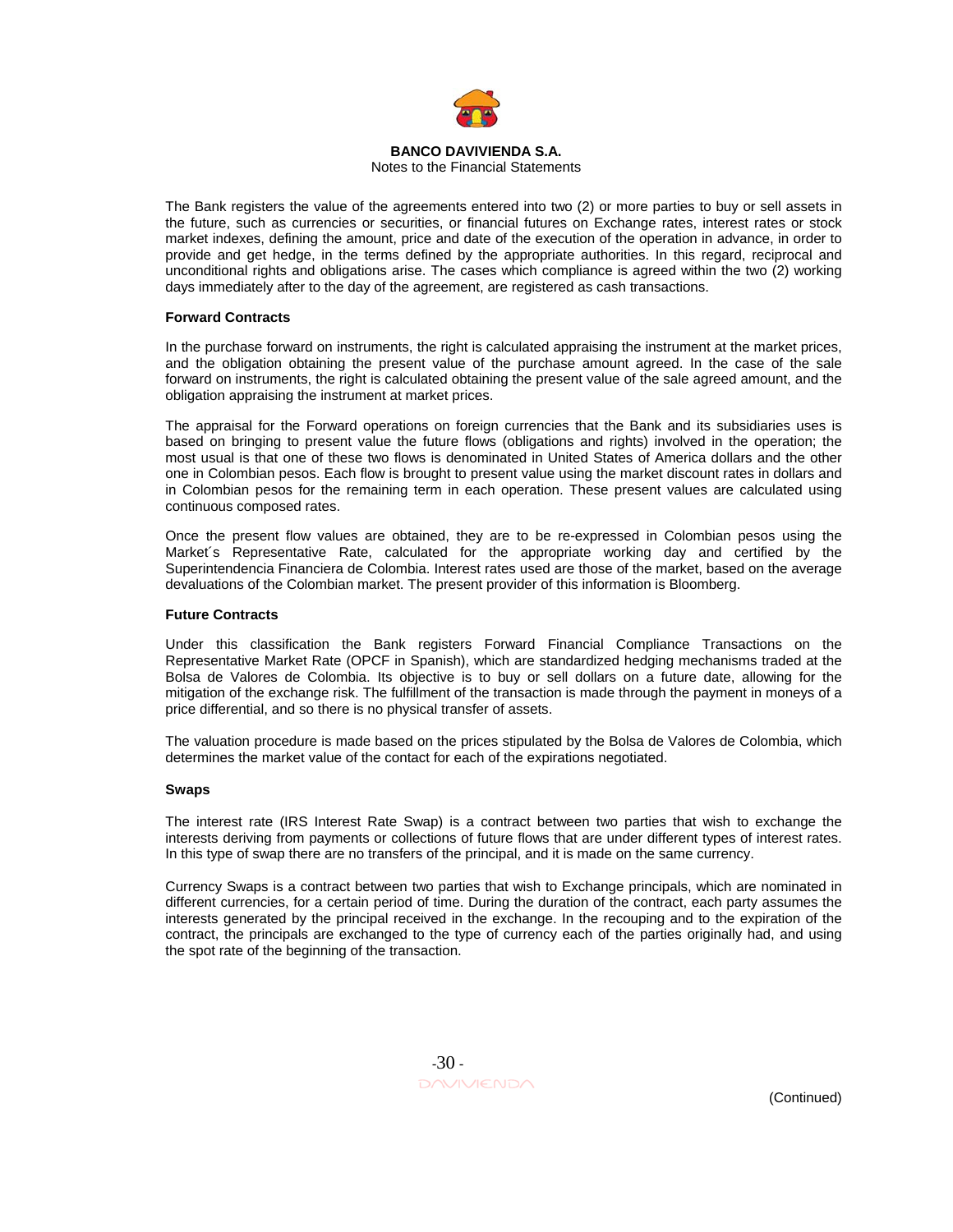

#### **BANCO DAVIVIENDA S.A.**  Notes to the Financial Statements

The valuation and countable treatment of a swap depends on the intention at the time of the closing of the transaction, thus:

#### Coverage Swaps:

These are used to cover assets (bond rate expiration, portfolio, etc) or balance liabilities (Forward Certificates of Deposit, bond issues, etc.) are not valued at market prices if they do not generate a straight line income, just as the asset or liability that is being covered, in order not to generate distortions in the statement of results. This applies only when swap conditions cover exactly the conditions of the asset or liability.

Coverage Operations – Purchase Granbanco S.A.

Aiming at optimizing the risks to which the Davivienda Balance was exposed to during the purchasing operation involving Granbanco and at complying with the legal requirements of own Position and the own installment Position of the Financial Institutions, nine interest and exchange-based hedges - CCS -Cross Currency Swap- were agreed upon – which are to be applied to the operations of indebtedness in dollars carried out incurred to pay the Granbanco operation. These transactions were CCS Libor-Fixed Rate and CCS Libor-Variable Rate, which amount to USD 415,000,000.0, negotiated in terms of seven (7) and three (3) years, respectively.

Nowadays, the Superintendencia Financiera de Colombia demands that the indebtedness-related liabilities that gave origin to the hedges are valued in the market, since the generator fact and the hedge should be valued in the same way in order to review the transaction efficiency in the balance of the institution. Thus, in the case of the Bank, two components are taken into account for the liabilities valuation. The first one refers to the market valuation which is equivalent to the current dollar value of the total debt (USD 415,000,000.0) plus the prospect of the obligation coupon tied to libor. On the other hand, the valuation of the second component refers to the origins of the coupons corresponding to the debt spread (Syndicated credit and Subordinated Bonds).

As per derivatives, the valuation in each operation corresponds to the present value (part in USD) less the current obligation amount (part in pesos). Such values are calculated by rebating the flows negotiated at the corresponding rate (LIBOR, CPI or Fixed Rate) and turning to pesos the present value expressed in dollars according to the TRM.

#### Trading Swaps:

These are valued at market Price and is the calculation, at a certain time in the life of the swap, of the difference between the present values of the residual flow currents, taking into account the existing market conditions, a situation given in the temporary structure of the interest rates (zero coupon curves or the curve that best suits the subjacent characteristics).

The valuation process is defined according to the type of swap and to the variables involved in them, based on the previously defined market curves, and using the implicit future curves or the Forward Rate Agreement rates; for this, the Bank uses the Cash Flows Method that determine the Variable Types. In this method, the unknown variable flows are estimated based on the forwards types implicit in the curve determined as parameter.

For trading swaps, the initial value by which these transactions are recorded is that of the market. The amount of the right is equal to the amount of the responsibility, future movements are registered in result accounts. Just as in the forward contract, if the transaction is made through flows net, at the time of the expiration an account payable or an account receivable is presented, which adjusted against the payment type used.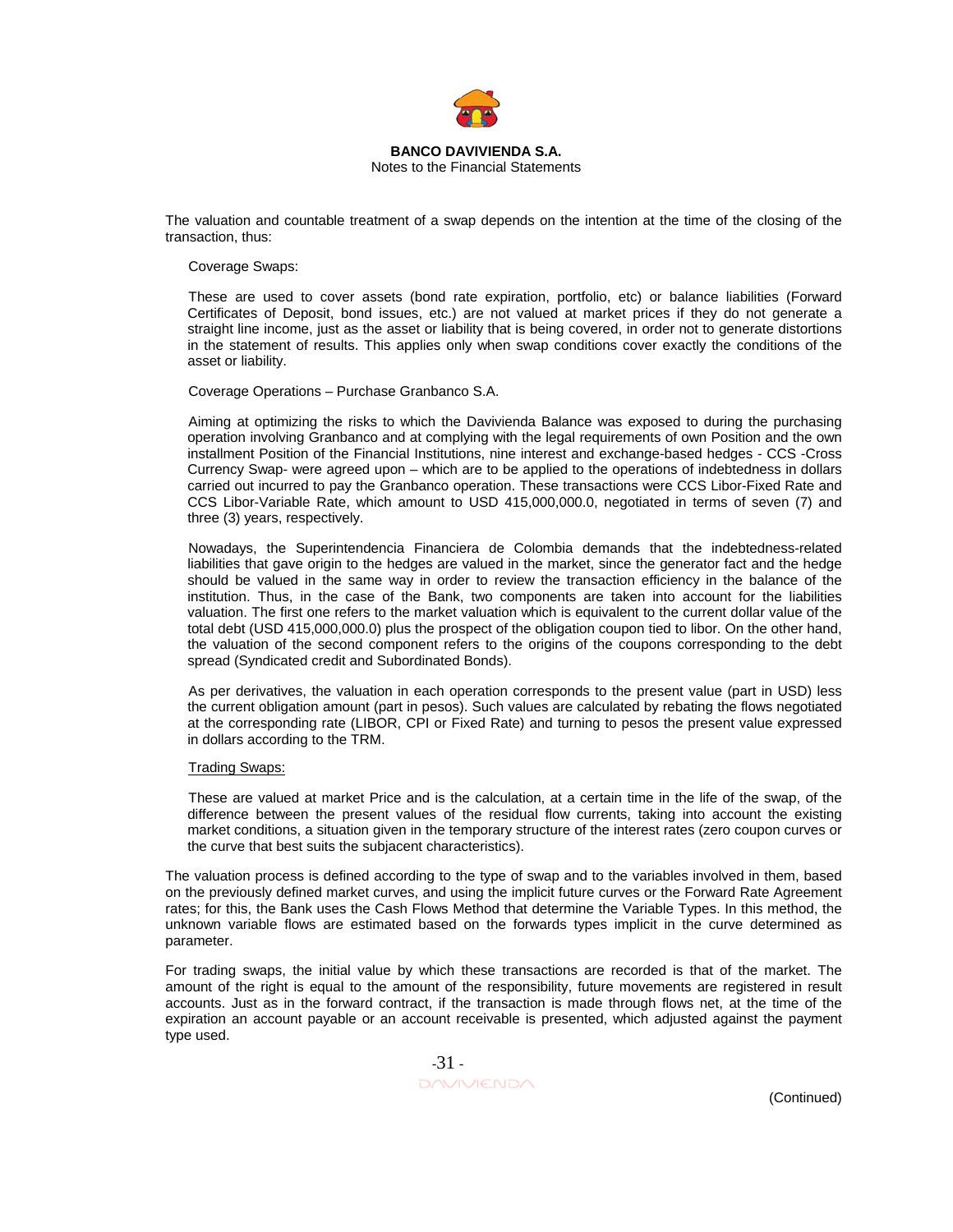

Notes to the Financial Statements

In the case of the cover swaps closed to cover balance assets or liabilities, they are recorded as an income/expenditure in the form of lineal causation. In the account of rights over interest rate, the monthly causation of the amount is recorded in pesos (or in the equivalent of pesos) of the flows the Bank will receive (swap coupon). In the account of liabilities over interest rates, the monthly causation of the amount is recorded in pesos (or in the equivalent in pesos) of the flows the Bank will pay, in such a way that the difference between rights and responsibilities is the final income or expenditure of the swap.

The valuation for CCS - Cross Currency Swap – transactions, created to cover the debt contracted for the buying of Granbanco S.A., correspond to the present value of the right (part in USD) minus de present value of the responsibility (part in pesos). Such present values are calculated subtracting the flows with the same rate they were projected and converting the right into pesos with the TRM (representative market rate).

## **Options**

An "option" is a contract that gives its holder the option or the right, but that does not imply an obligation to buy or sell a specific amount of an asset at a certain price or date, or for a certain amount of time. Such contract forces the subscriber to sell or buy the asset in the date the "option" is taken by the holder, in accordance with the conditions of quantity, quality and Price established to that effect in the contract.

For the valuation of the options, just as with the creation of the price or for the calculation of the premium, the Black and Scholes Modified method is used.

The initial value by which these transactions are registered is agreed on by the parties. The amount of the right is equal to the amount of the responsibility, and they are simultaneously valued at market price.

When the Bank sells an option, it registers the difference between the value of the right and that of the responsibility as a loss, when the latter is greater. In case the result of the valuation shows profit, it will not be registered because the buyer of the option will not exercise it. When the result of the valuation at market prices in a transaction shows profit and when previously losses had been registered, these are reversed to the amount registered.

When the Bank buys an option, it updates the value of the right and of the responsibility at market prices, registering the profit generated in the transaction, and repays the value of the Premium in amortization charges for the duration of the contract. In the cases the result of the valuation generates losses to the Bank, these are not registered, since it will not exercise the option. Likewise, if profits originated in the valuation of the same options contracts had been registered before, these will be totally reversed.

On the date of fulfillment of the contract, the balances corresponding to the value of the right and of the responsibility are paid, and any difference is recorded as profit or loss in the derivatives valuation.

## **(h) Accounts Receivable**

It records the amounts pending collection such as the returns derived from financial intermediation, commissions for services rendered and payment for account of customers, as well as the resulting sums originated in the sale of goods and services, leases, purchase-sale promises, dividends and participations, contract and supplier advances, fees and advances to employees.

The Bank establishes allowances for the protection of its rated accounts receivable with charge to the statement of income, whenever the existence of contingencies of probable and reasonable quantifie loss is established.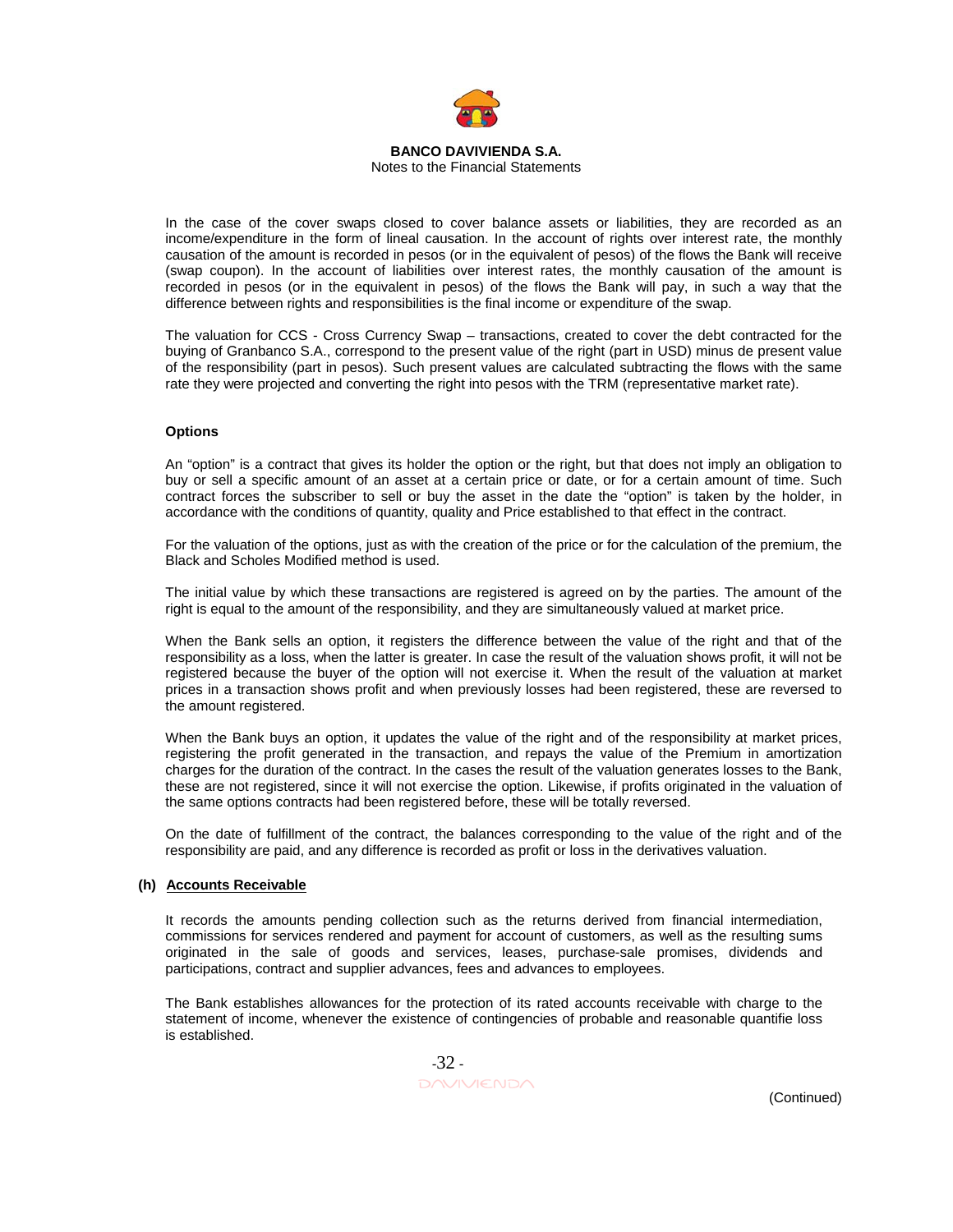

Notes to the Financial Statements

The Bank establishes allowances for the total interest, monetary correction and other items accrued and not paid of credits, at the same time that the accrual of their financial returns is suspended. The court fees in mortgage credits are 100% provisioned.

## **(i) Foreclosed Assets**

#### **Foreclosed Assets**

In this item is recorded the value of goods received as payment of the unpaid balances resulting from obligations in favor of the Bank.

The goods received in payment represented in real estate properties are received based on the technically determined commercial appraisal and personal properties, shares and participations, based on their market value.

The Bank records these goods, taking into account the following conditions:

- The initial record is done according to the amount determined in the legal award or that amount agreed with the debtors.
- When goods are received in lieu of payment, they are not in a condition for disposing, their cost increase with the expenses necessary for their commercialization.
- If there should be an amount in favor of the debtor between the amount for which the good is received and the amount of the credit to be canceled, this difference is accounted for as an accounts payable; in the event that the amount of the good is not enough to cover the entire obligation, a provision is recorded in the amount of the balance.
- Revaluations associated to these goods are recorded in the memorandum accounts.
- Profits generated as a consequence of the disposal of these goods through the execution of loan operations and installment sales are deferred in the term in which the operation has been agreed; their amortization is made against the statement of income to the extent that their collection is effective.
- When the cost of acquisition is lower than the amount of the debt recorded in the balance, the difference is immediately recognized in the profit and loss statement in the portfolio provision account.
- When the sale has been in cash, the profit resulting from the operation is recorded as an income in the statement of Income.
- In any event, the allowances established on these goods received in payment are reversed at the time of placement in the loan, installment sale or cash operation.

The personal properties received in payment that correspond to investment securities, They are recorded at the value of the right and 100% provisioned.

If between the value at which the good is received and the value of the obligation to be paid a balance in favor of the debtor results, this difference is accounted for as an accounts payable; in case that the value of the good is not sufficient to cover the total obligation, a allowance equivalent to the shortage is created.

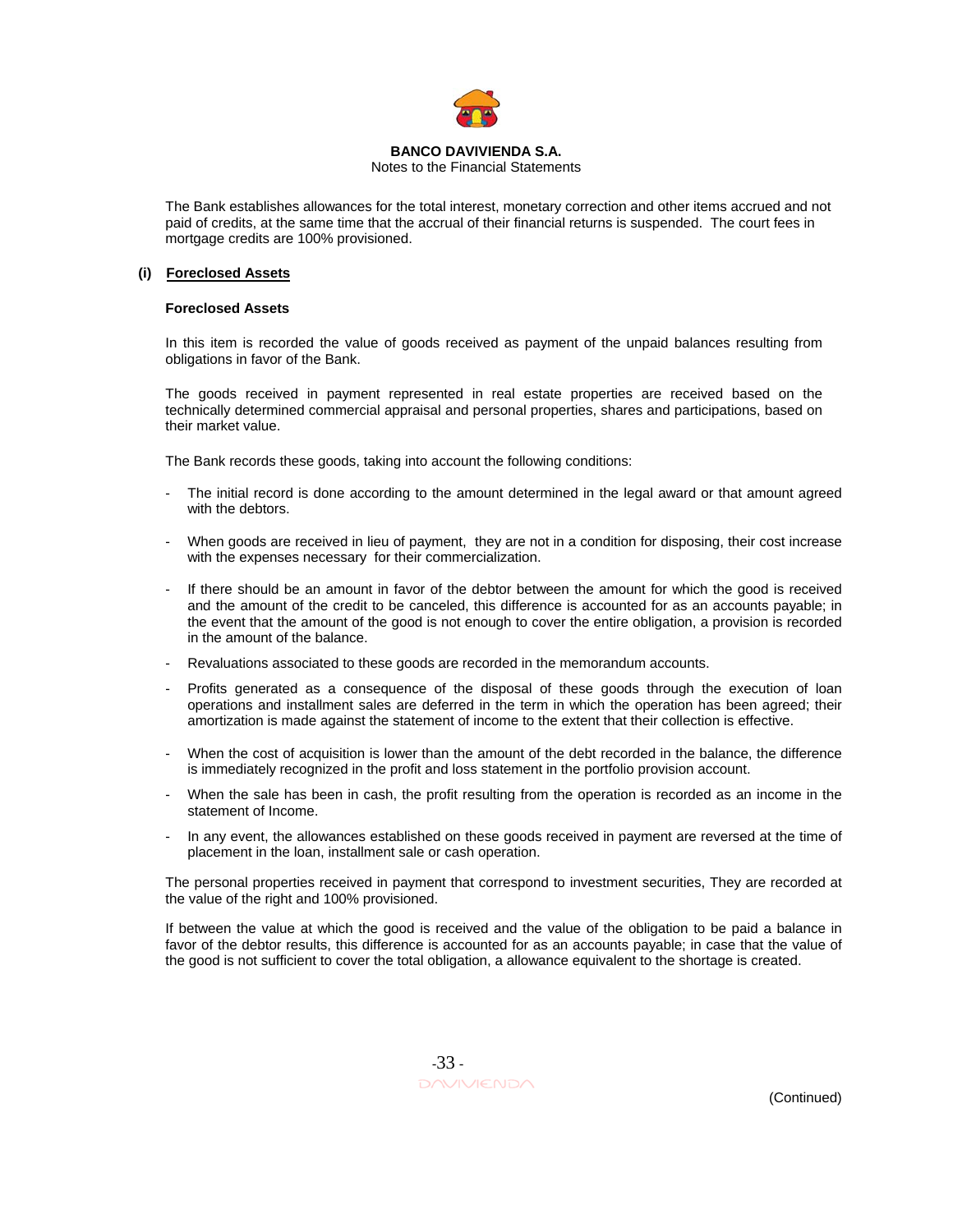

#### Notes to the Financial Statements

These goods are received on a temporary basis and the Bank must make the sale within two (2) years following the date of their receipt. However, the Bank may request an extension for the sale of the goods received as payment, which shall not exceed in any event two (2) years, counted as of the expiration of the initial term.

Valuations of goods received as payment are recorded again in memoranda accounts and in any and all cases of appraisals not using time (date for elaboration) greater than three (3) years as of the accounting year closing to be used.

#### **Goods Returned**

In this item is recorded the value of the goods that are returned to the Bank of financial leasing operations by non-compliance in the mentioned agreement by the lessees or tenants or for failure to exercise the purchase option, which will not be subject to depreciation.

For the permanence of the returned goods, the same terms of the goods received as payment will apply.

#### **Goods not used in the corporate object**

In this item is recorded the value of the goods of the Bank's own use that it has ceased to use for the performance of its corporate object.

These goods are depreciated until the time of their realization and computation along with the fixed assets of the Entity for the purpose of the limits established under item 1.2 of the Seventh Chapter of the First Part of the Basic Legal Memorandum issued by the Superintendencia Financiera de Colombia.

For the permanence of the returned goods, the same terms of the goods received as payment will apply.

#### **(j) Allowance Foreclosed Assets**

In order to record provisions for goods lieu of payment, the Bank applies the following criteria, according to that established by the Superintendencia Financiera de Colombia:

- Within the year following the receipt of the good, an allowance in monthly aliquots equivalent to 30% of the acquisition cost of the good (value of receipt), which must be increased within the second year by an additional 30% until 60% of the acquisition cost of same is reached.
- Upon expiration of the legal term for the sale (from two to four years) without authorization for the extension, the allowance must be of 80% of the acquisition cost.
- In case that the extension is granted, the remaining 20% of the allowance may be established within the term of same.
- When the commercial value of the property is lower than the book value of the goods received in payment, an allowance for the difference is accounted for.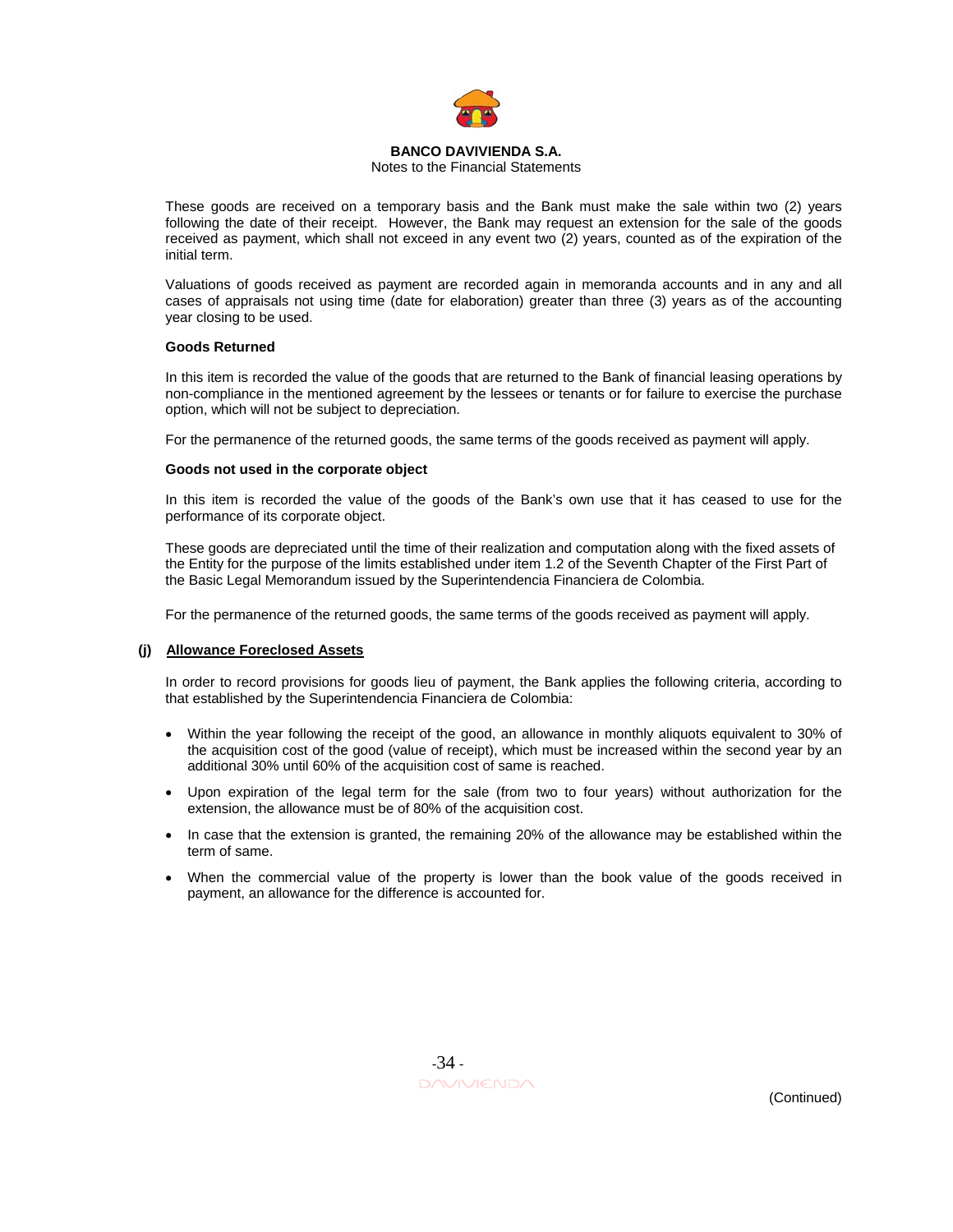

#### Notes to the Financial Statements

For personal properties received in payment, an allowance must be established equivalent to 35% of the acquisition cost of the good, which is increased in the second year by a 35% additional until 70% of the value of the books before allowances is reached. Upon expiration of the legal term for the sale without authorization of the extension, the allowance must be 100% of the book value. In case the extension is obtained, the remaining 30% of the allowance may be established within the term of same.

## **(k) Properties and Equipment**

It records the tangible assets acquired, constructed or in process of import, construction or set up that are permanently used in the performance of the corporate object and which useful life exceeds one (1) year. It includes direct and indirect costs and expenses accrued up to the time when the asset is in conditions of use.

Extraordinary additions, improvements and repairs that significantly increase the useful life of the assets, are recorded as higher value of the assets and the disbursements for maintenance and repairs made for the conservation of these assets, are charged to expenses as they are accrued.

For those assets acquired up to December 31, 2006, such as equipment, furniture goods, office supplies, and computers, the Bank calculates the depreciation under the balance reduction method. Calculation for purchases made as from January 1, 2007, is done through the straight-line depreciation method.

For the straight-line method based on the shelf life of the assets at the following annual rates:

|                                      | Useful life | Anual Rate |
|--------------------------------------|-------------|------------|
| <b>Buildings</b>                     | 20 years    | 5%         |
| Office equipment, future and fixture | 10 years    | 10%        |
| Computer equipment and vehicles      | 5 years     | <b>20%</b> |

#### Straight line method

This method consists of dividing the amount of the asset into the useful life of the same. The result of the annual depreciation is distributed in equal monthly amounts. This procedure is done every period until the entire asset is depreciated.

#### Balance reduction method

This method allows accelerated depreciation of the asset. For its implementation, it necessarily demands the utilization of a salvage value.

#### **(l) Branches and Agencies**

It records the movement of operations carried out between the General Direction, the Branch and the Agencies.

The balances are reconciled monthly and the items that result pending are cleared within a term not exceeding thirty (30) calendar days.

As of the accounting closing the net balances reflected by the subaccounts of branches and agencies are reclassified to asset or liability accounts and the respective income and expenses are recognized.

$$
-35
$$

(Continued)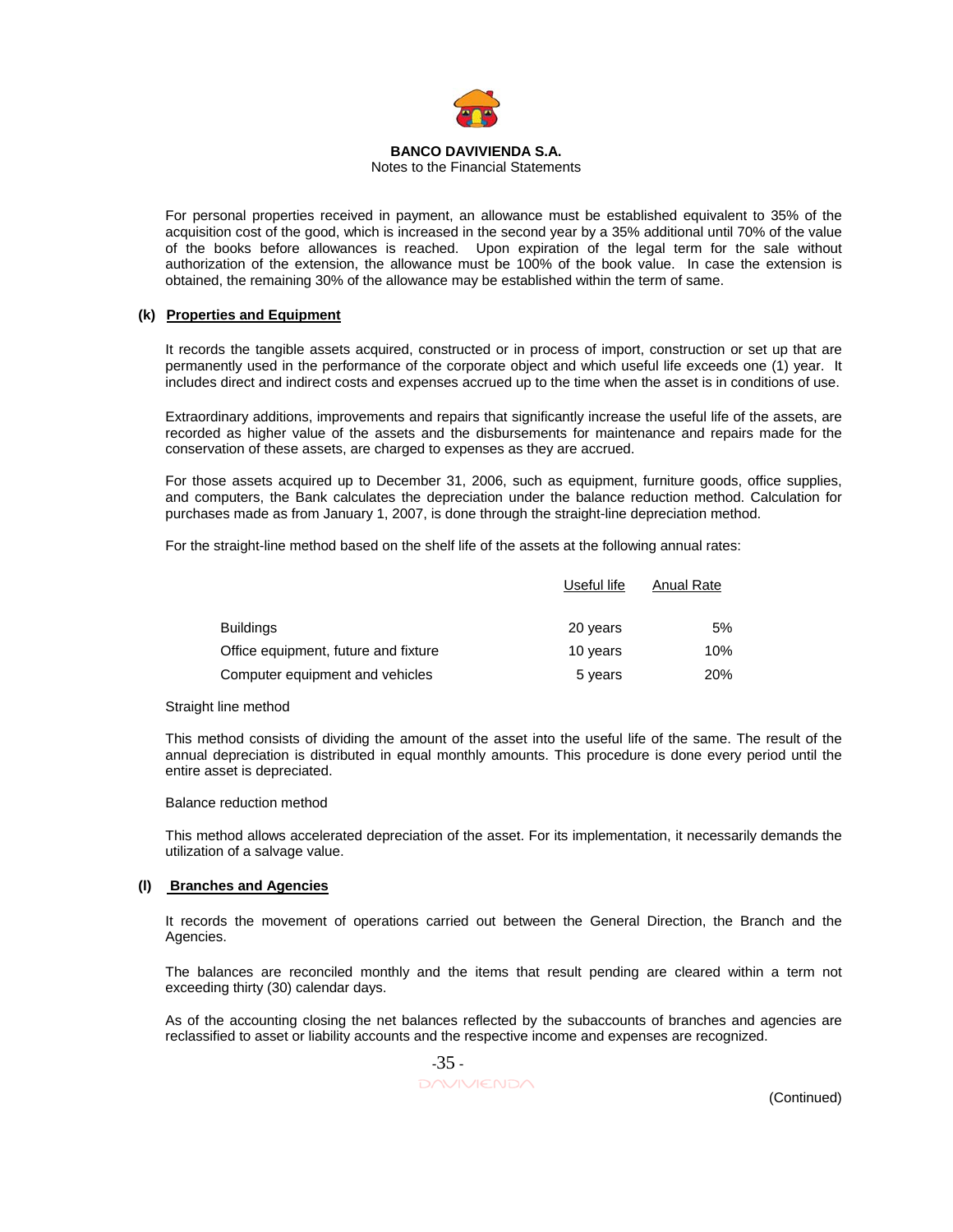

Notes to the Financial Statements

## **(m) Prepaid Expenses and Deferred Charges**

Expenses paid in advance correspond to disbursements incurred by the Bank in performance of its activity, which benefit is received in several periods, may be recoverable and suppose the successive performance of the services to be received.

The deferred charges correspond to goods and services received by the Bank, from which it is expected to obtain a future economic benefit and due to its amount and nature, are considered amortizable in a specific moment.

The expenses whose amounts are of ten (10) current legal minimum monthly salaries do not have treatment of deferred charges.

Amortization is recognized as of the date on which they contribute to the generation of income taking into account the following:

## **Prepaid Expenses**

- Interests during the prepaid period
- The rents are amortized in accordance to the terms of the contract
- Insurance during the effective term of the policy.
- Other items are amortized in a period of twelve (12) months.

#### **Deferred charges**

- Renovations to private property are depreciated over a period not exceeding two (2) years, and for the term of the contract for leased property.
- Computer software in a period not exceeding three (3) years.
- Deferred income tax generated by effect of temporary differences, will be amortized in the periods in which the temporary differences that originated it are reversed.
- Commercial credit is amortized monthly, following the straight line method in a term of six (6) and seven (7) years. To Bansuperior S.A. and Confinanciera S.A., respectively and by the exponential method in a term of twenty (20) years, for Granbanco S.A.
- Provisions in a period of twelve (12) months.
- Commissions and advisory in a sixty (60) months period, Corresponding to larger scale projects with long term recovery expectation.

# **(n) Revaluation**

Assets object of Revaluation:

- Investments available for sale in equity securities.
- Properties and equipment, specifically real states.
- Foreclosed Assets

 -36 - DAVIVIENDA<br>
Continued)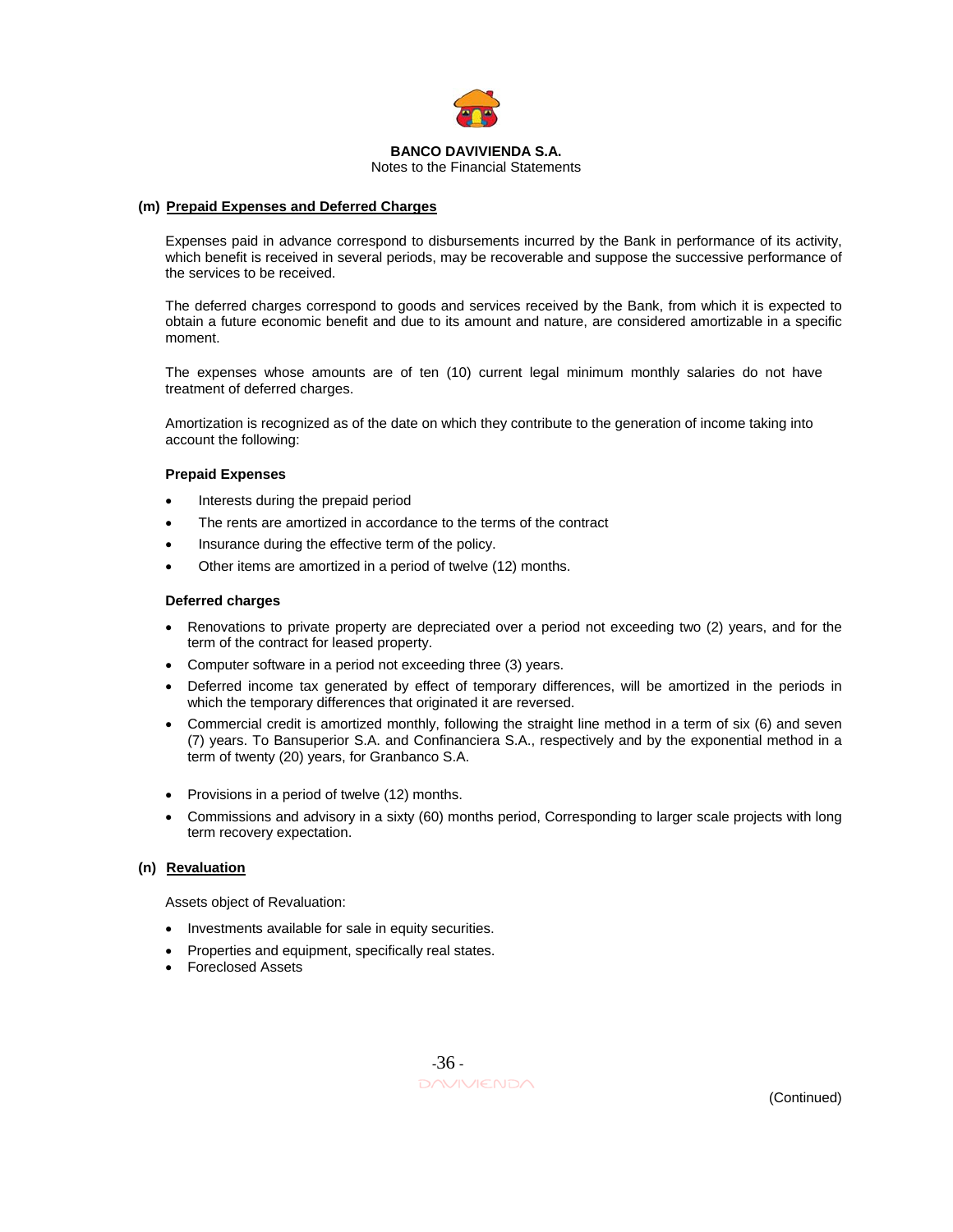

Notes to the Financial Statements

Revaluations of investments available for sale in equity securities are accounted for based on the equity variations of the issuer.

The valuations of immovable property correspond to the exceeding value appraised, which are conducted by people or companies of recognized specialty and independence, over the net cost and the value arising from commercial appraises.

In the event of devaluation, provision against the status of results is applied for each individual immovable property.

Valuations of goods received as lieu of payment are recorded in memorandum accounts.

#### **(o) Deferred Tax**

The bank recognizes the effect of taxes caused by the difference generated between the valuation at market prices and the straight line investment portfolio valuation, of the syndicated credit derivatives, and the IFC bonds. Likewise, it recognizes the deferred tax on the provision for industry and trade tax. As was mentioned in the note of deferred charges, the deferred income tax generated by the effect of temporary differences shall be amortized in the periods in which the temporary differences which originated them are reversed.

#### **(p) Income in Advance and Deferred Liabilities**

Interests received in advance correspond to quarterly interest paid by constructors, which are amortized in accordance to the period covered by the payment.

Inside the deferred liabilities are recorded capitalized interests of restructured credits that are amortized proportionally in accordance with the values collected.

The deferred amount of re-structured loans to be amortized, the re-statement of the assets in Real Value Units (RVU) and the profit in sale of goods received as payment, and to be amortized according to the payment.

#### **(q) Recognition of income from Financial Returns**

The income for financial yields and other concepts is acknowledged at the time they are caused, except when the credit portfolio interests mentioned in item e) of note 2 to financial statements titled "Suspension of Accrual of Interests".

Real Value Unit – R.V.U. Adjustment

Law 546 of 1999 in its article 3, created the R.V.U., as an account unit that reflects the purchasing power of the currency based exclusively on the variation of the consumer price index certified by the DANE, which value is calculated in accordance with the methodology adopted by the National Government.

In order to eliminate the distortion generated by the seasonality of inflation in operations agreed in that unit, the income by these items must be amortized in a period of one year.

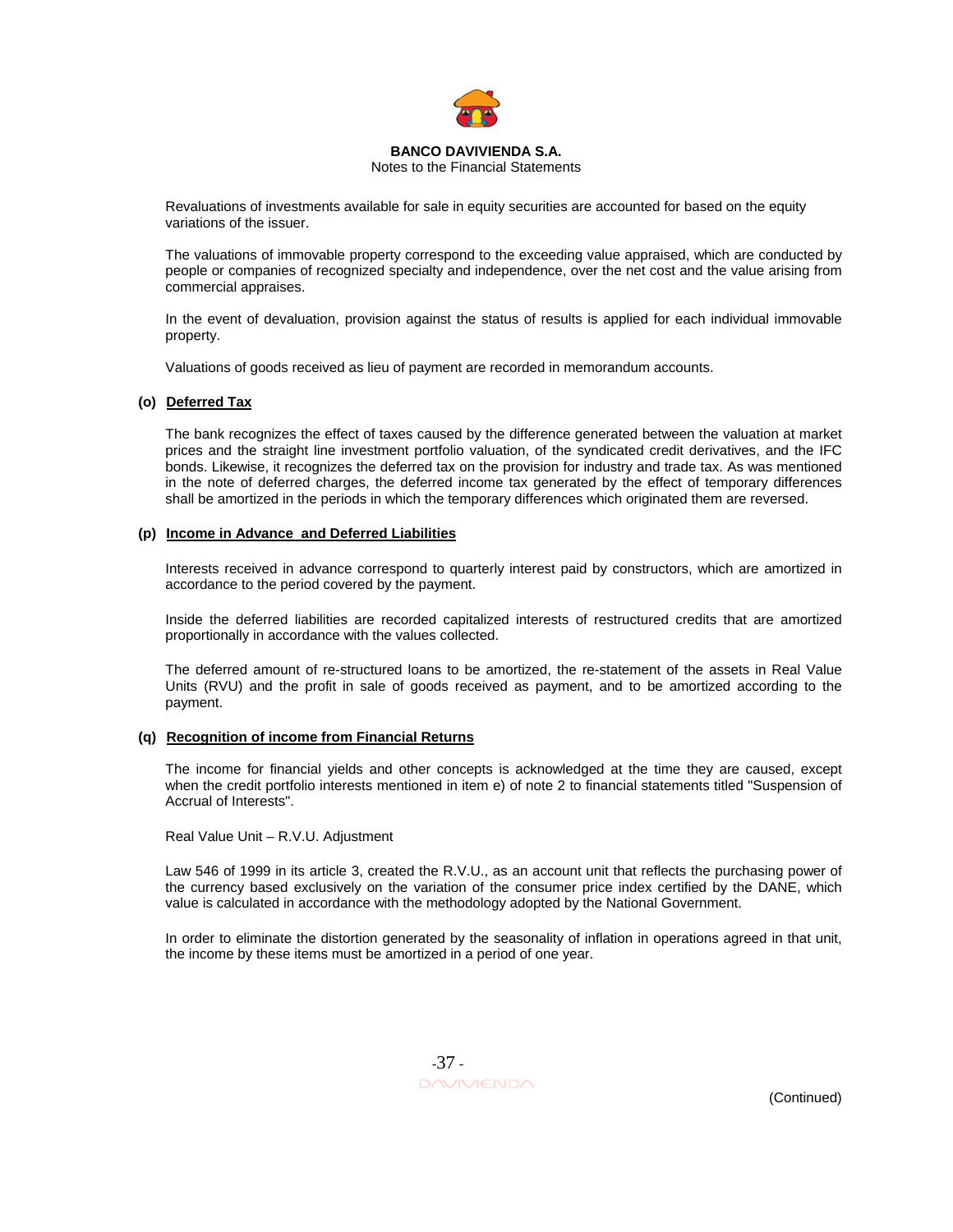

Notes to the Financial Statements

#### **(r) Estimated Liabilities and Allowances**

The Bank records allowances to cover estimated liabilities, taking into account that:

- a. There is a right acquired and, consequently, an obligation contracted,
- b. The payment is enforceable or probable.
- c. The allowance is rationalized, quantifiable and verifiable.
- d. In addition, it records the estimated values corresponding to taxes, contributions and enrollments.

#### **(s) Translation of Transactions in Foreign Currency**

As exchange market intermediary, the Bank may make directly purchases and sales of foreign currency derived from the exchange market.

For end of month closure the restatement is made using the representative market exchange rate calculated on the last working day for closure of the respective period, a rate certified by the Superintendencia Financiera de Colombia; December 31 and 30 June 2009 closure rates were \$2,044.23 (pesos per dollar) and \$2,145.21 (pesos per dollar), respectively.

As "foreign exchange position" of exchange market intermediaries is defined the difference between all assets and rights less the liabilities and obligations denominated in foreign currency recorded in and off balance sheet, realized or contingent, including those to be liquidated in Colombian legal currency.

And as "spot market position" is defined the difference between all assets and liabilities denominated and accounted for in foreign currency, in accordance with the Single Chart of Accounts, excluding investments available for sale in equity securities, the so called *carousel* operations, forward agreements, futures agreements, swaps and profit or loss in valuation of operations and assets and liabilities in local currency indexed in foreign currency.

According to the definition of External Memorandum Letter –DODM-139 from the Banco de la República (Central Bank) of May 2007, the notion of "gross leverage position" was added, as the sum of the rights and obligations in term and futures agreements, cash operations with expiration from one banking day (t+1) and two banking days (t+2) denominated in foreign currency and the exchange exposure associated to the debtor and creditor contingencies acquired in the negotiation of options and derivatives on the exchange rate.

The maximum amount of the foreign exchange position and the spot market position shall not exceed twenty percent (20%) and fifty percent (50%) of the entity's technical equity, respectively. The minimum amount of foreign exchange position may be negative, without exceeding the equivalent in foreign currency five percent (5%) of its technical equity.

The arithmetical average of three (3) business days of the gross leverage position shall not exceed five hundred percent (500%) of the entity's technical equity.

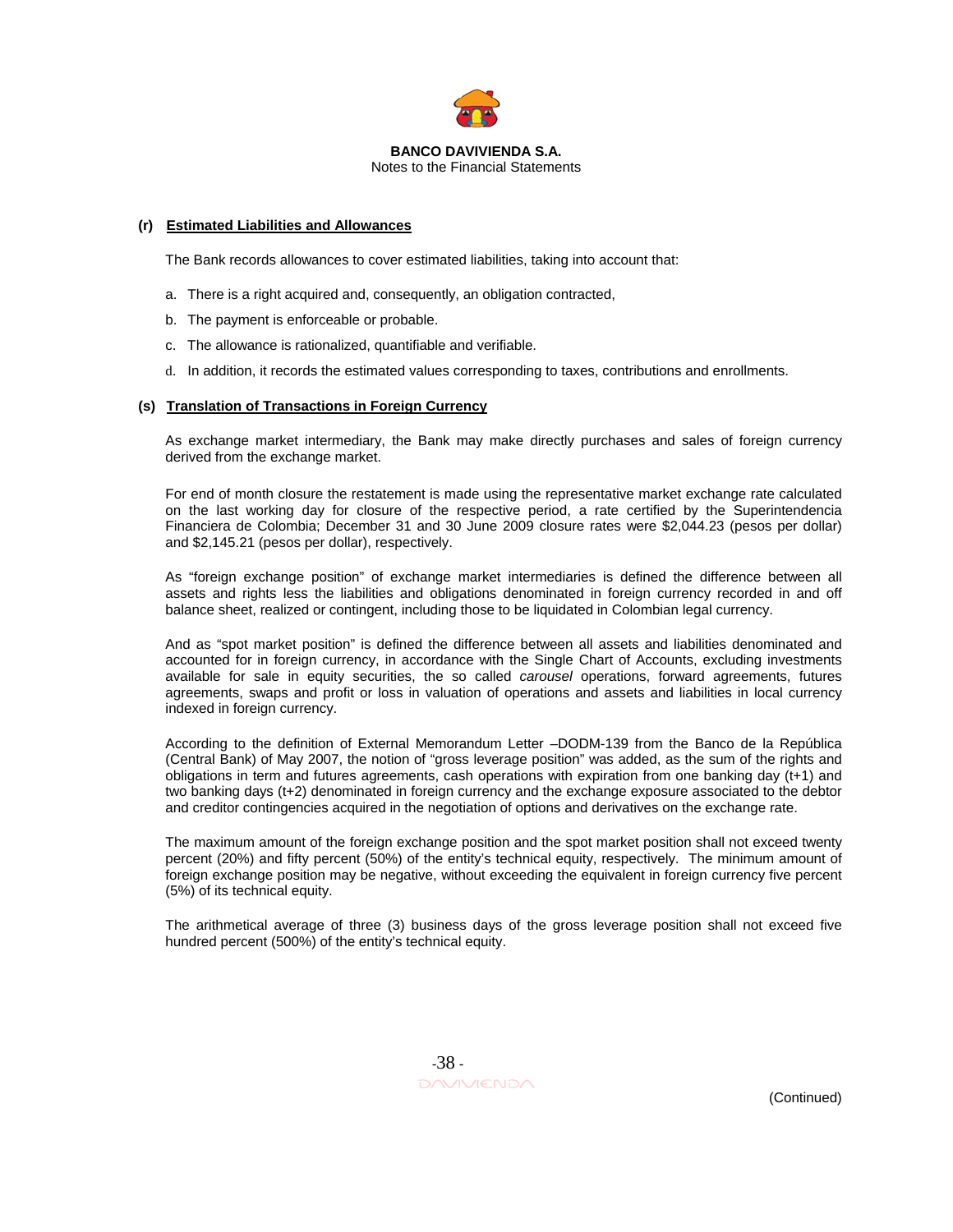

Notes to the Financial Statements

For the base technical equity, the value calculated by the Bank corresponding to two (2) months before in respect to the month subject of closing, applying the exchange rate for restatement of figures in foreign currency of the previous month.

# **(t) Contingent Accounts**

In these accounts are recorded the operations whereby the Bank acquires a right or assumes an obligation which arises conditioned upon the occurrence or not occurrence of a fact, depending on future, eventual or remove factors. Within the debtor contingencies are recorded the financial returns as of the time when the accrual in the credit portfolio and letters of credit accounts is suspended.

## **(u) Memorandum Accounts**

In these accounts are recorded the operations carried out with third parties which, because of their nature, do not affect the financial condition of the Bank. Furthermore, fiscal memorandum accounts are included, where the figures for the preparations of tax returns are recorded; in addition, they include those recording accounts used for internal control fiscal effects or management information.

#### **(v) Net Profit per Share**

According to the provisions of External Memorandun Letter 015 of 1994, in order to determine the net profit per share, the Bank uses the weighted average method of shares subscribed and paid by the outstanding time of these during the first half of 2009; For the second half of 2009 the Bank estimated earnings per share for the number of shares subscribed and paid in circulation.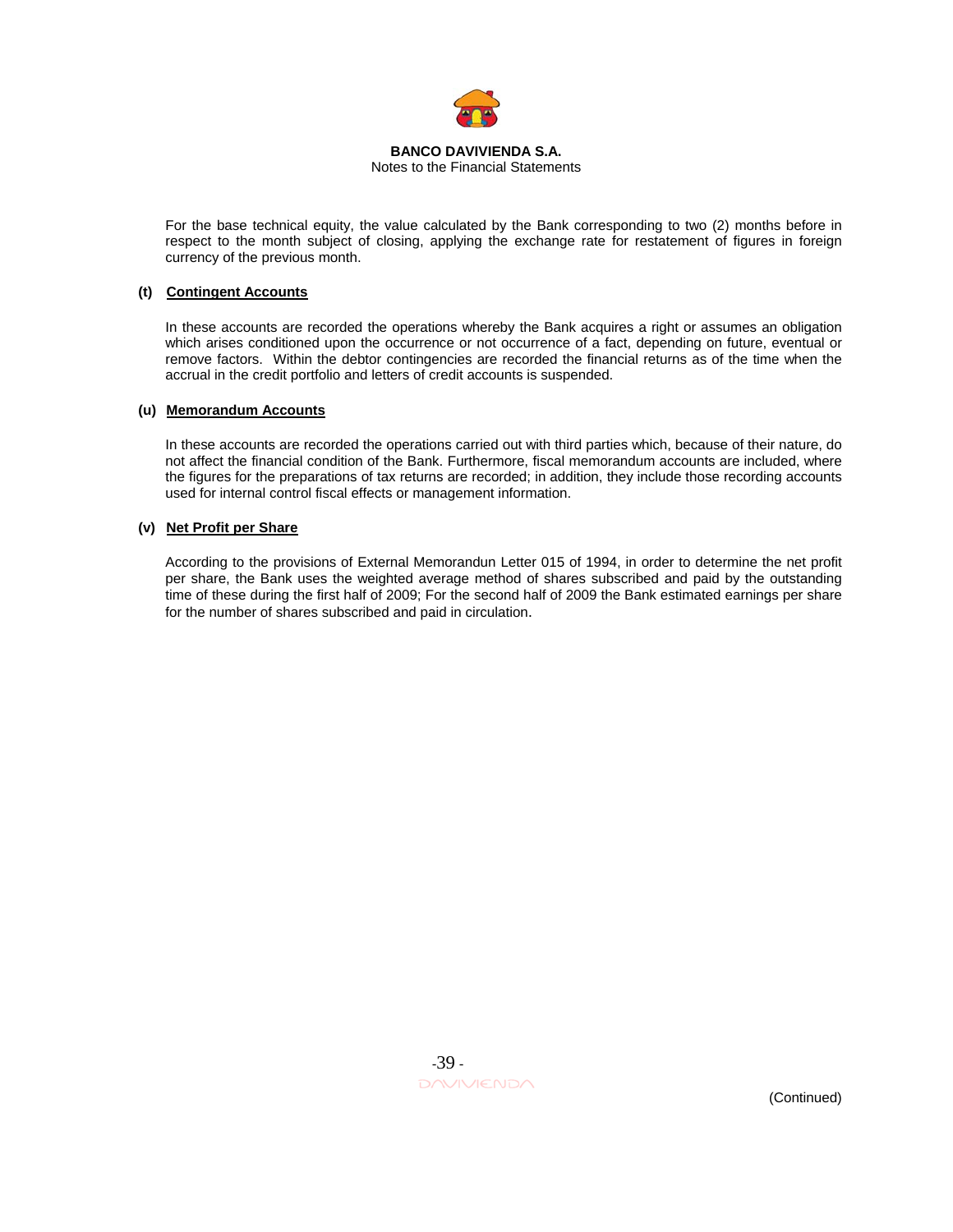

Notes to the Financial Statements

# **3) Cash and Cash Equivalents**

The detail of available funds in local and foreign currency, reduced to local currency, is the following:

|                                                  | December 31   | June 30       |
|--------------------------------------------------|---------------|---------------|
| Colombian Pesos:                                 |               |               |
| Cash                                             | \$713.883,4   | 664.625,7     |
| Banco de la República (Central Bank)             | 585.927,7     | 424.567,4     |
| Banks and other financial entities               | 9.151,0       | 6.266,2       |
| Exchange                                         | 17.036.9      | 24.611.1      |
| Remittances in transit                           | 1.365,8       | 436,6         |
| Allowance                                        | (124.6)       | (121,3)       |
|                                                  | 1.327.240,2   | 1.120.385,7   |
| Foreign currency translated into local currency: |               |               |
| Cash                                             | 802,4         | 574,9         |
| Banco de la República (Central Bank)             | 61.4          | 64,4          |
| Banks and other financial entities               | 121.029,0     | 106.716,5     |
| Remittances in transit                           | 10.764,6      | 1.881,8       |
|                                                  | 132.657,4     | 109.237,6     |
|                                                  | \$1.459.897,6 | \$1,229,623.3 |

Cash and deposits in Banco de la República, in legal currency, the total are \$1.299.811 and \$1,089,193.1 on December 31, 2009 and June 30, 2009, respectively, amounts that compute for the purpose of the reserve that the Bank is required to maintain over deposits received from clients, pursuant to legal provisions.

#### **Compensation for bank reserve amounts:**

As of December 31 and June 30, 2009, the Bank recorded \$1.197.4 and \$6,941.5, for the concept of compensation for bank reserves.

As of the fortnight of calculation of the settlement which began on February 4, 2009, the ordinary settlement was paid only for the CDTs [Certificates of Term Deposits] in accordance to what is established in External Resolution 2 of 2009, issued by the Board of Directors of the Banco de la República [Central Bank].

Meanwhile, for the second half cut of 2009 by resolution 9 of July 24, 2009, the remuneration of the reserve disappears from the fortnightly reserve calculation that starts on 5 August 2009.

#### **Reconciliations of Transactions in Legal Currency**

On December 31, 2009, reconciliations of accounts in local Banks show 31 items less than 30 days, for a net value of (\$165.7) and 102 items longer than 30 days, for a net value of (\$121.1), which have no significant impact on the financial statements. The conciliatory items are provisioned for \$124.6.

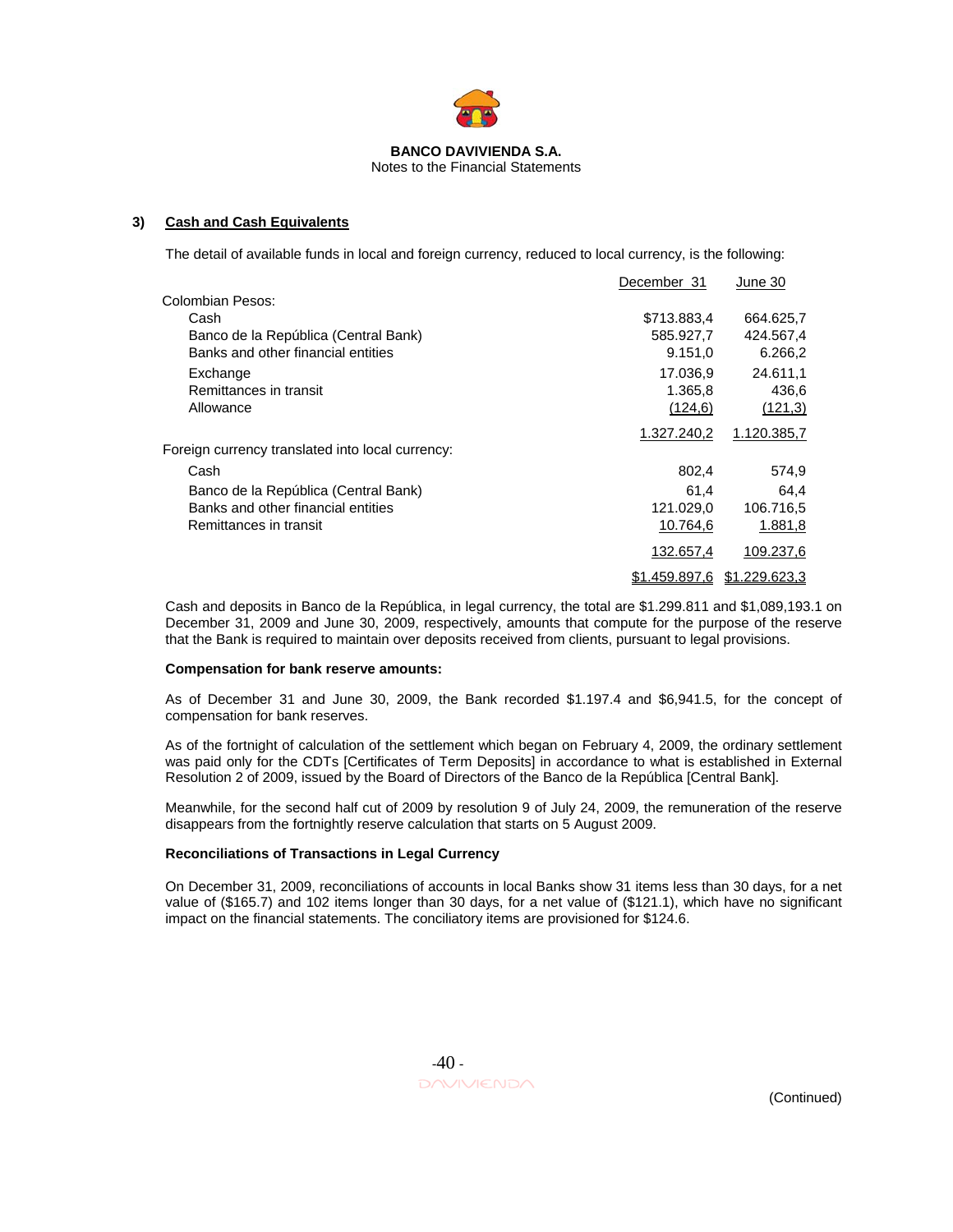

Notes to the Financial Statements

The following is the detail of the banking reconciliations as of December 31, 2009:

|                                        |                |                            | Value |              |
|----------------------------------------|----------------|----------------------------|-------|--------------|
| Items under 30 days                    | No.            | <b>Credit Notes</b>        |       | Debit Notes  |
| Debit notes to reconcile               | 2              | \$<br>0,0                  |       | 5,3          |
| Credit notes to reconcile              | 18             | 460,0                      |       | 0,0          |
| ND accounted for not taken by the Bank | 8              | 0,0                        |       | 361,0        |
| NC accounted for not taken by the Bank | $\frac{3}{31}$ | \$<br>72,0<br><u>532,0</u> | Value | 0,0<br>366,3 |
| Items older than 30 days               | No.            | <b>Credit Notes</b>        |       | Debit Notes  |
| Debit notes to reconcile               | 28             | \$<br>0,0                  |       | 213,0        |
| Credit notes t reconcile               | 58             | 396,0                      |       | 0,0          |
| ND accounted for not taken by the Bank | 15             | 0,0                        |       | 63,0         |
| NC accounted for not taken by the Bank | <u> 1</u>      | 1,1                        |       | 0,0          |
|                                        | 102            | \$<br><u>397.1</u>         |       | 276.0        |

On June 30, 2009, reconciliations of accounts in local Banks show 55 items less than 30 days, for a net value of (\$74,7) and 64 items longer than 30 days, for a net value of (\$46,6), which have no significant impact on the financial statements. The net of the pending items is provisioned to 100% by \$121.3.

The following is the detail of the banking reconciliations as of June 30, 2009:

| Items under 30 days                    | No.            | <b>Credit Notes</b> | Value | Debit Notes |
|----------------------------------------|----------------|---------------------|-------|-------------|
| Debit notes to reconcile               | 6              | \$<br>0,0           |       | 26,5        |
| Credit notes to reconcile              | 39             | 279,9               |       | 0,0         |
| ND accounted for not taken by the Bank | 6              | 0,0                 |       | 202,1       |
| NC accounted for not taken by the Bank | $\overline{4}$ | 23,4                |       | 0,0         |
|                                        | 55             | \$<br>303,3         |       | 228,6       |
| Items older than 30 days               | No.            | <b>Credit Notes</b> | Value | Debit Notes |
| Debit notes to reconcile               | 23             | \$<br>0,0           |       | 170,7       |
| Credit notes to reconcile              | 28             | 222,7               |       | 0,0         |
| ND accounted for not taken by the Bank | 9              | 0,0                 |       | 5,8         |
| NC accounted for not taken by the Bank | $\overline{4}$ | 0,4                 |       | 0,0         |
|                                        | <u>64</u>      | \$<br>223,1         |       | 176,5       |

-41 -

 $\Box \land \lor \Box \land \land$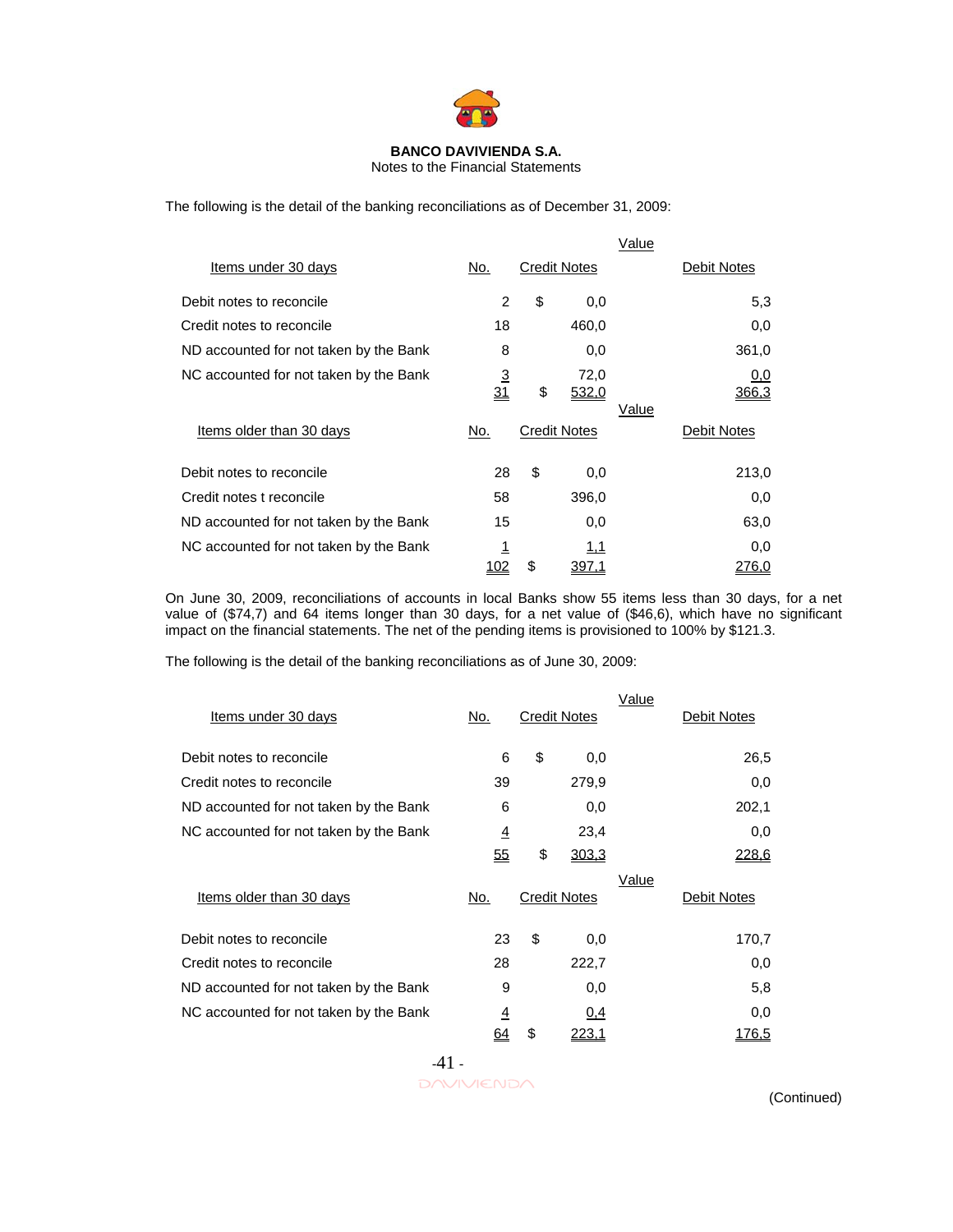

Notes to the Financial Statements

# **Reconciliations of Transactions in Foreign Currency**

On December 31, 2009, reconciliations of accounts in local Banks show 1.069 items less than 30 days, for a net value of USD\$3,835 and 543 items longer than 30 days, for a net value of USD\$2.149, which have no significant impact on the financial statements.

The following is the detail of the banking reconciliations as of December 31:

|                                        | Value USD \$ |                     |                          |  |  |
|----------------------------------------|--------------|---------------------|--------------------------|--|--|
| Items under 30 days                    | No.          | <b>Credit Notes</b> | Debit Notes              |  |  |
| Debit notes to reconcile               | 248          | \$<br>0,0           | 24.111,0                 |  |  |
| Credit notes to reconcile              | 345          | (33.038)            | 0,0                      |  |  |
| ND accounted for not taken by the Bank | 177          | 0,0                 | 38.012,0                 |  |  |
| NC accounted for not taken by the Bank | 299          | (32.920,0)          | 0,0                      |  |  |
|                                        | 1.069        | (65.958.0)          | 62.123.0<br>Value USD \$ |  |  |
| Items older than 30 days               | No.          | <b>Credit Notes</b> | Debit Notes              |  |  |
| Debit notes to reconcile               | 169          | \$<br>0,0           | 8.529,0                  |  |  |
| Credit notes t reconcile               | 94           | (7.582,0)           | 0,0                      |  |  |
| ND accounted for not taken by the Bank | 72           | 0,0                 | 4.799,0                  |  |  |
| NC accounted for not taken by the Bank | 208          | (7.895, 0)          | 0.0                      |  |  |
|                                        | 543          | <u>(15.477,0)</u>   | 13.328.0                 |  |  |

The debit items greater than 30 days were reduced to US\$1,236.6 up to January 31, 2010

On June 30, 2009, reconciliations of accounts in local Banks show 163 items less than 30 days, for a net value of USD\$1.453.977,2 and 9 items longer than 30 days, for a net value of USD\$ 10.126,6, which have no significant impact on the financial statements.

The following is the detail of the banking reconciliations as of June 30:

| Items under 30 days                    | No.         |                     | Value USD\$ |             |
|----------------------------------------|-------------|---------------------|-------------|-------------|
|                                        |             | <b>Credit Notes</b> |             | Debit Notes |
| Debit notes to reconcile               | 23          | 0.0                 |             | 706,330.2   |
| Credit notes to reconcile              | 56          | 1,380,700.1         |             | 0.0         |
| ND accounted for not taken by the Bank | 19          | 0.0                 |             | 1,385,174.7 |
| NC accounted for not taken by the Bank | 65          | 2,164,782.0         |             | 0.0         |
|                                        | <u> 163</u> | 3,545,482.1         |             | 2,091,504.9 |

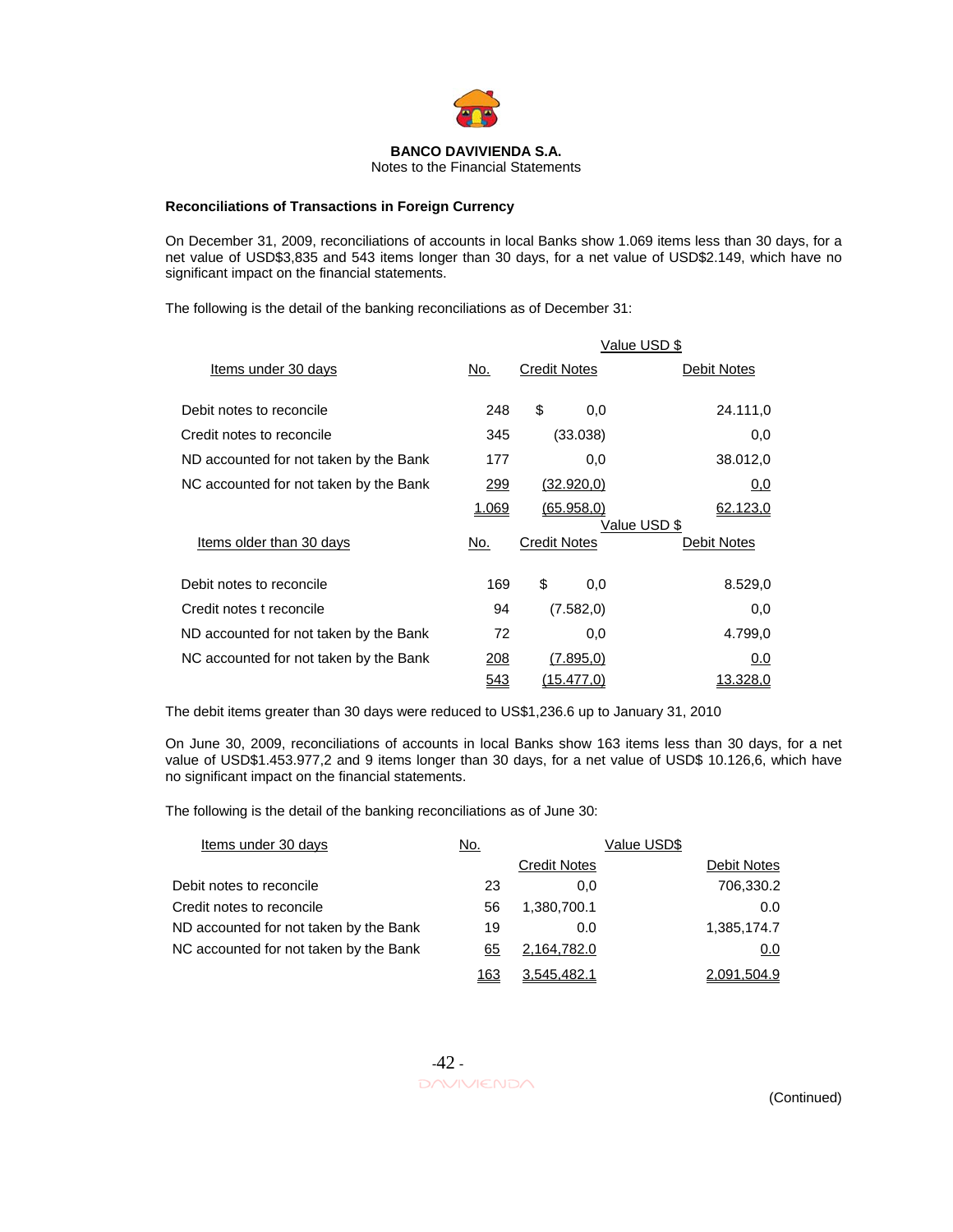

Notes to the Financial Statements

| Items older than 30 days               | <u>No.</u> |                     | Value USD\$ |             |
|----------------------------------------|------------|---------------------|-------------|-------------|
|                                        |            | <b>Credit Notes</b> |             | Debit Notes |
| Credit notes to reconcile              |            | 2.281.0             |             | 0.0         |
| ND accounted for not taken by the Bank | 4          | 28.169.4            |             | 0.0         |
| NC accounted for not taken by the Bank | 4          | 0.0                 |             | 20,323.7    |
|                                        | 9          | 30.450.4            |             | 20.323.7    |

# **Allowance on liquid assets:**

The movement of the allowance on liquid assets is as follows:

|                                         | December 31 | June 30 |              |
|-----------------------------------------|-------------|---------|--------------|
| Opening balance                         | \$          | 121.3   | 107,4        |
| Plus:                                   |             |         |              |
| Allowance charged to operating expenses |             | 124.5   | 120,9        |
| Less:                                   |             |         |              |
| Refund revenue                          |             | 121,2   | <u>107,0</u> |
| Closing balance                         | \$          | 124,6   | <u>121,3</u> |

# **4) Active Positions in Monetary Market Operations and those Related**

The following is the detail of the interbank funds sold and resale agreements:

|                                                                                      |                          |                                          |                  |                        | Date of                |          | Amount of                          | TRM                  |
|--------------------------------------------------------------------------------------|--------------------------|------------------------------------------|------------------|------------------------|------------------------|----------|------------------------------------|----------------------|
| Entity<br>December 31                                                                |                          | Amount of dollars                        | Rate             | Initiation             | Cancellatior           |          | pesos                              | (Pesos)              |
| <b>Foreign Currency</b>                                                              |                          |                                          |                  |                        |                        |          |                                    |                      |
| Overnight Foreign Banks:<br>Bancafé International Miami<br><b>Standard Chartered</b> | USD<br>USD<br><b>USD</b> | 725,000<br>1,000,000<br>1.725.000        | 0,880%<br>0.30%  | Dec.31.09<br>Dec.29.09 | Jan.04.10<br>Jan.04.10 |          | \$1.482,1<br>2.044.2<br>\$3.526,3  | 2.044,23<br>2.044,23 |
|                                                                                      |                          |                                          |                  |                        | Date of                |          | Amount of                          | TRM                  |
| Entity<br>June 30<br>Foreign Currency                                                |                          | Amount of dollars                        | Rate             | Initiation             | Cancellatior           |          | pesos                              | (Pesos)              |
| Overnight Foreign Banks:<br>Bancafe International Miami<br>Citibank New York         | <b>USD</b><br>USD<br>USD | 1.400.000<br>375,000<br><u>1,775,000</u> | 0.138%<br>0,100% | Jun.30.09<br>Jun.30.09 | Jul.01.09<br>Jun.01.09 | \$<br>\$ | 3.003,3<br>804.4<br><u>3,807.7</u> | 2.145,21<br>2.145,21 |

 -43 - DAVIVIENDA (Continued)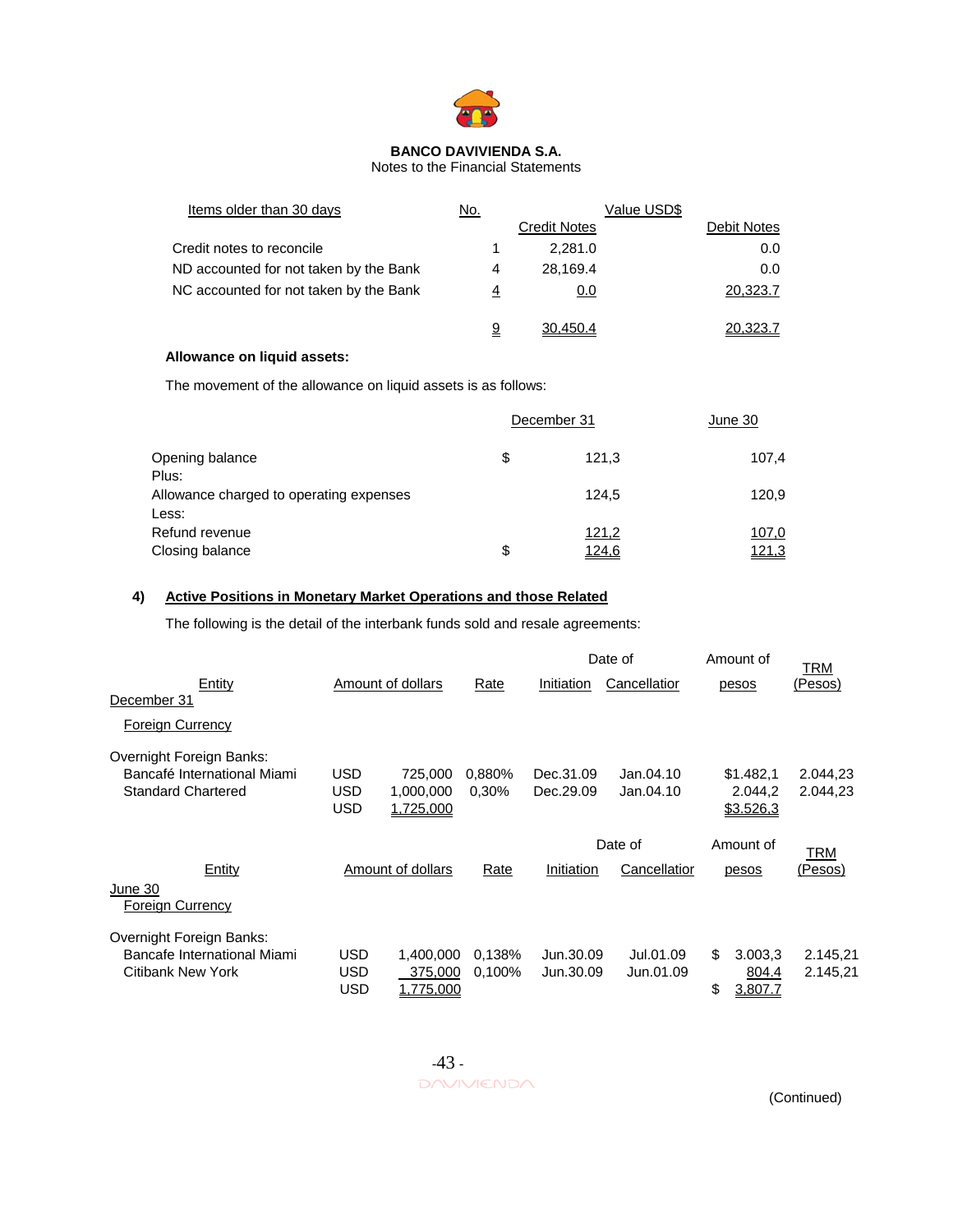

Notes to the Financial Statements

For the second and first semester of 2009 the balance and monthly average yield for these Active Positions was \$3.526,3 and \$609,02 and \$200.777,4, \$995,3, respectively.

There are no restrictions on these funds.

# **5) Investments**

As at December 31 and June 30, 2009, the entirety of investments available for selling in the form of participation securities and debt securities were assessed and classified according to stipulations provided in the External Memorandum 100 of the Superintendencia Financiera de Colombia, Except those securities issued or backed by the Nation.

The following is a breakdown of the investment portfolio, as of December 31 and June 30, 2009:

| December 31                          | Cost              | Allowance | Repurchase<br>Rights |
|--------------------------------------|-------------------|-----------|----------------------|
| <b>Trading Investments</b>           | 3.304.015,4<br>\$ | 19.641,4  | 153.990,2            |
| Debt securities Held to maturity     | 402.779.9         | 968,1     | 0,0                  |
| Debt securities available for sale   | 8.791,3           | 0,0       | 0,0                  |
| Equity securities available for sale | 312.846,5         | 13.442,6  | 0,0                  |
|                                      | \$<br>4.028.433,1 | 34.052,1  | <u>153.990,2</u>     |
| June 30                              | Cost              | Allowance | Repurchase<br>Rights |
| \$<br><b>Trading Investments</b>     | 2.440.247,6       | 7.582,2   | 191.888,5            |
|                                      |                   |           |                      |
| Debt securities Held to maturity     | 352.233,3         | 1.866,6   | 69.757,5             |
| Debt securities available for sale   | 10.301,6          | 0,0       | 0,0                  |
| Equity securities available for sale | 285.237,1         | 13.442,6  | 0,0                  |

# a) Investment portfolio according to classification, kind and credit risk classification.

| Investments debt securities trading |    |                   |             |
|-------------------------------------|----|-------------------|-------------|
|                                     |    | December 31       | June 30     |
| <b>TES</b>                          |    | \$<br>1.748.460,3 | 1.003.527,0 |
| <b>TRD</b>                          |    | 29.626,6          | 87.533,1    |
| <b>CERT</b>                         |    | 4,0               | 8,0         |
| <b>BONDS</b>                        |    | 235.287,2         | 210.836,9   |
| <b>FOGAFIN</b>                      |    | 107.890,8         | 73.261,9    |
| <b>TDA FINAGRO</b>                  |    | 242.399,0         | 50.927,5    |
| CDT's                               |    | 82.162,7          | 113.776,1   |
|                                     | To | \$<br>2.445.830,6 | 1.539.870,5 |

 -44 -  $\Box \land \lor \Box \land \land$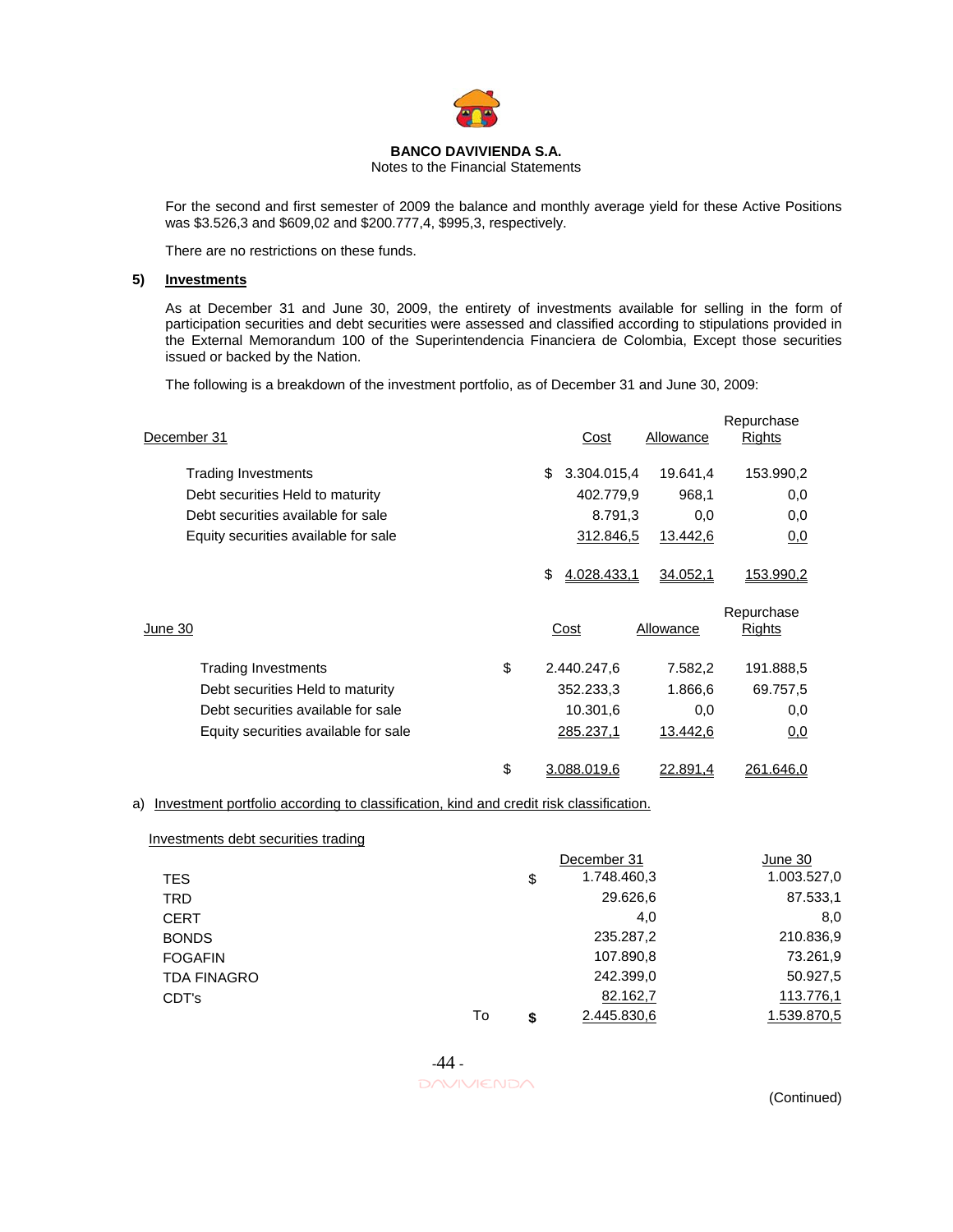

#### Notes to the Financial Statements

#### Investments debt securities trading

|                           |      |    | December 31 | June 30     |
|---------------------------|------|----|-------------|-------------|
|                           | From | S  | 2.445.830,6 | 1.539.870,5 |
| <b>TIPS</b>               |      |    | 825.432,8   | 900.377,1   |
| TIT CONT CR               |      |    | 13.992,5    | 0,0         |
| SECURITIES ISSUED FOREIGN |      |    | 18.759,5    | <u>0,0</u>  |
|                           |      | \$ | 3.304.015.4 | 2.440.247.6 |

As a result of the credit portfolio securitization processes, the Bank acquired securities Tips "C", which are rated as CCC and are recorded as of December 31 and June 30, 2009 in the negotiable investments in debt securities for Fifteen thousand one hundred and sixty-seven with eighty-four cents (Colombian pesos). In addition, they are recorded in contingent accounts for \$15.147.7.

#### **Investment Reclassification Effect**

During the second and first half-year period in the year 2009 a were not investment reclassifications.

#### **Qualitative Information**

The structure of the Bank's treasury business is constituted in such a way that it allows managing the five main activities developed in five boards that's constituted at this unit:

#### **1. Liquidity Board**

Efficiently manage the excess/lack of liquidity complying with the financial obligations, the mandatory investments, and the minimum reserve requirement, seeking a suitable funding structure.

#### **2. Trading Board**

Its objective to generate additional income through the active participation in the public debt market, and to generate of placing treasury to offer to costumers in legal currency. The Bank is part of the market creator program of the Ministerio de Hacienda y Crédito Público, where is the first of 14 participants.

#### **3. Foreign Currencies**

Generating income through the participation in the exchange market, and generate foreign currency products to offer Bank's costumer

#### **4. Distribution**

The main purpose of this item is offering and placing treasury products in legal and foreign currency generated by the other boards, to the corporative and micro-companies, generating additional revenues to the Bank.

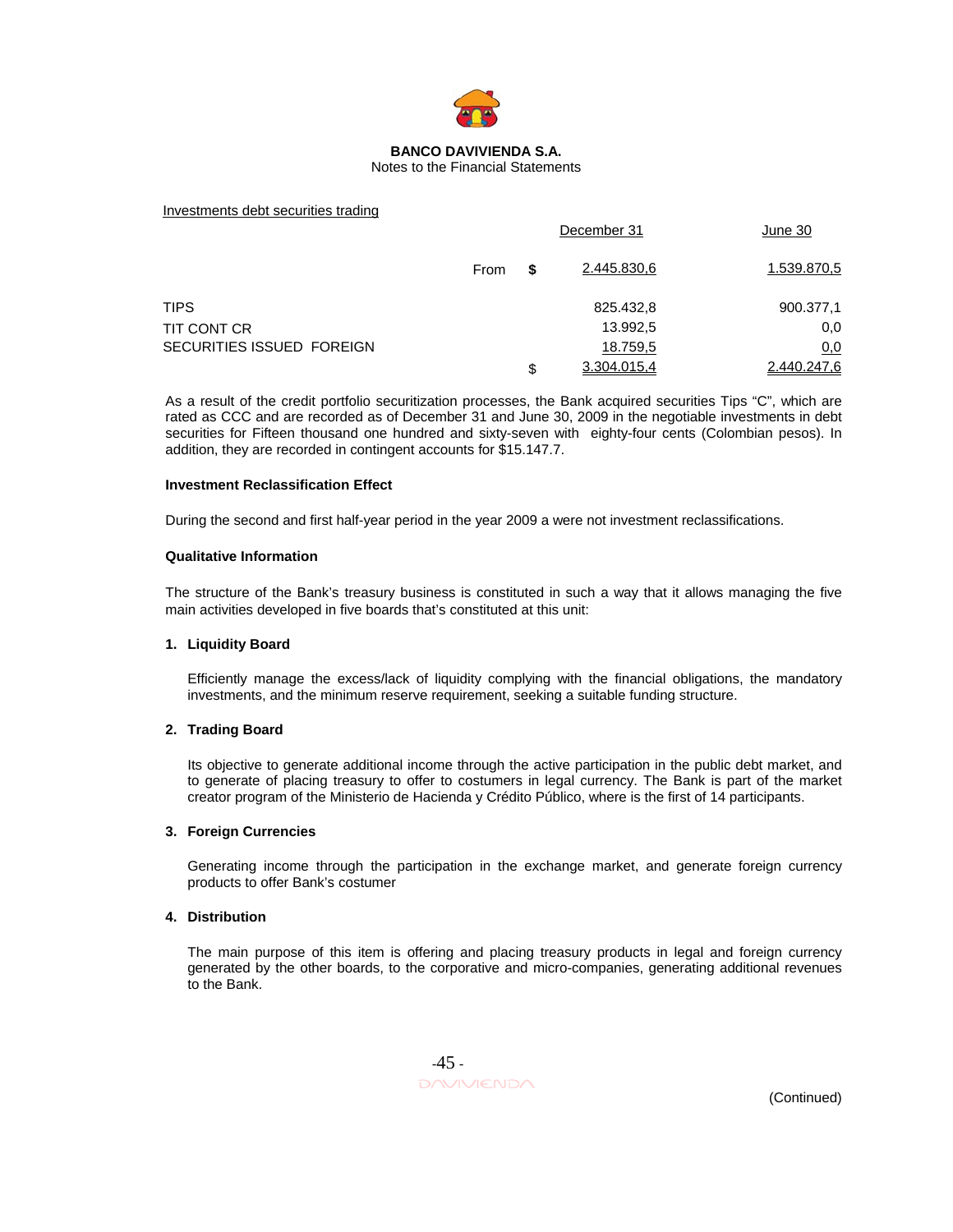

# Notes to the Financial Statements

#### **5. Structuring**

The main purpose of this item is structuring treasury products that satisfy the needs of the corporate clients.

The revaluation and rating of the investments is made in accordance with the External Memorandum Letter 100, 1995 from the Superintendencia Financiera de Colombia.

The treasury activity in the security public market is performed under the regulations in the Resolution 400, 1995 and the chapter XX of the Memorandum basic accounting Superintendencia Financiera de Colombia

| - Investment to be held up to their maturity | December 31     | June 30   |
|----------------------------------------------|-----------------|-----------|
| TES                                          | \$<br>3.554.5   | 3.406,7   |
| TRD                                          | 322.688,9       | 322.605,5 |
| TDA Finagro A Mandatory                      | 70.478,4        | 19.443,8  |
| <b>CDT Findeter</b>                          | 3.032.9         | 3.044,1   |
| <b>TIPS</b>                                  | 3.025,2         | 3.733,2   |
|                                              | \$<br>402.779.9 | 352.233.3 |

Obligatory investments are carried out in keeping with legal provisions and are adjusted to the percentages determined for savings accounts, current accounts, deposit certificates, banking services of surety and fiduciary liabilities. (Note 12)

Bellow it present the Resolutions issued by the Banco de la República, about the percentage established or the calculation on the required forced investment in agriculture and livestock development securities:

#### External Resolution 2 of 2008:

The credit entities shall apply to the daily average of liabilities in legal tender every quarter, previously deducted in the ordinary and marginal bank reserves, 5.7% of its savings and checking accounts and 4.3%, of its fixed term deposits.

These percentages applied for the calculation on the required investment in Farming Development Titles TDA's, corresponding to the liabilities up to the third quarter of 2008.

#### External Resolution 6 of 2008:

Modified the percentages of the required forced investment, thus: 5.8% for savings and current accounts and 4.4% for forward certificates of deposit will be applied by the credit institution, on a quarterly basis, to the daily average of liabilities in legal tender, after having deducting the regular and marginal till money.

These percentages will apply as from the calculation of the required investment in agriculture and livestock development securities, corresponding to the liabilities of the calendar quarter October – December of 2008.

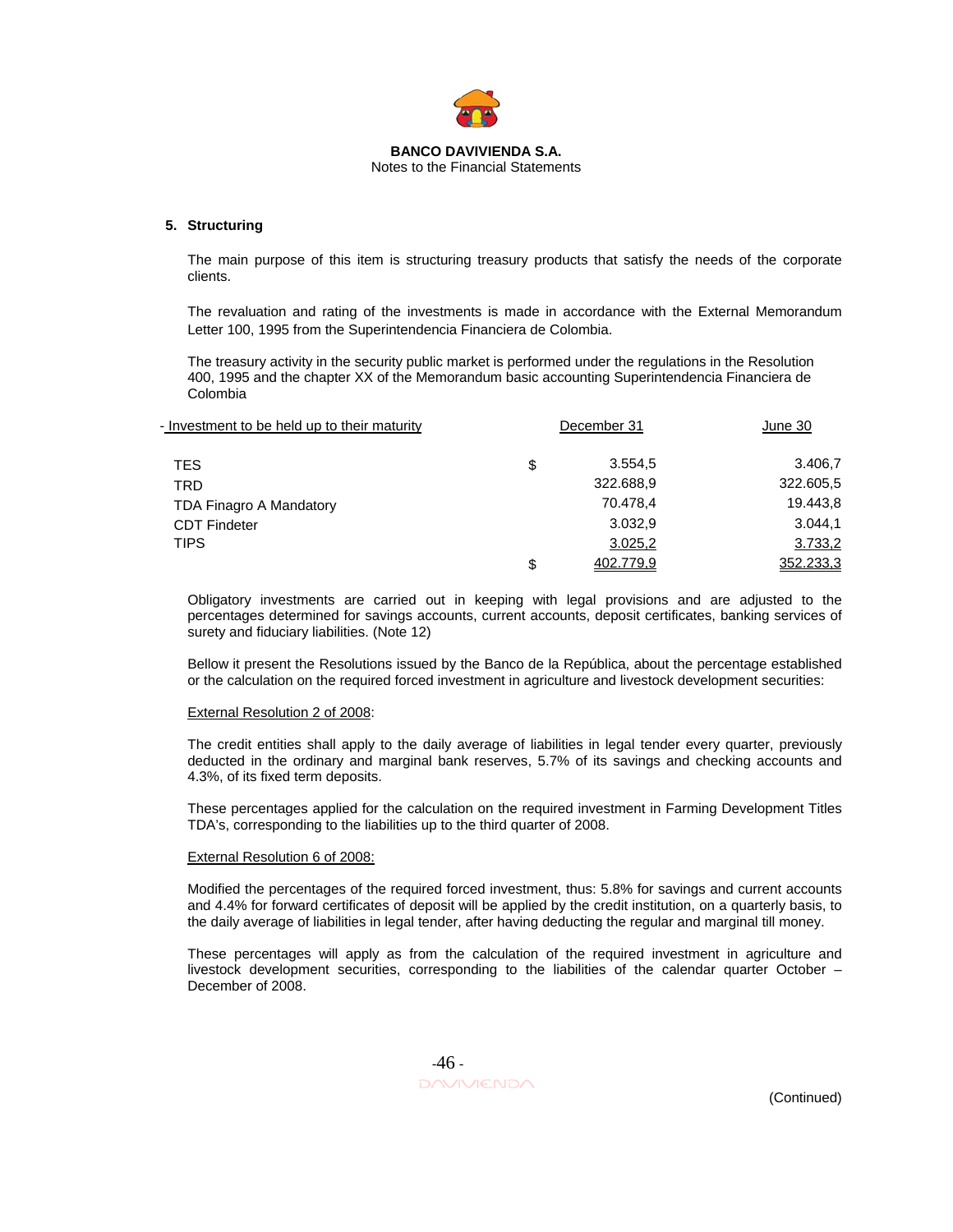

Notes to the Financial Statements

#### External Resolution 14 of 2008:

It modified the forced investment percentages thus: the credit establishments will apply to the daily average of demandable items in legal currency of each quarter, previously deducted from the settlement, 5.8% from its savings and checking accounts and 4.3% from its certificates of term deposits.

These percentages apply as of the calculation of the requirement of investment in titles of agrarian development TDA, corresponding to the demandable items of the quarter of January to March of 2009. And they are percentages in effect to December 31.

In accordance with provisions set forth in the External Resolution 3 of 2000 by the Banco de la República, the amount to be invested in TDA securities, class A and B, shall be 37% and 63%, respectively, out of the calculated value.

To December 31, the Bank has a substitute portfolio of these investments for \$303.671,9.

|                                                                       | December 31                      | June 30                          |
|-----------------------------------------------------------------------|----------------------------------|----------------------------------|
| Investments debt securities available for sale                        |                                  |                                  |
| <b>TIPS</b>                                                           | \$<br>8.791,3                    | 10.301,6                         |
| Investments equity securities available for sale                      |                                  |                                  |
| Stocks with low and minimum marketability<br>(Note $5.f$ )            | \$<br>312.846,5                  | 285.237,1                        |
| <b>Repurchase Rights of Investments</b>                               |                                  |                                  |
| Trading in debt securities                                            | December 31                      | June 30                          |
| <b>TES</b><br><b>FOGAFIN</b><br><b>FINAGRO</b><br>To Held to maturity | 138.691,1<br>15.299,1<br>0.0     | 40.194,5<br>69.437,6<br>82.256,3 |
| <b>FINAGRO</b>                                                        | \$<br>0,0<br>153.990,2           | 69.757,6<br>261.646,0            |
| Investment allowance<br>Net Total Investments                         | \$<br>(34.052, 1)<br>4.148.371,2 | (22.891,4)<br><u>3.326.774,2</u> |
|                                                                       |                                  |                                  |

These investments do not have any restriction.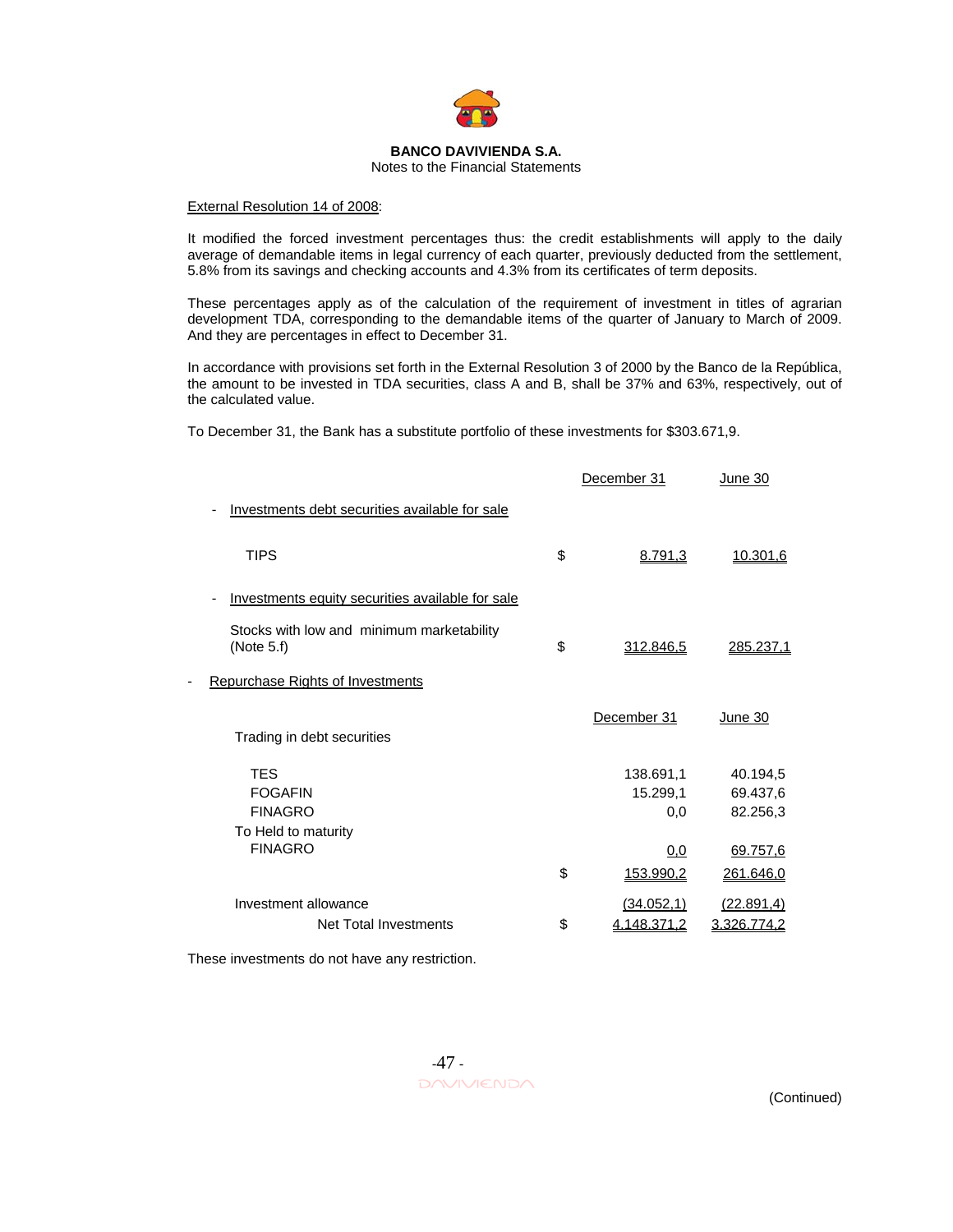

## **BANCO DAVIVIENDA S.A.**  Notes to the Financial Statements

| <b>Investment for Qualification</b>                                | December 31        | Particip.      | June 30            | Particip.      |         |
|--------------------------------------------------------------------|--------------------|----------------|--------------------|----------------|---------|
| Long term                                                          |                    |                |                    |                |         |
| Α                                                                  | 325.659,2          | 7,79%          | 285.237,1          |                | 8,52%   |
| А-                                                                 | 0,0                | 0,00%          | 8.712,1            |                | 0,26%   |
| A+                                                                 | 33.184,2           | 0,79%          | 10.666,1           |                | 0,32%   |
| AA-                                                                | 14.464,5           | 0,35%          | 8.409,2            |                | 0,25%   |
| AA                                                                 | 37.407,3           | 0,89%          | 4.184,5            |                | 0,12%   |
| AA+                                                                | 51.842,8           | 1,24%          | 45.405,7           |                | 1,36%   |
| AAA                                                                | 863.241,4          | 20,64%         | 891.684,8          |                | 26,62%  |
| $B+$                                                               | 18.759,5           | 0,45%          | 0,0                |                | 0,00%   |
| BB-                                                                | 2.704,4            | 0,06%          | 0,0                |                | 0,00%   |
| BBB-                                                               | 23.859,4           | 0,57%          | 62.909,6           |                | 1,88%   |
| <b>BBB</b>                                                         | 800,7              | 0,02%          | 26.138,2           |                | 0,78%   |
| BBB+                                                               | 38.838,2           | 0,93%          | 30.796,8           |                | 0,92%   |
| C                                                                  | 12.709,3           | 0,30%          | 0,0                |                | 0,00%   |
| CC                                                                 | 2.036,0            | 0,05%          | 0,0                |                | 0,00%   |
| CCC                                                                | 14.677,3           | 0,35%          | 6.305,5            |                | 0,19%   |
| Multilateral                                                       | 2.749,6            | 0,07%          | 0,0                |                | 0,00%   |
| Nation                                                             | 2.598.735,8        | 62,13%         | 1.735.174,9        |                | 51,80%  |
| Fogafín<br>Short term                                              | 123.189,9          | 2,95%          | 133.817,6          |                | 3,99%   |
| 1                                                                  | 4.547.9            | 0,11%          | 12.991,2           |                | 0,39%   |
| $1+$                                                               | 13.015.9           | 0,31%          | 84.144,9           |                | 2,51%   |
| 2                                                                  | 0,0                | 0,00%          | 3.087,4            |                | 0,09%   |
|                                                                    | <u>4.182.423,3</u> | <u>100,00%</u> | 3.349.665,6        | <u>100,00%</u> |         |
| b) Investment Portfofolio by issuing                               |                    |                |                    |                |         |
|                                                                    | December 31        | Partic.        | <u>June 30</u>     |                | Partic. |
| Government National                                                | \$<br>2.284.951,2  | 54,6%          | 1.503.908,1        |                | 44,9%   |
| <b>Cundinamarca and Distrito Government</b>                        | 8.543,9            | 0,2%           |                    | 4.668,3        | 0,1%    |
| Fogafin                                                            | 123.189,9          | 29%            |                    | 142.699.5      | 4,3%    |
| Finagro                                                            | 371.642,4          | 8,9%           |                    | 281.150,1      | 8,4%    |
| Incora (Colombian Institute for the rural development)             | 907,4              | 0,0%           |                    | 1.394,3        | 0,0%    |
| Entities supervised by the Superintendencia Financiera de Colombia | 307.618,7          | 7,4%           |                    | 285.640,1      | 8,5%    |
| <b>Foreign Entities</b>                                            | 102.686,2          | 2,5%           |                    | 85.176,3       | 2,5%    |
| Real entities sector                                               | 104.304,7          | 2,5%           |                    | 89.287,4       | 2,7%    |
| Titularizadora Colombiana S.A.                                     | 854.749,1          | 20,4%          |                    | 931.911,7      | 27,8%   |
| Others                                                             | 23.829,8           | 99,4%          |                    | 23.829,8       | 0,8%    |
|                                                                    | \$<br>4.182.423,3  | <u>100,0%</u>  | <u>3.349.665,6</u> |                | 100,0%  |

-48 -

DAVIVIENDA (Continued)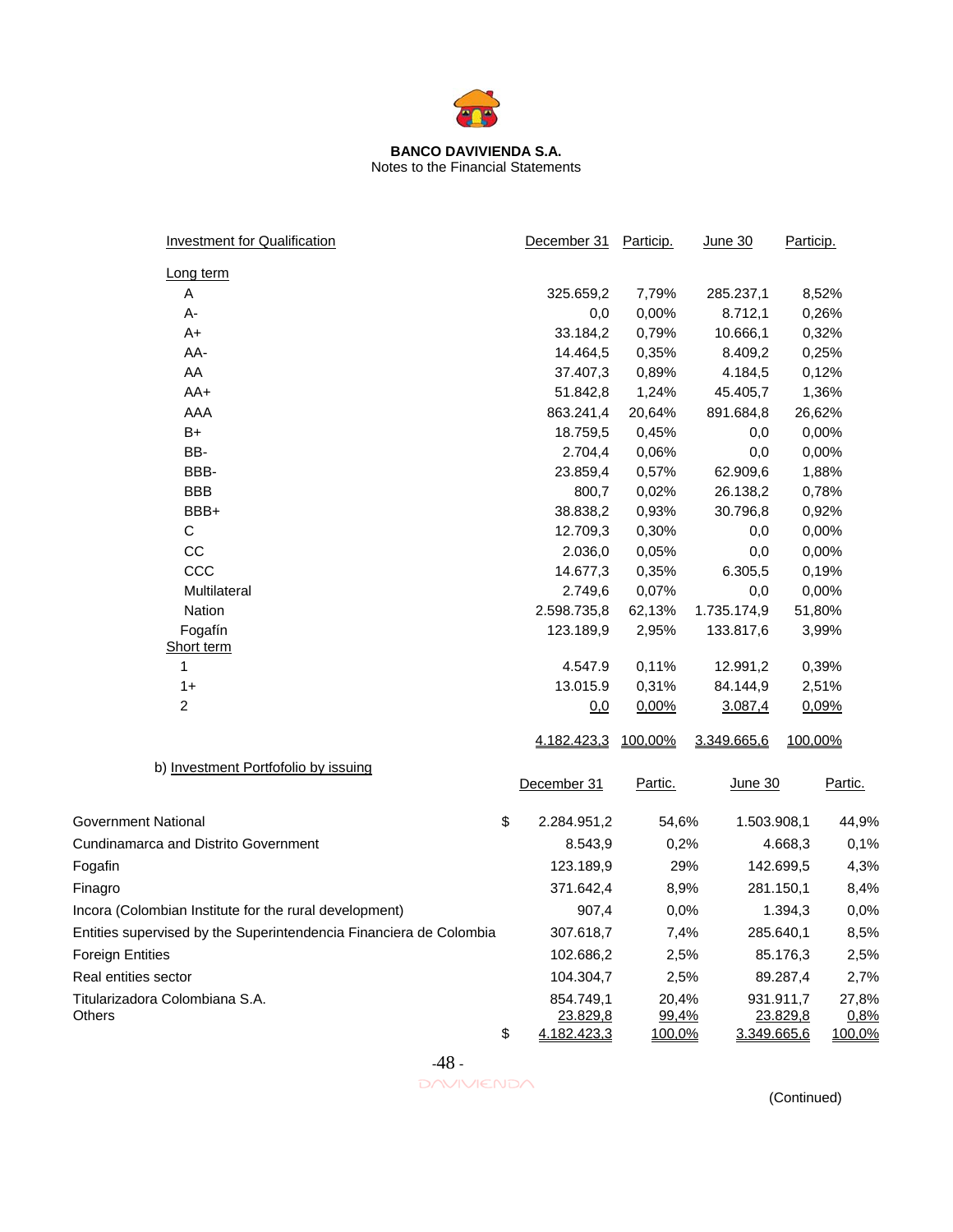

# Notes to the Financial Statements

# c) Investment portfolio per currency

|                |   | December 31 | June 30     |
|----------------|---|-------------|-------------|
| Pesos          | S | 3.429.410,6 | 2.292.801,2 |
| <b>Dollars</b> |   | 99.936,6    | 85.176,3    |
| Rvu            |   | 653.076,1   | 971.688,1   |
|                | S | 4.182.423,3 | 3.349.665,6 |

d) The following is a detail of the maturity terms of the investments:

# December 31

|                                                     | From 0 to<br>1 year | From 1 to 5<br>years | From 5 to<br>10 years | More than<br>10 years | Total       |
|-----------------------------------------------------|---------------------|----------------------|-----------------------|-----------------------|-------------|
| <b>Trading Investments</b>                          | \$<br>596.981.4     | 1.421.611.2          | 534.292.6             | 905.120.4             | 3.458.005,6 |
| Investments debt securities<br>available for sale   | 0,0                 | 0,0                  | 8.791,3               | 0,0                   | 8.791,3     |
| Investments equity securities<br>available for sale | 0,0                 | 0,0                  | 0,0                   | 312.846.5             | 312.846.5   |
| Investments debt securities<br>Held to maturity     | 92.175,3            | 213.873,3            | 96.731,3              | 0,0                   | 402.779,9   |
|                                                     | \$<br>689.156,7     | 1.635.484,5          | 639.815,2             | 1.217.966,9           | 4.182.423,3 |
| June 30                                             |                     |                      |                       |                       |             |

| From 0 to<br>1 year                       | From 1 to 5<br>years   | Form 5 to<br>10 years    | More than<br>10 years  | Total<br>2.632.136,0     |
|-------------------------------------------|------------------------|--------------------------|------------------------|--------------------------|
|                                           |                        |                          |                        |                          |
| 0.0                                       | 306.0                  | 9.995.6                  | 0.0                    | 10.301,6                 |
| 0.0                                       | 0.0                    | 0,0                      | 285.237.1              | 285.237.1                |
| 108.040,9                                 | 179.200.9              | 134.749,1                | 0,0                    | 421.990,9<br>3.349.665,6 |
| \$<br>Investments equity securities<br>\$ | 459.873,1<br>567.914,0 | 935.788.5<br>1.115.295,4 | 637.808,9<br>782.553,6 | 598.665,5<br>883.902,6   |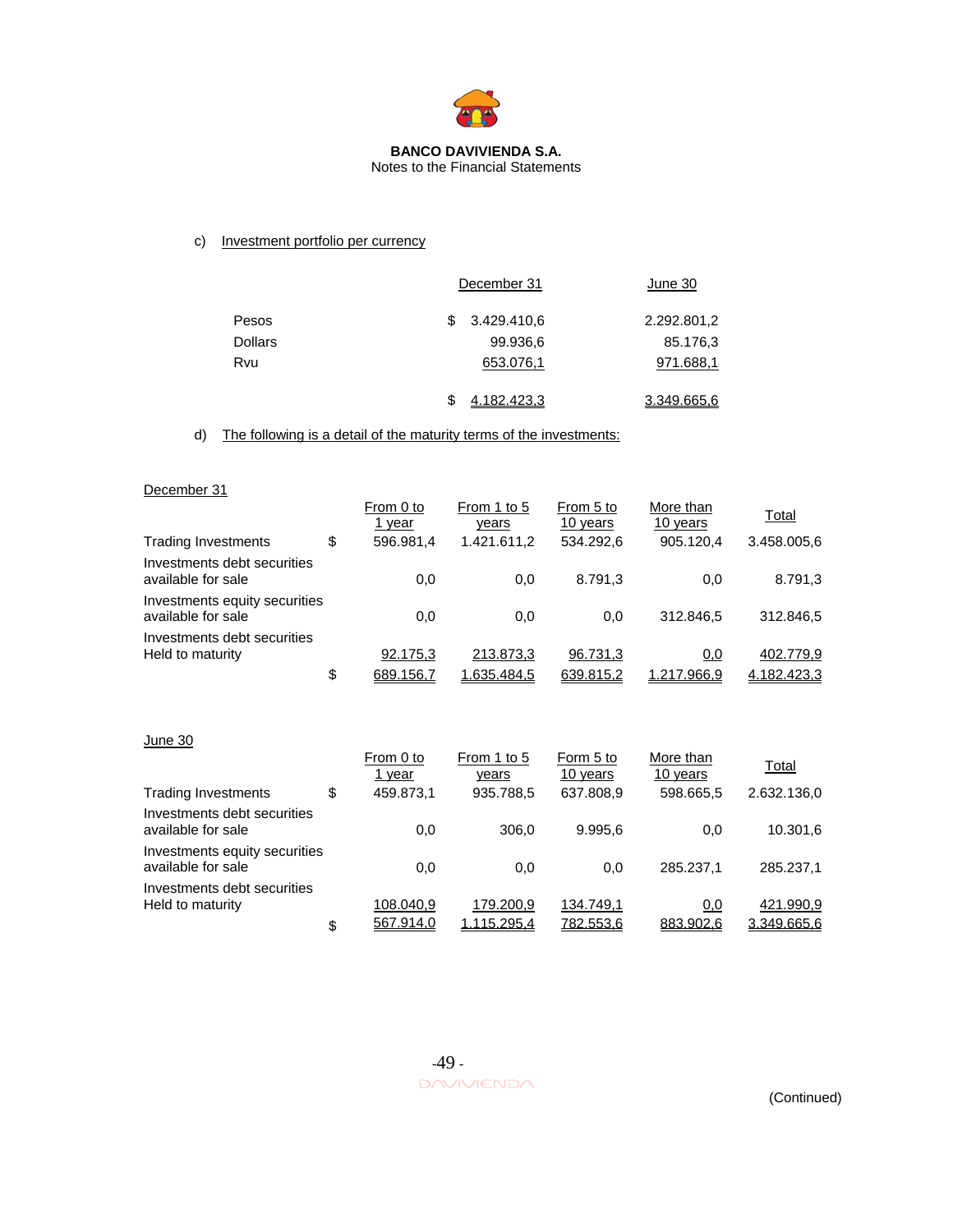

#### Notes to the Financial Statements

#### e) Investments allowance:

As of December 31 and June 30, 2009, the following is the detail of the allowance by investments:

|                                                     |                             | December 31                |                  | June 30                |                    |  |
|-----------------------------------------------------|-----------------------------|----------------------------|------------------|------------------------|--------------------|--|
| Debt securities Trading:                            | Market<br><u>Value</u>      | $\frac{9}{6}$<br>Allowance | <b>Allowance</b> | Market<br><u>Value</u> | Allowance<br>(50%) |  |
| Tips $B(*)$                                         | 1.700,9<br>\$               | 50%                        | 850,5            | 3.745,3                | 1.872,7            |  |
| Tips MZ $(*)$                                       | 26.057,7                    | 50%                        | 13.028,9         | 11.419,0               | 5.709,5            |  |
| Tips B                                              | 1.343,1                     | 10%                        | 134,2            | 0,0                    | 0,0                |  |
| <b>Pacific Rubiales</b>                             | 18.759,5                    | 30%                        | 5.627,8          | 0,0                    | 0,0                |  |
|                                                     | 47.861,2                    |                            | <u>19.641,4</u>  | 15.164,3               | 7.582,2            |  |
| Debt securities held to maturity                    |                             |                            |                  |                        |                    |  |
| Tips B                                              | 1.664,0                     | 50%                        | 832,0            | 3.733,2                | 1.866,6            |  |
| Tips B                                              | 1.361,2                     | 10%                        | 136,1            | <u>0,0</u>             | 0,0                |  |
|                                                     | 3.025,2                     |                            | 968,1            | 3.733,2                | 1.866,6            |  |
| Equity securities available for sale                |                             |                            |                  |                        |                    |  |
| Shares with low or minimum marketability (note 5 f) |                             |                            | 13.442,6         |                        | 13.442,6           |  |
|                                                     | <b>Investment Allowance</b> |                            | \$34.052,1       |                        | 22.891,4           |  |

(\*) In instances of the rating "CCC" of securities Tips B and MZ de la Titularizadora Colombiana S.A., it constitutes allowance of investments corresponding to 50% and 10% of the market value of the securities. This allowance is adjusted monthly with the variation of revaluation of the securities.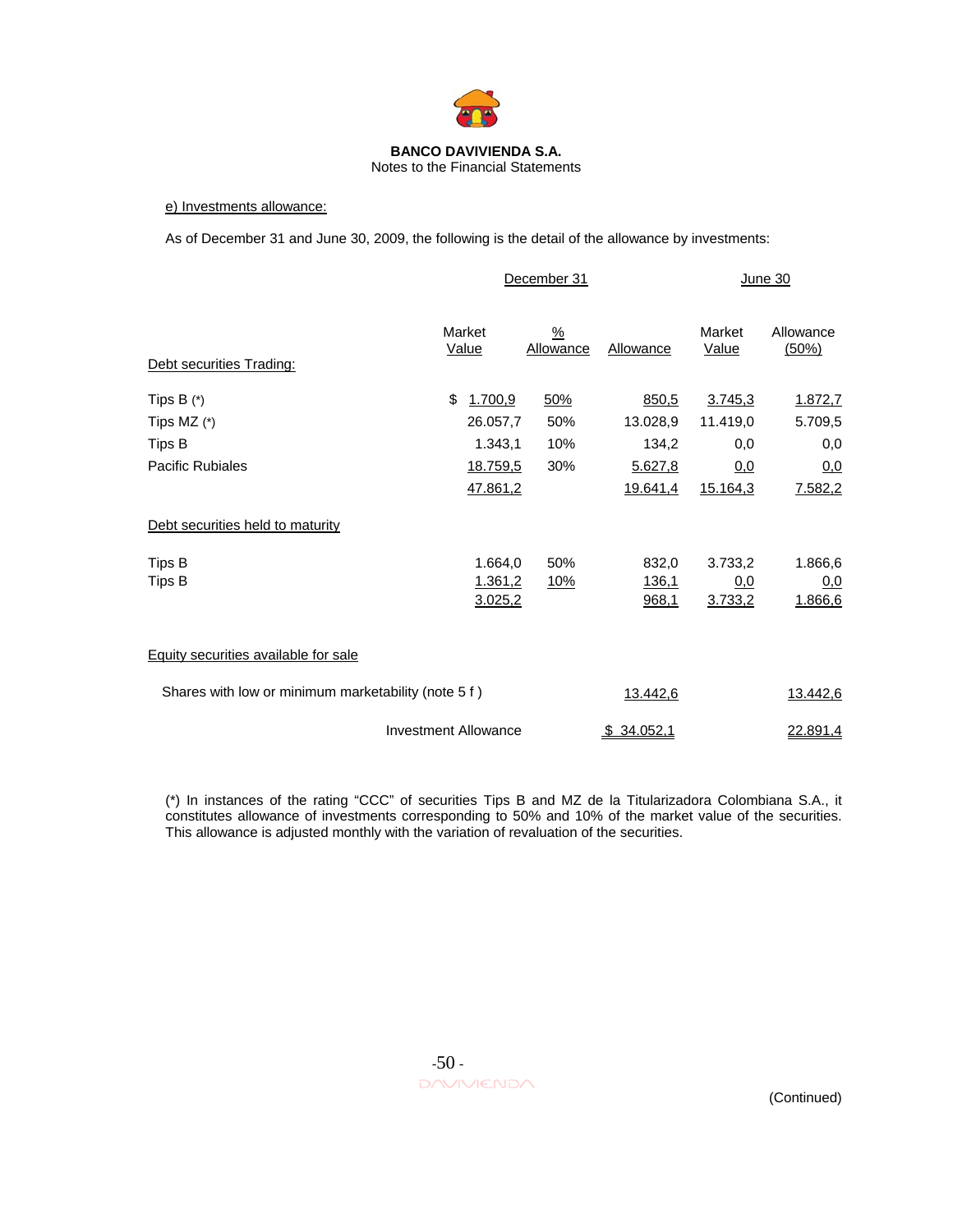

#### Notes to the Financial Statements

The movement of the investment allowance is the following:

|                                         |    | December 31 | June 30  |  |
|-----------------------------------------|----|-------------|----------|--|
| Beginning Balance                       | S  | 22.891.4    | 23.151,4 |  |
| Plus:                                   |    |             |          |  |
| Provisión charged to operating expenses |    | 13.784,9    | 0.0      |  |
| Less:                                   |    |             |          |  |
| Reimbursement of provision              |    | 2.624.2     | 260,0    |  |
| <b>Ending Balance</b>                   | \$ | 34.052,1    | 22.891,4 |  |

f) Investment available for the sale in equity securities

#### **Valuation effect in Foreign Exchange Investment:**

For the investments of Bancafé Panamá S.A. and Bancafé International Corporation S.A. the treatment given to valuations and/or devaluations is based on the balance adapted to the Colombian standards at November 30, 2009, including the effect of the monetary redenomination.

#### **Liquidation of investment of Fiduciaria Superior S.A:**

In the extraordinary General Assembly of shareholders of the Fiduciaria Superior S.A. - Under liquidation held on June 17, 2009, the liquidation and partial adjudication of surplus through the partial reimbursement of surplus to the shareholders against the capital of Fiduciaria, for a total amount of \$2,509.9.

\$2,068.6 from this amount corresponded to the Banco Davivienda S.A. and in kind a locale located in Santa Paula on the Carrera 20 number 109-15 and the garages 13 and 14 evaluated in \$315.6, for a total received by the Bank of \$2,384.2. This value was registered as lower than the investment registered in account .

In extraordinary session of July 15, 2009, the General Assembly of shareholders of the Fiduciaria Superior S.A. - under liquidation - unanimously authorized the final liquidation of the entity.

The following is the detail of the investments available for the sale in equity securities, as well as their risk rating with cut to December 31 and June 30, 2009: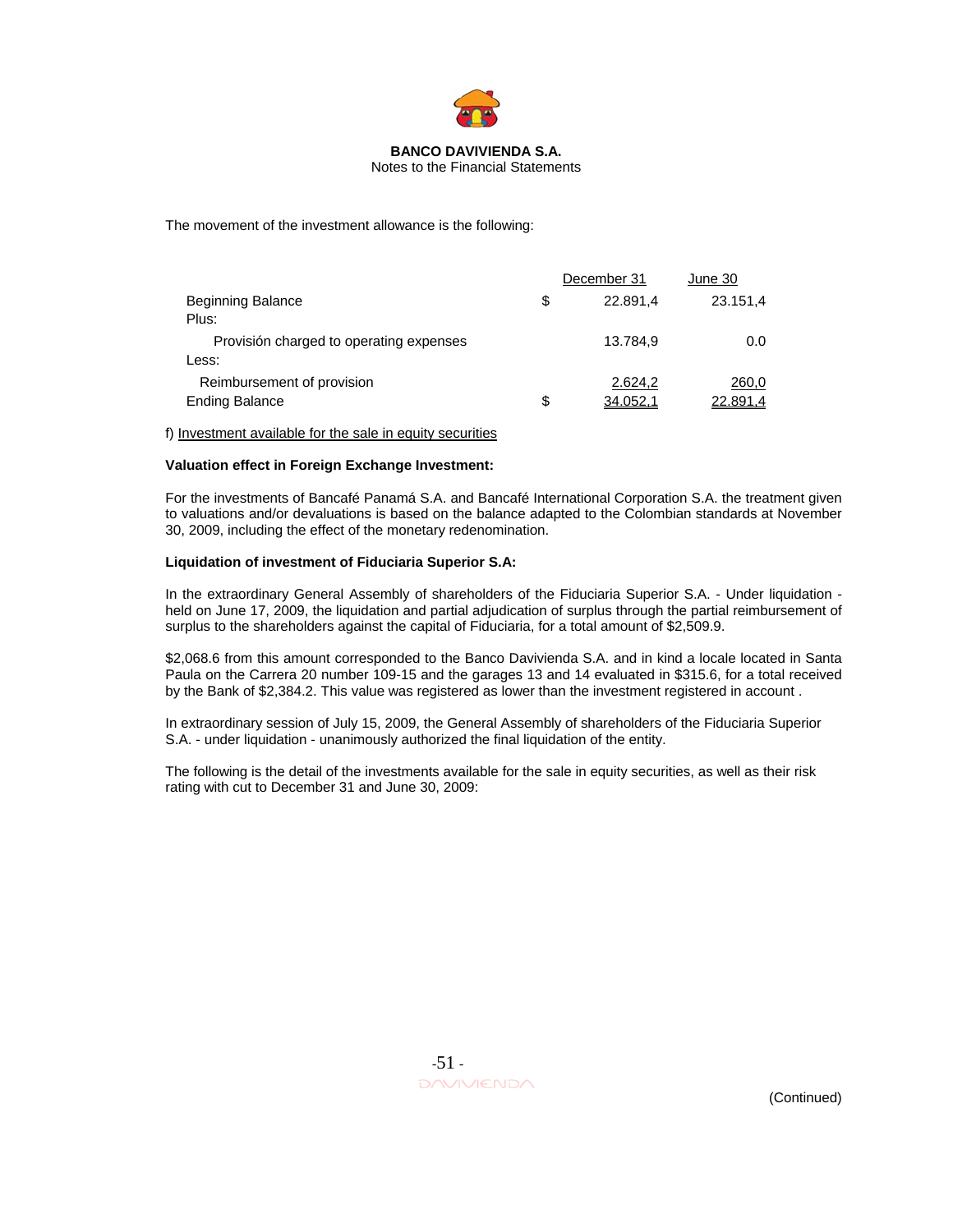

# Notes to the Financial Statements

#### December 31

| Entity                                                | Number of<br>shares |        | <b>Stock</b><br>Capital | %parti-<br>cipat. | Acquisition<br>cost | Adjusted<br>cost | Equity<br>Value | Revaluation/<br>Devaluation. Allowance |          | Rating. | <b>Dividends</b> |
|-------------------------------------------------------|---------------------|--------|-------------------------|-------------------|---------------------|------------------|-----------------|----------------------------------------|----------|---------|------------------|
| Bancafé Panamá S.A.                                   | 290.998 USD         |        | 29,100,000              | 99,99%            | \$62.884,3          | 59.486,7         | 136.160,7       | 49.259,8                               | 0,0      | Α       | 0,0              |
| Bancafé International Corporation S.A.                | 2.000 USD           |        | 10,369,000              | 100,00%           | 22.407,3            | 21.196,6         | 25.739,5        | 2.512,1                                | 0,0      | A       | 0,0              |
| <b>Master Card International</b>                      | 10.122 USD          |        | 2,134,294,000           | 0.00744%          | 160,0               | 162,3            | 489,6           | 327,4                                  | 0,0      | A       | 0,0              |
| Corporación Andina de Fomento                         |                     | 17 USD | 2,386,380,000           | 0,004%            | 328,8               | 331,5            | 409,4           | 77,9                                   | 0,0      | A       | 10,0             |
|                                                       |                     |        |                         |                   | 85.780.4            | 81.177.1         | 162.799,2       | 52.177.2                               | 0,0      |         | 10,0             |
| Finagro                                               | 17.432.741          |        | \$137.585,5             | 12,67%            | 52.149,7            | 58.765,1         | 66.862,1        | 8.097,0                                | 0,0      | Α       | 0,0              |
| Fiduciaria Cafetera S.A.                              | 86.849.269          |        | 27.714,7                | 94,011%           | 44.586,9            | 50.227,5         | 63.822,4        | 13.594,9                               | 0,0      | A       | 897,7            |
| Compañía de Inv. del Café<br>Cámara de riesgo central | 32.465.949          |        | 8.023,8                 | 29,537%           | 13.440,7            | 13.440,7         | 7.720,7         | 0,0                                    | 13.440,7 | Α       | 0,0              |
| de Contraparte                                        | 1.563.720.204       |        | 29.000,0                | 5,392%            | 1.563,7             | 1.563,7          | 1.334,6         | (229,1)                                | 0,0      | Α       | 0,0              |
| Almacafé S.A.                                         | 1.302               |        | 14.472,3                | 0,01%             | 9,8                 | 9,8              | 9,1             | 0,0                                    | 1,9      | AA      | 0,0              |
| Confinanciera S.A.                                    | 4.513.874.264       |        | 9.257,8                 | 94,90%            | 31.880,4            | 57.695,3         | 58.746,2        | 1.050,9                                | 0,0      | A       | 25.815,0         |
| Davivalores S.A.                                      | 1.883.138           |        | 2.383,7                 | 79,0%             | 2.405,7             | 2.981,5          | 7.399,5         | 4.418,1                                | 0,0      | A       | 410,9            |
| Fiduciaria Davivienda S.A.                            | 14.305.119          |        | 23.841,9                | 60,0%             | 10.128,5            | 14.024,8         | 26.757,7        | 12.732.9                               | 0,0      | A       | 2.267,5          |
| Titularizadora Colombiana S.A.                        | 15.189.494          |        | 71.925,1                | 21,12%            | 17.499,8            | 17.499,8         | 27.924,8        | 10.425,0                               | 0,0      | AA      | 0,0              |
| Redeban Multicolor S.A.                               | 2.603.060           |        | 10.119,5                | 26,04%            | 8.229,8             | 8.229,9          | 14.872,2        | 6.642,3                                | 0,0      | AA      | 0,0              |
| A.C.H. Colombia S.A.                                  | 1.214.660           |        | 6.576,4                 | 18,47%            | 1.848,5             | 1.848,5          | 3.544,8         | 1.696,3                                | 0,0      | AA      | 0,0              |
| Deceval S.A.<br>Cámara de compensación divisas        | 57.100              |        | 12.050,9                | 11,85%            | 4.488,9             | 5.072,1          | 7.918,7         | 2.846,6                                | 0,0      | Α       | 0,0              |
| de Colombia S.A.                                      | 159.375.000         |        | 2.500,0                 | 6.375%            | 159,4               | 159,4            | 136,2           | (23,1)                                 | 0,0      | Α       | 0,0              |
| <b>BBVA</b>                                           | 370                 |        | 89.779,0                | 0,0%              | 0,0                 | 0,0              | 0,1             | 0,0                                    | 0,0      | A       | 0,0              |
| Tecnibanca S.A.                                       | 121.348             |        | 12.892,5                | 0,9412%           | 85,6                | 151,3            | 248,6           | 97,3                                   | 0,0      | AA      | 0,0              |
|                                                       |                     |        |                         |                   | 188.477,4           | 231.669,4        | 287.297,7       | 61.349,0                               | 13.442,6 |         | 29.391,1         |
|                                                       |                     |        |                         |                   | \$274.257,8         | 312.846,5        | 450.096.8       | 113.526.2                              | 13.442,6 |         | 29.401.1         |

During the second semester of 2009, cash dividends of Bank were received at the amount of \$29.4011 in shares

 $-52$  -

**DAVIVIENDA**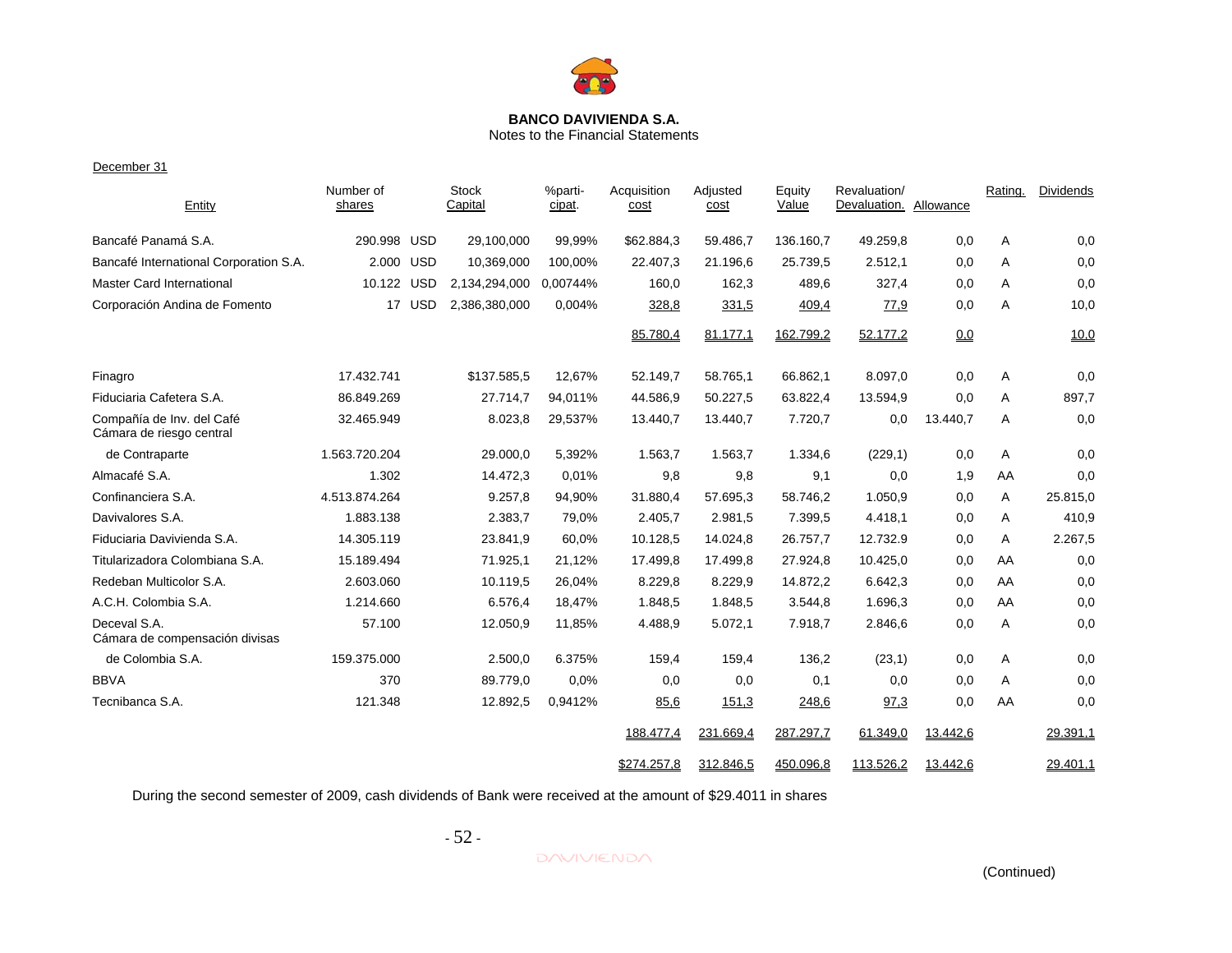

Notes to the Financial Statements

June 30

| Entity                                         | Number of<br>shares      | <b>Stock</b><br>Capitall | %parti-<br>cipat. | Acquisition<br>cost. | Adjusted<br>cost | Equity<br>Value | Revaluation/<br>Devaluation. | Allowance | Rating. | <b>Dividends</b> |
|------------------------------------------------|--------------------------|--------------------------|-------------------|----------------------|------------------|-----------------|------------------------------|-----------|---------|------------------|
| Bancafé Panamá S.A.                            | 290.998 USD              | 29,100,000               | 99,99%            | 62.884,3<br>- \$     | 62.425,2         | 131.667,5       | 38.935,5                     | 0,0       | Α       | 0,0              |
| Bancafé International Corporation S.A.         | 2.000 USD                | 10,369,000               | 100,00%           | 22.407,3             | 22.243,7         | 25.956,8        | 2.329,4                      | 0,0       | Α       | 0,0              |
| <b>Master Card International</b>               | 10.122 USD 2,070,366,000 |                          | 0,00744%          | 160,0                | 170,3            | 354,7           | 184,4                        | 0,0       | A       | 0,0              |
| Corporación Andina de Fomento                  |                          | 16 USD 2,369,935,000     | 0.004%            | 328,8                | 337,1            | 413,1           | 75,9                         | 0,0       | Α       | 0,0              |
|                                                |                          |                          |                   | 85.780,4             | 85.176,3         | 158.392,1       | 41.525,2                     | 0,0       |         | 0,0              |
| <b>FINAGRO</b>                                 | 17.432.741               | \$127.073,6              | 12,67%            | 52.149,7             | 58.765,1         | 61.960,6        | 3.195,4                      | 0,0       | Α       | 4.741,3          |
| Fiduciaria Cafetera S.A.                       | 68.047.355               | 21.499,4                 | 94,952%           | 44.586,9             | 44.586,9         | 52.159,5        | 7.572,6                      | 0,0       | Α       | 8.230,5          |
| Compañía de Inv. del Café                      | 32.465.949               | 8.023,8                  | 29,537%           | 13.440,7             | 13.440,7         | 7.591,1         | 0,0                          | 13.440,7  | A       | 0,0              |
| Cámara de riesgo central                       |                          |                          |                   |                      |                  |                 |                              |           |         |                  |
| de Contraparte                                 | 1.563.720.204            | 29.000,0                 | 5,392%            | 1.563,7              | 1.563,7          | 1.465,5         | (98,2)                       | 0,0       | Α       | 0,0              |
| Almacafé                                       | 1.302                    | 14.472,3                 | 0,01%             | 9,8                  | 9,8              | 9,2             | 0,0                          | 1,9       | A       | 0,0              |
| Fiduciaria Superior S.A. - In liquidation      | 9.375.494                | 728,0                    | 94,99%            | 11.261,4             | 2.525,3          | 2.596,8         | 71,5                         | 0,0       | Α       | 0,0              |
| Confinanciera S.A.                             | 1.128.468.567            | 9.257,8                  | 94,90%            | 31.880,4             | 31.880,4         | 56.192,8        | 24.312,4                     | 0,0       | A       | 0,0              |
| Davivalores S.A.                               | 1.472.260                | 1.863,6                  | 79,0%             | 2.405,7              | 2.570,6          | 6.816,9         | 4.246,3                      | 0,0       | Α       | 0,0              |
| Fiduciaria Davivienda S.A.                     | 12.037.573               | 20.062,6                 | 60,0%             | 10.128,5             | 11.757,3         | 23.382,7        | 11.625,5                     | 0,0       | Α       | 4.015,1          |
| Titularizadora Colombiana S.A.                 | 15.189.494               | 71.925,1                 | 21,12%            | 17.499,8             | 17.499,8         | 25.542,7        | 8.042,9                      | 0,0       | Α       | 3.829,7          |
| Redeban Multicolor S.A.                        | 2.603.060                | 10.119,5                 | 26,04%            | 8.229,8              | 8.229,9          | 13.871,1        | 5.641,2                      | 0,0       | A       | 1.562,3          |
| A.C.H. Colombia S.A.                           | 1.214.660                | 6.576,4                  | 18,47%            | 1.848,5              | 1.848,5          | 2.831,9         | 983,4                        | 0,0       | Α       | 923,5            |
| Deceval S.A.<br>Cámara de compensación divisas | 57,100                   | 12.050,9                 | 11,84%            | 4.488,9              | 5.072,1          | 6.511,5         | 1.439,4                      | 0,0       | Α       | 2.465,4          |
| de Colombia S.A.                               | 159.375.000              | 2.500,0                  | 6,375%            | 159,4                | 159,4            | 124,4           | (35,0)                       | 0,0       | Α       | 0,0              |
| <b>BBVA</b>                                    | 370                      | 89.779,0                 | 0,000%            | 0,0                  | 0,0              | 0,0             | 0,0                          | 0,0       | Α       | 0,0              |
| Tecnibanca S.A.                                | 121.348                  | 12.892,5                 | 0,9412%           | 85,6                 | 151,3            | 209,2           | 57,9                         | 0,0       | Α       | 31,5             |
|                                                |                          |                          |                   | 199.738,8            | 200.060,8        | 261.265,9       | 67.055,3                     | 13.442,6  |         | 25.799,3         |
|                                                |                          |                          |                   | \$285.519,2          | 285.237,1        | 419.658,0       | 108.580,5                    | 13.442,6  |         | 25.799,3         |

During the first semester of 2009, cash dividends of Bank were received at the amount of \$25,799.3, in cash \$19,705.4 and shares \$6,093.9

- 53 -

**DAVIVIENDA**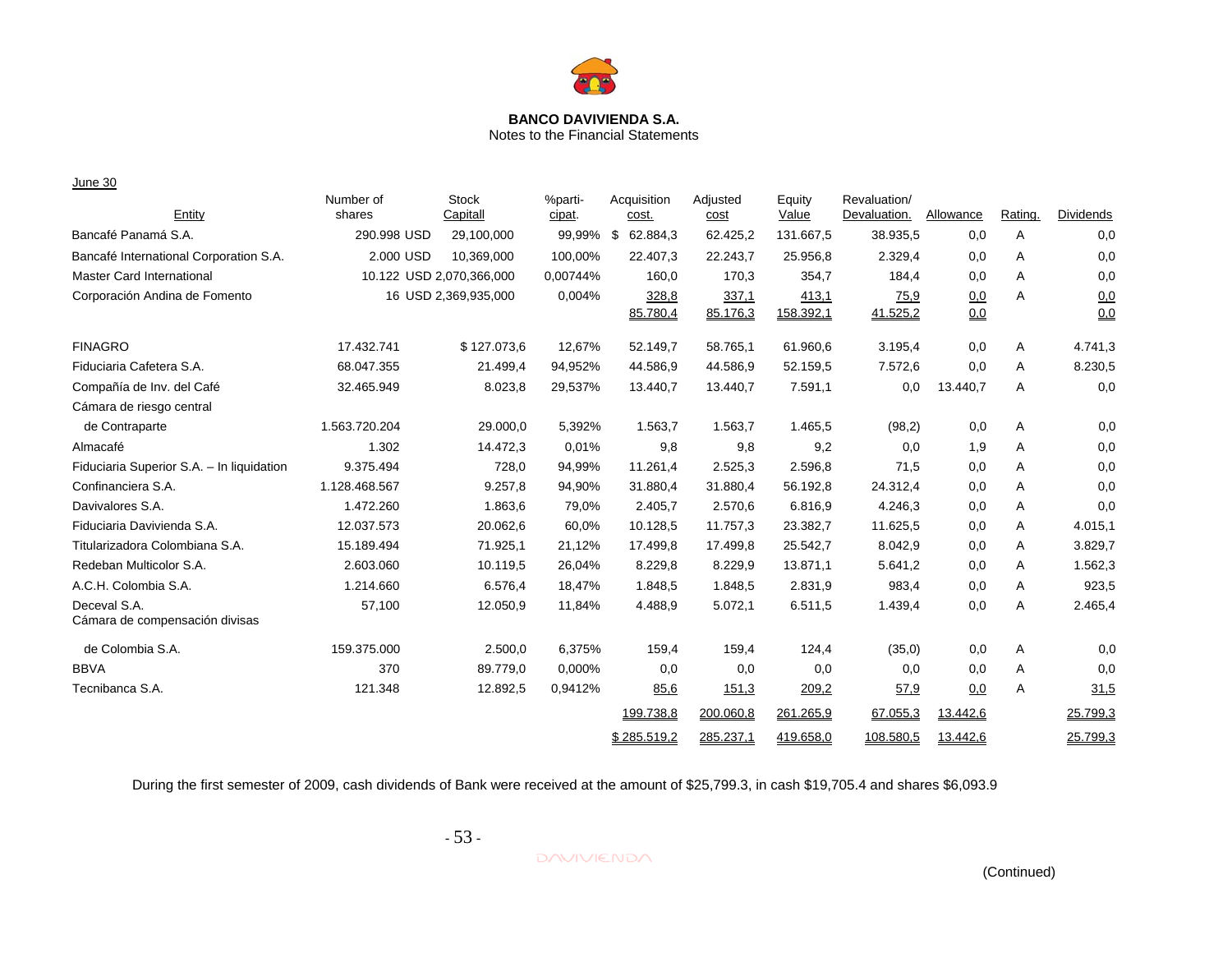

The Maximum, Minimum and Average values of Fixed Income Investment Portfolio, during the second semester of 2009, were:

| Investments                                                      | December 31     |                         |                    |  |  |  |
|------------------------------------------------------------------|-----------------|-------------------------|--------------------|--|--|--|
| Instruments per kind                                             | Minimum         | Maximum                 | <u>Average</u>     |  |  |  |
| Tda Finagro A Obligatorio                                        | \$<br>181.316,8 | 234.933,7               | 207.938,7          |  |  |  |
| Tda Finagro B Obligatorio                                        | 13.102,2        | 77.943,6                | 45.286,7           |  |  |  |
| <b>Emited by Stated Bonds</b>                                    | 40.652,4        | 50.740,5                | 45.191,5           |  |  |  |
| Agrarian Bonds                                                   | 907,4           | 1.395,4                 | 1.225,9            |  |  |  |
| Peace Bonds                                                      | 1.256,5         | 1.279,7                 | 1.269,1            |  |  |  |
| B. Fogafín Brp                                                   | 1.440,2         | 3.002,7                 | 2.698,4            |  |  |  |
| <b>Trd Obligatorio</b>                                           | 305.311,9       | 367.530,6               | 348.670,8          |  |  |  |
| Tes B                                                            | 1.054.278,7     | 1.801.423,6 1.314.593,0 |                    |  |  |  |
| <b>Trd Voluntario</b>                                            | 42.693,8        | 60.282,7                | 46.889,7           |  |  |  |
| Tes Ley 546                                                      | 31.223,7        | 116.818,1               | 72.557,2           |  |  |  |
| Tes U.V.R.                                                       | 23.890,7        | 140.127,4               | 62.804,5           |  |  |  |
| Tes Ipc                                                          | 2.618,7         | 44.857,6                | 24.437,7           |  |  |  |
| Public Bank Fogafín                                              | 121.606,9       | 137.160,8               | 124.780,9          |  |  |  |
| <b>Tips</b>                                                      | 158.170.5       | 257.446,8               | 208.282,5          |  |  |  |
| Cdt's                                                            | 85.195,5        | 161.013,7               | 111.619,5          |  |  |  |
| Certs                                                            | 4,0             | 8,0                     | 6,7                |  |  |  |
| <b>Transmilenio securities</b>                                   | 2.551,7         | 6.985,5                 | 5.335,2            |  |  |  |
| Credit content                                                   | 0,0             | 13.992,5                | 3.444,1            |  |  |  |
| <b>Bonds</b>                                                     | 183.291,9       | 193.169,3               | 188.807,5          |  |  |  |
| <b>Commercial Papers</b>                                         | 0,0             | 507,4                   | 84,6               |  |  |  |
| Tes Tco                                                          | 14.296,1        | 88.520,2                | 35.690,6           |  |  |  |
| Tisis                                                            | 0,0             | 149,8                   | 30,3               |  |  |  |
| <b>Foreign Entities</b><br><b>Multilaterals</b>                  | 0,0<br>2.749,6  | 18.759,5<br>7.944,3     | 6.163,7<br>4.934,5 |  |  |  |
| Tips B                                                           | 17.425,5        | 19.979,3                | 18.738,0           |  |  |  |
| <b>Tips Mz</b>                                                   | 30.222,1        | 30.298,7                | 30.271,8           |  |  |  |
| Tips \$                                                          | 599.079,4       | <u>631.431,2</u>        | 616.475,3          |  |  |  |
|                                                                  | \$2.913.286,2   | 4.467.702,6 3.528.228,4 |                    |  |  |  |
| Active Positions in Monetary Market Operations and those Related |                 |                         |                    |  |  |  |
| Inter-bank assets                                                | \$<br>0,0       | 350.000,0               | 168.350,0          |  |  |  |
| Over Night Banks Abroad                                          | 0,0             | 376.877,1               | 139.108,3          |  |  |  |
| Repos and inter-banks assets                                     | 1.122,5         | 26.668,0                | 7.373,5            |  |  |  |
|                                                                  | \$<br>1.122,5   | <u>753.545,1</u>        | 314.831,8          |  |  |  |
| Pasive Positions in Monetary Market Operations and those Related |                 |                         |                    |  |  |  |
| Inter-bank liabilities                                           | \$<br>0,0       | 517.656,6               | 97.773,5           |  |  |  |
| <b>Liabilities Repos</b>                                         | 0,0             | 125.287,9               | 35.160,4           |  |  |  |
|                                                                  | \$<br>0,0       | 642.944,5               | 132.933,9          |  |  |  |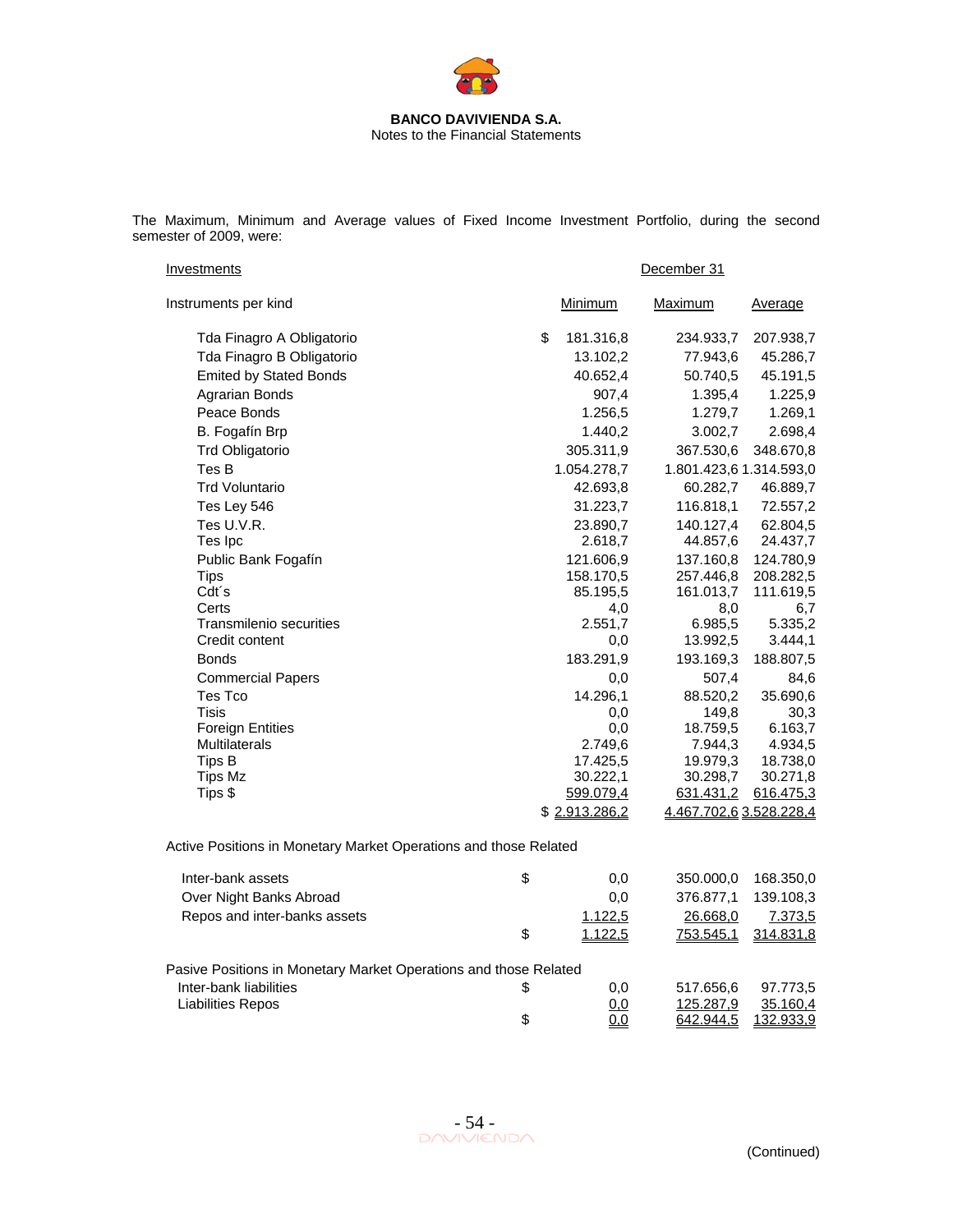

Notes to the Financial Statements

The Maximum, Minimum and Average values of Fixed Income Investment Portfolio, during the first semester of 2009, were:

| <b>Investments</b>              |                 | <b>June 30</b>                      |           |
|---------------------------------|-----------------|-------------------------------------|-----------|
| Instruments per kind            | Minimum         | Maximum                             | Average   |
| Tes B                           | \$<br>384.024,0 | 834.158,3                           | 610.984,6 |
| <b>TRD</b>                      | 408.209,7       | 418.939,1                           | 413.084,9 |
| Tes Ley 546                     | 85.113,1        | 150.830,9                           | 116.052,5 |
| Tes UVR                         | 110.929,6       | 327.154,1                           | 211.813,3 |
| Tes IPC                         | 2.804,2         | 89.491,4                            | 58.577,2  |
| Tes TCO                         | 4.117,0         | 17.155,0                            | 8.717,4   |
| Tisis                           | 0,0             | 9.937,8                             | 1.678,7   |
| TDA Finagro A Obligatorio       | 178.256,0       | 197.533,0                           | 186.721,2 |
| TDA Finagro B Obligatorio       | 25.842,9        | 51.467,0                            | 43.167,6  |
| Bono Fogafín BRP                | 2.867,9         | 4.495,2                             | 4.155,1   |
| Bonos UVR Fogafín               | 0,0             | 523,3                               | 431,2     |
| Public Bank Fogafín             | 139.831,7       | 142.235,2                           | 141.181,3 |
| <b>Tips</b>                     | 265.131,2       | 299.718,3                           | 282.188,2 |
| Tips B                          | 20.820,2        | 23.684,2                            | 22.265,2  |
| Tips MZ                         | 29.600,0        | 30.288,9                            | 29.985,7  |
| Tips \$                         | 399.583,2       | 598.171,6                           | 498.660,1 |
| Cdt's                           | 116.820,2       | 197.893,7                           | 157.465,6 |
| Certs                           | 8,0             | 8,0                                 | 8,0       |
| <b>Transmilenio Instruments</b> | 2.551,7         | 6.985,5                             | 5.335,2   |
| <b>Bonds</b>                    | 52.980,1        | 62.682,7                            | 63.529,5  |
| Agrarian Bonds                  | 1.357,1         | 1.423,3                             | 1.388,9   |
| <b>Emited by Stated Bonds</b>   | 45.306,8        | 67.814,4                            | 58.681,6  |
| Entities not supervised Bonds   | 56.894,0        | 97.389,6                            | 81.691,8  |
| Mortgage Bonds                  | 0,0             | 269,3                               | 89,5      |
| Peace Bonds                     | 1.300,0         | 1.399,2                             | 1.346,2   |
| <b>Multilaterals</b>            | 0,0             | 5.231,6                             | 1.210,3   |
|                                 | \$              | 2.331.796,9 3.632.899,6 2.997.462,5 |           |

Active Positions in Monetary Market Operations and those Related

| Inter-bank assets            | $0.0^{\circ}$ | 120.000.0 | 37.583.3  |
|------------------------------|---------------|-----------|-----------|
| Over Night Banks Abroad      | 1.258.8       | 121.852.1 | 30.932.8  |
| Repos and inter-banks assets | 0.0           | 230.469.0 | 132.257.4 |
|                              | 1.258.8       | 472.321,1 | 200.773.5 |

Pasive Positions in Monetary Market Operations and those Related

| Inter-bank liabilities             |          | 19.001.3  194.904.2  72.591.8 |          |
|------------------------------------|----------|-------------------------------|----------|
| Liabilities Repos and simultaneous | 23.966.1 | 189.300.5                     | 82.743.4 |
|                                    | 42.967.4 |                               |          |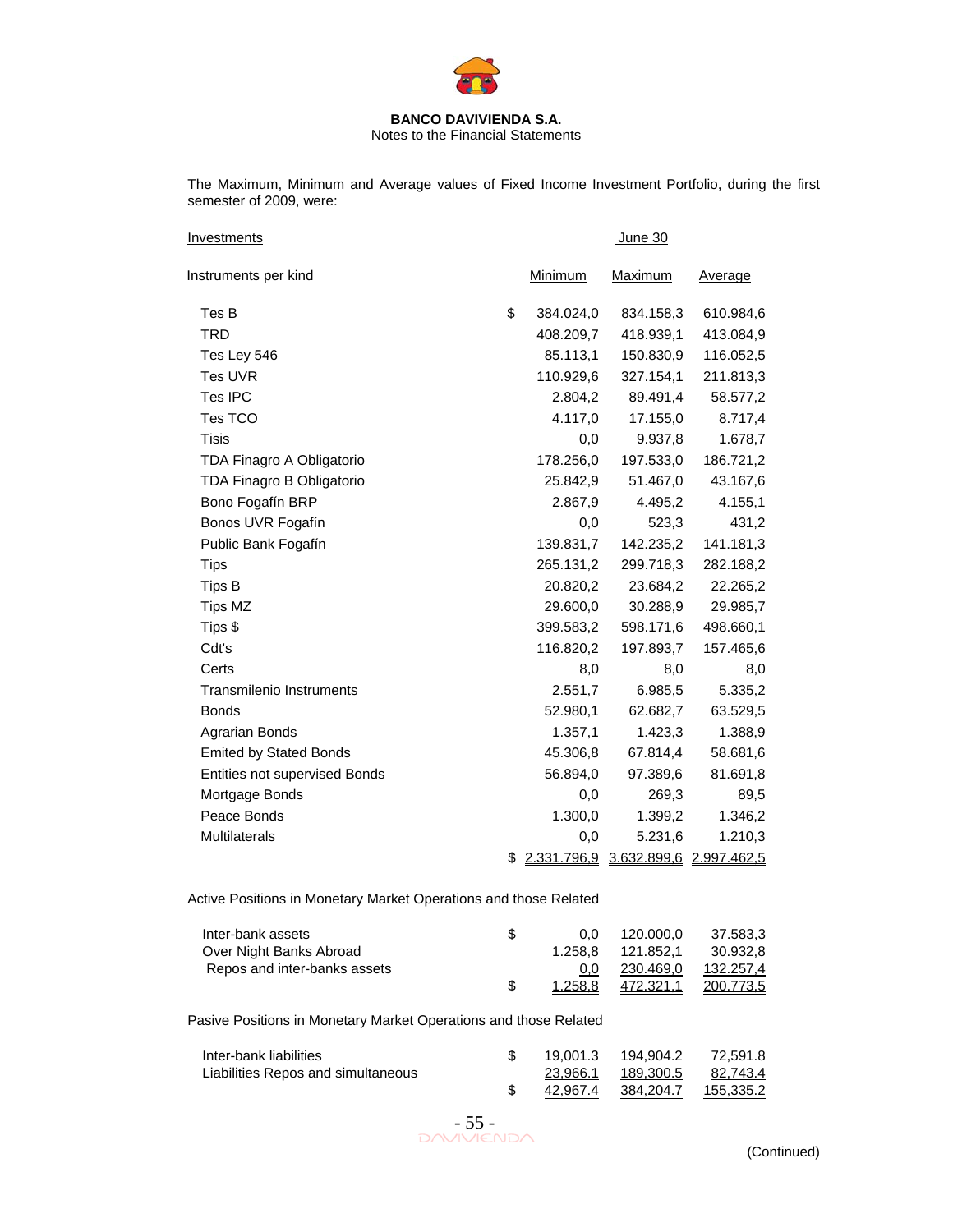

## **6) Credit Portfolio and Financial Leasing**

a) Credit portfolio and financial leasing per modality:

|                                                                                                                                   | December 31                                                                          | June 30                                                                       |
|-----------------------------------------------------------------------------------------------------------------------------------|--------------------------------------------------------------------------------------|-------------------------------------------------------------------------------|
| <b>Commercial Portfolio:</b>                                                                                                      |                                                                                      |                                                                               |
| Corporate and builders<br>Housing leasing<br>Others commercial lines<br>Credit cards<br>Vehicles<br>Overdrafts in current account | \$<br>3.609.832,5<br>1.073.717,1<br>4.383.101,1<br>226.986,6<br>31.236,7<br>74.750,8 | 2.940.630,4<br>886.829,7<br>4.540.634,1<br>211.799,6<br>42.333,4<br>114.080,9 |
|                                                                                                                                   | 9.399.624,8                                                                          | 8.736.308,1                                                                   |
| Housing Portfolio                                                                                                                 | \$<br>1.982.154,4                                                                    | 1.773.793,9                                                                   |
| Consumption portfolio:                                                                                                            |                                                                                      |                                                                               |
| Credit card<br>Other consumption lines<br>Vehicles<br>Overdrafts in current account                                               | 1.553.043,5<br>3.613.947,4<br>699.242,4<br>35.414,8                                  | 1.451.468,8<br>3.243.786,8<br>638.317,7<br>38.387,5                           |
|                                                                                                                                   | 5.901.648,1                                                                          | 5.371.960,8                                                                   |
| Micro-credit                                                                                                                      | 1.100,1                                                                              | 3.405,8                                                                       |
| Portfolio total                                                                                                                   | \$<br>17.284.527,4                                                                   | 15.885.468,6                                                                  |
| Less individual allowance                                                                                                         | (1.035.776,3)                                                                        | (999.306, 8)                                                                  |
| Net portfolio sub-total                                                                                                           | \$<br>16.248.751,1                                                                   | 14.886.161,8                                                                  |
| Less general allowance                                                                                                            | (19.832,5)                                                                           | (17.772,0)                                                                    |
| Net portfolio total                                                                                                               | \$<br>16.228.918,6                                                                   | <u>14.868.389,8</u>                                                           |

As of December 31 and 30 June 2009, the issue of mortgage and ancillary bonds with housing portfolio rated at A and a term of 7 years (prepaid for the issuer every three months), are guaranteed, thus:

|                     | December 31     | June 30   |  |
|---------------------|-----------------|-----------|--|
| <b>Issuance II</b>  | 41.463,5        | 42.546,4  |  |
| <b>Issuance III</b> | 95.917,1        | 99.715,5  |  |
|                     | \$<br>137.380.6 | 142.261.9 |  |

 $-56$ <br>DAVIVIENDA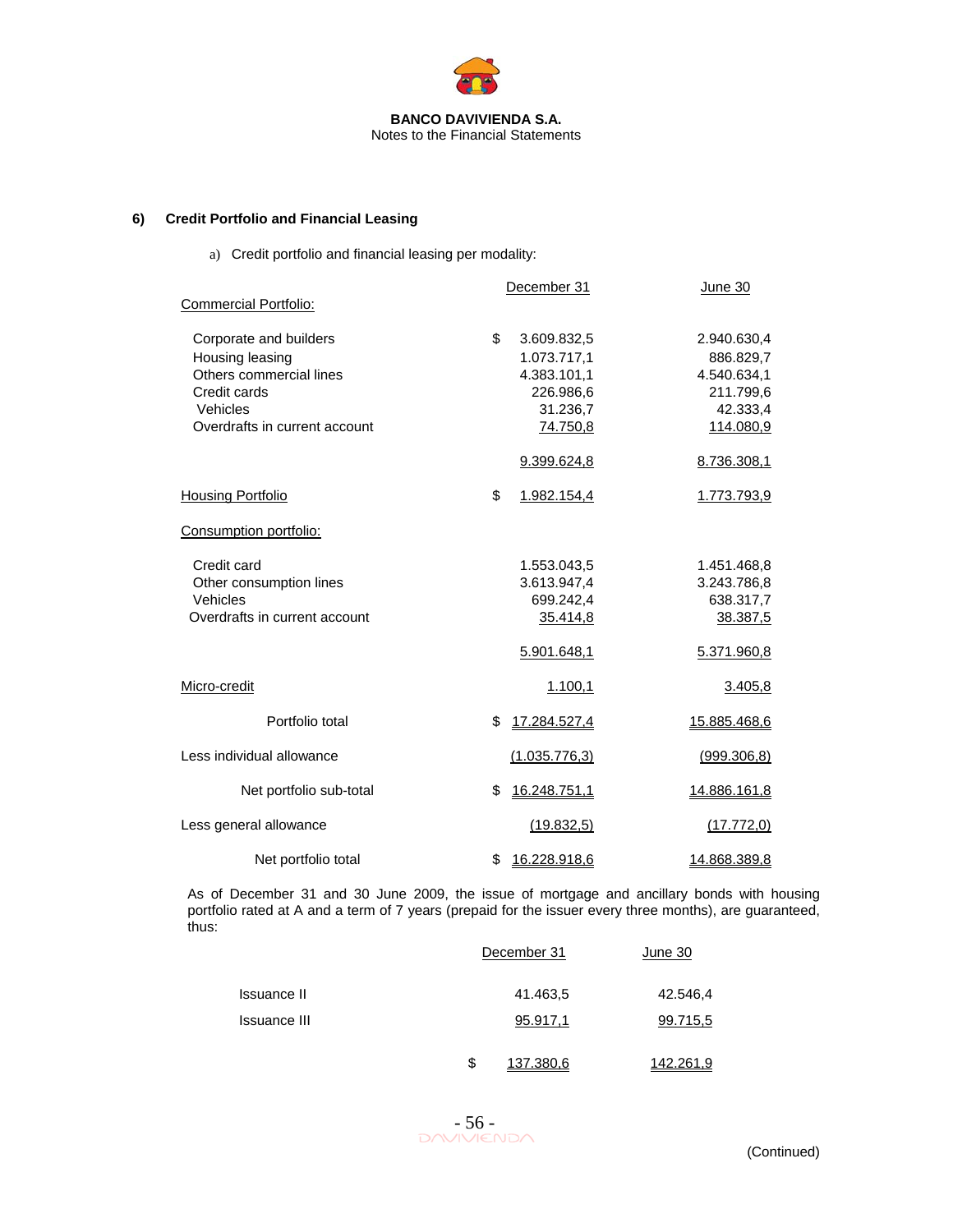

# b) Credit portfolio and financial leasing per risk ratings and guarantee

At December 31 and June 30, 2009, the Bank rated one hundred percent (100%) of its credit portfolio and financial leasing, interest and other concepts in accordance with the Basic Memoradnum Letter 100, 1995 from the Superintendencia Financiera de Colombia. The result of said rating is the following:

| December 31                   |                |                  |               |              |                   |                | <b>ALLOWANCES</b> |               |
|-------------------------------|----------------|------------------|---------------|--------------|-------------------|----------------|-------------------|---------------|
|                               | <b>CAPITAL</b> | <b>INTERESTS</b> | <b>OTHERS</b> | <b>TOTAL</b> | <b>GUARANTIES</b> | <b>CAPITAL</b> | <b>INTERESTS</b>  | <b>OTHERS</b> |
| COMMERCIAL SUITABLE GUARANTY  |                |                  |               |              |                   |                |                   |               |
| A - Normal                    | \$2.476.659,9  | 26.913,3         | 1.619,3       | 2.505.192,5  | 6.351.642,8       | 93.306,3       | 772,6             | 371,7         |
| B - Acceptable                | 231.673,0      | 2.825,6          | 373,1         | 234.871,7    | 302.177,3         | 28.132,7       | 495,5             | 258,6         |
| C - Deficient                 | 22.361,1       | 821,3            | 175,7         | 23.358,1     | 31.178,6          | 19.581,2       | 753,5             | 169,8         |
| D - Difficult collection      | 56.529,0       | 2.916,6          | 323,4         | 59.769,0     | 110.633,3         | 56.529,0       | 2.899,6           | 322,9         |
| E - irrecoverable             | 7.850,2        | 472,6            | 65,9          | 8.388,7      | 17.799,5          | 7.850,2        | 469,6             | 65,7          |
|                               | \$2.795.073,2  | 33.949,4         | 2.557,4       | 2.831.580,0  | 6.813.431,5       | 205.399,4      | 5.390,8           | 1.188,7       |
| COMERCIAL OTHER GUARANTIES    |                |                  |               |              |                   |                |                   |               |
| A - Normal                    | 6.285.893,8    | 68.307,3         | 4.109,9       | 6.358.311,0  | 0.0               | 129.003,9      | 1.961,8           | 943,2         |
| B - Acceptable                | 185.202,6      | 2.258,8          | 298,2         | 187.759,6    | 0,0               | 25.352,0       | 396,1             | 206,7         |
| C - Deficient                 | 20.652,1       | 758,5            | 162,3         | 21.572,9     | 0,0               | 5.246,0        | 695,9             | 156,8         |
| D - Difficult collection      | 96.097,7       | 4.958,1          | 549,8         | 101.605,6    | 0,0               | 96.097,7       | 4.931,3           | 549,0         |
| E - irrecoverable             | 16.705,5       | 1.006,1          | 140,2         | 17.851,8     | 0.0               | 16.705,5       | 999.3             | 139,9         |
|                               | 6.604.551,7    | 77.288,8         | 5.260,4       | 6.687.100,9  | 0,0               | 272.405,1      | 8.984,4           | 1.995,6       |
|                               | \$9.399.624,9  | 111.238,2        | 7.817,8       | 9.518.680,9  | 6.813.431,5       | 477.804,5      | 14.375,2          | 3.184,3       |
| CONSUMPTION SUITABLE GUARANTY |                |                  |               |              |                   |                |                   |               |
| A - Normal                    | \$589.435,4    | 5.731,1          | 1.454,5       | 596.621,0    | 1.927.650,9       | 12.588,3       | 224,9             | 90,9          |
| B - Acceptable                | 27.725,2       | 510,6            | 117.5         | 28.353,3     | 96.613,3          | 2.301,9        | 121,3             | 40,7          |
| C - Deficient                 | 18.663,0       | 338,2            | 80.9          | 19.082,1     | 58.842,7          | 6.128,9        | 294,5             | 73,4          |
| D - Difficult collection      | 16.054,6       | 303,0            | 81.3          | 16.438,9     | 55.418,1          | 16.054,6       | 282,6             | 79,3          |
| E - irrecoverable             | 26.822,6       | 350,5            | 207.9         | 27.381,0     | 49.084,2          | 26.822,6       | 312,7             | 200,4         |
|                               | 678.700,8      | 7.233,4          | 1.942,1       | 687.876,3    | 2.187.609,2       | 63.896,3       | 1.236,0           | 484,7         |

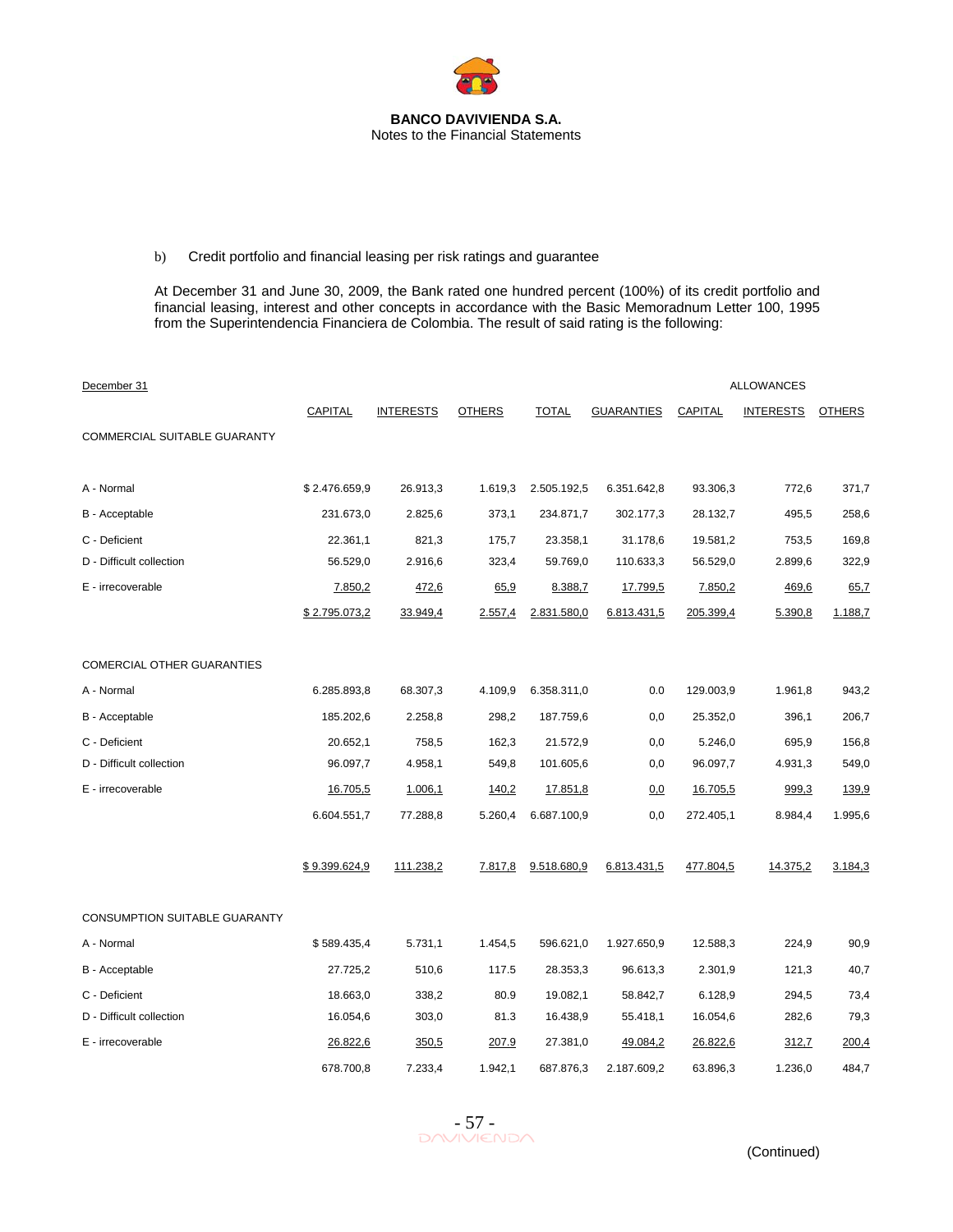

| December 31                          |                   |                  |               |                       |                   |                 | <b>ALLOWANCES</b> |               |
|--------------------------------------|-------------------|------------------|---------------|-----------------------|-------------------|-----------------|-------------------|---------------|
|                                      | CAPITAL           | <b>INTERESTS</b> | <b>OTHERS</b> | <b>TOTAL</b>          | <b>GUARANTIES</b> | <b>CAPITAL</b>  | <b>INTERESTS</b>  | <b>OTHERS</b> |
|                                      |                   |                  |               |                       |                   |                 |                   |               |
| <b>CONSUMPTION OTHERS GUARANTIES</b> |                   |                  |               |                       |                   |                 |                   |               |
| A - Normal                           | \$<br>4.610.907,1 | 44.831,9         | 11.377,8      | 4.667.116,8           | 0,0               | 128.997,0       | 1.759,0           | 710,8         |
| B - Acceptable                       | 232.914,4         | 4.289,1          | 987,3         | 238.190,8             | 0,0               | 25.143,9        | 1.019,3           | 341,8         |
| C - Deficient                        | 140.080,5         | 2.538,2          | 607,6         | 143.226,3             | 0,0               | 47.903,6        | 2.210,8           | 550,6         |
| D - Difficult collection             | 133.450,3         | 2.518,8          | 676,0         | 136.645,1             | 0,0               | 133.450,3       | 2.349,1           | 659,2         |
| E - irrecoverable                    | 105.594,9         | 1.380,9          | 818,5         | 107.794,3             | 0.0               | 105.594,9       | 1.230,9           | 788,8         |
|                                      | 5.222.947,2       | 55.558,9         | 14.467,2      | 5.292.973,3           | 0,0               | 441.089,7       | 8.569,1           | 3.051,2       |
|                                      | 5.901.648,0       | 62.792,3         | 16.409,3      | 5.980.849,6           | 2.187.609.2       | 504.986,0       | 9.805,1           | 3.535,9       |
| MICROCREDIT OTHER GUARANTIES         |                   |                  |               |                       |                   |                 |                   |               |
| A - Normal                           | 611,1             | 5,5              | 0,3           | 616,9                 | 275,2             | 9,8             | 0,1               | 0,1           |
| B - Acceptable                       | 89,9              | 1,4              | 0,1           | 91,4                  | 40,5              | 4,5             | 0,1               | 0,1           |
| C - Deficient                        | 61,5              | 1,0              | 0,1           | 62,6                  | 27,7              | 18,5            | 0,3               | 0,1           |
| D - Difficult collection             | 57,4              | 0,9              | 0,1           | 58,4                  | 25,9              | 34,4            | 0,6               | 0,1           |
| E - irrecoverable                    | 280,2             | 5,8              | 2,2           | 288,2                 | 126,2             | 280,2           | 5.8               | 2,2           |
|                                      | 1.100,1           | 14,6             | 2,8           | 1.117,5               | 495,4             | 347,4           | 6,9               | 2,6           |
| <b>General Allowance</b>             |                   |                  |               |                       |                   | 11,0            |                   |               |
|                                      | \$1.100,1         | 14,6             | 2.8           | 1.117,5               | 495,4             | 358,4           | 6.9               | 2.6           |
| <b>HOUSING MORTAGE</b>               |                   |                  |               |                       |                   |                 |                   |               |
| A - Normal                           | 1.853.230,7       | 9.950,0          | 12.396,3      | 1.875.576,8           | 5.328.490,4       | 27.943,9        | 680,0             | 10.169,6      |
| B - Acceptable                       | 73.972,0          | 401,6            | 1.109,2       | 75.482,7              | 212.687,5         | 4.494,7         | 381,2             | 1.104,5       |
| C - Deficient                        | 36.873,1          | 164,8            | 1.001,7       | 38.039,6              | 106.019,3         | 7.556,3         | 164,8             | 1.001,7       |
| D - Difficult collection             | 13.652,6          | 59,8             | 598,6         | 14.311,0              | 39.254,5          | 8.217,6         | 59,8              | 598,6         |
| E - irrecoverable                    | 4.426,0           | 27,4             | 110,0         | 4.563,4               | 12.725,7          | 4.426,0         | 27.4              | 110,0         |
|                                      | 1.982.154,4       | 10.603,6         | 15.215,7      | 2.007.973,5           | 5.699.177,4       | 52.638,4        | 1.313,3           | 12.984,4      |
| General Allowance                    |                   |                  |               |                       |                   | <u>19.821,5</u> |                   |               |
|                                      | 1.982.154,4       | 10.603,6         | 15.215,7      | 2.007.973,5           | 5.699.177,4       | 72.459,9        | 1.313,3           | 12.984,4      |
|                                      | \$17.284.527,4    | 184.648,7        |               | 39.445,5 17.508.621,5 | 14.700.713,5      | 1.055.608,8     | 25.500,5          | 19.707,2      |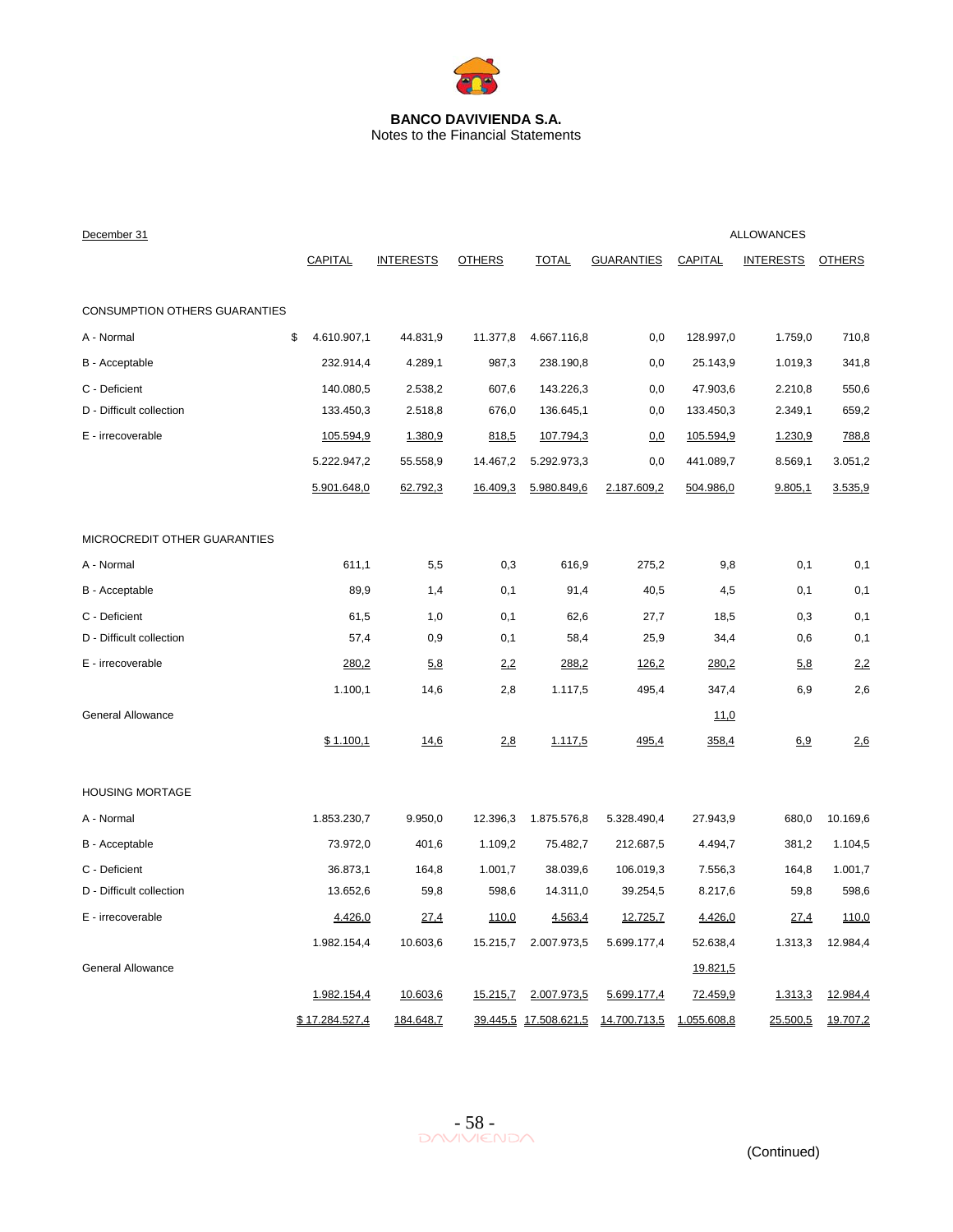

Notes to the Financial Statements

| June 30                           |                  |                  |               |                  |                   | <b>ALLOWANCES</b> |                  |               |
|-----------------------------------|------------------|------------------|---------------|------------------|-------------------|-------------------|------------------|---------------|
| COMMERCIAL SUITABLE GUARANTY      | CAPITAL          | <b>INTERESTS</b> | <b>OTHERS</b> | <b>TOTAL</b>     | <b>GUARANTIES</b> | CAPITAL           | <b>INTERESTS</b> | <b>OTHERS</b> |
|                                   |                  |                  |               |                  |                   |                   |                  |               |
| A - Normal                        | \$2.690.963,7    | 32.299,3         | 1.471,2       | 2.724.734,2      | 5.733.672,1       | 94.320,7          | 864,1            | 222,4         |
| B - Acceptable                    | 132.159,1        | 2.742,5          | 339,3         | 135.240,9        | 184.551,8         | 11.728,0          | 353,0            | 224,9         |
| C - Deficient                     | 36.986,8         | 1.644,0          | 110,6         | 38.741,4         | 63.745,1          | 8.940,3           | 1.644,0          | 110,6         |
| D - Difficult collection          | 80.978,8         | 4.239,9          | 253,2         | 85.471,9         | 118.249,8         | 68.410,0          | 4.239,9          | 253,2         |
| E - Irrecoverable                 | 9.277,3          | 1.073,9          | 68,3          | 10.419,5         | 21.518,5          | 9.231,9           | 1.073,9          | 68,3          |
|                                   | 2.950.365,7      | 41.999,6         | 2.242,6       | 2.994.607,9      | 6.121.737,3       | 192.630,9         | 8.174,9          | 879,4         |
| <b>COMERCIAL OTHER GUARANTIES</b> |                  |                  |               |                  |                   |                   |                  |               |
| A - Normal                        | 5.488.729,3      | 65.880,5         | 3.000,7       | 5.557.610,5      | 0,0               | 112.124,6         | 1.762,5          | 453,6         |
| B - Acceptable                    | 132.158,5        | 2.742,5          | 339,3         | 135.240,3        | 0,0               | 8.557,9           | 353,0            | 224,9         |
| C - Deficient                     | 54.833,5         | 2.437,3          | 163,9         | 57.434,7         | 0,0               | 9.502,3           | 2.437,3          | 163,9         |
| D - Difficult collection          | 88.519,0         | 4.634,7          | 276,8         | 93.430,5         | 0,0               | 60.846,2          | 4.634,7          | 276,8         |
| E - Irrecoverable                 | 21.702,1         | 2.512,2          | 159,8         | 24.374,1         | <u>0,0</u>        | 21.681,7          | 2.512,2          | 159,8         |
|                                   | 5.785.942,4      | 78.207,2         | 3.940,5       | 5.868.090,1      | 0,0               | 212.712,7         | 11.699,7         | 1.279,0       |
|                                   | \$8.736.308,1    | 120.206,8        | 6.183,1       | 8.862.698,0      | 6.121.737,3       | 405.343,6         | 19.874,6         | 2.158,4       |
| CONSUMPTION SUITABLE GUARANTY     |                  |                  |               |                  |                   |                   |                  |               |
| A - Normal                        | \$553.818,8      | 6.448,7          | 1.490,5       | 561.758,0        | 1.655.607,2       | 17.753,0          | 238,4            | 73,4          |
| B - Acceptable                    | 33.675,8         | 708,1            | 140,6         | 34.524,5         | 126.953,2         | 2.834,9           | 149,8            | 37,4          |
| C - Deficient                     | 26.464,0         | 375,9            | 117,1         | 26.957,0         | 103.784,8         | 5.564,2           | 375,9            | 117,1         |
| D - Difficult collection          | 22.105,4         | 357,7            | 95,1          | 22.558,2         | 79.811,7          | 18.789,4          | 357,7            | 95,1          |
| E - Irrecoverable                 | 24.232,0         | 293,8            | <u>178,3</u>  | 24.704,1         | 67.361,9          | 18.711,7          | 293,8            | <u>178,3</u>  |
|                                   | 660.296,0        | 8.184,2          | 2.021,6       | 670.501,8        | 2.033.518,8       | 63.653,2          | 1.415,6          | 501,3         |
| CONSUMPTION OTHERS GUARANTIES     |                  |                  |               |                  |                   |                   |                  |               |
| A - Normal                        | 3.819.778,0      | 44.477,7         | 10.280,0      | 3.874.535,7      | 0,0               | 99.797,4          | 1.644,3          | 506,0         |
| B - Acceptable                    | 301.714,1        | 6.344,0          | 1.259,5       | 309.317,6        | 0,0               | 33.638,8          | 1.342,2          | 335,2         |
| C - Deficient                     | 247.702,1        | 3.518,2          | 1.096,5       | 252.316,8        | 0,0               | 50.610,5          | 3.518,2          | 1.096,5       |
| D - Difficult collection          | 189,041,9        | 3.058,6          | 813,2         | 192.913,7        | 0,0               | 161.027,0         | 3.058,6          | 813,2         |
| E - Irrecoverable                 | <u>153.428,7</u> | 1.860,2          | 1.129,0       | <u>156.417,9</u> | <u>0.0</u>        | 128.709,1         | 1.860,2          | 1.129,0       |
|                                   | 4.711.664,8      | 59.258,7         | 14.578,2      | 4.785.501,7      | 0,0               | 473.782,8         | 11.423,5         | 3.879,9       |
|                                   | \$5.371.960,8    | 67.442,9         | 16.599,8      | 5.456.003,5      | 2.033.518,8       | 537.436,0         | 12.839,1         | 4.381,2       |



(Continued)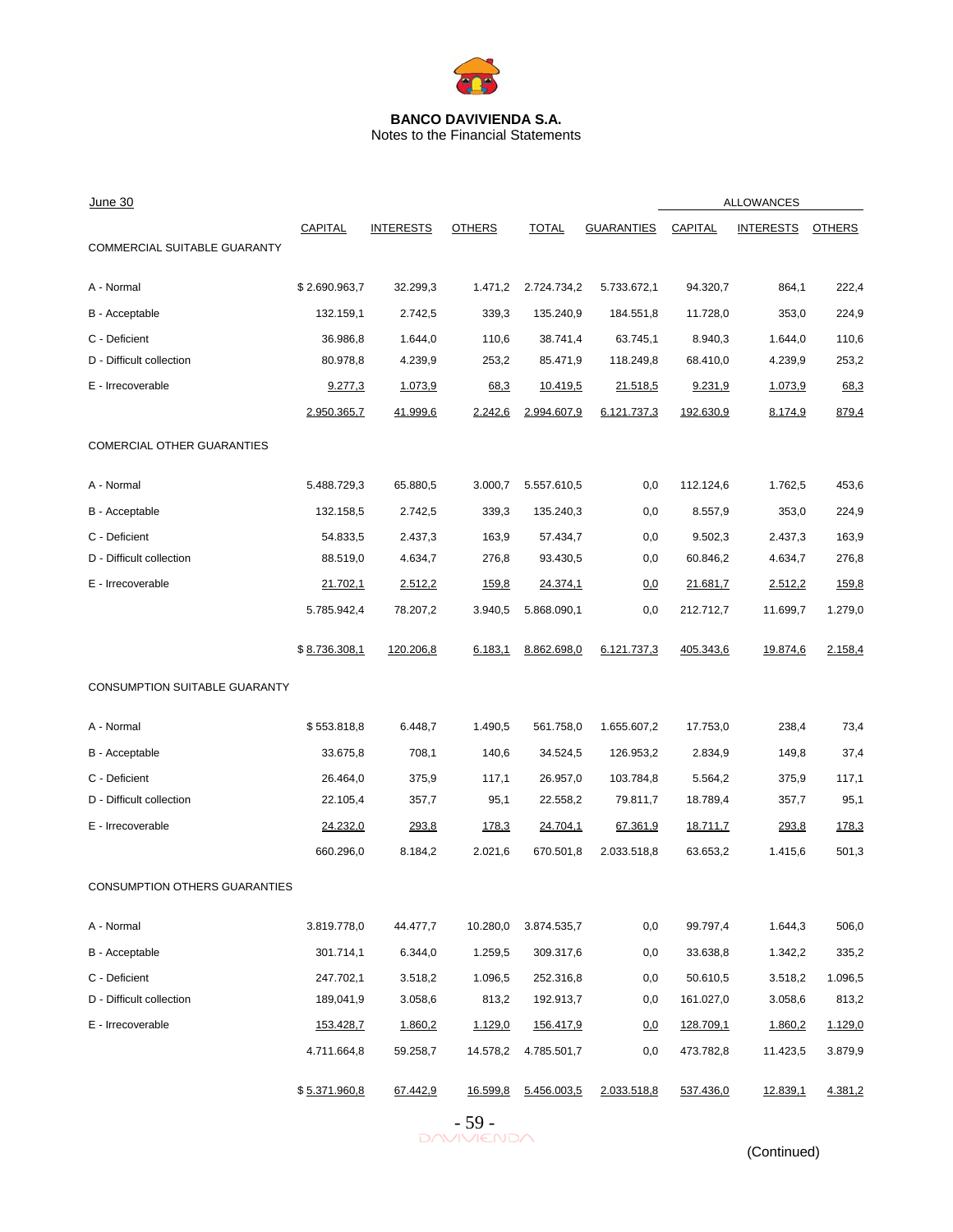

Notes to the Financial Statements

| <b>June 30</b>                 | <b>ALLOWANCES</b> |                |                   |               |              |                                    |              |                  |             |
|--------------------------------|-------------------|----------------|-------------------|---------------|--------------|------------------------------------|--------------|------------------|-------------|
|                                |                   |                | CAPITAL INTERESTS | <b>OTHERS</b> | <b>TOTAL</b> | <b>GUARANTIES</b>                  | CAPITAL      | INTERESTS OTHERS |             |
| MICRO-CREDIT SUITABLE GUARANTY |                   |                |                   |               |              |                                    |              |                  |             |
| A - Normal                     | \$                | 1.463,1        | 14,0              | 0,6           | 1.477,7      | 815,4                              | 23,4         | 0,2              | 0,0         |
| B - Acceptable                 |                   | 178,2          | 3,1               | 0,3           | 181,6        | 2,8                                | 8,9          | 3,1              | 0,3         |
| C - Deficient                  |                   | 185,6          | 3,4               | 0,4           | 189,4        | 198,7                              | 55,7         | 3,4              | 0,4         |
| D -Difficult collection        |                   | 122,6          | 2,6               | 0,4           | 125,6        | 65,8                               | 73,5         | 2,6              | 0,4         |
| E - Irrecoverable              |                   | 1.161,3        | 27,9              | <u>13,1</u>   | 1.202,3      | 662,8                              | 1.161,3      | 27,9             | <u>13,1</u> |
|                                |                   | 3.110,8        | 51,0              | 14,8          | 3.176,6      | 1.745,5                            | 1.322,8      | 37,2             | 14,2        |
| MICROCREDIT OTHER GUARANTIES   |                   |                |                   |               |              |                                    |              |                  |             |
| A - Normal                     |                   | 127,8          | 1,2               | 0,1           | 129,1        | 0,0                                | 2,0          | 0,0              | 0,0         |
| B - Acceptable                 |                   | 16,6           | 0,3               | 0,0           | 16,9         | 0,0                                | 0,8          | 0,3              | 0,0         |
| C - Deficient                  |                   | 12,9           | 0,2               | 0,0           | 13,1         | 0,0                                | 3,9          | 0,2              | 0,0         |
| D -Difficult collection        |                   | 5,8            | 0,1               | 0,0           | 5,9          | 0,0                                | 3,5          | 0,1              | 0,0         |
| E - Irrecoverable              |                   | <u>131,9</u>   | 3.2               | 1,5           | 136,6        | 0,0                                | <u>131,9</u> | 3,2              | 1,5         |
|                                |                   | 295,0          | 5,0               | 1,6           | 301,6        | 0,0                                | 142,1        | 3,8              | 1,5         |
| General Allowance              |                   |                |                   |               |              |                                    | 34.1         |                  |             |
|                                |                   | 3.405,8        | 56,0              | 16,4          | 3.478,2      | 1.745,5                            | 1.499,0      | 41,0             | 15,7        |
| <b>HOUSING MORTAGE</b>         |                   |                |                   |               |              |                                    |              |                  |             |
| A - Normal                     |                   | 1.583.211,6    | 9.351,8           | 12.231,1      | 1.604.794,5  | 4.183.687,4                        | 24.063,1     | 600,4            | 10.011,7    |
| B - Acceptable                 |                   | 125.696,5      | 606,7             | 2.392,6       | 128.695,8    | 320.507,4                          | 7.473,8      | 589,0            | 2.264,2     |
| C - Deficient                  |                   | 45.511,4       | 156,7             | 1.384,5       | 47.052,6     | 119.551,7                          | 9.523,4      | 156,7            | 1.384,5     |
| D -Difficult collection        |                   | 13,643,9       | 66,4              | 654,8         | 14.365,1     | 35.550,9                           | 8.271,5      | 66,4             | 654,8       |
| E - Irrecoverable              |                   | 5.730,5        | 36,8              | 179,3         | 5.946,6      | 15.101,4                           | 5.730,5      | 36,8             | 179,3       |
|                                |                   | 1.773.793,9    | 10.218,4          | 16.842,3      | 1.800.854,6  | 4.674.398,8                        | 55.062,3     | 1.449,3          | 14.494,5    |
| General Allowance              |                   |                |                   |               |              |                                    | 17.737,9     |                  |             |
|                                |                   | 1.773.793,9    | 10.218,4          | 16.842,3      | 1.800.854,6  | 4.674.398,8                        | 72.800,2     | 1.449,3          | 14.494,5    |
|                                |                   | \$15.885.468,6 | 197.924,1         |               |              | 39.641,6 16.123.034,3 12.831.400,4 | 1.017.078,8  | 34.204,0         | 21.049,8    |

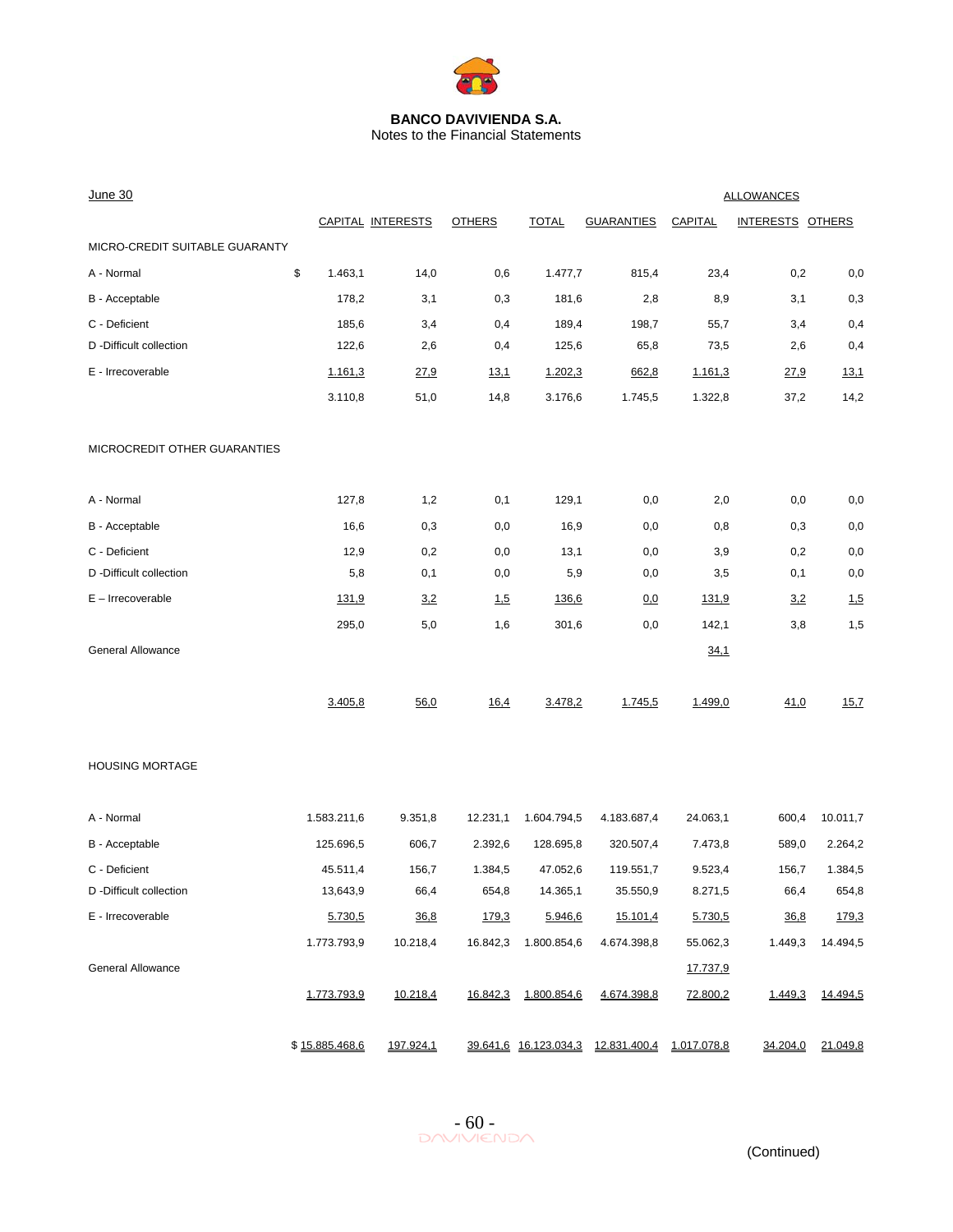

# c) Credit portfolio and financial leasing per economic sector:

|                                                                          | December 31       |             | <u>June 30</u> |             |  |
|--------------------------------------------------------------------------|-------------------|-------------|----------------|-------------|--|
| <b>Sectors</b>                                                           | <b>Balance</b>    | % Particip. | <b>Balance</b> | % Particip. |  |
| To the families for their acquisition of goods and services              | \$<br>5.901.648,1 | 34,14%      | 5.371.961,0    | 33,82%      |  |
| To the families for housing                                              | 3.054.588.7       | 17,67%      | 2.660.623,2    | 161,75%     |  |
| Services rendered to companies                                           | 1.534.187.0       | 8,88%       | 792.554,0      | 4,99%       |  |
| Construction                                                             | 616,727.0         | 3,57%       | 692.478.6      | 4,36%       |  |
| Wholesale and retail business                                            | 924.073.3         | 5,35%       | 689.905,1      | 4,34%       |  |
| Transport and communications                                             | 930.750.3         | 5,38%       | 487.140,2      | 3,07%       |  |
| Agriculture, forestry, cattle breeding, fishing and hunting              | 306.693,8         | 1,77%       | 454.399,8      | 2,86%       |  |
| Manufacturing of food products                                           | 462.455.0         | 2,68%       | 336.395,2      | 2,12%       |  |
| Health, education, recreation and culture services                       | 367.508,9         | 2,13%       | 333.392,4      | 2,10%       |  |
| Vehicles                                                                 | 102.747.7         | 0,59%       | 186.509,8      | 1,17%       |  |
| Public administration and defense                                        | 286.956.6         | 1,66%       | 180.085,5      | 1,13%       |  |
| Manufacturing of textile products, garments, leathers and their products | 211.317,6         | 1,22%       | 145.289,8      | 0,91%       |  |
| Electricity, gas and water supply                                        | 343.647.2         | 1,99%       | 115.321,9      | 0,73%       |  |
| Manufacturing of metallic products of bases and manufactured             | 170.371,9         | 0,99%       | 102.988,3      | 0,65%       |  |
| Manufacturing of mineral products not metallic                           | 243.323,5         | 1,41%       | 97.935,4       | 0,62%       |  |
| Manufacturing of chemical substances, chemical products and rubber       | 153.489,0         | 0,89%       | 91.241,1       | 0,57%       |  |
| Manufacturing of paper and its printing and publishing products          | 62.940,4          | 0,36%       | 66.638,8       | 0,42%       |  |
| Manufacturing of other manufactured products, include wood               | 25.355,9          | 0,15%       | 24.795,8       | 0,16%       |  |
| Exploitation of coal mines, extraction of crude oil and natural gas      | 470.723,2         | 2,72%       | 24.209,1       | 0,15%       |  |
| Manufacturing of transport equipment                                     | 9.262,6           | 0.05%       | 23.238,7       | 0,15%       |  |
| Hotels and restaurants                                                   | 32.308.5          | 0,19%       | 18.630,1       | 0,12%       |  |
| Extraction of metallic and not metallic minerals                         | 50.215.5          | 0,29%       | 13.626,2       | 0,09%       |  |
| Manufacturing of products derived from oil and coal                      | 145.858,4         | 0,84%       | 6.820,4        | 0,04%       |  |
| Manufacturing of drinks and tobacco                                      | 7.406.1           | 0.04%       | 58,9           | 0,00%       |  |
| Others                                                                   | 825.998.0         | 4,79%       | 2.948.174,2    | 18,55%      |  |

\$ 17.284.527.4 100.00% 15.885.468,6 100,00%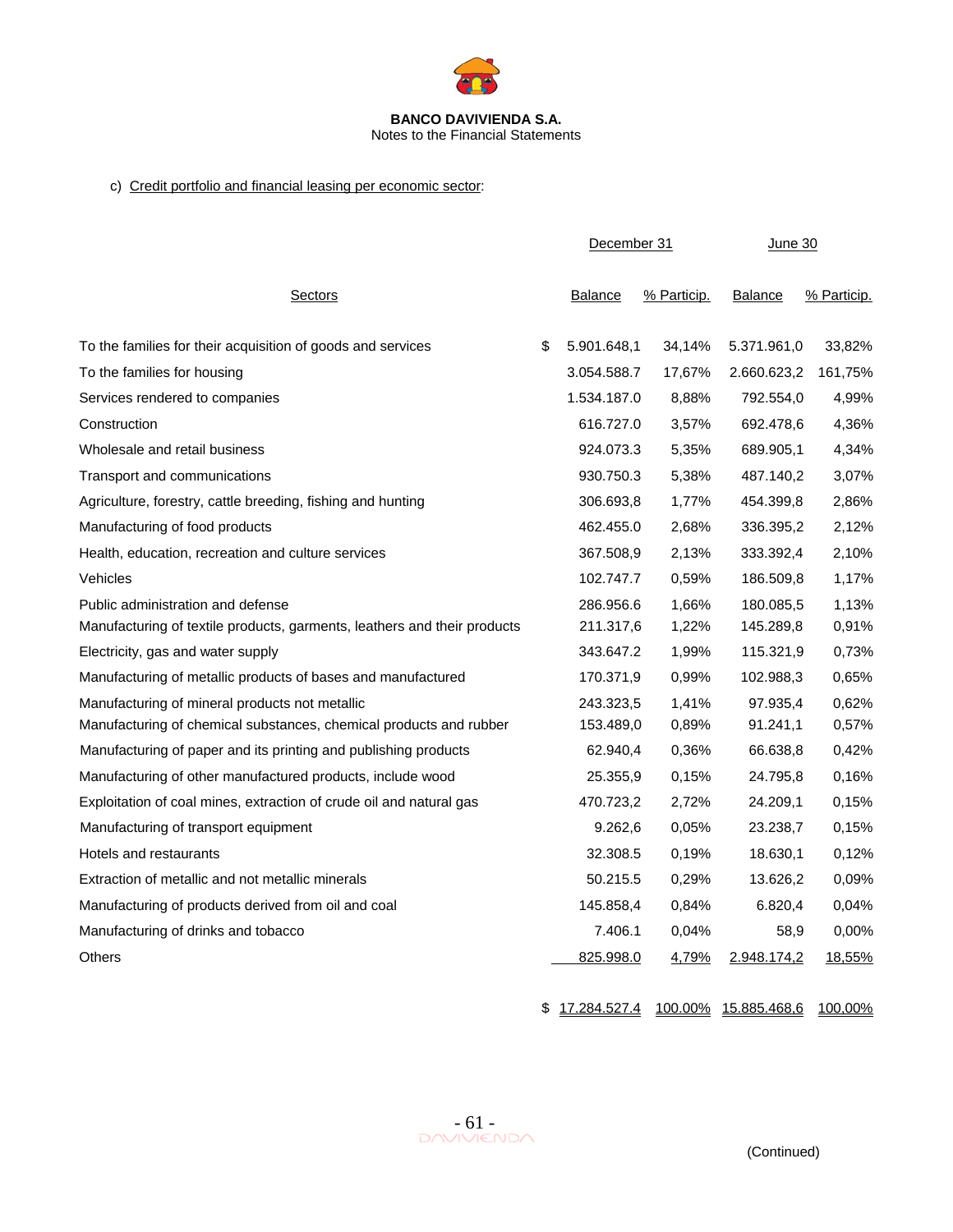

Notes to the Financial Statements

# d) Credit Portfolio and Financial Leasing per geographical area:

#### December 31

#### **COMMERCIAL PORTFOLIO**

|                              |                |                  |               |              |                   |                     | <b>ALLOWANCES</b> |               |
|------------------------------|----------------|------------------|---------------|--------------|-------------------|---------------------|-------------------|---------------|
|                              | CAPITAL        | <b>INTERESTS</b> | <b>OTHERS</b> | <b>TOTAL</b> | <b>GUARANTIES</b> | CAPITAL             | <b>INTERESTS</b>  | <b>OTHERS</b> |
| Bogotá                       | \$4.991.496,7  | 52.077,1         | 4.151,7       | 5.047.725,4  | 3.618.146,7       | 244.427,2           | 6.248,6           | 2.011,2       |
| Antioquia                    | 1.101.315,0    | 12.560,3         | 915,9         | 1.114.791,2  | 798.301,4         | 47.468,9            | 1.379,6           | 293,1         |
| Nororiental                  | 1.526.401,6    | 24.324,1         | 1.269,5       | 1.551.995,2  | 1.106.430,6       | 77.324,3            | 2.280,4           | 406,2         |
| Suroccidental                | 1.780.411,6    | 22.276,7         | 1.480,8       | 1.804.169,0  | 1.290.552,8       | 108.584,1           | 4.466,6           | 473,8         |
|                              | \$9.399.624,9  | 111.238,2        | 7.817,7       | 9.518.680,8  | 6.813.431,5       | 477.804,5           | 14.375,2          | 3.184,3       |
| <b>CONSUMPTION PORTFOLIO</b> |                |                  |               |              |                   |                     | <b>ALLOWANCES</b> |               |
|                              | CAPITAL        | <b>INTERESTS</b> | <b>OTHERS</b> | <b>TOTAL</b> | <b>GUARANTIES</b> | <b>CAPITAL</b>      | <b>INTERESTS</b>  | <b>OTHERS</b> |
| Bogotá                       | \$2.783.975,1  | 29.759,7         | 7.740,5       | 2.821.475,3  | 1.031.957,4       | 243.003,3           | 4.867,3           | 1.488,3       |
| Antioquia                    | 825.800,7      | 8.789,8          | 2.296,2       | 836.886,7    | 306.105,9         | 68.203,6            | 1.310,9           | 542,4         |
| Nororiental                  | 1.315.772,3    | 14.115,4         | 3.658,5       | 1.333.546,2  | 487.727,4         | 114.468,0           | 2.217,9           | 864,1         |
| Suroccidental                | 976.099,9      | 10.127,4         | 2.714,1       | 988.941,4    | 361.818,5         | 79.311,1            | 1.409,0           | 641,1         |
|                              | \$5.901.648,0  | 62.792,3         | 16.409,3      | 5.980.849,6  | 2.187.609,2       | 504.986,0           | 9.805,1           | 3.535,9       |
| <b>MICRO - CREDIT</b>        |                |                  |               |              |                   |                     | <b>ALLOWANCES</b> |               |
|                              | CAPITAL        | <b>INTERESTS</b> | <b>OTHERS</b> | <b>TOTAL</b> | <b>GUARANTIES</b> | CAPITAL             | <b>NTERESTS</b>   | <b>OTHERS</b> |
| Bogotá                       | \$313,3        | 4,0              | 0,8           | 318,2        | 141,0             | 94,6                | 1,9               | 0,3           |
| Antioquia                    | 140,1          | 1,9              | 0,4           | 142,4        | 63,1              | 47,7                | 0,9               | 0,5           |
| Nororiental                  | 313,2          | 4,5              | 0,8           | 318,5        | 141,1             | 108,8               | 2,2               | 1,2           |
| Suroccidental                | 333,5          | 4,2              | 0.8           | 338,5        | 150,2             | 96,3<br>11,0        | 1,9               | 0.6           |
|                              | \$1.100,1      | 14,6             | 2,8           | 1.117,6      | 495,4             | 358,4               | 6.9               | 2,6           |
| <b>HOUSING PORTFOLIO</b>     |                |                  |               |              |                   |                     | <b>ALLOWANCES</b> |               |
|                              | <b>CAPITAL</b> | <b>INTERESTS</b> | <b>OTHERS</b> | <b>TOTAL</b> | <b>GUARANTIES</b> | <b>CAPITAL</b>      | <b>NTERESTS</b>   | <b>OTHERS</b> |
| Bogotá                       | \$1.370.300,2  | 7.167,4          | 10.518,9      | 1.387.986,2  | 3.939.947,4       | 35.239,9            | 852,6             | 8.967,3       |
| Antioquia                    | 150.424,1      | 845,4            | 1.154,7       | 152.424,2    | 432.505,9         | 4.360,4             | 112,4             | 987,6         |
| Nororiental                  | 244.167,1      | 1.342,9          | 1.874,3       | 247.384,3    | 702.039,9         | 7.657,5             | 195,1             | 1.603,1       |
| Suroccidental                | 217.263,0      | 1.247,9          | 1.667,8       | 220.178,7    | 624.684,2         | 5.380,6<br>19.821,5 | 153,2             | 1.426,4       |
|                              | 1.982.154,4    | 10.603,6         | 15.215,7      | 2.007.973,4  | 5.699.177,4       | 72.459,9            | 1.313,3           | 12.984,4      |
|                              | \$17.284.527,4 | 184.648,7        | 39.445,5      | 17.508.621,5 | 14.700.713,5      | 1.055.608,8         | 25.500,5          | 19.707,2      |

 $-62$ <br>DAVIVIENDA

(Continued)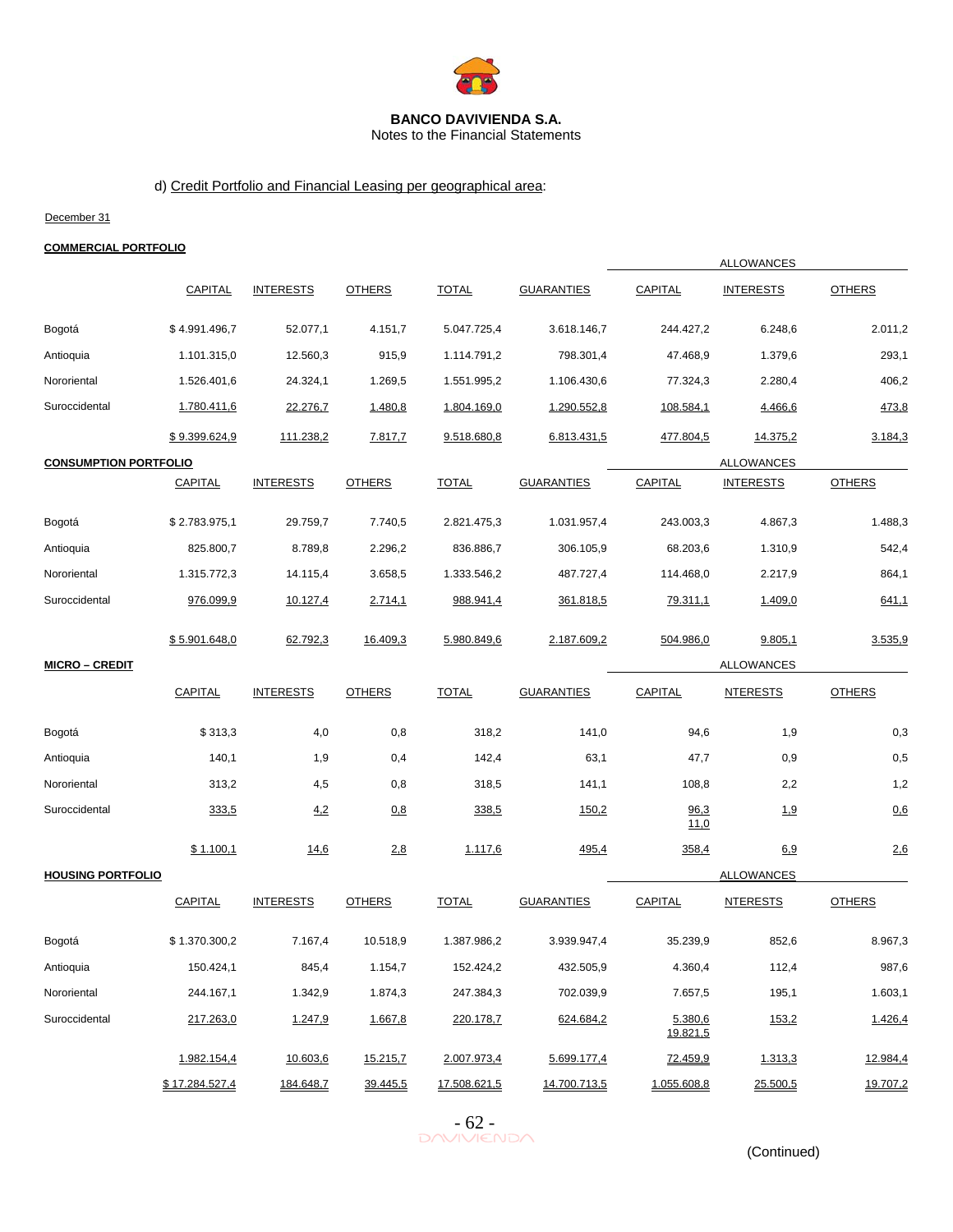

Notes to the Financial Statements

June 30

## **COMMERCIAL PORTFOLIO**

|                              |               |                  |               |              |                   |           | <b>ALLOWANCES</b>                    |               |
|------------------------------|---------------|------------------|---------------|--------------|-------------------|-----------|--------------------------------------|---------------|
|                              | CAPITAL       | <b>INTERESTS</b> | <b>OTHERS</b> | <b>TOTAL</b> | <b>GUARANTIES</b> | CAPITAL   | <b>INTEREST</b>                      | <b>OTHERS</b> |
| Bogotá                       | \$4.915.587,4 | 59.548,6         | 3.460,0       | 4.978.596,0  | 3.320.845,8       | 236.193,6 | 10.906,2                             | 1.320,1       |
| Antioquia                    | 2.048.359,9   | 34.743,4         | 1.253,3       | 2.084.356,6  | 1.319.415,8       | 90.079,1  | 4.792,9                              | 372,2         |
| Nororiental                  | 662.874,1     | 8.623,4          | 549,1         | 672.046,6    | 732.631,6         | 30.915,6  | 1.640,1                              | 157,1         |
| Suroccidental                | 1.109.486,7   | 17.291,4         | 920,7         | 1.127.698,8  | 748.844,1         | 48.155,3  | 2.535,4                              | 309,0         |
| <b>COMSUMPTION PORTFOLIO</b> | \$8.736.308.1 | 120.206,8        | 6.183.1       | 8.862.698.0  | 6.121.737,3       | 405.343,6 | 19.874,6                             | 2.158,4       |
|                              |               |                  |               |              |                   |           | <b>ALLOWANCES</b>                    |               |
|                              | CAPITAL       | <b>INTERESTS</b> | <b>OTHERS</b> | <b>TOTAL</b> | <b>GUARANTIES</b> | CAPITAL   | <b>INTEREST</b>                      | <b>OTHERS</b> |
| Bogotá                       | \$2.683.160,4 | 33.740,4         | 8.925,3       | 2.725.826,1  | 1.173.225,7       | 279.886,2 | 6.635,5                              | 2.310,0       |
| Antioquia                    | 937.922,7     | 11.782,0         | 2.626,6       | 952.331,3    | 350.132,3         | 86.832,8  | 2.151,4                              | 666,0         |
| Nororiental                  | 897.864,2     | 11.139,9         | 2.314,1       | 911.318,2    | 219.617,7         | 80.993,2  | 1.980,6                              | 636,7         |
| Suroccidental                | 853.013,5     | 10.780,6         | 2.733,8       | 866.527,9    | 290.543,1         | 89.723,8  | 2.071,6                              | 768,5         |
|                              | \$5.371.960,8 | 67.442,9         | 16.599,8      | 5.456.003,5  | 2.033.518,8       | 537.436,0 | 12.839,1                             | 4.381,2       |
|                              |               |                  |               |              |                   |           | <b>ALLOWANCES</b>                    |               |
| <b>MICRO - CREDIT</b>        | CAPITAL       | <b>INTERESTS</b> | <b>OTHERS</b> | <b>TOTAL</b> | <b>GUARANTIES</b> | CAPITAL   | <b>INTEREST</b>                      | <b>OTHERS</b> |
| Bogotá                       | \$1.238,2     | 21,7             | 5,4           | 1.265,3      | 766,4             | 670,6     | 17,1                                 | 5,2           |
| Antioquia                    | 551,2         | 7,7              | 1,8           | 560,7        | 301,5             | 166,3     | 4,5                                  | 1,7           |
| Nororiental                  | 816,5         | 12,9             | 3,6           | 833,0        | 259,5             | 297,8     | 9,1                                  | 3,4           |
| Suroccidental                | 799,9         | 13.7             | 5.6           | 819,2        | 418,1             | 364,3     | 10.3                                 | 5,4           |
|                              | \$3.405.8     | 56,0             | 16.4          | 3.478,2      | 1.745,5           | 1.499,0   | 41,0                                 | 15.7          |
| <b>HOUSING PORTFOLIO</b>     |               |                  |               |              |                   |           |                                      |               |
|                              | CAPITAL       | <b>INTERESTS</b> | <b>OTHERS</b> | <b>TOTAL</b> | <b>GUARANTIES</b> | CAPITAL   | <b>ALLOWANCES</b><br><b>INTEREST</b> | <b>OTHERS</b> |
| Bogotá                       | \$1.249.130,5 | 7.160,7          | 10.589,6      | 1.266.880,8  | 3.392.380,6       | 54.659,9  | 963,3                                | 8.977,4       |
| Antioquia                    | 200.632,4     | 1.107,6          | 2.317,0       | 204.057,0    | 519.998,5         | 6.139,2   | 167,7                                | 2.054,4       |
| Nororiental                  | 140.109,6     | 810,4            | 2.449,1       | 143.369,1    | 320.628,5         | 5.386,4   | 133,6                                | 2.246,3       |
|                              |               |                  |               |              |                   |           |                                      |               |
| Suroccidental                | 183.921,4     | 1.139,7          | 1.486,6       | 186.547,7    | 441.391,2         | 6.614,7   | 184,7                                | 1.216,4       |

 $-63 -$ <br>DAVIVIENDA

1.773.793,9 10.218,4 16.842,3 1.800.854,6 4.674.398,8 72.800,2 1.449,3 14.494,5

\$ 15.885.468,6 197.924,1 39.641,6 16.123.034,3 12.831.400,4 1.017.078,8 34.204,0 21.049,8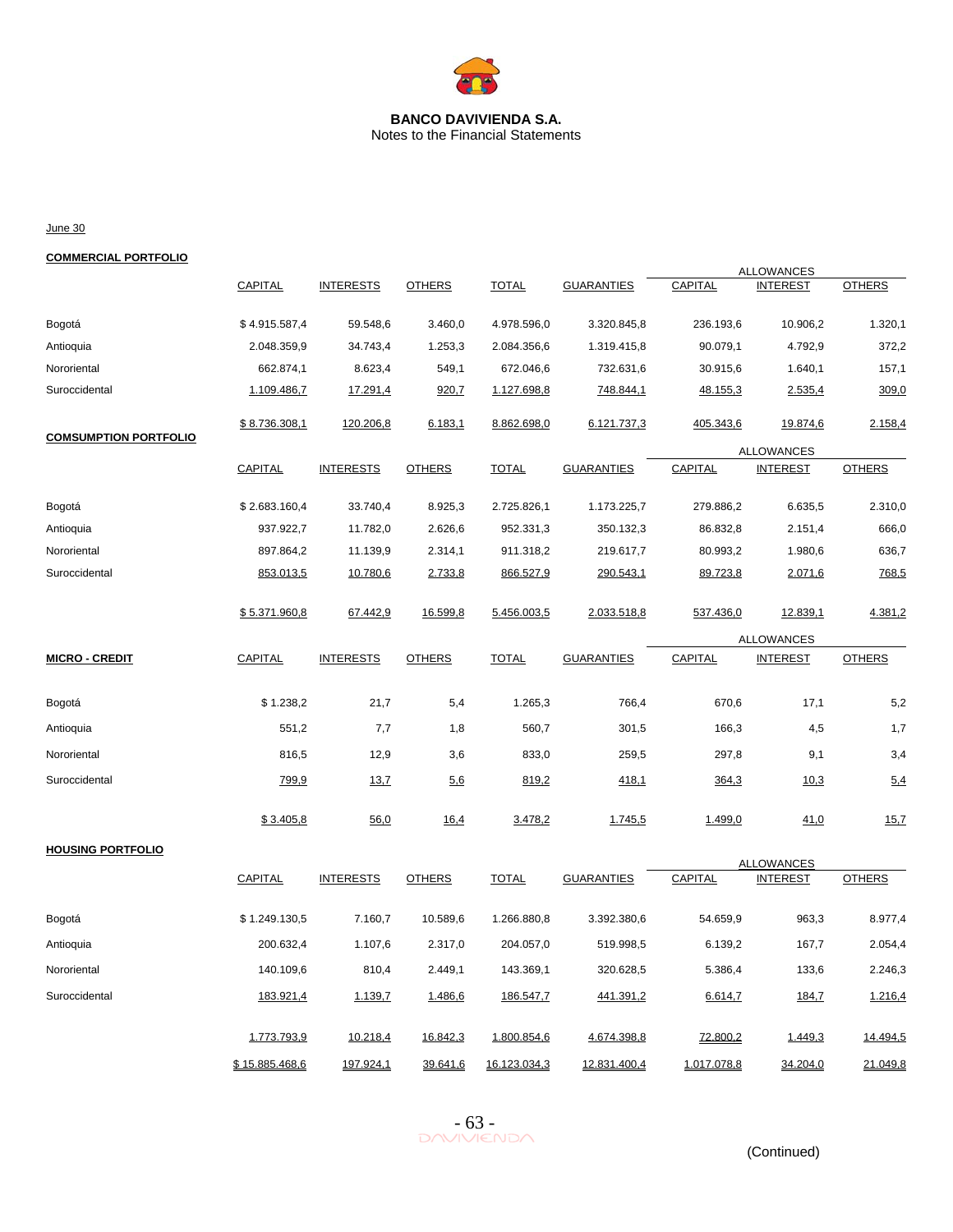

e) Portfolio per monetary unit:

|                                           | December 31 |                                       |                                                 |                                 |                                       |  |  |  |  |  |
|-------------------------------------------|-------------|---------------------------------------|-------------------------------------------------|---------------------------------|---------------------------------------|--|--|--|--|--|
| Concept                                   |             | Legal<br>Currency                     | Foreign<br>Currency                             | <b>UVR</b>                      | Total                                 |  |  |  |  |  |
| Suitable guaranty                         |             |                                       |                                                 |                                 |                                       |  |  |  |  |  |
| Commercial<br>Consumption                 | \$          | 2.748.096,0<br>678.700,8              | 46.977,2<br>0,0                                 | 0,0<br>0,0                      | 2.795.073,2<br>678.700,8              |  |  |  |  |  |
| Total suitable guaranty                   |             | 3.426.796,8                           | 46.977,2                                        | 0,0                             | 3.473.774,0                           |  |  |  |  |  |
| <b>Others Guaranties</b>                  |             |                                       |                                                 |                                 |                                       |  |  |  |  |  |
| Commercial<br>Micro-credit<br>Consumption |             | 6.113.785,6<br>1.100,1<br>5.218.959,1 | 490.766,1<br>0,0<br>3.988,1                     | 0,0<br>0,0<br>0,0               | 6.604.551,7<br>1.100,1<br>5.222.947,2 |  |  |  |  |  |
| Total others guaranties                   |             | 11.333.844,8                          | 494.754,2                                       | 0,0                             | 11.828.599,0                          |  |  |  |  |  |
| <b>Housing Mortage</b>                    |             | 1.057.116,7                           | 0,0                                             | 925.037,7                       | 1.982.154,4                           |  |  |  |  |  |
|                                           | \$          | 15.817.758,3                          | 541.731,4                                       | 925.037,7                       | 17.284.527,4                          |  |  |  |  |  |
|                                           |             |                                       |                                                 | June 30                         |                                       |  |  |  |  |  |
| Concept                                   |             | Legal<br>Currency                     | Foreign<br>Currency                             | <b>RVU</b>                      | Total                                 |  |  |  |  |  |
| Suitable guaranty                         |             |                                       |                                                 |                                 |                                       |  |  |  |  |  |
| Commercial<br>Micro-credit<br>Consumption |             | \$                                    | 2.917.181,9<br>33.183,8<br>3.110,8<br>660.295,4 | 0,0<br>0,0<br>0,0<br>0.6<br>0,0 | 2.950.365,7<br>3.110,8<br>660.296,0   |  |  |  |  |  |
| Total suitable guaranty                   |             |                                       | 3.580.588,1<br>33.184,4                         | 0,0                             | 3.613.772,5                           |  |  |  |  |  |
| <b>Others Guaranties</b>                  |             |                                       |                                                 |                                 |                                       |  |  |  |  |  |
| Commercial                                |             | \$                                    | 5.325.903,1<br>460.039,3                        | 0.0                             | 5.785.942.4                           |  |  |  |  |  |

Total others guaranties 10.034.516,3 463.385,9 0.0 10.497.902,2 Housing Mortage **814.839,7** 0,0 958.954,2 1.773.793,9 \$ 14.429.944,1 496.570,3 958.954,2 15.885.468,6



Micro-credit 295,0 0,0 0,0 295,0 Consumption **4.708.318,2** 3.346,6 0,0 4.711.664,8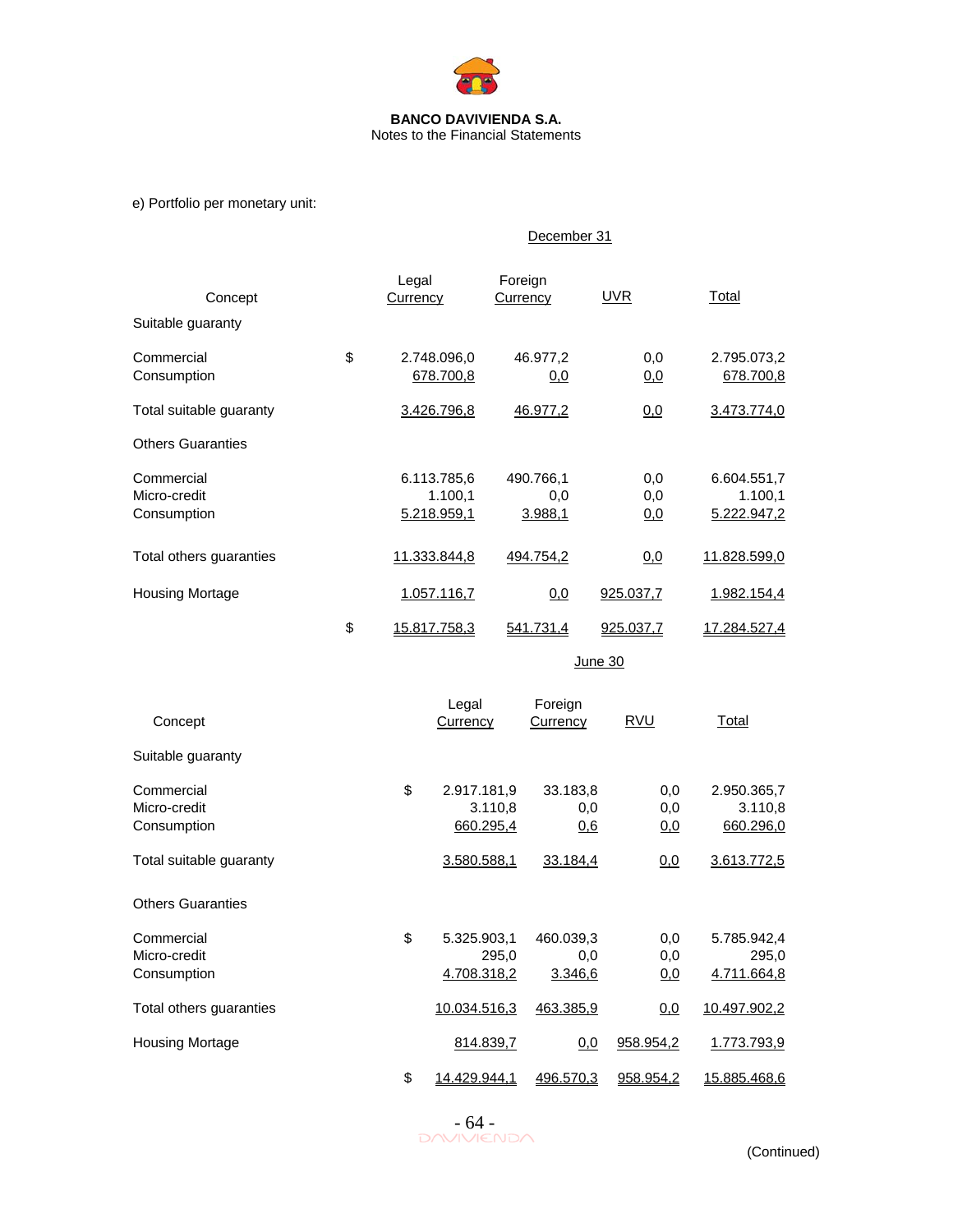

Notes to the Financial Statements

# f) Credit portfolio per period of maturity

| December 31                                                 | From 0 to 1<br>years                            | From 1 to 5<br>years                               | From 5 to 10<br>years                          | More than 10<br>years                       | Total                                                |
|-------------------------------------------------------------|-------------------------------------------------|----------------------------------------------------|------------------------------------------------|---------------------------------------------|------------------------------------------------------|
| Commercial<br>\$.<br>Consumption<br>Micro-credit<br>Housing | 3.135.458.4<br>555.973,2<br>738,3<br>77.765,8   | 3.086.112,6<br>4.130.813,3<br>361,8<br>185.685,5   | 2.258.738.9<br>1.136.243,2<br>0,0<br>557.059,4 | 919.315,0<br>78.618,3<br>0,0<br>1.161.643,7 | 9.399.624,9<br>5.901.648,0<br>1.100,1<br>1.982.154,4 |
| \$                                                          | 3.769.935.7                                     | 7.402.973,2                                        | 3.952.041,5                                    | 2.159.577.0                                 | 17.284.527.4                                         |
| June 30                                                     | From 0 to 1<br>years                            | From 1 to 5<br>years                               | From 5 to 10<br>years                          | More than 10<br>years                       | Total                                                |
| \$<br>Commercial<br>Consumption<br>Micro-credit<br>Housing  | 3.377.840.1<br>585.627,7<br>1.604,7<br>10.251,5 | 3.170.644,0<br>3.869.864,9<br>1.801,1<br>234.165,4 | 1.423.004.7<br>848.937,6<br>0,0<br>559.054,4   | 764.819,3<br>67.530,6<br>0,0<br>970.322,6   | 8.736.308,1<br>5.371.960,8<br>3.405,8<br>1.773.793.9 |

\$ 3.975.324,0 7.276.475,4 2.830.996,7 1.802.672,5 15.885.468,6

# g) Restructured Credits Detail

| December 31                                          | Restructured<br>Common                         | Allowance                                | Guaranty                                 |
|------------------------------------------------------|------------------------------------------------|------------------------------------------|------------------------------------------|
| Commercial<br>Consumption<br>Micro-credit<br>Housing | \$<br>68.517,2<br>443.125,1<br>2.4<br>70.677,8 | 22.515,1<br>106.684,5<br>0.1<br>11.156,2 | 60.170,0<br>65.303,5<br>0.0<br>253.709.3 |
|                                                      | \$<br>582.322,5                                | 140.355,9                                | 379.182,8                                |
| June 30                                              | Restructured<br>Common                         | Allowance                                | Guarantv                                 |

| Commercial   | \$<br>32.749,7    | 6.348,0   | 66.719,2  |
|--------------|-------------------|-----------|-----------|
| Consumption  | 454.635,3         | 186.898,9 | 49.405,5  |
| Micro-credit | 0.0               | 0.0       | 0.0       |
| Housing      | 132.171,9         | 17.754,4  | 511.828,4 |
|              | \$<br>\$619.556,9 | 211.001,3 | 627.953.1 |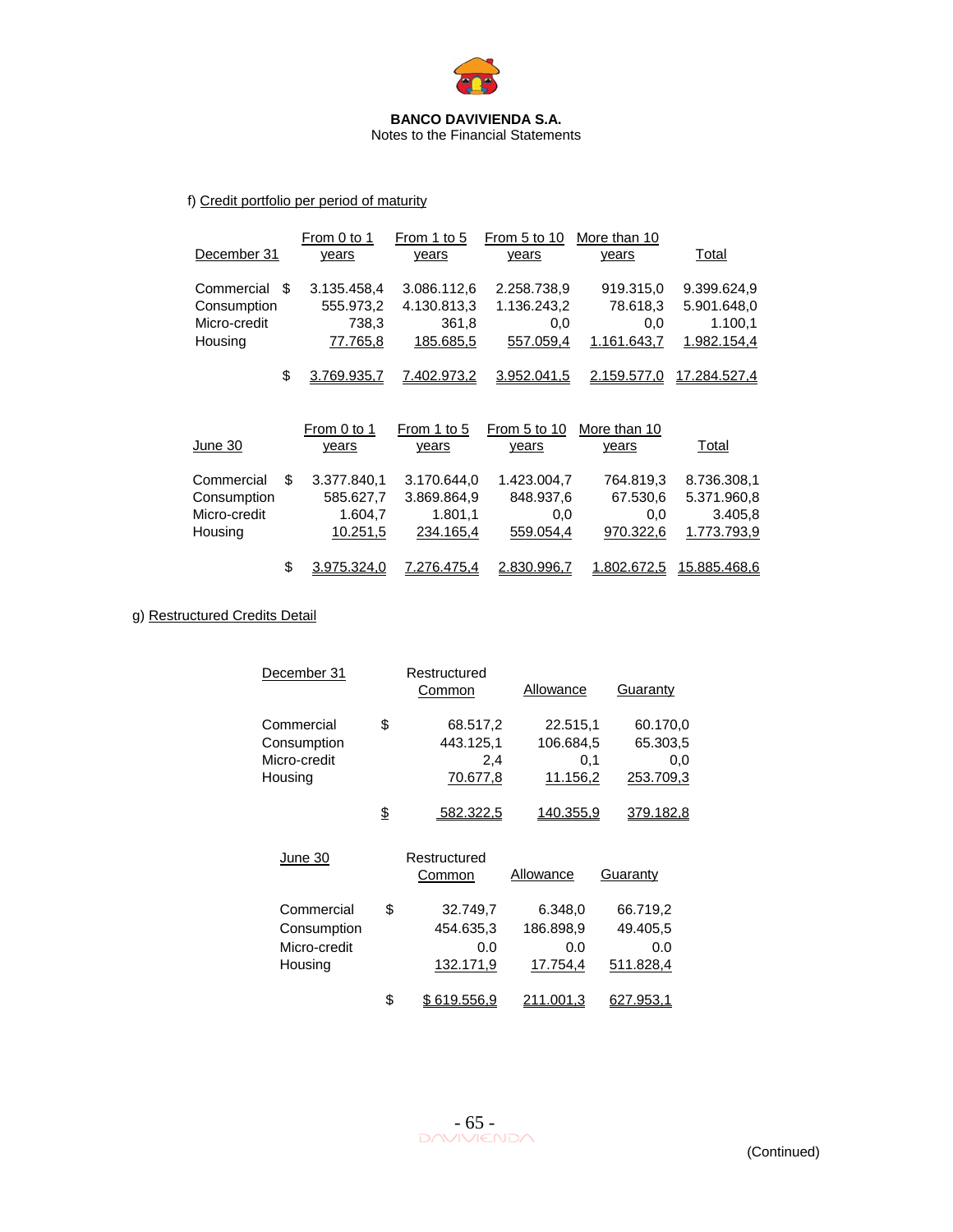

# **Restructured Credits per Rating:**

| December 31              | Number          | Restructured. |
|--------------------------|-----------------|---------------|
|                          | Credits         | Common        |
| Commercial               |                 |               |
| A - Normal               | 463             | \$22.270,0    |
| B - Acceptable           | 268             | 14.848,0      |
| C - Deficient            | 220             | 12.674,2      |
| D - Difficult collection | 352             | 15.834,1      |
| E - Irrecoverable        | 87              | 2.890,9       |
|                          | 1.390           | \$68.517,2    |
| Consumption              |                 |               |
| A - Normal               | 20.479          | 250.108,1     |
| B - Acceptable           | 2.322           | 27.887,1      |
| C - Deficient            | 4.061           | 53.481,3      |
| D - Difficult collection | 5.717           | 65.528,7      |
| E - Irrecoverable        | 4.225           | 46.119,9      |
|                          | 36.804          | \$443.125,1   |
| Micro-credit             | 1               | 2,4           |
| B - Acceptable           | 1               | \$2,4         |
| Housing                  |                 |               |
| A - Normal               | 2.104           | 35.764,8      |
| B - Acceptable           | 644             | 9.419,9       |
| C - Deficient            | 1.183           | 16.065,3      |
| D - Difficult collection | 448             | 6.313,8       |
| E - Irrecoverable        | <u>230</u>      | 3.114,0       |
|                          | 4.609           | \$70.677,8    |
|                          | 42.804          | \$582.322,5   |
| June 30                  | Number          | Restructured. |
|                          | Credits         | <u>Common</u> |
| Commercial               |                 |               |
| A - Normal               | 459             | \$13.359,1    |
| B - Acceptable           | 285             | 10.249,8      |
| C - Deficient            | 130             | 4.458,3       |
| D - Difficult collection | 127             | 4.309,1       |
| E - Irrecoverable        | $\overline{35}$ | 373,4         |
|                          | 1,036           | \$32.749,7    |

 $-66 -$ <br>DAVIVIENDA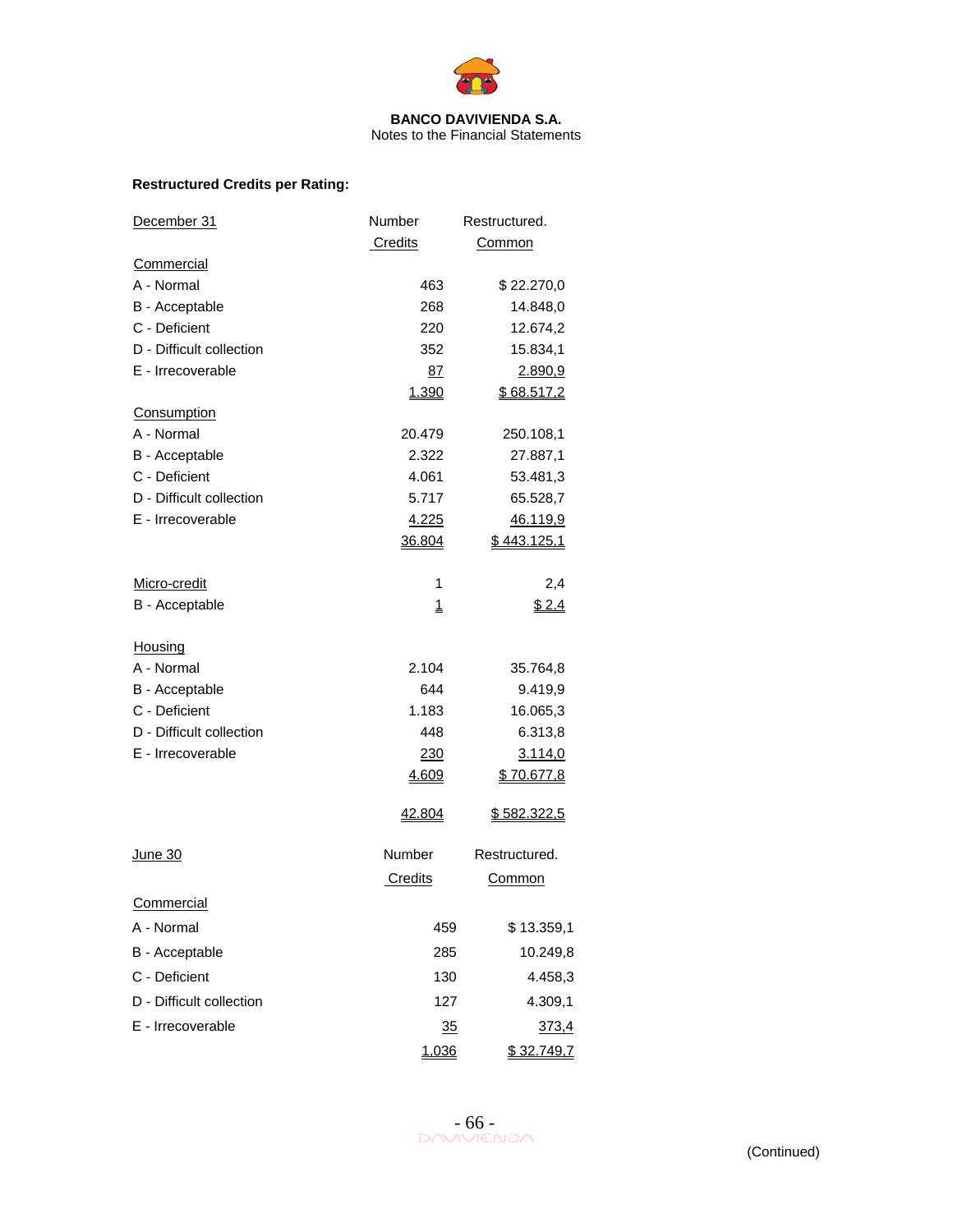

Notes to the Financial Statements

56.845 \$ 619.556,9

| <u>June 30</u>           | Number       | Restructured.      |
|--------------------------|--------------|--------------------|
|                          | Credits      | Common             |
| <b>Consumption</b>       |              |                    |
| A - Normal               | 17.490       | 144.513,3          |
| B - Acceptable           | 3.185        | 27.254,5           |
| C - Deficient            | 8.131        | 104.400,0          |
| D - Difficult collection | 9.675        | 104.628,6          |
| E - Irrecoverable        | <u>7.415</u> | <u>73.838,9</u>    |
|                          | 45.896       | <u>\$454.635,3</u> |
| <b>Housing</b>           |              |                    |
| A - Normal               | 4.824        | 61.305,7           |
| B - Acceptable           | 2.217        | 31.082,4           |
| C - Deficient            | 1.964        | 26.416,3           |
| D - Difficult collection | 562          | 8.541,4            |
| E - Irrecoverable        | <u>346</u>   | <u>4.826,1</u>     |
|                          | <u>9.913</u> | \$132.171,9        |
|                          |              |                    |
|                          |              |                    |

# **Restructured Credits per Geographical Zone:**

|                    | December 31      | June 30          |
|--------------------|------------------|------------------|
|                    | Restructured.    | Restructured.    |
|                    | Common           | Common           |
| Commercial         |                  |                  |
| Bogotá             | \$36.353,0       | 20.266,9         |
| Antioquia          | 10.569,2         | 5.701,9          |
| Nororiental        | 13.185,4         | 2.885,0          |
| Suroccidental      | 8.409,6          | 3.895,9          |
|                    | 68.517,2         | 32.749,7         |
| <b>Consumption</b> |                  |                  |
| Bogotá             | 207.073,0        | 214.377,3        |
| Antioquia          | 75.138,5         | 76.377,9         |
| Nororiental        | 88.084,6         | 69.249,4         |
| Suroccidental      | 72.829,0         | 94.630,7         |
|                    | <u>443.125,1</u> | <u>454.635,3</u> |
| Micro-credit       |                  |                  |
| Bogotá             | 2,4              | 0,0              |
|                    | <u>2,4</u>       | <u>0,0</u>       |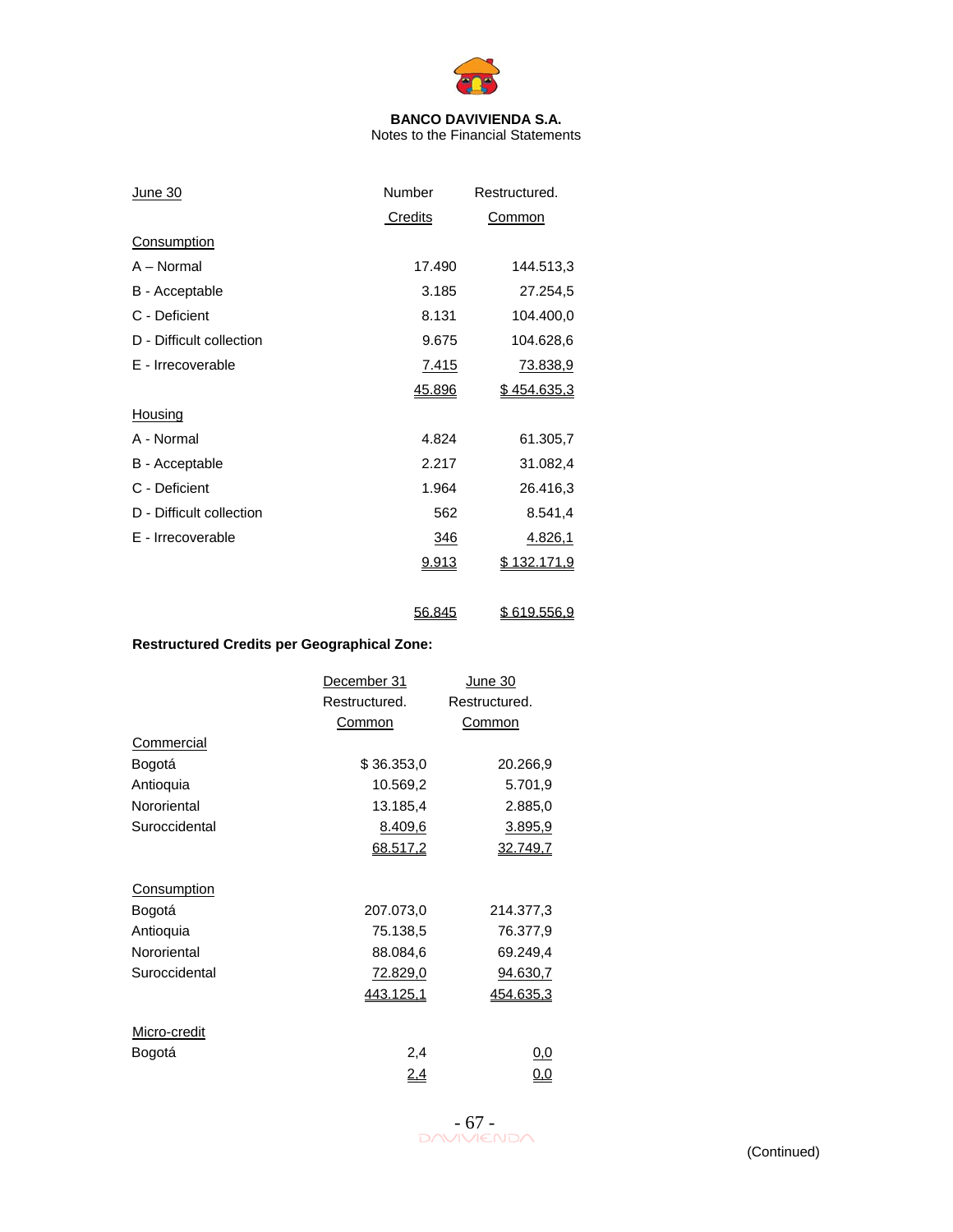

Notes to the Financial Statements

|               | December 31   | June 30       |
|---------------|---------------|---------------|
|               | Restructured. | Restructured. |
|               | Common        | Common        |
| Housing       |               |               |
| Bogotá        | 48.758,5      | 88.602,2      |
| Antioquia     | 4.067,0       | 15.986,7      |
| Nororiental   | 12.101,7      | 14.027,2      |
| Suroccidental | 5.750,6       | 13.555,8      |
|               | 70.677,8      | 132.171,9     |
|               |               |               |
|               | 582.322.5     | 619.556.9     |

#### h) Social Interest Housing

The Bank has assigned recourses to finance social interest housing in compliance with the provisions of Decrees 1041 of 1995 and 1122 of 1996.

The External Memorandum Letter No. 049 from the Superintendencia Financiera de Colombia in compliance of Decree No. 3092 of 1997 of the National Government, instructions are issued to determine the base for calculation and credit the required percentage

In July 2008, the financial sector made an agreement with the National Government for the placement of funds for \$2.200.000 for financing of social interest housing, which according to the communication by the Mministerio de Ambiente, vivienda y Desarrollo Territorial, the individual goal for the Bank is of \$219.485.0 for building, improvement and acquisition VIS to finance, from July 1, 2008 and june 30, 2009.

From July, 2008 to December 2009 the Bank has placed resources for individual credits for \$365.445,3 and for constructors \$182.703,5 for a total of \$548.148,8.

The value of social interest housing portfolio is as follows:

|              | December 31 |             | June 30     |  |
|--------------|-------------|-------------|-------------|--|
| Individual   |             | 1.010.757,9 | 1.003.630,6 |  |
| Constructors |             | 66,615,3    | 45.036,1    |  |
|              | S           | 1.077.373,2 | 1.048.666,7 |  |

Portfolio with subsidized rate

To comply with decree 1143 of 2009, issued by the government through which the mechanism of "Conditional Coverage" is created, the Bank implemented procedures for the implementation of this mechanism in the disbursement of housing portfolio and leasing contracts for new home purchases.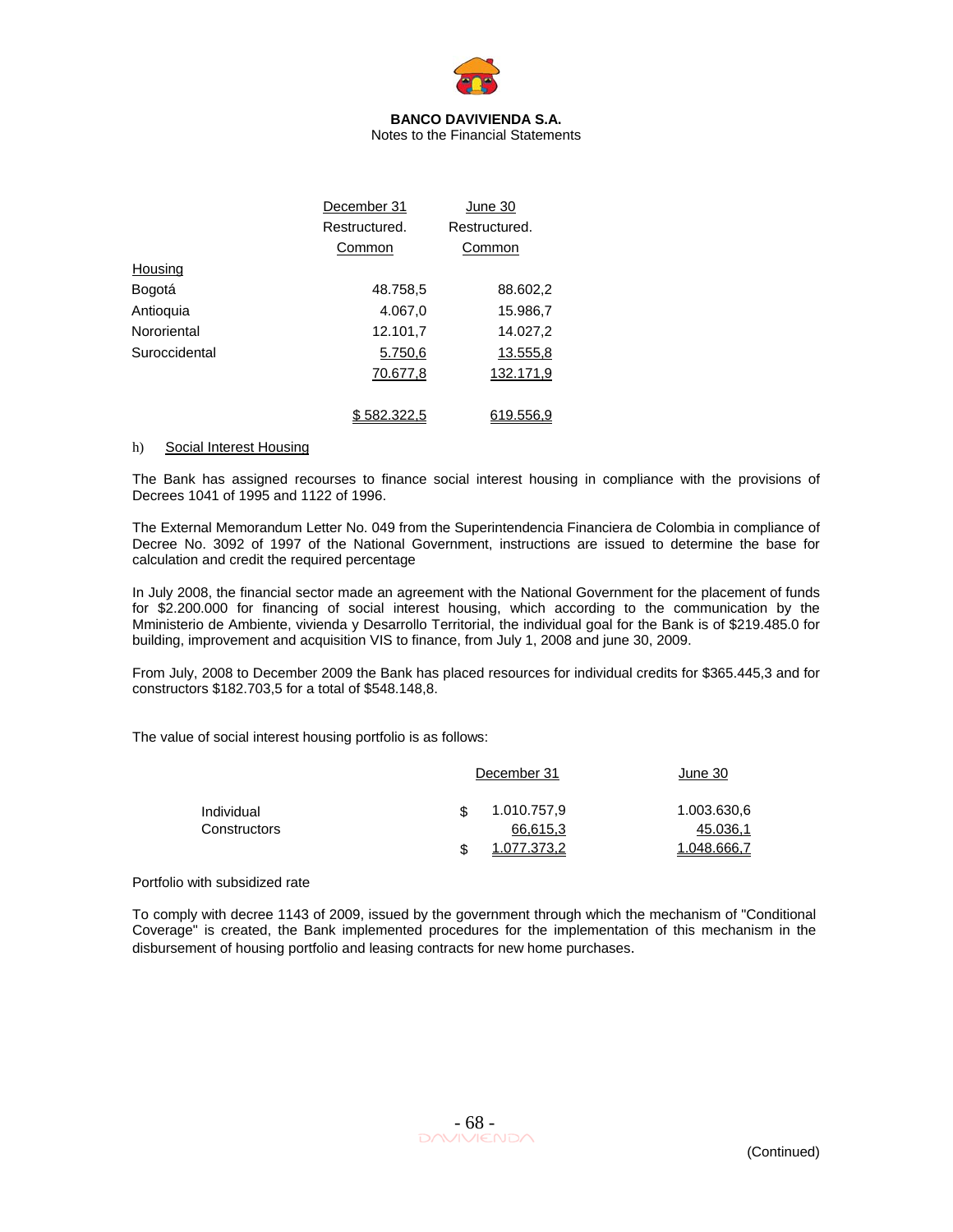

Notes to the Financial Statements

This procedure allows lower interest rates to be charged during the first seven years of each loan and in accordance with established ranges, as follows:

| <b>Property Value</b>     | Coverage Rate |
|---------------------------|---------------|
| <b>Legal Minimum Wage</b> | Percentage    |
|                           |               |
| Public Housing Up to 135  | 5%            |
| >135 up to 235            | 4%            |
| >235 up to 335            | 3%            |

The Bank will generate a monthly bill to the Banco de la República for the implementation of coverage benefit In accordance with established procedures.

The coverage benefit will end for:

- Early cancellation of credit or lease contract
- If the debtor is in arrears exceeding three consecutive months
- At the request of the credit debtors
- By credit subrogation
- By transfer/surrender of the lease
- For bringing the deadline forward.

#### Duration of cover granted by the Bank

The coverage will run from installment 85 for the next eight (8) years; the Bank will assume the value that the government had been paying under the same conditions.

As of 31 December 2009, the Bank has disbursed 10,356 housing portfolio obligations under this benefit for \$ 442,898.3.

#### i) Stockholders and employees portfolio

The portfolio includes loans as follows:

|                     | December 31 |           | June 30   |  |
|---------------------|-------------|-----------|-----------|--|
| Stockholders        |             | 275.316,0 | 176.490.5 |  |
| Employees (note 11) |             | 150.968,2 | 131.100,0 |  |
|                     |             | 426.284.2 | 307.590.5 |  |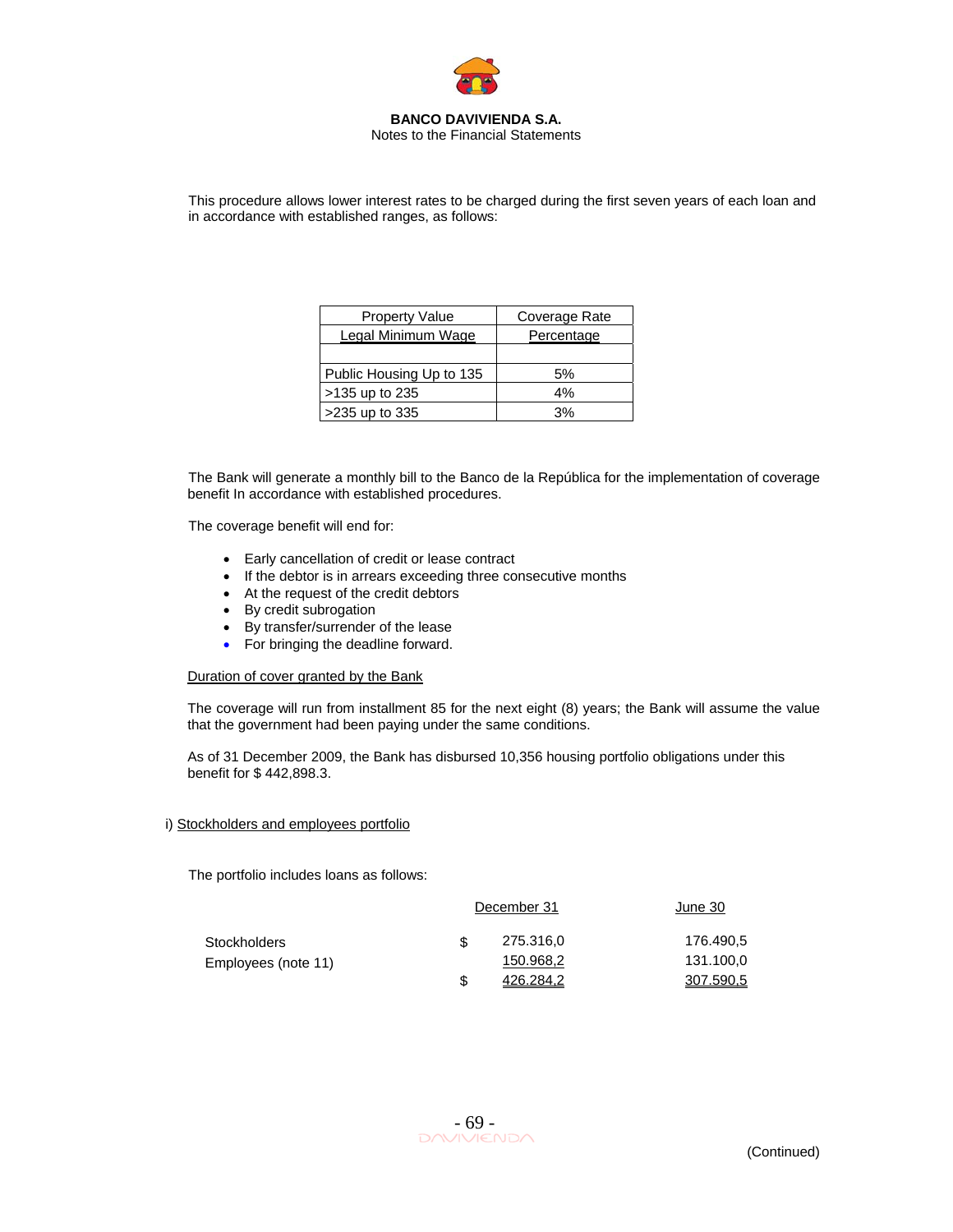

Notes to the Financial Statements

The annual effective interest of the stockholders and employees credit portfolio is the following:

| Modality           | Jul.– Dec.09        | Jan. – Jun. 09      |
|--------------------|---------------------|---------------------|
| Individual credits | Between 0.0%-25.78% | Between 0.0%-31.52% |

The weight time for credit portfolio to stockholders and employees is the following:

| Modality           | December 31 | June 30 |
|--------------------|-------------|---------|
| Individual credits | 8 years     | 8 years |

#### j) Portfolio-backed Securities

The Bank carried out a process of productive home portfolio-backed securities (in UVR and at fixed rate) as non-productive portfolio.

The process of non-productive home portfolio-backed securities has been oriented towards the following aspects:

- Decreasing the level of overdue portfolio to the Bank's interior and, therefore, reducing the systemic risk presented by the concentration of long-term assets against short-term liabilities.
- Improving the financial indicators of the Bank.
- Funding and freeing up resources of the economy towards its productive apparatus using a nonproductive asset that otherwise would not act as such.
- Involving the Bank in the deepening process of the capital market.

The process of home portfolio-backed securities is in keeping with the provisions set forth in the first sub-section of Article 12 of the Law 546 of 1999. The Bank proceeded to fully separate and cut-off from its equity the entirety of the underlying assets object of securitization that form a Universality, pursuant to the stipulations of Article 2 of the Resolution 775 of 2001 of the Superintendencia Financiera de Colombia, through the issuance of securities representing the loans granted to fund the construction and acquisition of houses classified as A, B and C. The A securities are sold to the Company providing securitization and B and C are registered in the Bank under the code PUC 130409 – Securities of credit content derived from the securitization processes -, in line to the directions given by the Superintendencia Financiera de Colombia. The Bank shall cover the expenses incurred in the taking over of the guarantee; in return, the Bank will receive the remaining after having paid the total amount of capital and interests for such securities.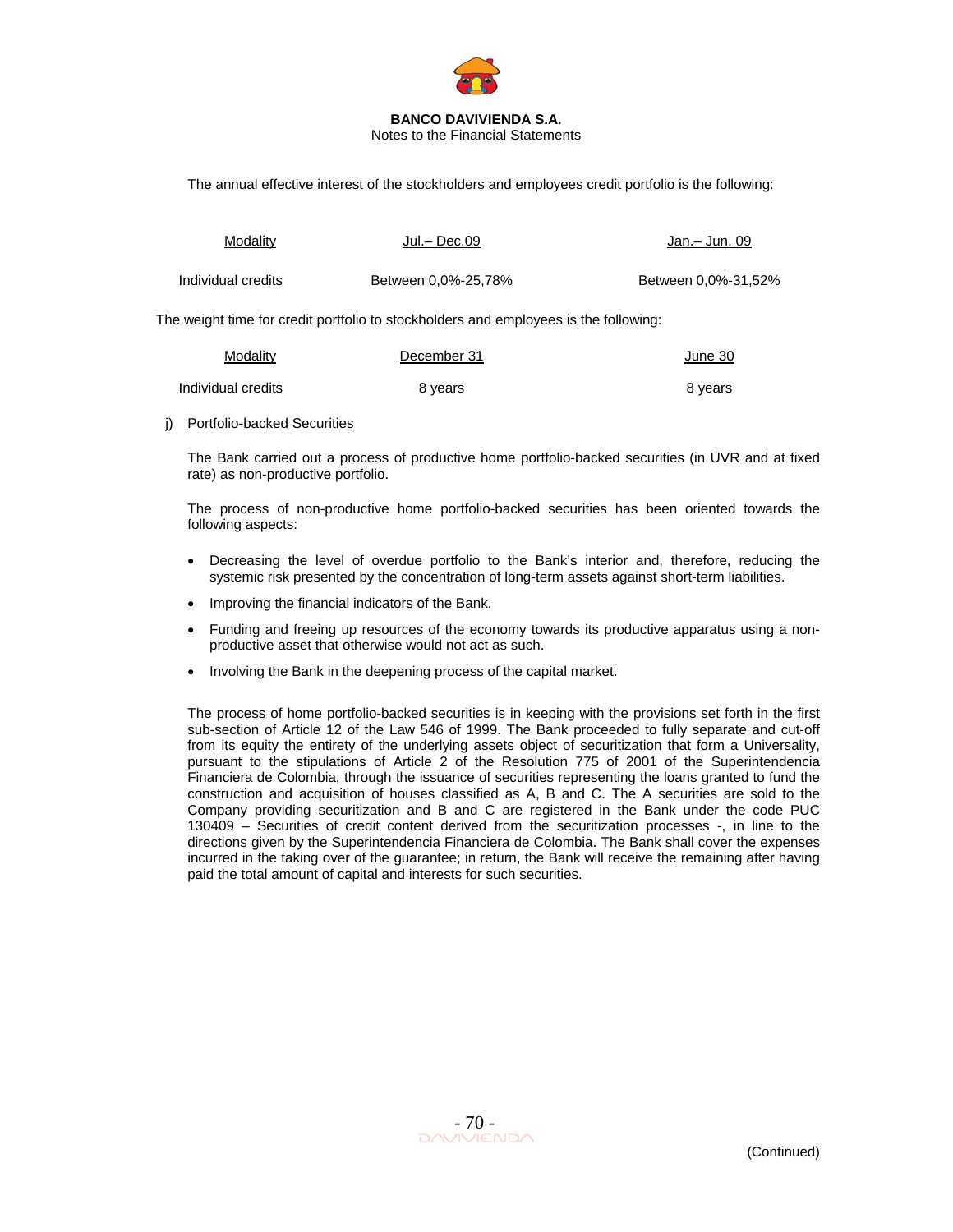

### k) Portfolio Purchase and Sale

The following is a detail of the portfolio purchases and sales during the second half-year of 2009:

|                                 |                      |           | Other           |          |              |
|---------------------------------|----------------------|-----------|-----------------|----------|--------------|
| Entity                          | Number of<br>credits | Capital   | Interest        | concepts | <u>Total</u> |
| Sales                           |                      |           |                 |          |              |
| Promociones y cobranzas Beta(*) | 12.590 \$            | 19.222.7  | 3.801.4         | 11,7     | 23.035,8     |
| Grupo Consultor Andino (*)      | 12.773               | 19.686,0  | 4.049.5         | 12,3     | 23.747,8     |
| Refinancia S.A. (*)             | 214.791              | 330.583.3 | 65.751.1        | 203.4    | 396.537,9    |
| Titularizadora Colombiana S.A.  | 2.504                | 184.486.7 | 1.144,2         | 205,4    | 185.836.3    |
|                                 | 242.658<br>S         | 553.978,7 | <u>74.746,2</u> | 432,8    | 629.157,8    |

(\*) Written off Portfolio Sale.

#### **Sale Conditions**

#### Written Off Portfolio:

On 27 November 2009, the penalized portfolio was sold for \$ 443,321.4; whose selling price was \$ 23,427.4 more than was paid of which \$ 1,380.0 was received on 23 December 2009. A debt was created for the remaining \$ 22,047.4 which was canceled in January 2010 (note 8).

#### Secured Portfolio:

On 21 August and 4 December 2009, the mortgage portfolios were sold to Titularizadora Colombiana SA and Banco Davivienda for \$ 99,079.9 and \$ 86,472.0, respectively:

#### Selling August 21, 2009:

The portfolio had 1.350 loans, at a rate of 15.59%.

The selling of the mortgage portfolio generated the following effect in the Bank:

| Capital              | 98.532.8 |
|----------------------|----------|
| Interests            | 590.0    |
| <b>Others</b>        | (42.9)   |
| Total Sale Portfolio | 99.079.9 |

The sale price was \$ 99.255,1, that detail is the following:

|          | 99.255,1 |
|----------|----------|
| 99.079.9 |          |
| 176.2    |          |
| (1.0)    |          |
|          |          |

Total Sale \$ 99.255.1

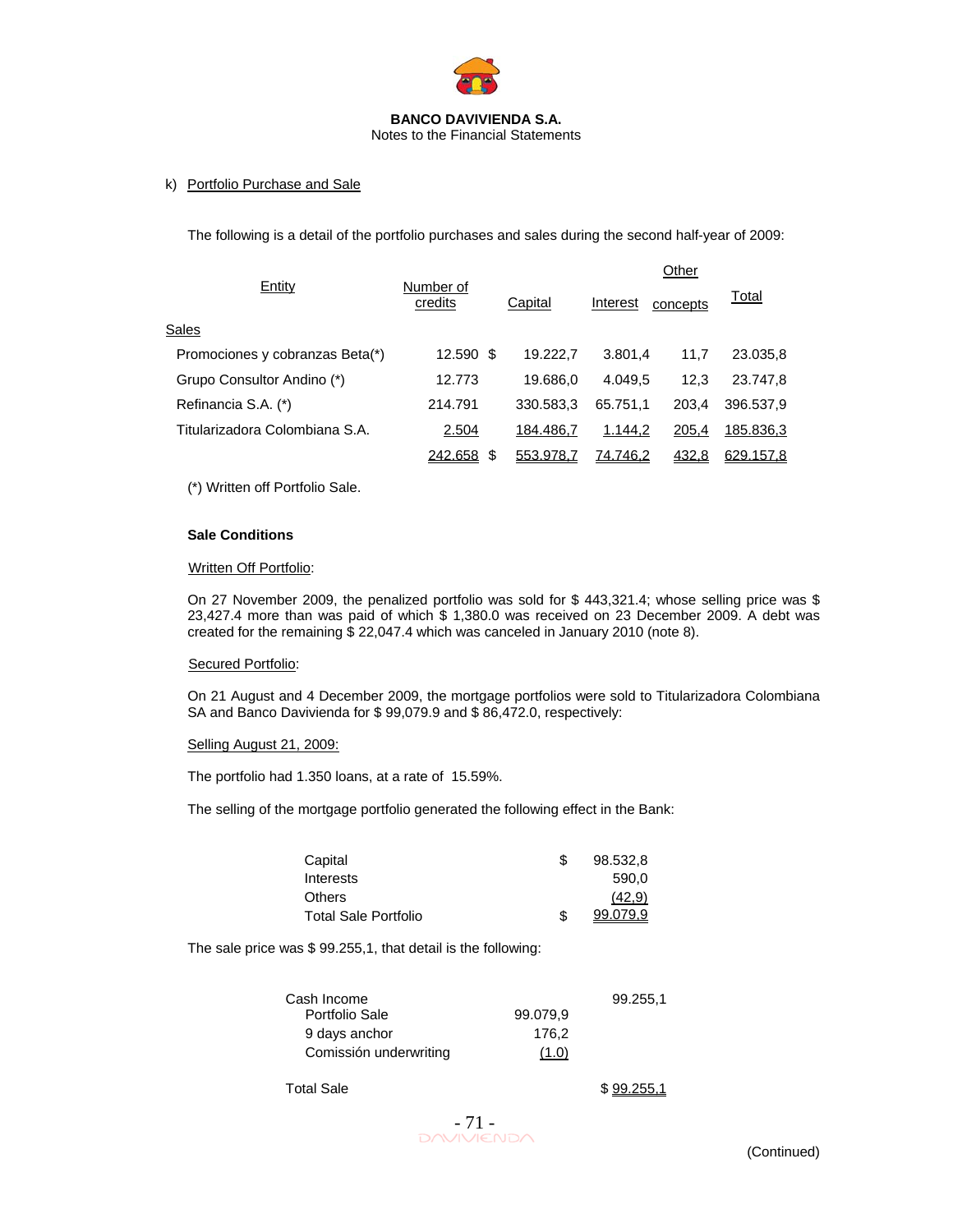

Notes to the Financial Statements

The payment was made in cash and TIPS E-12 securities were purchased for a nominal value of \$51.729,8.

Sale December 4, 2009:

The portfolio had 1.154 loans, at a rate of 15.37% EA.

The selling of the mortgage portfolio generated the following effect in the Bank:

| Capital              | S | 85.953.9 |
|----------------------|---|----------|
| <b>Interests</b>     |   | 567.5    |
| <b>Others</b>        |   | (49.4)   |
| Total sale portfolio | S | 86.472.0 |

The sale price was \$86.658,6, that detail is the following:

| Cash Income            |          | \$86.658,6 |
|------------------------|----------|------------|
| Portfolio Sale         | 86.472,0 |            |
| 8 days anchor          | 187.6    |            |
| Comissión underwriting | (1.0)    |            |
| <b>Total Sale</b>      |          | \$86.658,6 |

The payment was made in cash and TIPS E-13 securities were purchased for a nominal value of \$32.232,9.

The following is a detail of the portfolio sales during the first half-year period of 2009:

| <u>Entity</u>                  | Number of<br>credits | Capital   | Interest | Other<br>concepts | <u>Total</u> |
|--------------------------------|----------------------|-----------|----------|-------------------|--------------|
| Sales                          |                      |           |          |                   |              |
| Titularizadora Colombiana S.A. | 4.526                | 326,079.8 | 2.049.6  | 366,9             | 328,496.3    |

#### **Sale Conditions**

In March 5 and May 8, 2009, other processes of mortgage portfolio selling different to VIS where carried out between Titularizadora Colombiana S.A. and Banco Davivienda for \$328,496.3, thus:

#### Selling March 5, 2009:

The portfolio had 2.822 loans, at a rate of 16.45%.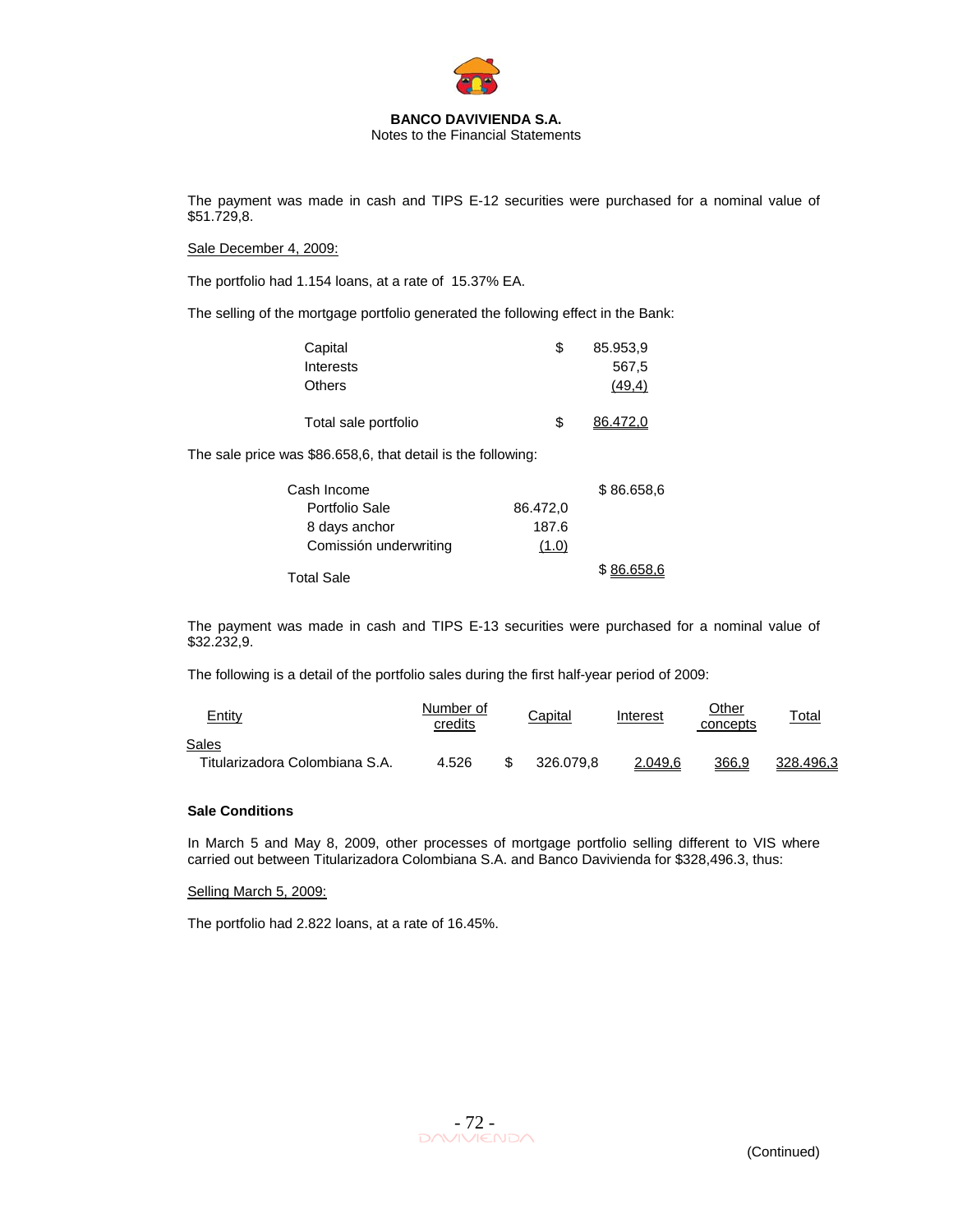

Notes to the Financial Statements

The selling of the mortgage portfolio generated the following effect in the Bank:

| Capital<br><b>Interests</b> | S | \$202.773,3<br>1.250.7 |
|-----------------------------|---|------------------------|
| Others                      |   | 229.3                  |
| <b>Total Sale Portfolio</b> | S | 204.253.3              |

The sale price was \$ 204.952,4, that detail is the following:

| Cash Income            |           | \$204.952,4 |
|------------------------|-----------|-------------|
| Portfolio Sale         | 204.253.3 |             |
| 12 days anchor         | 700.1     |             |
| Comissión underwriting | (1.0)     |             |
| <b>Total Sale</b>      |           | \$2049524   |

The payment was made in cash and TIPS in pesos E-10, for a nominal value of \$99,9.

#### Sale May 8, 2009:

The portfolio had 1.704 loans, at a rate of 16,09%.

The selling of the mortgage portfolio generated the following effect in the Bank:

| Capital              |     | 123.306,5 |
|----------------------|-----|-----------|
| Interests            |     | 798.9     |
| <b>Others</b>        |     | 137.6     |
| Total sale portfolio | \$. | 124.243.0 |

The sale price was \$ 124.476,2, that detail is the following:

| Cash Income            |           | \$124,476.2 |
|------------------------|-----------|-------------|
| Portfolio Sale         | 124.243.0 |             |
| 4 days anchor          | 234.2     |             |
| Comissión underwriting | (1,0)     |             |
| <b>Total Sale</b>      |           | \$124,476.2 |

The payment was made in cash and TIPS E-11securities were purchased for a nominal value of \$89.397,0.

During the first and second semester there were no buy portfolio transactions.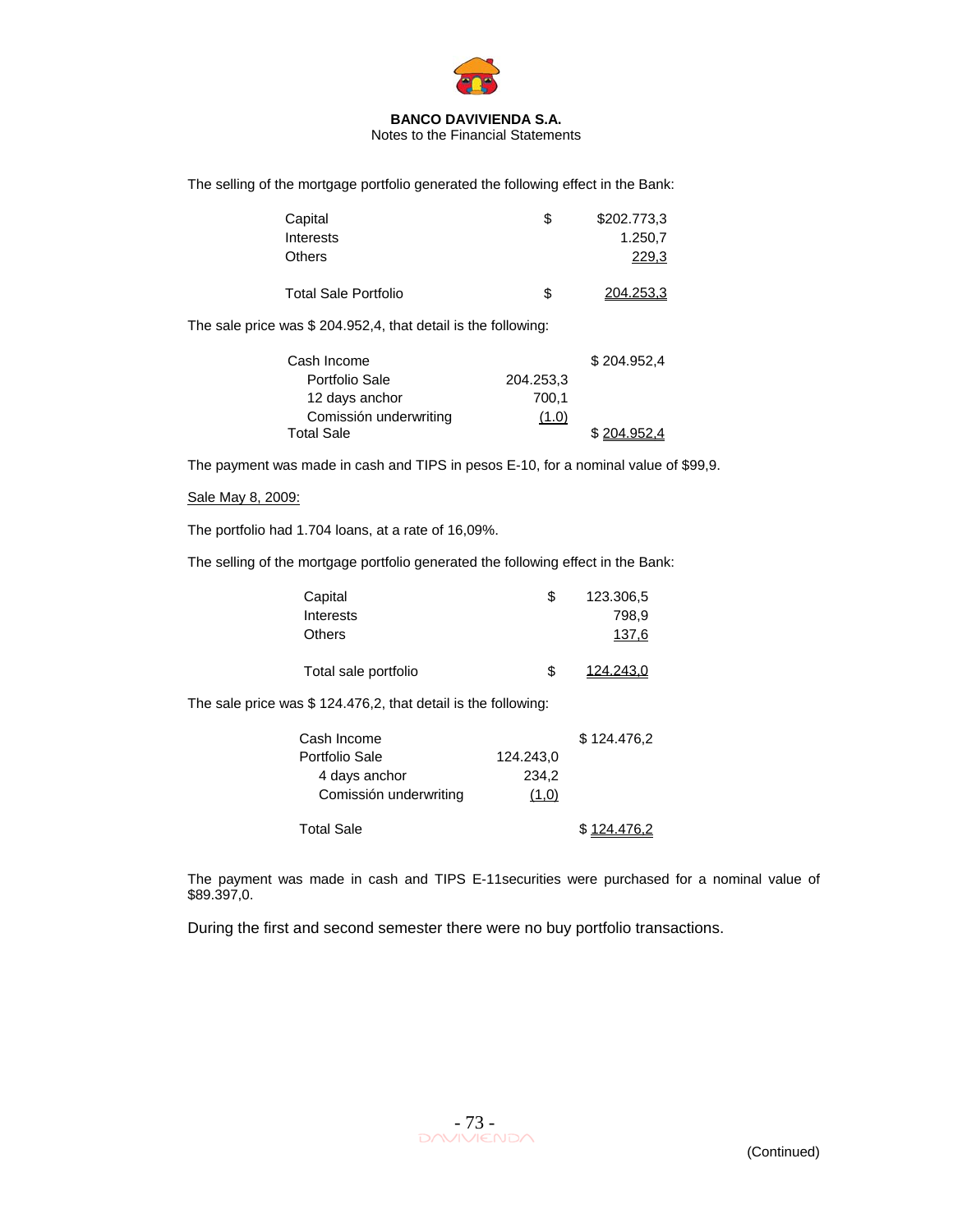

l) Portfolio Holdings

During the second semester there were no share transactions.

During the first semester of 2009, the Bank celebrated portfolio holdings contracts with Bancafé Panamá S.A. and Bancafe International Corporation S.A., for \$62.968.6, respectively, that detail is the following:

| <b>Entity</b>                 | Number of<br>credits | Dollars<br>Loans | Pesos<br>Loans | Participation |
|-------------------------------|----------------------|------------------|----------------|---------------|
| First half-year of 2009       |                      |                  |                |               |
| Bancafé Panamá S.A.           | 1                    | USD 50,000,000   | \$107.260,5    | 47.194,6      |
| Bancafé Int. Corporation S.A. | 6                    | 9,179,223        | 19.691.4       | 15.774,0      |
|                               |                      | USD 59.179.223   | \$126,951.9    | 62.968.6      |

At 31 December 2009, the balance of the shares were canceled; as at 30 June 2009 the balance of these contracts was \$ 84,521.3

#### m) Portfolio Write Downs:

The detail of the portfolio write downs is as follows:

|                             |                        | December 31 |                |           |
|-----------------------------|------------------------|-------------|----------------|-----------|
|                             | <b>Capital</b>         | Interests   | Other concepts | Total     |
| Commercial                  | \$<br>52.894,3         | 2.937,0     | 157,0          | 55.988,3  |
| Consumption                 | 223.477,1              | 6.684,6     | 1.105,8        | 231.267,5 |
| Housing                     | 5.594,1                | 53,4        | 261,0          | 5.908,5   |
| Micro-credit                | 1.133,6                | 28,7        | 13,7           | 1.176,0   |
| Others receivables accounts | 0.0                    | <u>0,0</u>  | 4.290,4        | 4.290,4   |
| Total                       | \$<br><u>283.099,1</u> | 9.703,7     | 5.827,9        | 298.630,7 |
|                             |                        | June 30     |                |           |
|                             | Capital                | Interests   | Other concepts | Total     |
| Commercial                  | \$<br>62.264,8         | 5.375,9     | 415,1          | 68.055,8  |
| Consumption                 | 223.982,5              | 7.579,8     | 2.383,1        | 233.945,4 |
| Housing                     | 5.463,7                | 43,8        | 243,4          | 5.750,9   |
| Micro-credit                | 1.288,2                | 75,0        | 52,3           | 1.415,5   |
| Others receivables accounts | 0,0                    | 0,0         | 4.148,2        | 4.148,2   |
| Total                       | \$<br>292.999,2        | 13.074,5    | 7.242,1        | 313.315,8 |

The Bank did not make collector operations during the semester.

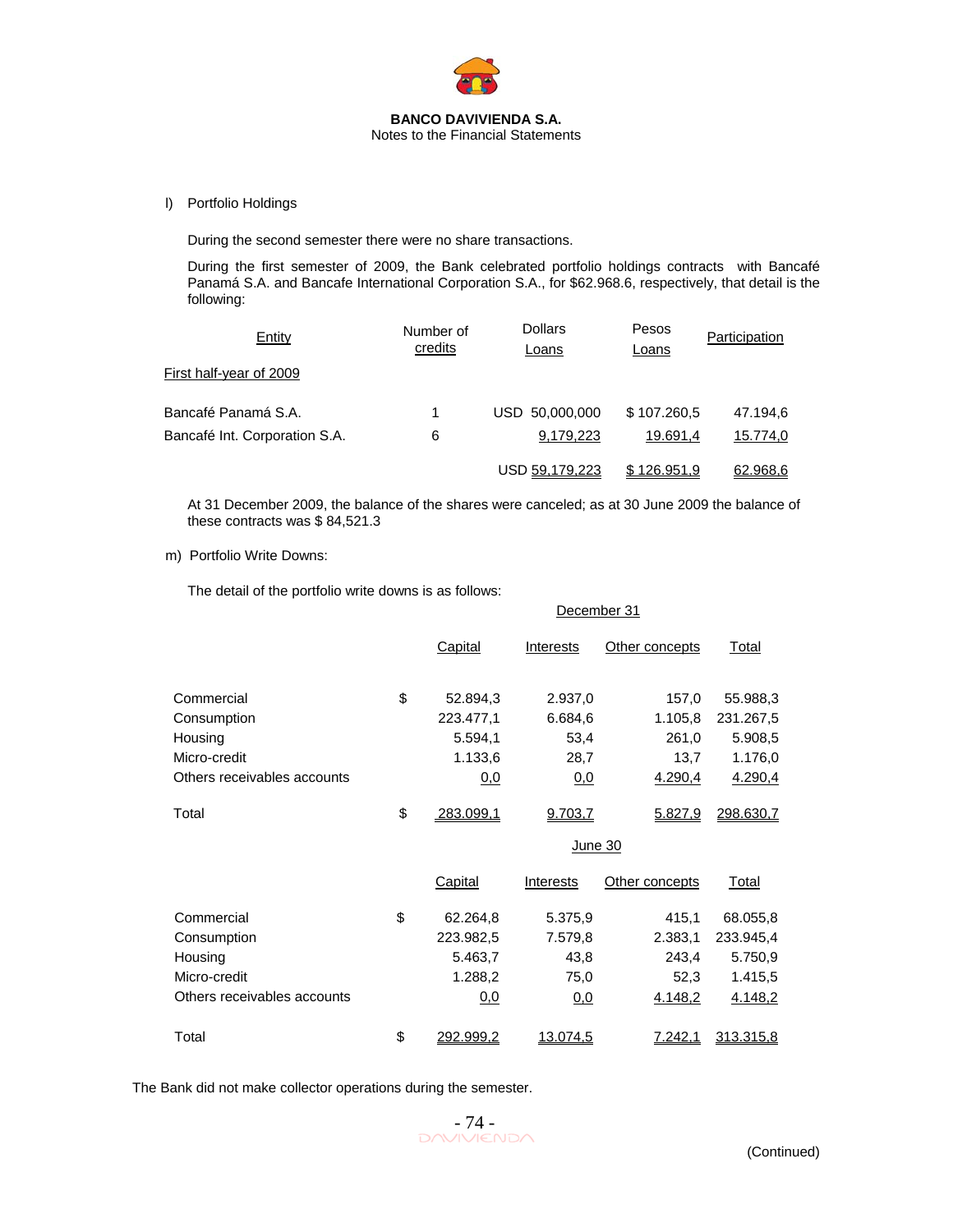

Notes to the Financial Statements

#### n) Allowance for Credit Portfolio and Financial Leasing

The movement of the portfolio credit allowance is following:

| December 31     |             |              |          |             |
|-----------------|-------------|--------------|----------|-------------|
| Commercial      | Consumption | Micro-credit | Housing  | Total       |
| \$<br>405.343.6 | 537.436.0   | 1.499,0      | 72,800.0 | 1.017.078.8 |
|                 |             |              |          |             |
| 305.204.1       | 438.111.7   | 256.2        | 28.413.8 | 771.985,8   |
| 500.1           | 0,0         | 11,0         | (11,0)   | 500.1       |
|                 |             |              |          |             |
| 52.894.3        | 223,477.1   | 1.133.6      | 5.594.1  | 283.099.1   |
| 0,0             | 0,0         | 0,0          | 814.6    | 814.6       |
| 180.349.0       | 247.084,6   | 274,2        | 22.334,4 | 450.042,2   |
| \$<br>477.804.5 | 504.986.0   | 358,4        | 72.459.9 | 1.055.608.8 |
|                 |             |              |          |             |

|                                             |                 |             | June 30      |          |             |
|---------------------------------------------|-----------------|-------------|--------------|----------|-------------|
|                                             | Commercial      | Consumption | Micro-credit | Housing  | Total       |
| Initial Balance                             | \$<br>339.604,9 | 475.682.3   | 2.685,4      | 77.399.0 | 895.371,6   |
| Plus:                                       |                 |             |              |          |             |
| Allowance charged to operating expenses     | 245.791,3       | 492.243.1   | 636,7        | 22.727.2 | 761.398.3   |
| <b>Reclassifications</b>                    | 0,0             | 0,8         | 0,0          | 0,0      | 0,8         |
| Less:                                       |                 |             |              |          |             |
| Write down loans                            | 62.264.8        | 223.982.5   | 1.288.2      | 5.463.7  | 292.999,2   |
| Amount not recovered from goods received in |                 |             |              |          |             |
| payment                                     | 0,0             | 0,0         | 0,0          | 512.8    | 512,8       |
| Refund to income                            | 117.787,8       | 206.508,0   | 534,9        | 21.349,5 | 346.179,9   |
| End Balance                                 | \$<br>405.343.6 | 537.436.0   | 1.499,0      | 72.800.2 | 1.017.078,8 |

For the second and first semester of 2009, the unrecovered value in lieu of payment for \$814.6 and \$512.4, respectively, corresponds to the difference between the least cost of acquisition of the asset and the balance of the debt recorded in the balance sheet, which is recognized in the statement of income in the credit portfolio allowances account.

The Bank has incorporated additional provisions for the consumer portfolio worth \$103,446 and for the commercial portfolio of \$74,547 which are being allocated to qualified borrowers in categories D and E.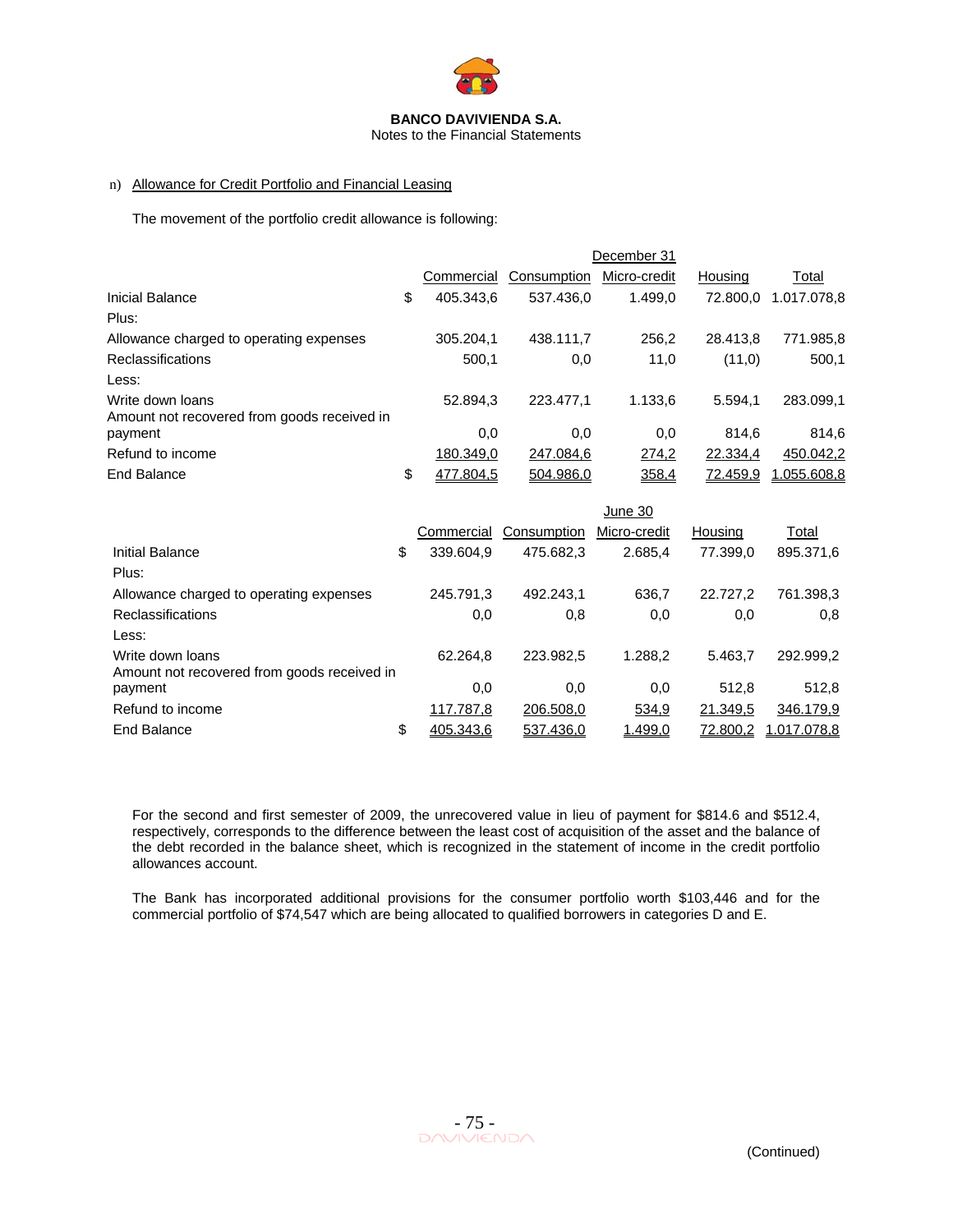

Notes to the Financial Statements

### **7) Customers´ Acceptances and Derivatives**

The following is the detail of the acceptances and the derivatives:

| Average<br><b>Balance</b><br><b>Balance</b><br>Var. %<br><b>Balance</b><br>Balance<br>\$<br>a) Banking Acceptances<br>611,8<br>1.868,3<br>$-67,3%$<br>These securities do not have any restriction or lien.<br>b) Cash Operations<br>The term defined is from 1 to 2 days.<br>Rights:<br>\$<br>Of purchase on foreign currency<br>38.109,5<br>67.684,1<br>30.433,0<br>36.645,7<br>Of sale on foreign currency<br>28.794,6<br>20.050,2<br>28.227,9<br>45.597,7<br>66.904,1<br>87.734,4<br>76.030,7<br>$-12,0%$<br>64.873,6<br>Obligations:<br>Of purchase on foreign currency<br>(38.120, 1)<br>(65.974, 4)<br>(30.376, 8)<br>(36.512, 1)<br>25,5%<br>Of sale on foreign currency<br>(28.753, 8)<br>(20.302,4)<br>(45.683,2)<br>(28.219,5)<br>$-37,1%$<br>(66.873,9)<br>(86.276,7)<br>(76.060, 0)<br>(64.731, 6)<br>$-12,1%$<br>\$<br>Total spot operations<br>1.457,7<br>(29,3)<br>142,0<br>30,2<br>$-203,1%$<br>At the second and first semester of 2009, the average yield of cash operations was \$414,14 and \$475.6, respectively.<br>c) Derivates<br>December 31<br>June 30<br><b>Forward Contracts</b><br>Average<br>Average<br><b>Balance</b><br><b>Balance</b><br>Var. %<br><b>Balance</b><br>Balance<br>The term defined is from 3 or more days.<br>Rights:<br>Of purchase on foreign currency<br>\$<br>1.805.366,4<br>2.110.177,4<br>2.267.868,3<br>2.550.378,0<br>Of sale on foreign currency<br>1.918.948,6<br>2.282.491,0<br>2.424.880,7<br>2.664.827,0<br>3.724.315,0<br>4.392.668,5<br>4.692.749,0<br>5.215.205,0<br>Obligations:<br>Of purchase on foreign currency<br>(1.794.810,3)<br>(2.117.685, 5)<br>(2.301.656, 9)<br>(2.512.642, 4)<br>$-22,0%$<br>Of sale on foreign currency<br>$(1.912.405, 6)$ $(2.247.193, 7)$ $(2.336.419, 1)$<br>(2.694.499,0)<br>$-18,1%$<br>$(3.707.215,9)$ $(4.364.879,2)$<br>(4.638.076, 0)<br>(5.207.141,4)<br>$-20,1%$<br><b>Total Forward Contracts</b> |  | December 31    |          | <u>June 30</u> |         |          |
|---------------------------------------------------------------------------------------------------------------------------------------------------------------------------------------------------------------------------------------------------------------------------------------------------------------------------------------------------------------------------------------------------------------------------------------------------------------------------------------------------------------------------------------------------------------------------------------------------------------------------------------------------------------------------------------------------------------------------------------------------------------------------------------------------------------------------------------------------------------------------------------------------------------------------------------------------------------------------------------------------------------------------------------------------------------------------------------------------------------------------------------------------------------------------------------------------------------------------------------------------------------------------------------------------------------------------------------------------------------------------------------------------------------------------------------------------------------------------------------------------------------------------------------------------------------------------------------------------------------------------------------------------------------------------------------------------------------------------------------------------------------------------------------------------------------------------------------------------------------------------------------------------------------|--|----------------|----------|----------------|---------|----------|
|                                                                                                                                                                                                                                                                                                                                                                                                                                                                                                                                                                                                                                                                                                                                                                                                                                                                                                                                                                                                                                                                                                                                                                                                                                                                                                                                                                                                                                                                                                                                                                                                                                                                                                                                                                                                                                                                                                               |  |                | Average  |                |         |          |
|                                                                                                                                                                                                                                                                                                                                                                                                                                                                                                                                                                                                                                                                                                                                                                                                                                                                                                                                                                                                                                                                                                                                                                                                                                                                                                                                                                                                                                                                                                                                                                                                                                                                                                                                                                                                                                                                                                               |  |                |          |                |         |          |
|                                                                                                                                                                                                                                                                                                                                                                                                                                                                                                                                                                                                                                                                                                                                                                                                                                                                                                                                                                                                                                                                                                                                                                                                                                                                                                                                                                                                                                                                                                                                                                                                                                                                                                                                                                                                                                                                                                               |  |                |          |                |         |          |
|                                                                                                                                                                                                                                                                                                                                                                                                                                                                                                                                                                                                                                                                                                                                                                                                                                                                                                                                                                                                                                                                                                                                                                                                                                                                                                                                                                                                                                                                                                                                                                                                                                                                                                                                                                                                                                                                                                               |  |                |          |                |         |          |
|                                                                                                                                                                                                                                                                                                                                                                                                                                                                                                                                                                                                                                                                                                                                                                                                                                                                                                                                                                                                                                                                                                                                                                                                                                                                                                                                                                                                                                                                                                                                                                                                                                                                                                                                                                                                                                                                                                               |  |                |          |                |         |          |
|                                                                                                                                                                                                                                                                                                                                                                                                                                                                                                                                                                                                                                                                                                                                                                                                                                                                                                                                                                                                                                                                                                                                                                                                                                                                                                                                                                                                                                                                                                                                                                                                                                                                                                                                                                                                                                                                                                               |  |                |          |                |         |          |
|                                                                                                                                                                                                                                                                                                                                                                                                                                                                                                                                                                                                                                                                                                                                                                                                                                                                                                                                                                                                                                                                                                                                                                                                                                                                                                                                                                                                                                                                                                                                                                                                                                                                                                                                                                                                                                                                                                               |  |                |          |                |         | 25,2%    |
|                                                                                                                                                                                                                                                                                                                                                                                                                                                                                                                                                                                                                                                                                                                                                                                                                                                                                                                                                                                                                                                                                                                                                                                                                                                                                                                                                                                                                                                                                                                                                                                                                                                                                                                                                                                                                                                                                                               |  |                |          |                |         | $-36,9%$ |
|                                                                                                                                                                                                                                                                                                                                                                                                                                                                                                                                                                                                                                                                                                                                                                                                                                                                                                                                                                                                                                                                                                                                                                                                                                                                                                                                                                                                                                                                                                                                                                                                                                                                                                                                                                                                                                                                                                               |  |                |          |                |         |          |
|                                                                                                                                                                                                                                                                                                                                                                                                                                                                                                                                                                                                                                                                                                                                                                                                                                                                                                                                                                                                                                                                                                                                                                                                                                                                                                                                                                                                                                                                                                                                                                                                                                                                                                                                                                                                                                                                                                               |  |                |          |                |         |          |
|                                                                                                                                                                                                                                                                                                                                                                                                                                                                                                                                                                                                                                                                                                                                                                                                                                                                                                                                                                                                                                                                                                                                                                                                                                                                                                                                                                                                                                                                                                                                                                                                                                                                                                                                                                                                                                                                                                               |  |                |          |                |         |          |
|                                                                                                                                                                                                                                                                                                                                                                                                                                                                                                                                                                                                                                                                                                                                                                                                                                                                                                                                                                                                                                                                                                                                                                                                                                                                                                                                                                                                                                                                                                                                                                                                                                                                                                                                                                                                                                                                                                               |  |                |          |                |         |          |
|                                                                                                                                                                                                                                                                                                                                                                                                                                                                                                                                                                                                                                                                                                                                                                                                                                                                                                                                                                                                                                                                                                                                                                                                                                                                                                                                                                                                                                                                                                                                                                                                                                                                                                                                                                                                                                                                                                               |  |                |          |                |         |          |
|                                                                                                                                                                                                                                                                                                                                                                                                                                                                                                                                                                                                                                                                                                                                                                                                                                                                                                                                                                                                                                                                                                                                                                                                                                                                                                                                                                                                                                                                                                                                                                                                                                                                                                                                                                                                                                                                                                               |  |                |          |                |         |          |
|                                                                                                                                                                                                                                                                                                                                                                                                                                                                                                                                                                                                                                                                                                                                                                                                                                                                                                                                                                                                                                                                                                                                                                                                                                                                                                                                                                                                                                                                                                                                                                                                                                                                                                                                                                                                                                                                                                               |  |                |          |                |         |          |
|                                                                                                                                                                                                                                                                                                                                                                                                                                                                                                                                                                                                                                                                                                                                                                                                                                                                                                                                                                                                                                                                                                                                                                                                                                                                                                                                                                                                                                                                                                                                                                                                                                                                                                                                                                                                                                                                                                               |  |                |          |                |         |          |
|                                                                                                                                                                                                                                                                                                                                                                                                                                                                                                                                                                                                                                                                                                                                                                                                                                                                                                                                                                                                                                                                                                                                                                                                                                                                                                                                                                                                                                                                                                                                                                                                                                                                                                                                                                                                                                                                                                               |  |                |          |                |         |          |
|                                                                                                                                                                                                                                                                                                                                                                                                                                                                                                                                                                                                                                                                                                                                                                                                                                                                                                                                                                                                                                                                                                                                                                                                                                                                                                                                                                                                                                                                                                                                                                                                                                                                                                                                                                                                                                                                                                               |  |                |          |                |         |          |
|                                                                                                                                                                                                                                                                                                                                                                                                                                                                                                                                                                                                                                                                                                                                                                                                                                                                                                                                                                                                                                                                                                                                                                                                                                                                                                                                                                                                                                                                                                                                                                                                                                                                                                                                                                                                                                                                                                               |  |                |          |                |         |          |
|                                                                                                                                                                                                                                                                                                                                                                                                                                                                                                                                                                                                                                                                                                                                                                                                                                                                                                                                                                                                                                                                                                                                                                                                                                                                                                                                                                                                                                                                                                                                                                                                                                                                                                                                                                                                                                                                                                               |  |                |          |                |         | $-20,4%$ |
|                                                                                                                                                                                                                                                                                                                                                                                                                                                                                                                                                                                                                                                                                                                                                                                                                                                                                                                                                                                                                                                                                                                                                                                                                                                                                                                                                                                                                                                                                                                                                                                                                                                                                                                                                                                                                                                                                                               |  |                |          |                |         | $-20,9%$ |
|                                                                                                                                                                                                                                                                                                                                                                                                                                                                                                                                                                                                                                                                                                                                                                                                                                                                                                                                                                                                                                                                                                                                                                                                                                                                                                                                                                                                                                                                                                                                                                                                                                                                                                                                                                                                                                                                                                               |  |                |          |                |         | $-20,6%$ |
|                                                                                                                                                                                                                                                                                                                                                                                                                                                                                                                                                                                                                                                                                                                                                                                                                                                                                                                                                                                                                                                                                                                                                                                                                                                                                                                                                                                                                                                                                                                                                                                                                                                                                                                                                                                                                                                                                                               |  |                |          |                |         |          |
|                                                                                                                                                                                                                                                                                                                                                                                                                                                                                                                                                                                                                                                                                                                                                                                                                                                                                                                                                                                                                                                                                                                                                                                                                                                                                                                                                                                                                                                                                                                                                                                                                                                                                                                                                                                                                                                                                                               |  |                |          |                |         |          |
|                                                                                                                                                                                                                                                                                                                                                                                                                                                                                                                                                                                                                                                                                                                                                                                                                                                                                                                                                                                                                                                                                                                                                                                                                                                                                                                                                                                                                                                                                                                                                                                                                                                                                                                                                                                                                                                                                                               |  |                |          |                |         |          |
|                                                                                                                                                                                                                                                                                                                                                                                                                                                                                                                                                                                                                                                                                                                                                                                                                                                                                                                                                                                                                                                                                                                                                                                                                                                                                                                                                                                                                                                                                                                                                                                                                                                                                                                                                                                                                                                                                                               |  | \$<br>17.099,1 | 27.789,3 | 54.673,0       | 8.063,6 | $-68,7%$ |

 $-76$ <br>DAVIVIENDA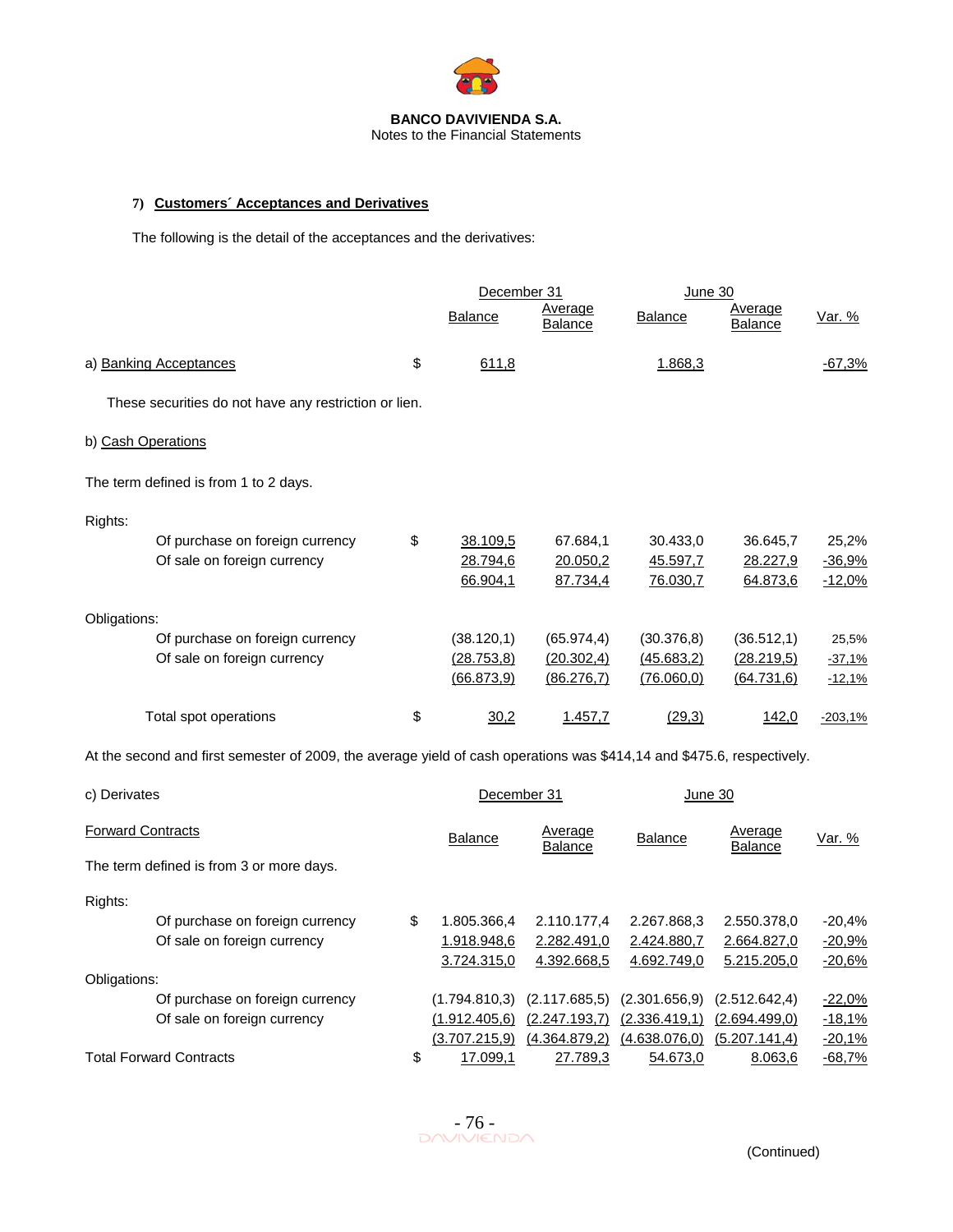

Notes to the Financial Statements

For Forward operations, the average yield was \$60,596.4 and \$2,908.9, for the second and first semester of 2009, respectively.

|                         |                                                                                             | December 31                                          |                                                           | <b>June 30</b>                                        |                                                         |                                   |
|-------------------------|---------------------------------------------------------------------------------------------|------------------------------------------------------|-----------------------------------------------------------|-------------------------------------------------------|---------------------------------------------------------|-----------------------------------|
| <b>Future Contracts</b> |                                                                                             | <b>Balance</b>                                       | Average<br><b>Balance</b>                                 | Balance                                               | Average<br><b>Balance</b>                               | <u>Var. %</u>                     |
|                         | The term defined is from 3 or more days.                                                    |                                                      |                                                           |                                                       |                                                         |                                   |
| Rights:                 |                                                                                             |                                                      |                                                           |                                                       |                                                         |                                   |
| Obligations:            | Of purchase on foreign currency<br>Of sale on foreign currency<br>Of purchase on securities | \$<br>20.865,2<br>34.414,3<br>26.035,9<br>81.315,4   | 52.855,5<br>46.713,0<br>21.604,9<br>121.173,4             | 11.994,6<br>14.502,3<br>23.458,0<br>49.954,9          | 26.134.3<br>26.129.4<br>17.159,1<br>69.422,8            | 74,0%<br>137,3%<br>11,0%<br>62,8% |
|                         | Of purchase on foreign currency<br>Of sale on foreign currency<br>Of purchase on securities | (20.496,7)<br>(35.252,7)<br>(26.035,9)<br>(81.785,3) | (51.405, 1)<br>(47.654, 5)<br>(21.604, 9)<br>(120.664, 5) | (12.317,7)<br>(13.087, 0)<br>(23.458,0)<br>(48.862,7) | (26.114, 8)<br>(25.430, 6)<br>(17.159,1)<br>(68.704, 5) | 66,4%<br>169,4%<br>11,0%<br>67,4% |
|                         | <b>Total Future Contracts</b>                                                               | \$<br>(469, 9)                                       | 508,9                                                     | 1.092,2                                               | 718,3                                                   | $-143,0%$                         |
| Swaps                   |                                                                                             |                                                      |                                                           |                                                       |                                                         |                                   |
|                         | The term defined is from 3 or more days.                                                    |                                                      |                                                           |                                                       |                                                         |                                   |
| Rights:                 |                                                                                             |                                                      |                                                           |                                                       |                                                         |                                   |
|                         | On foreign currency<br>On interest rate                                                     | \$<br>752,3<br>338.969,5<br>339.721,8                | 1.011,4<br>486.144,8<br>487.152,3                         | 1.120,9<br>537.978,0<br>539.098,9                     | 1.411,5<br>754.337,8<br>755.749,3                       | $-32,9%$<br>$-37,0%$<br>$-37,0%$  |
| Obligations:            |                                                                                             |                                                      |                                                           |                                                       |                                                         |                                   |
|                         | On foreign currency<br>On interest rate                                                     | (662, 0)<br>(376.062, 9)<br>(376.724, 9)             | (887,1)<br>(523.822, 9)<br>(524.710,0)                    | (1.049, 6)<br>(541.270,9)<br>(542.320,5)              | (1.433, 6)<br>(772.829,3)<br>(774.262, 9)               | $-36,9%$<br>$-30,5%$<br>$-30,5%$  |
| <b>Total Swaps</b>      |                                                                                             | \$<br>(37.003,1)                                     | (37.553, 8)                                               | (3.221, 6)                                            | (18.513, 6)                                             | 1.048,6%                          |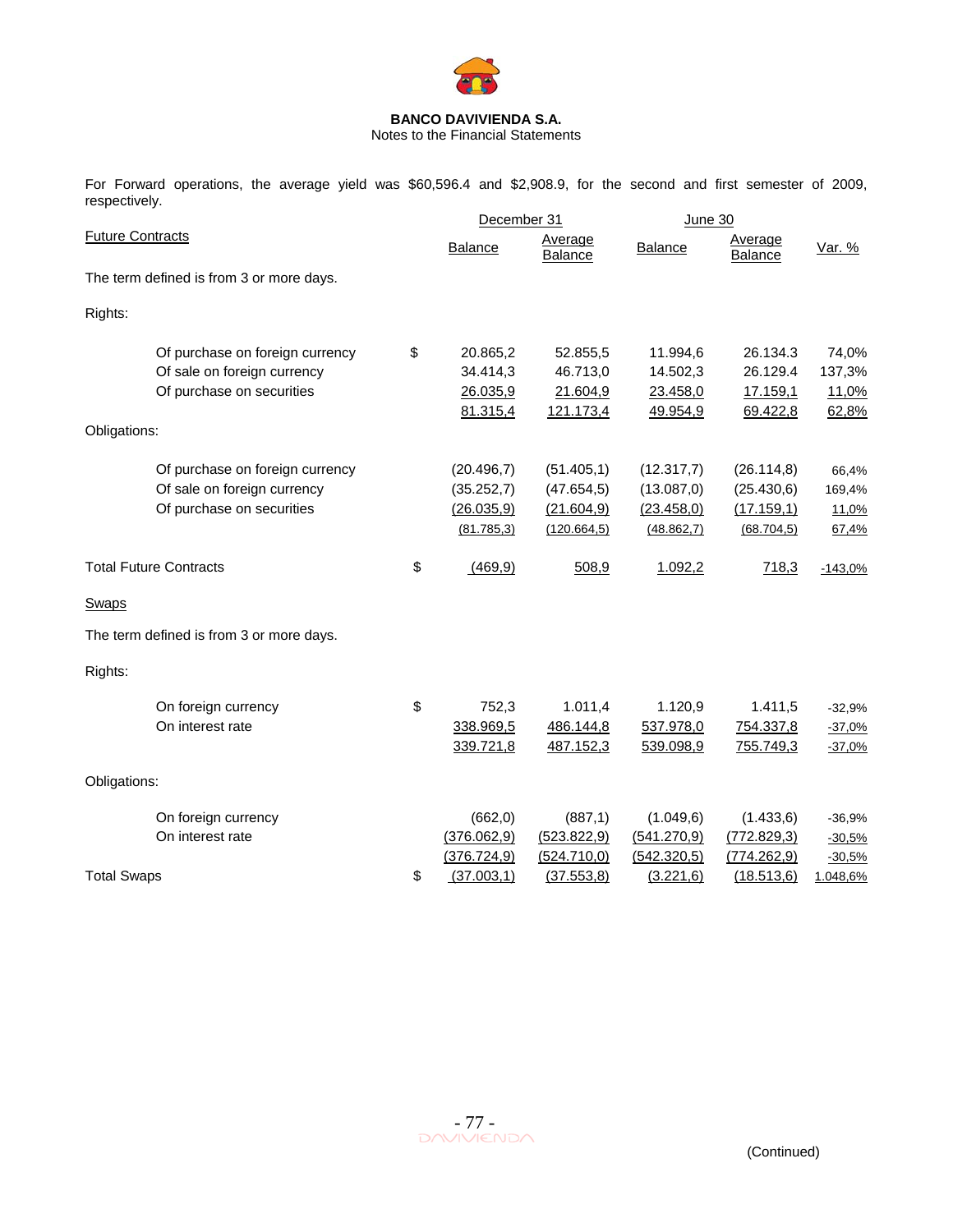

|                                                      |    | December 31                     |                                 | June 30                         |                                 |                               |
|------------------------------------------------------|----|---------------------------------|---------------------------------|---------------------------------|---------------------------------|-------------------------------|
| Options                                              |    | <b>Balance</b>                  | Average<br><b>Balance</b>       | <b>Balance</b>                  | Average<br><b>Balance</b>       | Var. %                        |
| The term defined is from 3 or more days.             |    |                                 |                                 |                                 |                                 |                               |
| Call on foreign currency<br>Put on foreign currency  | \$ | (69, 0)<br>(382, 8)<br>(451, 8) | (466, 1)<br>(260, 2)<br>(726,3) | (598, 6)<br>(246, 5)<br>(845,1) | (404, 1)<br>(138,5)<br>(542, 6) | $-88.5%$<br>55,3%<br>$-46,5%$ |
| Total acceptances, cash<br>operations and derivative |    | (20.183.7)                      | (8.524.3)                       | 53.537.5                        | (10.132.3)                      | $-137,7%$                     |

The following is the detail of the held maturity and the derivatives:

|                           | December 31          |                      |             |  |  |
|---------------------------|----------------------|----------------------|-------------|--|--|
|                           | From 0 to 1<br>years | Form 1 to 5<br>years | Total       |  |  |
| <b>Cash Operations</b>    | \$<br>30,2           | 0,0                  | 30,2        |  |  |
| <b>Forward Agreements</b> | 17.036,2             | 62,9                 | 17.099,1    |  |  |
| Swaps* Bankimg Book       | 88,4                 | (37.091.5)           | (37.003, 1) |  |  |
| Opcf                      | (461, 9)             | 0,0                  | (461, 9)    |  |  |
| Options                   | (451.9)              | 0,0                  | (451, 9)    |  |  |
|                           | \$<br>16.241,0       | 37.028,6             | 20.787,6    |  |  |

|                           |                      | June 30              |            |
|---------------------------|----------------------|----------------------|------------|
|                           | From 0 to 1<br>years | From 1 to 5<br>years | Total      |
| <b>Cash Operations</b>    | \$<br>(29,3)         | 0,0                  | (29,3)     |
| <b>Forward Agreements</b> | 54.673,0             | 0,0                  | 54.673,0   |
| Swaps*Bankimg Book        | (6.499, 4)           | 3.277,8              | (3.221, 6) |
| Opcf                      | 1.092,3              | 0,0                  | 1.092,3    |
| Options                   | (845,1)              | 0,0                  | (845, 1)   |
|                           | \$<br>48.391.5       | 3.277.8              | 51.669.3   |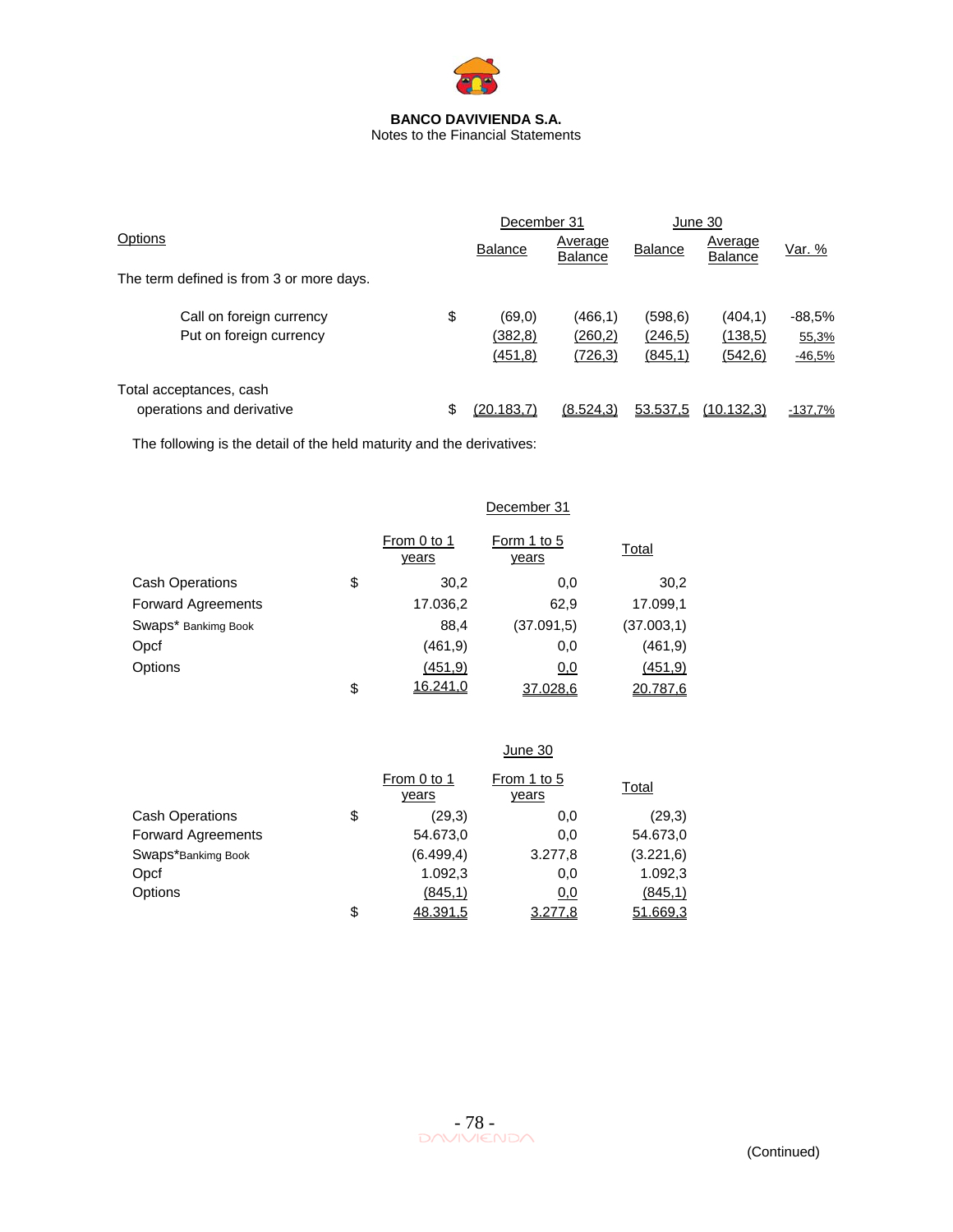

#### **Hedging operations - Swaps**

The swaps in force on 31 December 2009 which were produced in the second half of 2007 with the purchase of Granbanco SA in 2007 and in order to cover the exchange risk inherent in dollar liabilities contracted by the Bank (issue of ancillary bonds - note 17) are presented below:

| Operation | Counterparty               | Term<br>(vears) | Begining<br>Period | Ending<br>Period | Amount<br>USD | Liabilities |
|-----------|----------------------------|-----------------|--------------------|------------------|---------------|-------------|
|           | Deutsche Bank              |                 | Feb.07.07          | Feb.07.14        | 85,000,000    | <b>Bond</b> |
| 2         | The Royal Bank of Scotland |                 | Feb.07.07          | Feb.07.14        | 80,000,000    | <b>Bond</b> |
|           |                            |                 |                    |                  | 165.000.000   |             |

On 21 December 2009, netting was carried out for the 3rd. repayment of the syndicated loan, generating cash outflow of \$ 12,305.9 and those of the Capitalizadora Bolívar, Compañia de Seguros Bolívar and Seguros Comerciales Bolívar were written off.

| Operation      | Counterparty                | Date      |            | Payment<br>Amount<br>USD\$ | Exchange<br>Rate Agreed | Payment<br>Amount<br>$(COP)$ \$ |
|----------------|-----------------------------|-----------|------------|----------------------------|-------------------------|---------------------------------|
| 3              | Cía. de Seguros Bolívar     | Dec.21.09 | <b>USD</b> | 323,784                    | 2.015,74                | \$652,7                         |
| 4              | Capitalizadora Bolívar      | Dec.21.09 |            | 323,784                    | 2.015,74                | 652,7                           |
| 5              | Seguros Comerciales Bolívar | Dec.21.09 |            | 88,305                     | 2.015,74                | 178,0                           |
| 6              | Deutsche Bank               | Dec.21.09 |            | (1,881,315)                | 2.015,74                | (3.792, 2)                      |
| $\overline{7}$ | Deutsche Bank               | Dec.21.09 |            | 267,201                    | 2.015,74                | 538,6                           |
| 8              | The Royal Bank of Scotland  | Dec.21.09 |            | 4,655,394                  | 2.015,74                | 9.384,1                         |
| 9              | The Royal Bank of Scotland  | Dec.21.09 |            | 2,327,697                  | 2.015,74                | 4.692,0                         |
|                |                             |           | <b>USD</b> | 6,104,849                  |                         | \$12.305,9                      |

Payment

Due to the revaluation of the exchange rate, some hedging transactions have undergone a process known as "Reset" or "Recouponing" in which conditions should be re-established. In this process, the involved parties agreed upon reducing the credit exposure through the payment of a sum equivalent to the market value of the operation when the foregoing exceeds a specific limit, in consideration of modifying the debt interest and the hedged exchange rate. At the contract level, a maximum amount is stipulated, this amount could be whether a fixed value or a percentage over the nominal value. The periodicity of reviews when the transaction goes to "Reset" is established as well. With the execution of the "Reset", the variables exchange rate and interest rate are modified so that the market value returns to zero.

During the second half of 2009 there were no Reset agreements.

Payment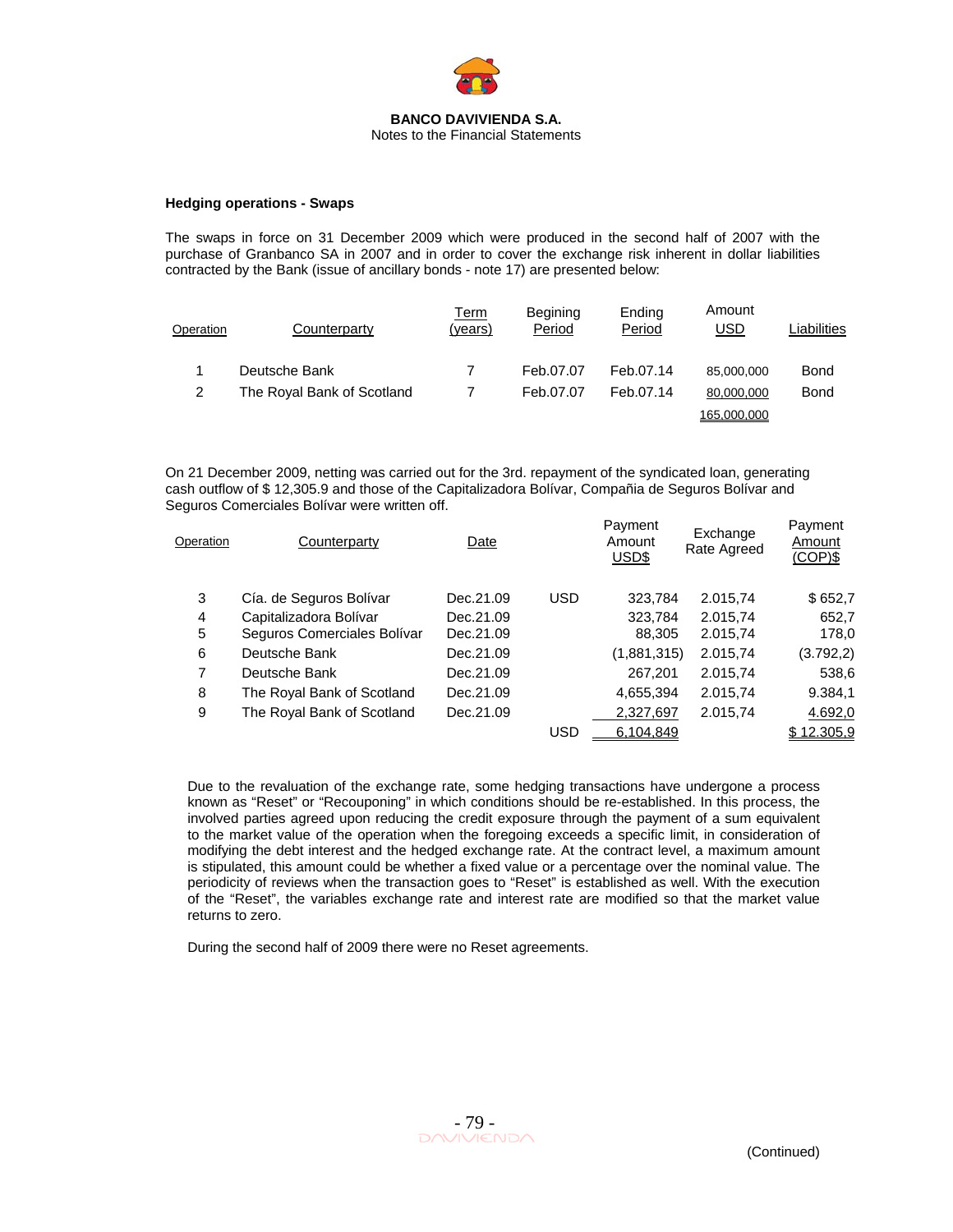

#### Notes to the Financial Statements

During the first semester of 2009, next agreements have entered in this process and they have generated a cashment flow out for a total amount of \$113.328,5:

| Operation | Counterparty                | Date      | Payment<br>Amount<br>USD\$ | Exchange<br>Rate<br>Agreed * | Payment<br>Amount<br>$(COP)$ \$ |
|-----------|-----------------------------|-----------|----------------------------|------------------------------|---------------------------------|
| 2         | The Royal Bank of Scotland  | May.07.09 | <b>USD</b><br>18.923.992   | 2.208.59                     | \$41.795,3                      |
| 3         | Cía. de Seguros Bolívar     | Jun.03.09 | 5,729,382                  | 2.109.42                     | 12.085,7                        |
| 4         | Capitalizadora Bolívar      | Jun.03.09 | 5,729,382                  | 2.109.42                     | 12.085,7                        |
| 5         | Seguros Comerciales Bolívar | Jun.03.09 | 1,562,559                  | 2.109.42                     | 3.296,1                         |
| 1         | Deutsche Bank               | Jun.09.09 | 21,360,000                 | 2.063,00                     | 44.065,7                        |
|           |                             |           | <b>USD</b><br>53,305,316   |                              | \$113,328.5                     |

\*The interest rate agreed does not Exchange. It is adjusted by the exchange rate

Following agreements Reset of the swap operation covering the operation Granbanco generated cash income for a total of \$41,612.0, as of first semester of 2009:

| Operation | Counterparty                | Date      |            | Payment<br>Amount<br>USD\$ | Exchange<br>Rate<br>Agreed* | Payment<br>Amount<br>$(COP)$ \$ |
|-----------|-----------------------------|-----------|------------|----------------------------|-----------------------------|---------------------------------|
| 8         | The Royal Bank of Scotland  | Feb.19.09 | <b>USD</b> | 6,873,282                  | 2.547,63                    | 17.510,6<br>\$.                 |
| 9         | The Royal Bank of Scotland  | Feb.19.09 |            | 3,436,641                  | 2.547,63                    | 8.755,3                         |
| 3         | Cía. de Seguros Bolívar     | Feb.24.09 |            | 2,625,022                  | 2.572,30                    | 6.752,3                         |
| 4         | Capitalizadora Bolívar      | Feb.24.09 |            | 2,625,022                  | 2.572,30                    | 6.752,3                         |
| 5         | Seguros Comerciales Bolívar | Feb.24.09 |            | 715,915                    | 2.572,30                    | 1.841,5                         |
|           |                             |           | USD        | 16.275.882                 |                             | 41.612,0                        |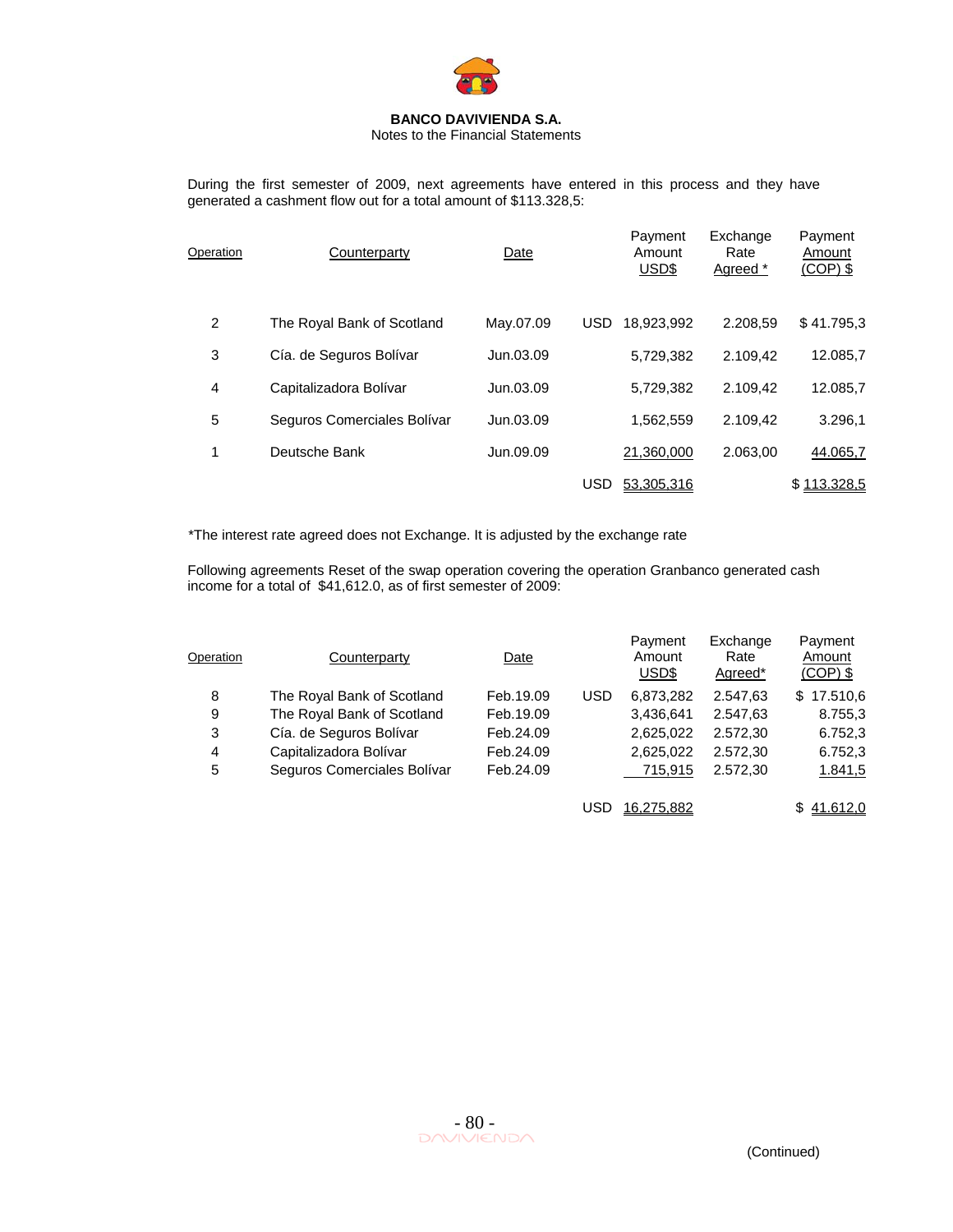

To June 30, 2009, the following net calculations were performed for the concept of the  $4<sup>th</sup>$  coupon generating disbursements for \$29,906.2:

| Operation | Counterparty                | Date       |            | Payment<br>Amount<br>USD\$ | Exchange<br>Rate<br>agreed | Payment<br>Amount \$ |
|-----------|-----------------------------|------------|------------|----------------------------|----------------------------|----------------------|
| 1         | Deutsche Bank               | Jan. 15.09 | <b>USD</b> | 2.642.023                  | 2.226.87                   | \$<br>5.883,4        |
| 2         | The Royal Bank of Scotland  | Jan.15.09  |            | 3.069.453                  | 2.226.87                   | 6.835,3              |
| 3         | Cía. de Seguros Bolívar     | Feb.02.09  |            | 1,105,617                  | 2.386.58                   | 2.638,6              |
| 4         | Capitalizadora Bolívar      | Feb.02.09  |            | 1,105,617                  | 2.386.58                   | 2.638,6              |
| 5         | Seguros Comerciales Bolívar | Feb.02.09  |            | 301.532                    | 2.386.58                   | 719,6                |
| 6         | Deutsche Bank               | Feb.02.09  |            | 1,278,215                  | 2.386.58                   | 3.050,6              |
| 7         | Deutsche Bank               | Feb.02.09  |            | 1.567.584                  | 2.386.58                   | 3.741,2              |
| 8         | The Royal Bank of Scotland  | Feb.02.09  |            | 1,228,768                  | 2.386.58                   | 2.932,6              |
| 9         | The Royal Bank of Scotland  | Feb.02.09  |            | 614,384                    | 2.386,58                   | 1.466,3              |
|           |                             |            | <b>USD</b> | 12.913.193                 |                            | \$<br>29.906.2       |

On June 18, 2009, net calculations were performed for the  $2<sup>nd</sup>$  amortization of the Syndicated credit (note 15), generating disbursements for \$5,355.2:

| Operation | Counterparty                | Date      |            | Payment<br>Amount<br>USD\$ | Exchange<br>Rate<br>agreed | Payment<br>Amount \$ |
|-----------|-----------------------------|-----------|------------|----------------------------|----------------------------|----------------------|
| 3         | Cía. de Seguros Bolívar     | Jun.18.09 | <b>USD</b> | 12.194                     | 2.074.72                   | \$<br>25,3           |
| 4         | Capitalizadora Bolívar      | Jun.18.09 |            | 12.194                     | 2.074.72                   | 25,3                 |
| 5         | Seguros Comerciales Bolívar | Jun.18.09 |            | 3.326                      | 2.074.72                   | 6.9                  |
| 6         | Deutsche Bank               | Jun.18.09 |            | (2,591,081)                | 2.074.72                   | (5.375, 8)           |
| 7         | Deutsche Bank               | Jun.18.09 |            | (553.906)                  | 2.074.72                   | (1.149,2)            |
| 8         | The Royal Bank of Scotland  | Jun.18.09 |            | 3,798,987                  | 2.074.72                   | 7.881,8              |
| 9         | The Royal Bank of Scotland  | Jun.18.09 |            | 1,899,493                  | 2.074.72                   | 3.940,9              |
|           |                             |           | USD        | 2.581.207                  |                            | \$5.355,2            |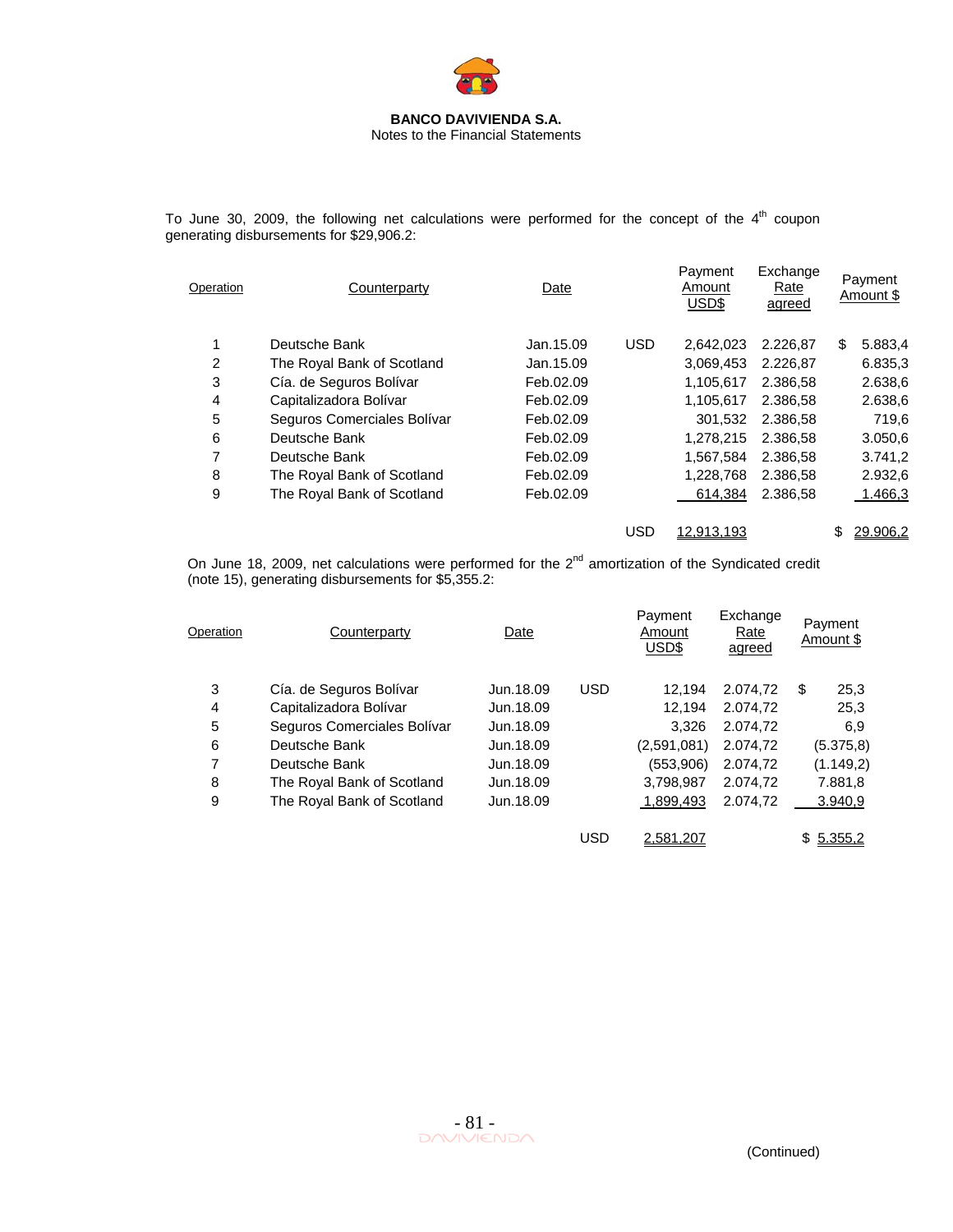

#### **Transition Scheme**

According to the provisions of the Superintendencia Financiera de Colombia by means of communication 2007066775-000-000 of November 6, 2007, for the purpose of accounting records in foreign currency contracted for the acquisition of Granbanco, and while modifications are made to Capitulo XVIII that will enable the new PUC accounts, all daily variations in the fair exchange amounts, as well as the first positions covered (without the part that corresponds to the margin) as well as coverage "swaps" must be transitionally recorded in the statement of income accounts.

Consequently, the accounting of proposed coverage operations, as well as primary coverage positions such as the positions in the "swaps" used for coverage, were done in the following PUC accounts:

| <b>Financial Statements</b> | Accounts PUC for derivatives<br>transactions | Accounts PUC For elementary<br>positions |                              |  |  |
|-----------------------------|----------------------------------------------|------------------------------------------|------------------------------|--|--|
|                             | Coverage Swaps                               | Credits in foreign<br>currency           | Bonds in foreign<br>currency |  |  |
| Balance sheet               | 151710 and 151725                            | 249595                                   | 261595                       |  |  |
| Statement of income         | 412950 or 512950                             | 419595 or 519095                         |                              |  |  |

The effect over results due to the valuation of the syndicated loan and subordinated bonds was the following:

|                  |  | December 31 | June 30  |
|------------------|--|-------------|----------|
| Income (note 25) |  | 25.116.5    | 12.903.6 |

### **8) Accounts Receivable**

The following is the detail of interest and other accounts receivable:

|                                        | December 31 |           | June 30   |
|----------------------------------------|-------------|-----------|-----------|
| Interests:                             |             |           |           |
| Credit Portfolio (note 6b)             | \$          | 178.388,7 | 192.636,1 |
| <b>Others</b>                          |             | 0,0       | 1.245,3   |
|                                        |             | 178.388,7 | 193.881,4 |
| Leasing Operations Financial Component |             |           |           |
| Interest (note 6b)                     |             | 6.260,0   | 5.288,0   |
| Fees and commissions                   |             | 121,8     | 140,0     |
| Payments of costumers                  |             |           |           |
| Housing                                |             | 15.215,7  | 16.842,5  |
| Consumption                            |             | 16.409,3  | 16.599,7  |
| Micro – credit                         |             | 2,8       | 16,4      |
| Commercial                             |             | 7.817,8   | 6.183,1   |
|                                        | \$          | 39.445,6  | 39.641,6  |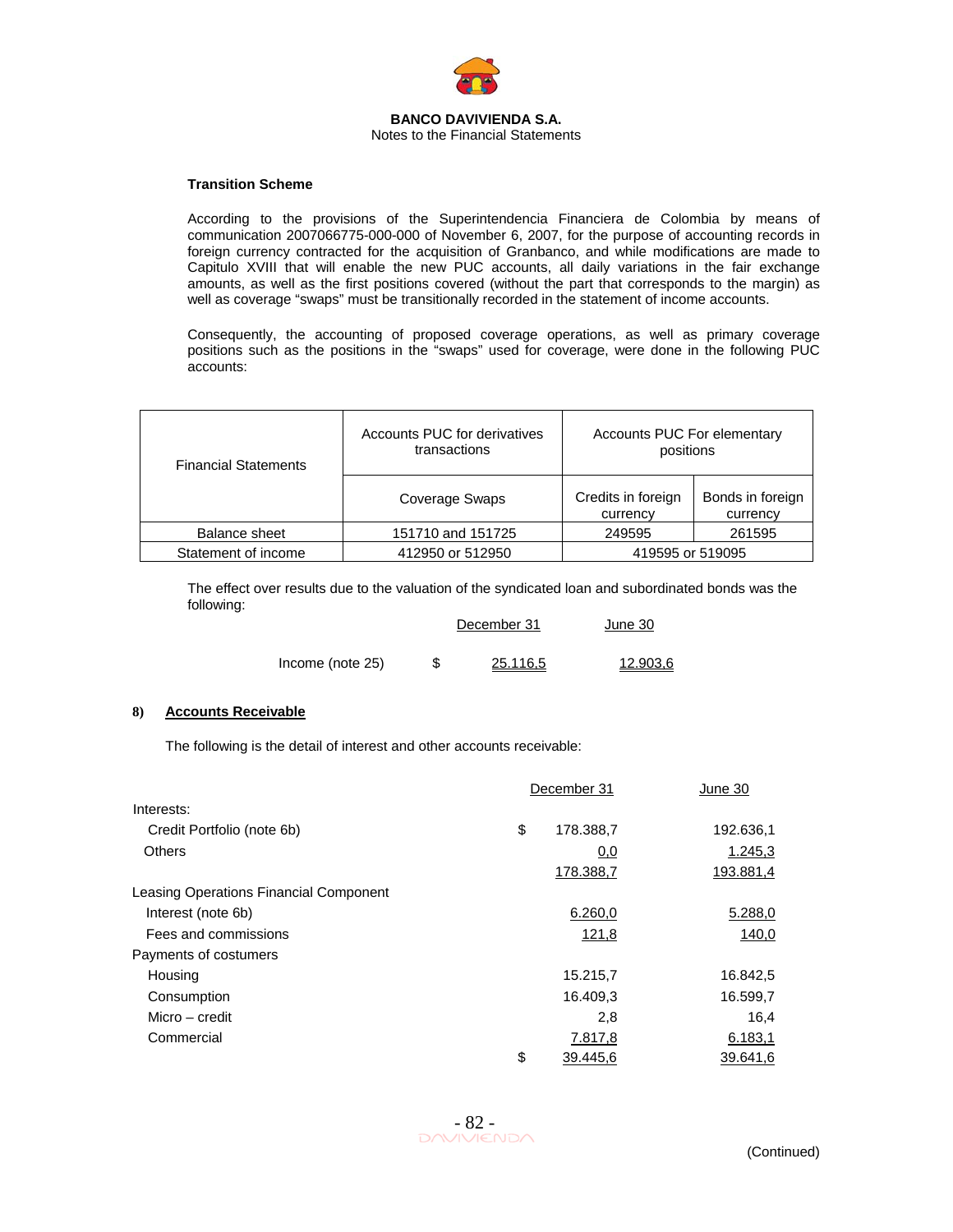

Notes to the Financial Statements

|                                                                             | December 31     | <b>June 30</b> |
|-----------------------------------------------------------------------------|-----------------|----------------|
| Others:                                                                     |                 |                |
| Dividends and participations                                                | \$<br>0.0       | 1.242,9        |
| Sale of goods and services                                                  | 727,5           | 703,1          |
| Payments of customers                                                       | 2.223,6         | 4.081,6        |
| Advance Local purchase                                                      | 18.511,9        | 23.988,4       |
| Advance of contracts and supliers                                           | 33.040,8        | 15.435,4       |
| Afiliated companies                                                         | 1.925,9         | 1.062,7        |
| <b>Inactives Accounts</b>                                                   | 19.154,5        | 18.445,3       |
| Insurance and commissions Titularizadora                                    | 2.744,0         | 2.717,5        |
| Universalities CCV, CCVII y CCVIII                                          | 1.914,6         | 1.441,0        |
| Handling and other charges of consumption portfolio                         | 11.292,8        | 9.878,3        |
| Government relieves (Law 546, 1999, Loans reliquidation)                    | 16.911,3        | 16.905,9       |
| Business collaboration contract                                             | 1.281,6         | 1.166,4        |
| Advance last day of the year credit card                                    | 7.962,6         | 6.255,4        |
| Using last day of the year rotating savings                                 | 2.548,9         | 1.121,9        |
| <b>Forward Operations</b>                                                   | 1.106,5         | 2.708,2        |
| Value to be charged from the sale of written-off consumer                   |                 |                |
| portfolio carried out on November 27, 2009 (Note 6k.)                       | 22.047,4        | 0,0            |
| <b>Tips Returns</b>                                                         | 6.765,4         | 7.582,2        |
| Diners credit card refinancing debit notes                                  | 2.423,0         | 1.584,4        |
| Certificates pending of process                                             | 9,0             | 204,9          |
| Debtor - Coverage rate                                                      | 4.393,1         | 396,8          |
| Educational loans to employees                                              | 1.370,7         | 961,7          |
| Insurance company claims for the death of credit<br>and debit card holders. | 3.986,9         | 682,8          |
| Cash and Exchange Lacking                                                   | 1.161,3         | 900,0          |
| Miscellaneous (*)                                                           | 17.267,9        | 15.960,3       |
|                                                                             | \$<br>180.771,2 | 143.313,6      |
|                                                                             |                 |                |
| Total Receivables Accounts \$                                               | 404.987,3       | 382.264,6      |
| Allowance                                                                   | (76.459, 8)     | (81.535,2)     |
|                                                                             |                 |                |
| Net Total Receivables Accounts \$                                           | 328.527,5       | 300.729,4      |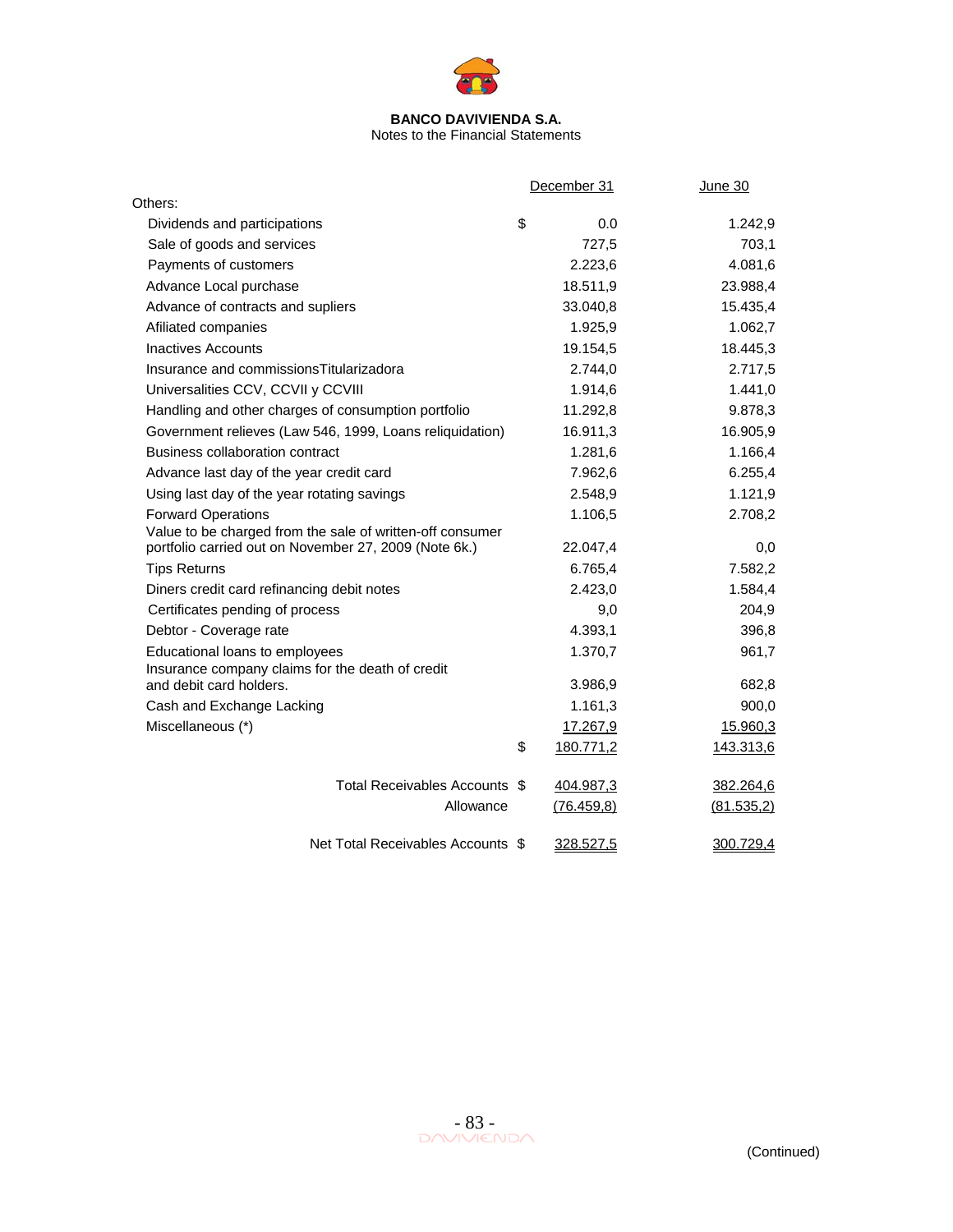

**(\*)** Composed of outstanding foreign currency transactions to be processed of \$2,928, portfolio disbursements and receipts of \$1,055, transactions pending processing of \$1,077, ministry of transport collection \$1,019, fulfillment, purchase and sale of foreign currency transactions \$1,356.

#### **Allowance for Accounts Receivable**

The detail of allowance for accounts receivable is as follows:

|                              | December 31 |          | June 30  |
|------------------------------|-------------|----------|----------|
| Portfolio interests (note 6) | S           | 25.500,5 | 34.204,0 |
| Payment of clients           |             | 19.707,0 | 21.049,8 |
| Government relieves          |             | 14.771,6 | 14.766,6 |
| Credit card                  |             | 1.431,7  | 1.431,7  |
| Miscellaneous                |             | 15.048,8 | 10.083,1 |
|                              | \$          | 76.459.8 | 1.535,2  |

The movement of the allowance for accounts receivable is as follows:

| December 31                             |                | <b>Commercial Consumption</b> | Micro-credit | Housing       | <b>Others</b> | <b>Total</b> |
|-----------------------------------------|----------------|-------------------------------|--------------|---------------|---------------|--------------|
| Beginning balance                       | \$<br>22.032.9 | 17.220,0                      | 56,8         | 15.943.8      | 26.281,7      | 81.535,2     |
| Plus:                                   |                |                               |              |               |               |              |
| Allowance charged to operating expenses | 10.804,6       | 11.924,6                      | 1.825,0      | 3.722,2       | 10.429,2      | 38.705,6     |
| Reclassification                        | 0,0            | 0,0                           | 0,0          | 0,0           | 56,7          | 56,7         |
| Less:                                   |                |                               |              |               |               |              |
| Write down loans                        | 3.094,0        | 7.790,4                       | 42,4         | 314,4         | 4.290,4       | 15.531,6     |
| Reimbursement                           | 12.182,2       | 8.013,4                       | 1.829,9      | 5.054,1       | 1.226,5       | 28.306,1     |
| <b>Ending Balance</b>                   | \$<br>17.561,3 | 13.340,8                      | 9,5          | 14.297,5      | 31.250,7      | 76.459,8     |
| <u>June 30</u>                          | Commercial     | Consumption                   | Micro-credit | Housing       | Others        | Total        |
| Beginning balance                       | \$<br>17.279,0 | 17.494,5                      | 181,5        | 16.533,8      | 31.480,6      | 82.969,4     |
| Plus:                                   |                |                               |              |               |               |              |
| Allowance charged to operating expenses | 19.032,7       | 15.325,3                      | 74,1         | 6.076.4       | 4.779.5       | 45.288,0     |
| Reclassification                        | 0,0            | 0,0                           | 0,0          | 0,0           | (78,2)        | (78,2)       |
| Less:                                   |                |                               |              |               |               |              |
| Write down loans                        | 5.791,0        | 9.962,9                       | 127,3        | 287,2         | 4.148,2       | 20.316,6     |
| Reimbursement                           | 8.487,8        | 5.636,9                       | 71,5         | 6.379,2       | 5.752,0       | 26.327,4     |
| <b>Ending Balance</b>                   | \$<br>22.032,9 | 17.220,0                      |              | 56,8 15.943,8 | 26.281,7      | 81.535,2     |

 $-84$ <br>DAVIVIENDA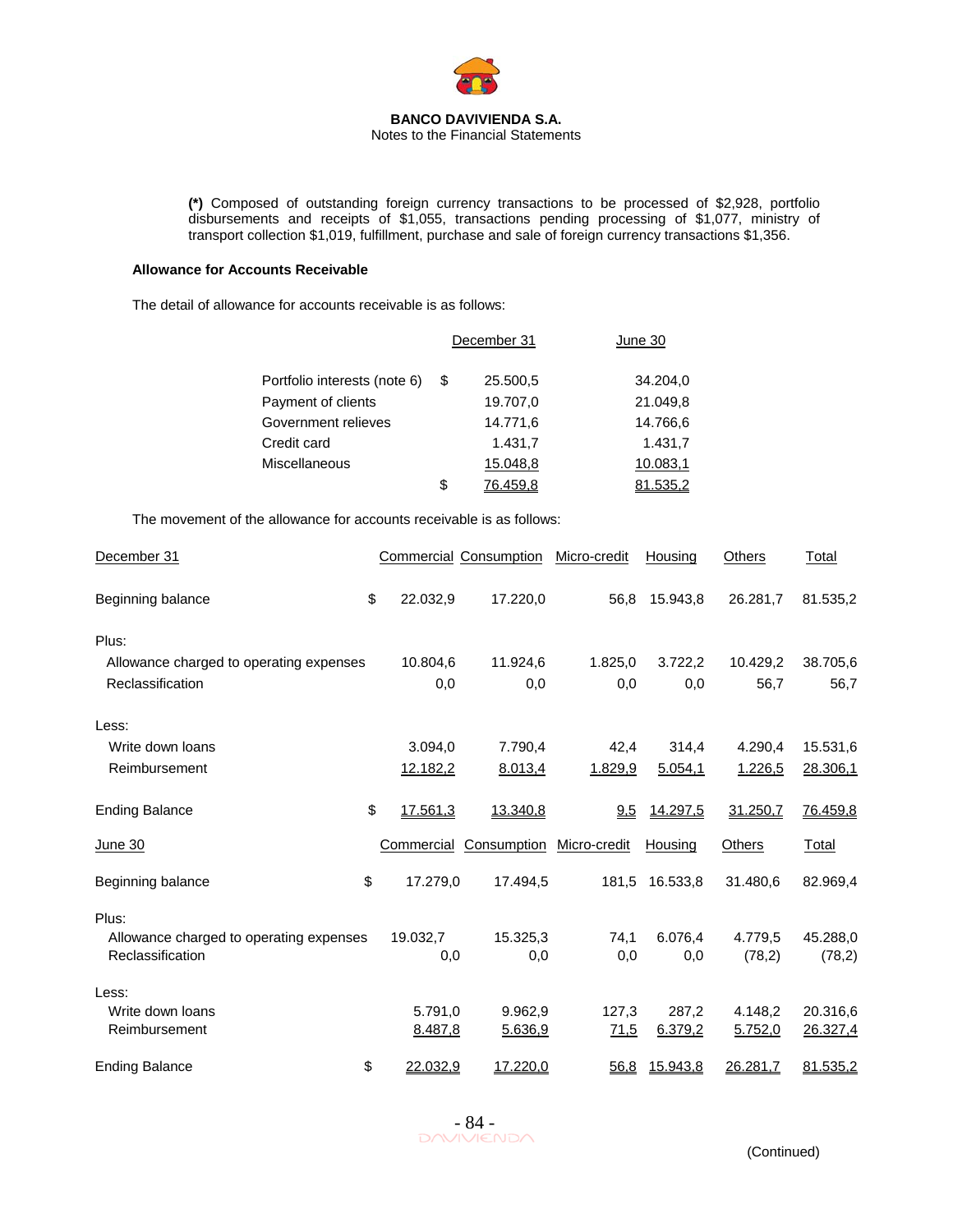

# **9) Foreclosed Assets**

The detail of realizable goods, goods received as payment and goods returned, is as follows:

|                                                    | December 31      | June 30         |
|----------------------------------------------------|------------------|-----------------|
| Assets received in payment:                        |                  |                 |
| Destined to housing:                               |                  |                 |
| <b>Real estates</b>                                | \$<br>6.120,0    | 3.993,6         |
| Assets received in auction                         | 1.529,4          | 1.159,0         |
| Inflation adjustments                              | 0,2              | 0,2             |
| Total destined to housing                          | 7.649,6          | 5.152,8         |
| Different from housing                             |                  |                 |
| <b>Real estates</b>                                | 9.100,5          | 12.310,0        |
| Assets received in auction                         | 185,8            | 252,1           |
| Inflation adjustments                              | <u>235,1</u>     | 2.186,7         |
| Adjustment cost                                    | <u>9.521,4</u>   | <u>14.748,8</u> |
| Personal property (1):                             |                  |                 |
| <b>Securities</b>                                  | 1.101,7          | 1.061,7         |
| Personal properties                                | 2.393,1          | 2.358,6         |
|                                                    | 3.494,8          | 3.420,3         |
| Total different from housing \$                    | 13.016,2         | 18.169,1        |
| Assets restored from housing leasing contracts:    |                  |                 |
| Housing                                            | \$<br>1.657,4    | 889,8           |
| Assets not used in the Company's purpose:          |                  |                 |
| Lands                                              | 20.333,4         | 20.425,0        |
| <b>Buildings</b>                                   | 33.156,6         | 33.551,4        |
| Depreciation                                       | (6.115,4)        | (5.444,3)       |
|                                                    | \$<br>47.374,6   | 48.532,1        |
| Less:                                              |                  |                 |
| Allowance assets destined to housing               | 2.308,6          | 2.242,2         |
| Allowance assets different from housing            | 6.608,9          | 12.612,6        |
| Allowance personal property                        | 1.680,5          | 1.553,2         |
| Allowance assets restored from leasing contracts   | 380,8            | 222,8           |
| Allowance assets not used in the Company's purpose | 3.373,3          | 1.683,0         |
|                                                    | \$<br>(14.352,1) | (18.313,0)      |
| <b>Total Foreclossed Assest</b>                    | 55.345,7         | 54.430,8        |

 $-85 -$ <br>DAVIVIENDA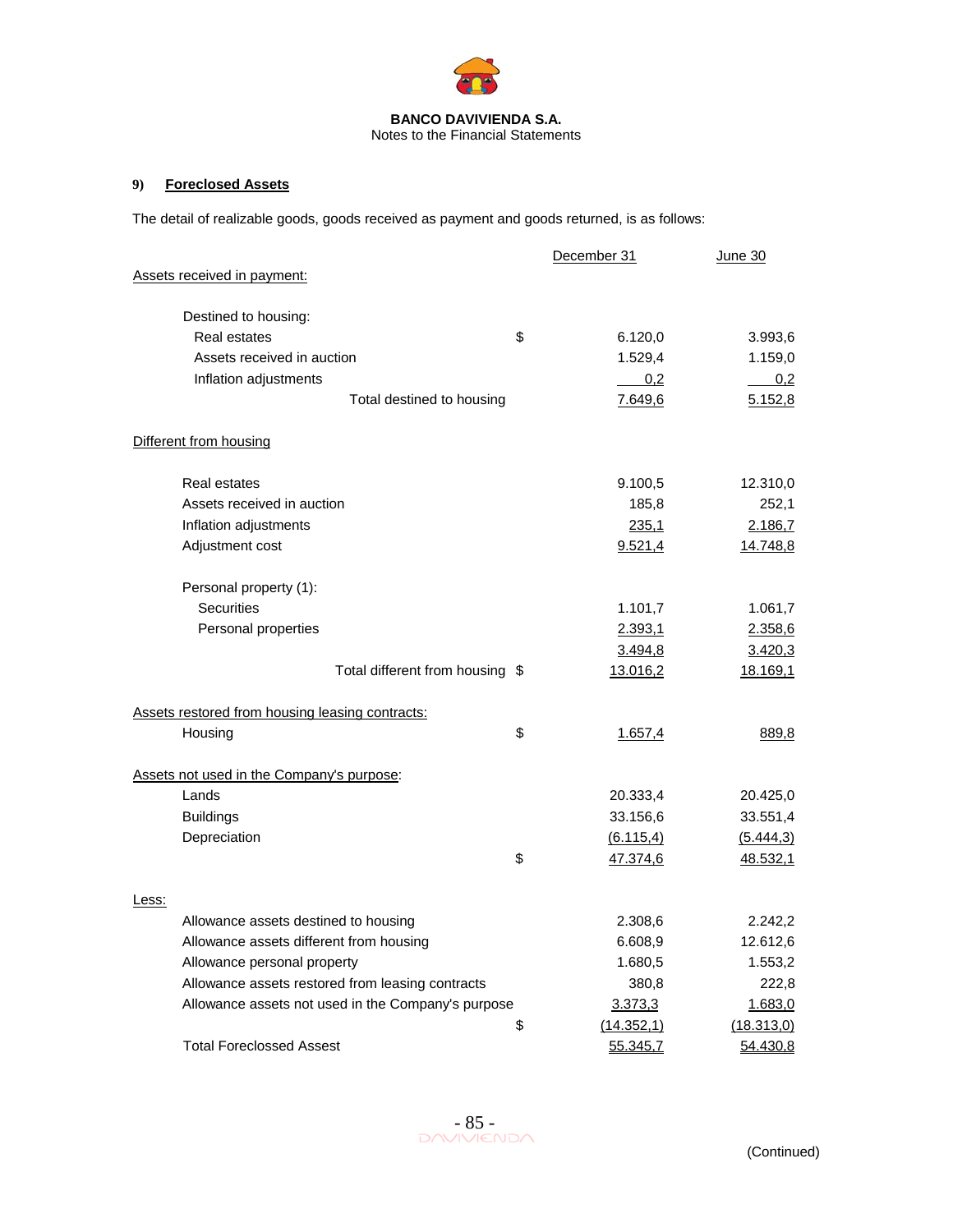

Notes to the Financial Statements

(1) The detail of personal property received as payment is as follows:

|                         | December 31    |           | June 30        |           |  |
|-------------------------|----------------|-----------|----------------|-----------|--|
|                         | <b>Balance</b> | Allowance | <b>Balance</b> | Allowance |  |
| Rights and securities   |                |           |                |           |  |
| <b>Shares</b>           | \$<br>27,3     | 27,3      | 27,3           | 27,3      |  |
| Trust Zuana - Timeshare | 1.074,4        | 1.036,7   | 1.034,4        | 1.034,4   |  |
|                         | \$<br>1.101,7  | 1.064,0   | 1.061,7        | 1.061,7   |  |
| <b>Personal Assest</b>  |                |           |                |           |  |
| Vehicles                | 2.330,7        | 554.1     | 2.296.2        | 429,1     |  |
| Machinery               | 53,5           | 53,5      | 53,5           | 53,5      |  |
| Art assets              | 8,9            | 8,9       | 8,9            | 8,9       |  |
|                         | \$<br>2.393,1  | 616,5     | 2.358,6        | 491,5     |  |
|                         | \$<br>3.494.8  | 1.680.5   | 3.420.3        | 1.553.2   |  |

The detail of goods received as payment, goods returned and goods not used in the corporate object, according to the time of permanence, is as follows:

|                        | year                  | years    | Less than 1 Between 1 & 3 Between 3 & 5 More than 5<br>years | years    | Total    | Allowance |
|------------------------|-----------------------|----------|--------------------------------------------------------------|----------|----------|-----------|
| December 31            |                       |          |                                                              |          |          |           |
| Housing                | \$<br>4.356,4         | 2.202,5  | 314,2                                                        | 776,5    | 7.649,6  | 2.308,6   |
| Different from housing | 2.818,8               | 1.028,0  | 1.041,4                                                      | 4.633,2  | 9.521,4  | 6.608,9   |
| <b>Real States</b>     | 1.858,5               | 472,6    | 154,9                                                        | 1.008,8  | 3.494,8  | 1.680,5   |
| <b>Returned Goods</b>  | 1.578,3               | 20,5     | 0,0                                                          | 58,6     | 1.657,4  | 380,8     |
| Assets not used        | 33.630,8              | 13.409,8 | 0,0                                                          | 334,0    | 47.374,6 | 3.373,3   |
|                        | \$<br><u>44.242,8</u> | 17.133,4 | 1.510,5                                                      | 6.811,1  | 69.697,8 | 14.352,1  |
| <u>June 30</u>         |                       |          |                                                              |          |          |           |
|                        |                       |          |                                                              |          |          |           |
| Housing                | \$<br>3.181,7         | 495,6    | 589,2                                                        | 886,3    | 5.152,8  | 2.242,2   |
| Different from housing | 1.269,2               | 1.530,7  | 1.041,5                                                      | 10.907,4 | 14.748,8 | 12.612,6  |
| <b>Real States</b>     | 2.045,4               | 247,8    | 118,3                                                        | 1.008,8  | 3.420,3  | 1.553,2   |
| <b>Returned Goods</b>  | 793,8                 | 37,5     | 0,0                                                          | 58,5     | 889,8    | 222,0     |
| Assets not used        | 34.788,2              | 13.409,9 | 0,0                                                          | 334,0    | 48.532,1 | 1.683,0   |
|                        | \$<br>42.078,3        | 15.721,5 | 1.749,0                                                      | 13.195,0 | 72.743,8 | 18.313,0  |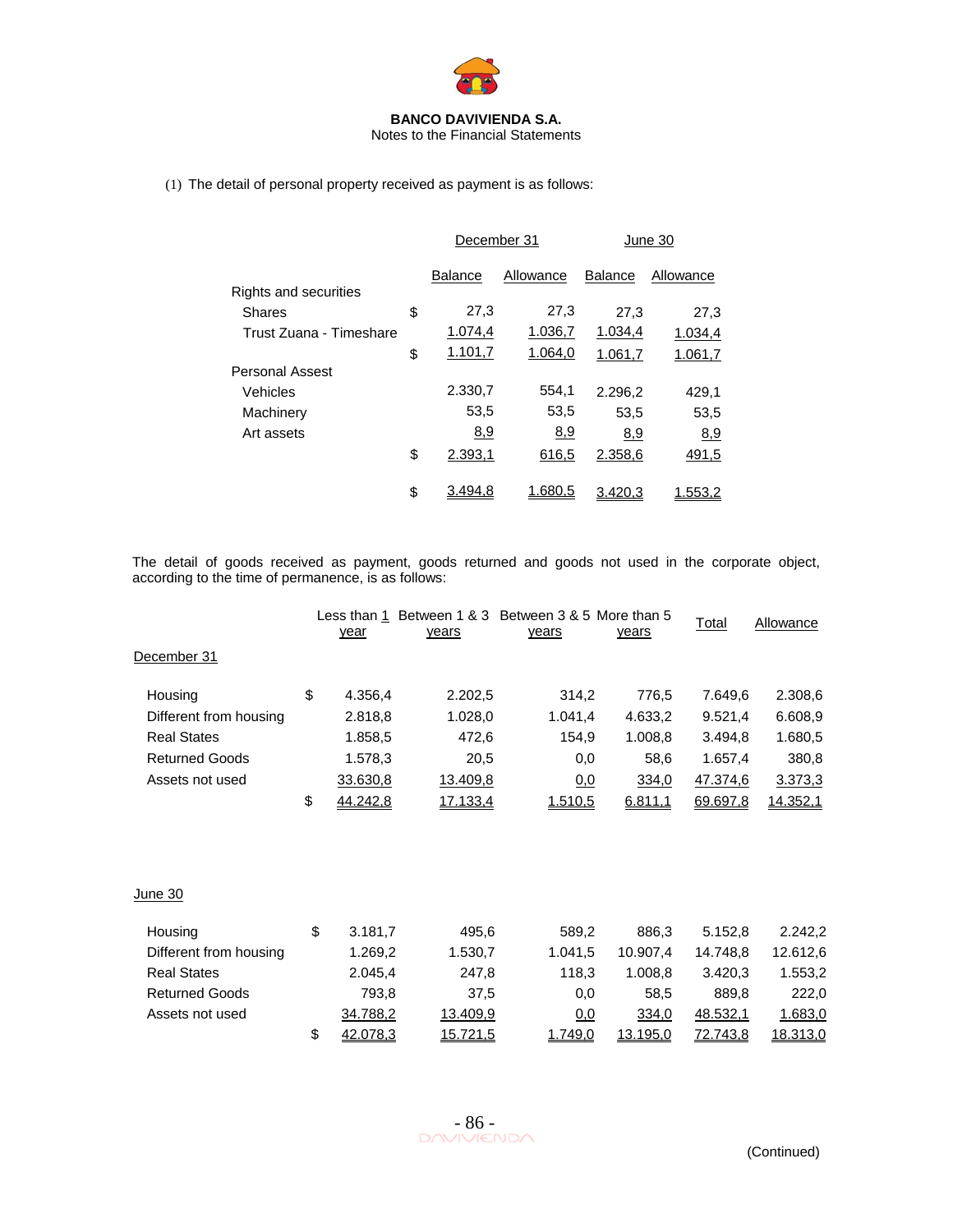

#### Notes to the Financial Statements

During the second and first semester of 2009, appraisals were made of the goods received as payment intended as housing, generating a revaluation effect of \$1.695,4 and \$1.473,9, respectively. Those revaluation are registered in memorandum account (note 23)

During the second and first half of 2009, the Bank has undertaken various strategies in the sale of the goods received in payment, such as:

|                                                                                 | December 31                            |                                            | June 30                                |                                       |
|---------------------------------------------------------------------------------|----------------------------------------|--------------------------------------------|----------------------------------------|---------------------------------------|
| Goods Received as Payment<br>Non using goods<br><b>Total Sales</b>              | Amount<br>166<br>$\overline{2}$<br>168 | Value<br>\$12.708,1<br>490,8<br>\$13.198.9 | Amount<br>231<br>$\overline{3}$<br>234 | Value<br>9.790.1<br>998,0<br>10.788.1 |
| Sales Profit<br>Amortization of the diferred profit<br>Results effect (note 28) |                                        | 716.6<br>802,1<br>1.518,7<br>\$            |                                        | 1.350,7<br>1.331,3<br>2.682,0         |

During the second and first semester of 2009, losses for sale of goods in lieu of payment, were recorded, for real estate \$4,805,5 and \$1,018.8, respectively. For movable property, the losses got up to \$312.2 y \$515.5, respectively

### **Allowance for Forecolsed Assets**

The movement of the allowance for foreclosed assets is as follows:

|                                         |   | December 31 | June 30  |
|-----------------------------------------|---|-------------|----------|
| Beginning balance                       | S | 18.313.0    | 18.967,3 |
| Plus:                                   |   |             |          |
| Allowance charged to operating expenses |   | 3.851,0     | 2.912.5  |
| Less:                                   |   |             |          |
| Refund revenue - recoveries             |   | 7.811,9     | 3.566,8  |
| Ending balance                          | S | 14.352,1    | 18.313,0 |

As of December 31 and June 30, 2009, the Bank has Goods Received as Payment provisioned at 100% is as follows:

|        | December 31 |        | June 30    |
|--------|-------------|--------|------------|
| Amount | Allowance   | Amount | Allowance  |
| 170    | \$8.185,7   | 173    | \$14.842.5 |

In the universality processes, the Bank purchases from the CCV, CCVII, and CCVIII universality some of the assets received in payment which will be placed as the Bank's leasing portfolio.

The Bank acquired real estate properties from the securitizations of portfolio written off CCVI, CCVII, CCVIII for \$110.0 and \$55.9 as of December 31 and June 30, 2009, respectively and granted housing leasing credits.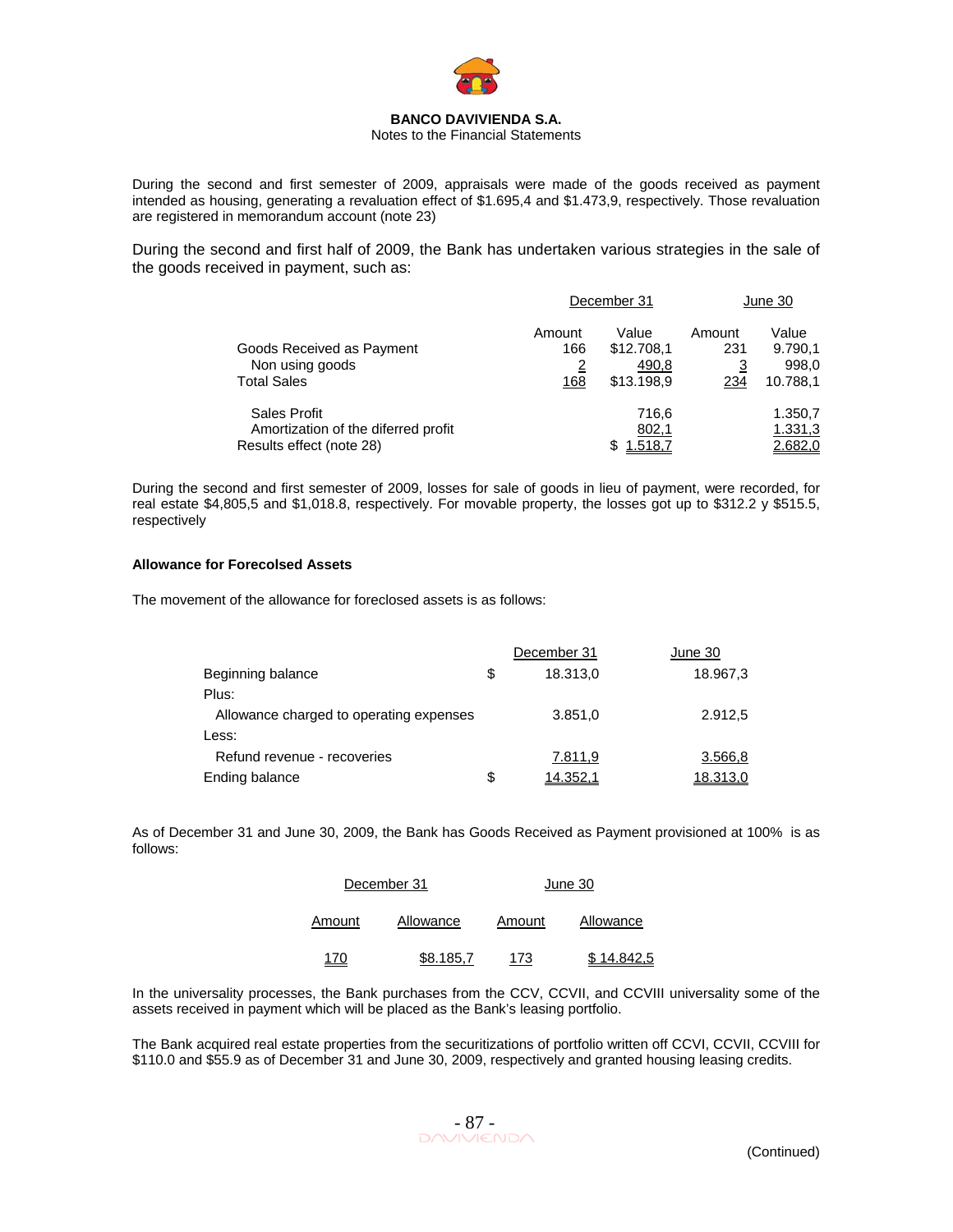

Notes to the Financial Statements

To December 31 and June 30, 2009 there are insurance policies that cover subtraction, fire, earthquake, riot, explosion, volcanic eruption, low voltage, land, losses or damages to offices and vehicles.

### **10) Properties and Equipment**

A detail of properties and equipment is as follows:

|                                  |                 | December 31             |                                                                     | June 30             |                         |                  |  |
|----------------------------------|-----------------|-------------------------|---------------------------------------------------------------------|---------------------|-------------------------|------------------|--|
|                                  | Cost            | Inflation<br>Adjustment | Cost<br>Adjusted                                                    | Cost                | Inflation<br>Adjustment | Cost<br>Adjusted |  |
| Lands, buildings & constructions |                 |                         |                                                                     |                     |                         |                  |  |
| in progress                      | \$<br>335.002,0 | 37.102.6                |                                                                     | 372.104.6 321.628.7 | 37.430,2                | 359.058,9        |  |
| Equipment, vehicles, office      |                 |                         |                                                                     |                     |                         |                  |  |
| furniture and supplies           | 110.547,1       | 11.957,6                | 122.504,7                                                           | 106.910,7           | 11.957,4                | 118.868,1        |  |
| Computer equipment               | 235.958,8       | 27.730,3                | 263.689,1                                                           | 223.426,3           | 27.730,4                | 251.156,7        |  |
|                                  | 681.507,9       | 76.790,5                | 758.298,4                                                           | 651.965,7           | 77.118,0                | 729.083,7        |  |
|                                  |                 |                         |                                                                     |                     |                         |                  |  |
| Less: accumulated depreciation   | (364.494,5)     |                         | $(27.276,0)$ $(391.770,5)$ $(348.612,4)$ $(27.462,6)$ $(376.075,0)$ |                     |                         |                  |  |
| Less: allowance                  | (7.754, 9)      | 0,0                     | (7.754, 9)                                                          | (2.456, 6)          | 0,0                     | (2.456, 6)       |  |
|                                  | \$<br>309.258.5 | <u>49.514.5</u>         | 358.773.0                                                           | 300.896.7           | 49.655.4                | 350.552.1        |  |

As of December 31 and June 30, 2009 there are insurance policies that cover risks of theft, fire, earthquake, riots, civil commotions, explosion, volcanic eruption, low tension, premises, loss or damages to offices and vehicles.

In the second semester of 2009 appraisals were made to the existing real estate, with an effect for Revaluation of assets of \$54.722.1 and allowances of \$ 5.298,3

Below you will find the details of the valuations of properties and equipment as at December 31 and June 30, 2009:

|                                         |  | December 31 | June 30   |  |
|-----------------------------------------|--|-------------|-----------|--|
| Surplus buildings revaluations          |  | 350.123.5   | 295.401.4 |  |
| Surplus buildings not used revaluations |  | 36.409,0    | 28.155,6  |  |
|                                         |  | 386.532.5   | 323.557,0 |  |

There are no mortgages or retention of title on same and they have not been transferred under a pledge guarantee.

The depreciation charged to expenses in the biannual periods that ended on December 31 and June 30, 2009 was of \$17,007.4 and \$16,991.5 respectively.

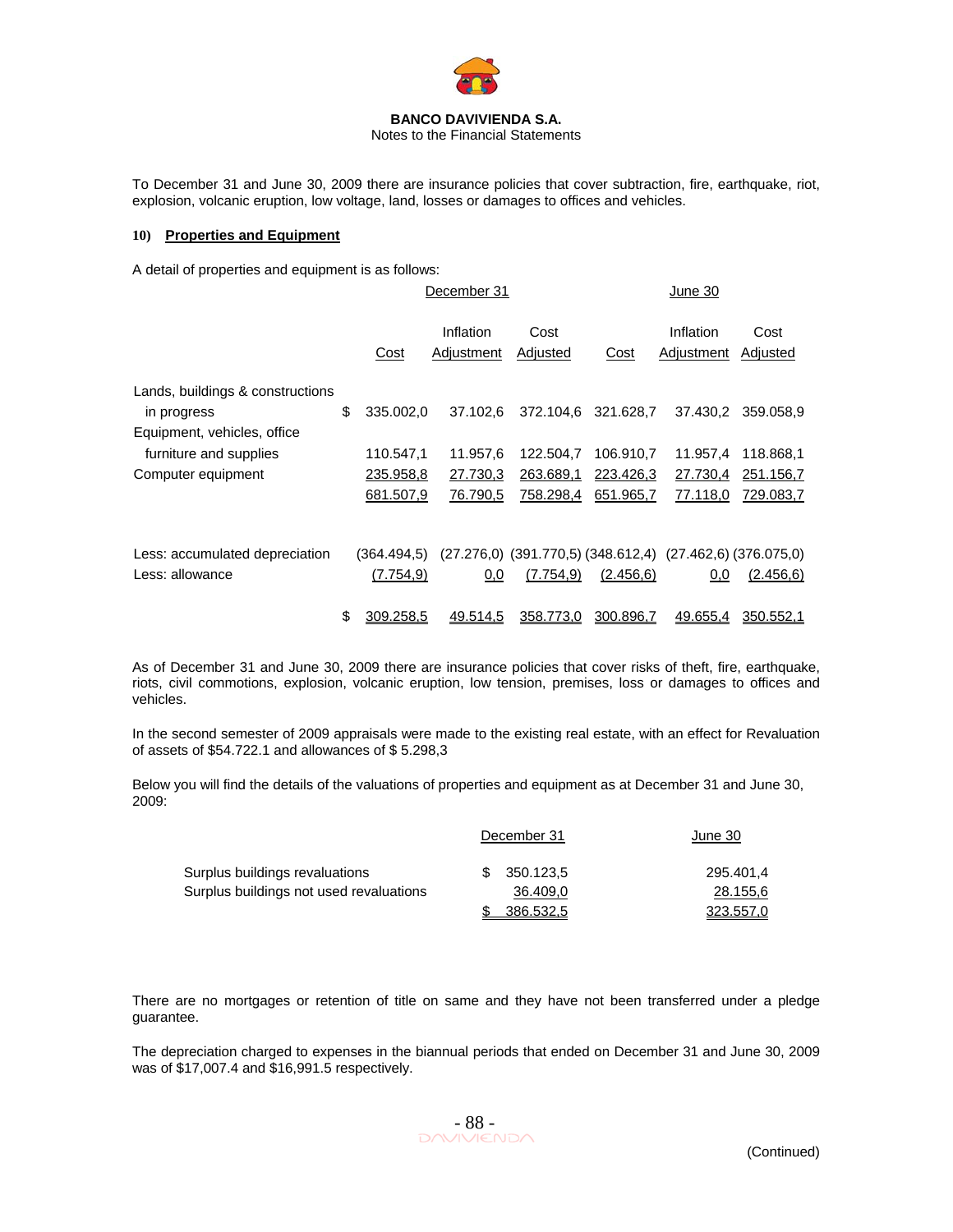

Notes to the Financial Statements

At December 2005 the Bank acquired the building Bancolombia conavi of street 26 for a value \$ 19.607,6, which was conducted by two (2) Financial Leasing contracts to 60 months with Leasing Colombia at a rate of DTF TA + 3.2 and leasing credit at a rate of DTF TA + 3.3 with an option to purchase 10%. As established by the legal rules applicable to such contracts, the bank records properties and equipment in the value of the Land for \$ 2.801.0

As of December 31 and June 30, 2009 the expense for payment of leasing rents, amounts to \$2.034.0 and \$2.179.4, respectively.

#### **Allowance of Properties and Equipment**

The movement of the allowance of properties and equipment during the semester periods ended on December 31 and June 30, 2009, is as follows:

|                                                           | December 31   | June 30 |
|-----------------------------------------------------------|---------------|---------|
| Beginning balance                                         | \$<br>2.456,6 | 4.373,8 |
| Plus:<br>Allowance charged to operating expenses<br>Less: | 6.014,8       | 1.090,6 |
| Refund to revenue – recoveries                            | 716,5         | 3.007,8 |
| Ending balance                                            | \$<br>754.9   | 2.456.6 |

#### **11) Other assets**

#### **a) Permanent contributions**

At December 31 and June 30, 2009 permanent contributions (memberships) were held in social clubs for a value of \$251,7.

#### **b) Expenses paid, Intangible Assets in Advance and Deferred Charges**

The detail of expenses paid in advance, intangible assets and deferred charges with closing as of December 31 and June 30, 2009 and is as follows:

|                           | December 31   | June 30 |
|---------------------------|---------------|---------|
| Expenses paid in advance: |               |         |
| Interests                 | \$<br>2,0     | 4,9     |
| Leases                    | 42.4          | 43.4    |
| Insurance                 | 2.891,8       | 8.582,0 |
| <b>Others</b>             | <u>0,0</u>    | 497,7   |
|                           | \$<br>2.936,2 | 9.128,0 |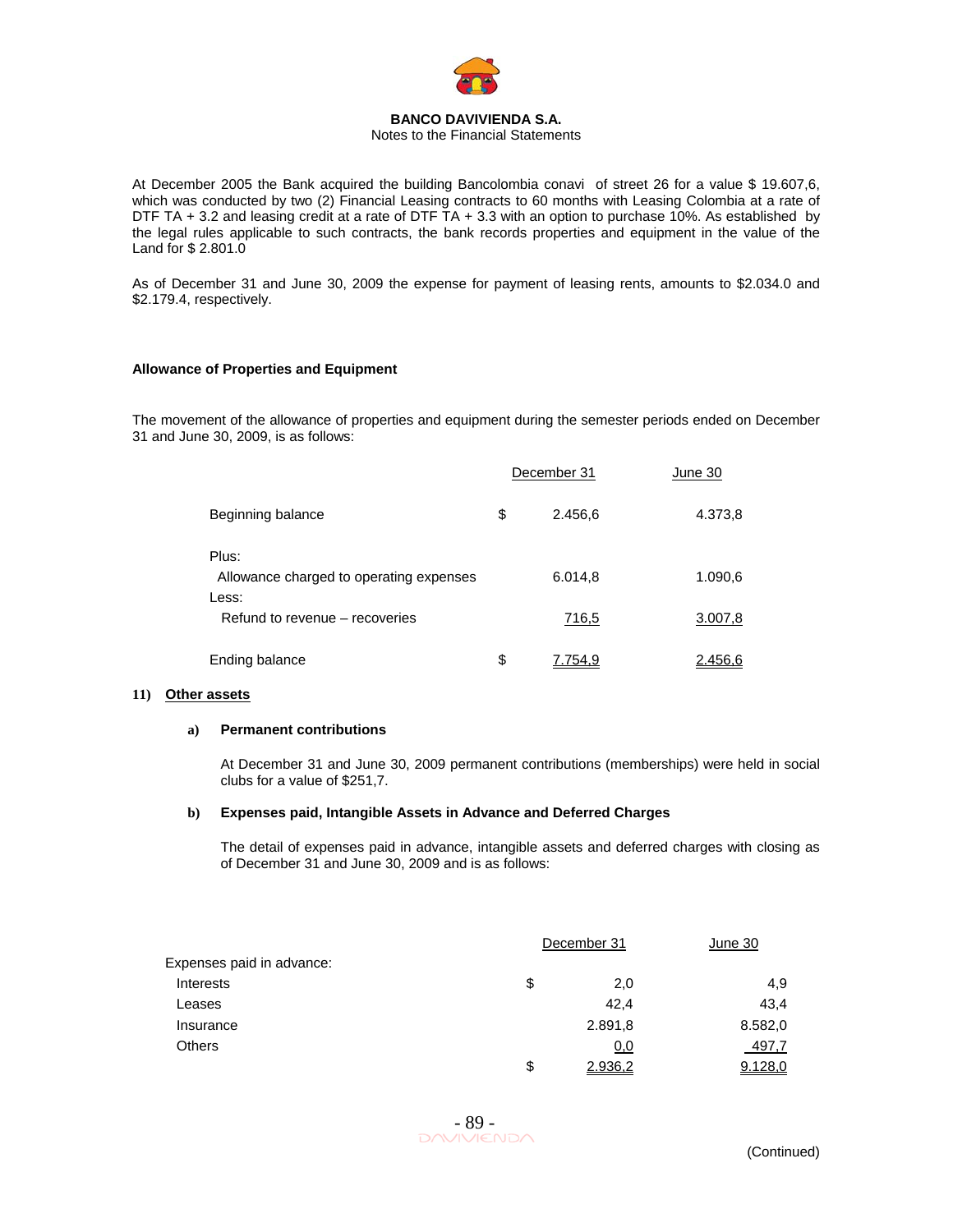

Notes to the Financial Statements

|                                                       | December 31       | June 30     |
|-------------------------------------------------------|-------------------|-------------|
| Deferred charges and Intangible Assets:               |                   |             |
| Mercantil Credit                                      | \$<br>1.385.072,8 | 1.435.690.3 |
| Remodeling                                            | 35.317,9          | 22.061,5    |
| Computer software                                     | 241.9             | 820,1       |
| Deferred income tax "debit" for temporary differences | 15.786,7          | 3.685,7     |
| Commissions and advisories                            | 5.870,7           | 8.349,1     |
| Endowments                                            | 0,0               | 4.706,3     |
|                                                       | 1.442.290.0       | 1.475.313,0 |
| Expenses in advance and deferred charges and          |                   |             |
| Intangible Assets                                     | \$<br>445 226 2   | 1.484,441   |

The movement of the expenses in advance and deferred charges during the semester periods ended on December 31, 2009 , is as follows:

|                     | Balance at<br>June 30 | Charges  | Amortizations | Balance at<br>December 31 |
|---------------------|-----------------------|----------|---------------|---------------------------|
| Expenses in advance | \$<br>9.128,0         | 28.936,8 | 35.128,6      | 2.936,2                   |
| Intangible Assets   | 1.435.690,3           | 0.0      | 50.617,5      | 1.385.072,8               |
| Deferred charges    | 39.622,7              | 66.840,2 | 49.245,7      | 57.217,2                  |
|                     | \$<br>1.484.441.0     | 95.777.0 | 134.991.8     | 1.445.226.2               |

Below we present the expenses in advance and deferred charges during for amortize for deadlines, with closing on December 31 and June 30, 2009, is as follows:

| December 31       | Less than 1 year | Between 1 & 5<br>years | More than 5<br><u>years</u> | <b>Total</b>            |
|-------------------|------------------|------------------------|-----------------------------|-------------------------|
| Advance expenses  |                  |                        |                             |                         |
| <b>Interests</b>  | \$<br>2,0        | 0,0                    | 0,0                         | 2,0                     |
| Leases            | 42.4             | 0,0                    | 0,0                         | 42,4                    |
| Insurance         | 2.891,8          | 0,0                    | 0,0                         | 2.891,8                 |
|                   | \$<br>2.936,2    | <u>0.0</u>             | 0,0                         | 2.936,2                 |
| Intangible Assets |                  |                        |                             |                         |
| Mercantile Credit | \$<br>0,0        | 118.062,9              |                             | 1.267.009,9 1.385.072,8 |

 $-90 -$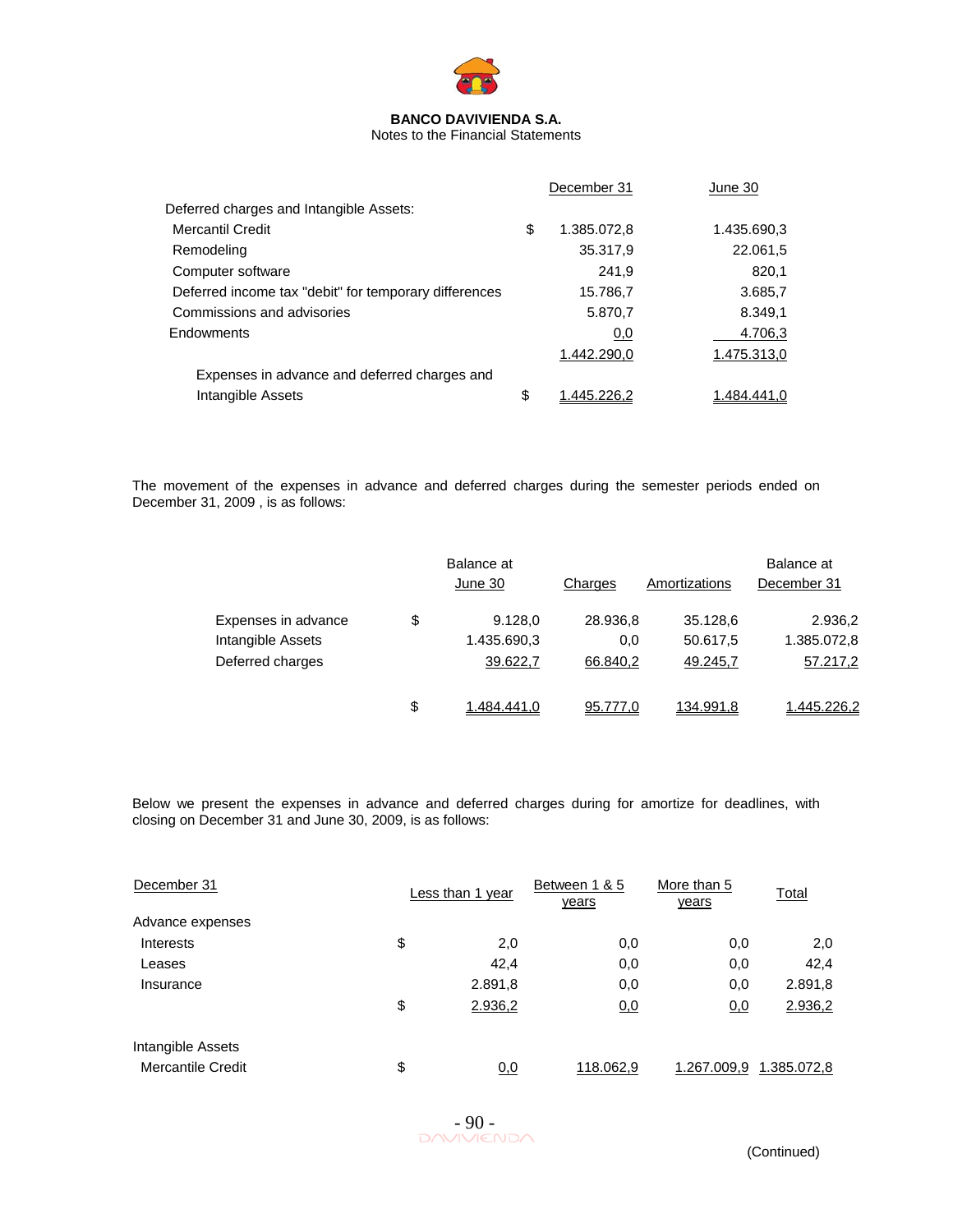

Notes to the Financial Statements

| December 31                               |    | Less<br>than 1 year | Between 1 & 5<br>years | More than 5<br>years | Total                   |
|-------------------------------------------|----|---------------------|------------------------|----------------------|-------------------------|
| Deferred charges                          |    |                     |                        |                      |                         |
| Remodeling                                | \$ | 11.747,7            | 23.570,2               | 0,0                  | 35.317,9                |
| <b>Computer Software</b>                  |    | 186,8               | 55,1                   | 0,0                  | 241,9                   |
| Deferred income tax "debit" for           |    |                     |                        |                      |                         |
| differences temporary                     |    | 15.786,7            | 0,0                    | 0,0                  | 15.786,7                |
| Commissions and advisories                |    | 0,9                 | 5.869,8                | 0,0                  | 5.870,7                 |
|                                           | \$ | 27.722,1            | 29.495,1               | 0,0                  | 57.217,2                |
|                                           | \$ | 30.658,3            | 147.558,0              |                      | 1.267.009,9 1.445.226,2 |
| <u>June 30</u>                            |    |                     |                        |                      |                         |
| Advance expenses                          |    |                     |                        |                      |                         |
| Interests                                 | \$ | 4,9                 | 0,0                    | 0,0                  | 4,9                     |
| Leases                                    |    | 43,4                | 0,0                    | 0,0                  | 43,4                    |
| Insurance                                 |    | 8.582,0             | 0,0                    | 0,0                  | 8.582,0                 |
| <b>Others</b>                             |    | 497,7               | 0.0                    | <u>0,0</u>           | 497,7                   |
|                                           | \$ | 9.128,0             | 0,0                    | 0,0                  | 9.128,0                 |
| Intangible Assets                         |    |                     |                        |                      |                         |
| <b>Mercantile Credit</b>                  | \$ | 0,0                 | 149.354,6              | 1.286.335,7          | 1.435.690,3             |
| Deferred charges                          |    |                     |                        |                      |                         |
| Remodeling                                | \$ | 10.532,7            | 11.528,8               | 0,0                  | 22.061,5                |
| <b>Computer Software</b>                  |    | 706,7               | 113,4                  | 0,0                  | 820,1                   |
| Deferred income tax "debit" for temporary |    |                     |                        |                      |                         |
| <b>Differences</b>                        |    | 3.685,7             | 0,0                    | 0,0                  | 3.685,7                 |
| Commissions and advisories                |    | 1.038,0             | 7.311,1                | 0,0                  | 8.349,1                 |
| Endowments                                |    | 4.706,3             | 0,0                    | 0,0                  | 4.706,3                 |
|                                           | \$ | 20.669,4            | 18.953,3               | 0,0                  | 39.622,7                |
|                                           | \$ | 29.797,4            | 168.307,9              | 1.286.335,7          | 1.484.441,0             |

### **Intangible Assets**

The mercantile loan acquired by credit establishments, is recorded in the account "Intangible assets". As of December 31 and June 30, 2009, it reaches \$1,385,072.8 and \$1,435,690.3, respectively.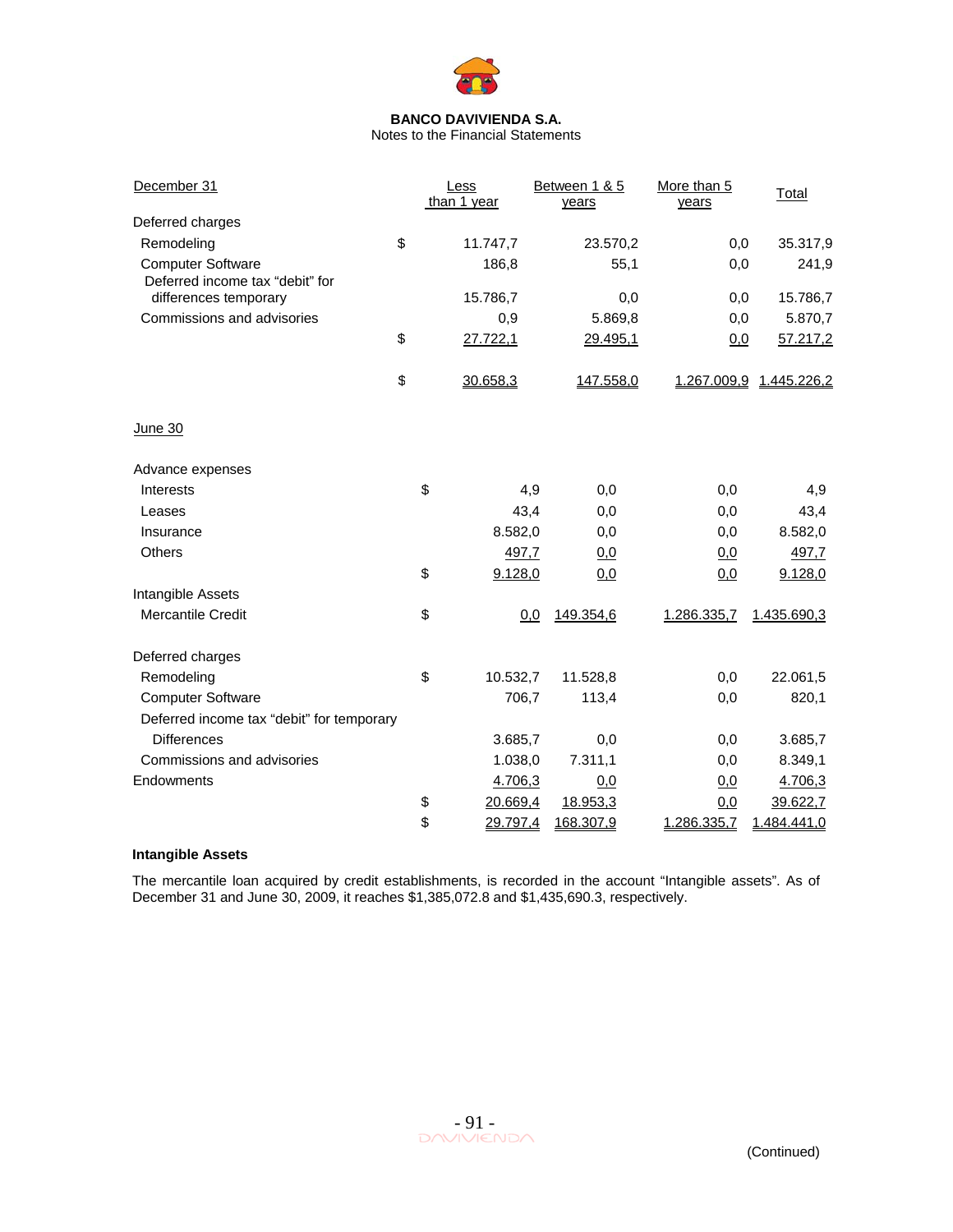

Following, a breakdown of mercantile loan:

#### **Bansuperior S.A. Commercial Credit:**

For the purchase of Bansuperior S.A. completed in September 2005. The mercantile credit was recorded for \$311.237.4, which redeemed in seventy-two (72) monthly rates, according to the 200503346-55 communication dated 8 August 8, 2005 issued by the Superintendencia Financiera de Colombia.

The following is the detail of the commercial credit amortization generated in the merger process with Bansuperior:

| Amount generated in September 2005                                               | S | 311.237,4             |
|----------------------------------------------------------------------------------|---|-----------------------|
| Amortization accumulated at December 31, 2005<br>Merge effect value in May, 2006 |   | (15.939,4)<br>6.222.9 |
| Amortization at December, 2009                                                   |   | (215.305,4)           |
| Amount to be amortized at December 31, 2009                                      | S | 86.215.5              |

### **Confinanciera S.A Commercial Credit:**

For the purchase of shares of Confinanciera S.A. made in December 2006, a commercial credit was recorded for \$56.918.8, which is amortized in eighty-four (84) monthly aliquots, as of December 2006.

The following is the detail of the amortization of the commercial credit generated in the purchase process of Confinanciera S.A.:

| Amount generated in December, 2006          | 56.918.8   |
|---------------------------------------------|------------|
| Amortization at December, 2009              | (25.071,4) |
|                                             |            |
| Amount to be amortized at December 31, 2009 | 31.847.4   |

#### **Granbanco S.A. – Bancafe Commercial Credit:**

The commercial credit resulted from the acquisition of 99.06258674% of the shares of Granbanco S.A. – Bancafe: operation authorized by means of Resolution 0139 of January 31, 2007 from the Superintendencia Financiera de Colombia.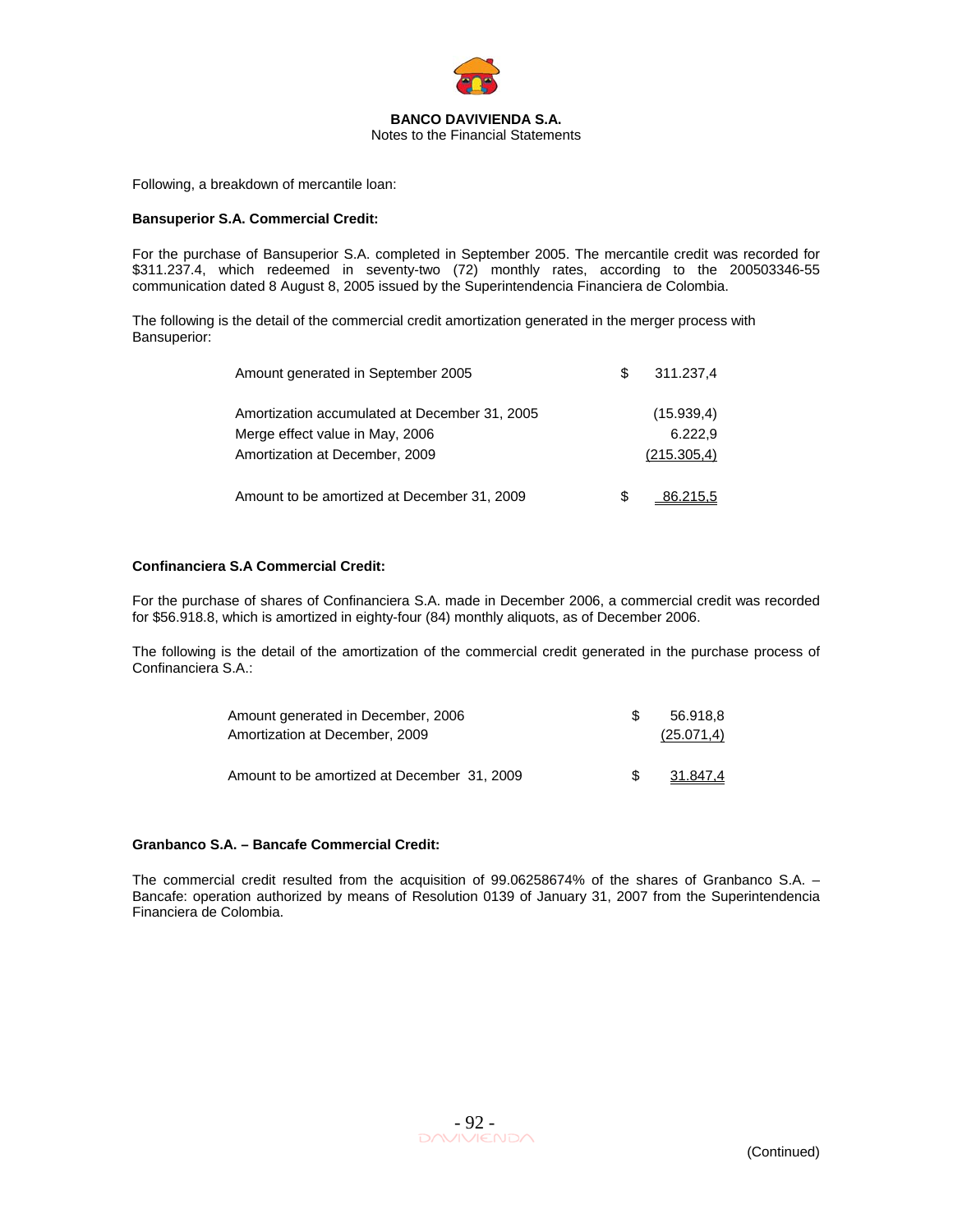Notes to the Financial Statements

According to the provisions of External Memoramdum Letter 034 of 2006 by the Superintendencia Financiera de Colombia, the commercial credit must be valued by an expert, who must be an independent professional without any conflict of interest with the Bank and with accredited experience on the subject. In this case, said expert was the Firm PricewaterhouseCoopers Asesores Gerenciales Ltda. The valorization must be performed each year.

Likewise, according to the provisions of External Memorandum Letter 034 of 2006, the amortization of the commercial credit will be made at twenty (20) years, the way exponentially according to the next table:

| Year           | <u>%</u><br>amortiz. | <b>Consumption Commercial</b> |           | Pyme     | <b>Credit Card</b> | Housing   | <b>Affiliates</b> | Vaue to amortized<br>per year |
|----------------|----------------------|-------------------------------|-----------|----------|--------------------|-----------|-------------------|-------------------------------|
| 1              | 2,47                 | 7.214,9                       | 14.841,5  | 2.351,3  | 5.493,1            | 3.782,8   | 216,0             | \$<br>33.899,6                |
| $\overline{2}$ | 5,10                 | 7.686.9                       | 15.812,4  | 2.505,1  | 5.852,5            | 4.030,3   | 230,1             | 36.117,3                      |
| 3              | 7,92                 | 8.226,4                       | 16.922,1  | 2.680,9  | 6.263,2            | 4.313,1   | 246,2             | 38.651,9                      |
| 4              | 10,94                | 8.833,2                       | 18.170,4  | 2.878,7  | 6.725,2            | 4.631,3   | 264,4             | 41.503,2                      |
| 5              | 14,17                | 9.440,1                       | 19.418,8  | 3.076,5  | 7.187,3            | 4.949,4   | 282,6             | 44.354,7                      |
| 6              | 17,61                | 10.046,9                      | 20.667,1  | 3.274,2  | 7.649,3            | 5.267,6   | 300,7             | 47.205,8                      |
| 7              | 21,28                | 10.721,2                      | 22.054.2  | 3.494,0  | 8.162,7            | 5.621,2   | 320,9             | 50.374,2                      |
| 8              | 25,21                | 11.462,9                      | 23.579,9  | 3.735,7  | 8.727,4            | 6.010,0   | 343,1             | 53.859,0                      |
| 9              | 29,41                | 12.272,1                      | 25.244,4  | 3.999,4  | 9.343,5            | 6.434,3   | 367,3             | 57.661,0                      |
| 10             | 33,91                | 13.148,7                      | 27.047,6  | 4.285,1  | 10.010,9           | 6.893,9   | 393,6             | 61.779.8                      |
| 11             | 38,71                | 14.025,3                      | 28.850,7  | 4.570,8  | 10.678,2           | 7.353,5   | 419,8             | 65.898,3                      |
| 12             | 43,86                | 15.036,7                      | 30.931,3  | 4.900,4  | 11.448.3           | 7.883,8   | 450,1             | 70.650,6                      |
| 13             | 49,35                | 16.048,1                      | 33.011,9  | 5.230,0  | 12.218,4           | 8.414,1   | 480,3             | 75.402,8                      |
| 14             | 55,22                | 17.127,0                      | 35.231,2  | 5.581,6  | 13.039,8           | 8.979,7   | 512,6             | 80.471,9                      |
| 15             | 61,50                | 18.340,7                      | 37.727,9  | 5.977,2  | 13.963,9           | 9.616,1   | 549,0             | 86.174,8                      |
| 16             | 68,21                | 19.621,9                      | 40.363,3  | 6.394,7  | 14.939,3           | 10.287,8  | 587,3             | 92.194,3                      |
| 17             | 75,39                | 20.970,5                      | 43.137,4  | 6.834,2  | 15.966,0           | 10.994,8  | 627,7             | 98.530,6                      |
| 18             | 83,06                | 22.386,5                      | 46.050,2  | 7.295,6  | 17.044,1           | 11.737,3  | 670,1             | 105.183,8                     |
| 19             | 91,25                | 23.937,3                      | 49.240,4  | 7.801,1  | 18.224,9           | 12.550,4  | 716,5             | 112.470,6                     |
| 20             | 100,00               | 25.555,7                      | 52.569,3  | 8.328,5  | 19.457,0           | 13.398,6  | 764,7             | 120.073,8                     |
|                |                      | 292.103,0                     | 600.872,0 | 95.195,0 | 222.395,0          | 153.150,0 | 8.743,0           | \$<br>1.372.458,0             |

#### Lines of Business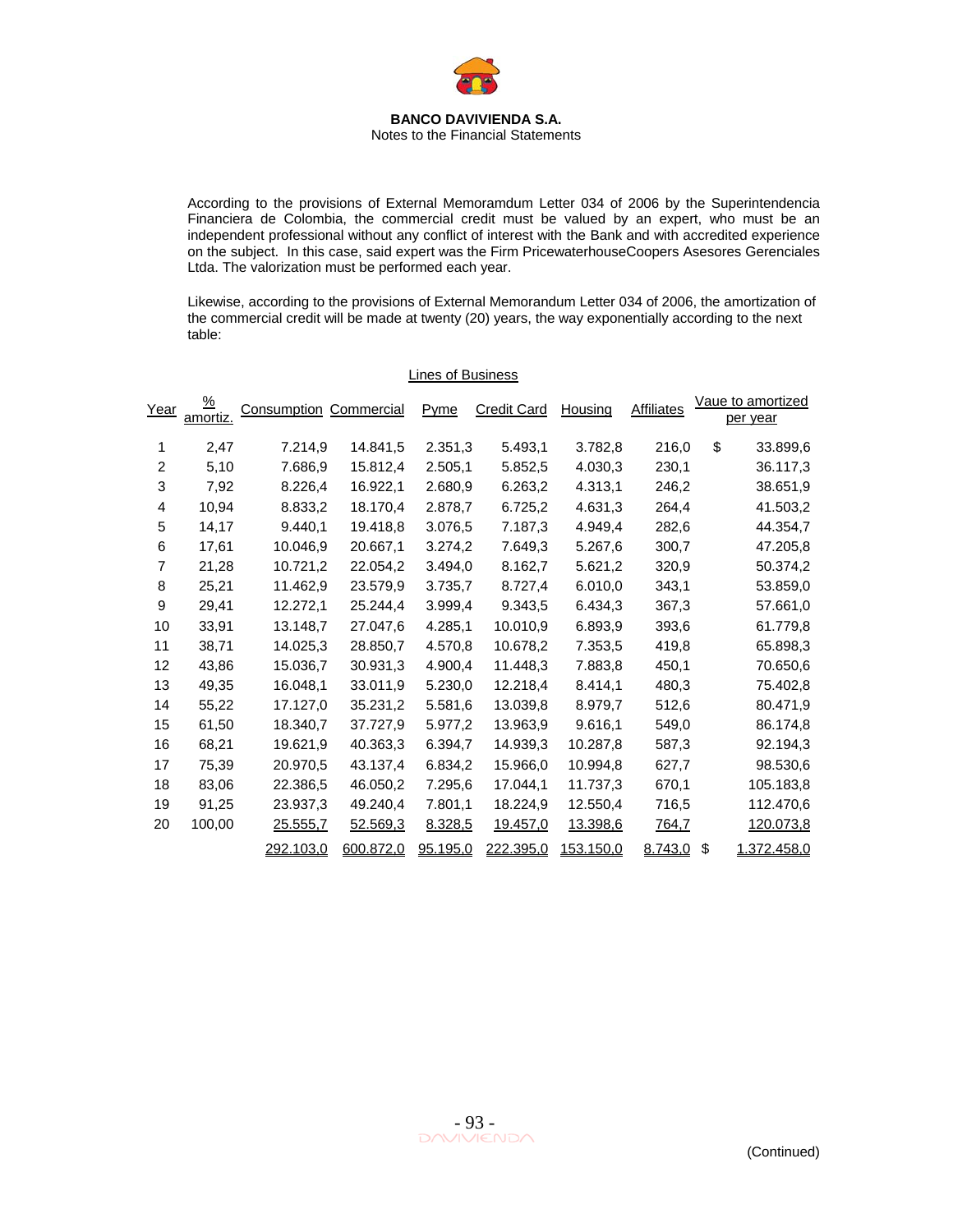

The following are the major characteristics considered in the evaluation of the Mercantil Credit:

- The definition and determination of lines of business was a process carried out jointly with the directors of Davivienda and Granbanco, whereby the two entities identified the independent cash flow sources of groups of assets.
- According to the foregoing, the merger of the lines of business of Davivienda and Granbanco was made, taking into account the synergies that could be found. In this manner, the value of the commercial credit was assigned in the following six (6) lines of business with valuation at market prices and based on the figures as of the closing of December 31, 2006 for Davivienda and January 31, 2007 for Granbanco: consumption, commercial, SME, credit card, housing and affiliates (Panamá, Miami and Fiducafé).
- The general criteria to define the above lines of business were: characteristics proper of the lines of business (average placement rates, average balance by customer/product, customers profile, growth of portfolio and allocation of expenses); feasibility of independent valuation and international accounting rules.
- Upon definition of the lines of business and identification of their corresponding assets, based on the global the balance sheet and statement of income and the different information system of each of the entities, the statements of income and balance sheets were determined for each line of business, for a projected period of 10 years.

Following is a description of each one of the lines of business:

**Consumption Line:** It corresponds to all credit granting businesses to individuals not included in the Credit Card line, to finance the acquisition of consumption goods or the payment of services for non commercial or business purposes.

**Commercial Line**: Banking business of granting credits, which is made with business legal persons, from the official and cooperative sectors, excepting the businesses with small and medium size enterprises –SMEs (contained in the SME line) which object is to finance commercial or entrepreneurial activities.

**SME Line**: Credit granting line to small and medium size companies not included in the commercial line, to finance economic activities of that customer segment.

**Credit card line**: It corresponds to the banking business of granting consumption credits for acquisition of goods and services, specifically through the use of the payment means called credit card.

**Housing Line**: Line of credit granted to individuals directed to financing the purchase of new or used home or the construction of a home unit and that the same is given in guarantee.

**Affiliates Line**: It includes the total businesses carried out by the Panama, Miami and Fiducafé affiliates.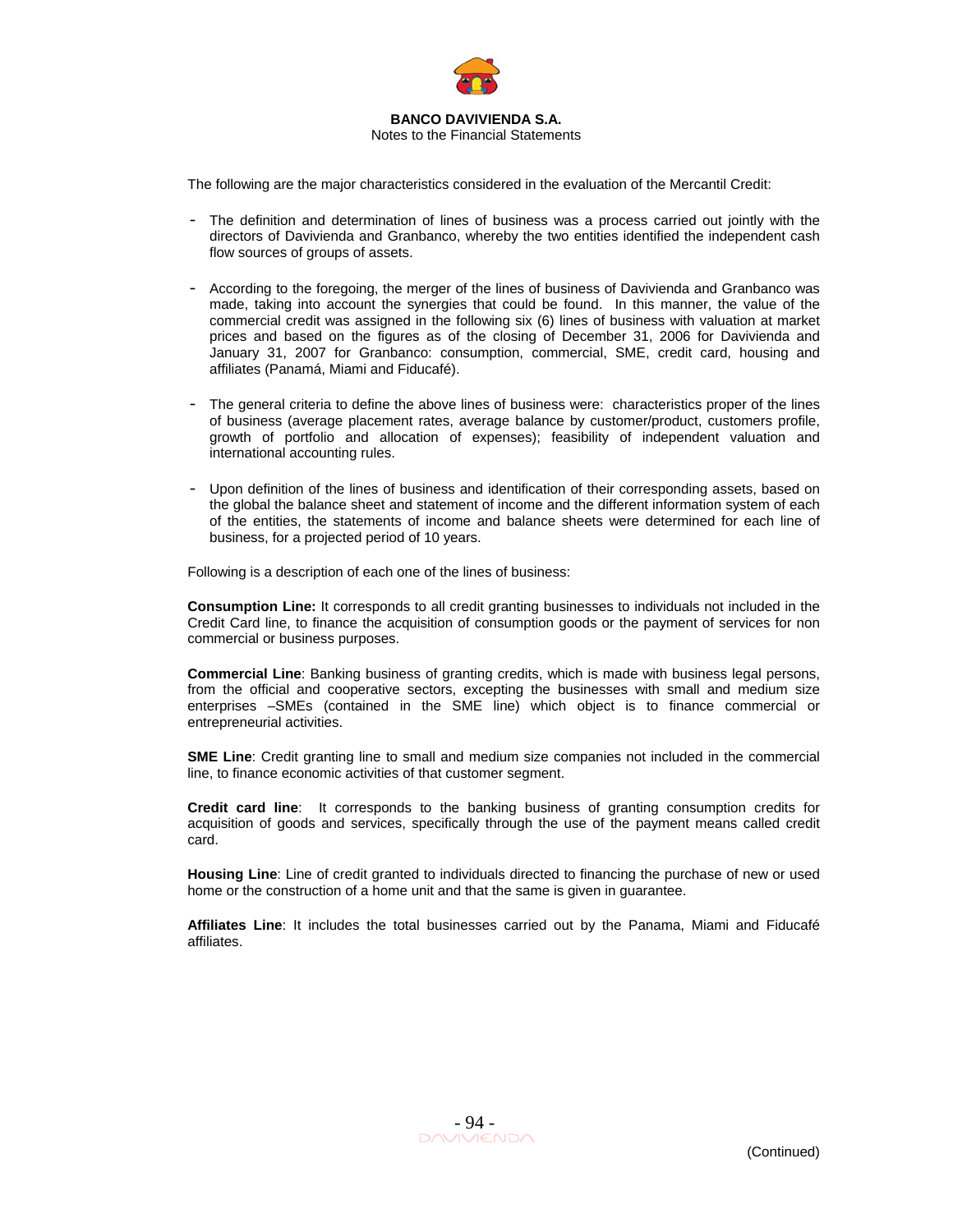

#### **Valuation methodology**

The valuation of lines of business was made using the methodology of flow of dividends, discounted at the stockholder's cost, which according to experts is the most appropriate to value financial institutions and is wide used by first level banks. Said methodology consists in forecasting the flow of dividends available during 10 years plus a terminal value and discounting them at a proper rate.

The methodology of flows of dividends discounted, permits to divide the total flow to be valued in several flows, and value each independently. The sums of these valuations is equal in terms of value, to the valuation of the total flow, assuming the same discount rate.

Following is a detail of the book value and commercial credit calculated for each line of business on the date of acquisition of Granbanco (February 16, 2007):

| <b>Business line</b> | <b>Book Value</b> | <b>Commercial Credit</b><br>Calculated |
|----------------------|-------------------|----------------------------------------|
| Consumption          | \$68.770,0        | 383.042,0                              |
| Commercial           | 423.275,0         | 787.939,0                              |
| <b>SME</b>           | 101.022,0         | 124.832,0                              |
| Credit card          | 21.960,0          | 291.633,0                              |
| Housing              | 43.873,0          | 200.829,0                              |
| <b>Affiliates</b>    | 184.041,0         | 11.465,0                               |
| Total                |                   |                                        |

A summary of the assignment of commercial credit determined by each line of business, of the accumulated amortization and the balance as of December 31, 2009, is the following:

| <b>Business line</b> | Particip. | Commercial<br>credit recorded | Accumulated<br>Amortization | <b>Balance</b> |
|----------------------|-----------|-------------------------------|-----------------------------|----------------|
| Consumption          | 21,3%     | \$292.103,0                   | 22.442.7                    | 269.660,3      |
| Commercial           | 43,8%     | 600.872,0                     | 46.166.0                    | 554.706.0      |
| <b>SME</b>           | 6,9%      | 95.195,0                      | 7.314,0                     | 87.881,0       |
| Credit card          | 16,2%     | 222.395,0                     | 17.087,0                    | 205.308,0      |
| Housing              | 11,2%     | 153.150,0                     | 11.766.8                    | 141.383,2      |
| <b>Affiliates</b>    | 0,6%      | 8.743,0                       | 671,6                       | 8.071,4        |
| Total                | 100.0%    | 1.372.458.0                   | 105.448,1                   | 1.267.009.9    |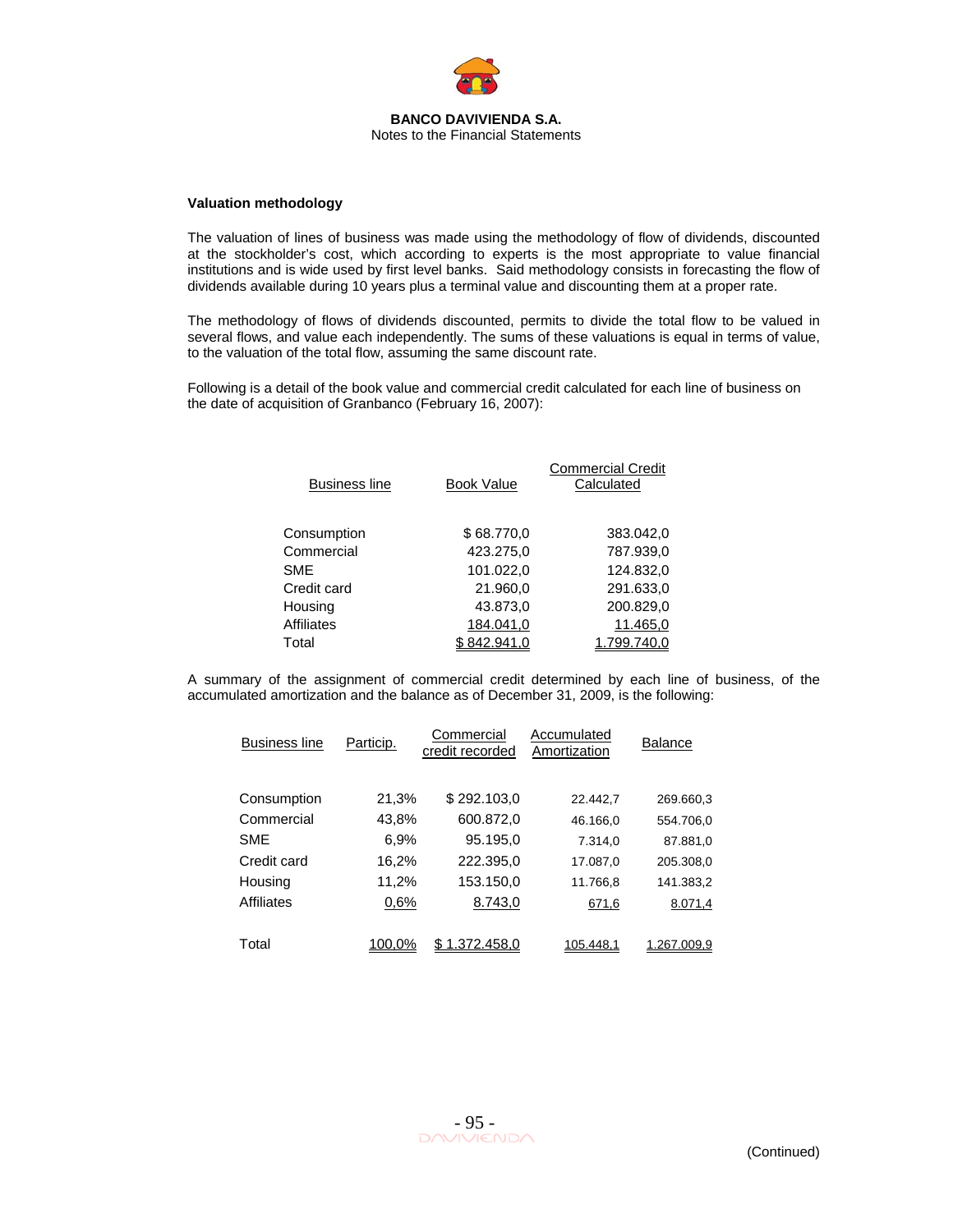

The result of the update revaluation at June 30, 2009 made by the firm PricewaterhouseCoopers Managers Advisors Ltda. The July 15, 2009, in base of the audited financial statements of Bank at December 31, 2008, the business lines did not generated lost for impairment.

#### **c) Other Assets - Other**

The detail of other assets – other is as follows:

|                                                   | December 31     | June 30   |
|---------------------------------------------------|-----------------|-----------|
| Letters of credit of deferred payment             | \$<br>2.914,2   | 3.284,2   |
| Credits to employees (1)                          | 150.968,2       | 131.100,0 |
| Deposits in contracts for futures – titles (Opcf) | 32.559,3        | 10.819,1  |
| <b>Others Deposits</b>                            | 1.672,6         | 1.510,4   |
| Art and culture assets                            | 1.850,0         | 1.823,7   |
| Rights in trust (2)                               | 3.859,1         | 2.817,4   |
| Others Rights in trust                            | 48,2            | 58,9      |
| Income tax advance                                | 0,0             | 17.621,2  |
| Withholding                                       | 0,0             | 18.269,8  |
| Income surplus                                    | 71.927,0        | 12.073,7  |
| Miscellaneous:                                    |                 |           |
| Industry and commerce tax advances                | 158,4           | 925,7     |
| <b>Others</b>                                     | 62,5            | 56,3      |
|                                                   | \$<br>266.019.5 | 200.360,4 |

#### (1) Credits to Employees and unemployees

The Bank evaluated one hundred percent (100%) of credits to employees. The results of the rating as of December 31 and June 30, 2009 is as follows:

| December 31            | Housing         | Consumption | Total     | Admissible<br>Guaranties | Allowance |
|------------------------|-----------------|-------------|-----------|--------------------------|-----------|
| A -Normal              | 100.957,6<br>S. | 46.786.8    | 147.744.4 | 117.872,6                | 2.757,7   |
| <b>B-Aceptable</b>     | 488,8           | 1.277,1     | 1.765,9   | 863,6                    | 162,3     |
| C -Deficient           | 80,6            | 428,2       | 508,8     | 212,6                    | 87,7      |
| D-Difficult collection | 68,2            | 392,1       | 460,3     | 167,9                    | 312,3     |
| E-Irrecoverable        | 0,0             | 488,8       | 488,8     | 271,8                    | 340,1     |
|                        | 101.595.2       | 49.373.0    | 150.968.2 | 119.388.5                | 3.660.1   |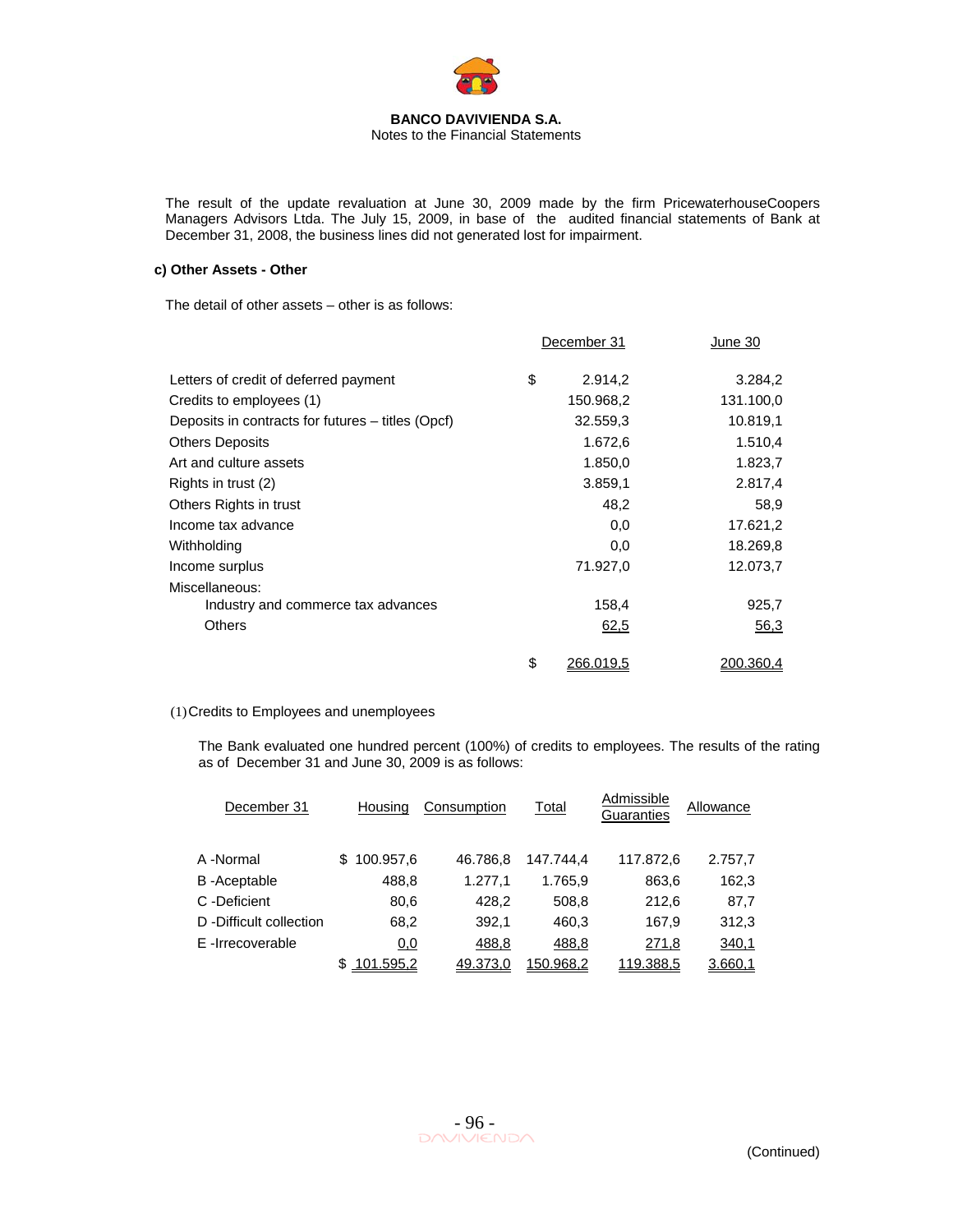

Notes to the Financial Statements

| June 30                | Housina        | Consumption | Total     | Admissible<br>Guaranties | Allowance |
|------------------------|----------------|-------------|-----------|--------------------------|-----------|
| A -Normal              | \$<br>88.658,9 | 37.521,3    | 126.180.2 | 297.789,2                | 2.245,5   |
| B-Aceptable            | 510,4          | 2.205,5     | 2.715,9   | 5.977,1                  | 299,5     |
| C -Deficient           | 127,8          | 970,7       | 1.098,5   | 1.211,2                  | 213,6     |
| D-Difficult collection | 0,0            | 347,7       | 347,7     | 890,7                    | 259,2     |
| E-Irrecoverable        | 0,0            | 757,7       | 757,7     | 1.413,0                  | 616,2     |
|                        | 89.297,1       | 41.802,9    | 131.100,0 | 307.281,2                | 3.634,0   |

Loans granted to employees for housing and vehicle purchases are secured with admissible guarantee.

### (2) Rights in trust

At December 31 and June 30, 2009 under the heading rights in trust, in which are recorded the following goods received as payment:

|                            |                             | December 31 | June 30        |           |  |
|----------------------------|-----------------------------|-------------|----------------|-----------|--|
|                            | Allowance<br><b>Balance</b> |             | <b>Balance</b> | Allowance |  |
|                            |                             |             |                |           |  |
| Ingenio el Papayal         | \$<br>0,0                   | 0,0         | 1.249,2        | 1.249,2   |  |
| Lloreda S.A.               | 0,0                         | 0,0         | 82,9           | 82,9      |  |
| Copescol S.A.              | 982,8                       | 982,8       | 982,8          | 982,8     |  |
| Agropecuaria Molina Vivas  | 37,0                        | 37,0        | 37,0           | 37,0      |  |
| Textiles Omnes S.A.        | 465,6                       | 465,6       | 465,5          | 465,5     |  |
| <b>Fiduciaria Superior</b> | 2.373,7                     | 0,0         | 0,0            | 0,0       |  |
|                            | \$<br>3.859,1               | 1.485,4     | 2.817,4        | 2.817,4   |  |

#### **d) Allowance for other assets**

The movement of the allowance for other assets, is as follows:

|                                         | December 31 | June 30 |
|-----------------------------------------|-------------|---------|
| Beginning balance                       | \$7.612,4   | 6.885,7 |
| <b>Reclasifications</b>                 | 59.9        | 0,0     |
| Plus:                                   |             |         |
| Allowance charged to operating expenses | 1.662,4     | 1.797,9 |
| Less:                                   |             |         |
| Reclasifications                        | (1.456.9)   | 780,1   |
| Write downs                             | 110,8       | 250,0   |
| Refunding to income - Recoveries        | 1.463,8     | 41,1    |
| Ending balance                          | 6.303,2     | 7.612.4 |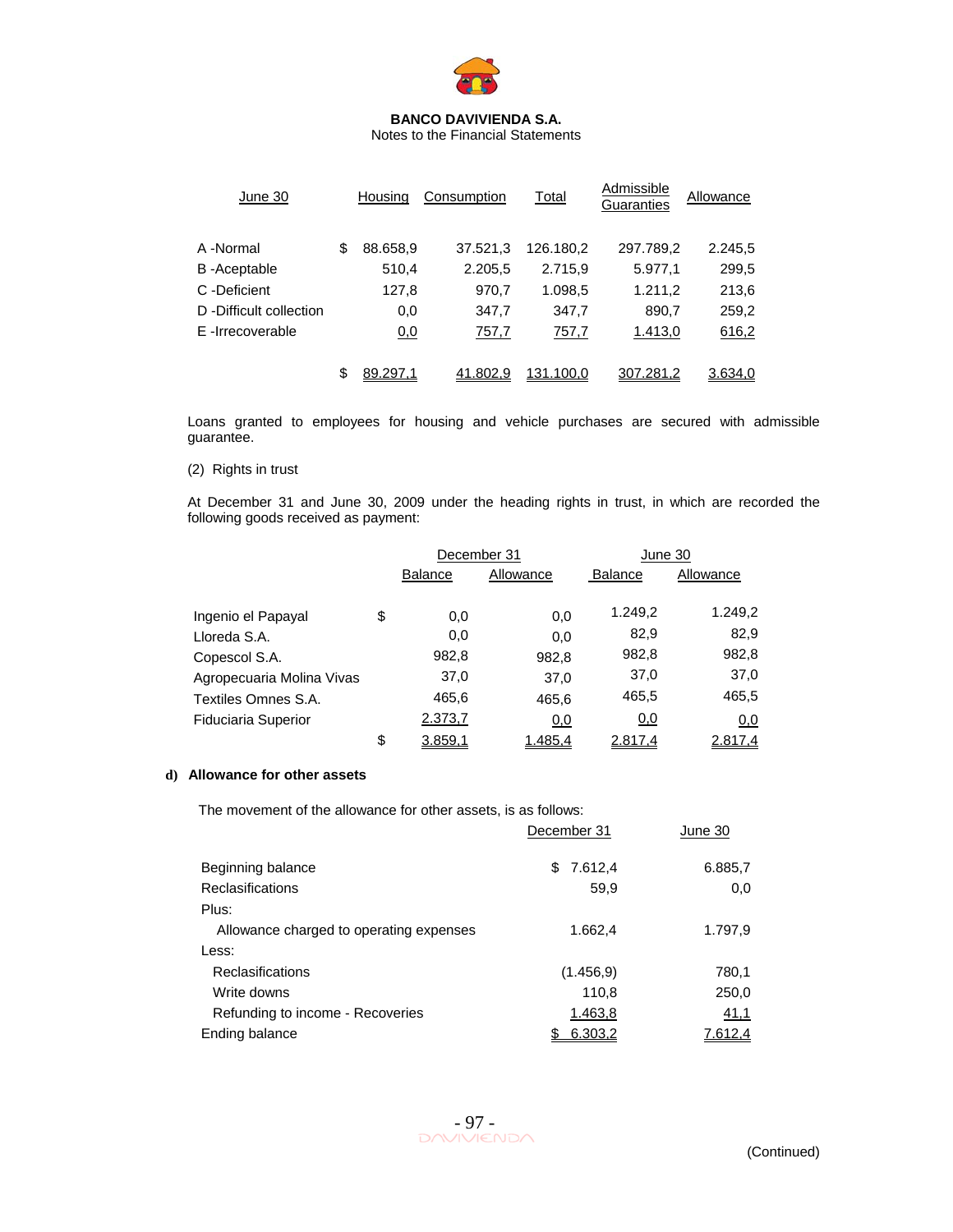

# **12) Deposits and callabilities**

The following is the detail of deposits and callabilities:

|                                        | Maximum annual    | December 31                   | <b>June 30</b>          |
|----------------------------------------|-------------------|-------------------------------|-------------------------|
|                                        | interest rate     |                               |                         |
| Deposits in current account            | 0,0%              | 2.616.134,8<br>\$             | 2.197.262,3             |
| Certificates in pesos                  |                   |                               |                         |
| - Lower than 6 months                  | $0.0\% - 5.30\%$  | 1.579.112,7                   | 1.809.004,9             |
| - Equal to 6 and lower than 12 months  | 4,10% - 5,50%     | 1.431.607,0                   | 1.697.535,9             |
| - Equal to 12 and lower than 18 months | 4,35% - 5,65%     | 766.541,7                     | 627.384,9               |
| - Equal or higher than 18 months       | $5,10\% - 6,80\%$ | 1.858.681,9                   | 1.719.093,2             |
|                                        |                   | 5.635.943,3<br>\$             | 5.853.018,9             |
| Savings deposits                       |                   |                               |                         |
| - Common savings deposits              | $0,0\% - 5,0\%$   | 8.440.388,8                   | 7.170.329,8             |
| - Special savings accounts             |                   | 41.943,9<br>\$<br>8.482.332,7 | 35.596,9<br>7.205.926,7 |
| Other deposits and callabilities:      |                   |                               |                         |
| Banks and intermediaries               |                   | 71.027,0                      | 3.506,4                 |
| Special deposits                       |                   | 2,8                           | 2,9                     |
| Callabilities per banking services     |                   | 215.370,2                     | 121.042,1               |
| Affiliated establishments              |                   | 425,1                         | 3.032,4                 |
|                                        |                   | 286.825,1                     | 127.583,8               |
|                                        |                   | \$17.021.235,9                | \$15.383.791.7          |

The following is a detail of the interest expense during the biannual periods ended on December 31 and June 30, 2009:

| Modality                              | December 31 |           | June 30   |
|---------------------------------------|-------------|-----------|-----------|
| Deposits and callabilities interests: |             |           |           |
| Common deposits                       | \$          | 115.593,3 | 122.196,9 |
| Term savings certificates             |             | 1.086,2   | 2.217,2   |
| Certificates in pesos                 |             | 182.934,7 | 261.845,8 |
| Deposits in current account           |             | 486,7     | 850,1     |
|                                       | \$          | 300.100,9 | 389.110,0 |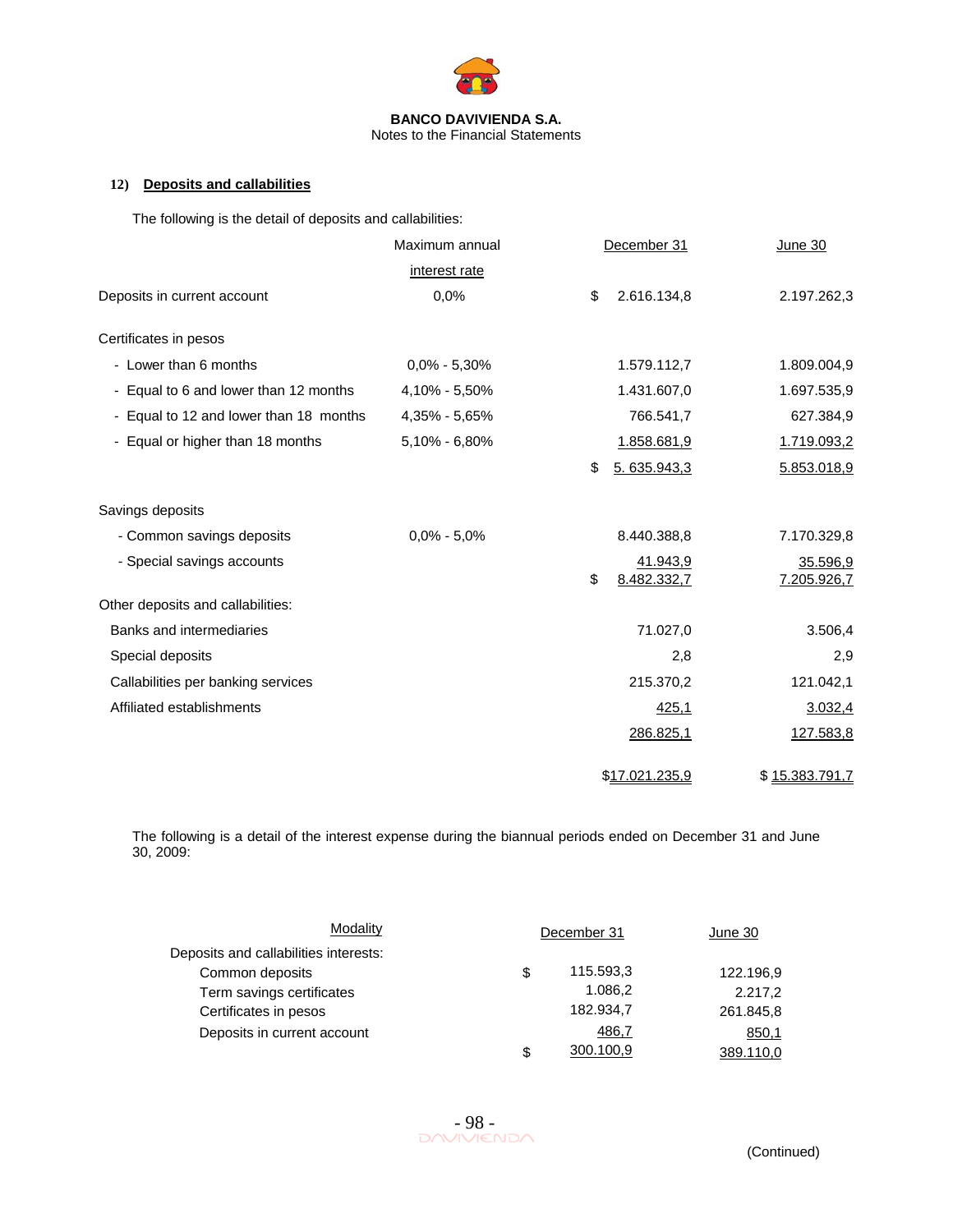

Notes to the Financial Statements

| Other interests:                             | December 31     | June 30   |
|----------------------------------------------|-----------------|-----------|
| Bank credits and other financial obligations | \$<br>30.180,8  | 44.204,0  |
| Inter-bank funds                             | 500,1           | 1.724,9   |
| <b>Bonds</b>                                 | 71.827,4        | 66.615,8  |
| Commitments and simultaneous transfer repos  | 1.585,0         | 5.699,3   |
| Leasing (note10)                             | 2.034,0         | 2.179,4   |
| <b>Others</b>                                | 2,3             | 107,2     |
|                                              | 106.129,6       | 120.530,6 |
|                                              | \$<br>406.230.5 | 509.640.6 |

# **13) Passive Positions in Monetary Market Operations and those Related**

The following is the detail of Interbank funds purchased and buyback agreements:

|                                                                                                                 |                                  |                                                 |                         |                                     | Date of                             | Market                                             | TRM                              |
|-----------------------------------------------------------------------------------------------------------------|----------------------------------|-------------------------------------------------|-------------------------|-------------------------------------|-------------------------------------|----------------------------------------------------|----------------------------------|
| Entity                                                                                                          |                                  | <b>Amount in Dollars</b>                        | Rate                    | Initiation                          | Cancellation                        | Value                                              | (Pesos)                          |
| December 31                                                                                                     |                                  |                                                 |                         |                                     |                                     |                                                    |                                  |
| <b>Foreign Currency</b>                                                                                         |                                  |                                                 |                         |                                     |                                     |                                                    |                                  |
| Overnight Foreign Banks:<br><b>Standard Chartered</b><br><b>Standard Chartered</b><br><b>Standard Chartered</b> | USD.<br><b>USD</b><br><b>USD</b> | 700,000<br>8,000,000<br>9,000,000<br>17,700,000 | 0,40%<br>0,45%<br>0,40% | Dec.09.09<br>Dec.09.09<br>Dec.15.09 | Jan.11.10<br>Jan.08.10<br>Jan.14.10 | 1.431,0<br>\$.<br>16.353,8<br>18.398,1<br>36.182,9 | 2.044,23<br>2.044,23<br>2.044,23 |
| <b>Legal Currency</b>                                                                                           |                                  |                                                 |                         |                                     |                                     |                                                    |                                  |
| Interbank:<br><b>Banks</b>                                                                                      |                                  |                                                 |                         |                                     |                                     |                                                    |                                  |
| Agrario                                                                                                         |                                  |                                                 | 3,000%                  | Dec.30.09                           | Jan.04.10                           | 20.000,0                                           |                                  |
| Bogotá                                                                                                          |                                  |                                                 | 2,900%                  | Dec.29.09                           | Jan.04.10                           | 35.000,0                                           |                                  |
| Bogotá                                                                                                          |                                  |                                                 | 2,900%                  | Dec.29.09                           | Jan.04.10                           | 35.000,0                                           |                                  |
| Bogotá                                                                                                          |                                  |                                                 | 2,870%                  | Dec.30.09                           | Jan.04.10                           | 30.000,0                                           |                                  |
| Citibank                                                                                                        |                                  |                                                 | 3.000%                  | Dec.30.09                           | Jan.04.10                           | 50.000,0                                           |                                  |
| Citibank                                                                                                        |                                  |                                                 | 3.000%                  | Dec.30.09                           | Jan.04.10                           | 50.000,0                                           |                                  |
| Colpatria                                                                                                       |                                  |                                                 | 3.000%                  | Dec.29.09                           | Jan.04.10                           | 6.000,0                                            |                                  |
|                                                                                                                 |                                  | To                                              |                         |                                     |                                     | \$226.000,0                                        |                                  |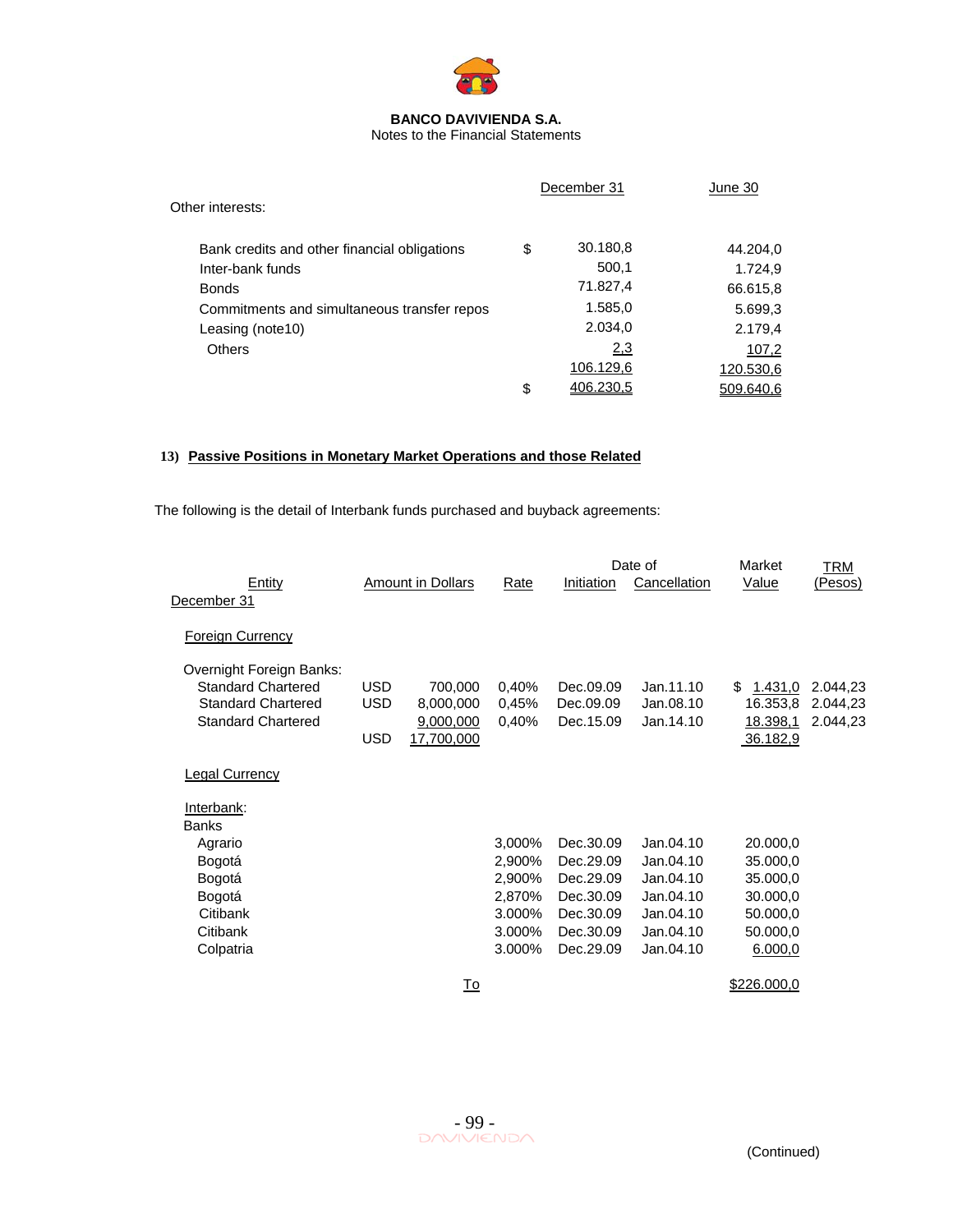

Notes to the Financial Statements

| Entity                             |            |                                                        |                  | Rate                  |           | Date<br>Initiation | $\overline{of}$<br>Cancellation | Market<br>Value       |                       | <b>TRM</b><br>Pesos |
|------------------------------------|------------|--------------------------------------------------------|------------------|-----------------------|-----------|--------------------|---------------------------------|-----------------------|-----------------------|---------------------|
|                                    |            | From                                                   |                  |                       |           |                    |                                 | \$226.000,0           |                       |                     |
| Occidente                          |            |                                                        |                  | 3.000%                |           | Dec.29.09          | Jan.05.10                       |                       | 45.000,0              |                     |
| Occidente                          |            |                                                        |                  | 3.000%                |           | Dec.29.09          | Jan.05.10                       |                       | 50.000,0              |                     |
| Santander                          |            |                                                        |                  | 2.800%                |           | Dec.29.09          | Jan.04.10                       |                       | 35.000,0              |                     |
| The Royal Bank of Scotland         |            |                                                        |                  | 3.000%                |           | Dec.30.09          | Jan.04.10                       |                       | 13.000,0              |                     |
|                                    |            |                                                        |                  |                       |           |                    |                                 |                       | 369.000,0             |                     |
| Liabilities Repos:<br><b>Banks</b> |            |                                                        |                  |                       |           |                    |                                 |                       |                       |                     |
| <b>BBVA Colombia</b>               |            |                                                        |                  | 3,000%                |           | Dec.30.09          | Jan.04.10                       |                       | 100.008,3             |                     |
| <b>Others</b>                      |            |                                                        |                  |                       |           |                    |                                 |                       |                       |                     |
| <b>Real Sector</b>                 |            |                                                        |                  | 1,000%                |           | Dec.30.09          | Jan.04.10                       |                       | 12.465,4              |                     |
|                                    |            |                                                        |                  |                       |           |                    |                                 |                       |                       |                     |
|                                    |            | Total Interbank funds purchased and buyback agreements |                  |                       |           |                    |                                 | \$517.656,6.          | 481.473,8             |                     |
|                                    |            |                                                        |                  |                       |           |                    |                                 |                       |                       |                     |
| Entity                             |            | <b>Amount in Dollars</b>                               | Rate             | Date of<br>Initiation |           |                    | Cancellation                    | Market<br>Value       | <b>TRM</b><br>(Pesos) |                     |
| June 30                            |            |                                                        |                  |                       |           |                    |                                 |                       |                       |                     |
| <b>Foreign Currency</b>            |            |                                                        |                  |                       |           |                    |                                 |                       |                       |                     |
| Overnight Foreign Banks:           |            |                                                        |                  |                       |           |                    |                                 |                       |                       |                     |
| Bancolombia                        | <b>USD</b> | 10,000,000                                             | 0,40%            | Jun.25.09             |           |                    | Jul.02.09                       | \$21.452,1 \$2.145,21 |                       |                     |
| Banco de Bogotá                    |            | 10,000,000                                             | 0,35%            | Jun.25.09             |           |                    | Jul.02.09                       | 21.452,1              |                       | 2.145,21            |
|                                    | <b>USD</b> | 20,000,000                                             |                  |                       |           |                    |                                 | \$42.904,2            |                       |                     |
| <b>Legal Currency</b>              |            |                                                        |                  |                       |           |                    |                                 |                       |                       |                     |
| Interbank                          |            |                                                        |                  |                       |           |                    |                                 |                       |                       |                     |
| <b>Banks</b>                       |            |                                                        |                  |                       |           |                    |                                 |                       |                       |                     |
| <b>Helm Financial Service</b>      |            |                                                        | 4,340%           |                       | Jun.23.09 |                    | Jul.01.09                       | \$30.000,0            |                       |                     |
| Occidente                          |            |                                                        | 4,350%           |                       | Jun.30.09 |                    | Jul.02.09                       | 20.000,0              |                       |                     |
| <b>BSC</b>                         |            |                                                        | 4,340%           |                       | Jun.23.09 |                    | Jul.02.09                       | 20.000,0              |                       |                     |
| <b>BSC</b>                         |            |                                                        | 4,340%           |                       | Jun.24.09 |                    | Jul.01.09                       | 30.000,0              |                       |                     |
| <b>Financial Corporations</b>      |            |                                                        |                  |                       |           |                    |                                 |                       |                       |                     |
| JP. Morgan                         |            |                                                        | 4,340% Jun.30.09 |                       |           |                    | Jul.02.09                       | 40.000,0              |                       |                     |
|                                    |            |                                                        |                  |                       |           |                    |                                 | \$140.000,0           |                       |                     |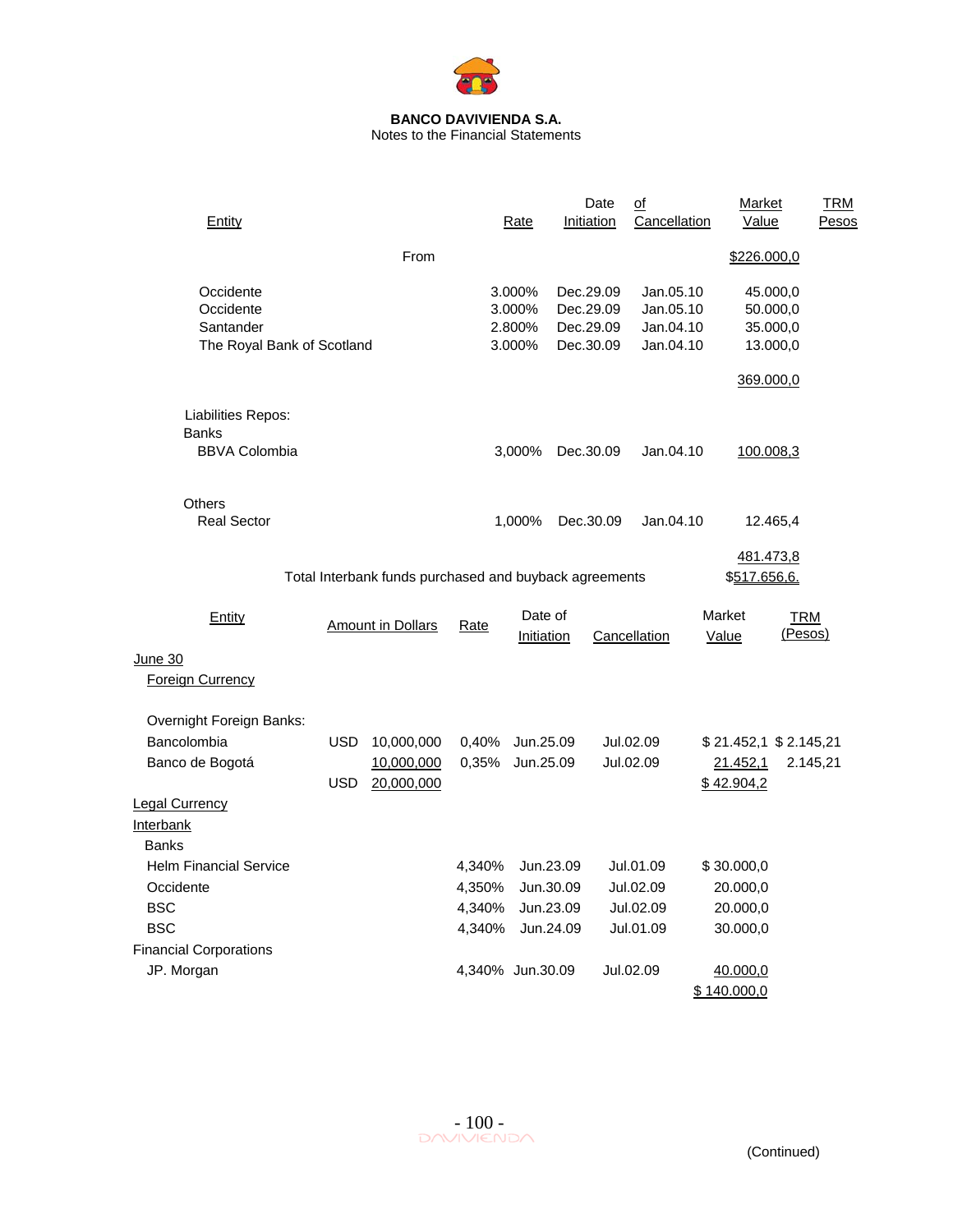

Notes to the Financial Statements

| Entity                                   | <b>Amount in Dollars</b>                               | Rate |                  | Date of      | Market      | TRM     |
|------------------------------------------|--------------------------------------------------------|------|------------------|--------------|-------------|---------|
|                                          |                                                        |      | Initiation       | Cancellation | Value       | (Pesos) |
| June 30                                  |                                                        |      |                  |              |             |         |
|                                          |                                                        |      |                  |              |             |         |
| <b>Liabilities Repos:</b>                |                                                        |      |                  |              |             |         |
| <b>Banks</b>                             |                                                        |      |                  |              |             |         |
| Banco de la República                    |                                                        |      | 4,402% Jun.30.09 | Jul.01.09    | \$125.000,0 |         |
| <b>Others Financial Entities</b>         |                                                        |      |                  |              |             |         |
| Superfondo - Santander                   |                                                        |      | 4,300% Jun.30.09 | Jul.01.09    | 1.500,0     |         |
| Sociedades Fiduciarias                   |                                                        |      |                  |              |             |         |
| Santander                                |                                                        |      | 4,300% Jun.30.09 | Jul.01.09    | 20.000,0    |         |
| Soc. Admón. Fondos Pensiones y Cesantías |                                                        |      |                  |              |             |         |
| Cesantías ING                            |                                                        |      | 4,300% Jun.30.09 | Jul.01.09    | 3.000,0     |         |
| Others:                                  |                                                        |      |                  |              |             |         |
| Public sector                            |                                                        |      | 3,920% Jun.26.09 | Jul.02.09    | 4.158,3     |         |
| Public sector                            |                                                        |      | 3,000% Jun.30.09 | Jul.01.09    | 7.252,2     |         |
| Public sector                            |                                                        |      | 1,750% Jun.30.09 | Jul.01.09    | 7.000,0     |         |
| Real sector                              |                                                        |      | 2,000% Jun.30.09 | Jul.01.09    | 12.000,0    |         |
| Real sector                              |                                                        |      | 2,600% Jun.30.09 | Jul.02.09    | 29.210,1    |         |
| Real sector                              |                                                        |      | 2,300% Jun.30.09 | Jul.02.09    | 513,0       |         |
| Real sector                              |                                                        |      | 2,500% Jun.26.09 | Jul.01.09    | 446,8       |         |
| Real sector                              |                                                        |      | 2,500% Jun.30.09 | Jul.01.09    | 692,0       |         |
| Real sector                              |                                                        |      | 2,500% Jun.30.09 | Jul.02.09    | 155,2       |         |
|                                          |                                                        |      |                  |              | \$210.927,6 |         |
|                                          |                                                        |      |                  |              |             |         |
|                                          | Total Interbank funds purchased and buyback agreements |      |                  |              | \$393.831,8 |         |

For the second and first semester 2009, the balance and monthly average performance for these funds was \$36,186.9 and \$269.8, respectively; and for the first semester it was \$155,337.3 and \$1,588.5, respectively.

There are no restrictions on these funds.

### **14) Banks Acceptances Outstanding**

As of December 31 and June 30, 2009, the Bank records bank acceptances for \$611.8 and \$1,868.3, respectively.

The terms for these operations range from 27 to 180 days.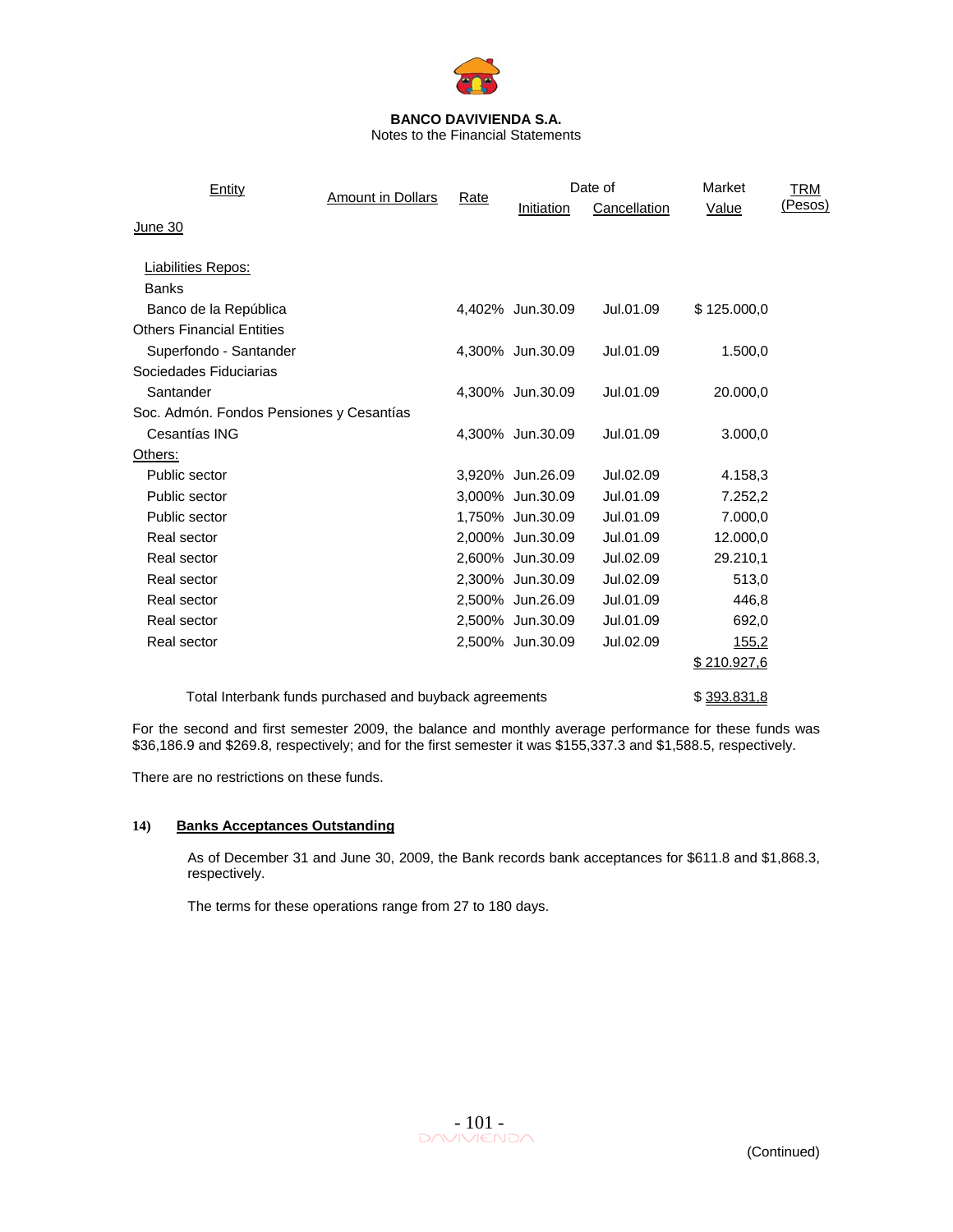

# **15) Banking Credits and Other Financial Obligations**

The following is the detail in local currency and foreign currency translated to legal currency:

|                                     |                      |             | December 31                                      |                      |                  |
|-------------------------------------|----------------------|-------------|--------------------------------------------------|----------------------|------------------|
| Entity                              | Interests<br>payable | $(-1$ year) | Short term Medium Term LongTerm<br>$(1-3$ years) | $(+3 \text{ years})$ | Total<br>Capital |
| Other entities in the country:      |                      |             |                                                  |                      |                  |
| <b>Legal Currency</b>               |                      |             |                                                  |                      |                  |
| Bancoldex                           | \$<br>426,4          | 6.845,5     | 10.097,8                                         | 40.710,9             | 57.654,1         |
| Finagro                             | 1.684,7              | 21.171,6    | 5.869,9                                          | 93.922,7             | 120.964,3        |
| Findeter                            | 3.220,8              | 27.890,5    | 156.571,2                                        | 483.053,1            | 667.514,8        |
|                                     | 5.331,9              | 55.907,7    | 172.538,8                                        | 617.686,7            | 846.133,2        |
| <b>Foreign Currency</b>             |                      |             |                                                  |                      |                  |
| <b>Bancoldex</b>                    | 70,5                 | 38.220,6    | 2.664,4                                          | 5.552,1              | 46.437,2         |
| Other banks and financial entities: |                      |             |                                                  |                      |                  |
| Overdrafts in current account       | 0,0                  | 302,3       | 0,0                                              | 0,0                  | 302,3            |
|                                     | \$<br>5.402,5        | 94.430,6    | 175.203,3                                        | 623.238,8            | 892.872,6        |
| Foreign entities:                   |                      |             |                                                  |                      |                  |
| <b>Banco Mercantil</b>              | 58,7                 | 30.663,5    | 0,0                                              | 0,0                  | 30.663,5         |
| Citibank New York                   | 371,1                | 121.613,1   | 0,0                                              | 0,0                  | 121.613,1        |
| Bladex Panamá                       | 31,2                 | 0,0         | 0,0                                              | 0,0                  | 0,0              |
| <b>Standard Chartered Bank</b>      | 298,4                | 123.928,6   | 0,0                                              | 0,0                  | 123.928,6        |
| Bank of New York                    | 66,1                 | 12.596,0    | 0,0                                              | 0,0                  | 12.596,0         |
| The Bank of Nova Escocia            | 18,1                 | 10.221,2    | 0,0                                              | 0,0                  | 10.221,2         |
| JP Morgan                           | 78,6                 | 0,0         | 0,0                                              | 0,0                  | 0,0              |
| Corporación Andina de Fomento       | 847,6                | 84.701,2    | 0,0                                              | 14.309,5             | 99.010,8         |
| <b>First Union Bank</b>             | 1.620,0              | 0,0         | 0,0                                              | 0,0                  | 0,0              |
| <b>Toronto Dominion Bank</b>        | 10,1                 | 0,0         | 0,0                                              | 0,0                  | 0,0              |
| Wachovia Bank N.A.                  | 301,7                | 98.123,0    | 0,0                                              | 0,0                  | 98.123,0         |
|                                     | \$<br>2.243,5        | 481.846,6   | 0,0                                              | 0,0                  | 496.156,2        |
|                                     | \$<br>7.646,2        | 576.277,2   | 175.203,3                                        | 637.548,4            | 1.389.028,8      |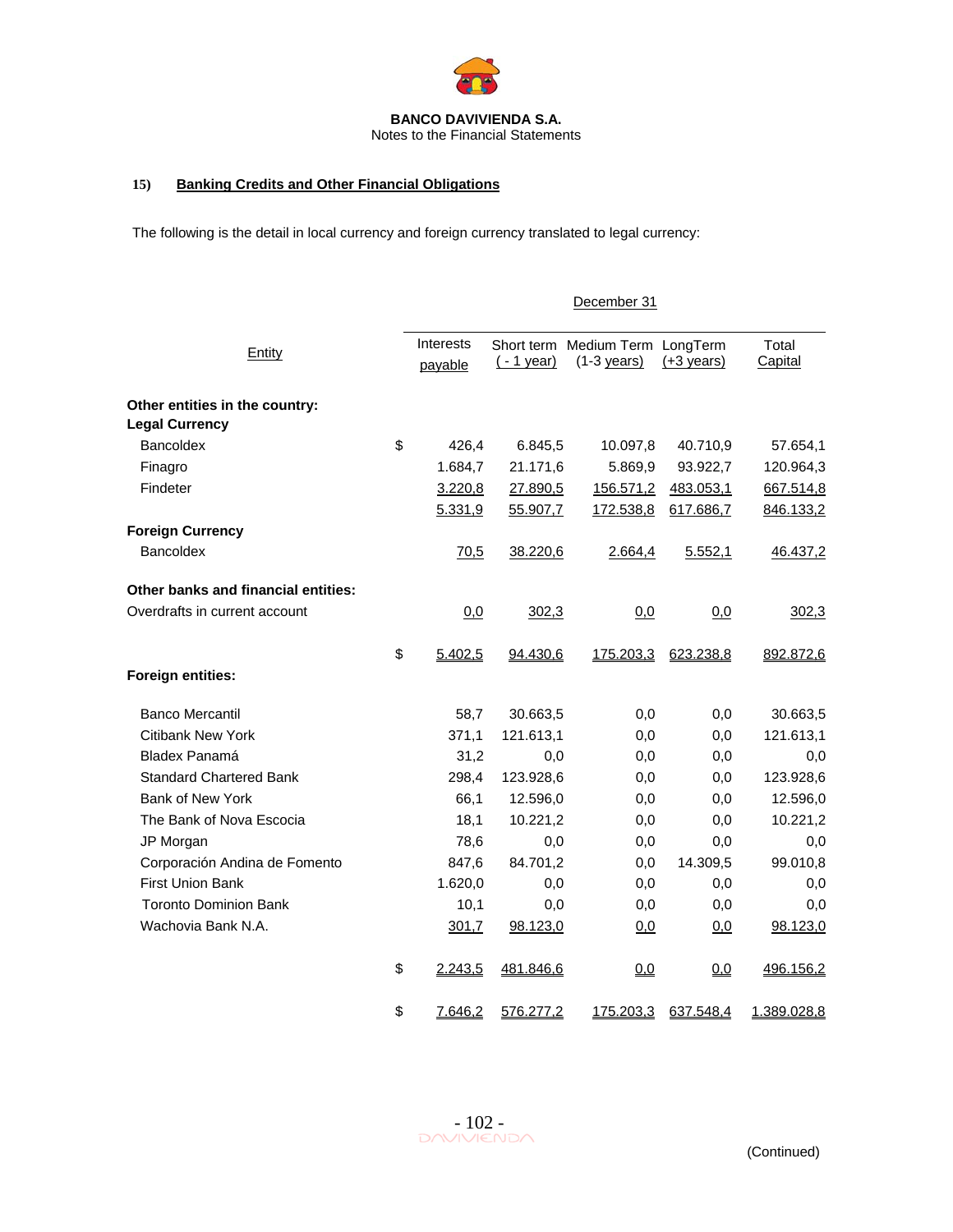

Notes to the Financial Statements

|                                            |                  |             | <b>June 30</b>                  |                      |                       |
|--------------------------------------------|------------------|-------------|---------------------------------|----------------------|-----------------------|
| Entity                                     | <b>Interests</b> |             | Short term Medium Term LongTerm |                      | Total                 |
|                                            | payable          | $(-1$ year) | $(1-3$ years)                   | $(+3 \text{ years})$ | Capital               |
| Other entities in the country:             |                  |             |                                 |                      |                       |
| <b>Legal Currency</b>                      |                  |             |                                 |                      |                       |
| Bancoldex                                  | \$<br>510,1      | 4.824,7     | 5.752,8                         | 37.442,5             | 48.020,0              |
| Finagro                                    | 3.248,5          | 6.283,4     | 48.085,6                        | 67.222,5             | 121.591,5             |
| Findeter                                   | 5.805,1          | 668,7       | 6.989,0                         | 515.516,6            | <u>523.174,3</u>      |
|                                            | 9.563,7          | 11.776,8    | 60.827,4                        | 620.181,6            | 692.785,8             |
| <b>Foreign Currency</b>                    |                  |             |                                 |                      |                       |
| Bancoldex                                  | 51,2             | 13.597,1    | 7.672,5                         | 8.864,3              | 30.133,9              |
| <b>Other banks and financial entities:</b> |                  |             |                                 |                      |                       |
| Overdrafts in current account              | 0,0              | 86,3        | 0,0                             | 0,0                  | 86,3                  |
|                                            | \$<br>9.614,9    | 25.460,2    | 68.499,9                        | 629.045,9            | 723.006,0             |
| <b>Foreign entities:</b>                   |                  |             |                                 |                      |                       |
| <b>Banco Mercantil</b>                     | 78,4             | 21.452,1    | 0,0                             | 0,0                  | 21.452,1              |
| <b>Citibank New York</b>                   | 744,8            | 38.228,2    | 0,0                             | 0,0                  | 38.228,2              |
| Banco Español de Crédito                   | 47,9             | 11.798,7    | 0,0                             | 0,0                  | 11.798,7              |
| Bac Florida Bank                           | 98,4             | 17.161,7    | 0,0                             | 0,0                  | 17.161,7              |
| Bladex Panamá                              | 32,7             | 0,0         | 0,0                             | $_{0,0}$             | 0,0                   |
| <b>Standard Chartered Bank</b>             | 746,0            | 101.223,4   | 682,2                           | 0,0                  | 101.905,6             |
| <b>Bank of New York</b>                    | 214,6            | 38.249,5    | 0,0                             | 0,0                  | 38.249,5              |
| The Bank of Nova Escocia                   | 127,4            | 21.452,1    | 0,0                             | 0,0                  | 21.452,1              |
| JP Morgan (1)                              | 0,0              | 182.990,0   | 0,0                             | 0,0                  | 182.990,0             |
| JP Morgan                                  | 82,4             | 0,0         | 0,0                             | 0,0                  | 0,0                   |
| Corporación Andina de Fomento              | 1.849,0          | 77.227,6    | 18.744,3                        | 0,0                  | 95.971,9              |
| <b>First Union Bank</b>                    | 170,0            | 0,0         | 0,0                             | 0,0                  | 0,0                   |
| <b>Toronto Dominion Bank</b>               | 93,5             | 21.452,1    | 0,0                             | 0,0                  | 21.452,1              |
| Wachovia Bank N.A.                         | 1.031,0          | 111.550,9   | 0,0                             | 0,0                  | 111.550,9             |
| Dresdner Bank                              | 873,8            | 21.452,1    | 0,0                             | 0,0                  | 21.452,1              |
| <b>Bank of Montreal</b>                    | 41,4             | 10.726,1    | 0,0                             | 0,0                  | 10.726,1              |
|                                            | \$<br>6.231,3    | 674.964,5   | 19.426,5                        | 0,0                  | 694.391,0             |
|                                            | \$<br>15.846,2   | 700.424,7   | 87.926,4                        |                      | 629.045,9 1.417.397,0 |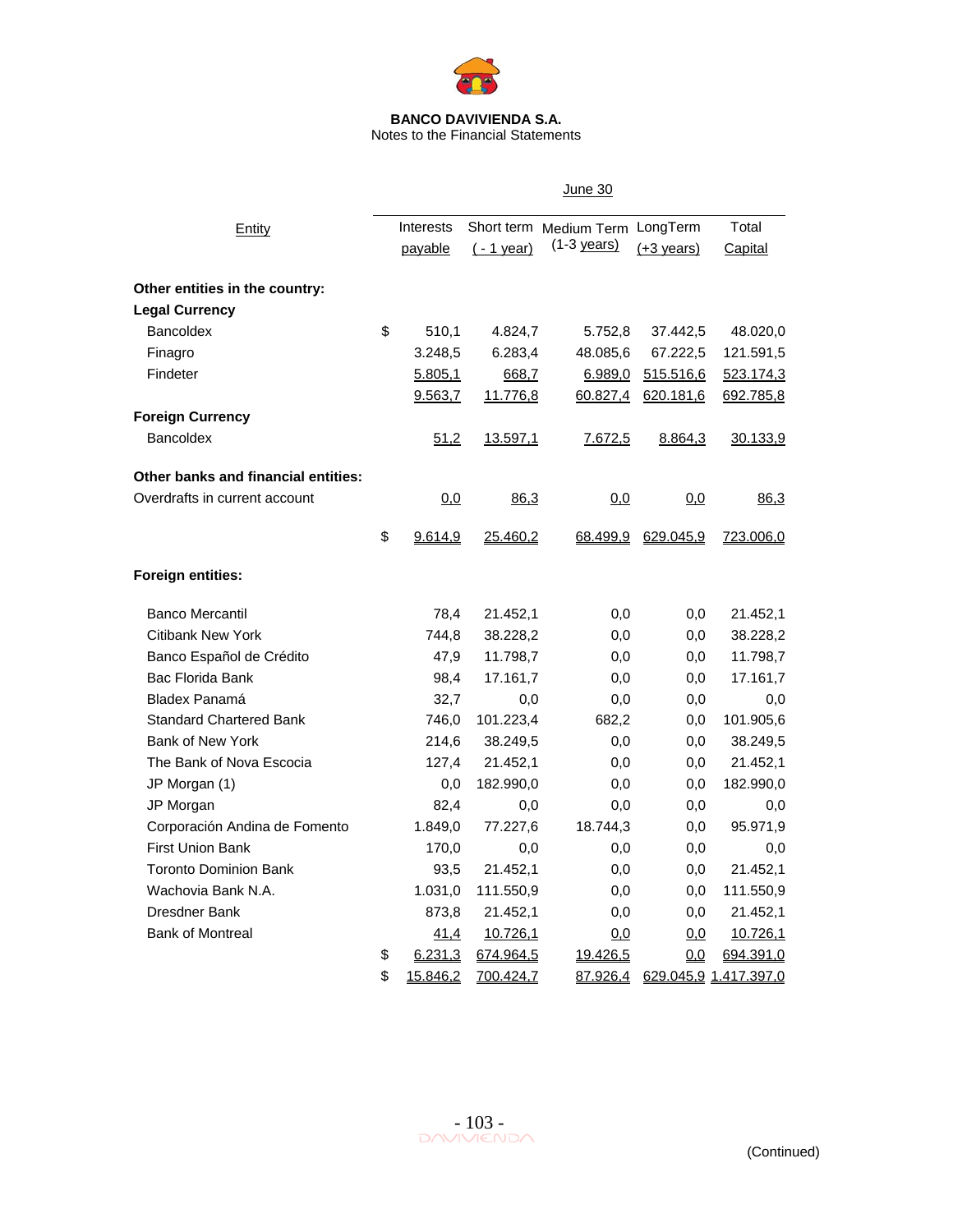

#### **(1) Syndicated Credit**

On occasion of the purchase of Granbanco S.A., the Bank entered into the following credit agreement in which Credit Suisse, Wachovia and JP Morgan Banks act as leaders:

|                                     |                 |         |          |          |             | <u>Value</u> |
|-------------------------------------|-----------------|---------|----------|----------|-------------|--------------|
|                                     |                 | ⊺erm    | Starting | Endina   |             |              |
| Administrative Agent                | Rate first vear | (vears) | period   | period   | USD         | pesos        |
| JP Morgan Chase Bank Libor 6+0,875% |                 |         | Feb.2.07 | Feb.2.10 | 250,000,000 | \$561.515,0  |

The interest is paid semianually in arrears taking Libor six months.

The rate for the second and third year will be of Libor6+ 1% and Libor6+ 1.125%, respectively.

In order to cover the risk inherent to this U.S. dollar liability, the Bank established an investment of seven (7) Cross Currency Swap in pesos for \$557.433,0 which permits it to change the exposure of the Libor and U.S. dollar rate (notes 7 and 31).

Pursuant to provisions established by the Superintendencia Financiera de Colombia by means of communication dated November 6, 2007 (note 7), the valuation of this obligation was modified from TIR to market value, employing the future implied rates obtained from the zero coupon rates of the libor-dollar swap curve for the respective terms. To calculate the present value of such cash flows the Bank used as a discount rate the same zero coupon interest rates used for the valuation of the point in dollars of the respective swap.

That portion of this credit that is not covered by the flow coverage that is proposed with the swaps, which corresponds to the agreed margin on the variable rate must not be valued at fair exchange value, but instead must follow the lineal causation methodology.

To continue we present the face value of the sindicated credit at June 30, 2009 :

|                                                                      | June 30                               |
|----------------------------------------------------------------------|---------------------------------------|
| Capital<br>Valuation (note 7)<br>Margin Uncovered causation (note 7) | \$<br>178.767,5<br>2.608,0<br>1.614,5 |
|                                                                      |                                       |

The syndicated loan was canceled on 21 December 2009 with the last payment made for the value of USD 83,333,333.34.

#### **16) Accounts Payable**

The following is the detail of interests payable and accounts payable – other:

|                                                           |     | December 31 | June 30   |
|-----------------------------------------------------------|-----|-------------|-----------|
| Interests:                                                |     |             |           |
| Deposits and callabilities                                | \$. | 114.738.0   | 131.836,4 |
| Monetary Market Operations and those Related.             |     | 47.0        | 63.9      |
| Banking credits and other financial obligations (note 15) |     | 7.646.0     | 15.846,2  |
| Investment securities outstanding                         |     | 20.316,4    | 18.587,5  |
|                                                           | S   | 142.747.4   | 166.334.0 |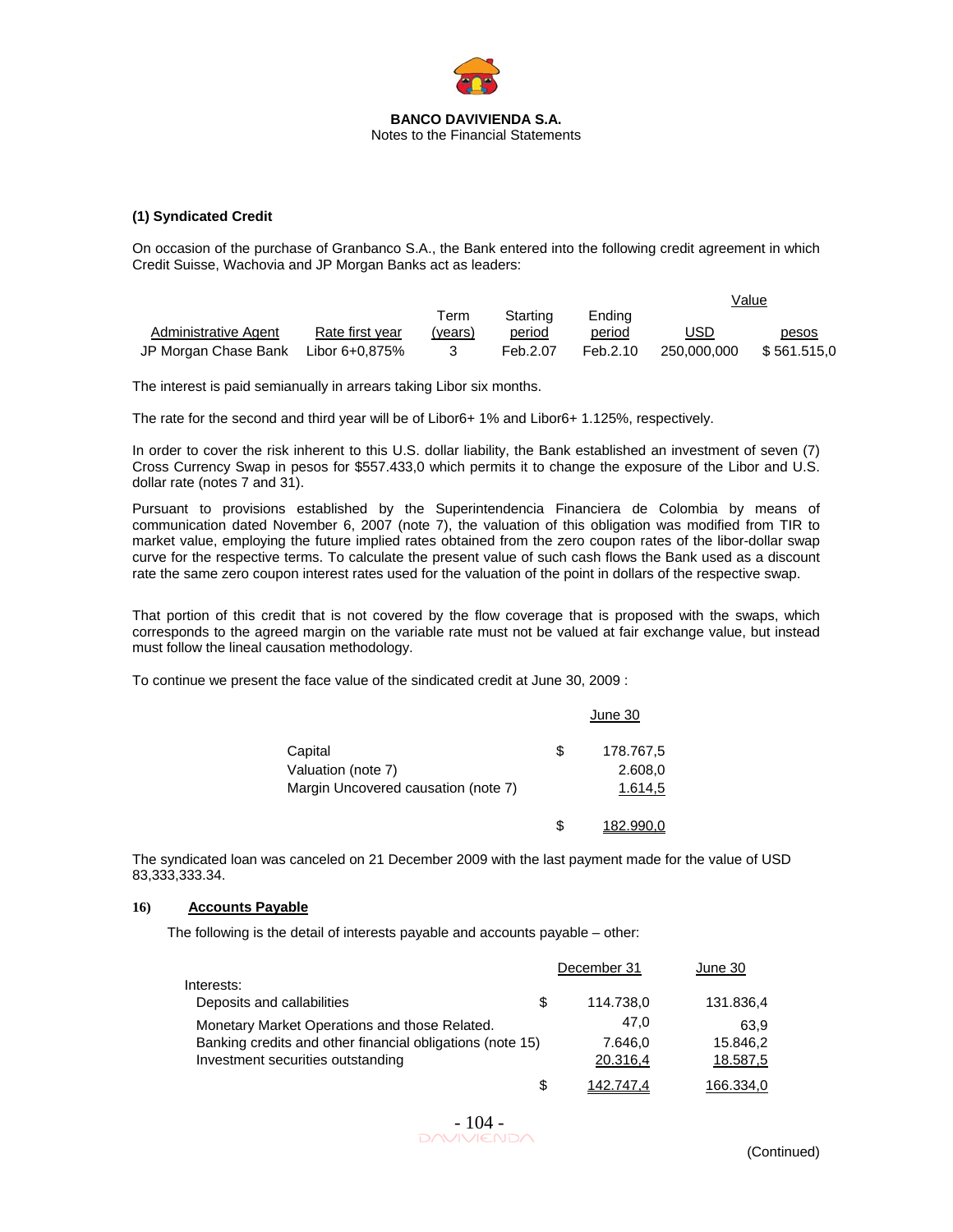

# Notes to the Financial Statements

|                                                  | December 31     | <u>June 30</u>   |
|--------------------------------------------------|-----------------|------------------|
| Commissions and fees                             | \$<br>55,9      | 226,2            |
| Others:                                          |                 |                  |
| Taxes                                            | 316,5           | 9.357,9          |
| Dividends and surpluses                          | 1.219,1         | 1.213,2          |
| Sales tax payable                                | 4.248,6         | 3.998,5          |
| Tax on financial transactions                    | 8.615,9         | 9.669,0          |
| Promising purchasers                             | 9.630,9         | 7.679,9          |
| Suppliers*                                       | 114.109,0       | 52.737,9         |
| Labor withholdings and obligations               | 45.117,8        | 41.275,6         |
| Insurance premiums                               | 2.614,5         | 5.289,0          |
| <b>Drafts</b>                                    | 29.867,6        | 22.519,4         |
| Miscellaneous creditors                          | 17.946,5        | 12.620,5         |
| Integral health policy                           | 0,0             | 1.185,7          |
| Treasury payment orders                          | 4.251,9         | 5.788,8          |
| Balances in favour                               | 8.144,4         | 7.265,0          |
| Checks drawn uncollected                         | 10.098,7        | 11.585,7         |
| Accounts payable Nation Law 546 of 1999          | 38.256,6        | 43.433,4         |
| Agreement Income societies collection            | 76.069,1        | 116.530,1        |
| Agreement Real state and vehicles tax collection | 4.904,4         | 23.774,5         |
| Universalities portfolio collection              | 3.236,9         | 6.459,2          |
| Agreement Other collections                      | 5.569,7         | 1.299,7          |
| Commercial accounts payables redeban,            |                 |                  |
| Visa, credibanco and others                      | 11.402,8        | 3.398,5          |
| Peace Bonds                                      | 20.357,0        | 21.065,8         |
| Remittances to recovery                          | 693,6           | 763,2            |
| Fees costs trial                                 | 63,1            | 148,4            |
| Balances for forward operations                  | 684,5           | 6.872,8          |
| Prepayment cards                                 | 4.521,6         | 4.546,8          |
| Collect cost                                     | 1.386,3         | 3.318,9          |
| Miscellanious (1)                                | 20.219,2        | <u>19.712,6</u>  |
|                                                  | \$<br>443.546,2 | <u>443.571,3</u> |

(\*)The creditor Other ACH Networks is registered to for \$ 38,236.7, which will be paid the 1st working day of the following month.

(1) Comprised of resources received by Sebra \$8,735, credit balances of \$3,230 settled by AS400, diners and credibanco visa interbank clearing \$5,903, \$1,500 diners Incentives project.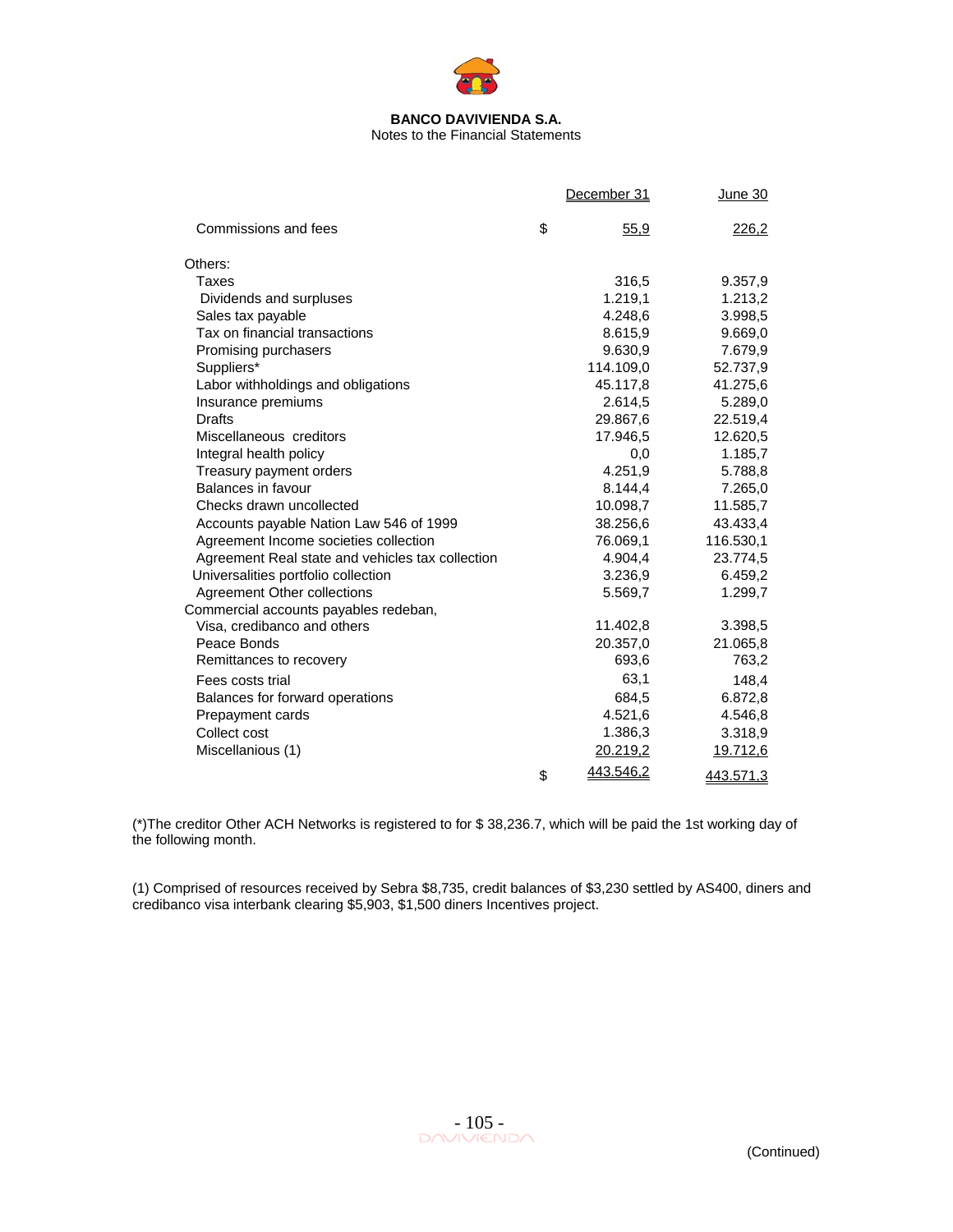

Notas a los Estados Financieros

## **(17) Long Term - Debt**

As of December 31 and June 30, 2009, the Bank records investment securities outstanding for \$2.182.681,3 and \$1.757.575,4 respectively, corresponding to issuances of common and mortgage bonds.

The following provides details of the bonds for each of the issues current on December 31, 2009:

| <b>Issuance Kind</b>                                        | Date                                | Offer Amount                      | Serie                                              | Term<br>(Months) | Yield                                                                                  | Cancellation                        | Market Value                                      | Guaranty                                                               |
|-------------------------------------------------------------|-------------------------------------|-----------------------------------|----------------------------------------------------|------------------|----------------------------------------------------------------------------------------|-------------------------------------|---------------------------------------------------|------------------------------------------------------------------------|
| First Issuance Mortgage Bonds                               | 03-Dec-04                           | \$19.118,0                        | G                                                  | 84               | $UVR - 0.3$                                                                            | 03-Dec-11                           | \$3.552,2                                         | Mortgages credit Rat. A and option<br>prepayment for issuer c/3 months |
| First Issuance of VIS Structured Mortgage Bonds<br>Sector 1 | 23-Jun-06                           | 60.173,5                          | G                                                  | 84               | $UVR + 0.75$                                                                           | 23-Jun-13                           | 21.904,3                                          | Mortgages credit Rat. A and option<br>prepayment for issuer c/3 months |
| First Issuance Subordinated IFC Bonds - In U.S.<br>dollars  | 07-Feb-07                           | 368.641,1                         | G                                                  | 84               | $Libor6 + 2.75$<br>Revaluation Ajustmen(note 8)<br>Accrual margin not covered (note 8) | 07-Feb-14                           | 337.298,0<br>1.665.9<br>4.354,4<br>\$343.318,3    | Mortgages credit rat. A and option<br>prepayment for issuer c/3 months |
| First Issuance of Bonds IPC Serie C7                        | 19-Feb-08                           | 147.777,0                         | C                                                  | 84               | $IPC + 6.65$                                                                           | 19-Feb-15                           |                                                   | 147.777,0 Do not have                                                  |
| First Issuance Bonds R.V.U Serie D7                         | 19-Feb-08                           | 151.577,5                         | D                                                  | 84               | $UVR + 6.65$                                                                           | 19-Feb-15                           |                                                   | 166.129,5 Do not have                                                  |
| Second Issuance Bonds IPC                                   | 05-Aug-08                           | 170.570.0                         | G                                                  | 60               | $IPC + 6.24$                                                                           | 05-Aug-13                           | 170.570.0                                         | Mortgages credit. Rating A                                             |
| Primera Bonos DTF Tramo 1                                   | 05-Aug-08<br>05-Aug-08<br>05-Aug-08 | 60.471,5<br>50.550,0<br>147.300,0 | Ε<br>E<br>E                                        | 18<br>24<br>36   | $DTF + 2.29$<br>$DTF + 2,39$<br>DTF + 2,59                                             | 05-Feb-10<br>05-Aug-10<br>05-Aug-11 | 50.550,0<br>147.300,0<br>\$258.321,5              | \$60,471.5 Do not have                                                 |
| First Issuance Bonds DTF Sector 1                           | 05-Aug-08                           | 71.108,5                          | F                                                  | 18               | TF 11,75%                                                                              | 05-Feb-10                           |                                                   | 71.108,5 Do not have                                                   |
| Second Issuance Bonds DTF Sector 1                          | 05-Feb-09<br>05-Feb-09<br>05-Feb-09 | 67.295,8<br>79.671,2<br>147.300,0 | E <sub>1</sub><br>E <sub>2</sub><br>E <sub>3</sub> | 18<br>24<br>36   | $DTF + 1.1$<br>$DTF + 1,2$<br>DTF + 1,35                                               | 05-Aug-10<br>05-Feb-11<br>05-Feb-12 | \$67.295,8<br>79.671,2<br>89.800,0<br>\$236.767,0 | Do not have                                                            |
| Second Issuance Bonds Fixed Rate Sector 1                   | 05-Feb-09                           | 121.800,0                         | F <sub>5</sub>                                     | 60               | TF 10,40%                                                                              | 05-Feb-14                           |                                                   | 121,800.0 Do not have                                                  |
| First Issuance common Bonds IPC                             | 05-Feb-09                           | 123.433,0                         | G                                                  | 84               | $IPC + 5,50$                                                                           | 05-Feb-16                           | 123.433,0                                         | Do not have                                                            |
| First Issuance common Bonds IBR                             | 05-Feb-09                           | 68.000,0                          | G                                                  | 18               | $IBR + 1,48$                                                                           | 05-Aug-10                           |                                                   | 68.000,0 Do not have                                                   |
| Second Issuance Bonds DTF Sector 2                          | 16-Jul-09                           | 72.000,0                          | E <sub>2</sub>                                     | 24               | DTF + 1,38                                                                             | 16-Jul-11                           |                                                   | 72,000.0 Do not have                                                   |
| Second Issuance Bonds Fixed Rate Sector 2                   | 16-Jul-09                           | 73.000,0                          | E <sub>3</sub>                                     | 36               | TF 7,89%                                                                               | 16-Jul-12                           |                                                   | 73.000,0 Do not have                                                   |
| First Issuance Common Bonds IPC Sector 2                    | 16-Jul-09                           | 215.000,0                         | G <sub>5</sub>                                     | 60               | $IPC + 4.79$                                                                           | 16-Jul-14                           |                                                   | 215.000,0 Do not have                                                  |
| First Common Bonds IBR Sector 2                             | 16-Jul-09                           | 90.000,0                          | $\vert$ 1                                          | 18               | $IBR + 1.44$                                                                           | 16-Jan-11                           |                                                   | 90.000,0 Do not have                                                   |

Total current bonds on December 31, 2009 \$ 2.182.681,3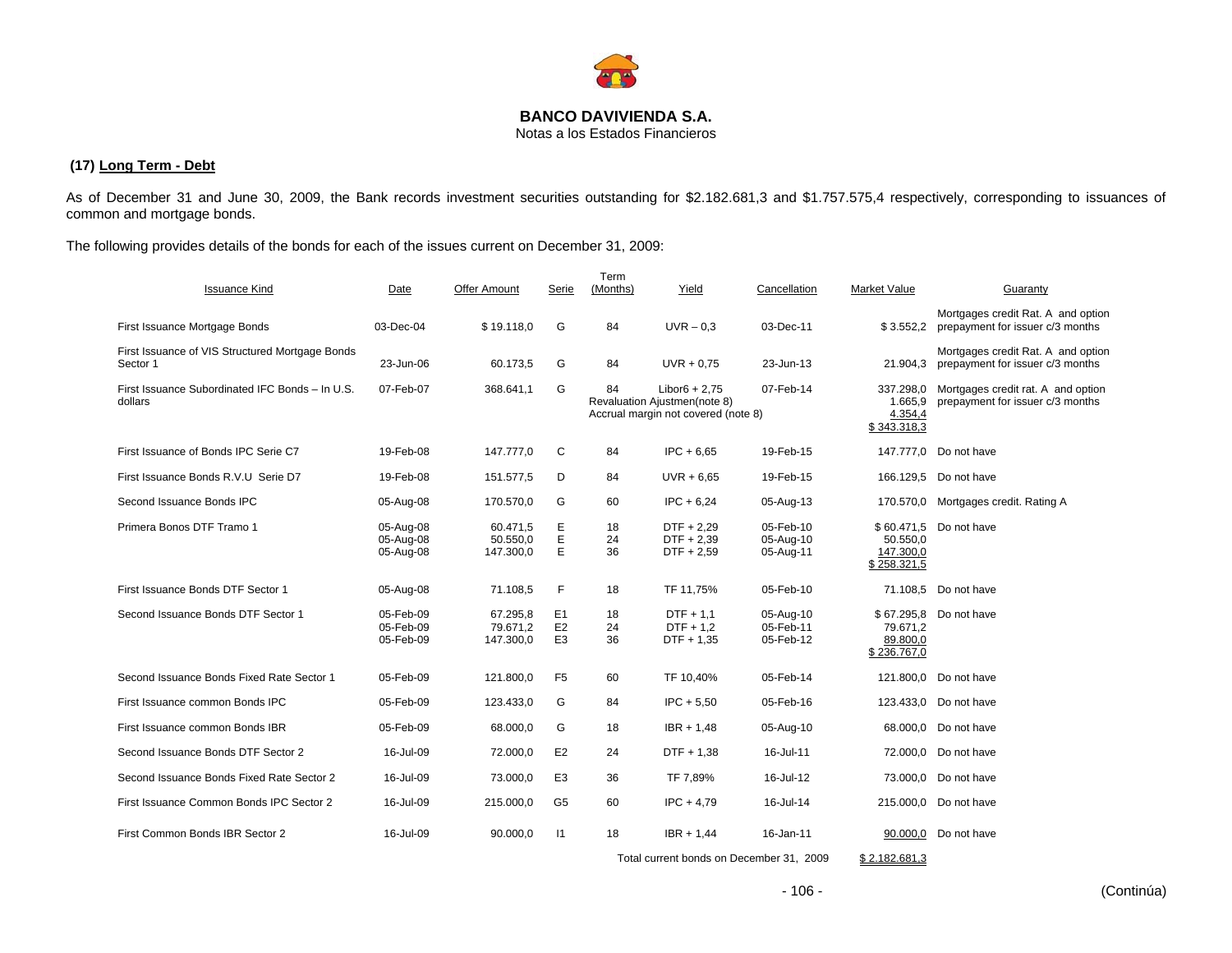

(\*) Pursuant to provisions established by the Superintendencia Financiera de Colombia by means of communication dated November 6, 2007 (note 7), the valuation of this obligation was modified from TIR to market value, employing the future implied rates obtained from the zero coupon rates of the libor- swap dollar curve for the respective terms. To calculate the present value of such cash flows the Bank used as a discount rate the same zero coupon interest rates used for the valuation of the point in dollars of the respective swap.

That portion of those bonds that is not covered by the flow coverage that is proposed with the swaps, which corresponds to the agreed margin on the variable rate must not be valued at fair exchange value, but instead must follow the lineal accrual methodology.

The interest payments are half-year period in arrears taking six months Libor.

To cover the risk inherent in these liabilities in dollars, the Bank provided an investment of two (2) Cross Currency Swap in pesos per \$368.575,5 that lets to change the exposure of the libor rate and the dollar. (note 7)

The bonds are distributed in accordance with the interest rate as follows:

| <u>Rate</u>      | December 31       | <u>June 30</u> |
|------------------|-------------------|----------------|
| DTF + 1,10       | \$<br>67.295,8    | 67.295,8       |
| DTF + 1,20       | 79.671,2          | 79.671,2       |
| DTF + 1,35       | 89.800,0          | 89.800,0       |
| DTF + 1,38       | 72.000,0          | 0,0            |
| DTF + 2,29       | 60.471,5          | 60.471,5       |
| DTF + 2,39       | 50.550,0          | 50.550,0       |
| DTF + 2,59       | 147.300,0         | 147.300,0      |
| $IPC + 4.19$     | 215.000,0         | 0,0            |
| $IPC + 6.65$     | 147.777,0         | 147.777,0      |
| $IPC + 6,24$     | 170.570,0         | 170.570,0      |
| $IPC + 5,50$     | 123.433,0         | 123.433,0      |
| $UVR - 0,30$     | 3.552,2           | 5.029,5        |
| $UVR + 0,75$     | 21.904,3          | 27.078,5       |
| UVR + 6,65       | 166.129,5         | 166.680,8      |
| Tasa fija 7,89%  | 73.000,0          | 0,0            |
| Tasa fija 11,75% | 71.108,5          | 71.108,5       |
| Tasa fija 10,40% | 121.800,0         | 121.800,0      |
| IBR + 1,48 %     | 68.000,0          | 68.000,0       |
| IBR + 1,44 %     | 90.000,0          | 0,0            |
| Libor $6 + 2,75$ | <u>343.318,3</u>  | 361.009,6      |
|                  | \$<br>2.182.681,3 | 1.757.575,4    |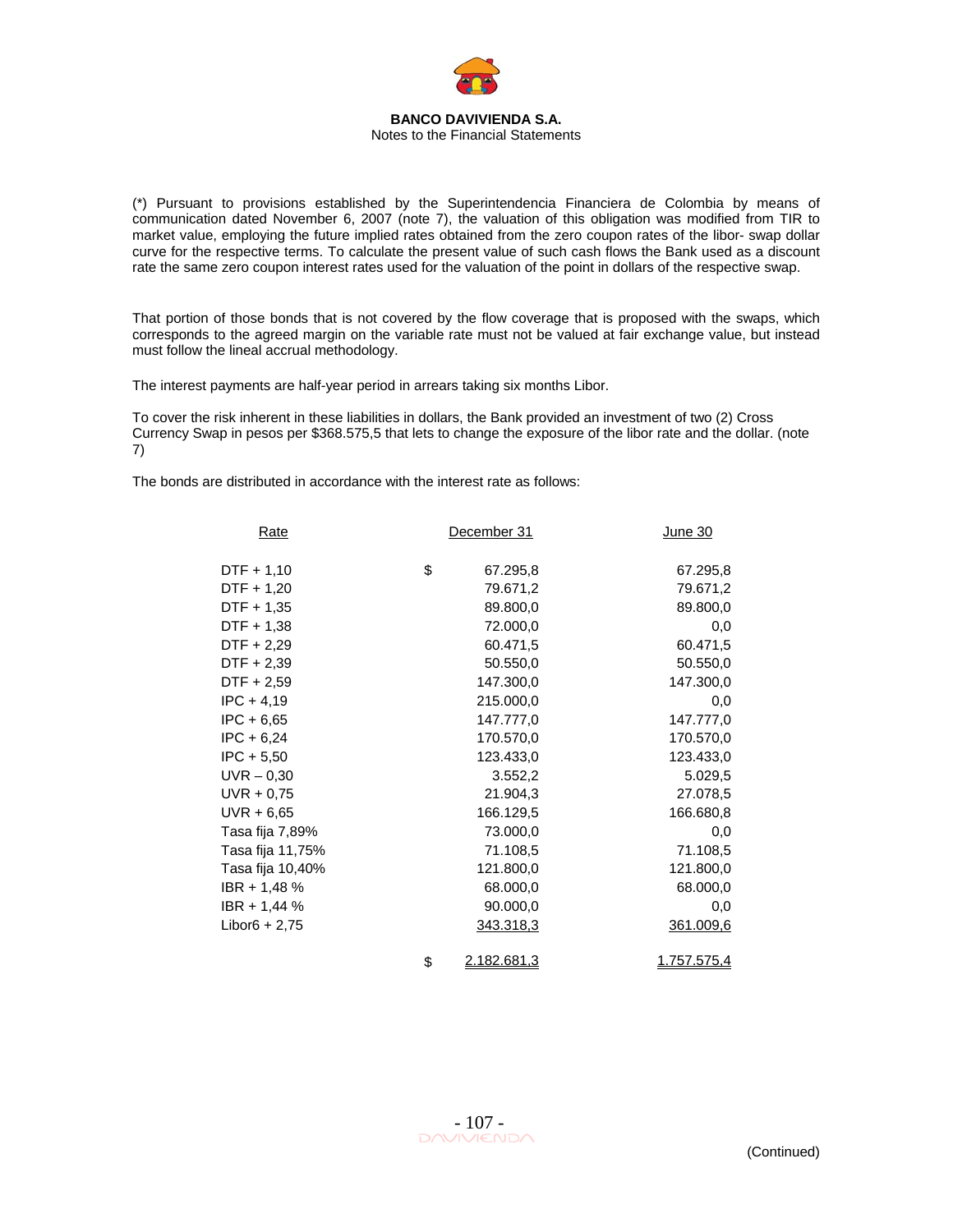

Notes to the Financial Statements

Bonds per monetary unit

|             | Legal<br>Currency | Foreign<br>Currency | <b>UVR</b> | Total       |
|-------------|-------------------|---------------------|------------|-------------|
| December 31 | \$1.647.777,0     | 343.318,3           | 191.586.0  | 2.182.681,3 |
| June 30     | 1.197.777,0       | 361.009,6           | 198.788.8  | 1.757.575,4 |

## Bonds per period of maturity:

|                   |    | December 31 | June 30     |
|-------------------|----|-------------|-------------|
| From 0 to 1 years | \$ | 330.925,8   | 324.177.8   |
| From 1 to 5 year  |    | 1.071.097,2 | 634.497,0   |
| From 5 to 10 year |    | 780.658,3   | 798.900,6   |
|                   | S  | 2.182.681.3 | 1.757.575.4 |

### **18) Others Liabilities**

### a) Labor obligations

The detail of the consolidated labor obligations is as follows:

|                                 | December 31    | June 30  |
|---------------------------------|----------------|----------|
| Consolidated severance payments | \$<br>9.886,3  | 5.147,1  |
| Severance payment interests     | 1.164.9        | 303.7    |
| Consolidated vacations          | 11.661,3       | 11.486,3 |
| Other social benefits           | 5.857,3        | 6.164.4  |
|                                 | \$<br>28.569.8 | 23.101.5 |

The Bank applies the labor regime set forth on Law 50, from 1990

b) Anticipated income movement

The movement of income in advance during the half-year periods ended on December 31 and June 30, 2009 is the following:

|                               | Balance at<br>June 30 | Credits | Charges    | Balance at<br>December 31 |
|-------------------------------|-----------------------|---------|------------|---------------------------|
| Interests                     | \$<br>0,7             | 3.9     | 4.6        | 0,0                       |
| Credit & debit cards handling | 0,0                   | 6.138.1 | 6.138.1    | 0,0                       |
| <b>Others</b>                 | 0,6                   | 143,1   | <u>4,3</u> | <u>139,4</u>              |
|                               | \$<br><u>1,3</u>      | 6.285,1 | 6.147,0    | 139,4                     |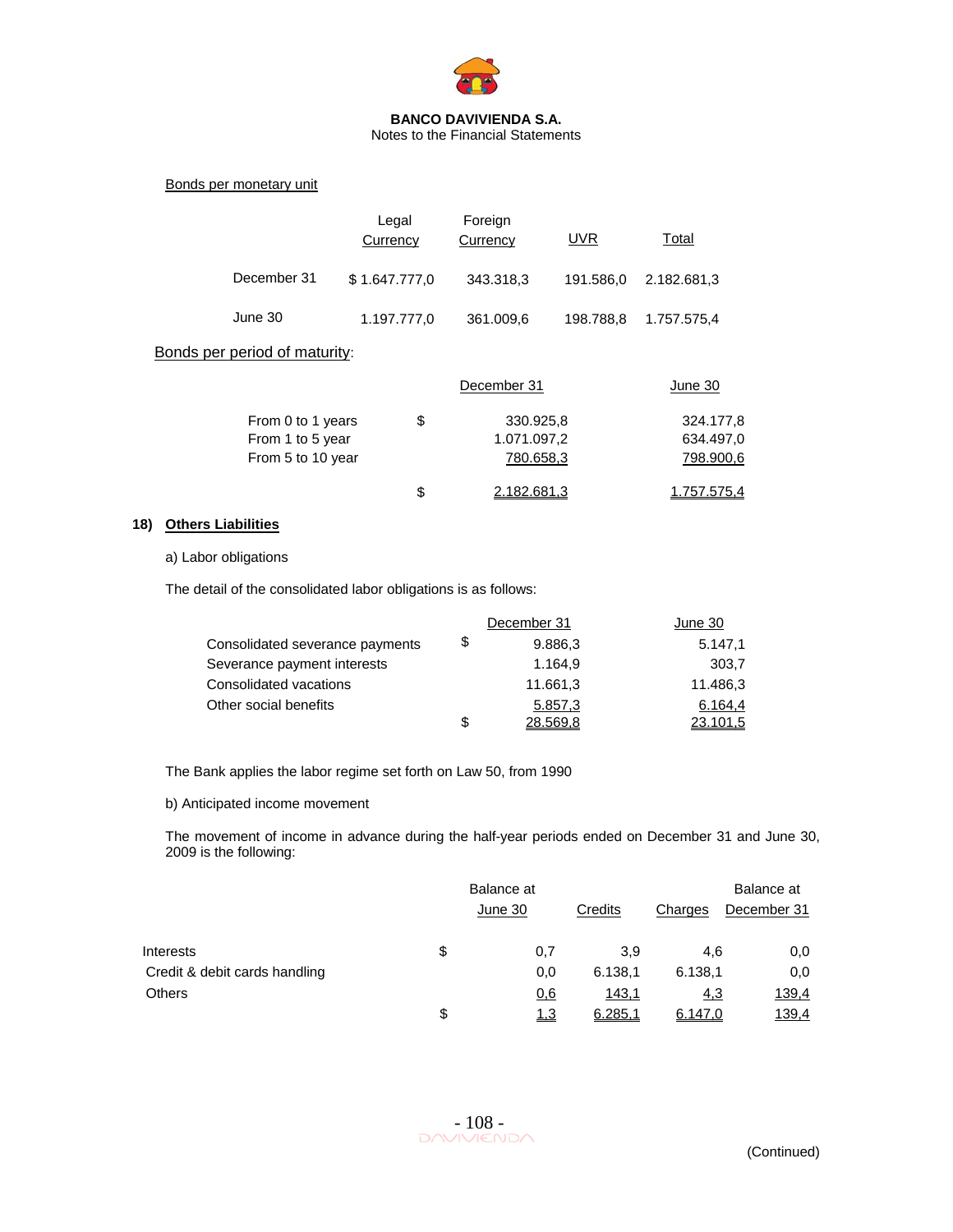

Notes to the Financial Statements

c) Other liabilities movement – others

The movement of other liabilities – other during the half-year period ended on December 31 is as follows:

|                                   | Balance at     |              |              | Balance at  |
|-----------------------------------|----------------|--------------|--------------|-------------|
|                                   | June 30        | Credits      | Charges      | December 31 |
| Deferred credits                  | \$<br>22.396,7 | 41.430,3     | 18.320,5     | 45.506,5    |
| Letter of credit deferred payment | 3.284,2        | 18.078,3     | 18.448,3     | 2.914,2     |
| Deferred income tax               | 22.539,1       | 76.418,4     | 28.647,7     | 70.309,8    |
| Credits for applied               | 28.603,8       | 15.268.954,6 | 15.250.447,2 | 47.111,2    |
| Surpluses in exchange             | 47,2           | 66.148,7     | 35.865,7     | 30.330,2    |
| Surpluses in cash                 | 3.047,6        | 53.654,6     | 53.783,3     | 2.918,9     |
| Accounts cancelled                | 7.570,8        | 18.936,7     | 825.4        | 25.682,1    |
| <b>Others</b>                     | 2.732,9        | 5.564,0      | 6.155,1      | 2.141,8     |
|                                   | \$<br>90.222.3 | 15.549.185.6 | 15.412.493.2 | 226.914,7   |

The detail of the deferred credits as at December 31 and June 30, 2009 is the following:

|                                              | December 31 | June 30  |
|----------------------------------------------|-------------|----------|
| Credit Portfolio expressed in RVU.           | \$<br>0.0   | 1.906,2  |
| Amortizated of deferred restructured credits | 18.378,5    | 16.152,3 |
| Profit on foreclosed assets sale             | 3.797,8     | 4.338,2  |
| Profit on assets sale                        | 22.047,4    | 0,0      |
| <b>Others</b>                                | 1.282,8     | 0,0      |
|                                              | \$          |          |

Below you will find the deferred credits to be redeemed in installments, which limit date is December 31 and June 30, 2009

|                    | December 31    | June 30  |
|--------------------|----------------|----------|
| From 0 to 1 years  | \$<br>22.047,4 | 208,0    |
| From 1 to 5 years  | 0,0            | 1.524,9  |
| From 5 to 10 years | 0.0            | 4.338,2  |
| More than 10 years | 23.459,1       | 16.325,6 |
|                    | \$<br>45.506.5 | 22,396.7 |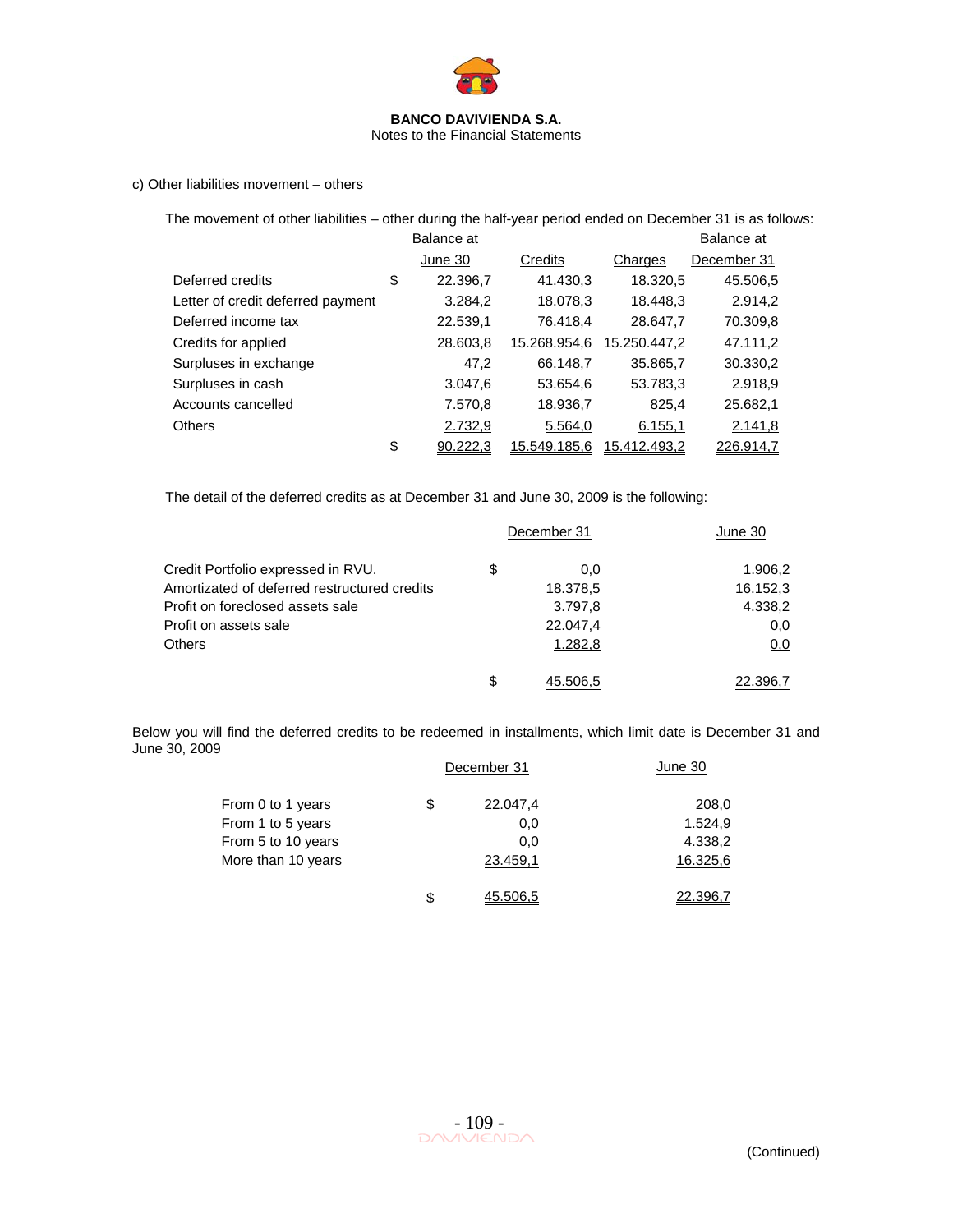

### **19) Estimated Liabilities and Allowances**

The following is the detail of estimated liabilities and allowances:

|                                         | December 31    | June 30   |
|-----------------------------------------|----------------|-----------|
| Taxes:                                  |                |           |
| Income tax 2009                         | \$<br>0,0      | 25.436,3  |
| Income tax previous years               | 0,0            | 15.345,1  |
|                                         | 0.0            | 40.781,4  |
| Industry and commerce                   | 10.469,7       | 6.790,1   |
| Others:                                 |                |           |
| Tes Interests Law 546, 1999             | 599,0          | 373,5     |
| Savings Interests                       | 1.031,1        | 1.232,4   |
| Contributions & affiliations            | 6,3            | 6,3       |
| Penalties and sanctions Superfinanciera | 410,0          | 410,0     |
| Penalties and sanctions, litigations,   |                |           |
| indemnifications and lawsuits           | 81.395,6       | 81.129,3  |
| <b>Other Allowances</b>                 | 2.930,5        | 8.735,6   |
|                                         | 86.372,5       | 91.887,1  |
|                                         | \$<br>96.842.2 | 139.458,6 |

The income tax returns presented for 2007 and 2008 are pending for review by the Administración de Impuestos y Aduanas Nacionales [National Tax and Customs Administration] (DIAN).

### **Fines And Sanctions From Legal Actions**

The processes that generate contingent liability to the Bank, had been brokendown as follows:

### **Bolsa**

Are those processes of Granbanco S.A., that existed as of January 31, 2007 and are in force as of December 31, expressly secured by Fogafin.

### **Fogafin Posteriores**

They are the Granbanco S.A. processes, that generate a contingent liability, notified after February 16, 2007, originated by events occurred previous to that same date, which should be expressly secured by Fogafin.

#### **Bank's Lawsuits**

They are the other processes that generate contingent liability to the Bank, not covered by Fogafin.

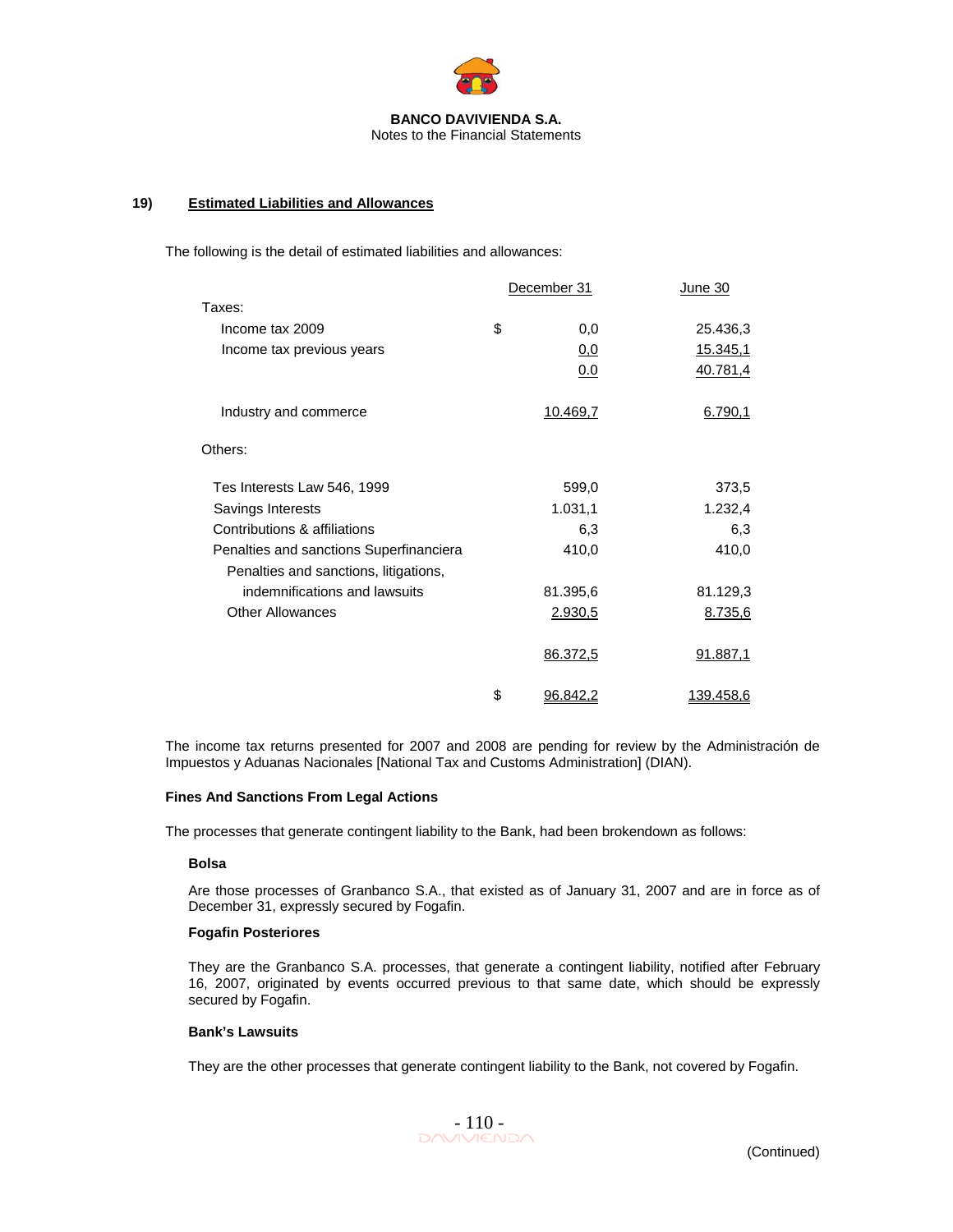

Notes to the Financial Statements

Following is a summary of the process, cut to December 31 and June 30, 2009:

| December 31 |  |
|-------------|--|
|             |  |

| Class of process                              | Quantity<br>processes | Allowance<br>value | Claims<br>value |
|-----------------------------------------------|-----------------------|--------------------|-----------------|
| Litigation covered by contrac Fogafin         | 782                   | \$15.043.7         | 88.072,6        |
| Bank:                                         |                       |                    |                 |
| Penalties and sanctions others administrative | 14                    | 52.312.8           | 81.666,6        |
| Labor Demands                                 | 41                    | 564.6              | 1.557,5         |
| Common Process                                | 1.275                 | 13.474.5           | 71.012,8        |
|                                               | 2.112                 | \$81.395.6         | 242.309.5       |

### June 30

| Class of process                              | Quantity<br>processes | Allowance<br>value | Claims value |
|-----------------------------------------------|-----------------------|--------------------|--------------|
| Litigation covered by contrac Fogafin         | 789                   | \$15,713.3         | \$86,244.3   |
| Bank:                                         |                       |                    |              |
| Penalties and sanctions others administrative | 14                    | 52.312,8           | 52.312,8     |
| Labor Demands                                 | 33                    | 546.3              | 1.217,6      |
| Common Process                                | 1.163                 | 12.556.9           | 58.542,6     |
|                                               | 1.999                 | \$81.129,3         | \$198.317.3  |

15% provision is provided for processes that are covered by the Fogafín guarantees contract, taking into account the warranty coverage on the value of the respective contingency according to its ratings and only for regular and special processes. For industrial processes, it is 10%.

Pursuant to the provisions of Decree 2649 of 1993 which regulates accounting in general and contains the principles and regulations that are generally accepted in Colombia, the classification of the possible result of legal actions initiated against the Bank for the purposes of allowance is performed according to a continency that is catalogued as probable, eventual or remote and according to this classification the percentages have been defined in the following manner:

| Contingency likely         | 100%  |
|----------------------------|-------|
| Contingency possible until | 50%   |
| Contingency remote         | $0\%$ |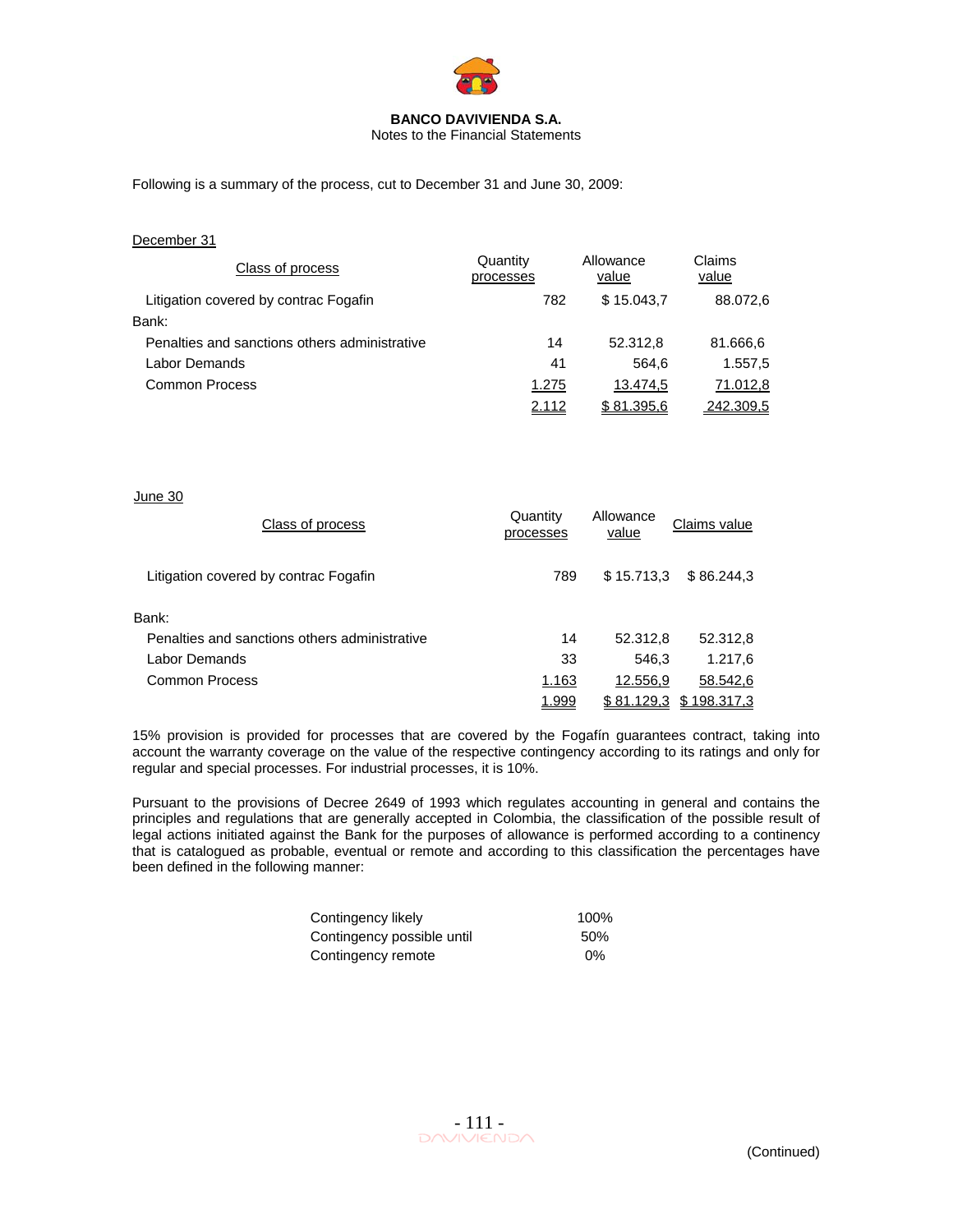

Processes initiated by the Bank could be:

### Criminal

In the case of a criminal proceeding linked to the Bank as Civilly Responsible Third Party – As of December 31 and June 30, 2009 there were 5 processes of this type, whose claims rose to \$311,7.

#### Ordinary civil, special and labor

As of December 31 and June 30, 2009 there were 2.107 and 1.994 processes with claims amounting to \$241.997,8 and \$198.005,5.

This type of process generates passive contingency for the Bank, regardless of the process that causes it, in general terms because of its eventual contractual or extracontractual civil responsibility and equally because of fines or sanctions imposed by the governing entities in the course of carrying out their duties. Each one of these processes has its corresponding classification and allowance, as necessary.

The most important processes are detailed below:

### **Tax processes:**

### Income tax taxable year 2003:

The Bank took all the legal steps required by the DIAN by presenting a reconsideration appeal against the legal administrative act that utilized an official revision liquidation referring to the rental tax levied during 2003, that was then confirmed by the DIAN in February 2007 by issuing a negative answer to the appeal presented by the company, and for this reason a legal action was presented to invalidate same and to reestablish the right to present a suit before the administrative court. The claims under discussion total \$2.638,8 plus their appropriate interest and sanctions, if they apply.

In the question regarding the initials that do in fact become a passive contingency, it has to be considered that it is now qualified as eventual and is also protected by Fogatin, and this is the reason why the Bank provision is responsible for 15% which is equivalent to \$317,0. Regarding this same subject, there are two additional procedures being processed, one of them is in the legal process due to an annulment procedure presented by the Bank against an administrative claim issued by the DIAN, prior to the one in reference, and that looks to the refund in the amount the Bank paid for rental taxes for the year 2003; however, this document is not a passive contingency for the Bank. The third claim is also an administrative one: a lawsuit was presented for annulment and reestablishment of rights, and has to do with the revision of liquidation of rental tax for the year 2003 and requires the Bank pay \$3.814,0 - the amount that, according to the DIAN, was returned to the Bank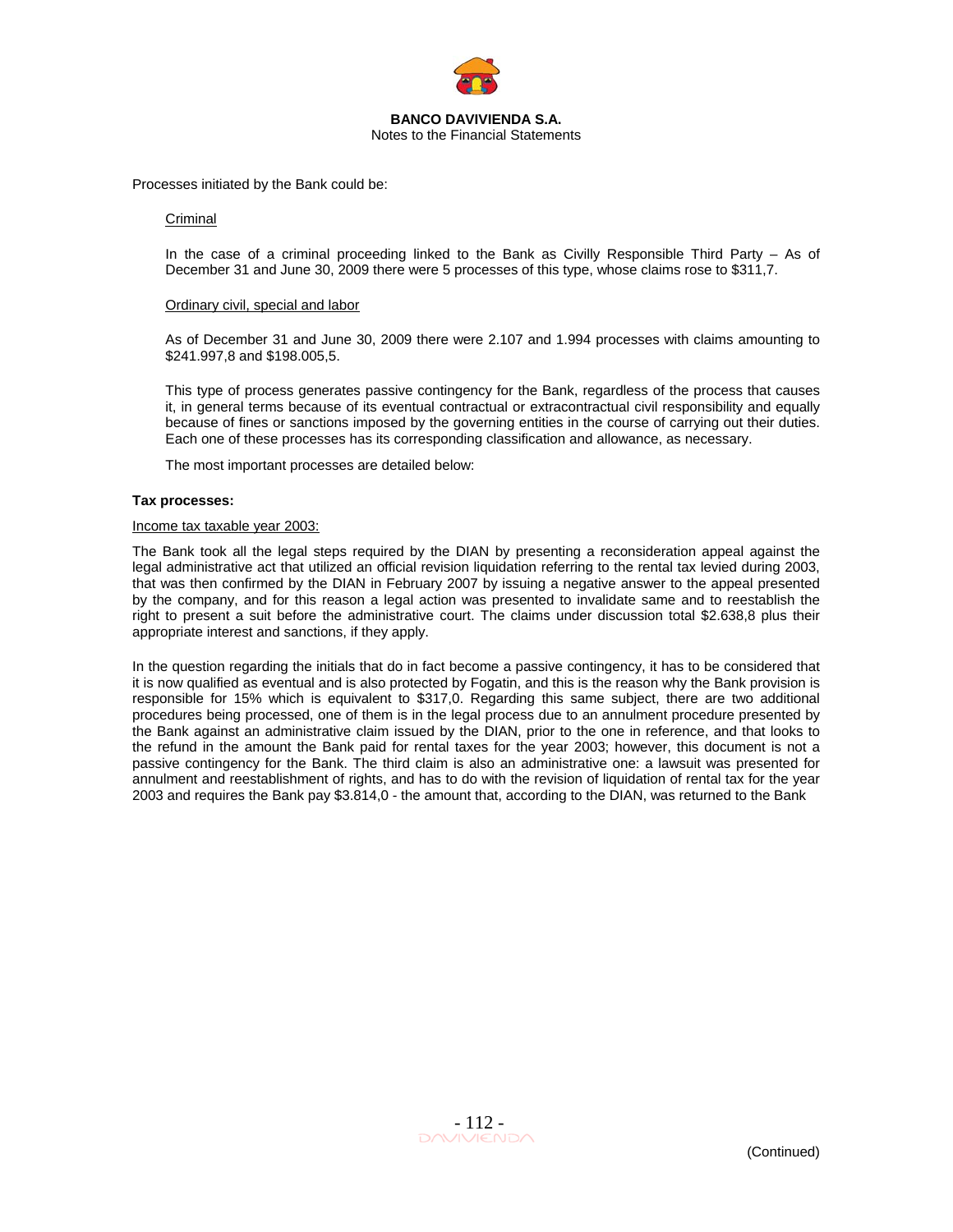

The Bank presented a motion to nullify and reestablish against Resolution No. 684-000007 of June 23, 2006 and against Resolution No. 608-1163 of August 4, 2005 by which the tax administration rejects the return of the larger balance in favor in an amount of \$3.046,0. On November 16, 2007 an Interlocutory Action (Auto interlocutorio) was handed down suspending the pretrial process. This process shall be renewed and finalized once a definite sentence has been issued within process No. 2007-139.

#### Income tax taxable year 2000 favorable decision in first instance:

On May 9, 2005 the Bank filed a nullity and reestablishment of the law action against the Resolution that modified the Income Tax assessed for taxable year 2000 by \$4.330,1 On May 9, 2007, affixed in an edict of the 25 of the same month, the Court issued a ruling favorable to the Bank, with a contingent tax of \$81,8.

#### Rental Taxes for the Year 2004

Revision settlement dated December 28, 2007, which the Tax Administration Office claims they know nothing about the deductions for portfolio reserves, help from the Government, losses due to accidents or investments in productive fixed real assets. They imposed a sanction for inaccuracy in the amount of 160%. Amount under discussion \$14.975, which includes the greater tax of \$13.802,2 and the sanction for imprecision for \$21.055,8. On February 28, 2008, the Bank presented a reconsideration claim against said liquidation.

By means of Resolution No. 310662008000023, of October 7, 2008, from which we notified on November 7, 2008, the Dirección de Impuestos y Aduanas Nacionales - DIAN, pronounces on the appeal filed on February 8, 2008. In said verdict, it confirms the Official Liquidation Revision No. 310642007000138. With such act, the government instance was exhausted.

On March 4, 2009 the Bank lodged with the Tribunal Administrativo de Cundinamarca (Administrative Court of the province of Cundinamarca), the nullity action and reinstitution of the right against Resolution No. 310662008000023 dated October 7, 2008 and of which we were notified on November 7, 2008.

#### Equity Tax Taxable Year 2004

Special requirement No. 900003 of February 21, 2007, proposes to modify the Equity Tax to include in the base a penalty for assets as of December 31, 1995. It assesses a higher tax plus penalty for \$197,3.

#### Taxes on the 4 x 1000 Financial Movement during 2005

Revision liquidation dated January 19, 2007, henceforward called weeks 01 to 52 proposes modifying the Tax with charges and collection of sanctions due to inaccuracies, including charges made on operations in the checking account. Amount under discussion \$14.975,0, which includes the greater tax of \$5.759,7 and the sanction for imprecision for \$9.215,3.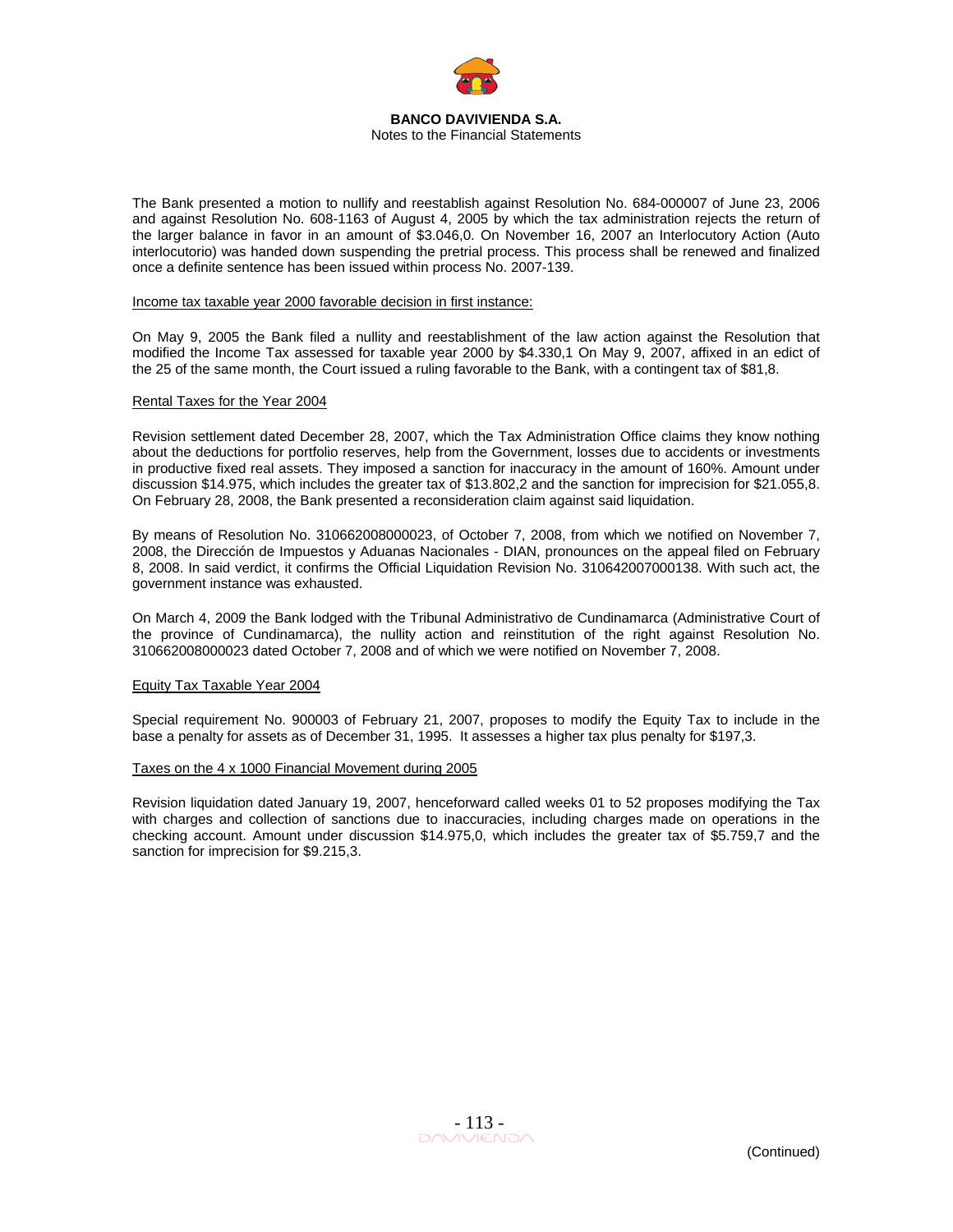

In respect to weeks 3, 4 and 9 the governmental option has been exhausted. On March 27, 2009 the Bank placed an annulment and restitution of right action before the Tribunal Administrativo de Cundinamarca [Administrative Tribunal of Cundinamarca]. On May 6, 2009, the Tribunal issued judgment against the Bank's interests and the pleas of the suit were denied and on May 19, 2009 the Bank presented a writ before the Administrative Tribunal of Cundinamarca in which it supported the appeal against the judgment of first instance.

By means of Resolutions of September, October, November and December 2008, as well as resolutions of the months January, April and May 2009 of the Dirección de Impuestos y Aduanas Nacionales - DIAN pronounces on the appeal the Bank filed for the 31, 32, 33, 34, 35, 36, 37, 38, 39, 40, 41, 42, 43, 44, 45, 46, 47, 48, 49, 50, 51 and 52 weeks. With such decision, the Tax Administration, confirms those weeks Official Liquidations Revision and in turn, with this act, the government instance was exhausted.

In January, February, and June 2009, the Bank placed an annulment and restitution of right action before the Administrative Tribunal of Cundinamarca against Resolutions No. 31, 32, 33, 34, 35, 36, 37, 38, 39, 40, 41, 42, 46 and 49. The demand by the Administrative Tribunal of Cundinamarca was submitted on 2 October 2009, which brings the action to nullify and restore the rights in weeks 43, 44, 45, 47, 48, 50, 51 and 52

### Income tax on fiscal year 2003 – Banco Davivienda S.A.

Prior to the list of accusations, the National Tax and Customs Directorate DIAN issued Resolution No. 9000012 of May 4, 2009 through which it imposes sanction for non-proceeding devolution and/or compensation, consisting in 50% of the overdue interests liquidated for an amount of \$305,9, amount accepted in the transaction of mutual agreement, as is established in Minute No. 000035 of June 26, 2007, signed by the Special Committee of Conciliation and Termination of the Fiscal Administration.

On July 6, 2009 the Bank presented resource of reconsideration against Resolution 900012 before the Fiscal Administration to request reversal of the Resolution.

#### **Contract for Guarantee of Passive Contingencies executed with Fogafin**

Due to the process of privatization of Granbanco S.A. Bancafé, on December 12, 2006 a contract was executed with Fogafin for guarantee of passive contingencies, which took effect on February 16, 2007.

By virtue of said contract Fogafin, under the terms of the contract, guarantees to Banco Davivienda S.A. the payment of certain passive contingencies that are expressly determined in that document. The coverage is 85% and exceptionally 90% with respect to labor and pension obligations of Banco Cafetero S.A. in Liquidation, according to the terms and conditions.

Such contract envisaged the existence of an account for contingencies composed of the various provisions that Granbanco S.A and its subsidiaries had incorporated previously as at January 31, 2007, which amounted to \$21.067,0. Any condemnation or concept guaranteed by Fogafin should be previously deducted from these accounts until using up such amounts. Having done this, Fogafin is compelled to reimburse the corresponding economic net effect to the Bank within the terms of the referred contract.

As of December 31 and June 30, 2009, the processes covered by Fogafin are 782 and 789 with a provision of \$15.043,7 and \$15.713,3 and intended amounts of \$88.072,6 and \$86.244,3, respectively.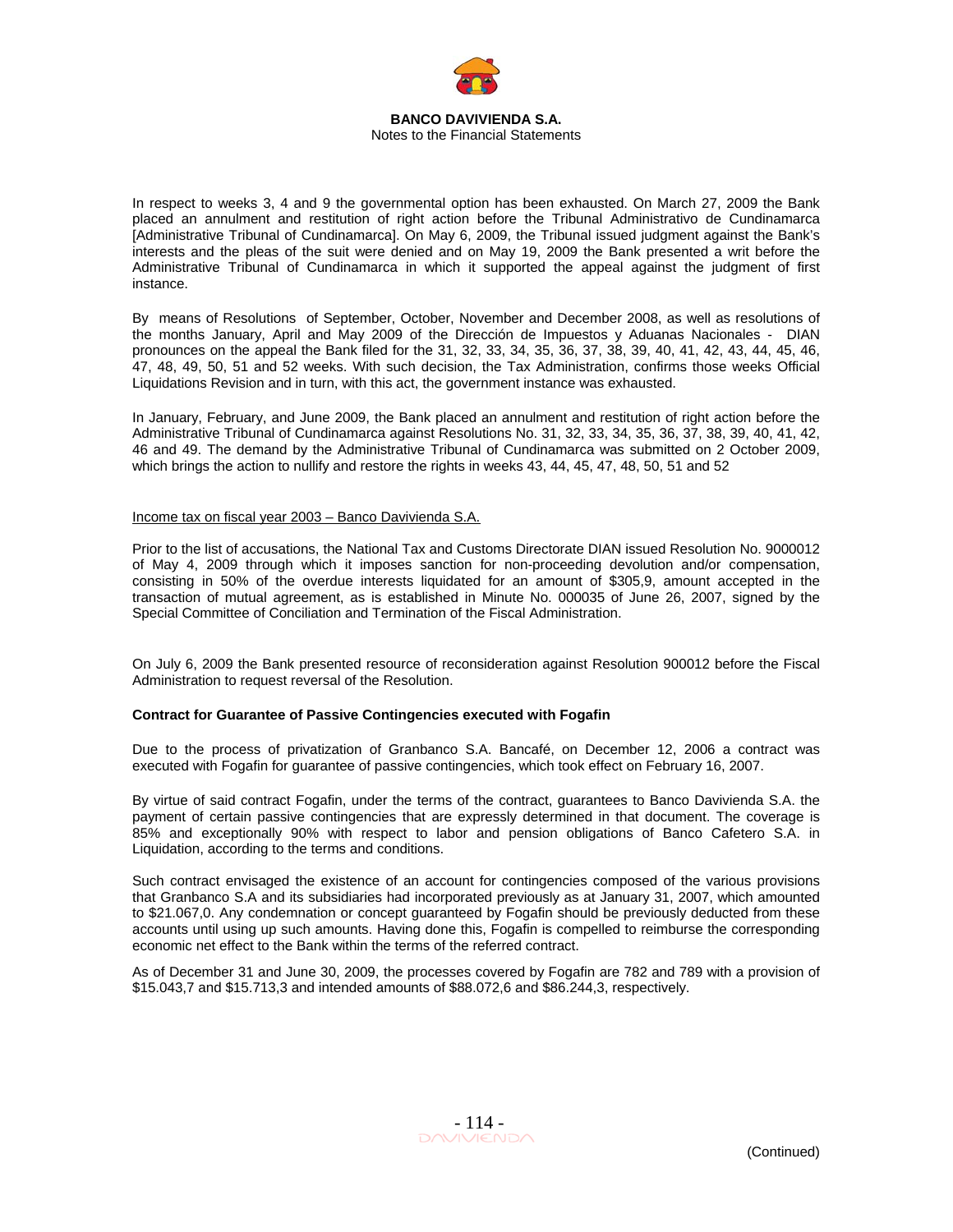

According to the above mentioned, the Bank structured several accounting accounts, that reflect not only the reality of its contingent liabilities, secured by the contract entered into with Fogafin, but others, that include the issues that are not secured by Fogafin, and therefore should be totally assumed by the Bank.

### **Processes that Generate Important Passive Contingencies:**

- 1. Through a class action, the Bank was sued by Alberto Botero Castro, who considers that the Bank overcharged the Nation through relief provisions of Act 546 of 1999, in favor of holders of obligations for house purchase mortgages agreed in UPAC (Unit of Constant Purchasing Power) in force on 31 December 1999, and as a result of this order the repayment of public funds for amounts collected in excess. The process is in the preliminary examination stage. Although the demand does not specify the precise amount, it is of high economic value. The risk was described as remote, since it is not feasible to support the claims made by the actor with evidence, also the overpricing alluded to by the actor obeyed the factors authorized by law, as the interest capitalization at that moment would be in compliance with the existing requirements.
- 2. The Bank was sued by Mr. Guillermo Alfonso Trujillo, based on his claim that Bancafé, without consulting him, had paid a FINAGRO credit that had been approved in his name in the amount of \$382,0 and had applied it in an unauthorized manner to pay other credits, also in his name, that were coming due. His argument was that this Bank action was to his detriment which he quantifies in the amount of \$4.000,0. The process is under course in the 29<sup>th</sup> Civil Court of the Bogota Circuit; the evidence stage closed, and pending transfer to closing arguments. The contingency has been qualified as temporary or casual, due to the fact that there are trial items that will eventually determine the Banks civil responsibility.
- 3. Finally, within this group of important cases and for being major the contingencies, we must mention the class actions currently pending, taking into account that each of these litigation types can cover a large number of applicants who are within the parameters determined by the demand, the amounts of the claims would increase by large amounts.
	- An action group initiated by Mr. Alvaro Bocarejo Romero and other Concasa debtors, where they consider that the Corporación de Ahorro y Vivienda Concasa, from which the bank is successor, unduly collected interests on home loans to clients of that Corporation, this actions is in progress in Bogota Civil Court 37, which was notified to the Bank, which filed an appeal, against the decision of acceptance of lawsuit, which was solve, rejecting the lawsuit and sending it to the competency of administrative judges. In a second instance, the above mentioned decision, was confirmed, and therefore, the file should be further sent to administrative courts for assigning. The Administrative Court in charge of the issue was declared incompetent and this generated a negative jurisdiction conflict that the Supreme Judicial Council has not resolved.The plaintiffs are 142 individuals and there is not clear elements to establish the intended amounts, nor there is any recorded provision, as the contingency is considered not feasible, taking into account that theBank fulfilled the parameters of Law 546, for the reliquidation of loans granted in the Upac system.
	- Mr. Oscar Zambrano Parada and other parties brought a lawsuit before the 31st Civil Court of Bogotá Circuit seeking for acknowledgment of damages for the alleged unlawful charging of commissions for financial and bank services. The Bank answered the lawsuit within the legal terms and the lawsuit is currently under the period allowed for producing evidence. There are not objective parameters to calculate the amount of the claims, a reason why there is no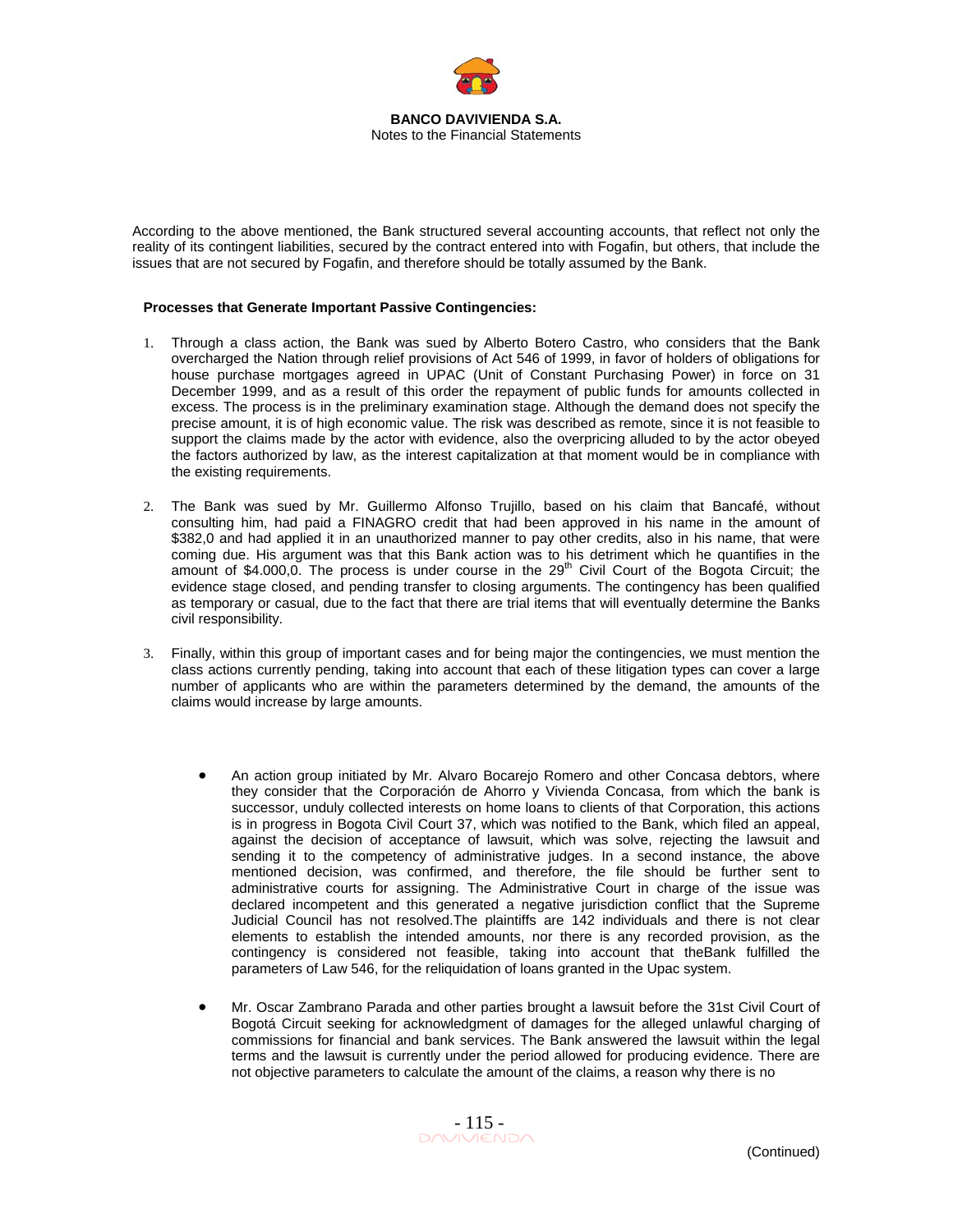

Notes to the Financial Statements

allowance for the contingency until establishing a risk during the course of the proceedings. The contingency was treated as remote. The process is currently in the evidence stage.

- Mrs. Rosmery Roa Sarmiento brought a class action before the 20th Civil Court of Bogotá Circuit, for the alleged unlawful charging of financial services provided by the Bank. With the data currently on record under the proceedings it has not been possible to determine the amount of the claims. Evidence ordered by the Court are being produced at this time. In accordance to the case law on similar cases against other banks, the judges have rejected lawsuits for lacking of legal support and therefore this contingency has been treated as remote. There is a similar proceedings brought by José Guillermo T Roa at the 5th Civil Court of Bogotá Circuit currently under the period allowed for producing evidence, on which the same considerations apply.
- Mrs. Aida Acero and other parties brought a class action before the 7th Civil Court of Bogotá Circuit for excess charging of Upac in housing mortgage credits granted by that time on which they argue inappropriate collection. There are no objective elements of judgment to quantify the lawsuit and integration of the group. The contingency has been treated as remote, and therefore no allowance.
- Mrs. Silvana Heredia and other parties brought a class action before the  $9<sup>th</sup>$  Civil Court of Barranquilla seeking relocation to houses of similar conditions to the persons who purchased Social Interest Housing (Viviendas de Interés Social) in a sector of that city which has experienced problems with foundations. The Bank is involved as one of the defendants for having granted the mortgage credits on those houses. These proceedings are under the period for producing evidence, and there are still no objective criteria to quantify the claims. For the time being, this contingency has been treated as remote.
- Ms. Ana Rocio Murcia Gómez and other parties sued the Bank and other persons, for geological faults in the lands where the houses of "Parques del Sol" Condominium located in the municipality of Soacha were built. The law suit is under process in  $29<sup>th</sup>$  Administrative Court of Bogota, it is in the evidence stage. The linkage of the bank is due to the fact of having granted mortgage credits on these properties. It is a matter of undetermined amount and the process has been classified as eventual.
- Mr. Henderson Sepúlveda and other parties brought a class action at the 5th Civil Court of the Bogotá Circuit against the Bank for excessive charging of rates of interest on credit card transactions. This proceeding is currently under the period for producing evidence, there is no valid fundamental data to calculate the amount of the claims and the contingency has been treated as remote.
- Mrs. Clara Cecilia Murcia and other parties brought a class action at the 5th Administrative Court of Bogotá, against the courts which did not meet the provisions of Law 546 on termination of the corresponding executives proceedings. Among the petitions of the lawsuit are ordering these courts to terminate such matters at the National level. The bank has been linked as a third party under these proceedings for having filed executory proceedings. is pending the processing of an amendment to the lawsuit filed by the actors. The process has been described as far-off..
- Mr. Cornelio Villada Rubio and others, placed a group action suit before the  $7<sup>th</sup>$  Administrative Court of the Ibague Circuit, seeking compensation for damages and losses derived by having been reported to the risk central without their authorization, and additionally that reports have been made which have lasted for over 10 years. The law suit was answered on June 9, 2009 but we await that Judge 8 Administrator of Ibague assumes the knowledge of the process as Court 7 is prevented. The amount of the claim is undetermined, though the risk is classified as remote.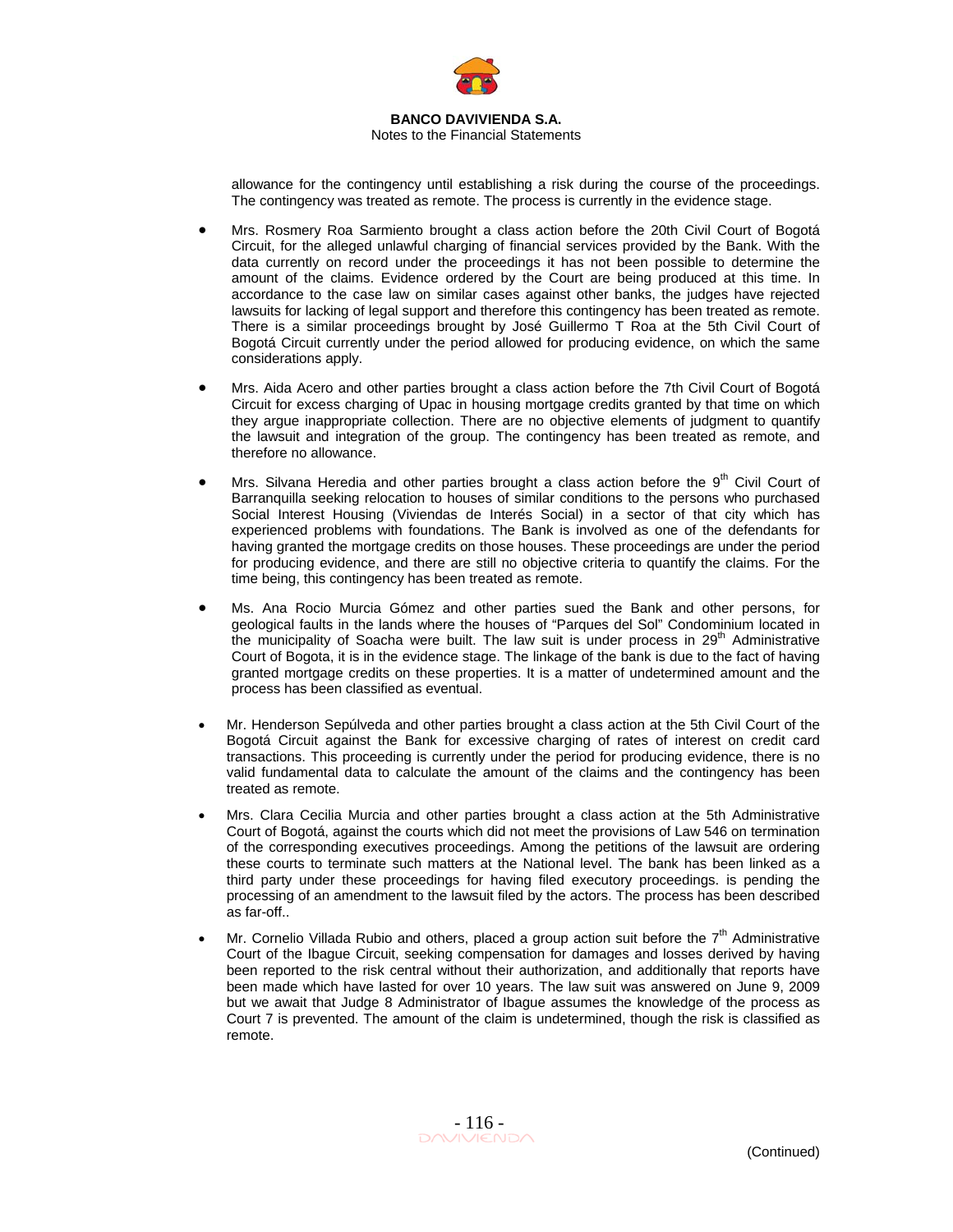

- Mrs. Martha Luz Sanz Borja presented a group action suit against the Bank and other entities in order to be compensated for damages and losses caused by the fissures and affectations which their dwellings located in the Altos del Campos Housing Project suffered by defects of the terrain. The bank only financed a few dwellings. The suit was answered on June 10, 2009. The topic of prior exceptions is pending decision.
- Mr. Fredy Alarcon along with others sued in a class action claiming for compensation for alleged overcharging of the holders of mortgages given through UPAC. The process is being pursued in the Civil Circuit Court 31 of Bogota which has yet to resolve an administrative appeal that was filed against the order which granted the application. The risk was described as remote.
- Through a class action Mr. Pedro Antonio Chaustre and Mrs. Claudia Patricia Vasquez sued the Bank and Promociones y Cobranzas Beta S.A. on the grounds that Davivienda charges its Diners card users preliminary recovery costs in an abusive and inconsiderate manner. The process is being pursued in the Civil Circuit Court 30 of Bogota, an answer to the complaint is being prepared. The risk is considered remote given that the contracts for opening credit states that collection fees are charged to the debtor and additionally, a preliminary recovery was made to the people that now comprise the applicant group for being in arrears.

### **Processes that generate a positive contingency where the Bank acts as plaintiff.**

On the December 31 the Bank had 54 processes where they are presented as plaintiffs, with a total amount due them in the order of \$89.204,7 Within these contingencies, the most representative are as follow:

- 1. Several processes have been presented by the Bank against two insurance companies AIG Colombia Seguros Generales S.A. and Liberty Seguros S.A. which details the existence of the Global Banking Policy No. 1976 dated March 3, 2005, in effect until March 2006, as well as the existence of the insured loss and the non-compliance of the contract by the defendants for denial of payment of said loss with the credits disbursements within the program called Fondo Ganadero del Caquetá. As per the above, it is hoped that the defendants will indemnify the company, in the amount of \$26,505.0, for the disbursements made by the appropriate Bank with regards to the irregular operations made by the individuals criminally involved in said actions. The process is in the evidence stage. On July 15, 2009, statements were taken.
- 2. The Bank placed an executory process against the DIAN in February 2009 seeking payment of the interests ordered in the judgment of the Council of State which defined the topic of fiscal stability in favor of Bancafe. The amount of the litigation is of \$29,131.1. The Tribunal of Cundinamarca denied the order of payment. The appeal that the bank placed against this decision is pending processing before the Council of State.
- 3. Taking into account, that the State Council's decision, which granted the Tax Stability to Bancafé, established that the Bank has the right to request the reimbursement of the paid indexed amounts, previous to the sentence, with the corresponding expected interests for tax purposes, we had requested to the Tax Administration, the payment of \$35,128.7 as interests. On December 2, 2008, by means of Resolution No. 09036, the Tax Administration decided to recognize \$7,110.6.
- 4. With this understanding, and due to the process of consolidation operations between Granbanco S.A. and Banco Davivienda S.A., this company, Davivienda, became the holder of the tributary tax contract and on the June 10, 2008, the Bank requested the repayment of \$13.095.0 and \$9.728.0, as payments of what was not due in patrimony tax and liens on the financial movements mentioned above, which were paid for during the taxable year of 2007.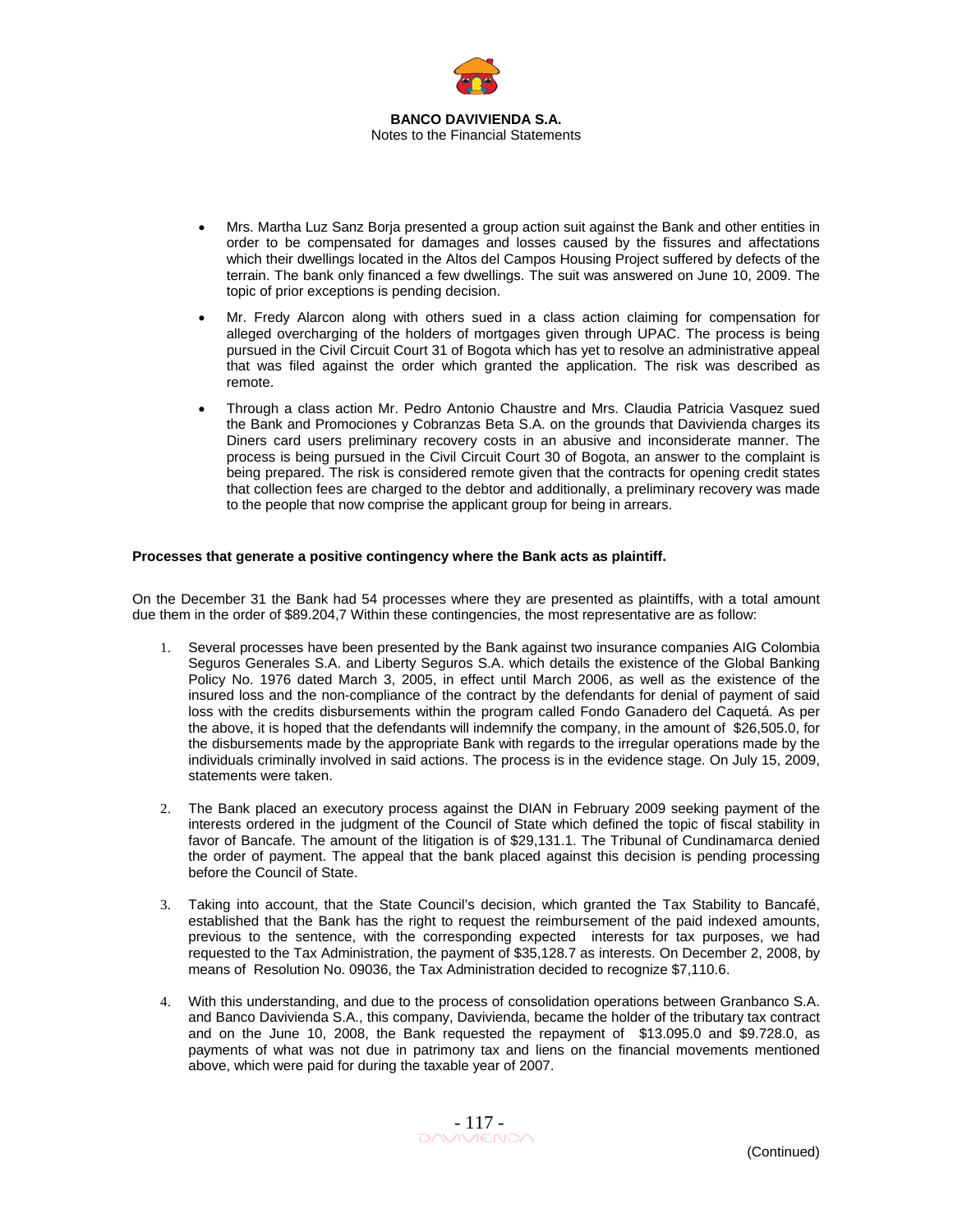

Notes to the Financial Statements

On July 23, 2008, the Bank received the Tax Administration Resolutions, in which it decide to reimburse, as equity tax, the amount of \$4,485.0 and on December 18, 2008, by means of Resolution No. 608-1795, The Tax Administration, decided to reimburse the amount rof \$263.6, as Levy on Financial Transactions.

In reference to the request of reimbursement of tax on capital, the Bank placed a reconsideration resource and on June 16, 2009, through Resolutions No. 1007 and 1008, the Fiscal Administration confirmed the official liquidations of revision, denying the reimbursement for an amount of \$8,610.0, exhausting thus the governmental option. Due to the previously mentioned, the Bank will proceed to request an action annulment and restitution of right before the Administrative Tribunal of Cundinamarca.

## **20) Capital Stock**

As of December 31 and June 30, 2009, the Bank's authorized capital was \$50.000 and \$47.757,1 subscribed and paid shares, represented on 50.000.000 and 47.757.122 in shares, respectively, each with face value of \$1.000 (pesos), according to the following detail:

|                                                     | December 31 | June 30    |
|-----------------------------------------------------|-------------|------------|
| Authorized shares                                   | 50.000.000  | 50.000.000 |
| Subscribed and paid shares:                         |             |            |
| Common with a face value of \$1,000 colombian pesos | 47.757.122  | 43.183.399 |
| Subscription of shares                              | 0           | 4.573.723  |
| Total subscribed and paid shares                    | 7.757.122   | 47.757.122 |

There are no preferred shares or share repurchase transactions.

On March, 2009 through minute No. 101, General Assembly of Shareholders approved the authorized capital increase of \$5,000.0, for a total of \$50,000.0.

The shareholders equity generated by equity's revalorization at May 31, 2006 was \$252,185.2.

#### **Net Profit per share**

For the second semester at December 31, 2009, net income per share was \$ 4,861.97 (in pesos) on a total of 47,757,122 subscribed and paid shares, noting that this semester there no shared were issued.

For the semesters ending June 30, 2009 and December 30, 2008, the average share that was subscribed and paid for was 45.470.261 and the a net profit per share of \$4.932.16 (in pesos).

#### **Intrinsic Value per share**

For the semesters ending December 31 and June 30, 2009, the intrinsic value per share including appreciation was \$56.921.3 (in pesos) and \$51.930.3 (in pesos), respectively. Without said appreciation the intrinsic value was of \$46.450.5 and \$42.881.69, respectively.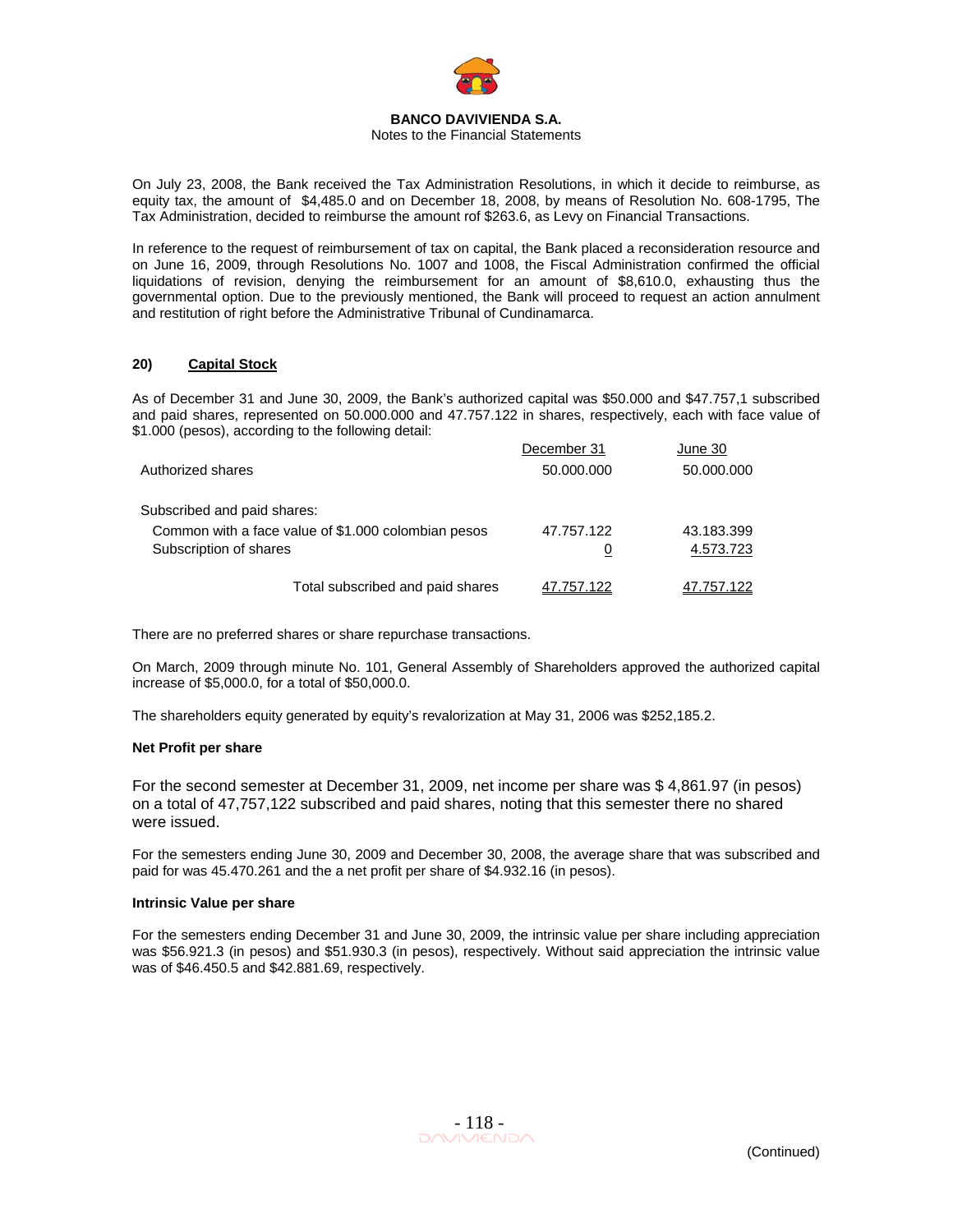

## **21) Reserves**

The detail of reserves as of December 31 and June 30, 2009 is as follows:

|                                                            | December 31    | June 30     |
|------------------------------------------------------------|----------------|-------------|
| Legal reserve:                                             |                |             |
| For profit appropriation                                   | \$<br>24.192,5 | 24.192,5    |
| For premium on the placement of common shares              | 1.120.427,5    | 1.120.427,5 |
|                                                            | 1.144.620,0    | 1.144.620,0 |
| Statutory and occasional reserves:                         |                |             |
| At the disposal of the General Assembly of<br>Shareholders | 776.435.4      | 603.964,5   |
| For charities and donations                                | 1.407.0        | 1.323,9     |
| For fiscal allowances                                      | 15.516,0       | 25.703,4    |
|                                                            | 793.358,4      | 630.991,8   |
|                                                            | 1.937.978.4    | 1.775.611,8 |

On December 31 and June 30, 2009, donations were made in the amounts of \$1.916,9 and \$812,6, respectively, paid for by the occasional reserves used for this purpose, authorized by the Shareholders' Assembly.

The General Assembly of Shareholders held in March 2009 approved transfer of \$ 182,948.9 reserves for the subscription of 4,573,723 shares.

The General Assembly of Shareholders held in September 2009 approved the release of reserves available to the Assembly for \$ 2,000.0 for a reserve available to the Board for donations.

## **22) Contingent Accounts**

A detail of contingent accounts is as follows:

|                                              | December 31       | June 30     |
|----------------------------------------------|-------------------|-------------|
| Creditors:                                   |                   |             |
| <b>Bank guaranties</b>                       | \$<br>489.607,9   | 342.102,0   |
| Letters of credit                            | 63.190.4          | 36.707.1    |
| Approved and not disbursed credits           | 1.914.265,9       | 1.706.482,7 |
| Credit card opening                          | 5.704.657,3       | 5.140.207,0 |
| Obligations in options                       | 161.000,3         | 94.315,6    |
| Accounts payable to the Nation, Law 546/99   | 23.045,7          | 23.045,7    |
| Leasing contract purchase property street 26 | 6.365,3           | 8.039,9     |
| Litigation (Note 19)                         | 242.309,5         | 198.317,3   |
| Receiving payment order money                | 1.904.8           | 2.355,6     |
| <b>Others</b>                                | 6.198,1           | 5.567,1     |
|                                              | \$<br>8.612.545.2 | 7.557.140.0 |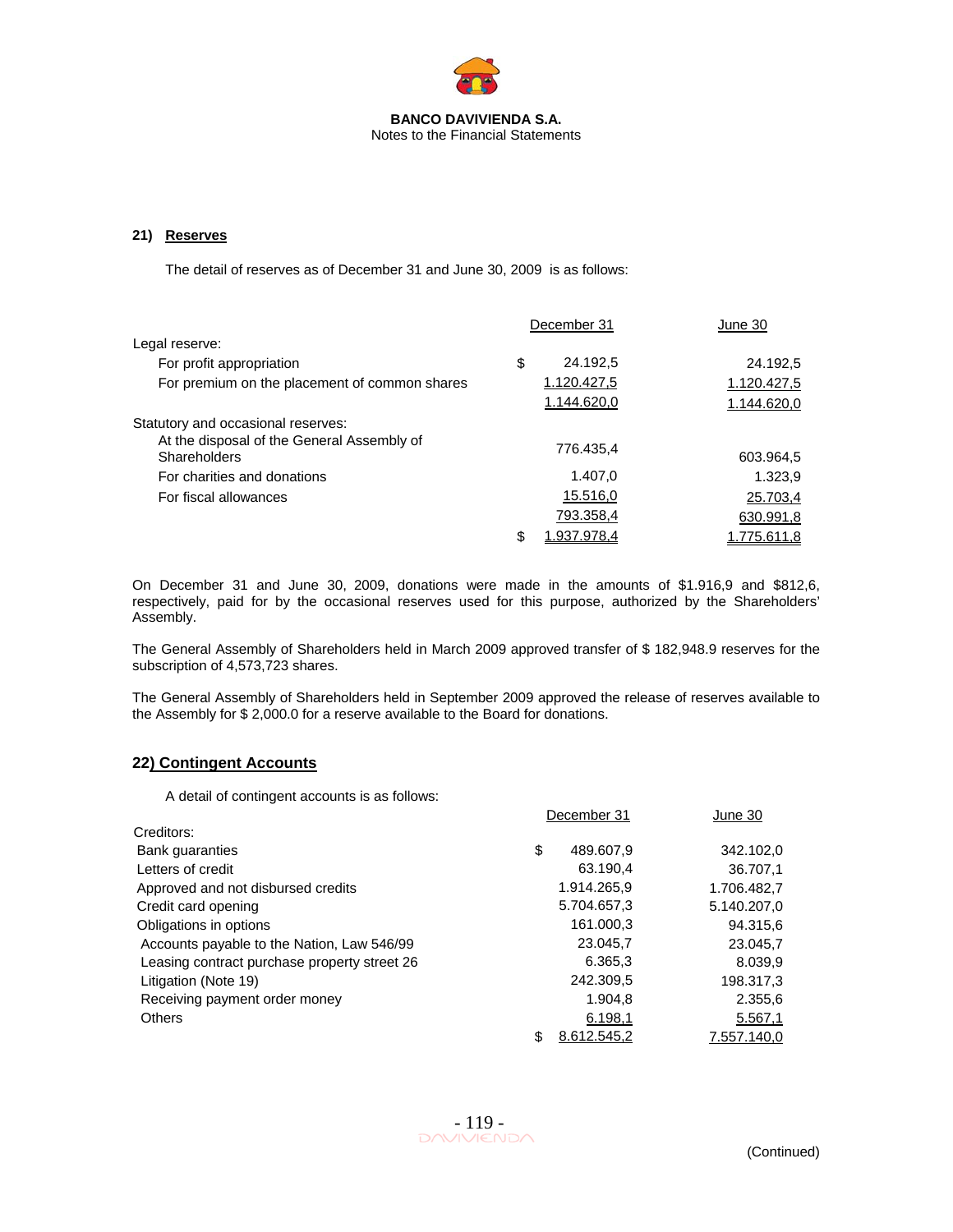

Notes to the Financial Statements

| Debtors:                                            |                 |           |
|-----------------------------------------------------|-----------------|-----------|
| Values gave during repo and simultaneous operations | \$<br>145.033,1 | 210.927,6 |
| Credit portfolio interests                          | 40.881,1        | 46.323,9  |
| Housing leasing portfolio interests                 | 2.223,2         | 2.336,6   |
| Rights in options                                   | 161.716,1       | 93.630,7  |
| Housing portfolio relieves Law 546/99               | 23.702,1        | 23.302,8  |
| Credit portfolio monetary correction                | 8.283,7         | 28.019,3  |
| Writen down restructured portfolio(1)               | 40.473.2        | 40.182,4  |
| Rights contract certificated                        | 17.193,0        | 17.193,0  |
| Lawsuits                                            | 135.297,8       | 117.766,1 |
| Other debtor contingencies                          | 57.107,4        | 58.954,9  |
|                                                     | \$<br>631.910,7 | 638.637,3 |

(1) The value of written down restructured portfolio corresponds to the business restructuring agreement entered into on February 3, 2005 between Promotora La Alborada and its creditors; Product of this agreement Davivienda received a representative title of 21,121,632,105 shares for an amount of \$21,121.6. The remaining balance corresponds to a credit of 101,988,429.81 UVR liquidated to December 31, 2009 for \$19,060.8, which will be paid in a sole installment on January 30, 2012.

In the second semester of 2008, these rights were sold on credit; however, in June 2009 the promisors made the decision of abandoning the deal, which generated an expense to the bank for the return of \$2,342.9 for advancements made in the previous period.

## **23) Memorandum Accounts**

The following is the detail of the Memorandum Accounts:

|                                                                            |    | December 31  | June 30      |
|----------------------------------------------------------------------------|----|--------------|--------------|
| Debtor:                                                                    |    |              |              |
| Assets and securities received in custody                                  | \$ | 3.883.650,2  | 3.075.676,3  |
| Assets and securities received in guarantee                                |    | 186.549,6    | 272.465,1    |
| Revaluation assets received as payment                                     |    | 6.232,6      | 6.258,5      |
| Remittance and sent to other recovery                                      |    | 5.384,3      | 7.200,5      |
| Write down assets                                                          |    | 1.269.705,7  | 1.415.335,9  |
| Assets inflation adjustment                                                |    | 58.834,2     | 58.834,2     |
| Credits to stockholders and related parties                                |    | 14.126,6     | 24.743,2     |
| Agricultural portfolio new loans                                           |    | 931.535,3    | 677.395,8    |
| Property and equipment fully depreciated                                   |    | 182.714,0    | 177.721,9    |
| Fiscal Value of non-monetary assets                                        |    | 21.333.994,7 | 21.333.994,7 |
| Allowance people in concordat situation                                    |    | 39.097,7     | 39.298,1     |
| Investment negociable in debt securities                                   |    | 3.304.015,4  | 2.440.247,6  |
| Investment to be maintained up to their maturity                           |    | 402.779,9    | 352.233,3    |
| Investment available for sale – debt securities                            |    | 8.791,3      | 10.301,6     |
| Reciprocal operations with Parent Companies and subordinates               |    | 328.384,8    | 316.615,8    |
| Reciprocal operations that affect expenses and costs with parent companies |    | 24.022,9     | 19.161,0     |
| Capital, interest and insurance securitized portfolio                      |    | 1.146.824,8  | 1.158.798,4  |
| Capital, interest, Daviplan and insurance universality and portfolio       |    | 109.463,7    | 114.308,5    |
|                                                                            | \$ | 33.236.107,7 | 31.500.590,4 |
| To                                                                         | -S | 33.236.107,7 | 31.500.590,4 |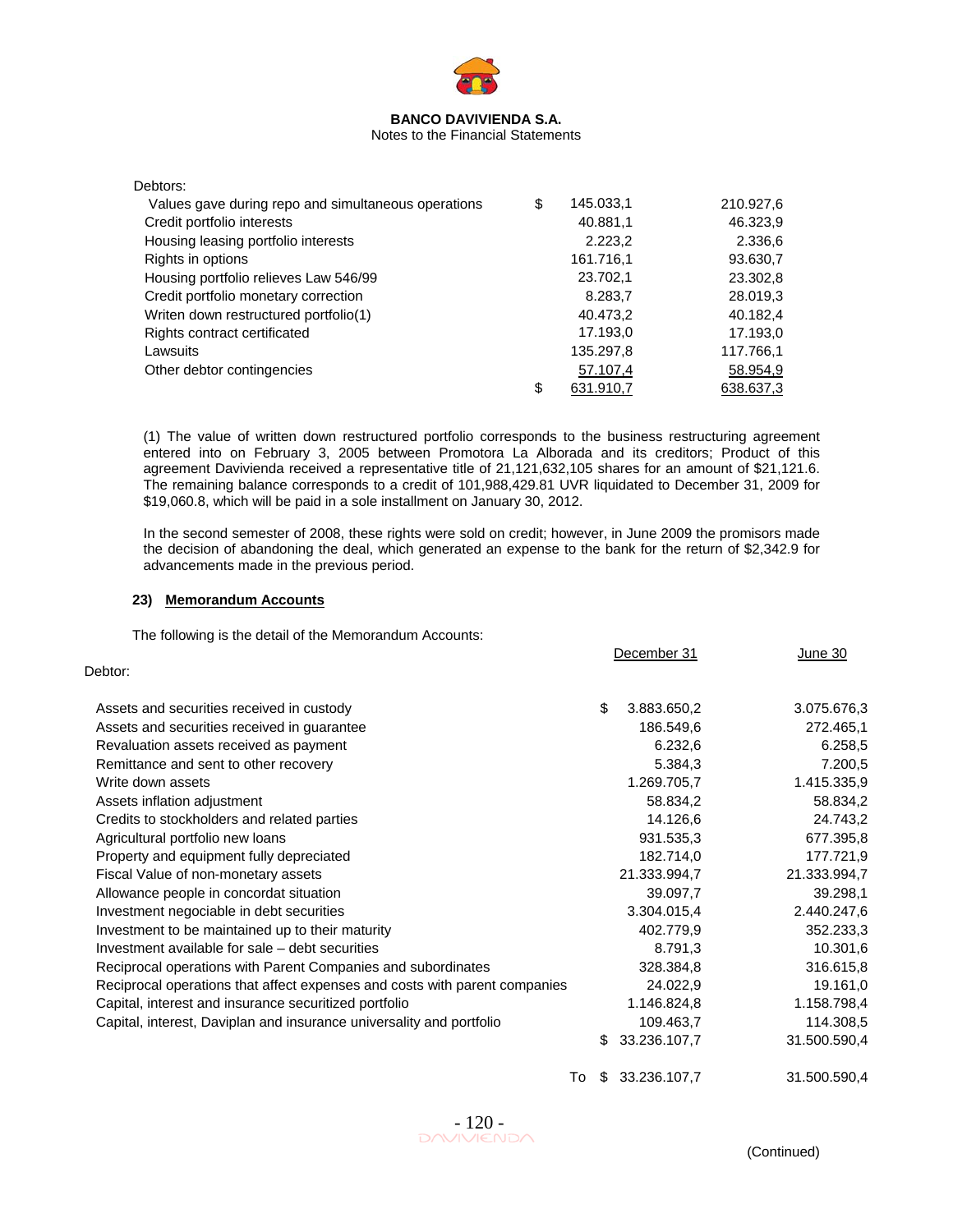

## Notes to the Financial Statements

|                                                                      |      | December 31        | <b>June 30</b> |
|----------------------------------------------------------------------|------|--------------------|----------------|
|                                                                      | From | \$33.236.107,7     | 31.500.590,4   |
| Universalities assets, expenses and contingencies                    |      | 527.885,6          | 544.573,6      |
| Interest, RVU and guaranties                                         |      | 1.395.590,3        | 358.805,0      |
| Mortgage bonds housing portfolio                                     |      | 53.886,7           | 57.681,0       |
| Base tax on VAT (value added tax) for purchases                      |      | 512.816,6          | 418.255,8      |
| Special litigation processes                                         |      | 97.617,0           | 95.249,8       |
| Swaps rights on foreign currency US dollars                          |      | 338.961,1          | 537.978,0      |
| Depreciation of Housing Leasing                                      |      | 95.172,7           | 95.172,7       |
| Lineal cause of syndicated credit and bonds                          |      | 5.880,1            | 10.824,9       |
| DCV indirect deposits                                                |      | 444.772,0          | 490.909,1      |
| Others debtor Memorandum accounts                                    |      | 149.319,2          | 121.520,0      |
|                                                                      |      | \$<br>36.858.009,0 | 34.231.560,3   |
| Creditor:                                                            |      |                    |                |
| Assets and securities received in custody                            | \$   | 171.036,0          | 190.989,3      |
| Assets and securities received in guarantee for futures loans        |      | 6.282.032,5        | 6.402.785,9    |
| Guarantees outstanding to cancel                                     |      | 2.116.254,5        | 1.555.287,0    |
| Assets and securities received in guaranty                           |      | 14.745.029,0       | 12.883.958,7   |
| Assets and securities received in other guaranties                   |      | 744,7              | 0,0            |
| Assets and securities received in administration                     |      | 414.785,6          | 426.437,8      |
| Inflation adjustment to stockholders equity                          |      | 252.185,5          | 252.185,5      |
| Capitalization for stockholders' equity revaluation                  |      | 252.185,2          | 252.185,2      |
| Fixed income negociable investments yields                           |      | 211.960,0          | 123.843,9      |
| Stockholders'equity fiscal value                                     |      | 2.209.197,0        | 2.209.197,0    |
| Capital, interest and others comercial portfolio                     |      | 9.533.690,0        | 8.862.650,3    |
| Capital, interest and others consumption portfolio                   |      | 5.989.285,8        | 5.462.311,3    |
| Capital, interest and others micro - credit portfolio                |      | 1.117,4            | 3.478,3        |
| Capital, interest and others housing portfolio                       |      | 2.016.550,3        | 1.811.781,5    |
| Liability reciprocal operations with Parent Companies & Subordinates |      | 133.966,8          | 77.832,6       |
| Reciprocal operations affecting income with Parent Company           |      | 37.547,4           | 17.390,9       |
| Universality guaranties, liabilities and incomes                     |      | 261.515,0          | 283.342,1      |
| Securitized portfolio guaranties                                     |      | 5.143.564,0        | 5.147.480,4    |
| Write down credit guaranties                                         |      | 0,0                | 134.154,2      |
| Syndicated credit                                                    |      | 0,0                | 190.040,0      |
| Subordinated bonds                                                   |      | 337.298,0          | 353.959,7      |
| Self-withholding base - Decree 700 - Investment                      |      | 307.566,4          | 112.978,0      |
| Allowance contracíclica                                              |      | 174.653,9          | 196.533,3      |
| Other debtor contingencies                                           |      | 625.848,5          | 600.713,2      |
|                                                                      | \$   | 51.218.013,5       | 47.551.527,4   |

### **24) Fiduciary Accounts**

In accordance to what is established by External Memorandum 047 of September 2008, issued by the Superintendencia Financiera de Colombia, as of January 1, 2009, the Bank updated and homologated the instructions concerning the determination and accounting of said entitlement process.

The General Balance and the balance transmitted to the Superintendencia Financiera de Colombia differ from the official accounting books of the Bank and its subsidiaries in the accounting of the fiduciary accounts, due to the fact that they are not enabled for transmission.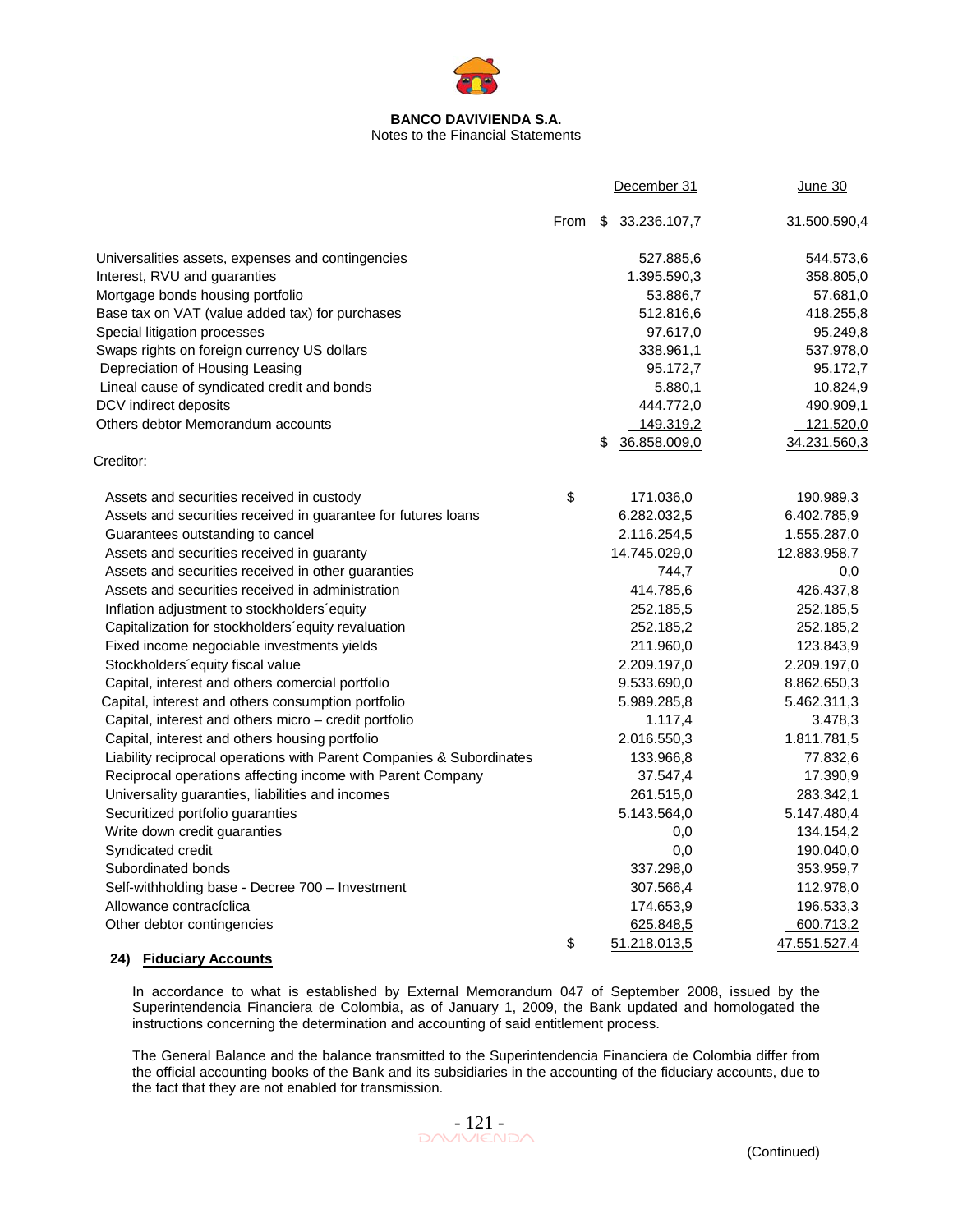

### Housing Write Down Portfolio Universality

In December 31 and June 30, 2009, universalities CCV, CCVII y CCVIII of Financial Statements are recorded Trust Memorandum Accounts.

These universalities were constituted through penalties approved by the General Shareholders' Assembly held on December 16, 2003; May 11 and November 9, 2004 respectively. It was then decide to retrieve the balance of the Bank, a set of housing credits, that due to their particular risk situation had been totally provisioned and at the same time perform an issuance of titles.

The portfolio of written off accounts receivable for CCV, CCVII, and CCVIII housing was separated from the capital and the Balance of the Bank, in accordance to what is established in article 12 of Law 546 of 1999, regulated by Resolution 775 of 2001 of the Colombian Financial Superintendence through the conformation of the Universalities denominated Universalidad Titulos CCV, CCVII, and CCVIII the exclusive ends of which is to serve as instrument for the structuring of the issuance of titles of the entitlement of the mortgage accounts receivable CCV, CCVII, and CCVIII constituted on December 29, 2003; May 25, and December 22, 2004 respectively.

In accordance to Resolution No. 775 of 2001 issued by the Colombian Financial Superintendence, the Titles CCV, CCVII, and CCVIII were inscribed in the Registro Nacional de Valores e Intermediarios [National Registry of Titles and intermediaries], and their public offer authorized by having presented before the mentioned Registry the entirety of the documentation established in article 3 of the mentioned Resolution.

#### **Housing Write Down Portfolio Universality - CCVIII**

The following corresponds to the detail of the universality operation entered into on November 9, 2004:

| Capital                             | \$<br>92.256,2 |
|-------------------------------------|----------------|
| Interests                           | 2.131,6        |
| Insurance                           | 2.737,1        |
| <b>Other Assets</b>                 | 3.848,0        |
| Deferred                            | (3.191, 5)     |
| Housing RVU Contingency             | 12.855,3       |
| <b>Housing Interest Contingency</b> | 23.834,7       |
| <b>Total Universality</b>           | 134.471.4      |

The portfolio was constituted by 4.641 credits with a U.V.R. + 11.99% weighted rate. 54% corresponds to VIS portfolio and the remaining 46% to non-VIS portfolio.

The CCVIII mortgage instruments are issued and administered by the Bank with an exclusive support in the CCVIII Universality (Housing Write Down Portfolio III) and without guaranty from their own stockholders' equity.

The custody and administration of the issuance is made by DECEVAL in accordance with the terms of the issuance deposit and administration contract entered into between the Bank and DECEVAL.

In December 3, 2008, these securities were classified CCC by the Colombia's Classification Company Duff and Phelps S.A according to their risks conditions.

Some stockholders of the Bank acquired all these CCVIII mortgage instruments.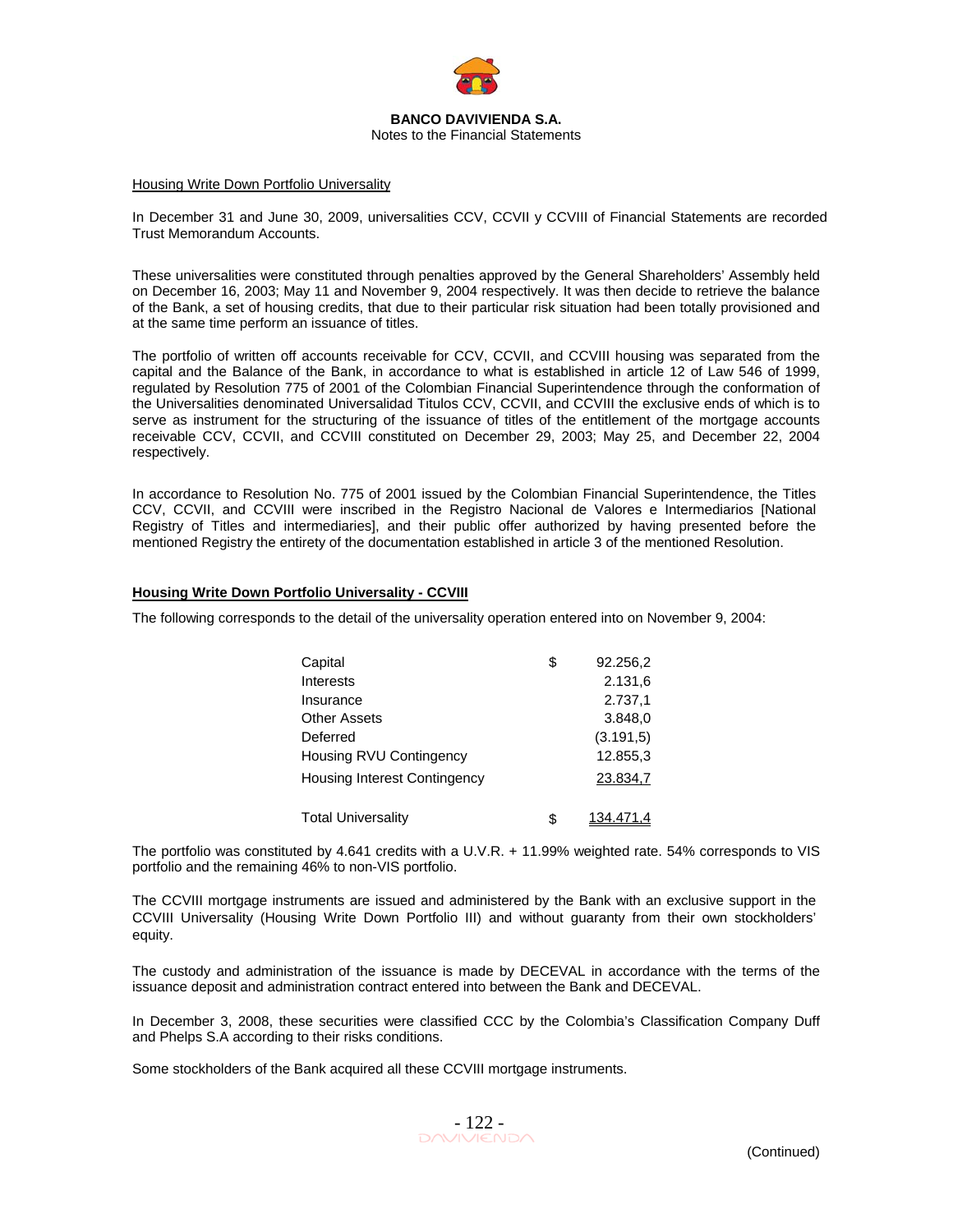

Notes to the Financial Statements

The characteristics of the CCVIII mortgage instruments are the following:

|                     |        |               |           | Issued     |
|---------------------|--------|---------------|-----------|------------|
| From                | Series | Term (Months) | Yields    | Face Value |
| 22-Dec-04 22-Dec-12 |        | 96            | Uncertain | \$6.999.1  |

- Designation: the name of the instruments will be CCVIII Mortgage Instruments.
- Denomination: the CCVIII instruments will be expressed in RVU Units.
- Number of instruments in this issuance: 4.800
- Face value: 10.000 RVU
- Outstanding Law: The CCVIII instruments are freely negotiable in the second market and they have the character of bearer instruments.
- Minimum Investment: equivalent to 200.000 RVU.
- Minimum negotiation amount in the secondary market: 10.000 RVU.
- System: They have the character and the prerogatives of the securities and also those belonging to the Mortgage Instruments. They are subject to the regulations provided in the Law 546/99.
- Profitability: Uncertain, derived from the collections achieved from the write down portfolio that is the basis of the process, net of expenses, and during the term of the instruments.
- Payment of yields: The CCVIII instruments yields will be paid quarterly, at the end of the quarter, in accordance with the allowances in payment priority.
- Amortization: The CCVIII instruments confer to their holders the right of receiving, with Universality funds and subject to the payment priority, the capital refunding in successive quarterly quotas on the payment dates of the 23 to 32 quarters of the issuance term. The capital payments that can not be made in any payment date will accumulate for being made in the following payment date, without exceeding the payment date corresponding to the 32 quarter of the issuance term.
- Placement: The CCVIII instruments were placed in the secondary market through the DAVIVALORES S.A. stock market commissioner, through the entering into of an "Underwriting" Agreement to the "Best Effort".
- Underwriting Price: Equivalent to the face value of each instrument, added with the premium that was defined in the offer announcement.

### **Housing Write Down Portfolio Universality - CCVII**

The following corresponds to the detail of the universality operation entered into on May 11, 2004:

| Capital                             | \$<br>126.288,6 |
|-------------------------------------|-----------------|
| Interests                           | 4.148,7         |
| Insurance                           | 8.155,7         |
| <b>Other Assets</b>                 | 1.835.4         |
| Deferred                            | (2.987,7)       |
| Housing RVU Contingency             | 54.817,1        |
| <b>Housing Interest Contingency</b> | 74.043,3        |
|                                     |                 |
| <b>Total Universality</b>           | \$<br>266.301.1 |

The portfolio was constituted by 5.866 credits with R.V.U. + 12.10% weighted rate. 45% corresponds to VIS portfolio, and the remaining 55% to Non-VIS portfolio.

The CCVII mortgage instruments are issued and administered by the Bank with the exclusive support on the CCV II (Housing Write Down Portfolio II) Universality and without any guaranty from their own stockholders' equity.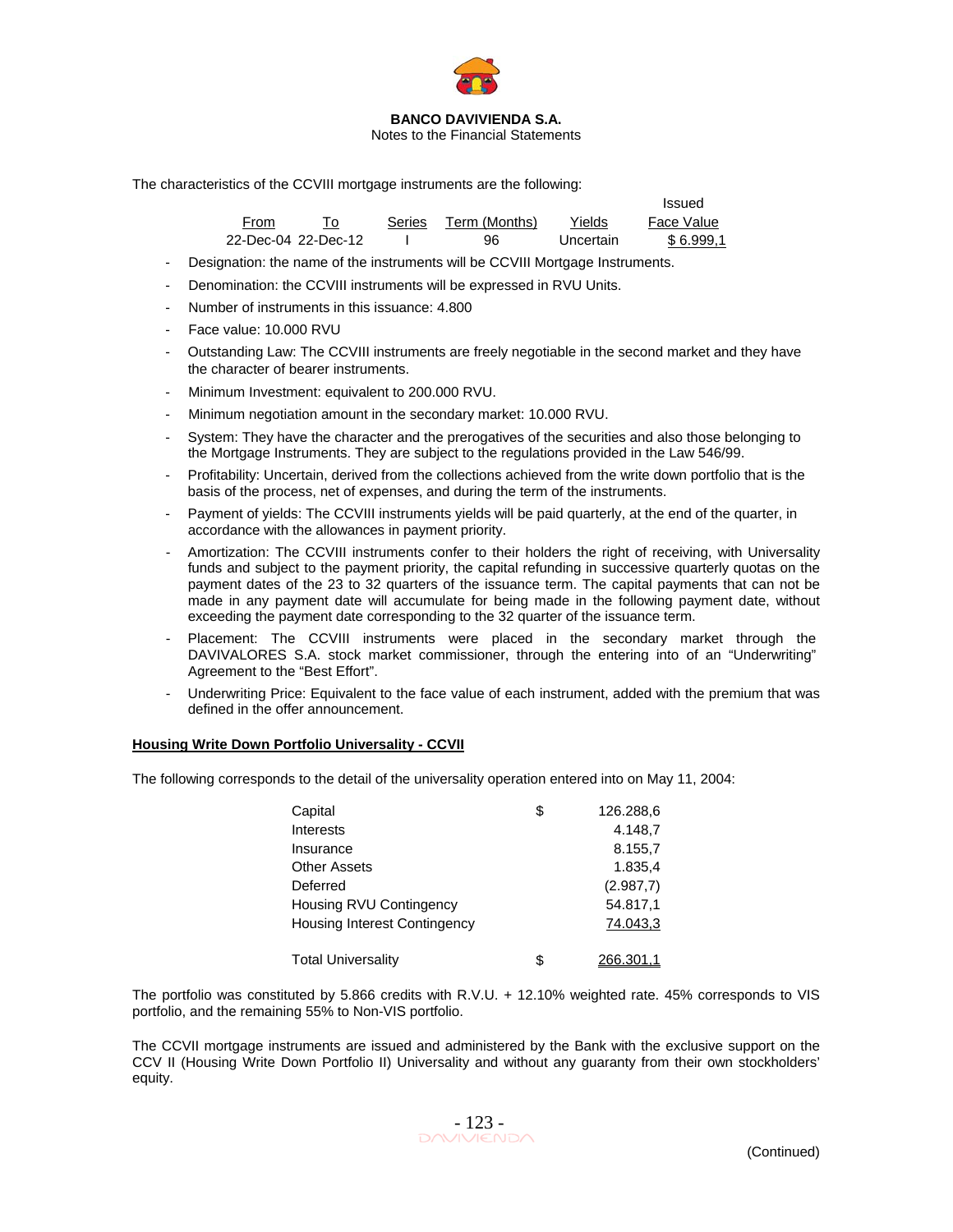

### Notes to the Financial Statements

The custody and administration of the issuance is made by DECEVAL in accordance with the deposit and administration contract of the issuance, entered into by the Bank and DECEVAL.

In May 12, 2009, these securities were classified CCC by the Colombia's Classification Company Duff and Phelps S.A. according to their risks conditions.

Some of the Bank stockholders acquired all these CCVII mortgage instruments.

The characteristics of the CCVII mortgage instruments are the following:

|                     |               |               |           | Issued     |
|---------------------|---------------|---------------|-----------|------------|
| From                | <b>Series</b> | Term (Months) | Yields    | Face Value |
| 26-May-04 26-May-12 |               | 96            | Uncertain | \$10.042.0 |

- Designation: the name of the instruments will be CCVII Mortgage Instruments.
- Denomination: The CCVII instruments will be expressed in RVU Units.
- Number of instruments constituting the issuance: 7.000
- Face Value: 10.000 RVU
- Outstanding Law: The CCVII instruments are freely negotiable in the secondary market and they have the character of bearer instruments.
- Minimum Investment: Equivalent to 200.000 RVU.
- Minimum negotiation amount in the secondary market: 200.000 RVU.
- System: They have the character and the prerogatives of the securities and also of those corresponding to the Mortgage Instruments. They are subject to the regulations provided in the Law 546/99.
- Profitability: Uncertain and derived from the collections achieved from the write down portfolio that is the basis of this process, net of expenses, during the term of the instruments.
- Payment of the yields: the yields from the CCVII instruments will be paid quarterly, at the end of the quarter, in accordance with the allowances in the payment priorities.
- Amortization: The CCVII instruments confer to their holders the right of receiving, with Universality funds and subject to the payment priority, the capital refunding in successive quarterly quotas on the payment dates of the 22 to 32 quarters of the issuance term. The capital payments that can not be made in any payment date will accumulate for being made in the following payment date, without exceeding the payment date corresponding to the 32 quarter of the issuance term.
- Placement: The CCVII instruments were placed in the secondary market through the DAVIVALORES S.A. stock market commissioner, through the entering into of an "Underwriting" Agreement to the "Best Effort".
- Underwriting Price: Equivalent to the face value of each instrument, added with the premium that was defined in the offer announcement.

#### **Housing Write Down Portfolio Universality - CCV**

The following corresponds to the detail of the universality operation entered into on December 16, 2003:

| Capital                   | S  | 155.179,0 |
|---------------------------|----|-----------|
| Interests                 |    | 7.318.9   |
| <b>Other Assets</b>       |    | 10.003.3  |
| Deferred                  |    | (6.095,3) |
| <b>Total Universality</b> | \$ | 166.405.9 |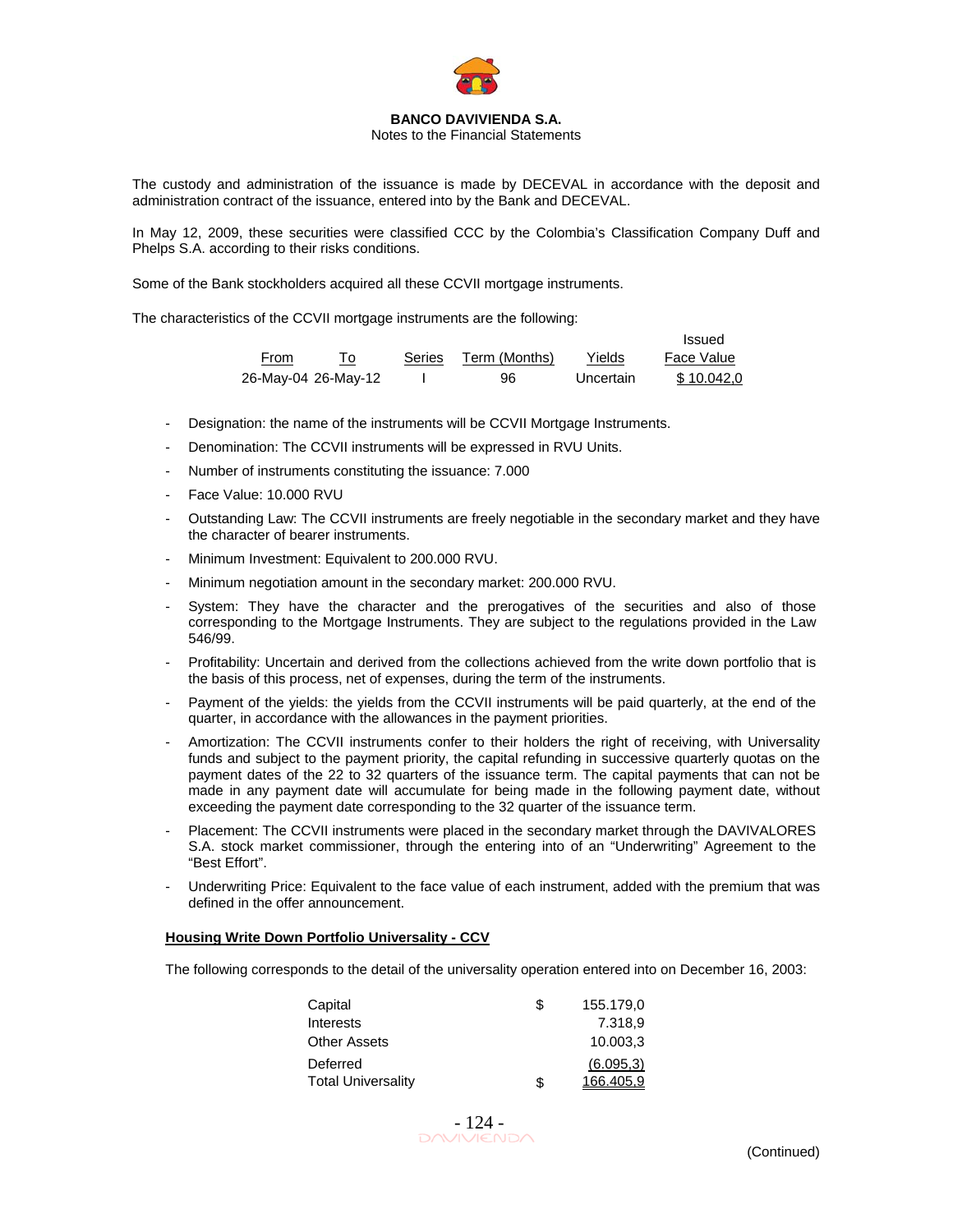

The portfolio was constituted by 7.811 credits, with RVU + 11.98% weighted rate. The 53% corresponds to VIS portfolio and the remaining 47% to non-VIS portfolio.

The CCV mortgage instruments are issued and administered by the Bank with the exclusive support on the CCV Universality (Housing Write Down Portfolio) and without any guaranty from their own stockholders' equity.

The custody and administration of the issuance is made by DECEVAL according to the issuance deposit and administration contract entered into between the Bank and DECEVAL.

At December 3, 2008, these instruments were rated CCC by the rating company Duff and Phelps de Colombia S.A., in accordance with their risk condition.

Some stockholders of the Bank acquired all these CCV mortgage instruments.

The characteristics of the CCV mortgage instruments are the following:

|                     |        |               |           | Issued     |
|---------------------|--------|---------------|-----------|------------|
| From                | Series | Term (Months) | Yields    | Face Value |
| 29-Dec-03 29-Dec-11 |        | 96            | Uncertain | \$13.977.4 |

- Designation: the name of the instruments will be CCV Mortgage Instruments.
- Denomination: The CCV instruments will be expressed in RVU Units.
- Number of instruments constituting the issuance: 10.140
- Face Value: 10.000 RVU
- Outstanding Law: The CCV instruments are freely negotiable in the secondary market and they have the character of bearer instruments.
- Minimum Investment: Equivalent to 200.000 RVU.
- Minimum negotiation amount in the secondary market: 200.000 RVU.
- System: They have the character and the prerogatives of the securities and also of those corresponding to the Mortgage Instruments. They are subject to the regulations provided in the Law.
- Profitability: Uncertain and derived from the collections achieved from the write down portfolio that is the basis of this process, net of expenses, during the term of the instruments.
- Payment of the yields: the yields from the CCV instruments will be paid quarterly, at the end of the quarter, in accordance with the allowances in the payment priorities.
- Amortization: The CCV instruments confer to their holders the right of receiving, with Universality funds and subject to the payment priority, the capital refunding in successive quarterly quotas on the payment dates of the 25 to 32 quarters of the issuance term. The capital payments that can not be made in any payment date will accumulate for being made in the following payment date, without exceeding the payment date corresponding to the 32 quarter of the issuance term.
- Placement: The CCV instruments were placed in the secondary market through the DAVIVALORES S.A. stock market commissioner, through the entering into of an "Underwriting" Agreement to the "Best Effort".
- Underwriting Price: Equivalent to the face value of each instrument, added with the premium that was defined in the offer announcement.

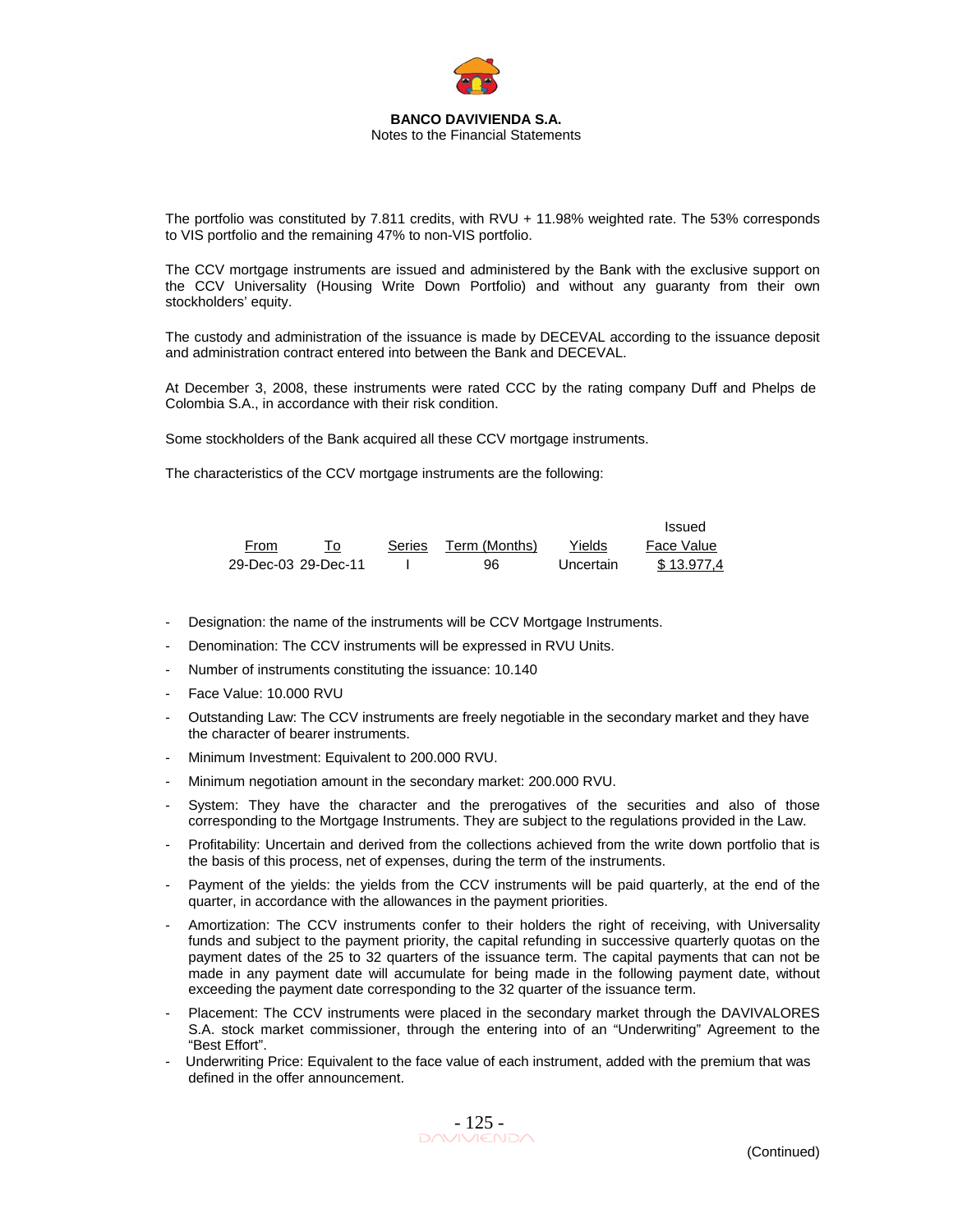

Notes to the Financial Statements

The detail of the fiduciary accounts, with closing on December 31 and June 30, 2009 are presented below:

| December 31                                 | <b>CCV</b>     | CCVII    | CCVIII  | Total    |
|---------------------------------------------|----------------|----------|---------|----------|
| <b>Balance</b>                              |                |          |         |          |
| Cash and cash equivalents                   | \$<br>2.498,5  | 524,1    | 433,0   | 3.455,6  |
| Credit portfolio                            | 18.888,1       | 13.039,1 | 8.941,1 | 40.868,3 |
| Debtor                                      | 128,2          | 241,1    | 191,8   | 561,1    |
| Assets total                                | 21.514,8       | 13.804,3 | 9.565,9 | 44.885,0 |
| Interests                                   | 1.330,3        | 186,5    | 585,2   | 2.102,0  |
| Accounts payable                            | (207, 3)       | 228,3    | (45, 5) | (24,5)   |
| Creditors                                   | 1.503,7        | 350,4    | 85,0    | 1.939,1  |
| Long term-debt                              | 18.888,1       | 13.039,1 | 8.941,2 | 40.868,4 |
| Liabilities total                           | \$<br>21.514,8 | 13.804,3 | 9.565,9 | 44.885,0 |
| Results                                     |                |          |         |          |
| Operating Income                            | \$<br>1,6      | 1,0      | 1,1     | 3,7      |
| Readjustment to real value unit -<br>R.V.U. | (62,7)         | (43,3)   | (29,7)  | (135,7)  |
| Portfolio Recovery                          | 4.252,5        | 2.462,8  | 3.437,7 | 10.153,0 |
| Real estate trusts                          | 931,0          | 1.122,9  | 659,6   | 2.713,5  |
| Operating income total                      | 5.122,4        | 3.543,4  | 4.068,6 | 12.734,5 |
| Other interests                             | 2.597,6        | 1.884,6  | 3.157,5 | 7.639,7  |
| Commissions                                 | 193,7          | 151,1    | 146,3   | 491,1    |
| Fees                                        | 52,8           | 55,2     | 90,5    | 198,5    |
| Insurance                                   | 1.465,4        | 783,0    | 420,3   | 2.668,7  |
| Miscellaneous                               | 813,0          | 669,5    | 254,0   | 1.736,5  |
| Operating expenses total                    | \$<br>5.122,5  | 3.543,4  | 4.068,6 | 12.734,5 |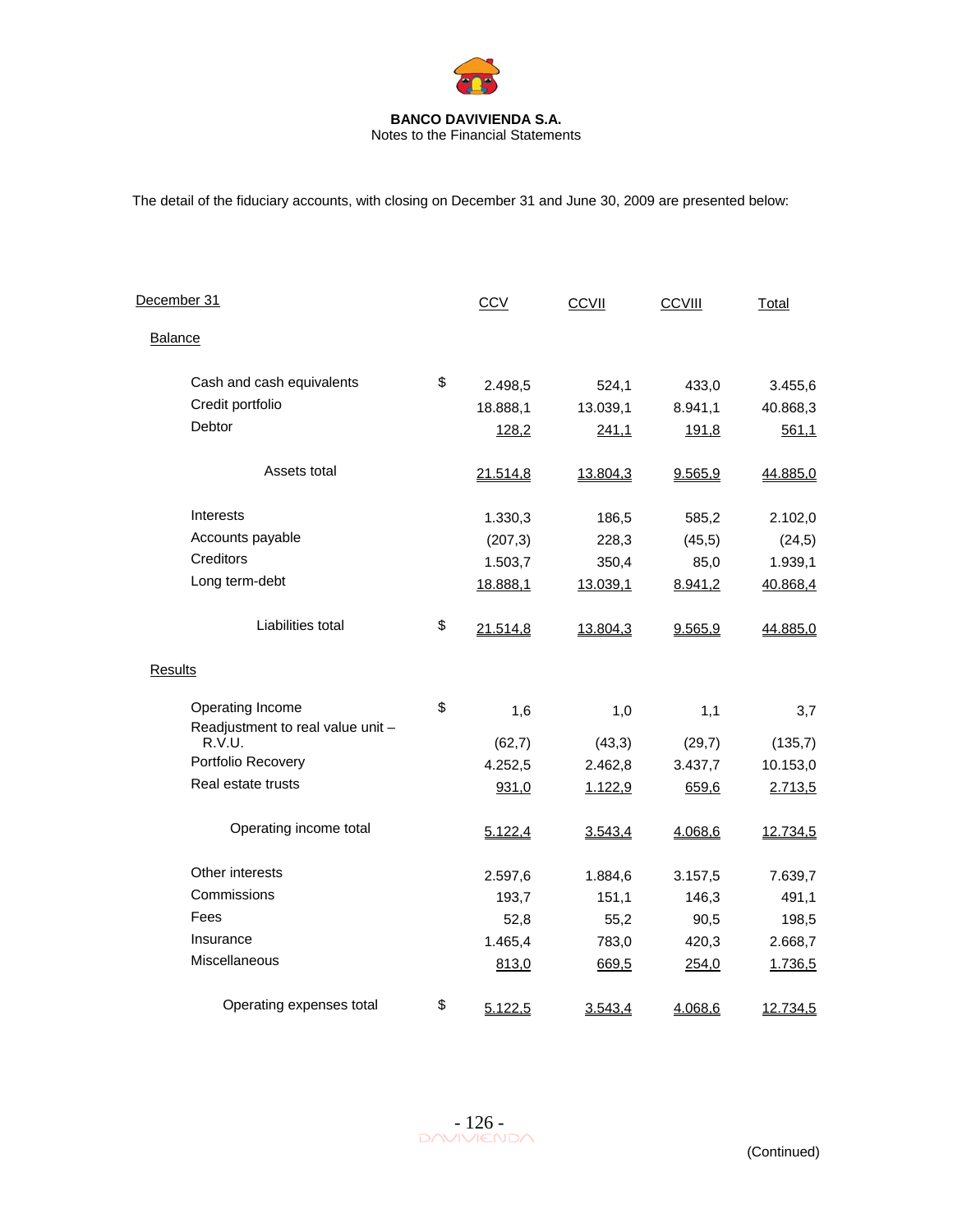

| <u>June 30</u>                                        | CCV            | <b>CCVII</b> | CCVIII  | Total    |
|-------------------------------------------------------|----------------|--------------|---------|----------|
| <b>Balance</b>                                        |                |              |         |          |
| Cash and cash equivalents                             | \$<br>1.880,9  | 494,5        | 0,3     | 2.375,7  |
| Credit portfolio                                      | 18.950,8       | 13.082,4     | 8.970,8 | 41.004,0 |
| Debtor                                                | 389,7          | 1.298,7      | 486,3   | 2.174,7  |
| Assets total                                          | 21.221,4       | 14.875,6     | 9.457,4 | 45.554,4 |
| Interests                                             | 1.510,7        | 1.189,3      | 371,7   | 3.071,7  |
| Accounts payable                                      | 0,0            | 319,9        | 6,4     | 326,3    |
| Creditors                                             | 759,9          | 284,0        | 108,5   | 1.152,4  |
| Long term-debt                                        | 18.950,8       | 13.082,4     | 8.970,8 | 41.004,0 |
| Liabilities total                                     | \$<br>21.221,4 | 14.875,6     | 9.457,4 | 45.554,4 |
| Results                                               |                |              |         |          |
| Operating Income<br>Readjustment to real value unit - | \$<br>1,6      | 0,9          | 1,5     | 4,0      |
| R.V.U.                                                | 527,4          | 364,1        | 249,6   | 1.141,1  |
| Portfolio Recovery                                    | 3.266,6        | 2.965,5      | 4.178,0 | 10.410,1 |
| Real estate trusts                                    | 1.503,7        | 2.044,7      | 751,6   | 4.300,0  |
| Operating income total                                | 5.299,3        | 5.375,2      | 5.180,7 | 15.855,2 |
| Other interests                                       | 2.883,3        | 3.746,5      | 4.152,1 | 10.781,9 |
| Commissions                                           | 159,3          | 149,7        | 160,9   | 469,9    |
| Fees                                                  | 68,5           | 68,5         | 57,7    | 194,7    |
| Insurance                                             | 1.599,4        | 892,4        | 495,5   | 2.987,3  |
| Miscellaneous                                         | 588,8          | 518,1        | 314,5   | 1.421,4  |
| Operating expenses total                              | \$<br>5.299,3  | 5.375,2      | 5.180,7 | 15.855,2 |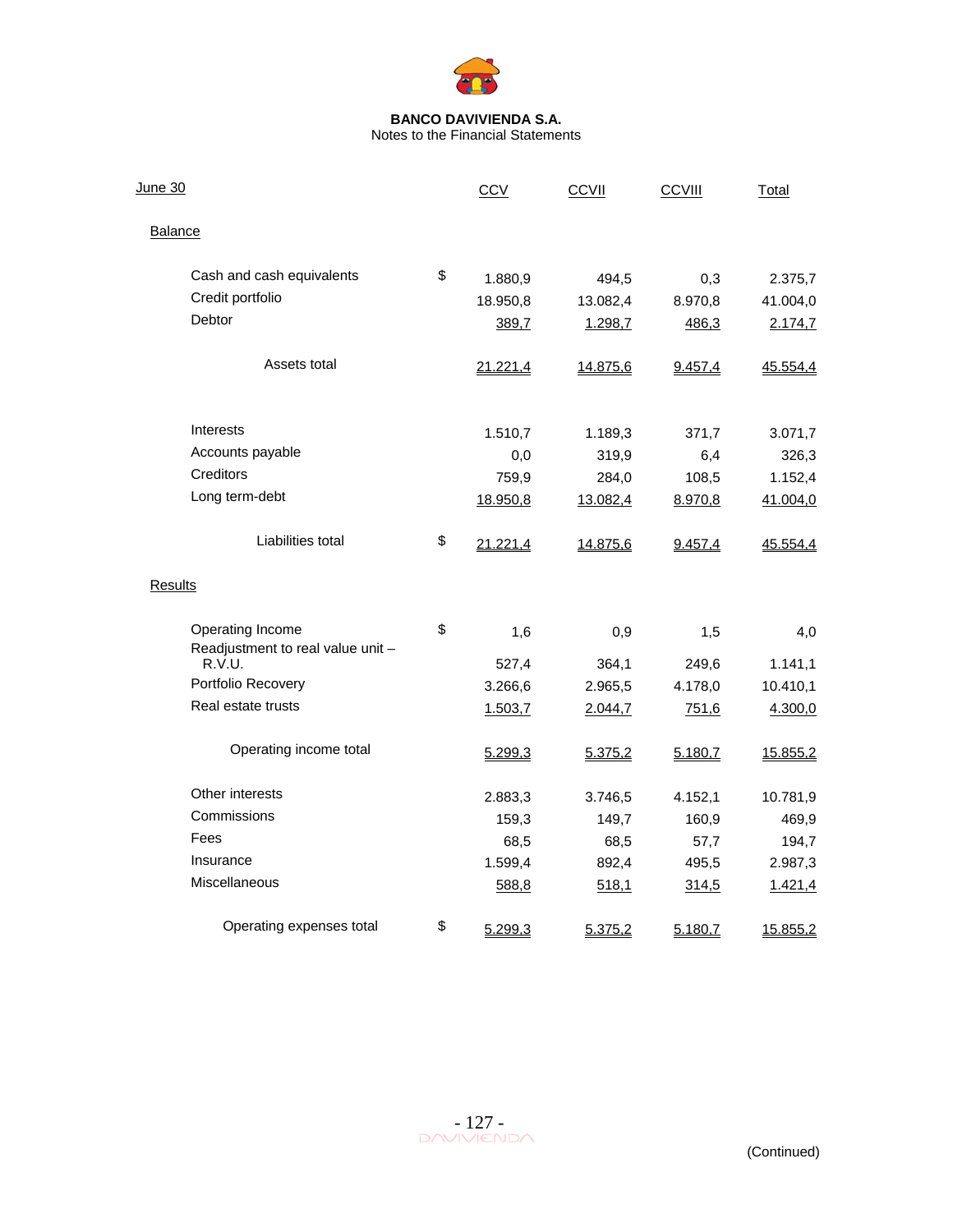

## **25) Operating Income - Other**

The detail of the operating income – others is as follows:

|                                                             | December 31     | June 30   |
|-------------------------------------------------------------|-----------------|-----------|
| Traveler withdrawal                                         | \$<br>15.374,2  | 14.311,8  |
| Servibanca collection                                       | 4.870,7         | 5.889,4   |
| Commission nets                                             | 9.347,2         | 10.069,8  |
| Checkbooks                                                  | 1.455,6         | 1.379,9   |
| <b>Virtual Services</b>                                     | 3.614,4         | 4.653,7   |
| Entrepreneurial service collection                          | 16.384,7        | 14.838,2  |
| Transactions income                                         | 1.247.8         | 1.712,6   |
| Check book sale                                             | 13.713,5        | 12.524,4  |
| Accounts receivable allowance refunding                     | 28.306,1        | 26.327,4  |
| Credit portfolio allowance refunding                        | 450.042,2       | 346.179,9 |
| Individuals' portfolio                                      | 28.579,2        | 33.105,0  |
| Credit card refusals                                        | 1.266,9         | 1.003,9   |
| Revaluation of syndicated loan and subordinated (Note 7)    | 25.116,5        | 12.903,6  |
| Profits in simultaneous short-term and open repo operations |                 |           |
| and temporary security transferences.                       | 181,2           | 483,6     |
| Others                                                      | 11.214,7        | 7.781,7   |
|                                                             | \$<br>610.714.9 | 493.164,9 |

## **26) Operating Expenses - Others**

The detail of the operating expenses – others is as follows:

| Fees<br>Losses in simultaneous short-term and open |    | December 31 | June 30   |  |
|----------------------------------------------------|----|-------------|-----------|--|
|                                                    |    | 59.260,1    | 31.452,8  |  |
| operations and temporary security transferences    |    | 589,1       | 2.366,3   |  |
| Taxes                                              |    | 16.628,6    | 19.018,1  |  |
| Leases                                             |    | 23.906,2    | 20.942,6  |  |
| Contributions and affiliations                     |    | 24.026,6    | 18.665,0  |  |
| Insurance                                          |    | 37.311,6    | 31.284,4  |  |
| Maintenance and repairs                            |    | 17.199,4    | 13.887,2  |  |
|                                                    | To | 178.921.6   | 137.616.4 |  |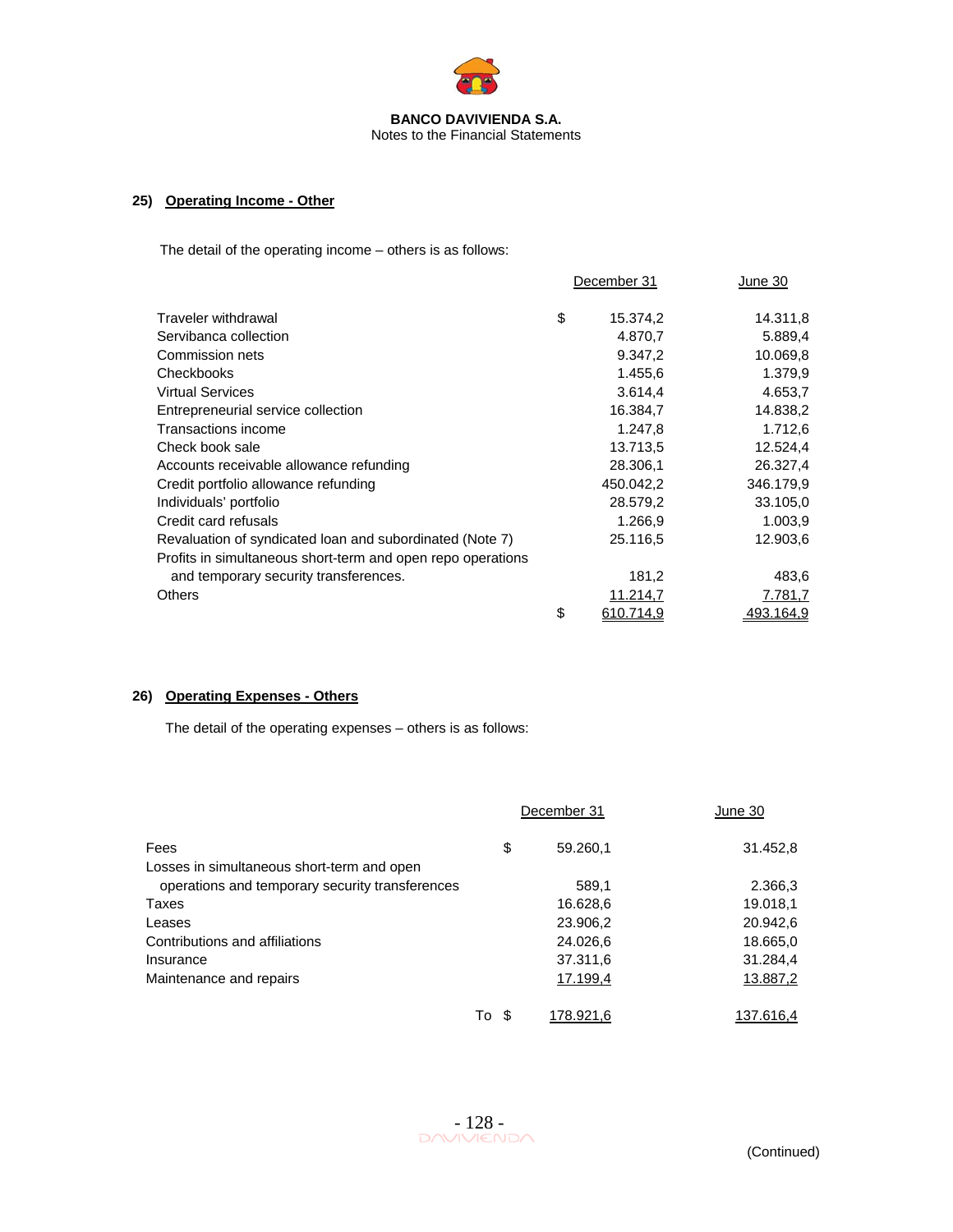

## Notes to the Financial Statements

|                                  |      | December 31 | June 30   |
|----------------------------------|------|-------------|-----------|
|                                  | From | 178.921,6   | 137.616,4 |
| Suitability offices              |      | 8.603,1     | 5.101,8   |
| Services toilet and surveillance |      | 14.892,2    | 11.933,5  |
| Temporary services               |      | 1.372,2     | 1.427,8   |
| Advertising and propaganda       |      | 37.239,0    | 21.951,7  |
| Public relations                 |      | 516,9       | 725.0     |
| <b>Public Services</b>           |      | 23.606,9    | 21.241,9  |
| Electronic Data Procesing        |      | 27.058,3    | 19.334,2  |
| Travel expenses                  |      | 7.869,6     | 3.999,2   |
| Transportation                   |      | 23.296,5    | 21.509,9  |
| Tools & stationery               |      | 7.139,2     | 6.490,9   |
| Commissions exchange and cash    |      | 3.037,6     | 1.482,5   |
| Commissions redes                |      | 206,9       | 394,6     |
| <b>Others</b>                    |      | 7.582,6     | 8.683,7   |
|                                  | \$   | 341.342,6   | 261.893,1 |

## **27) Allowances - Others**

The following is the detail of other allowances:

|                             | December 31   | June 30 |
|-----------------------------|---------------|---------|
| Cash                        | \$<br>124,5   | 120,9   |
| <b>Foreclosed Assets</b>    | 3.851,0       | 2.912,5 |
| Other assets                | 1.662,4       | 1.797,9 |
| Other estimated liabilities | 217,5         | 110,7   |
|                             | \$<br>5.855.4 |         |

## **28) Non-Operating Income**

The following is the detail of the non-operating income:

| Gross profit on sale of:                           |    | December 31 |                  | June 30            |  |
|----------------------------------------------------|----|-------------|------------------|--------------------|--|
| <b>Foreclosed Assets</b><br>Properties & equipment |    | S           | 1.518,7<br>739,4 | 2.682,0<br>7.734,0 |  |
|                                                    | To |             | 2.258.1          | 10.416.0           |  |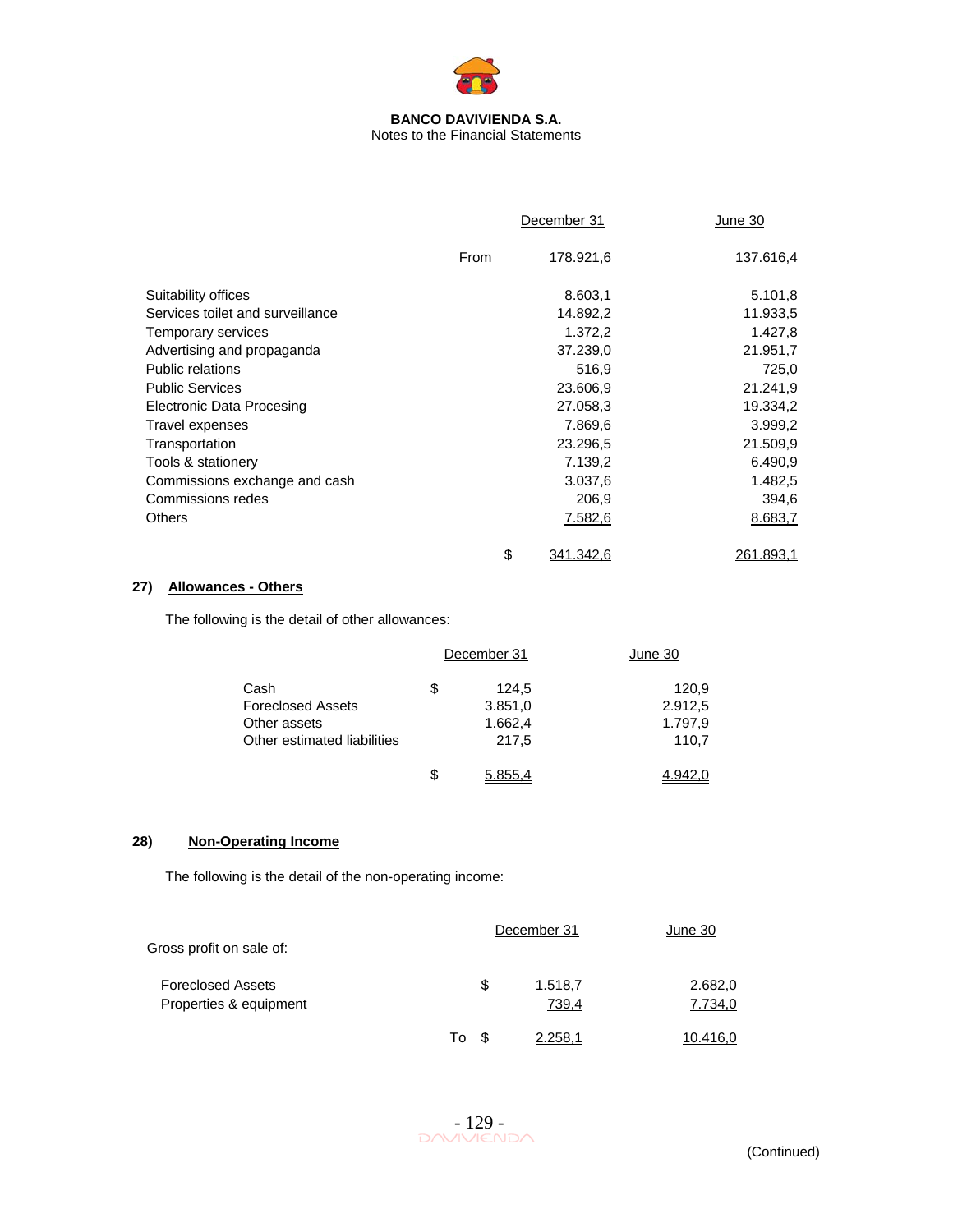

Notes to the Financial Statements

|                                                                                          | December 31     | June 30          |
|------------------------------------------------------------------------------------------|-----------------|------------------|
| From                                                                                     | \$<br>2.258,1   | 10.416,0         |
| Recoveries:                                                                              |                 |                  |
| Portfolio and property written off                                                       | \$<br>46.882,4  | 54.364,5         |
| Refund allowances properties and equipment                                               | 716,5           | 3.007,8          |
| Refund allowances foreclosed assets                                                      | 7.811,9         | 3.566,8          |
| Refund allowances investments                                                            | 2.624,2         | 260,0            |
| Refund allowances other assets                                                           | 1.463,8         | 41,1             |
| Refund other allowances                                                                  | 18.250,2        | 1.718,7          |
| Refund By sinister                                                                       | 1.254,3         | 19,1             |
| Refund deposit insurance                                                                 | 0,0             | 6.201,9          |
| Deduction previous years                                                                 | 48,6            | 4.052,2          |
| Taxes                                                                                    | 0.0             | 2.273,7          |
| Refund estimated liabilities curse year                                                  | 233,4           | 0,0              |
| Refund estimated liabilities prior periods                                               | 6.951,5         | 8.306,5          |
| <b>Others Recoveries</b>                                                                 | 4.145,0         | 2.107,8          |
|                                                                                          | 90.381,8        | 85.920,1         |
| Business collaboration contract (1)                                                      | 7.632,3         | 6.662,3          |
| Membership rights Visa Inc. Franchise. (2)<br>Cancellation of contract Fiducia Mercantil | 0,0             | 16.644,0         |
| Promotora de Inversiones Arroba (3)                                                      | 0,0             | 2.852,5          |
| Leases                                                                                   | 803,5           | 644,6            |
| Various                                                                                  | 7.215,5         | 5.013,0          |
|                                                                                          | 15.651,3        | 31.816,4         |
|                                                                                          | \$<br>108.291,2 | <u>128.152,6</u> |

(1)Through business cooperation contract concluded between the bank and the Fiduciaria Davivienda S.A. which is extended every year, with the porpuse of promotion business trust, it was agreed to distribute the income the proceeds in equal parts between the trustee and the Bank

(2) In February 2009 the income for the membership fee of 258,938 shares of Visa International for \$ 16,644.0 was recorded, which had been acquired in June 2008. These shares were sold on June 3, 2009 to Citibank NA residing in New York.

(3)For termination of the contract of Fiducia Mercantil, for administration and conditioned payment of resources undertaken between Promotora de Inversiones Arroba S.A. and the Banco Davivivenda S.A. to cover possible hidden liabilities for the purchase of Bansuperior (with expiration of three years as of the sale) it was agreed upon between the parties that the liquidation was performed in favor of the Bank, and generated an amount of \$4,465.7, with which the debt on behalf of Inversiones Arroba was cancelled for \$1,613.2 and the difference of \$2,852.5 was recorded in income.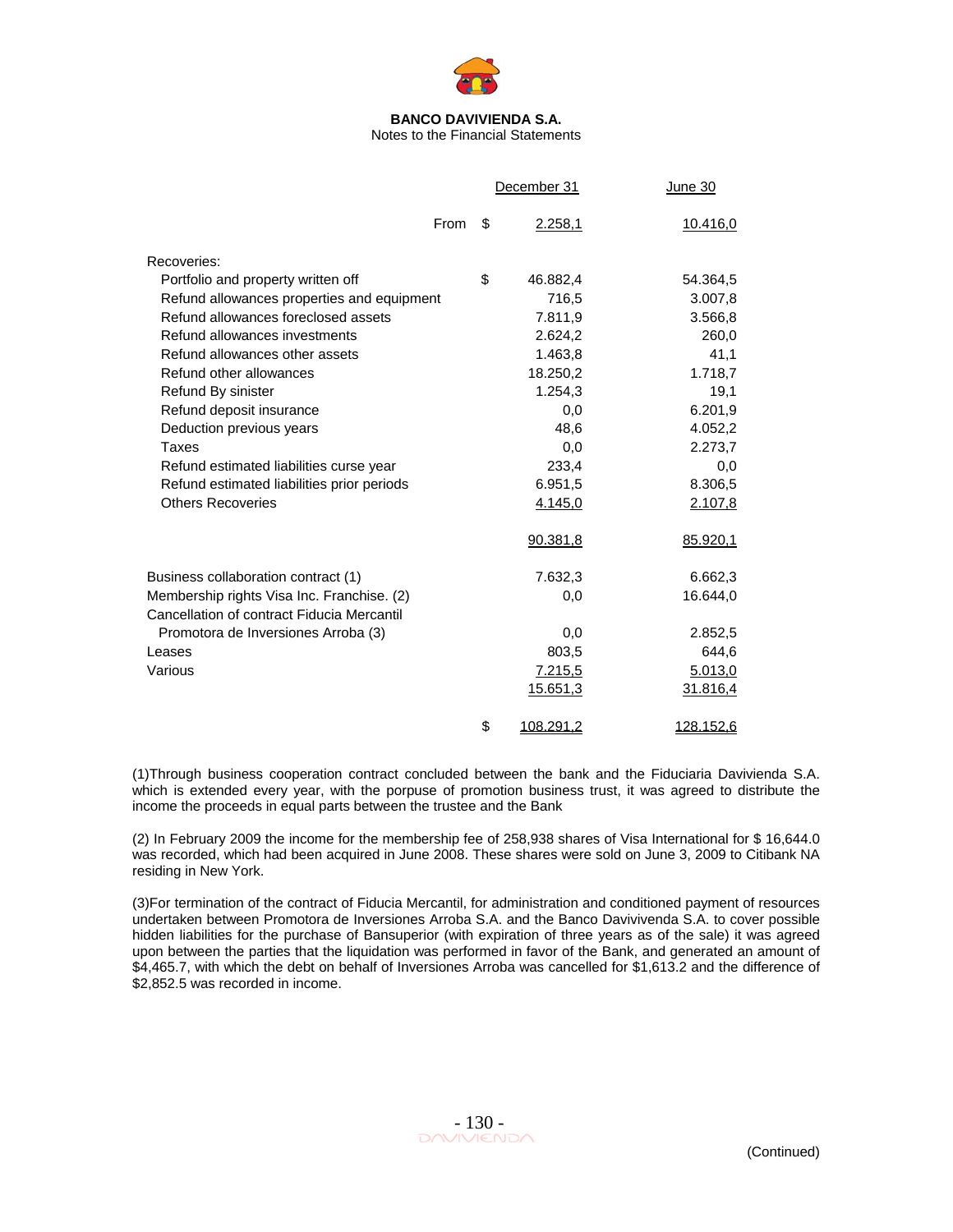

Notes to the Financial Statements

## **29) Non-Operating Expenses**

The following is the detail of the non-operating expenses:

|                                               | December 31    | June 30         |
|-----------------------------------------------|----------------|-----------------|
| Loss on sale of assets received in payment    | \$<br>5.117,7  | 1.534,3         |
| Loss on sale of properties and equipment      | 63.9           | 127,6           |
| Damage loss                                   | 4.953,0        | 6.598,4         |
| Penalties and sanctions                       | 4.076,4        | 3.456,6         |
| Expenses assets received in payment           | 1.154,9        | 871,5           |
| Other assets losses                           | 448.9          | 482,2           |
| Client recognition                            | 2.406,2        | 1.468,1         |
| Housing relieves return                       | 2.238.5        | 2.662,3         |
| Overdue payment interests for income tax 2006 | 0,2            | 2.137,8         |
| Frauds                                        | 12,370.9       | 11.772,9        |
| Portfolio fees                                | 314.8          | 270,8           |
| <b>Others</b>                                 | 4.899,2        | 7.801,7         |
|                                               | \$<br>38.044,6 | <u>39.184,2</u> |

## **30) Income Tax**

The following is the reconciliation between accounting profit and estimated taxable income, for the periods ended on December 31 and June 30, 2009:

|                                                                                                                        | December 31     | June 30      |
|------------------------------------------------------------------------------------------------------------------------|-----------------|--------------|
| Profit before income tax                                                                                               | \$<br>245.193.5 | 288.282,6    |
| (Plus or less) entries that increase (decrease) fiscal profit:                                                         |                 |              |
| Taxes on financial movements non taxable                                                                               | 116,4           | 149,6        |
| Non deductible brp's, assets, litigations, other allowances<br>Difference for application of special Valuation systems | (6.496, 0)      | 56.186,3     |
| net 2008 and 2009                                                                                                      | (59.573, 0)     | 6.738,5      |
| Dividends and income non taxable                                                                                       | (30.722,3)      | (24.478,1)   |
| Other non-deductible expenses and allowances                                                                           | 753,7           | 14.756,1     |
| 40% deduction for depreciable productive assets                                                                        | (8.587,0)       | (3.013, 9)   |
| Difference between accounting and fiscal depreciation                                                                  | (157.783, 1)    | (1.066, 1)   |
| Non - deductible allowances reimbursement                                                                              | (25.488, 5)     | (11.294, 6)  |
| Other deductions and tax benefits                                                                                      | 106.487,8       | (120.786, 6) |
| Net Income                                                                                                             | 63.901,5        | 205.473,8    |
| Presumptive income                                                                                                     | 32.725,0        | 32.725,0     |
| Less exempt income                                                                                                     | (128.671, 8)    | (132.798,7)  |
| Tasable net income                                                                                                     | (64.770,3)      | 72.675,1     |
| Income Tax                                                                                                             | (22.669,7)      | 25.436,3     |
| Deferred income tax                                                                                                    | 35.669,7        | 38.579,8     |
| Total income tax and surtax                                                                                            | \$<br>13.000,0  | 64.016,1     |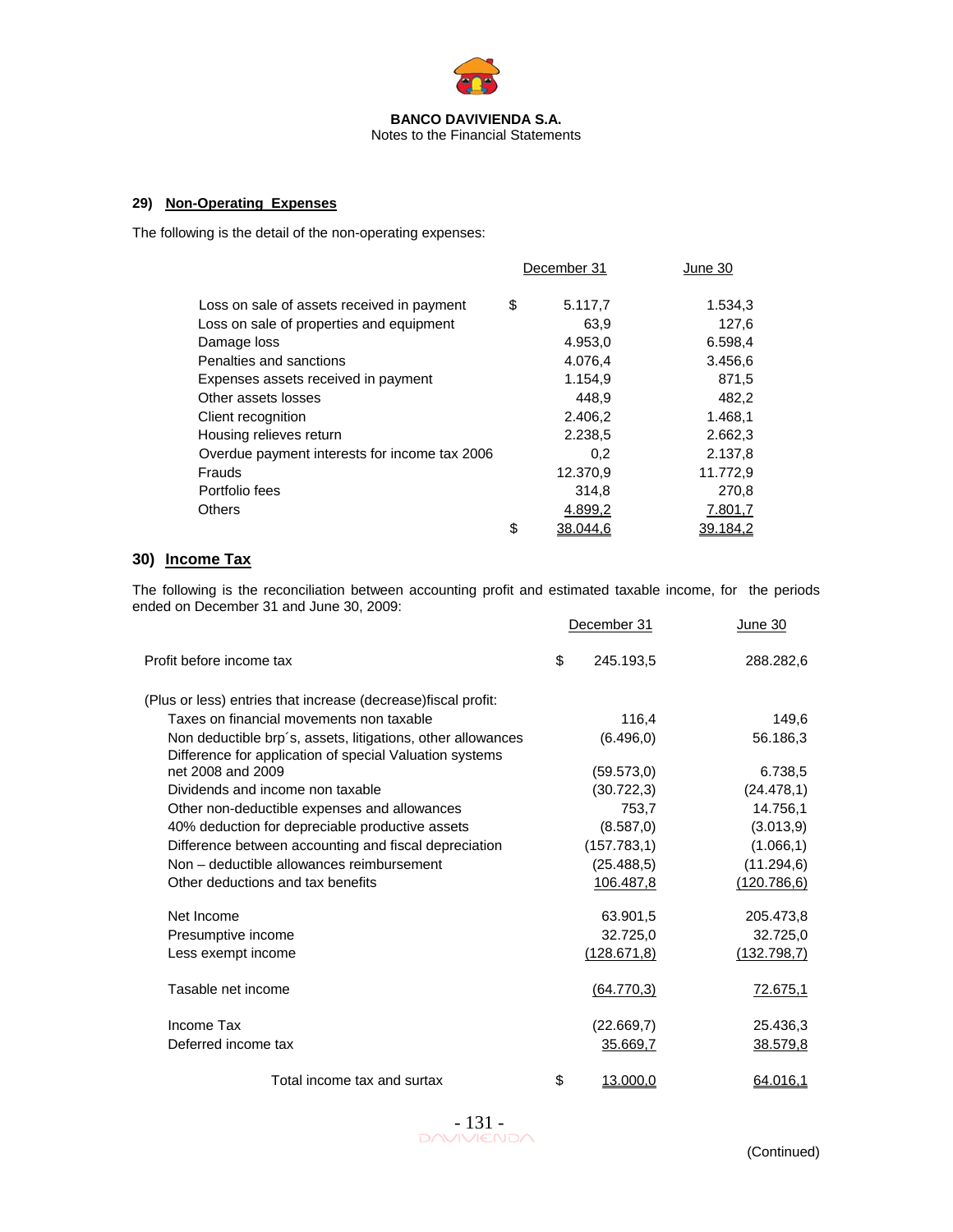

### **Tax Stability Regime**

The overall rate of income tax applicable to taxable year 2008 according to Act 1111 of 2006 is calculated at a rate of 33%, plus two (2) points for the benefit of tax stability obtained as a result of the merger with Granbanco, for general rate of 35%

By means of Resolution 07582 of June 27, 2007 from the National Tax and Customs Direction (DIAN), it was established that the Bank will be able to apply the Tax Stability Regime that covers the company Granbanco S.A. Bancafe, as of the formalization of the merger agreement between the two banking institutions, up to December 31, 2009.

For periods ended on December 31 and June 30, 2009 the following temporary differences originated the movement of the deferred tax:

|                                                                                    | December 31    | June 30  |
|------------------------------------------------------------------------------------|----------------|----------|
| Difference between accounting and fiscal income:                                   |                |          |
| By valuation of investment                                                         | \$<br>11.053,6 | 16.774,7 |
| By allowance of industry and comerse Tax                                           | (1.316, 8)     | 1.103,5  |
| Higher value Mercantil Credit<br>By losses not realizad in Swap operation - Hedgin | 50.953,0       | 0,0      |
| Syndicated Loan and IFC Bonds                                                      | (7.928,7)      | 20.701,6 |
|                                                                                    | \$<br>35.669.7 | 38.579.8 |

Book value equity at December 31, 2009 defers from estimated the taxable equity for the following reasons:

| Accounting stockholders equity                                                                    | S | 2.718.399.1                      |
|---------------------------------------------------------------------------------------------------|---|----------------------------------|
| More or (less) entries taht increase (decrease) the<br>stockholders equity due to fiscal effects: |   |                                  |
| Allowances Assets<br>Estimated liabilities and allowances<br>Effect of the Derived items          |   | 41.146.7<br>84.742.4<br>20.795,5 |
| Property & equipment accounting revaluations<br>Deferred tax payable efect                        |   | (386.532.5)<br>54.523,1          |
| Estimate Fiscal stockholders equity                                                               | S | 2.533.074.3                      |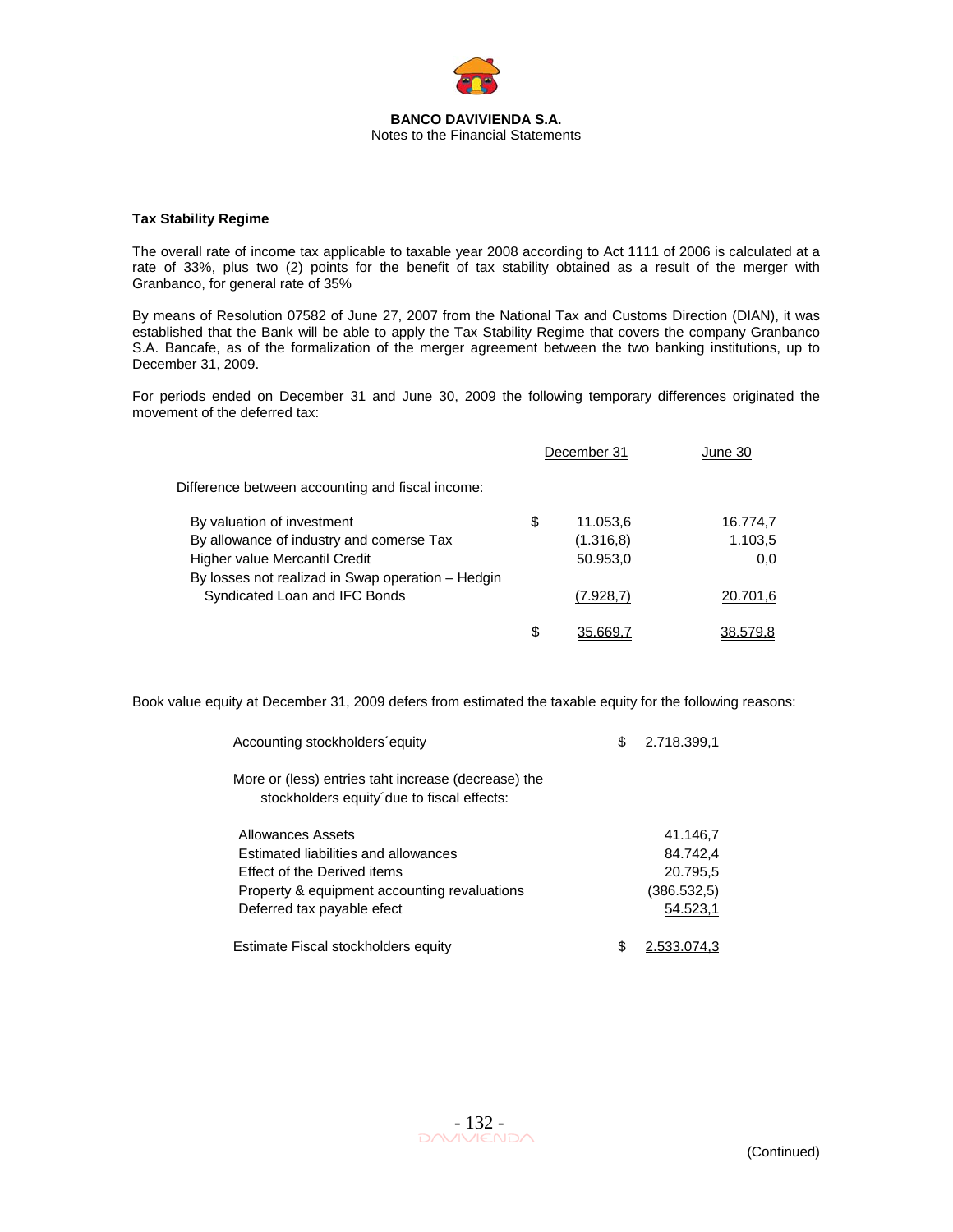

### **31) Related Parties Transactions**

They are considered as related parties the main stockholders, members of the Board of Directors and the companies in which the Bank possesses investments higher than ten percent (10%) or where economic, administrative or financial interests exist.

Likewise, the companies in which the stockholders or members of the Board of Directors have participation higher than ten percent (10%).

In addition, and in accordance with the provisions in the Article 29 in the Law 222, 1995 and taking into account that the Banco Davivienda S.A. is a company controlled by the Grupo Empresarial Bolivar, we present herein below the most important direct or indirect operations, compared with closing at December 31 and June 30, 2009:

#### **Operations with Related Parties:**

| <b>Bancafé Panamá S.A.</b><br>December 31                                     |    |          | June 30  |
|-------------------------------------------------------------------------------|----|----------|----------|
| Assets                                                                        |    |          |          |
| Cash                                                                          | \$ | 35.911,2 | 45.475,4 |
| Investment available for sale In                                              |    |          |          |
| equity securities (note 5f.)                                                  |    | 59.486,7 | 62.425,2 |
| Swaps                                                                         |    | (430,3)  | 3,5      |
| Revaluations on investments available                                         |    |          |          |
| For sale in equity securities (note 5f.)                                      |    | 49.259,8 | 38.935,4 |
| Liabilities                                                                   |    |          |          |
| Deposits and callabilities                                                    |    | 0,0      | 13,9     |
| Operating Income                                                              |    |          | 0,0      |
| <b>Banking services</b>                                                       |    | 0,0      | 393,5    |
| <b>Operating Expenses</b>                                                     |    |          |          |
| Interest deposits an callabilities                                            |    | 0,0      | 0,3      |
| Bancafé International Corporation S.A.                                        |    |          |          |
| Assets                                                                        |    |          |          |
| Cash                                                                          | \$ | 62,4     | 67,7     |
| <b>Active Positions in Monetary Market</b>                                    |    |          |          |
| Operationes and those Related                                                 |    | 1.482,1  | 3.003,3  |
| Investment available for sale                                                 |    |          |          |
| In equity securities (note 5f.)<br>Revaluations Investment available for sale |    | 21.196,6 | 22.243,7 |
|                                                                               |    |          |          |
| In equity securities (note 5f.)                                               |    | 2.512,1  | 2.329,4  |
| Operating Income                                                              |    |          |          |
| <b>Banking services</b>                                                       |    | 0,9      | 15,2     |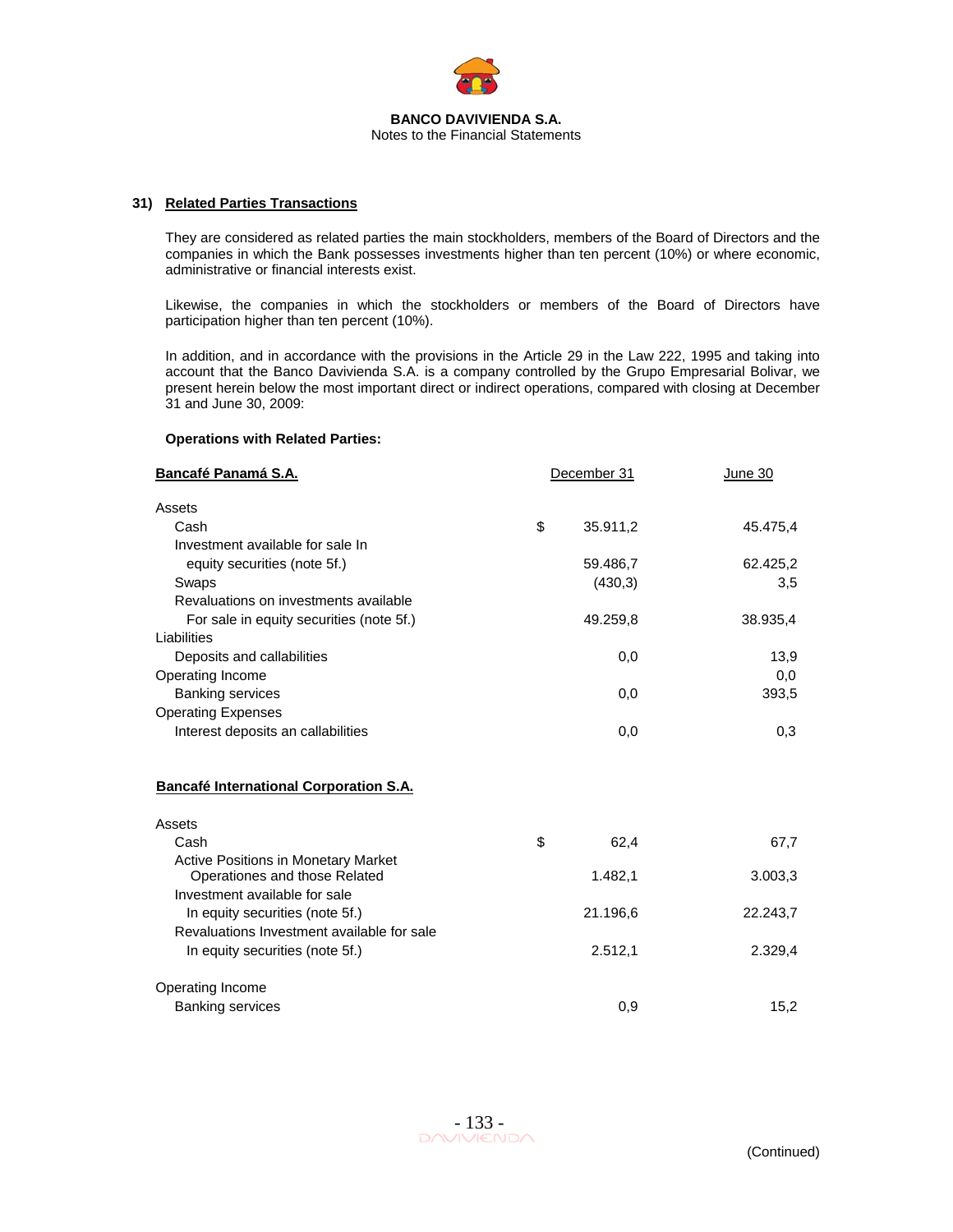

| Fiduciaria Cafetera S.A.                     | December 31 |          | June 30  |  |
|----------------------------------------------|-------------|----------|----------|--|
| Assets                                       |             |          |          |  |
| Investment available for sale                |             |          |          |  |
| In equity securities (note 5f.)              | \$          | 50.227,5 | 44.586,9 |  |
| Accounts receivable                          |             | 0,0      | 2,5      |  |
| Revaluations on investments available        |             |          |          |  |
| For sale in equity securities (nota 5f.)     |             | 13.594,9 | 7.572,6  |  |
| Liabilities                                  |             |          |          |  |
| Deposits and callabilities                   |             | 14.333,5 | 2.839,7  |  |
| Operating Income                             |             |          |          |  |
| Dividends and shares (nota 5f.)              |             | 897,7    | 8.230,5  |  |
| <b>Others</b>                                |             | 0,1      | 0,2      |  |
| Non-operating income                         |             |          |          |  |
| <b>Others</b>                                |             | 13,9     | 13,9     |  |
| <b>Operating Expenses</b>                    |             |          |          |  |
| Interest deposits an callabilities           | \$          | 128,2    | 143,3    |  |
|                                              |             |          |          |  |
| Fiduciaria Superior S.A. - En liquidación    |             |          |          |  |
| Assets                                       |             |          |          |  |
| Investment available for sale                |             |          |          |  |
| In equity securities (note 5f.)              | \$          | 0,0      | 2.525,3  |  |
| Revaluations on investments available        |             |          |          |  |
| For sale in equity securities (nota 5f.)     |             | 0,0      | 71,5     |  |
| Fiduciaria Davivienda S.A.                   |             |          |          |  |
| Assets                                       |             |          |          |  |
| Investment available for sale                |             |          |          |  |
| In equity securities (note 5f.)              | \$          | 14.024,8 | 11.757,3 |  |
| Credits                                      |             | 0,1      | 2,0      |  |
| Accounts receivable – Business collaboration |             |          |          |  |
| contract (note 8)                            |             | 1.234,3  | 1.166,4  |  |
| Other accounts receivable                    |             | 49,0     | 0,0      |  |
| Revaluations on investments available        |             |          |          |  |
| For sale in equity securities (note 5f.)     |             | 12.732,9 | 11.625,5 |  |
| Liabilities                                  |             |          |          |  |
| Deposits and callabilities                   |             | 2.395,6  | 2.317,4  |  |
| Accounts payable                             | \$          | 0,0      | 0,6      |  |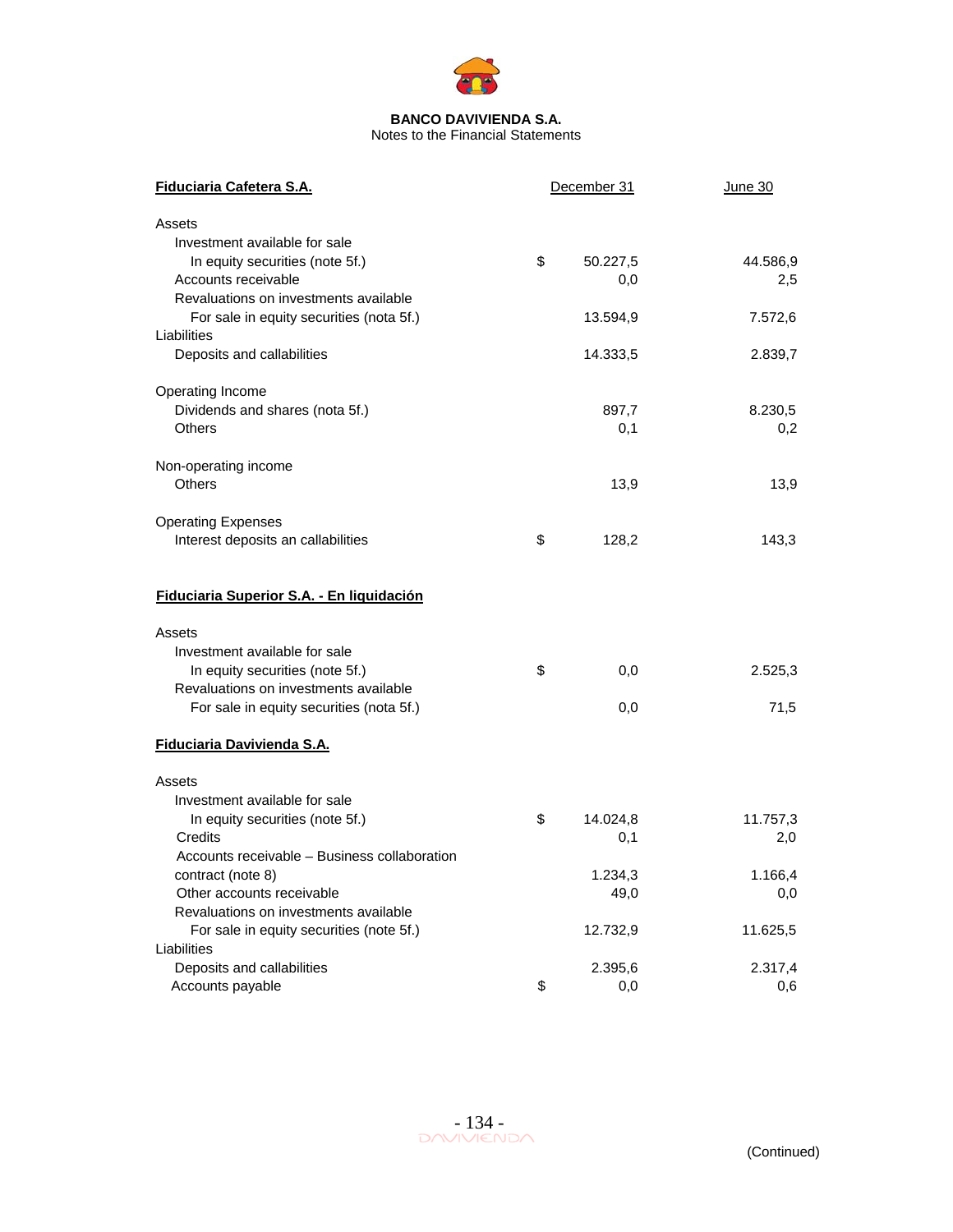

|                                          | December 31    | <b>June 30</b> |
|------------------------------------------|----------------|----------------|
| Operating Income                         |                |                |
| Refund global bank policy                | \$<br>700,0    | 0,0            |
| Dividends and shares (nota 5f.)          | 2.267,5        | 4.015,1        |
| <b>Others</b>                            | 0,7            | 1,6            |
| Non-operating income                     |                |                |
| Business collaboration contract          | 7.632,3        | 6.662,3        |
| <b>Operating Expenses</b>                |                |                |
| Interest deposits an callabilities       | 95,5           | 102,4          |
| Commissions other services               | 0,0            | 2,0            |
| Other financial costs                    | \$<br>1,5      | 1,5            |
|                                          |                |                |
| Confinanciera S.A.                       |                |                |
| Assets                                   |                |                |
| Investment available for sale            |                |                |
| In equity securities (note 5f.)          | \$<br>57.695,3 | 31.880,4       |
| Investment negociable in debt securities | 517,8          | 588,1          |
| Accounts receivable                      | 48,3           | 44,3           |
| Revaluations on investments available    |                |                |
| For sale in equity securities (note 5f.) | 1.050,9        | 24.312,4       |
| Liabilities                              |                |                |
| Deposits and callabilities               | 44.911,6       | 11.195,4       |
| Accounts payable                         | 1,0            | 4,8            |
| Operating Income                         |                |                |
| Profit on revaluation of invesment       | 0,0            | 42,5           |
| Comissions                               | 93,5           | 49,3           |
| Various                                  | 0,0            | 43,8           |
| <b>Operating Expenses</b>                |                |                |
| Interest deposits an callabilities       |                |                |
| Mercantil credit                         | 54,1           | 29,5           |
|                                          | 4.065,6        | 4.065,6        |
| Non-operating income                     |                |                |
| Others                                   | \$<br>16,8     | 0,0            |
| Davivalores S.A.                         |                |                |
| Assets                                   |                |                |
| Investment available for sale            |                |                |
| In equity securities (nota 5f.)          | \$<br>2.981,5  | 2.570,6        |
| Revaluations on investment available     |                |                |
| For sale in equito securities (note 5f.) | 4.418,1        | 4.246,3        |
| Liabilities                              |                |                |
| <b>Accounts Payables</b>                 | 0,0            | 129,6          |
| Deposits and callabilities               | 3.378,5        | 5.468,1        |
|                                          |                |                |
|                                          | December 31    | <u>June 30</u> |

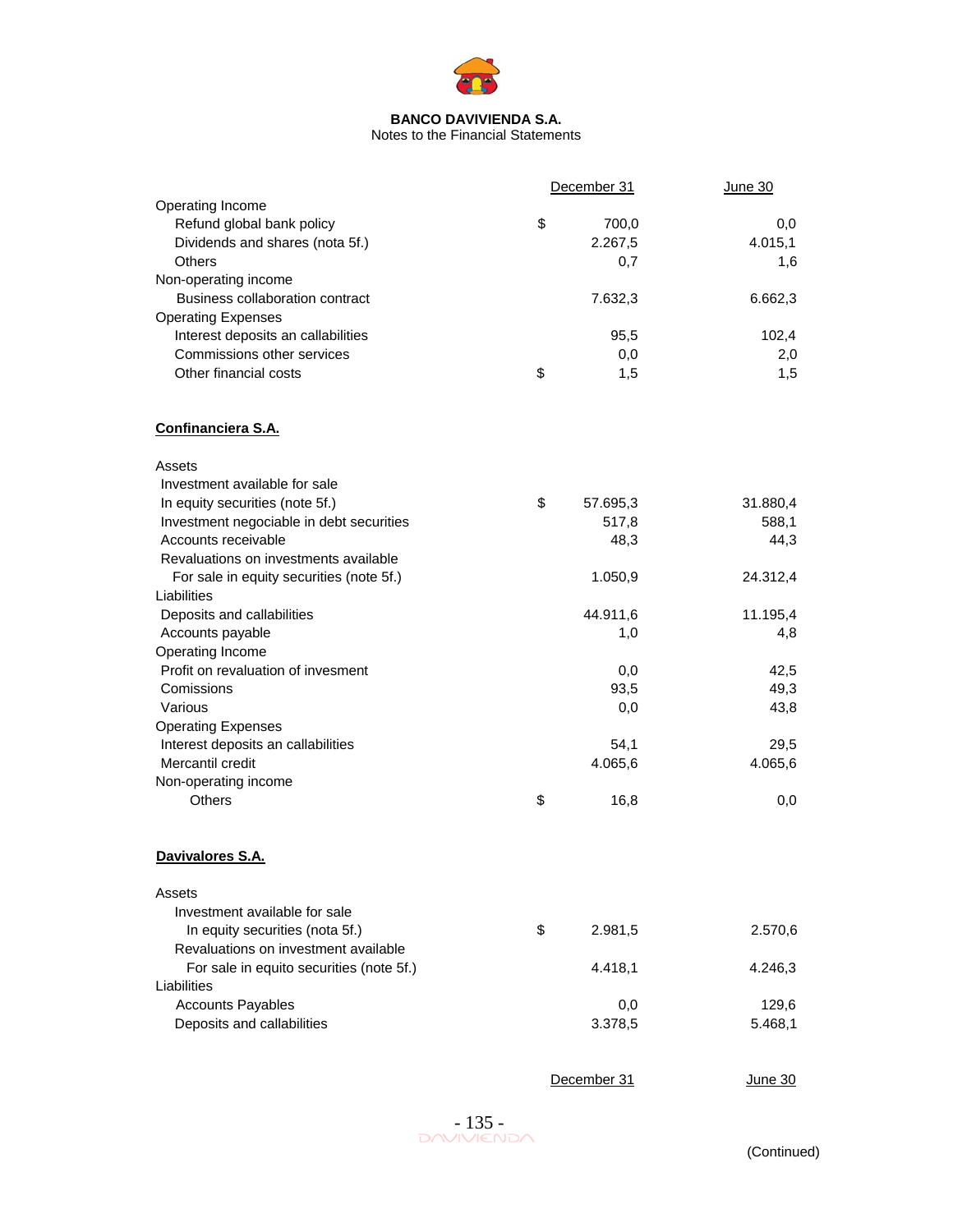

| Operating Income                            |             |         |
|---------------------------------------------|-------------|---------|
| Various                                     | 57,4        | 0,5     |
| <b>Operating Expenses</b>                   |             |         |
| Interest deposits an callabilities          | 58,2        | 63,1    |
| Other fees                                  | \$<br>822,4 | 835,2   |
| Seguros Comerciales Bolívar S.A.            |             |         |
| Assets                                      |             |         |
| Loans                                       | 64.0        | 73.7    |
| Swaps                                       | \$<br>0,0   | 190,3   |
| Accounts receivable                         | 143,5       | 80,8    |
| Liabilities                                 |             |         |
| Deposits and callabilities                  | 21.563,9    | 2.423,8 |
| Accounts payable                            | 553,5       | 815,8   |
| Operating Income                            |             |         |
| Insurance policies collection commission    | 3.360,0     | 2.706,8 |
| Various - Banking services Commission       | 249,8       | 577,2   |
| Interest and discount amortized credit card | 2,2         | 0,0     |
| Non-operating income:                       |             |         |
| Leases Assets                               | 19,7        | 19,7    |
| <b>Operating Expenses</b>                   |             |         |
| Insurance                                   | 0,0         | 3.028,8 |
| Financial cost and restatement - Swap       | (1.075,2)   | 2.773,0 |
| Non-operating expenses                      |             |         |
| Local and offices leases                    | 57,7        | 11,3    |
| Compañía de Seguros Bolívar S.A.            |             |         |
| Assets                                      |             |         |
| Swaps                                       | \$<br>0,0   | 698,0   |
| Credits                                     | 259,2       | 199,7   |
| Accounts receivable                         | 5,3         | 8,9     |
| Liabilites                                  |             |         |
| Deposits and callabilities                  | 13.544,4    | 9.940,9 |
| Accounts payable                            | 133,8       | 237,9   |
| Operating Income                            |             |         |
| Interest and discount amortized credit card | 2,9         | 1,0     |
| Insurance policies collection comisión      | 10.254,0    | 9.262,3 |
| Various - Banking services commission       | 2.061,6     | 1.894,9 |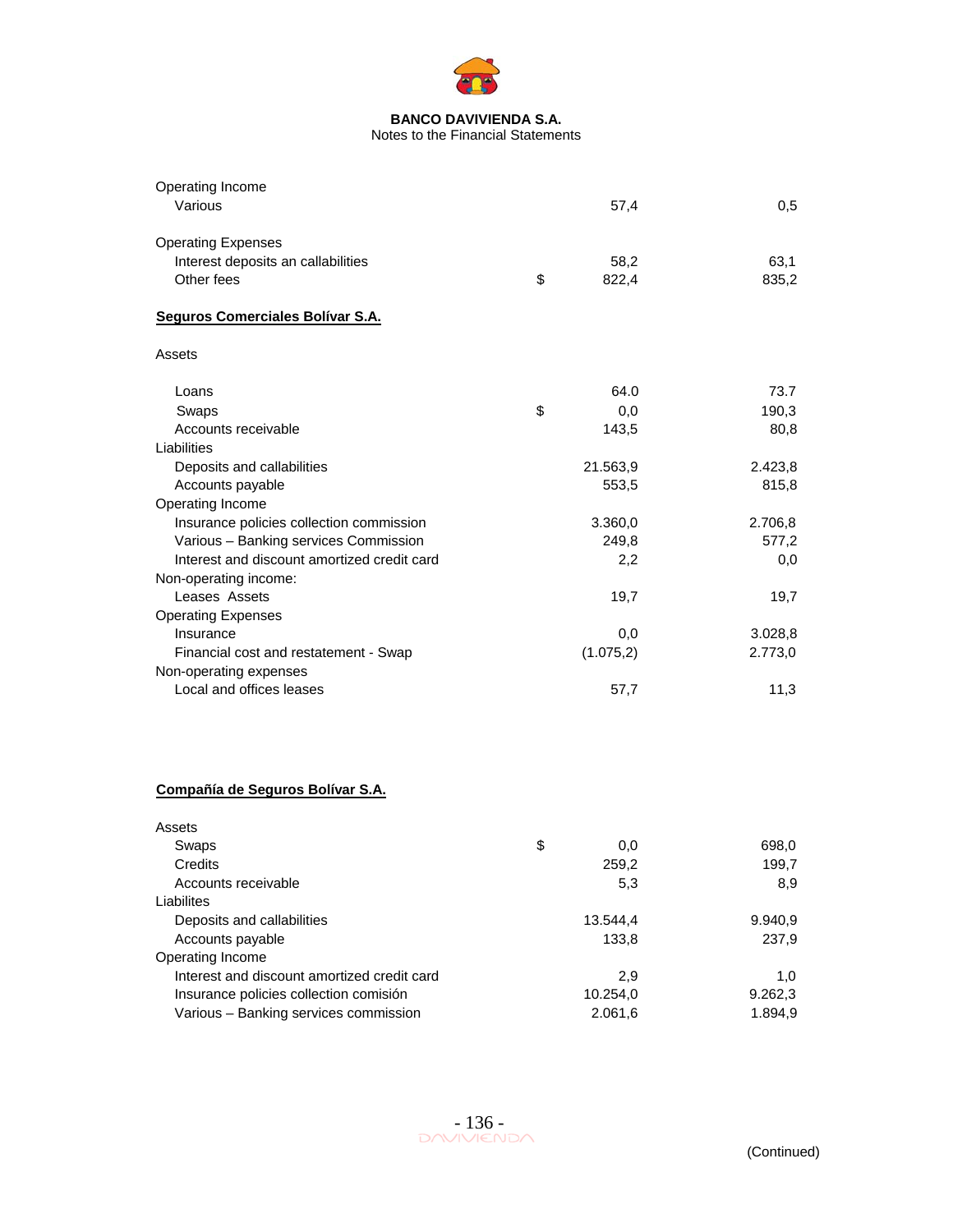

Notes to the Financial Statements

|                                          | December 31    | <b>June 30</b> |
|------------------------------------------|----------------|----------------|
| Non-operating income                     |                |                |
| Various - Recovery others                | 599,2          | 0,0            |
| Operating expenses                       |                |                |
| Financial cost and reexpression - Swap   | 1.912,6        | 4.314,2        |
| Insurance                                | 289,4          | 2.818,4        |
| Capitalizadora Bolívar S.A.              |                |                |
| Assets                                   |                |                |
| Credits                                  | 2,7            | 3,6            |
| Swaps                                    | \$<br>0,0      | 698,0          |
| Liabilities                              |                |                |
| Deposits an callabilities                | 4.307,2        | 1.797,0        |
| Operating Income                         |                |                |
| Insurance policies collection commission | 1.816,1        | 1.684,0        |
| Various - Banking services commission    | 765,5          | 689,1          |
| Non- operating Income                    |                |                |
| Various - Others recoveries              | 208,9          | 0,0            |
| Operating expenses                       |                |                |
| Interest deposits and callabilities      | 0,0            | 0,2            |
| Financial cost and restatement - Swap    | \$<br>1.912,6  | 4.314,2        |
| <b>Leasing Bolívar S.A.</b>              |                |                |
| Assets                                   |                |                |
| Accounts receivabe                       | \$<br>180,1    | 105,2          |
| Liabilities                              |                |                |
| Deposits and callabilities               | 22.777,2       | 24.598,2       |
| Operating Income                         |                |                |
| Various                                  | 210,2          | 376,2          |
| Operating expenses                       |                |                |
| Interests deposits and callabillities    | \$<br>1.233,5  | 2,0            |
| Sociedades Bolívar S.A.                  |                |                |
| Liabilities                              |                |                |
| Deposits and callabilities               | \$<br>2.047,3  | 780,0          |
| Operating Income                         |                |                |
| Various                                  | 0,0            | 1,0            |
| Operating expenses                       |                |                |
| Interest deposits an callabilities       | \$<br>0,0      | 129,6          |
| Constructora Bolívar Bogotá S.A.         |                |                |
| Assets                                   |                |                |
| Credits                                  | \$<br>16.657,5 | 22.687,6       |
| Accounts receivable                      | 23,6           | 89,5           |
| Liabilities                              |                |                |
| Deposits and callbilities                | 3.650,6        | 1.755,0        |

 $-137$ <br>DAVIVIENDA

(Continued)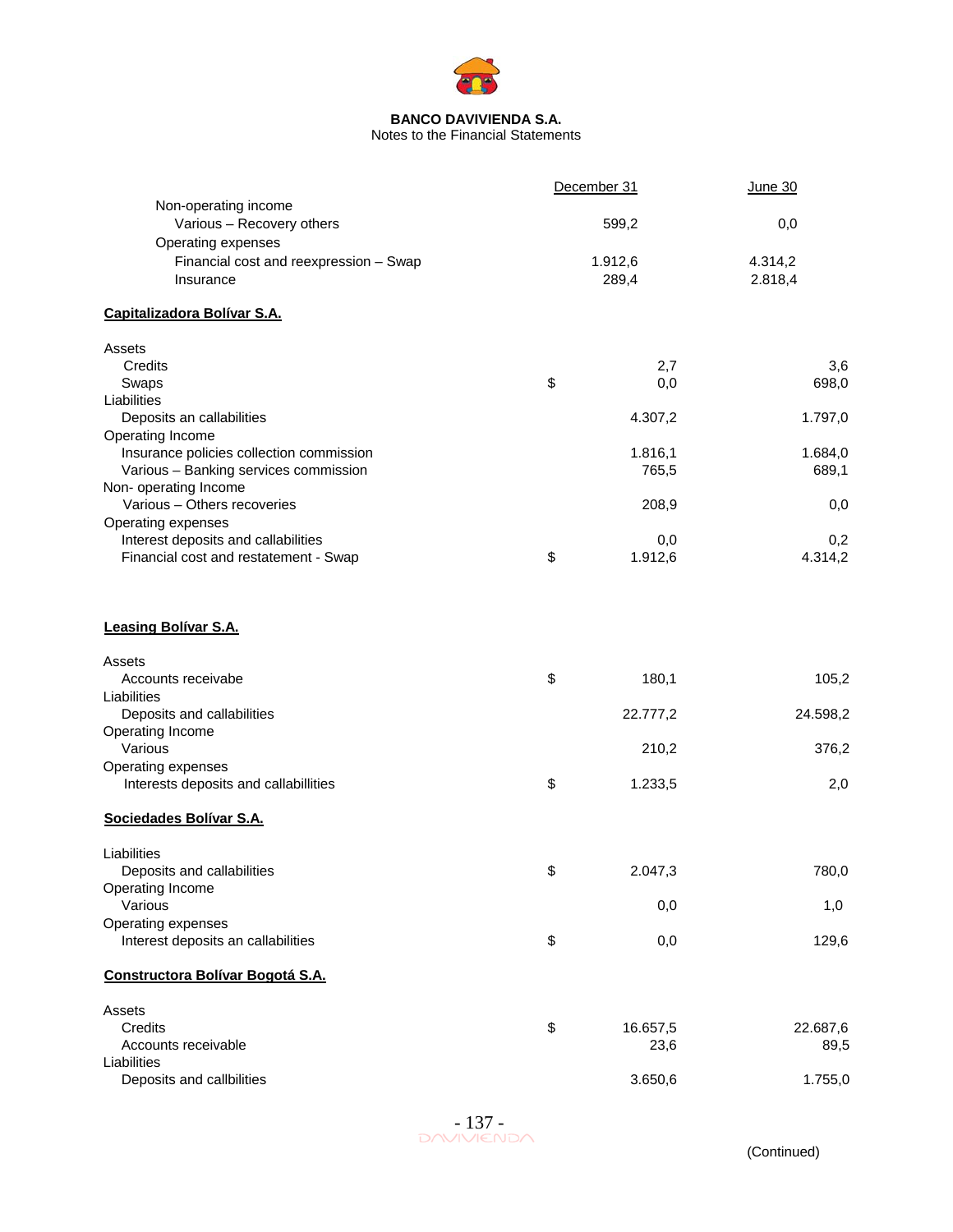

|                                                                | December 31 | June 30 |
|----------------------------------------------------------------|-------------|---------|
| Operating Income<br>Interest and discount amortized on credits | \$<br>128,5 | 129,9   |
| Non-operating expenses                                         |             |         |
| Various expenses goods received in payment                     | 0,0         | 16,8    |
| Constructora Bolívar Cali S.A.                                 |             |         |
| Assets                                                         |             |         |
| Credits                                                        | 8.006,3     | 6.992,2 |
| Accounts receivables                                           | 21,4        | 10,8    |
| Liabilities                                                    |             |         |
| Deposits and callabilities<br>Operating Income                 | 645,0       | 446,9   |
| Interes and discount amortized on credits                      | 0,9         | 0,0     |
|                                                                |             |         |
| Constructora Bolívar Medellín S.A.                             | December 31 | June 30 |
|                                                                |             |         |
| Liabilities                                                    |             |         |
| Deposits and callabilities                                     | 0,0         | 10,1    |
| Seguridad Cía. Adm. de Fondos de inversión S.A.                |             |         |
| Liabilities                                                    |             |         |
| Deposits and callabilities                                     | 2.341,3     | 4,8     |
| Investment securities outstanding                              | 3.725,4     | 3.737,8 |
| Operating income                                               |             |         |
| Various                                                        | 12,6        | 1,1     |
| Operating expenses                                             |             |         |
| Interests Deposits and callabilities                           | 1,9         | 1,2     |
| Various                                                        | 0,0         | 104,0   |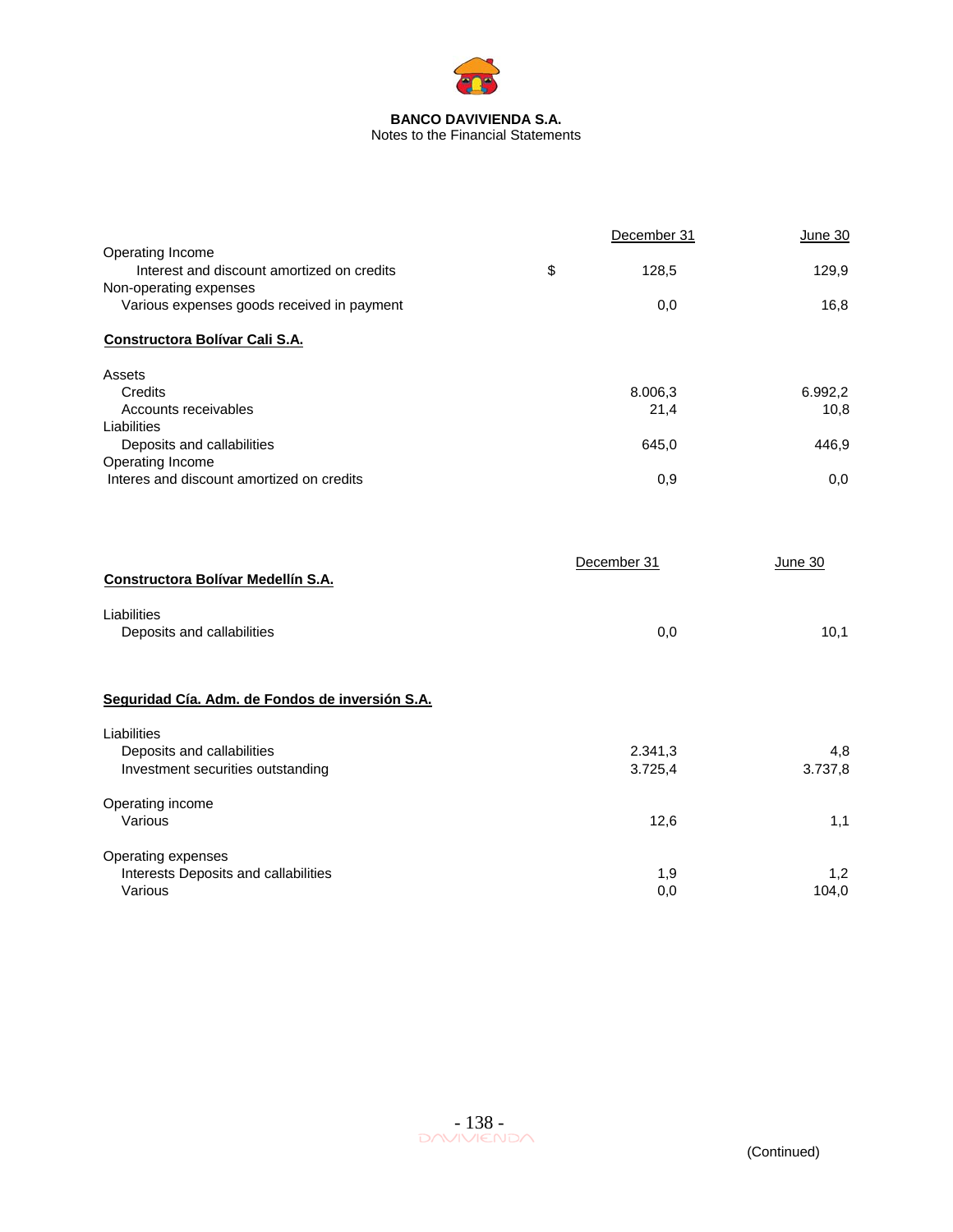

## **BANCO DAVIVIENDA S.A.**  Notes to the Financial Statements

## **Cusezar S.A.**

| Assets                                            |           |                  |
|---------------------------------------------------|-----------|------------------|
| Credits                                           | \$        | 409,3<br>9.936,7 |
| Accounts receivables                              |           | 0,0<br>0,1       |
| Liabilities                                       |           |                  |
| Deposits and callabilities                        | 2.682,9   | 1.575,8          |
| Urbe Capital S.A.                                 |           |                  |
| Assets                                            |           |                  |
| Credits                                           | 13.317,7  | 13.366,3         |
| Accounts receivable                               |           | 0,0<br>51,1      |
| Liabilities                                       |           |                  |
| Deposits and callabilities                        | 6.895,6   | 7.479,2          |
| Operating Income                                  |           |                  |
| Interest and discount amortized on credits        |           | 241,5<br>90,6    |
| <b>Operating Expenses</b>                         |           |                  |
| Interests Deposits and callabillites              |           | 1,1<br>0,0       |
| Inversiones Zárate Gutierrez y Cia. S.C.S.        |           |                  |
| Assets                                            |           |                  |
| Credits                                           | 1.083,4   | 1.114,5          |
| Liabilities                                       |           |                  |
| Deposits and callabilities                        |           | 5,0<br>5,0       |
| Operating Income                                  |           |                  |
| Interest and discount amortized on credits        |           | 95,8<br>99,5     |
| <b>International Finance Corporation (I.F.C.)</b> |           |                  |
| Assets                                            |           |                  |
| Others expenses for amortizing                    |           | 1.157,6<br>225,4 |
| Liabilities                                       |           |                  |
| <b>Accounts Payables</b>                          |           | 6,8<br>6,8       |
| <b>Subordinates Bonds</b>                         | 343.318,3 | 361.009,6        |
| Operanting Income                                 |           |                  |
| Subordinates Bonds Revaluation (Note 7)           | 15.508,5  | 3.744,9          |
| Non - operating income                            |           |                  |
| Refund liabilities estimated previous years       |           | 2,6<br>0,8       |
| <b>Operating Expenses</b>                         |           |                  |
| Comissions                                        |           | 0,0<br>78,2      |
| Fees                                              |           | 13,6<br>12,4     |
| <b>Financial Advisings</b>                        |           | 0.0<br>28,7      |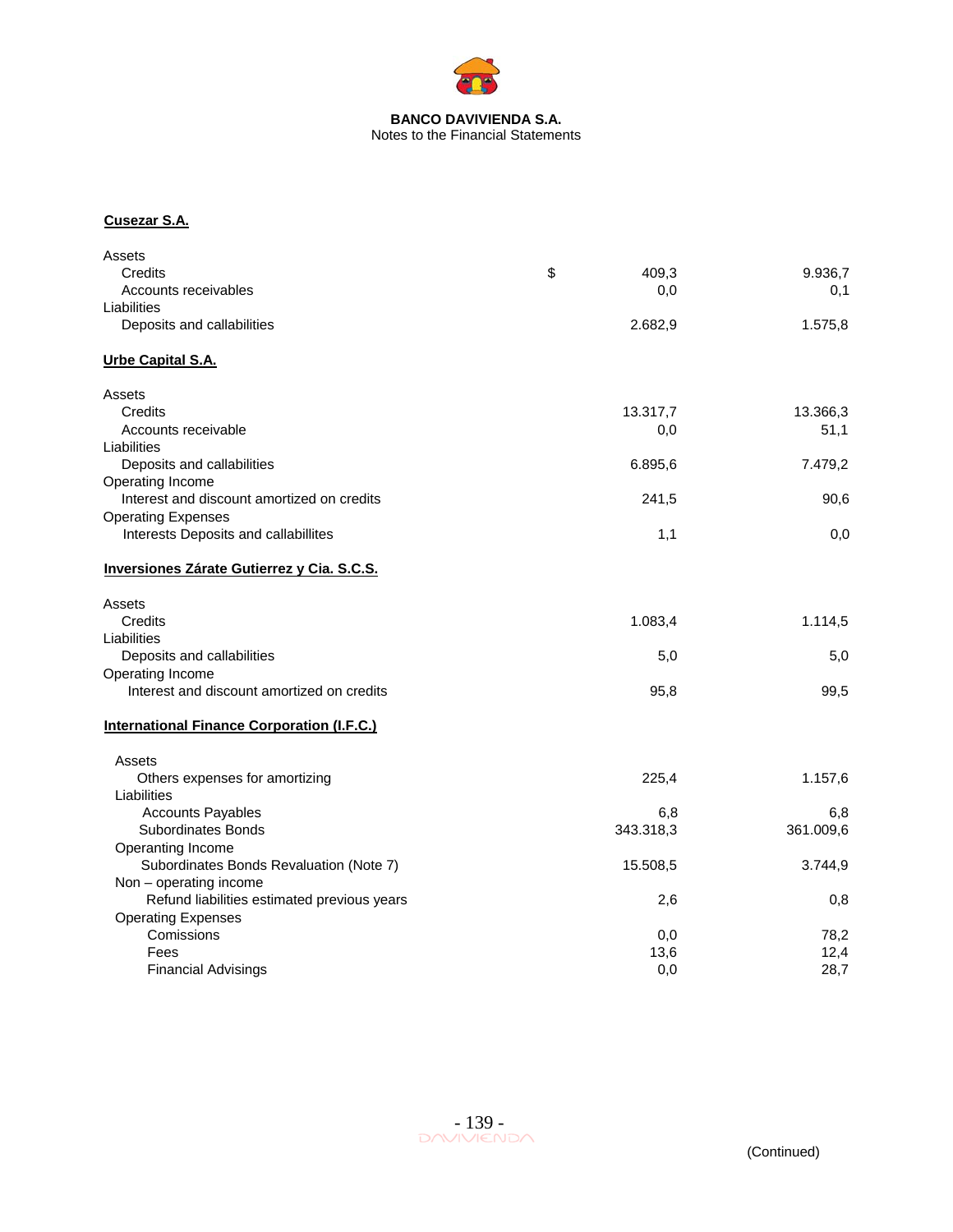

|                                       | December 31 | June 30 |
|---------------------------------------|-------------|---------|
| Promociones y cobranzas Beta S.A.     |             |         |
| Assets                                |             |         |
| Accounts receivables                  | \$<br>5,6   | 5,6     |
| Liabilities                           |             |         |
| Deposits and callabilities            | 2.215,7     | 2.748,8 |
| <b>Comissions and Fees</b>            | 725,3       | 829,2   |
| Accounts payable                      | 783,7       | 1.009,4 |
| Operating income                      |             |         |
| Various - Banking services commission | 0,0         | 12,4    |
| Non-operating income                  |             |         |
| Leases                                | 36,0        | 20,7    |
| Others recoveries                     | 78,5        | 485,0   |
| Operating expenses                    |             |         |
| Fees                                  | 8.246,7     | 4.762,2 |
| Legal expenses                        | 10,6        | 0,2     |
| Aids to the personal                  | 28,8        | 0,0     |
| Non - Operating expenses              |             |         |
| Various - collect fees                | \$<br>57,1  | 344,4   |
| Ediciones Gamma S.A.                  |             |         |
| Assets                                |             |         |
| Account receivable                    | \$<br>2,8   | 2,8     |
| Provision Account receivable          | (2,8)       | (2,8)   |
| Liabilities                           |             |         |
| Deposits and callabilities            | 577,9       | 105,4   |
| <b>Accounts Payables</b>              | 0,3         | 0,3     |
| Operating Income                      |             |         |
| Various                               | 0,0         | 3,3     |
| Non-operating income                  |             |         |
| Leases                                | 35,0        | 41,7    |
| Various                               | 2,3         | 0,0     |
| Operating expenses                    |             |         |
| Provision Account receivable          | 0,0         | 2,8     |
| Advertising and propaganda            | 730,2       | 207,5   |
| <b>Public relations</b>               | \$<br>0,0   | 193,9   |
|                                       |             |         |

The balance of the credits with economically related parties, is the following: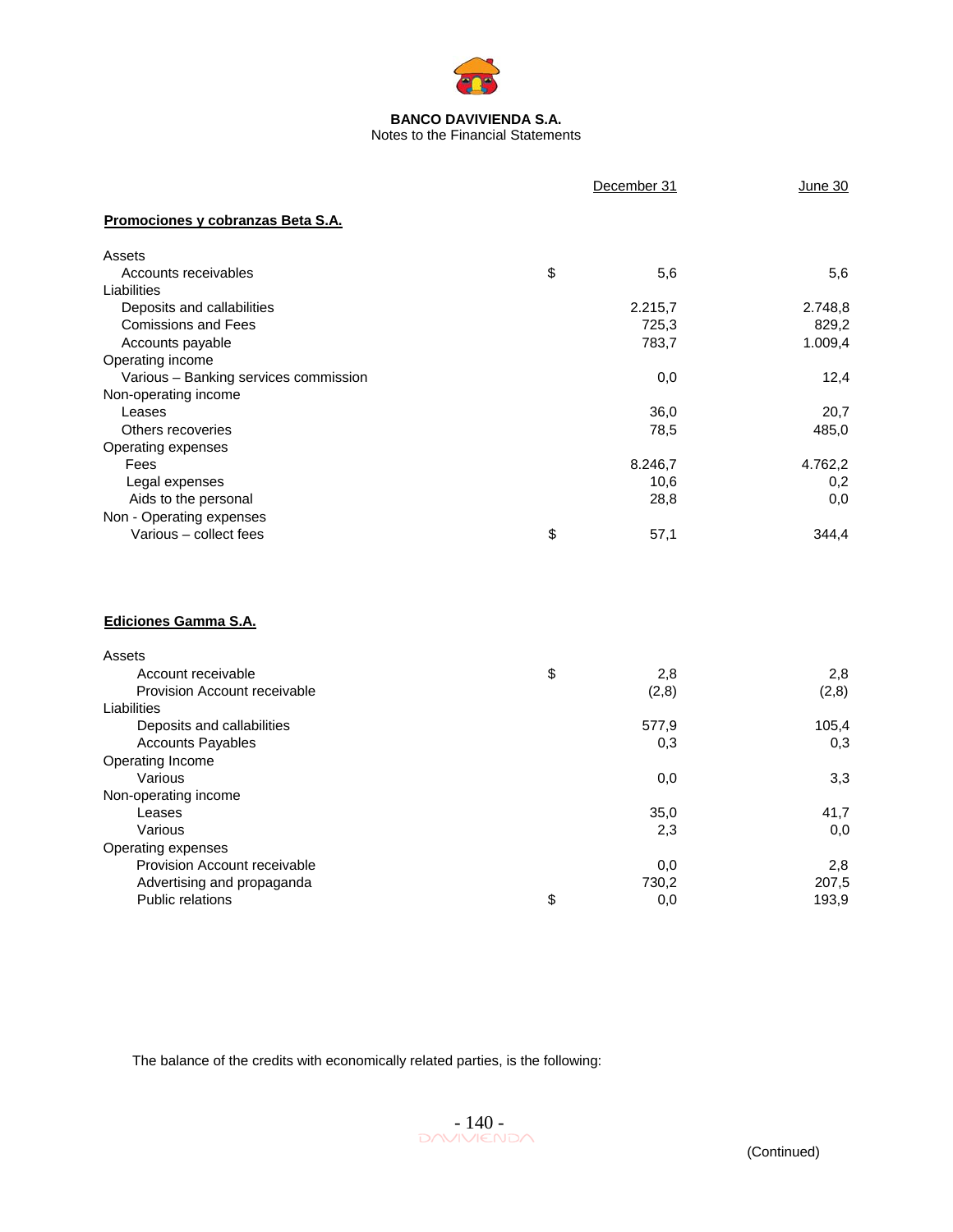

Notes to the Financial Statements

|                                      | <b>Interes Anual Rate</b>                         | December 31                            | June 30                          |
|--------------------------------------|---------------------------------------------------|----------------------------------------|----------------------------------|
| <b>Stockholders</b>                  |                                                   |                                        |                                  |
| Commercial<br>Consumption<br>Housing | 0,01% y 25,78%<br>0% y 25,78%<br>0% y 18,43%      | \$<br>259.383,4<br>14.906,2<br>1.026,4 | 160.014,1<br>15.231,4<br>1.245,0 |
| <b>Board of Directors</b>            |                                                   | \$<br>275.316,0                        | 176.490,5                        |
| Commercial<br>Consumption<br>Housing | 0,2% y 14,50%<br>0,00% y 25,78%<br>7,50% y 12,50% | \$<br>186,7<br>343,4<br>207,0          | 60,2<br>154,6<br>205,5           |
| <b>Administrators</b>                |                                                   | \$<br>737,1                            | 420,3                            |
| Commercial<br>Consumption<br>Housing | 0% y 14,75%<br>0% y 25,78%<br>0% y 18,15%         | \$<br>1.710,6<br>756,1<br>1.406,3      | 2.248,3<br>1.167,1<br>2.203,5    |
| <b>Other related Parties</b>         |                                                   | \$<br>3.873,0                          | 5.438,9                          |
| Commercial                           | 0,01% y 25,78%                                    | \$<br>24.686,9                         | 30.226,3                         |
|                                      |                                                   | \$<br>304.613,0                        | 212.756,0                        |

On December 31 and June 30, 2009 the credit asset operations made with stockholders – titular partners of 5% or more of the subscribed capital are recorded in debtor memorandum accounts. Increased to \$14,126.6 and \$24,743.2, respectively. (Note 23)

The balance of the deposits and callabilities with related parties is the following:

|                           | Interes Anual Rate          | December 31 |           | June 30     |
|---------------------------|-----------------------------|-------------|-----------|-------------|
| <b>Stockholders</b>       |                             |             |           |             |
| Saving Accounts           | 0.3%                        | \$          | 81.667,5  | 52.621,9    |
| Certificates pesos        | 2,00% y 12,64%              |             | 4.985,9   | 6.664,3     |
| <b>Certificates CPI</b>   | IPC + 0,23% and IPC + 0,84% |             | 25,3      | 6,3         |
| Checking accounts         | $0.0\%$                     |             | 76.895,0  | 58.580,4    |
|                           |                             | \$          | 163.573,7 | 117.872,9   |
| <b>Board of Directors</b> |                             |             |           |             |
| <b>Saving Accounts</b>    | $0.3\% - 0.5\%$             | \$          | 198,4     | 297,8       |
| Checking accounts         | 0.0%                        |             | 34,9      | <u>36,7</u> |
|                           |                             | \$          | 233,3     | 334,5       |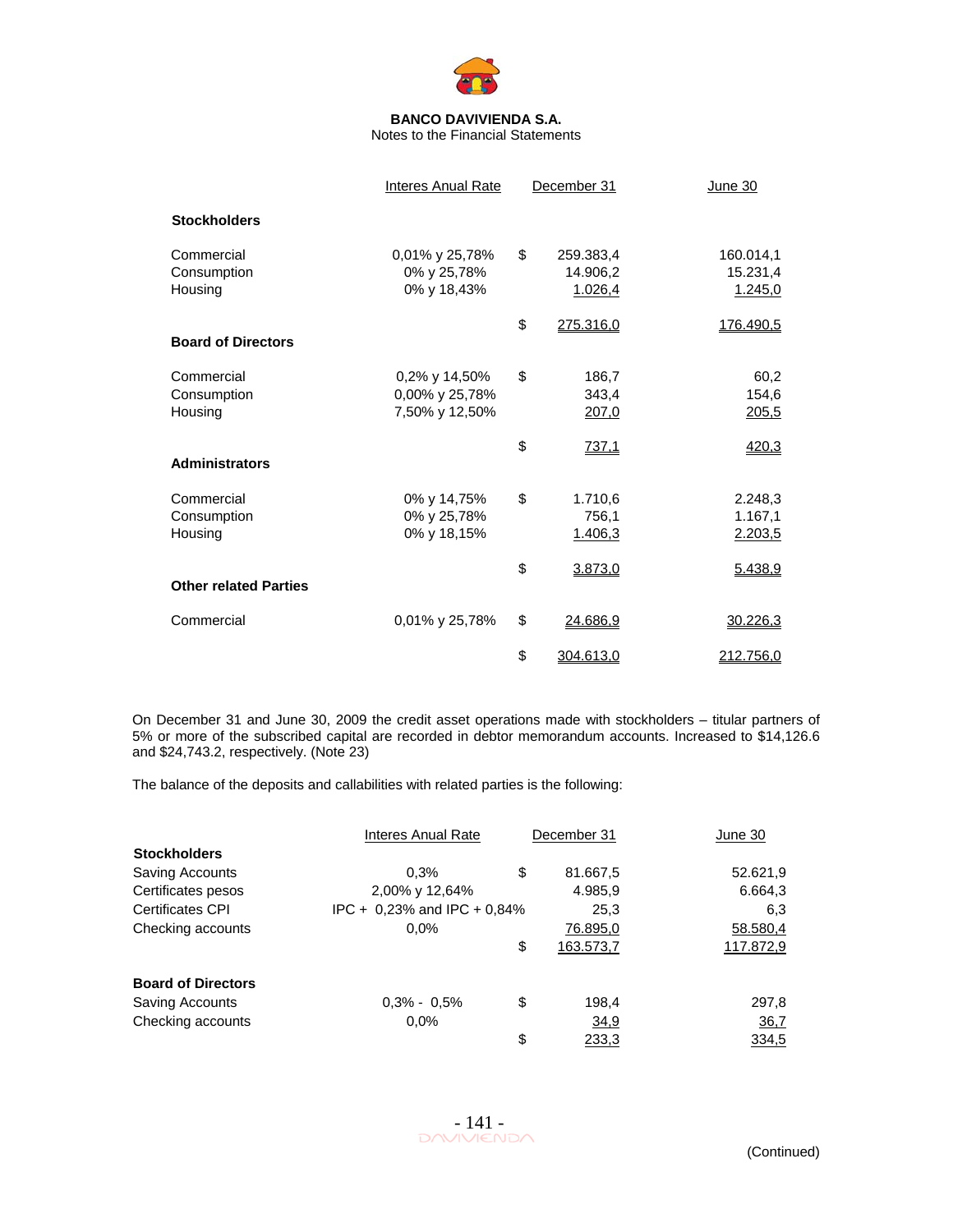

Notes to the Financial Statements

|                                     |                 | December 31     | June 30      |  |
|-------------------------------------|-----------------|-----------------|--------------|--|
| <b>Borrad of Directors Advisors</b> |                 |                 |              |  |
| Saving Accounts                     | $0,3\% - 0,5\%$ | \$<br>462,8     | 151,2        |  |
| <b>Certificates in Pesos</b>        | 3.95% at 9.9%   | 678,4           | 0,0          |  |
| Checking accounts                   | 0,0%            | 285,1           | 302,0        |  |
|                                     |                 | \$<br>1.426,3   | 453,2        |  |
|                                     |                 |                 |              |  |
| <b>Administrators</b>               |                 |                 |              |  |
| Saving Accounts                     | $0.3\% - 0.5\%$ | \$<br>442,0     | 210,6        |  |
| Certificates pesos                  | 4,4% and 4,15%  | 23,0            | 22,0         |  |
| Checking accounts                   | 0.0%            | <u>13,4</u>     | <u>298,2</u> |  |
|                                     |                 | \$<br>478,4     | 530,8        |  |
| Other related parties               |                 |                 |              |  |
| Saving Accounts                     | 0,3%            | \$<br>166.878,5 | 91.750,7     |  |
| Certificates pesos                  | 3,8% and 4,8%   | 42,4            | 35,8         |  |
| Checking accounts                   | 0,0%            | 28.954,0        | 59.417,2     |  |
|                                     |                 | \$<br>195.874,9 | 151.203,7    |  |
|                                     |                 | \$<br>361.586,6 | 270.395,1    |  |
| Fees                                |                 |                 |              |  |

The following fees were paid for attendance to the Board of Directors as at December 31 and June 30, 2009:

|                             |   | December 31 | June 30 |  |
|-----------------------------|---|-------------|---------|--|
| <b>Board of Directors</b>   | S | 140.1       | 114.9   |  |
| Board of Directors Advisors |   | 64.4        | 43,4    |  |
|                             |   | 204.5       | 158.3   |  |

## **Others Payments**

As at December 31 and June 30, 2009, other payments for fees and commissions to members and advisors of the Board of Directors were paid for \$13.6 and \$119.3, respectively.

## **32) Risk Management**

Risk Management at Banco Davivienda is based on a solid and segmented organizational structure. The Board of Directors and the Top Management, aware of the segregation and segmentation have designated different credit areas as responsible of the processes for granting, origination, follow up, control and recovery. The same occurs with the front, middle and back office for treasury. Additionally, there is a clear definition of policies and procedures in order to maintain the risk profile within authorized limits.

The Risk Management and Administration at Bolivar Group is carried out through a strategy of synergy between the companies, consolidating a Risk Area for all the companies which optimizes the technological and academic resources for the development of measurement, analysis and control tools of the risks assumed.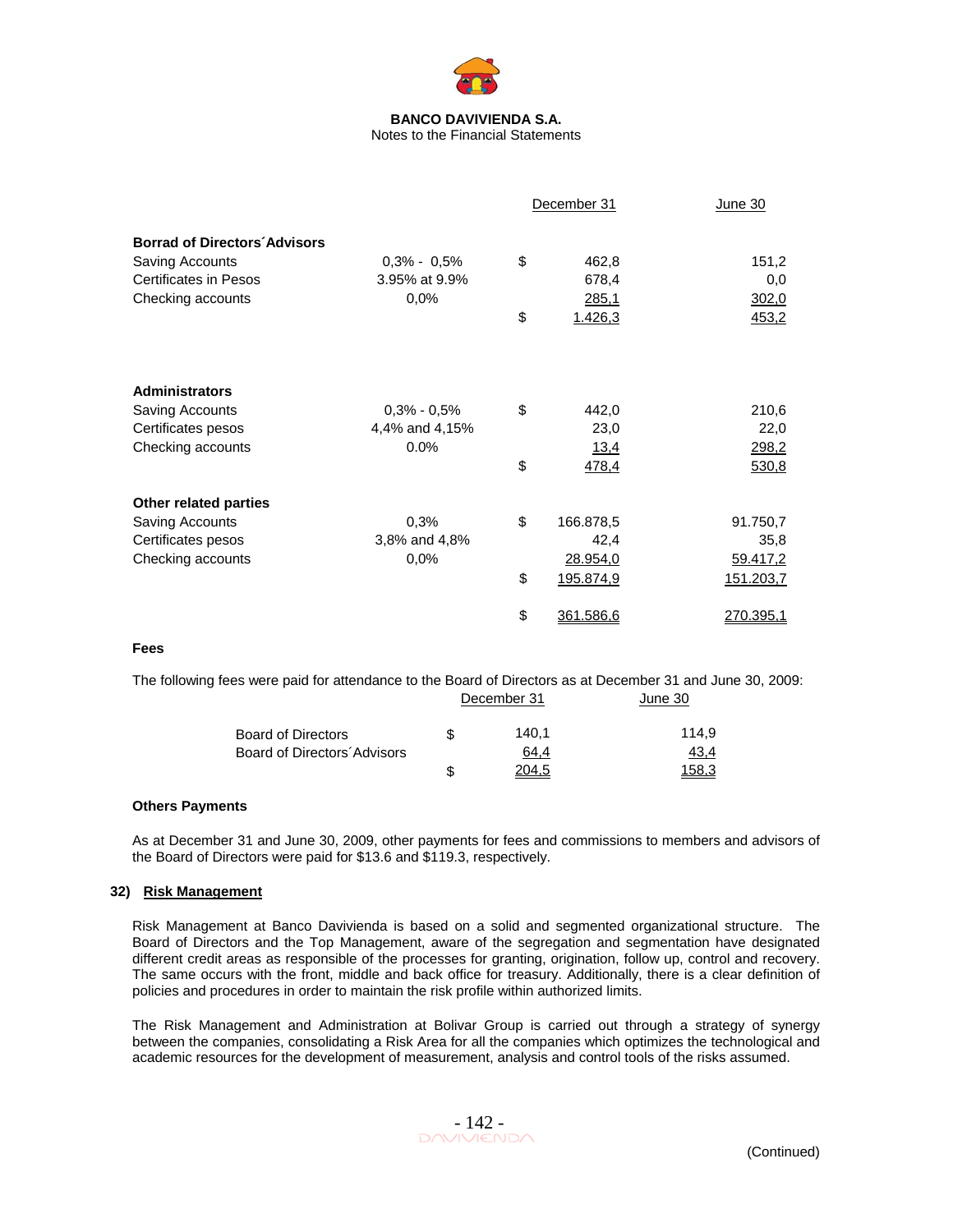

# Notes to the Financial Statements

On the other hand, the Financial and Investments Risk Committee of the Bolivar Group analyzes and evaluates the different operating and investment alternatives in accordance with the philosophy of each entity, recommending their approval or rejection in the Board of Directors.

In general, Davivienda's processes are based on qualified and trained human capital, thanks to the efforts of the Human Relations Direction and the Executive Training Center.

### **1. Organizational Structure**

As refers to the organizational structure, according to the basic guidelines of security and professionalism, and using the advantages of synergy with group companies, the operational, risk and commercial areas of the Bank must be separated from each other.

For personal credit, there is an executive vice presidency in charge of this subject. The approval is based on a pyramidal structure with defined tops. Also, there are credit committees that issue group decisions.

For these credit products, there is a score for granting the credit, both acquired, for consumption and developed internally for mortgage credit, based on the Bank's own historic data. There are methodologies developed to segment by homogenous groups the universe of credits and thus be able to assign individually the risk levels.

For corporate and business credits, the commercial strategy is developed by the Vice Presidency of Entrepreneurial Business and the credit risk evaluation is the responsibility of the Corporate Vice-Presidency.

In order to evaluate different coverage alternatives for the financial risks to which the Bank is exposed, manage the personal granting credit policies and the risk evaluation of mass credit portfolios to maintain a risk / profitability balance, and to prepare the Bank's financial information (balance sheets, financial statements, budget), as well as the generation of management figures of products, transactions, and income from services, there is the Planning and Risk Vice- Presidency.

The limits of exposure by product are approved by the Board of Directors. To the recovery management is designated the Collection Vice-Presidency.

## **2. Credit Risk – Credit Products:**

- 143<br>DAVIVIENDA Others Consumption 10,5% **Constructor** 3,2% Vehicle 3,9% Pyme 9,7% Credit Card 3,9% Housing and lease 17,7% Consumption Libranza 10,8% Corporate and Business 36,4% Companies 48.18% Consumption and Housing 51.82%

The composition of the Banco Davivienda's portfolio at December 31, 2009 is the following: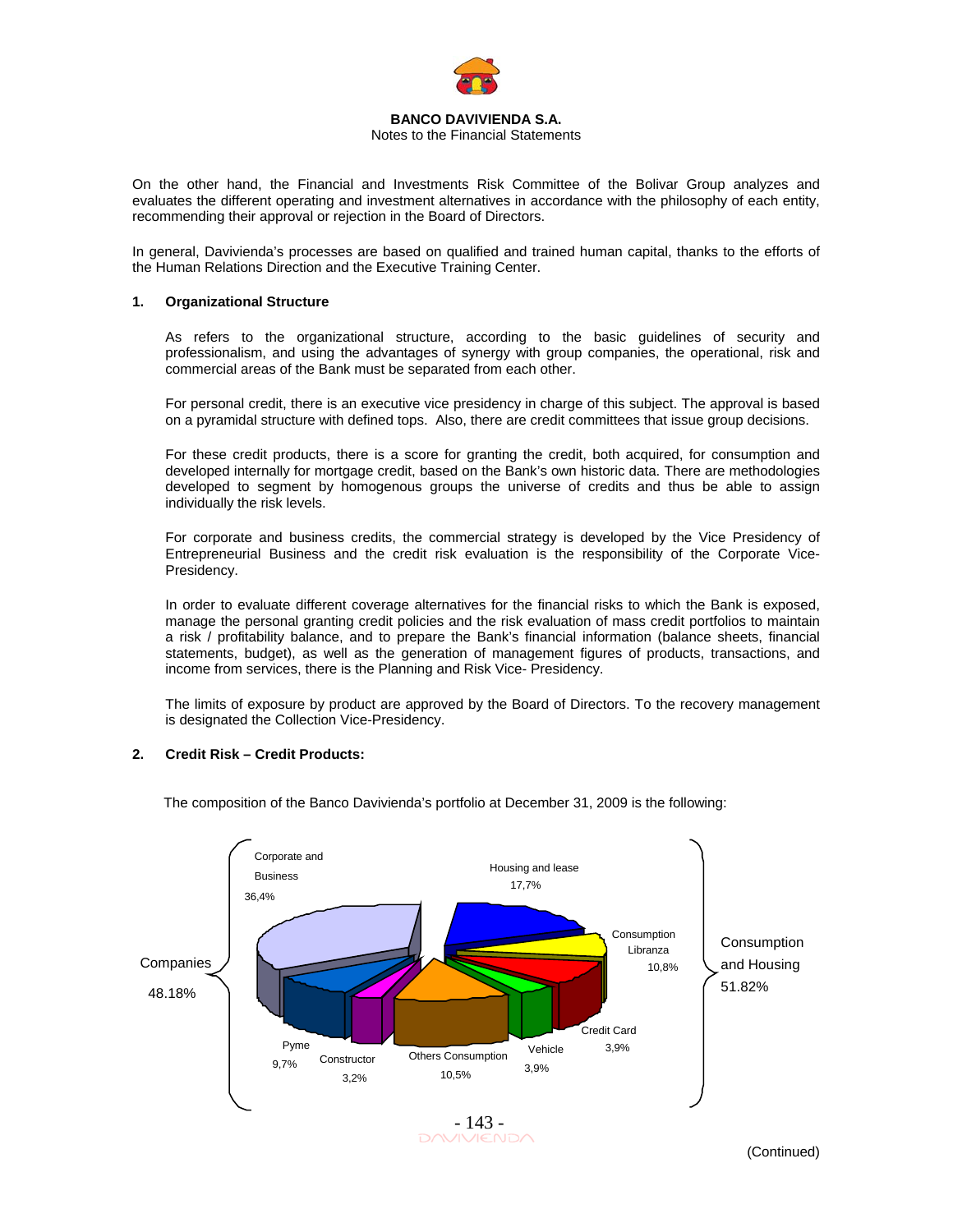

### **2.1 Reference Models published by the Superintendencia Financiera de Colombia**

The Bank implemented as of July, 2007, under its credits risk metrics policy the Business Reference Model (Modelo de Referencia Comercial MRC), complying with the guidelines of External Memorandum Letter 035 of 2006.

Likewise, starting July, 2008, the Bank adopted the Consumption Reference Model (MRCO), according to the definitions of Annex 5 of Chapter II or External Bulletin 022 of 2008, this model generated an impact in the risk qualification of clients, having as a consequence, an increase on the quality indicators per risk category Up until June 2009, however, following recommendations made by the Superintendencia Financiera de Colombia in which it was felt that some of the Bank's interpretations in terms of benchmark definitions may be overestimating the level of debtors risk, a series of technological adjustments in the application of concepts were carried out this semester, aimed at a more lenient application of the definitions in current regulations aligned with the standards defined in existing regulations.

Notwithstanding these adjustments in the quality indicators of portfolio risk rating, the Bank allocated provisioning is maintained for portfolios in low risk categories, those graded A or B, and increased coverage for higher risk categories C, D and E, from 57.8% in June 2009 to 76.2% in December 2009, as shown in the table below:

|                     | December - 09 |         |                  |           |  | June – 09 |         |                  |  |           |
|---------------------|---------------|---------|------------------|-----------|--|-----------|---------|------------------|--|-----------|
| <b>Risk</b><br>Rate |               | Capital | <b>Allowance</b> | %Coverage |  | Capital   |         | <b>Allowance</b> |  | Coverage% |
| C                   |               | 158.744 | 54.033           | 34.04%    |  | 274.166   | 56.175  |                  |  | 20.49%    |
| D                   |               | 149.505 | 149.505          | 100.00%   |  | 211.147   |         | 179.816          |  | 85.16%    |
| Е                   |               | 132.418 | 132.418          | 100.00%   |  | 177.661   | 147.421 |                  |  | 82.98%    |
| Total               |               | 440.666 | 335.955          | 76.24%    |  | 662.974   | 383.412 |                  |  | 57.83%    |

These benchmarks and the current regulations are the basis for estimating portfolio provisions.

#### **2.2 Portfolio Mass**

These portfolios include mainly personal credits for housing and consumer goods.

For this class of portfolio the Bank has been developing its own models to estimate losses which are being continuously calibrated. The use of these models is internal and being a tool used in financial management processes and risk control and is based on cash flow projections in accordance with the historical behavior of arrears through transition matrices, historical recovery data and behavioral parameters of the portfolio.

The models are constructed with historical data, the most recent beginning in January 2002, and suggest an expected percentage loss for one year, which is constantly monitored and calibrated adjusting the inherent risk of each portfolio. These models have not yet been approved by the Superintendencia Financiera de Colombia.

The Certificates of Credit Card and Housing models are estimated based on annual losses given the difference between the duration of the portfolio and the period of one (1) year and for the other products we estimate the expected loss on an actual value for the total period of the portfolio.

Below we describe the main balances per type of portfolio and the results of the provisions compared to the results of the internal models for large portfolios.

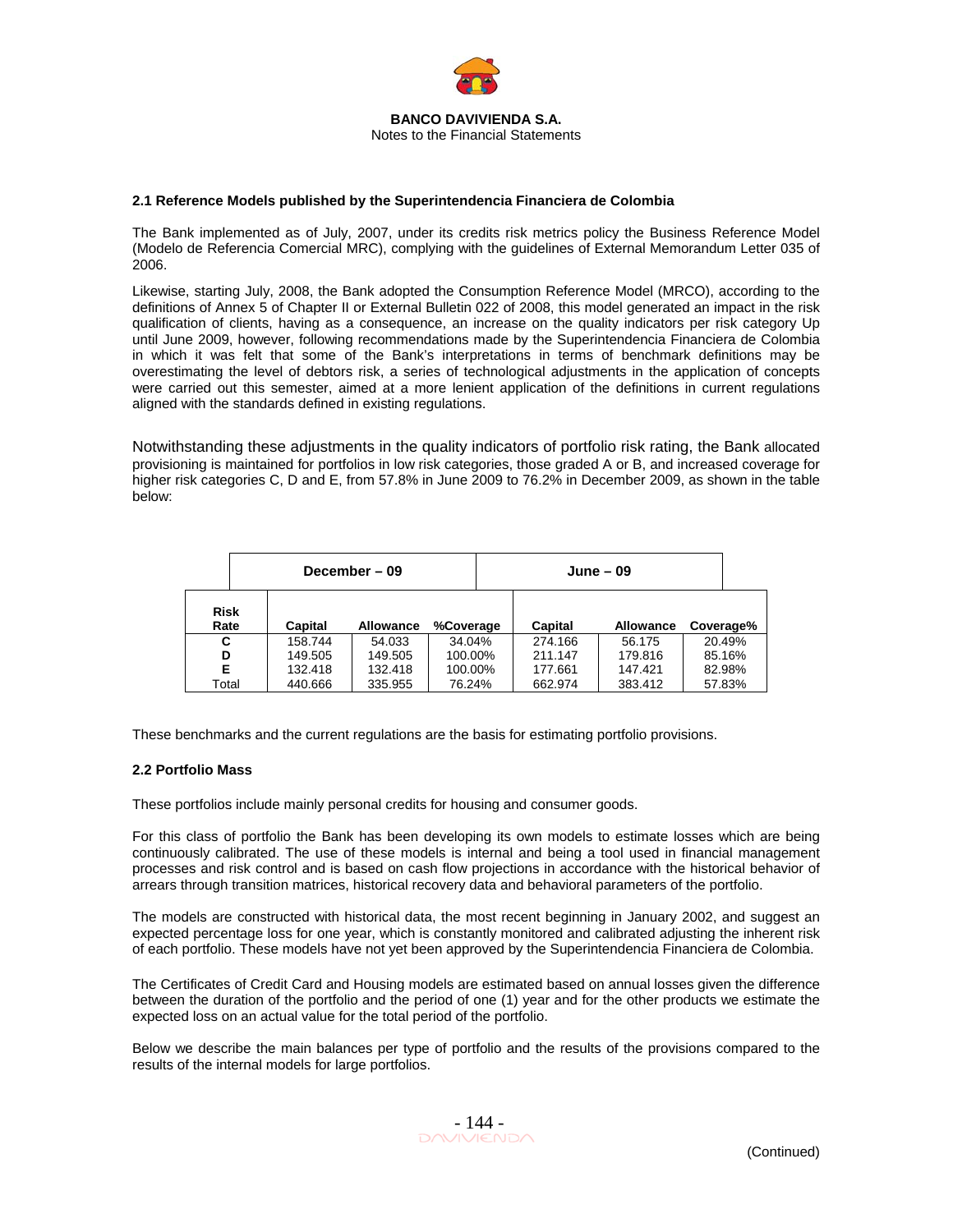

Notes to the Financial Statements

|                | (figures in thousand of millions) | <b>Balance</b> |       | % C, D, E Allowance | Coverage<br>C, D, E | <b>Supply</b><br>model |
|----------------|-----------------------------------|----------------|-------|---------------------|---------------------|------------------------|
|                | <b>Housing and Lease</b>          |                |       |                     |                     |                        |
|                | Jun-09                            | \$<br>2.660,6  | 3.0%  | \$124,2             | 153,3%              | \$117,4                |
|                | $Dec-09$                          | 3.055,9        | 2,5%  | 134,8               | 175,5%              | 94,3                   |
|                | <b>Credit Card</b>                |                |       |                     |                     |                        |
|                | Jun-09                            | 1.451,5        | 7,0%  | 86,9                | 86,1%               | 147,7                  |
|                | $Dec-09$                          | 1.553,0        | 4,8%  | 83,6                | 111,7%              | 91,6                   |
| PORTFOLIO MASS | <b>Other Consumption</b>          |                |       |                     |                     |                        |
|                | Jun-09                            | 1.779,5        | 21,5% | 319,7               | 83,7%               | 211,3                  |
|                | $Dec-09$                          | 1.811,9        | 12,5% | 282,2               | 125,1%              | 446,2                  |
|                | <b>Consumption Libranza</b>       |                |       |                     |                     |                        |
|                | Jun-09                            | 1.501,7        | 7,3%  | 107,1               | 97,5%               | 42,9                   |
|                | $Dec-09$                          | 1.858,3        | 4,2%  | 97,4                | 126,1%              | 51,7                   |
|                | Vehicle                           |                |       |                     |                     |                        |
|                | Jun-09                            | 639,3          | 11,0% | 56,3                | 80,3%               | 32,4                   |
|                | $Dec-09$                          | 678,4          | 9,3%  | 51,6                | 81,9%               | 36,5                   |
|                | Total                             |                |       |                     |                     |                        |
|                | Jun-09                            | 8.032,6        | 9,3%  | 694,2               | 93,3%               | 551,7                  |
|                | $Dec-09$                          | 8.957,5        | 5,8%  | 649,6               | 125,5%              | 720,4                  |

## **2.3 Non-Mass portfolios**

We mainly include business portfolios for small businesses and corporations, for purposes of measuring risk, the Bank has developed its own assessment models that seek to manage the proper administration of credit risk.

The risk model for Corporative Credit uses quantitative as well as qualitative factors. The indicators have been developed based on financial statements and characteristics of each company.

The first model for a construction credit evaluates the financial and commercial viability of the project, the experience of the construction company and the advances made on the job. The risk rating of this segment is attached below :

| (Figures in thousand of millions | <b>Jun-09</b> | <b>Dic-09</b> |
|----------------------------------|---------------|---------------|
| <b>Constructor</b>               |               |               |
| A - Normal                       | \$526,1       | 487,8         |
| B - Acceptable                   | 4,6           | 35,0          |
| C - Deficient                    | 1.4           | 0,4           |
| D - Difficult Collection         | 33,7          | 20,5          |
| E - Irrecoverable                |               | 1,2           |
| Total                            | \$565,8       | 544.9         |

The model of this expected loss for SME's, assesses the probability of failing in function of the historical arrears behaviors per loan and the loss due to failing, according to the guarantees associated to each liability. The value of the expected losses is detailed as follows: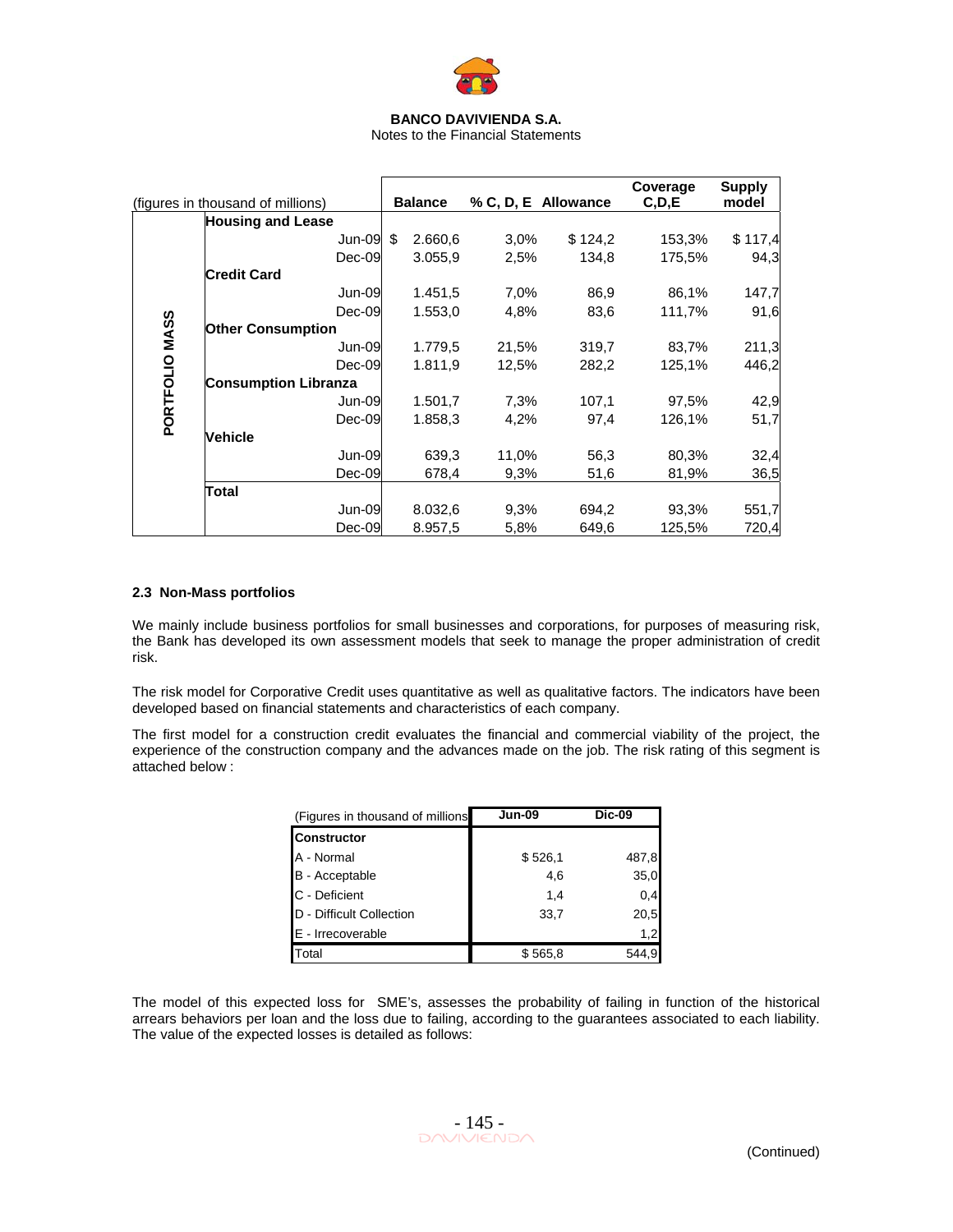

Notes to the Financial Statements

| (Figures in thousand of millions) | <b>Balance</b> |       | % C, D, E Allowance | Coverage<br>C, D, E | <b>Internal</b><br>model<br><b>Allowancel</b> |
|-----------------------------------|----------------|-------|---------------------|---------------------|-----------------------------------------------|
| <b>Pyme</b>                       |                |       |                     |                     |                                               |
| Jun-09                            | \$1.343.7      | 10.8% | \$134.6             | 92.9%               | \$73,4                                        |
| Dec-09                            | 1.496.5        | 8.0%  | 134.0               | 112.3%              | 78,9                                          |

### **3. Market Risk**

### **3.1 Treasury Book**

### 3.1.1 Administration of Financial Risks

The Financial Risk Administration Manual consolidates information on the management and administration of the company's risks. In it are set forth the rules and procedures necessary for the control and administration of the Market Risks.

The Area of financial risks is in charge of overseeing the adequate compliance with the policies and procedures established to carry out risk management in the Group, in accordance to the decisions made by the Board of Directors or by the Committee of Financial Risks and Investments of the Bolivar Group, taking into account the attributions that correspond to each category, the Risks Area is also responsible of the mediation, analysis as well as the review and periodic evaluation of the methodologies of valorization of financial of financial instruments.

## 3.1.2 Operations

The definition of entities authorized to operate with companies of the Bolivar Group, is made using a model that evaluates the financial performance of the counterparty through a score of representative financial indicators and taking into account considerations of a qualitative type.

The incursion in new markets and products is made once the impact and the corresponding risk profile have been measured and have been approved by the Board of Directors of the entity, in accordance with the procedure established for that purpose.

The Bank has designed a solid structure of exposure limits to control the different portfolios that make up the treasury book and the activities carried out to undertake the management of this. There are investment and counterparty limits well defined (both in pesos and in U.S. dollars), limits by trader, position limits, modified term limits, limits for maximum loss and limits of VaR to control the operations of the treasury

## 3.1.3 Portfolio Composition

The investment portfolio of the Bank in legal currency as at December 31, is made up of negotiable investments (90,4%), investments to maturity (10.4%) and available for sale (0,2%).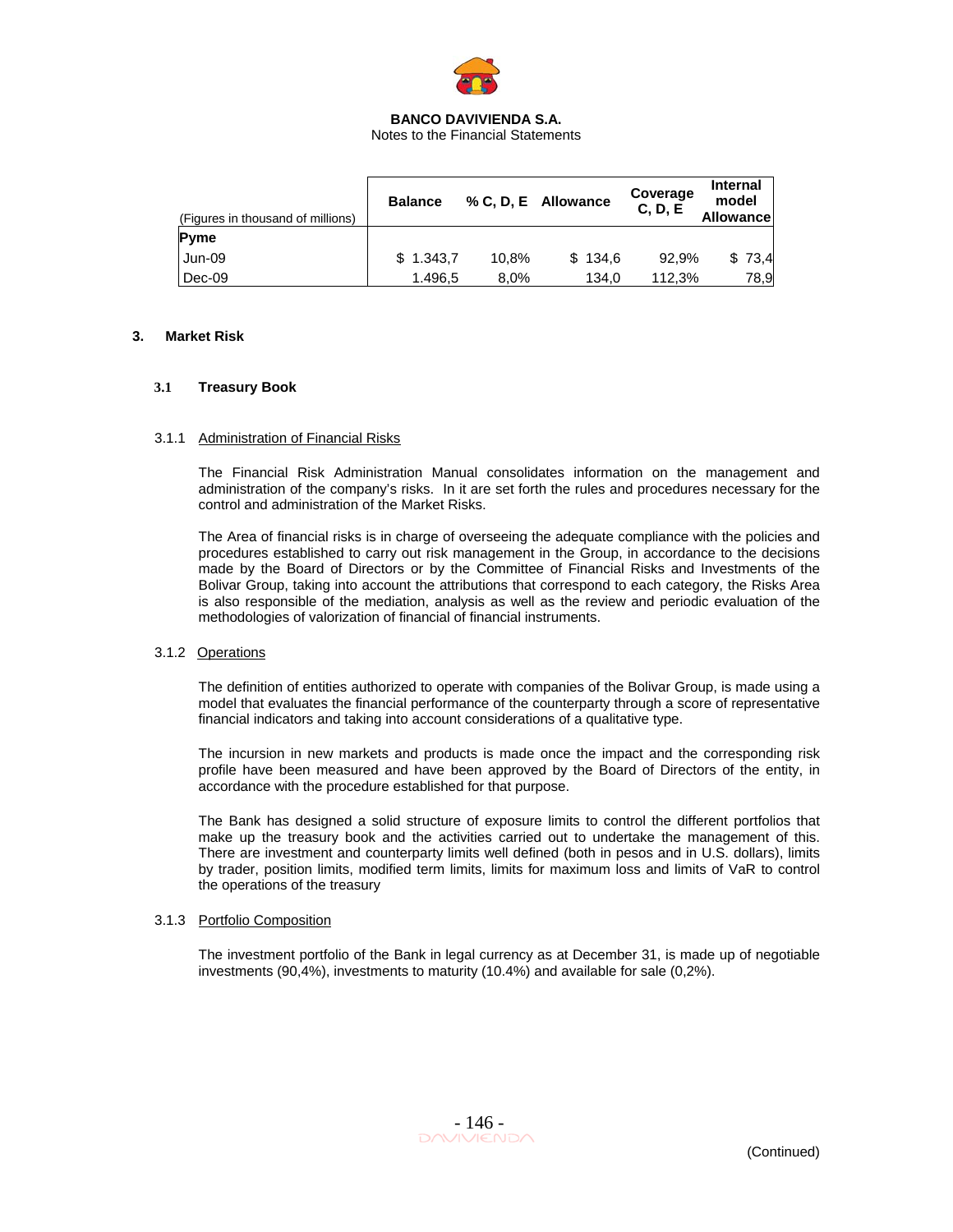

Notes to the Financial Statements

Accounting Rate

## (Thousand of millions)

| Instrument   | Negotiable | Part.% | Avai.<br>Sale | Part.% | Expiration | Part.% | Total <sup>(1)</sup> | Part.% |
|--------------|------------|--------|---------------|--------|------------|--------|----------------------|--------|
| <b>Bonds</b> | \$268,0    | 7,7%   | 0,0           | 0.0%   | 0,0        | 0.0%   | 268.0                | 6,9%   |
| CDT's        | 82,2       | 2,4%   | 0,0           | 0.0%   | 3,0        | 0.7%   | 85,2                 | 2,2%   |
| Fogafín      | 123,2      | 3.5%   | 0,0           | 0.0%   | 0,0        | 0.0%   | 123,2                | 3,2%   |
| TDA's        | 242.4      | 6,9%   | 0,0           | 0.0%   | 70,5       | 17,5%  | 312,9                | 8,0%   |
| <b>TES</b>   | 1.887.1    | 54,6%  | 0,0           | 0.0%   | 3,6        | 0.9%   | 1.890,7              | 48,9%  |
| TIP's        | 825.5      | 23,6%  | 8,8           | 100.0% | 3,0        | 0.7%   | 837,3                | 21,6%  |
| TRD's        | 29,6       | 0,8%   | <u>0.0</u>    | 0,0%   | 322,7      | 80,1%  | 352,3                | 9,0%   |
|              |            |        |               |        |            |        |                      |        |
| Total        | \$3.458.0  | 89,4%  | <u>8,8</u>    | 0,2%   | 402.8      | 10,5%  | 3.869.6              | 100.0% |

(1) Negotiable investments + available for sale + maturity. Does not include simultaneous operations, interbanking operations, repo operations and provisions

# **Portfolio Composition of Investment on December 31,2009**



## 3.1.4 Value at Risk Internal Model

The Treasury performs their job in accordance with the alignments and strategies defined by the Board of Directors and Financial Risk Committee; the control for developing the value for the different business lines and/or portfolio is under the responsibility of the Risk Area.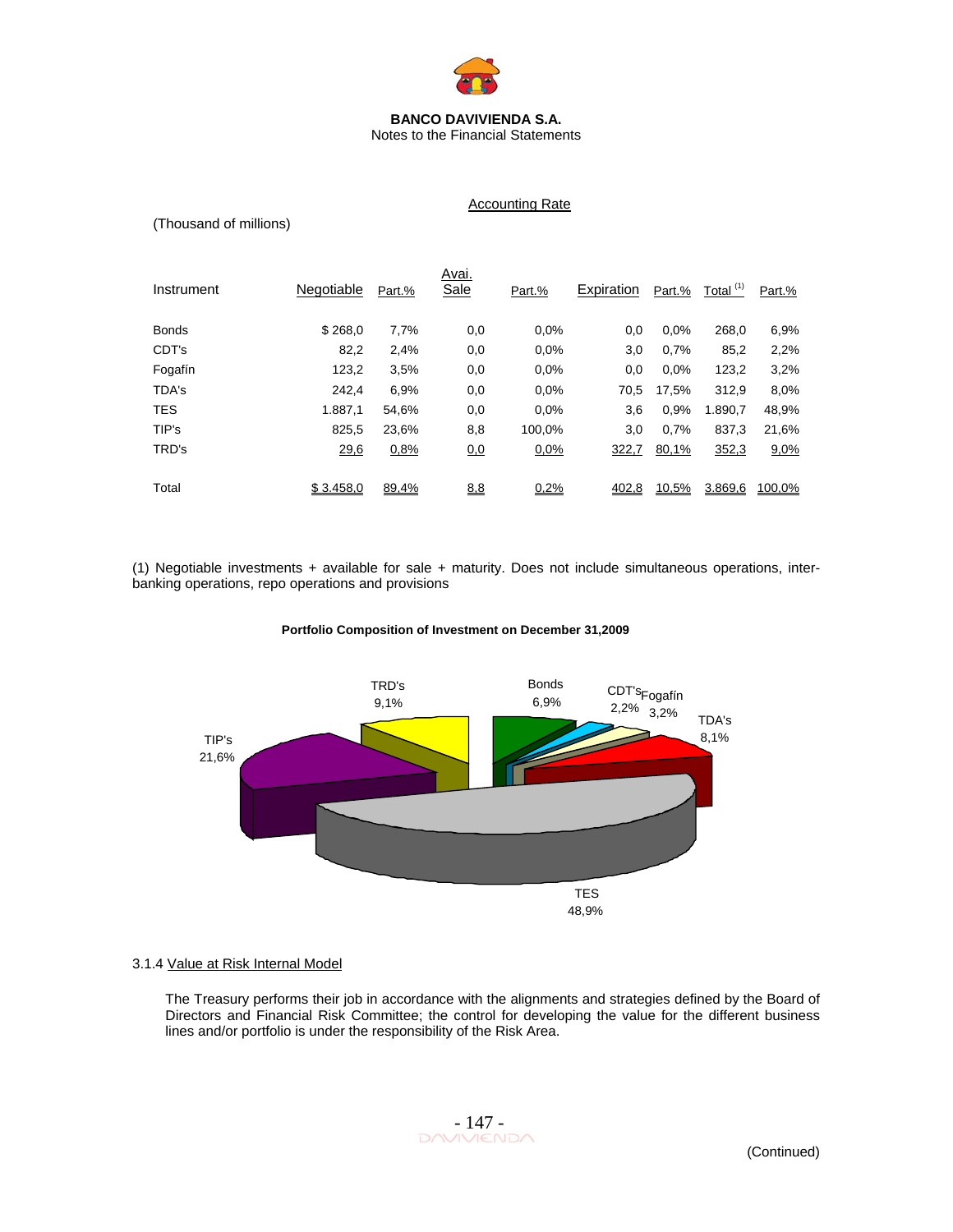

Notes to the Financial Statements

The internal model that is not approved by the Superintendencia Financiera de Colombia used in the measuring of risks uses as reference the model called VaR (Value at Risk) published by J. P. Morgan in 1994, as per documents called Risk Metrics: "Return to Risk Metrics: The Evolution of the Standard".

For the calculation of the volatility of returns, the model EWMA (1) (Exponentially Weighted Moving Average) is used, which permits to grant a higher weight to the new information and grants a lower weight that falls with time in an exponential manner, to past observations.

The calculation of the Value at Risk internal Model for the portfolio as of December 31, 2009 is:

(Thousand of millions pesos)

| Instrumento        | <b>VPN</b> | Particip.<br>$\frac{0}{2}$ | Term<br>modific. | VaR 95%<br>$1$ day | VaR 99%<br><u>1 day</u> | VaR 99%<br>$10 \text{ days}$ |
|--------------------|------------|----------------------------|------------------|--------------------|-------------------------|------------------------------|
| Tranding           | \$3.458,0  | 89.5%                      | 3,02             | 13,0               | 18,3                    | 58,0                         |
| Available for sale | 8,8        | 0.2%                       | 1.39             | 0,1                | 0,1                     | 0,3                          |
| At maturity        | 402,8      | 10,3%                      | 3,13             | 0,0                | 0,0                     | <u>0.0</u>                   |
| Total Portafolio   | \$3.869,6  | 100.0%                     | 3,03             | 13,0               | 18,3                    | 58,0                         |

1 EWMA: Exponentially Weighted Moving Average

## **Policies of limits and risk positions**

Policies of foreign currency portfolio

| Maximun exposure                                                        | $(+/-)$ 20 millon dollars - daily                     |
|-------------------------------------------------------------------------|-------------------------------------------------------|
| Var                                                                     | \$5,000.0 VaR daily 95% - 1 day internal methodology  |
| Term                                                                    | 1 year (Derived items Treasury book, operations with  |
|                                                                         | greater terms have special authorizations) $(+/-)$ 70 |
|                                                                         | million dollars - per day                             |
| Fix - Derivate maturity Non delivery (+/-) 100 millon dollars - per day |                                                       |

maximum exposure includes the operations; Spot, Fordware, Next Day, OPCF and Options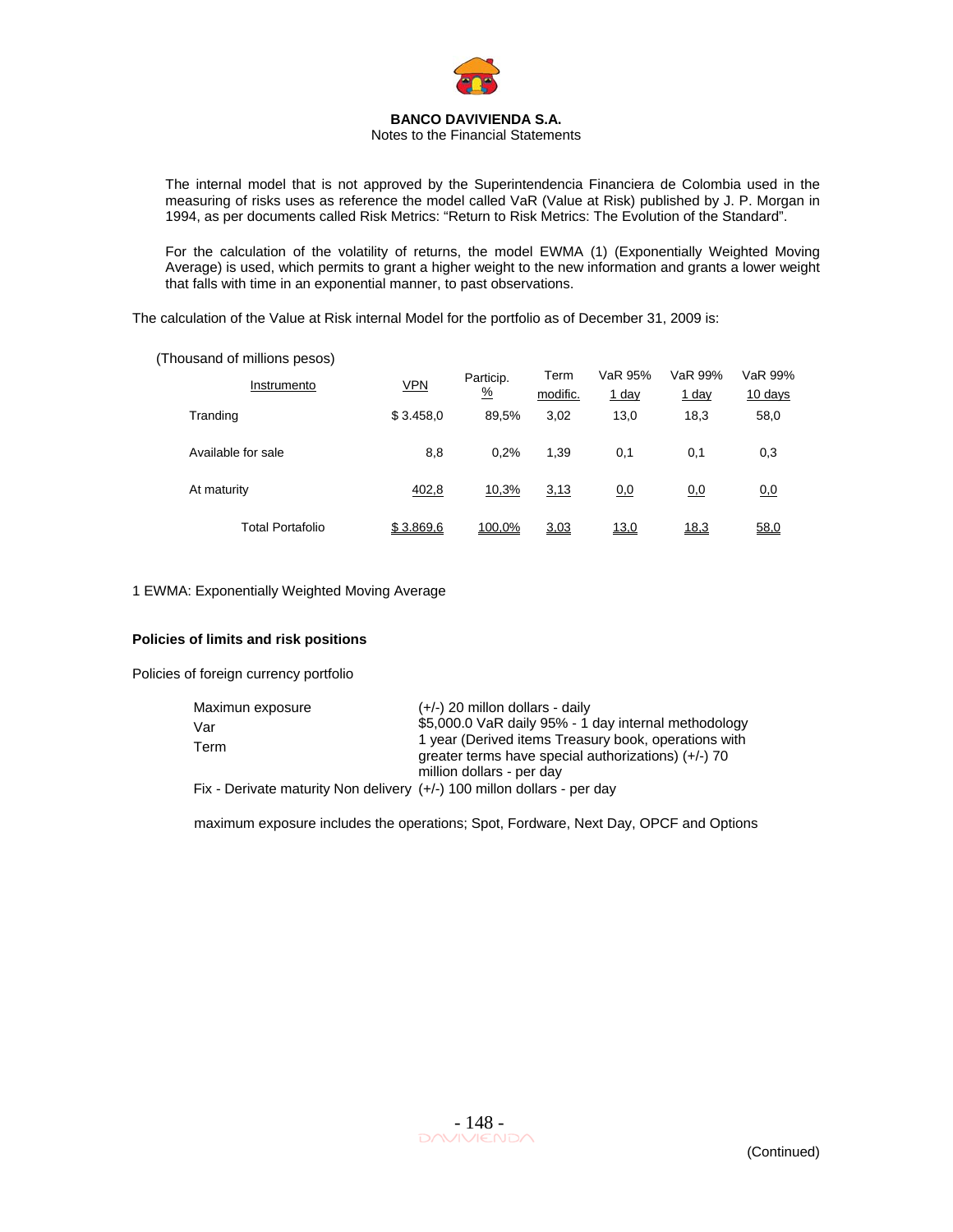

## **3.2 Bank Book**

## 3.2.1 Value on Regulation Risk

According to the methodology established in Chapter XXI of the Circular Básica Contable y Financiera [Basic Accounting and Financial Memorandum] (External Memorandum 100 of 1995) Attachment I, issued by the Colombian Financial Superintendence the Value in Risk "VeR" to December 31, 2009 sums \$154,926.8.

Detailed below is the behavior of the VeR from January 1, 2009 to December 31,2009:

(Thousand of million pesos)

| 154.9 |
|-------|
| 81.9  |
| 118.6 |
| 154.9 |
|       |

# Evolution VeR Regulative



## 3.2.2 Liquidity Risk

The Bank´s liquidity situation, is permanently analyzed monthly through an Assets and Liabilities Management Committee (GAP). Such Committee is a collegial body in charge of studying the estructure of the short and medium term balance sheet, and whose main objective is to take care of the entity´s equity, the stability of same and its profits, by anticipating the changes on the balance sheet and the margins, as well as the approximate quantification of the unexpected changes, that is, the maximum risk that may be generated in the amounts considered relevant, like the financial margin, yields, ROA, ROE and others. The objective of this Committee, will be to support the Board of Directors and the Presidency of the Bank, in the definition, follow up and control of general policies of assets and liabilities management and risk assumption.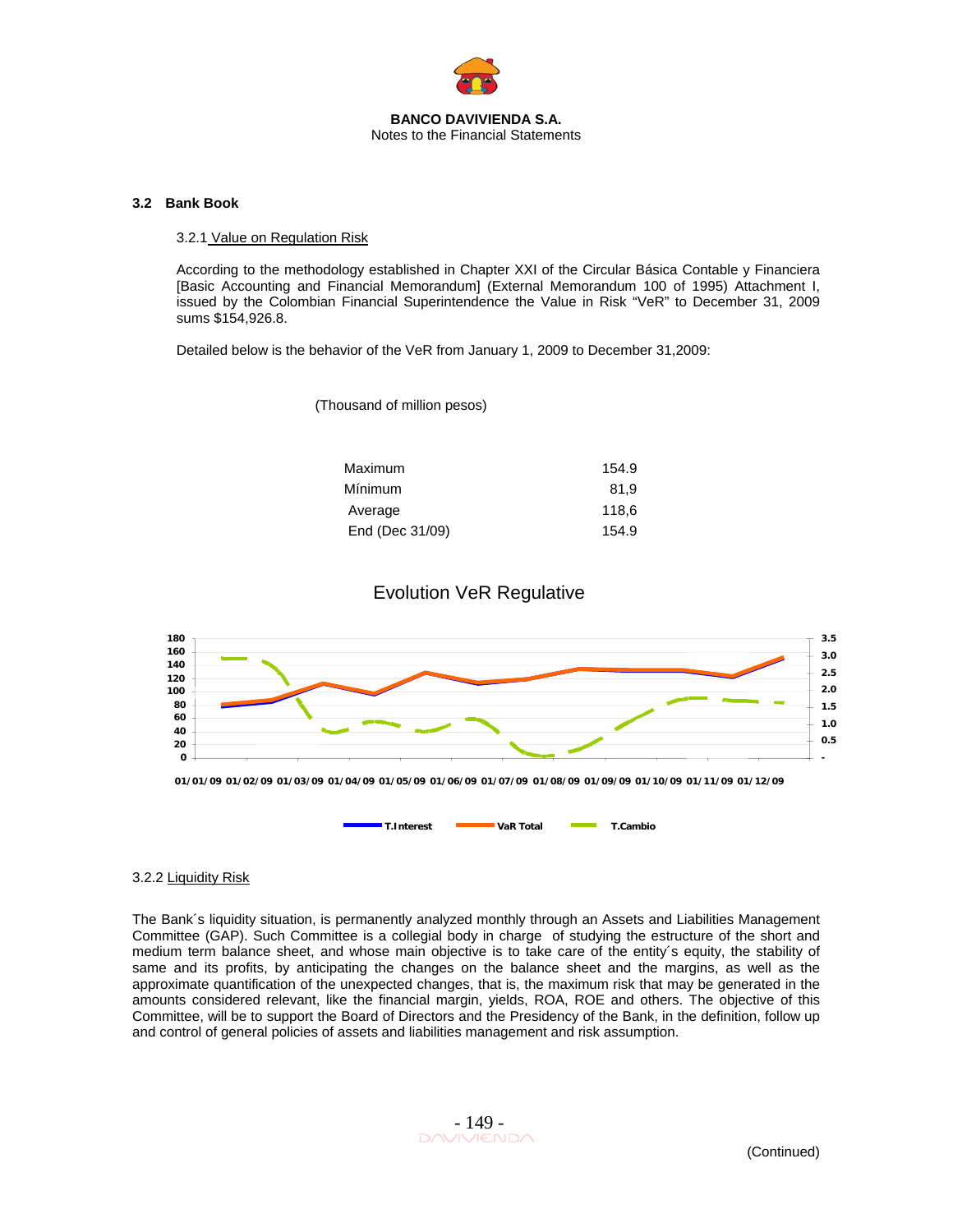

## Notes to the Financial Statements

The Bank carries out the liquidity risk measurement, Taking into account the profitability - risk criteria, within the parameters of global strategic planning and policy parameters set out in Chapter VI of the Basic Accounting and Financial Circular (External Circular 100 of 1995) issued by the *Superintendencia Financiera de Colombia*, pursuant to the provisions of the chapter mentioned above, the Bank implemented its Liquidity Risk Management System in the Financial Risk Management Handbook (*Manual de Administración de Riesgos Financieros* - MARF).

Annex I of Chapter VI of the Basic Accounting and Financial Circular (External Circular 100 of 1995) establishes the methodology for measuring and weekly reporting features of liquidity risk (LRI) for Credit Institutions. Below is the liquidity risk assessment for the different positions of assets, liabilities and expected flows through the Liquidity Risk Indicator (LRI), and their behavior since the first transfer made on 9 January 2009 (according to that established by External Circular 020 of June 11, 2008 of the *Superintendencia Financiera de Colombia*) until 31 December 2009.

(Thousand of million pesos)

 $\_$ 

#### Bands

| First         | Second  | Third                                  |  |  |
|---------------|---------|----------------------------------------|--|--|
|               |         | 1 to 7 days 8 to 15 days 16 to 30 days |  |  |
| \$<br>2.501,8 | 2.246,8 | 1.665,7                                |  |  |

The time related bands refers to liquid assets adjusted for market liquidity and the net between the projected flows of the asset and liability with contractual and non contractual maturities. The entity is not exposed to liquidity risk if the liquidity risk indicator LRI accumulated for the first band<sup>1</sup>, is equal to or greater than zero. The following chart shows the evolution of the LRI in different time frames, through which a positive trend of the expected gaps in the flow can be seen.



#### (1) In accordance to what is established by the Colombian Financial Superintendence in External Memorandum 016 of 2008, "The First Band Comprises (7) calendar days as of the first Monday of the week in which the weekly liquidity risk report is issued until Sunday of the same week.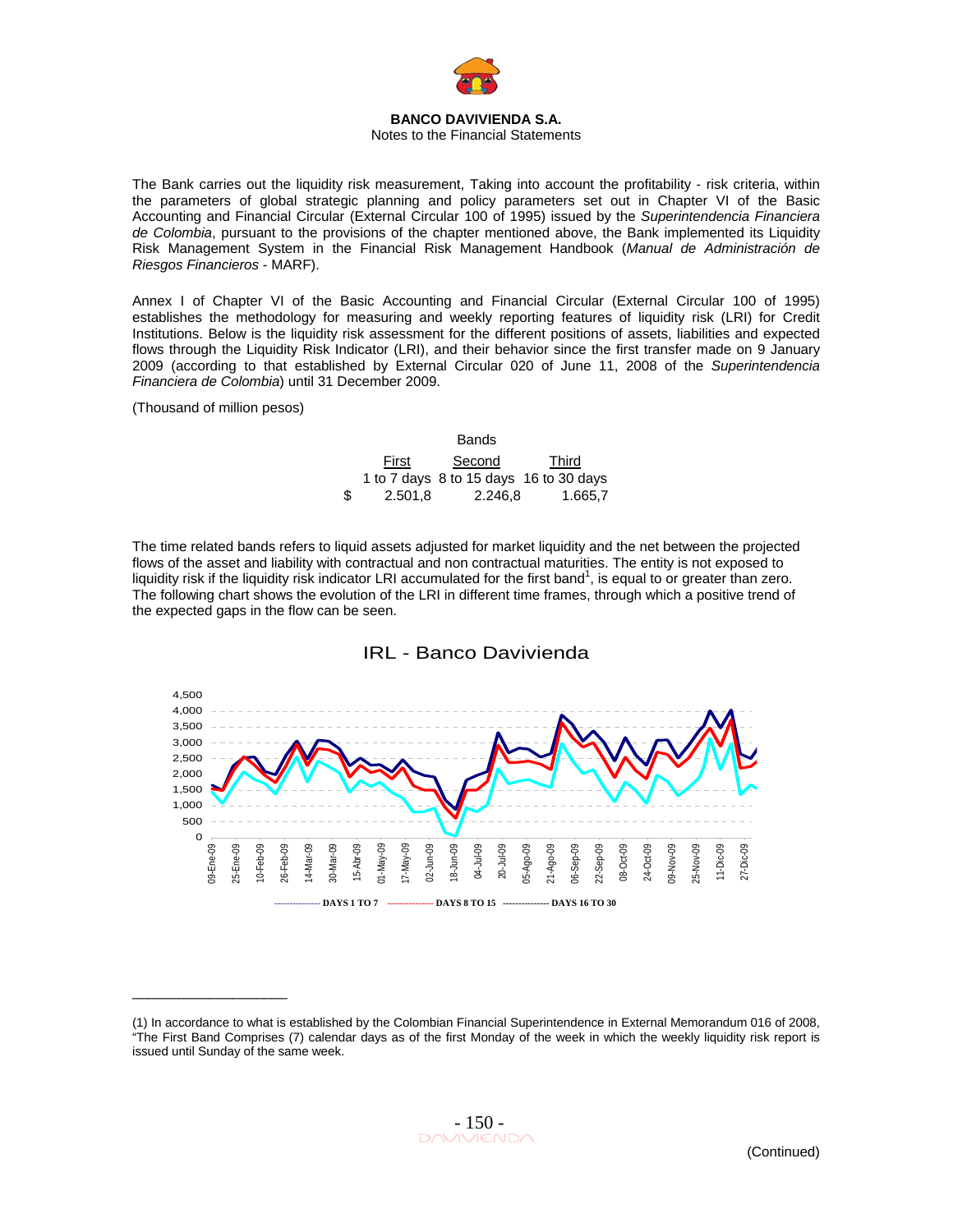

### **3.3 Internal Control**

In conformity with External Memorandum Letter 31 of 2004 issued by the Superintendencia Financiera de Colombia, the Bank has internal control policies and procedures that are carried out by the financial and investment risk committee, which meets periodically and which duties and authorities are regulated in the Financial Risk Management Manual, Codes and Regulations chapter.

Among the policies and procedures defined, the Code of Conduct and Ethics of Treasury has been established, which identifies the different conducts that must rule the acts by its members and the conflicts of interest to which they are exposed, and methods are established to evaluate and penalized such members in the cases required.

In addition, the risk area performs different activities intended to watch for the adequate coverage of the policies and procedures, supported on technological and computer tools that permit to make an adequate follow up to the Treasury operation.

## **4. Risk Administration System for Money Laundering and Financing of Terrorism (SARLAFT)**

The Bank has implemented a Risk Administration System for Money Laundering and Financing of Terrorism, based on the premise of risk management that includes the client knowledge and their entity operations, definition of Segments market, client, products, channels of distribution and jurisdictions, monitoring transaction and operation report to the competent authorities in order to avoid being used to give the appearance of legality to assets originating from illegal activities, in accordance to what is established by External Memorandum 026 of June 2008 of the Superintendencia Financiera de Colombia.

This System is supported by an organizational culture, policies, controls and procedures that are known and applied by the entire organization and which collect the entire Colombian regulatory frame, as well as international recommendations and better practices in the matter, mainly those of the International Financial Action Group "GAFI".

The procedures and rules of conduct on the application of all the mechanisms and instruments of control are contained in the compliance manual and code of conduct, which is known by all officers of the Bank.

The Bank provides permanent training to officers and employees for seeking to create conscience and commitment in each of them.

Reviews of the control mechanisms designed and implemented in the Compliance Unit and other areas of the entity within the processes of the Statutory Auditor's Office and Internal Audit are also included.

In compliance with the rules The Board of Directors appointed a Compliance Officer and deputy who are duly sworn before the Superintendencia Financiera de Colombia.

#### **5. Operating Risk Management System (SARO)**

In accordance with the provisions of the External Circular 041 of 2007 issued by the Superintendencia Financiera de Colombia, the Bank has implemented an Operational Risk Management system (SARO).

This system identifies the risks in each process that takes place in the Bank to evaluate their level of criticality, evaluate quality and effectiveness of the controls and ensure through action plans that the risk profile and possible exposure of the Bank to losses is properly controlled.

As can be seen in the graph our residual risk profile enables us to ensure effective control of the inherent risks rated as critical and high, and thus have adequately mitigated the operational risks most representative of the Bank.

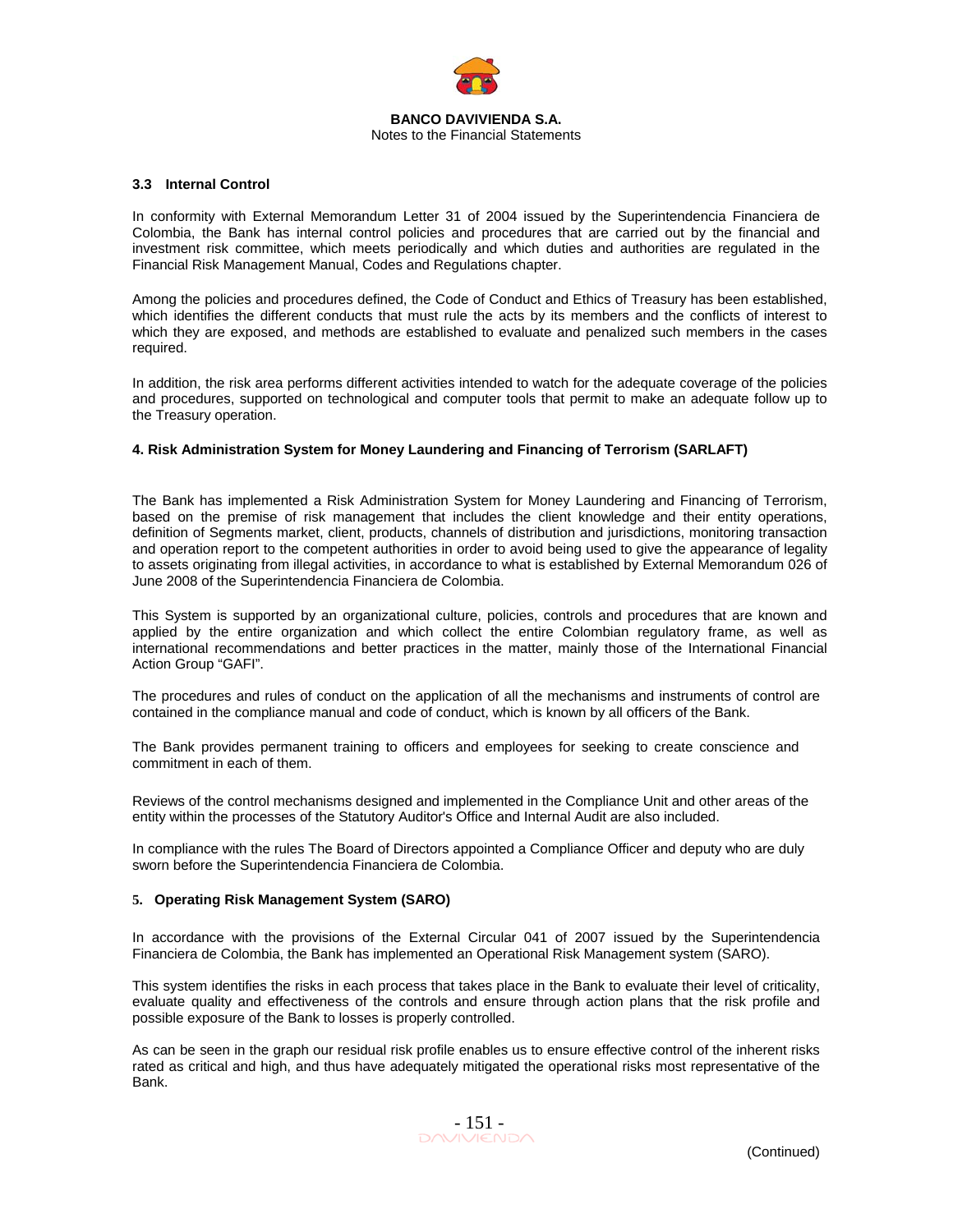



## **33) Information Security Strategies – External Circular 052 of 2007**

As part of the Bank's safety strategy and in order to comply with integration or adaption of the minimum requirements for Safety and Quality demanded by External Memorandum 052 of 2007 of the Superintendencia Financiera de Colombia, the Organization and Methods are of the Bank, leading the implementation of phases II and III, in reference to management of projects of implementation and maintenance of the other requirements implemented for phase I. The use and maintenance of the other requirements that were implemented in phases I and II have also has prioritized.

Since the Bank has been using international guidelines and standards to implement and develop its Safety of Information strategy, a high level of aligment with said External Bulletin 052, which comprises the following structure:

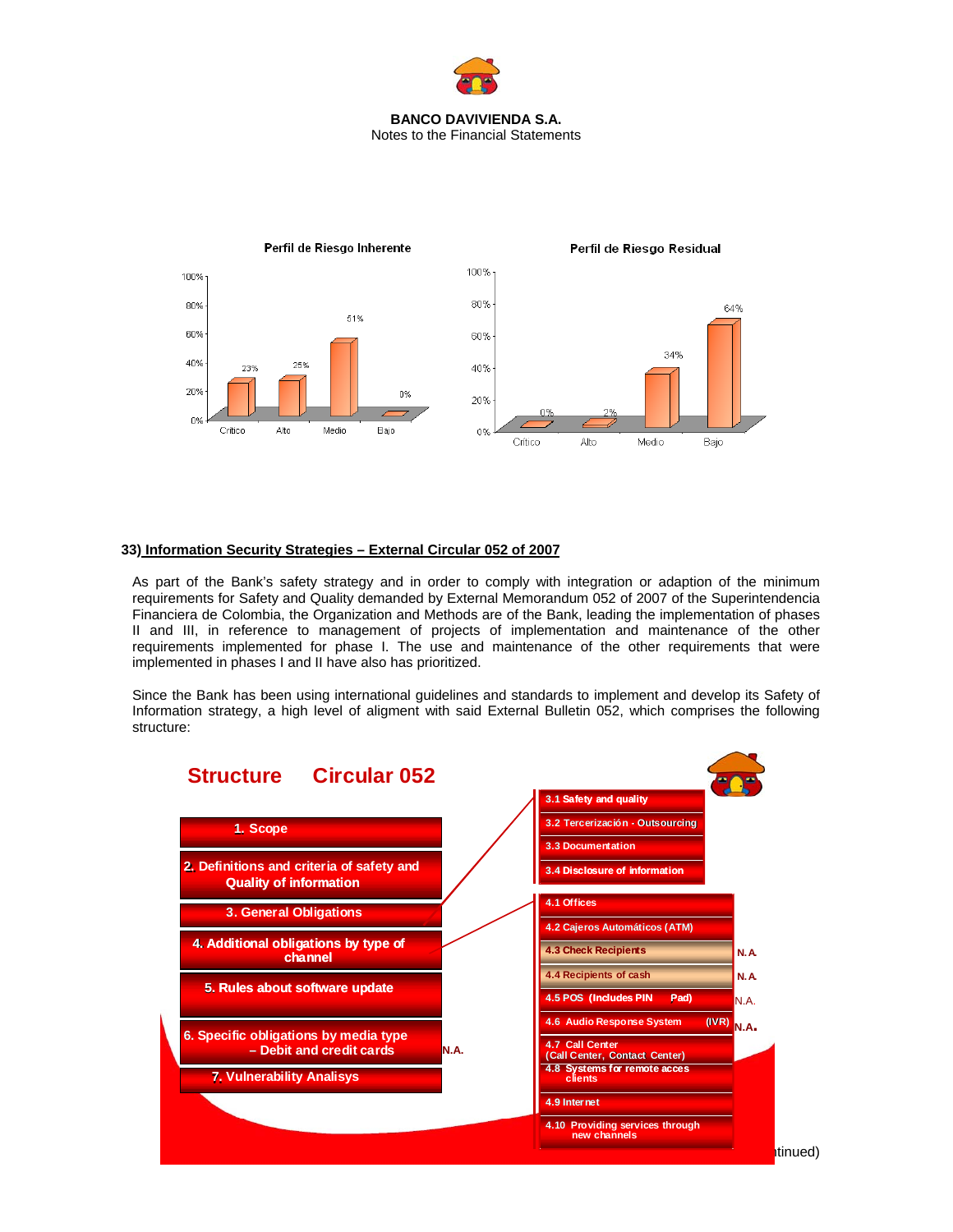

All the processes and controls implemented for the compliance of phase I and II are being maintained.

For phase III important definitions have been accomplished early with requirements such as offering the management of different passwords for each channel, process definitions is now working with this scheme.

Within the bank's channel policies, caring for people with disabilities while maintaining a high level of protection for their information has been established.

Among the topics defined within the strategic planning that is aligned with this Circular was the project oriented to the implementation of the CHIP card, which offers benefits for our customers from the security point of view and which serves as the beginning of a new stage in payment methods. We are confident that we will remain at the forefront of changes that occur in this field and those who use the payment methods and are currently focused on mobile banking. The project starts with a segment of customers using a strategy that will serve to measure the impact on the customer segment at the security level and also at business level, in order to broaden its scope.

For the technology acquired in PINPADs and ATMs, there are clear policies regarding the compliance of these devices that can read chip cards.

An interdisciplinary group was allocated to evaluate solutions that might interact with the platform currently used focused on strengthening it for video recording and image storage of customer service areas, and images that are associated with transactions in the case of ATMs. A solution plan was arrived at and an implementation determined at the level of Offices and ATMs.

Work was done with the Banking Association and other banks in strategic initiatives designed to mitigate risk by phishing, which is listed as one of the main types of fraud attacks on the Internet channel. Security mechanisms were strengthened and investment is planned to complete the security according to the mechanisms that hackers commonly use.

The security scheme used to share or exchange information with others and within areas of the Bank and its subsidiaries was strengthened.

The development of activities aimed at strengthening and maintaining security management continues through the dissemination of information protection mechanisms, examples, rules and messages about the proper use of Bank information.

For the maintenance of the phases that support the objectives of the External Circular 052, the Bank and its subsidiaries continue to develop initiatives, projects and investments needed to maintain appropriate mechanisms, processes, procedures and tools in addition to advances in research and updates on security issues which could be implemented to mitigate further risks.

#### **34) Corporate Government**

The Board of Directors of Banco Davivienda SA; adopted the Board Rules according to the guidelines of the Code of Best Corporate Practices - Country Code –and based on the principles of transparency, respect for shareholder rights, disclosure, due diligence and loyalty of consultants and managers, but also determines the operating regime of corporate bodies in order to promote the participation of its shareholders.

Similarly, the General Assembly of Shareholders adopted the Regulations of the General Assembly of Shareholders and implemented mechanisms for dissemination of the announcement and development of online meetings through the website.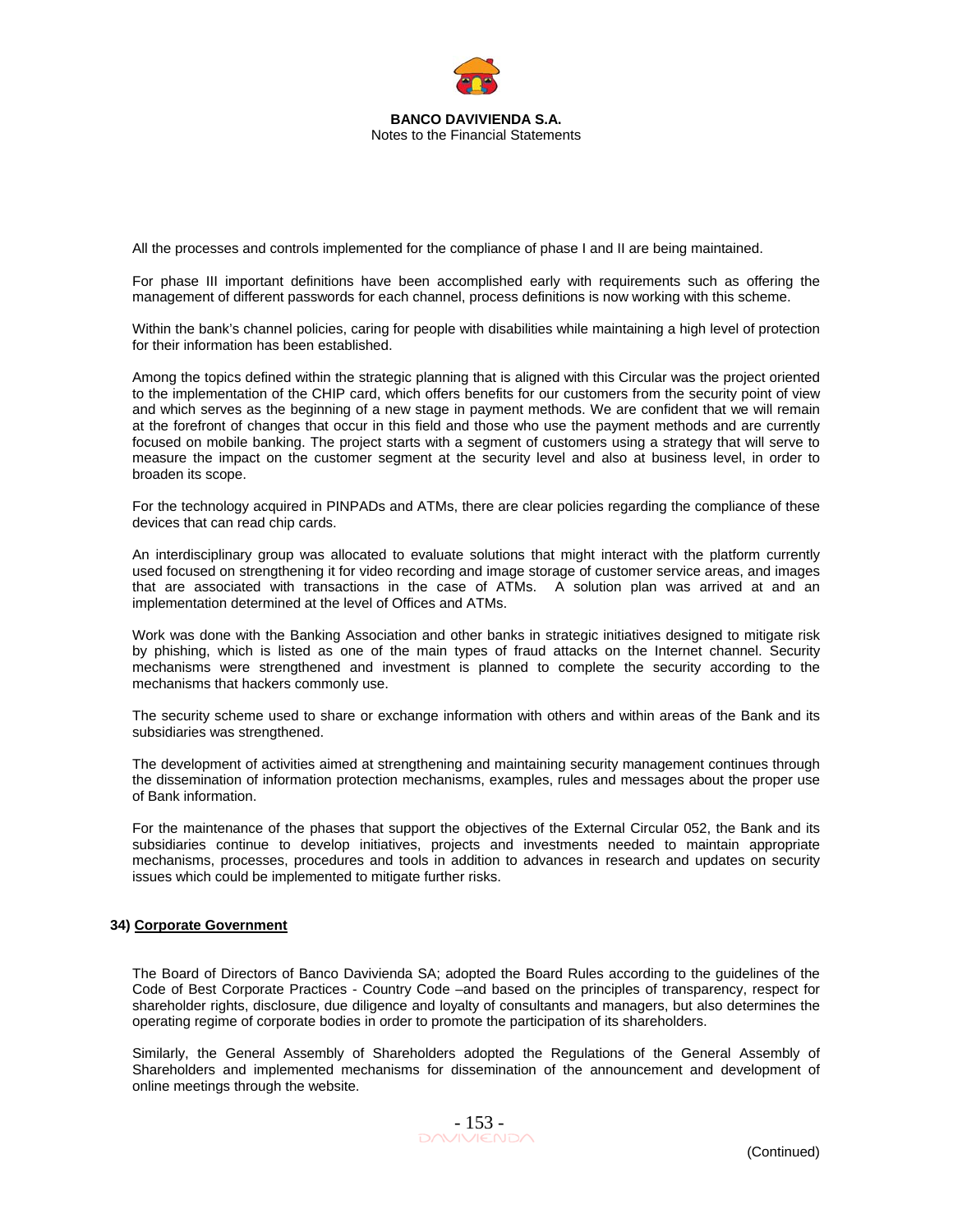

The Bank has also strengthened the information channels for the shareholders and investors to include financial and non-financial information on the web page where they can consult documents that comprise the Corporate Government System, among them, the statutes, the shareholders rights and obligations guide, good government corporate code, the regulations of the Board of Directors and General Shareholders Meeting, as well as information related to the financial performance, administrative management, consultants, control institutes, shares, etc. At the same time, through the Corporate Government Code, the Bank has defined its policy for complete disclosure of information to the shareholders and the investors, to guarantee appropriate and truthful delivery of information.

Through the Corporate Good Government Code, the Bank details its policies with regards to:

- Evaluation and control of activity of the administrators, principal executives and the directors.
- Disclosure of information to shareholders and investors in subjects regarding the institutional policies of the Bank, government structure and its shareholders composition, handling conflicts of interest, risks to which the Bank may be exposed to in the handling of its operations, detection of relevant findings made by the General Accountant, financial information and increase of said relevant findings.
- Internal Control System

Regarding the government structures and the handling of risks, the Board of Director has created the committees required by law as well as others, that although they are not necessarily required by law do support the management of the Board of Directors and keeps them informed of situations regarding processes, structure and handling of risks in each business line, allowing for adequate monitoring and follow-through. Under this plan, the Board of Directors and Top Management are aware of the positions of risk of the Bank and they may actively intervene in the handling of these same risks, defining the measuring methodologies of the Bank that would identify their exposure per product, policies, profiles and limits among others. Also, the Board of Directors determines the strategy and orientation of Davivienda Bank and supervises placement and followthrough of same.

The next (esquema) can ilust the main (organos) the support of the board to the develop the functions.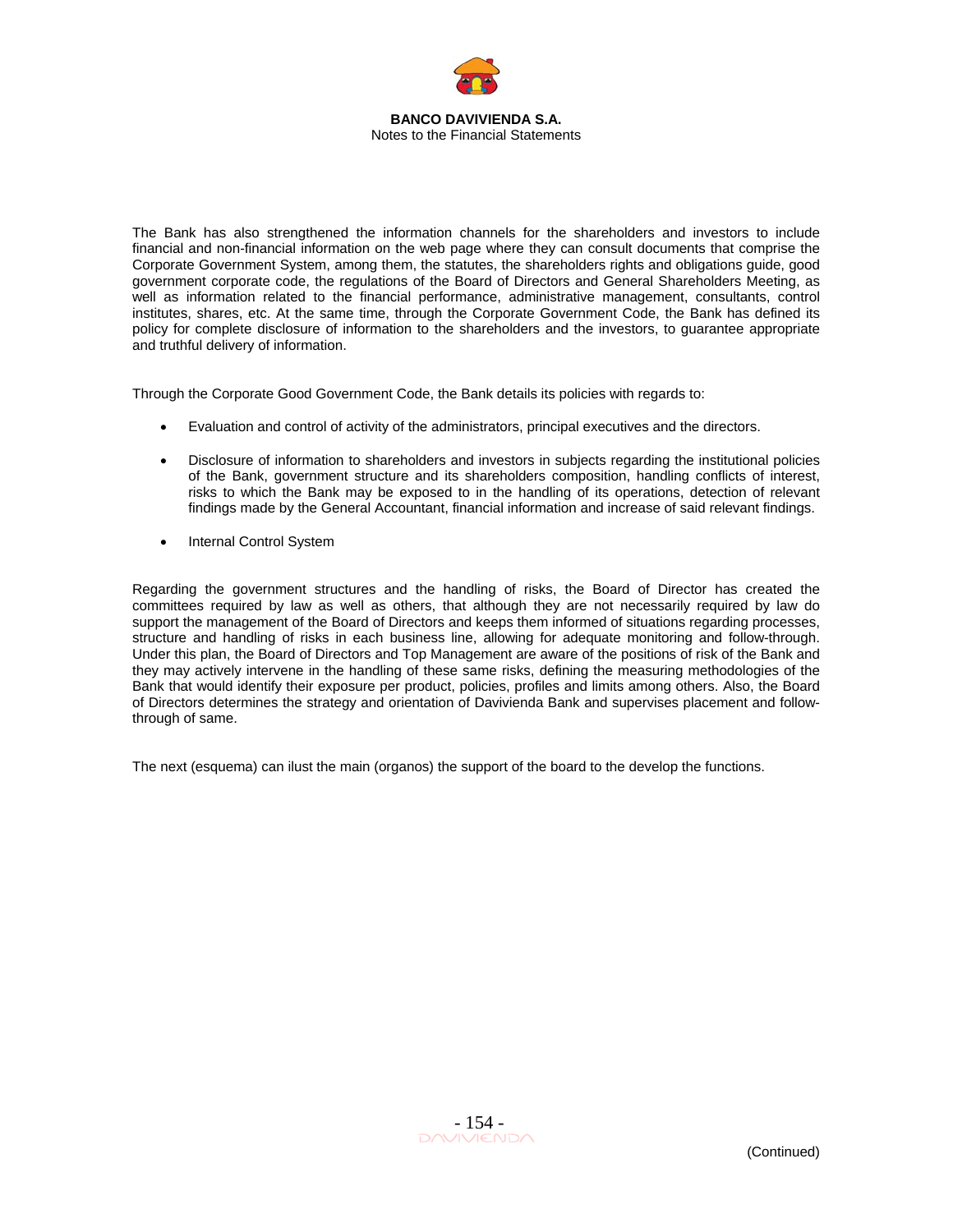



#### **Functions of Commitees:**

a) Internal Auditing

The Internal Auditing covers the analysis and follow-through of the internal control System of the Bank, providing each one of the audited as well as the Auditing Committee and the Board of Directors, recommendations for strengthening the internal control system to fulfill the needs of the Bank.

### b) Audit Committee:

It supervises the internal control structure, verifies that transactions are being adequately authorized and recorded, supervises the functions of the internal audit, watches for the transparence of the financial information, as well as for its adequate disclosure, evaluates the internal control report s prepared by the Internal Auditor and the Statutory Auditor and verifies that the administration has followed its suggestions and recommendations, confirms and objects the notion that the Statutory Auditor issues in respect to the sufficiency and appropriateness of the internal control measures of the entity. Establish policies, criteria and practices used by the Bank in the construction, disclosure and dissemination of the financial

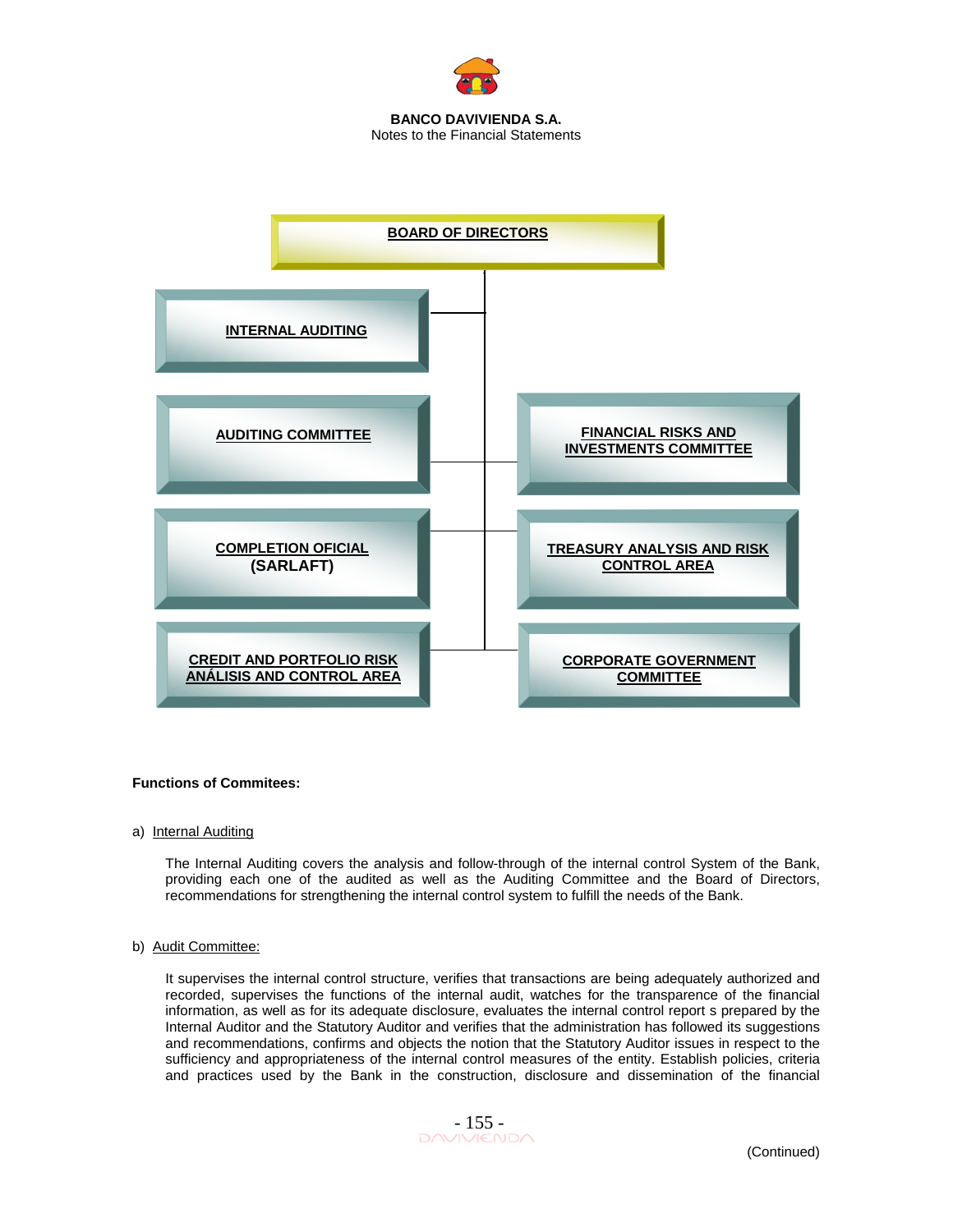

Notes to the Financial Statements

information as well as the mechanisms to consolidate the information of control areas for final presentation to the Board of Directors.

### c) Financial Risks and Investments Committee

The Financial Risks and Investment Committee is the entity in charge of analyzing, evaluating and authorizing the different operative and investment alternatives for each one of the Grupo Bolivar companies, recommending their ratification to the Board of Directors for the appropriate company.

### d) Compliance Officer:

He watches for the adoption of all specific procedures to prevent money laundering and financing of terrorism in the entity, verifying that all necessary mechanisms have been implemented to obtain an adequate knowledge of customers and the market, as well as those that permit to detect suspicious and unusual operations and control cash operations and, especially, to promote the development of training programs for all officers of the Bank in order to instruct them on the compliance with the regulations in effect on the subject of prevention of money laundering.

### e) Treasury Analysis and Risk Control Area:

Identifies, estimates, manages and controls the credit risks and/or counterparty, market and liquidity inherent to the treasury business, establishes limits and maximum levels of exposure to the different risks making efforts to obtain that these will be consistent with the equity position of the entity and, specifically, with the capital assigned to each business.

### f) Credit and Portfolio Analysis and Risk Control Area:

It establishes, measures, administers and controls the risks generated on occasion of the efforts of evaluation, granting, administration and collection of the different lines of credit that the Bank offers in order to estimate foreseeable and unforeseeable losses.

#### g) Corporate Government Committee

The Committee's main function is to support the Board of Directors in the implementation of good corporate government practices and the fulfillment of established policies of the Bank in this regard.

In reference to the Internal Control System, the adjustment of which has been required by External Memorandum 014 of 2009 modified by the External Memorandum 038 of 2009 issued by the Colombian Financial Superintendence, the Bank currently counts on a control system integrated by the principles mentioned in the memorandum, relative to auto-control, auto-regulation, and auto-management and identifies the internal control system elements in the organization structure. The Bank has implemented all requirements of the control environment in line with the timetable established for it.

However, in respect to the report and disclosure mechanisms established, in order that the Board of Directors and Top Management will be duly informed regarding the entity's risks position, it is considered that the above presented structure affirms that the entity has mechanisms that guarantee the adequate flow of information to provide it support, monitoring and follow up.

The methodology and results of the management of measuring risks is detailed in Note 32 of the Risk Management Manual where the methodologies are presented to allow for identification of different types of risks as well as their measuring systems

The members of the risk areas are qualified and prepared persons and with experience subject to the entity's selection process. It seeks, especially, that the members will be people who comply with the principles and values of the institution, which guarantees a qualified human resource at a personal,

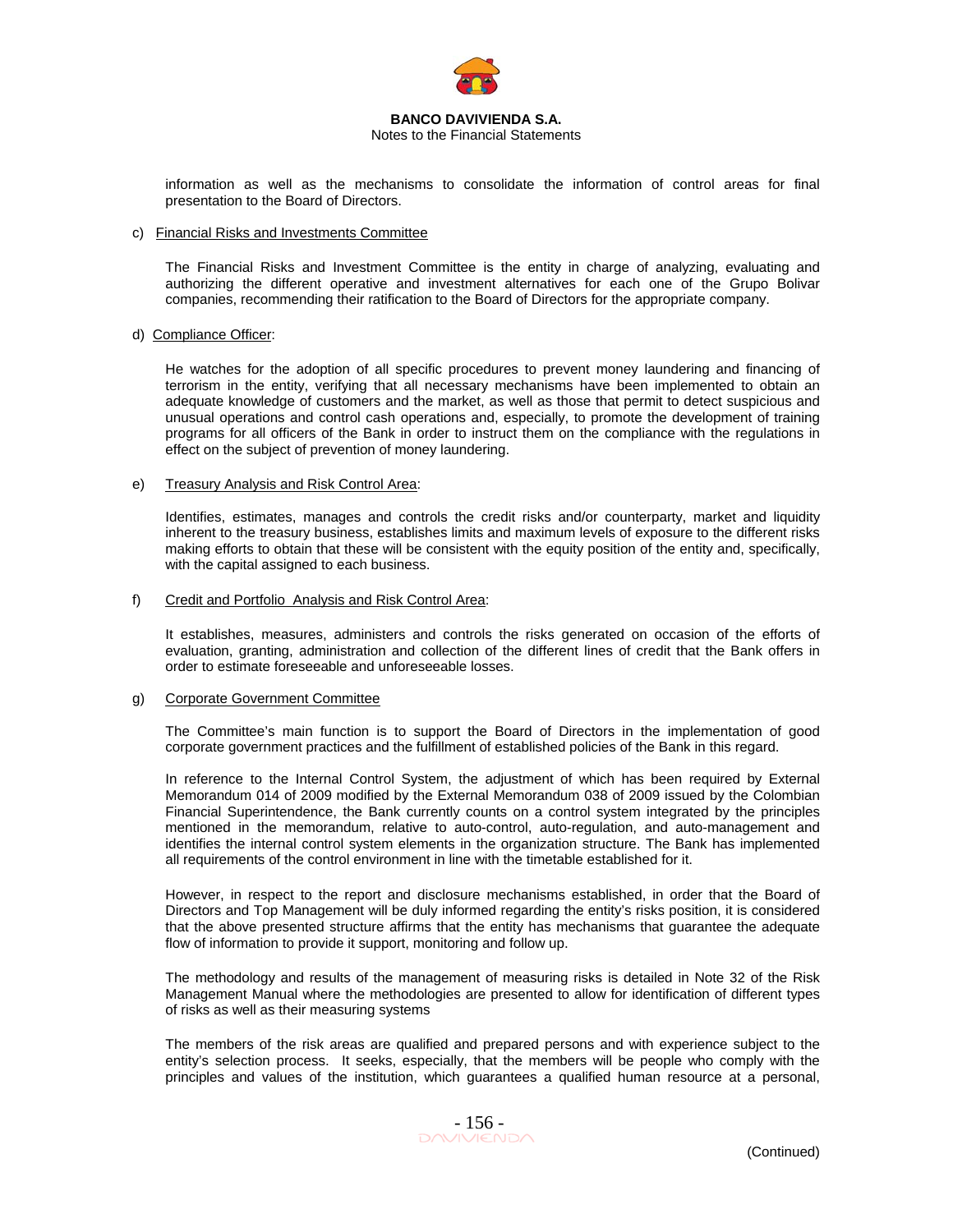

family, moral and professional levels.

The Risk Area is comprised of a technical infrastructure, tools and systems that are required to guarantee the efficient, effective and appropriate handling of the Treasury Risk Management department, provides technical support in accordance with the size, nature, complexity and volume of operations, as well as the processes that allow for effective control and monitoring of policies and established limitations.

The Internal Audit area carries out verification tasks to the operations in a random manner in the Bank, risk analysis, to determine if the processes, limits and controls, are in agreement with the policies and responsibilities set forth in the manuals. In addition, it participates in the projects that are being performed to advise the users on the definition of controls in order that they will be knowledgeable about the applications. As a result of this, Auditing facilitates to the Administration, analysis and recommendations to strengthen the Internal Control. Likewise, it promotes the self-control culture among the officers at all levels of the organization, emphasizing on the security of the information and the compliance of rules and procedures.

The Board of Directors determined the separation of functions into Front, Middle and Back Office as independent areas to prevent conflicts of interest. The Front Office is handled by the Treasury Vice-President and is directly in charge of the negotiation of the client relationships and the business aspects surrounding them. The Middle Office is in charge of, among other functions, the measuring of risks, verification of policy fulfillment and establishing limitations as well as the analysis of risks. This area falls under the responsibility of the Planning and Risk Vice-President of the Grupo Bolivar. Finally, the Back Office is the area in charge of finalizing the operative aspects of the negotiations such as closure, registration and final authorization of the operations and handled by the Operations Vice-President.

The information of the credit and investment portfolio used for the management of risks is found in solid platforms and applications that permit their management for the generation of reports. Likewise, they meet the information security policies and the capacity sufficient for the size of the data bases of the different business types.

Additionally to the models, the adequate organizational and technological structure, there are documented and audited administrative and operational processes. In respect to the prevention of money laundering and financing of terrorism, the subjects related to the knowledge of the customer, change operations, civil liability of the compliance officer and personal liability of the members of the Board have been strengthened, as provided by the new regulations.

As far as the information to third parties and minority stockholders, the Bank is an entity subject to an annual rating. Likewise, its financial statements are made public at each biannual closing as well as the report to the General Stockholders' Meeting.

## **35) Controls of Law**

During the periods ended on December 31 and June 30, 2009, the Bank complied with the requirements of mandatory reserves, foreign exchange position, minimum capital, solvency ratio and mandatory investment.

#### Proper Position

Below, we present the main amounts (in foreign currency) that allow us to calculate the proper position to December 31 and June 30, 2009. (Amounts in USD)